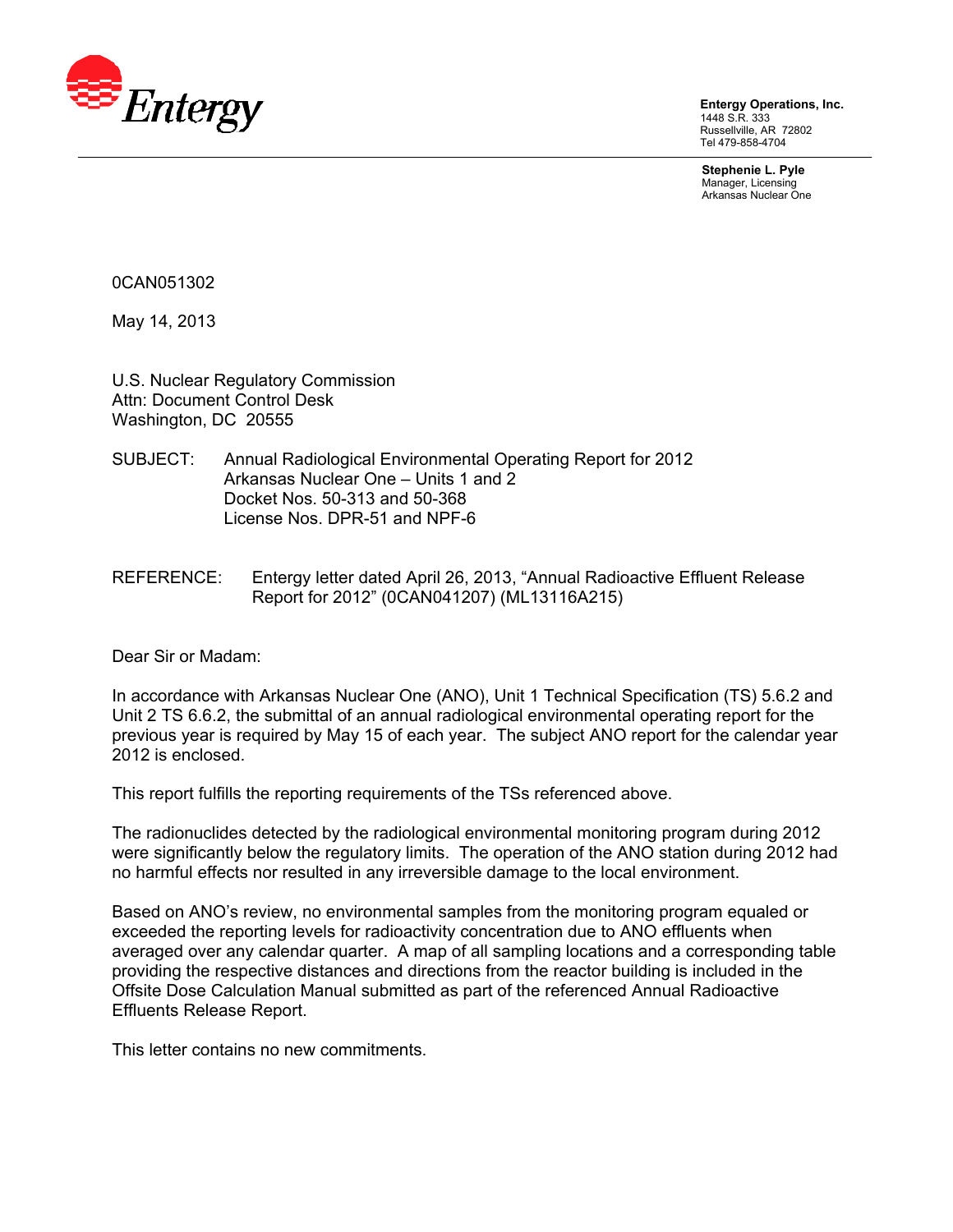0CAN051302 Page 2 of 2

If you have any questions or require additional information, please contact me.

Sincerely,

#### *Original signed by Stephenie L. Pyle*

SLP/rwc

Enclosure: Annual Radiological Environmental Operating Report for 2012

cc: Mr. Arthur T. Howell Regional Administrator U. S. Nuclear Regulatory Commission, Region IV 1600 East Lamar Boulevard Arlington, TX 76011-4511

> NRC Senior Resident Inspector Arkansas Nuclear One P. O. Box 310 London, AR 72847

U. S. Nuclear Regulatory Commission Attn: Mr. Kaly Kalyanam MS O-8 B1 One White Flint North 11555 Rockville Pike Rockville, MD 20852

Mr. Bernard R. Bevill Arkansas Department of Health Radiation Control Section 4815 West Markham Street Slot #30 Little Rock, AR 72205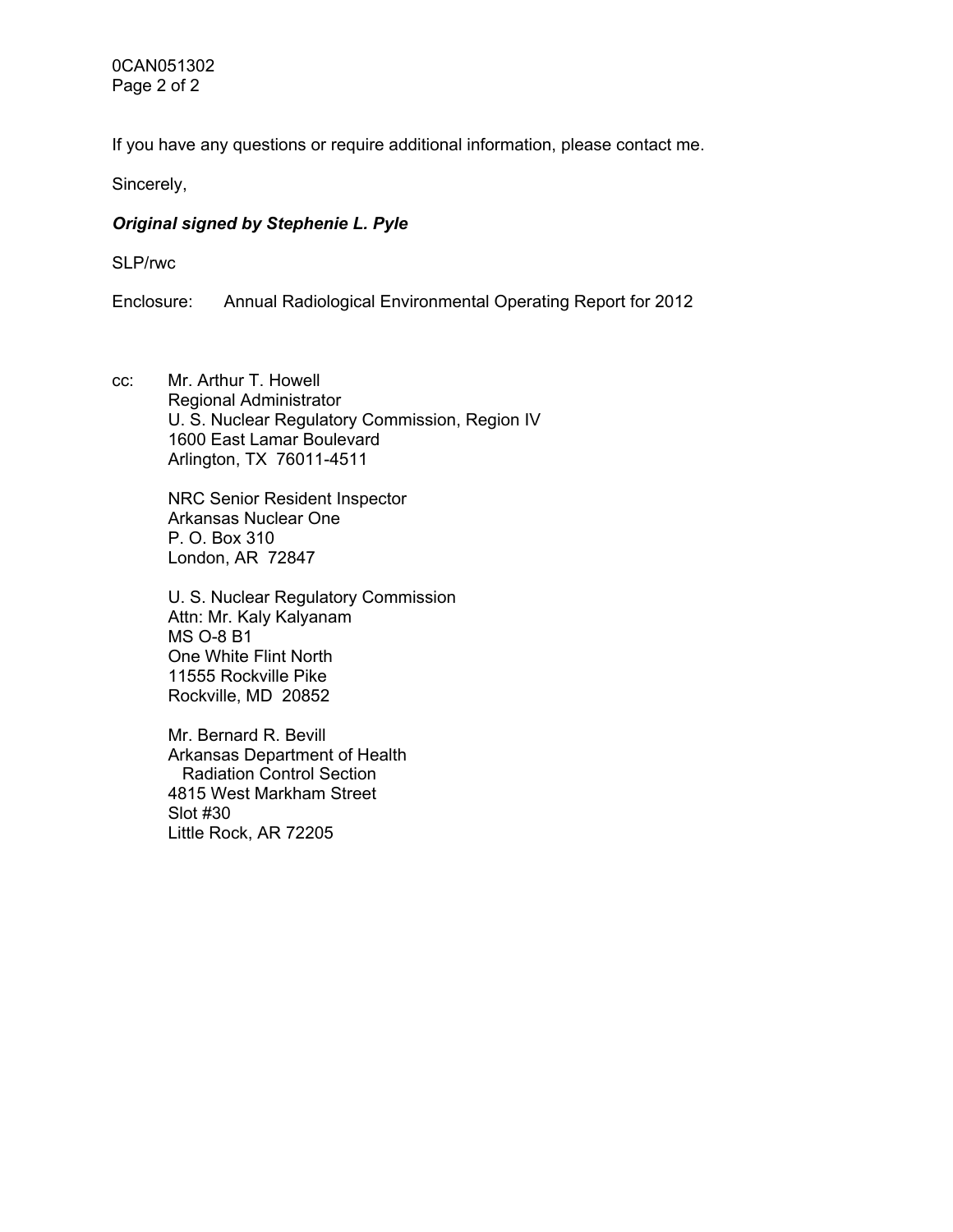**Enclosure to** 

## **0CAN051302**

**Annual Radiological Environmental Operating Report for 2012**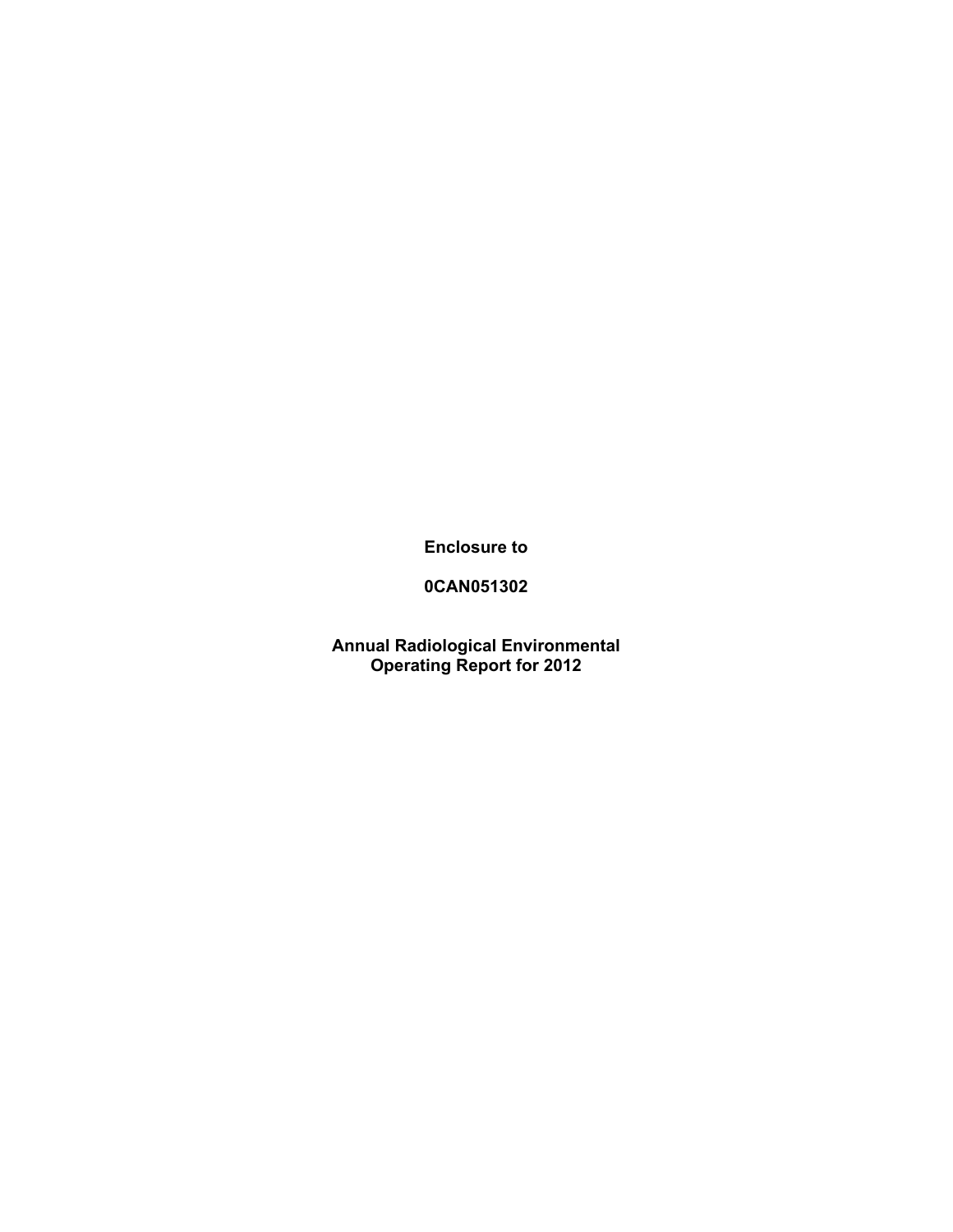## **Table of Contents**

| 1.0                                                                               |                    |                                                       |                |  |
|-----------------------------------------------------------------------------------|--------------------|-------------------------------------------------------|----------------|--|
|                                                                                   | 1.1                |                                                       | 5              |  |
|                                                                                   | 1.2                |                                                       | 5              |  |
|                                                                                   | 1.3                |                                                       | 5              |  |
| 2.0                                                                               |                    |                                                       | 16             |  |
|                                                                                   | 2.1                |                                                       | 16             |  |
|                                                                                   | 2.2                |                                                       | 16             |  |
|                                                                                   | 2.3                |                                                       | 16             |  |
|                                                                                   | 2.4                |                                                       | 18             |  |
|                                                                                   | 2.5                |                                                       | 18             |  |
|                                                                                   | 2.6                |                                                       | 18             |  |
|                                                                                   | 2.7                |                                                       | 19             |  |
|                                                                                   | 2.8                |                                                       | 19             |  |
|                                                                                   | 2.9                |                                                       | 19             |  |
| 3.0                                                                               |                    |                                                       | 20             |  |
|                                                                                   | 3.1                |                                                       | 20             |  |
| <b>Tables</b>                                                                     |                    |                                                       |                |  |
| Table 1.1                                                                         |                    |                                                       | $\overline{7}$ |  |
| Table 2.1                                                                         |                    |                                                       | 20             |  |
| Table 3.1                                                                         |                    | Radiological Environmental Monitoring Program Summary | 21             |  |
| <b>Figures</b>                                                                    |                    |                                                       |                |  |
|                                                                                   |                    |                                                       | 13             |  |
| Figure 1-1<br>Figure 1-2                                                          |                    |                                                       |                |  |
| Figure 1-3                                                                        |                    |                                                       | 14<br>15       |  |
|                                                                                   |                    |                                                       |                |  |
|                                                                                   | <b>Attachments</b> |                                                       |                |  |
| Attachment 1<br>2012 Radiological Monitoring Report Summary of Monitoring Results |                    |                                                       | 25             |  |
| <b>Attachment 2</b>                                                               |                    |                                                       | 38             |  |
|                                                                                   | Attachment 3       |                                                       |                |  |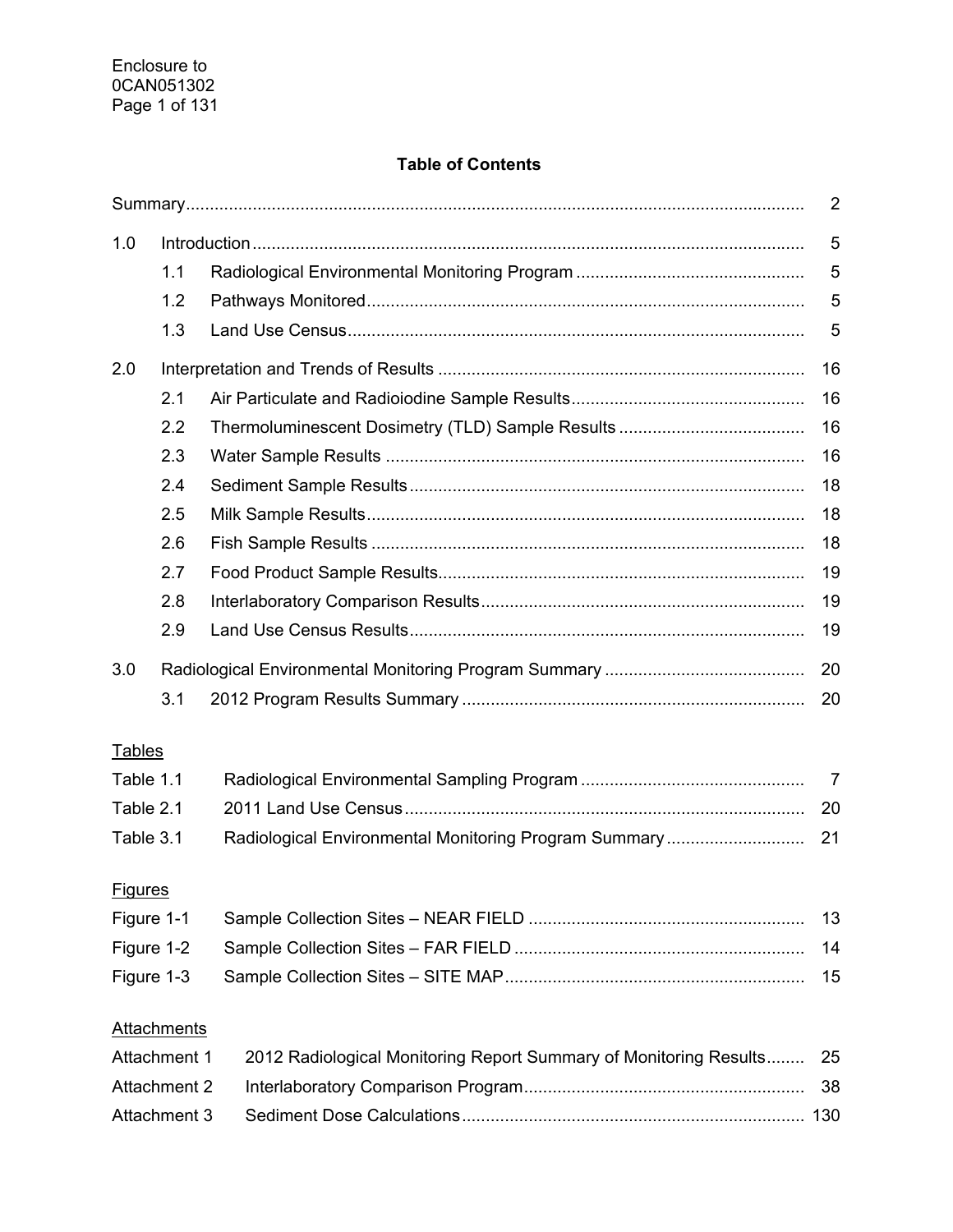Enclosure to 0CAN051302 Page 2 of 131

#### **Summary**

The Annual Radiological Environmental Operating Report (AREOR) presents data obtained through analyses of environmental samples collected for Arkansas Nuclear One's (ANO's) Radiological Environmental Monitoring Program (REMP) for the period January 1, 2012, through December 31, 2012. This report fulfills the requirements of ANO Unit 1 Technical Specification (TS) 5.6.2 and Unit 2 TS 6.6.2.

During 2012, as in previous years, ANO detected radionuclides attributable to plant operations at the discharge location (Station 8) where previously monitored liquid radioactive effluent from the plant is periodically discharged in accordance with the regulatory criteria established in the Offsite Dose Calculation Manual (ODCM). ANO personnel routinely monitor results from this area in order to note any trends. The review of results from this area indicates the following:

• Tritium levels in the surface water media continue to be below regulatory reporting limits and are consistent with concentrations that would typically be seen at this location as discussed in Section 2.3 of this AREOR.

Gross beta concentrations at the Station 14 (City of Russellville) indicator drinking water location continue to remain consistent with previous operational measurements and similar to the levels detected at the Station 57 (City of Danville) control drinking water location.

#### Radiological Environmental Monitoring Program

ANO established the REMP prior to the station becoming operational (1974) to provide data on background radiation and radioactivity normally present in the area. ANO has continued to monitor the environment by sampling air, water, sediment, fish and food products, as well as measuring radiation directly. ANO also samples milk if milk-producing animals are present commercially within five miles of the plant.

The REMP includes sampling indicator and control locations within an approximate 20-mile radius of the plant. The REMP utilizes indicator locations near the site to show any increases or buildup of radioactivity that might occur due to station operation, and control locations farther away from the site to indicate the presence of only naturally occurring radioactivity. ANO personnel compare indicator results with control and preoperational results to assess any impact ANO operation might have had on the surrounding environment.

In 2012, ANO personnel collected environmental samples for radiological analysis. They compared results of indicator locations with control locations and previous studies and concluded that overall no significant relationship exists between ANO operation and effect on the plant environs. The review of 2012 data, in many cases, showed undetectable radiation levels in the environment and in all instances, no definable trends related to significant pathways associated with ANO.

#### Harmful Effects or Irreversible Damage

The REMP monitoring did not detect any harmful effects or evidence of irreversible damage in 2012. Therefore, no analysis or planned course of action to alleviate problems was necessary.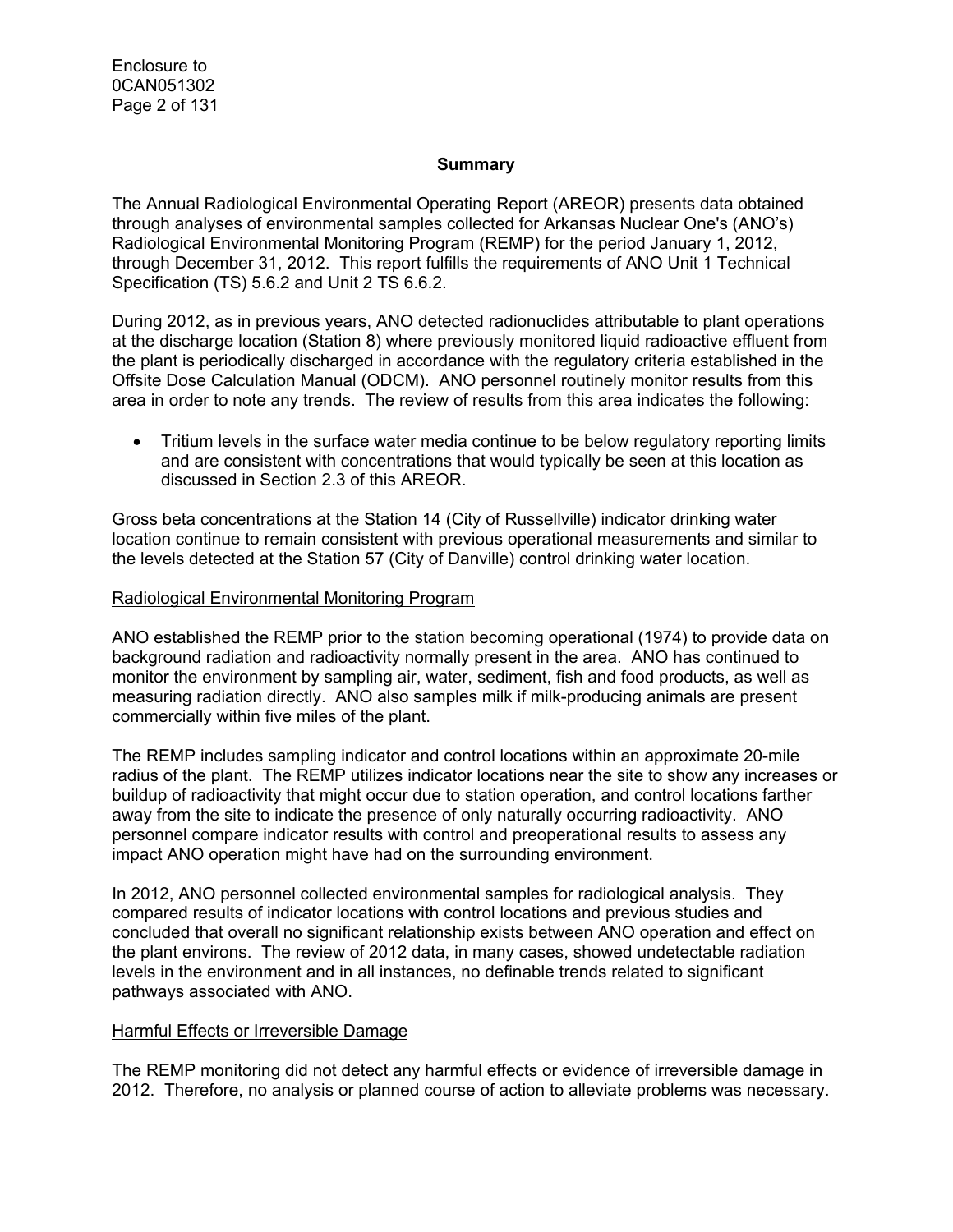#### Reporting Levels

ANO's review indicates that no samples equaled or exceeded reporting levels for radioactivity concentration in environmental samples due to ANO effluents, as outlined in ODCM Table 2.5-2, when averaged over any calendar quarter. Therefore, 2012 results did not trigger any Radiological Monitoring Program special reports.

#### Radioactivity Not Attributable to ANO

The ANO REMP has detected radioactivity attributable to other sources. These include the 25th Chinese nuclear test explosion in 1980 and the radioactivity plume release due to reactor core degradation at the Chernobyl Nuclear Power Plant in 1986. Prior to 1981, the ANO REMP detected radioactivity resulting from nuclear weapons testing, with Cesium-137 continuing to be periodically detected. In 2011, ANO detected I-131 radioactivity attributed to the Fukushima Daiichi Nuclear Power Plant accident (March 11, 2011).

#### Comparison to Federal and State Programs

ANO personnel compared REMP data to state monitoring programs as results became available. Historically, the programs used for comparison have included the U.S. Nuclear Regulatory Commission (NRC) Thermoluminescent Dosimeter (TLD) Direct Radiation Monitoring Network and the Arkansas Department of Health (ADH).

The NRC TLD Network Program was discontinued in 1998. Historically these results have compared to those from the ANO REMP. ANO TLD results continue to remain similar to the historical average and continue to verify that plant operation is not affecting the ambient radiation levels in the environment.

The ADH and the ANO REMP entail similar radiological environmental monitoring program requirements. These programs include collecting air samples and splitting or sharing sample media such as water, sediment and fish. Both programs have obtained similar results over previous years.

#### Sample Deviations

• Milk

The REMP did not include milk sampling within five miles of ANO in 2012 due to unavailability. The ODCM requires collection of milk samples, if available commercially within 5 miles of the plant. ANO personnel collected vegetation samples to monitor the ingestion pathway, as specified in the ODCM, because of milk unavailability.

• Lower Levels of Detection (LLDs) during this reporting period were within the acceptable limits required by Table 2.5-1 of the ODCM.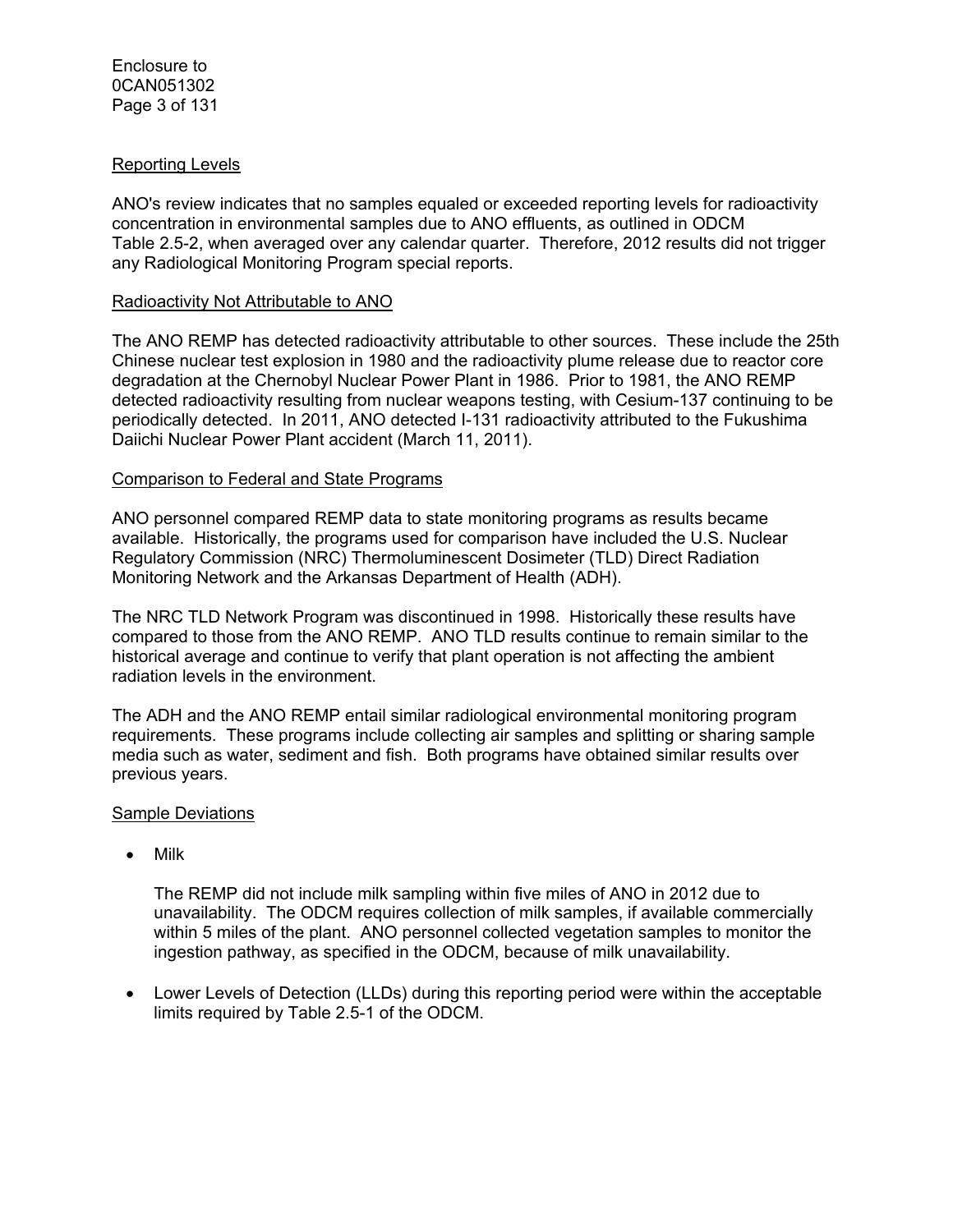• Air Samples

Listed below are air sampler deviations that occurred during 2012 due to electrical power outages and equipment failure. These deviations did not result in the excedence of the LLD values specified in the ODCM. As described in ODCM, B 2.5.1, Actions A.1 and A.2, deviations are permitted from the required sampling schedule due to malfunction of sampling equipment and other legitimate reasons.

| <b>Station</b> | <b>Sampling Period</b>    | <b>Comment</b>                                                                                                      |
|----------------|---------------------------|---------------------------------------------------------------------------------------------------------------------|
| 02             | $01/03/2012 - 01/17/2012$ | On 01/17/2012, The air pump failed.<br>Replaced motor and pump.<br>(CR-ANO-C-2012-00138)                            |
| 56             | 07/17/2012 - 07/31/2012   | On 07/20/2012, Electrical power was lost to<br>sample station. Entergy Arkansas contacted.<br>(CR-ANO-C-2012-01908) |

• Missed Samples

First quarter environmental TLD Station # 148 missing. CR-ANO-C-2012-00914

Fourth quarter environmental TLD Station # 127 missing. CR-ANO-C-2013-00102

Fourth quarter environmental TLD Stations # 148 and 150 missing. CR-ANO-C-2013-00119

• Unavailable Results

ANO received analytical results in adequate time for inclusion in this report.

#### Program Modifications

No revisions were made to OP-1608.005, "Radiological Environmental Monitoring Program (REMP)" in 2012.

#### **Attachments**

Attachment 1 contains results of air, TLD, water, sediment, fish, and food product samples collected in 2012. TLDs were analyzed by a vendor (Stanford Dosimetry). All remaining samples were analyzed by River Bend Station's (RBS) Environmental Laboratory and GEL Laboratories, LLC (GEL).

Attachment 2 contains RBS', GEL's and Stanford Dosimetry's participation in the interlaboratory comparison program during 2012.

Attachment 3 contains dose calculations performed for sediment using a generalized equation from Regulatory Guide 1.109, "Calculation of Annual Doses to Man from Routine Releases of Reactor Effluents for the Purpose of Evaluating Compliance with 10 CFR Part 50, Appendix I," Revision 1.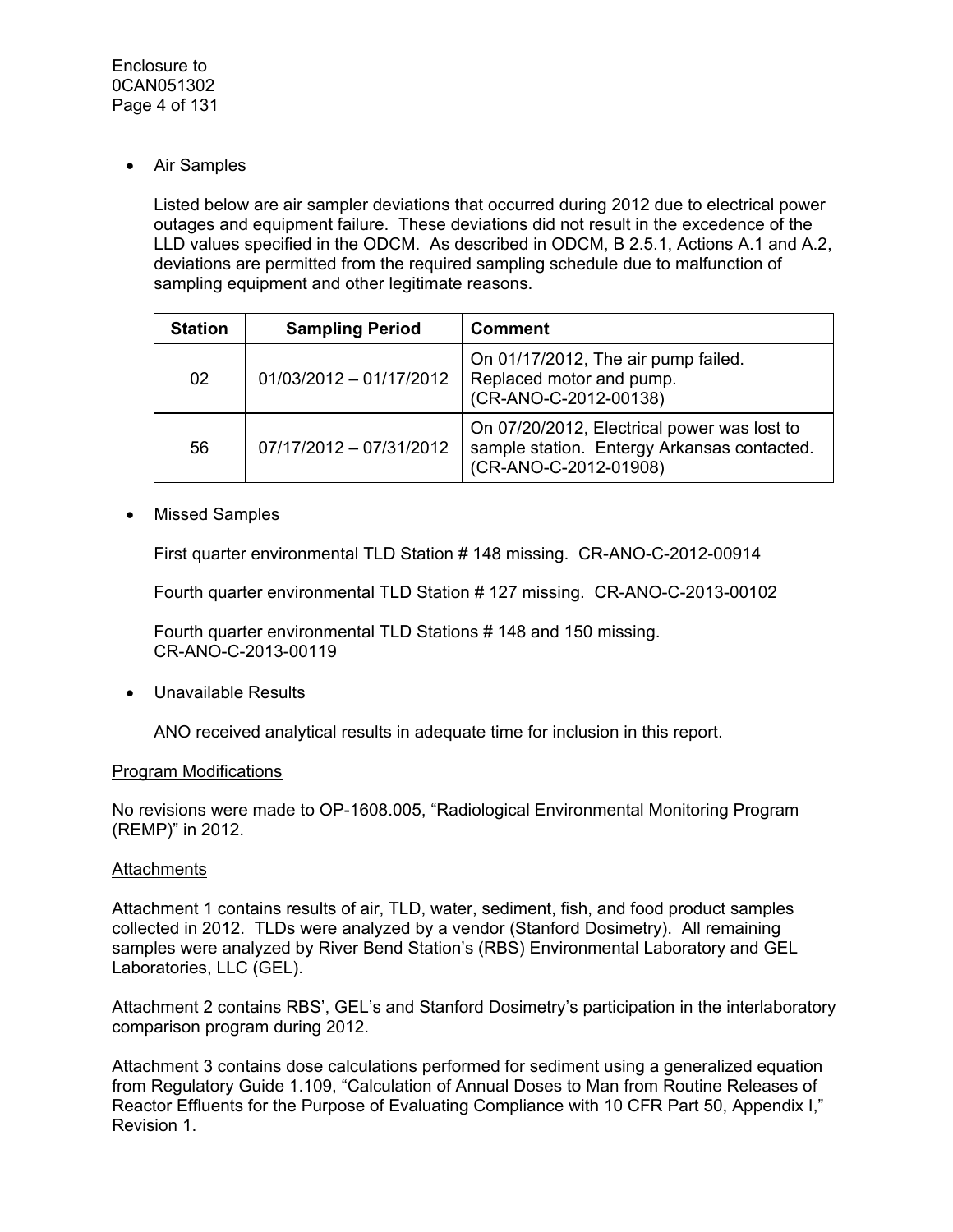Enclosure to 0CAN051302 Page 5 of 131

### **1.0 Introduction**

#### **1.1 Radiological Environmental Monitoring Program**

ANO established the REMP to ensure that plant operating controls properly function to minimize any associated radiation endangerment to human health or the environment. The REMP is designed for:

- Analyzing applicable pathways for anticipated types and quantities of radionuclides released into the environment.
- Considering the possibility of a buildup of long-lived radionuclides in the environment and identifying physical and biological accumulations that may contribute to human exposures.
- Considering the potential radiation exposure to plant and animal life in the environment surrounding ANO.
- Correlating levels of radiation and radioactivity in the environment with radioactive releases from station operation.

#### **1.2 Pathways Monitored**

The airborne, direct radiation, waterborne and ingestion pathways are monitored as required by the ODCM. A description of the ANO REMP utilized to monitor the exposure pathways is described in Table 1.1 and shown in Figures 1-1, 1-2 and 1-3.

Section 2.0 of this report provides a discussion of 2012 sampling results and Section 3.0 provides a summary of results for the monitored exposure pathways.

#### **1.3 Land Use Census**

ANO personnel conducts land use census biannually (once every two years) as required by ODCM Section B 2.5.2. The latest land use census was conducted in 2011. The purpose of this census is to identify changes in uses of land within five miles of ANO that would require modifications to the REMP or ODCM. The most important criteria during this census are to determine location in each sector of the nearest:

- 1) Residence
- 2) Animal milked for human consumption
- 3) Garden of greater than 500 square feet producing fresh leafy (broadleaf) vegetables\*
	- \* ANO personnel did not perform a garden census since ODCM Section B 2.5.2, Actions A.1, A.2.1, and A.2.2 allows the routine sampling of broadleaf vegetation in the highest D/Q sector near the site boundary in lieu of the garden census.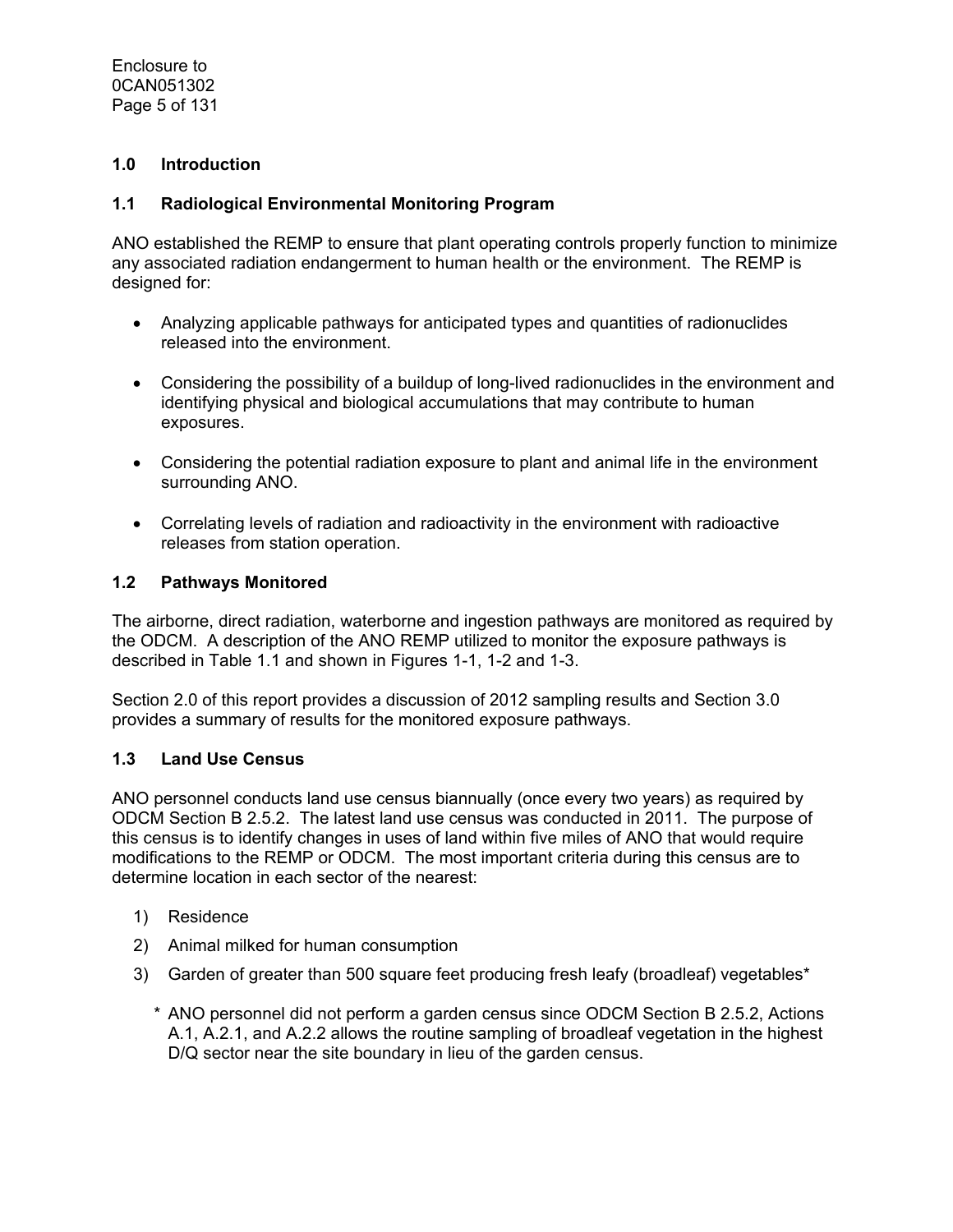Enclosure to 0CAN051302 Page 6 of 131

The method used by ANO personnel for conducting the land use census is as follows:

- ANO personnel conducted door-to-door (drive by) field surveys in order to locate the nearest resident in each meteorological sector.
- Consultation with local agricultural authorities is used for the identification of commercial milk providers within five-miles of the Unit 1 reactor building.
- As a result of these surveys, the following information is obtained in each meteorological sector:
	- 1) Nearest permanent residence
	- 2) Nearest milking animal
- ANO personnel identify locations on the map, measure distances to ANO (or use a GPS system) and record results.
- Locations, if any, are identified which yield a calculated dose or dose commitments greater than those currently calculated in the ODCM.
- ANO personnel compare results to previous census.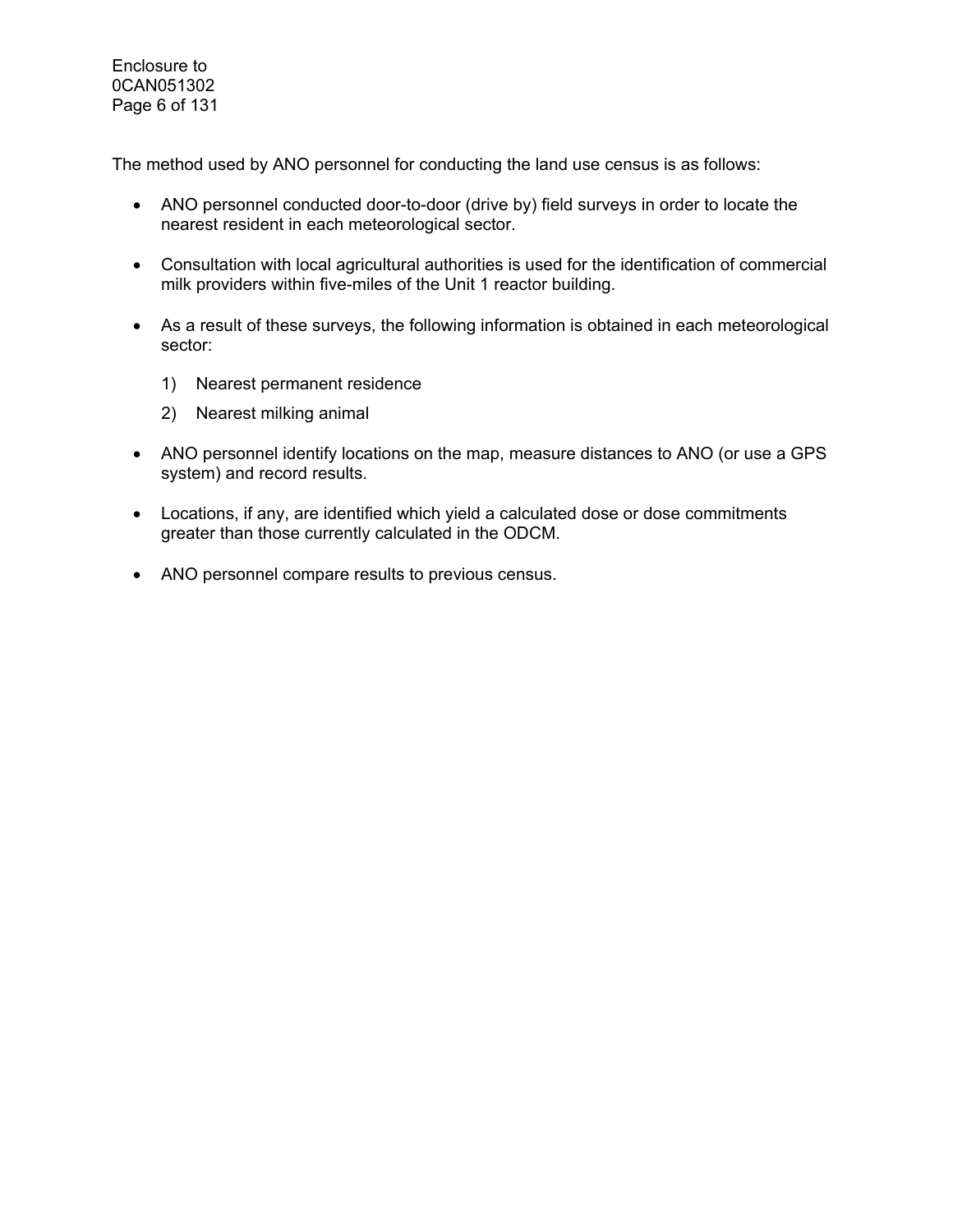### **TABLE 1.1**

| <b>Exposure</b><br>Pathway | Requirement                                                                                                                      | <b>Sample Point Description,</b><br><b>Distance and Direction</b>                                                           | <b>Sampling and Collection</b><br><b>Frequency</b>                                                                         |                                                                                                                                                                     |
|----------------------------|----------------------------------------------------------------------------------------------------------------------------------|-----------------------------------------------------------------------------------------------------------------------------|----------------------------------------------------------------------------------------------------------------------------|---------------------------------------------------------------------------------------------------------------------------------------------------------------------|
|                            | Radioiodine and Particulates<br>2 samples close to the Site Boundary, in<br>(or near) different sectors with the                 | Station 2 (243° - 0.5 miles) - South<br>of the sewage treatment plant.                                                      |                                                                                                                            |                                                                                                                                                                     |
|                            | highest calculated annual average<br>ground level D/Q.                                                                           | Station 56 (264 $\degree$ - 0.4 miles) – West<br>end of the sewage treatment plant.                                         |                                                                                                                            |                                                                                                                                                                     |
|                            | Radioiodine and Particulates                                                                                                     |                                                                                                                             |                                                                                                                            |                                                                                                                                                                     |
| Airborne                   | 1 sample from the vicinity of a<br>community having the highest calculated<br>annual average ground level D/Q.                   | Station 1 (88° - 0.5 miles) - Near<br>the meteorology tower.                                                                | Continuous operation of<br>sampler with sample collection<br>as required by dust loading but<br>at least once per 14 days. | Radioiodine Canister - Analyze at<br>least once per 14 days for I-131.<br>Particulate Sampler - Analyze for<br>gross beta radioactivity following<br>filter change. |
|                            | Radioiodine and Particulates                                                                                                     | Station 7 (210° - 19.0 miles) -                                                                                             |                                                                                                                            |                                                                                                                                                                     |
|                            | 1 sample from a control location<br>15 - 30 km (10 - 20 miles) distance.                                                         | Entergy Supply Yard on Highway 10<br>in Danville.                                                                           |                                                                                                                            |                                                                                                                                                                     |
|                            | <b>Radioiodine and Particulates</b>                                                                                              | Station 6 (111° - 6.8 miles) -                                                                                              |                                                                                                                            |                                                                                                                                                                     |
|                            | One location sampled voluntarily by ANO.                                                                                         | Entergy local office in Russellville<br>(305 South Knoxville Avenue).                                                       |                                                                                                                            |                                                                                                                                                                     |
|                            | Thermoluminescent dosimetry (TLDs)                                                                                               | Station 1 (88° - 0.5 miles) - On a<br>pole near the meteorology tower.                                                      |                                                                                                                            |                                                                                                                                                                     |
| <b>Direct</b><br>Radiation | 16 inner ring stations with two or more<br>dosimeters in each meteorological sector<br>in the general area of the Site Boundary. | Station 2 (243° - 0.5 miles) - South<br>of the sewage treatment plant.                                                      |                                                                                                                            |                                                                                                                                                                     |
|                            |                                                                                                                                  | <b>Station 3 (5<math>^{\circ}</math> - 0.7 miles)</b> – West of<br>ANO Gate #2 on Highway 333<br>(approximately 0.35 miles) | Once per 92 days.                                                                                                          | Gamma Dose - Once per 92 days.                                                                                                                                      |
|                            |                                                                                                                                  | Station 4 (181 $^{\circ}$ - 0.5 miles) - West<br>of May Cemetery entrance on south<br>side of the road.                     |                                                                                                                            |                                                                                                                                                                     |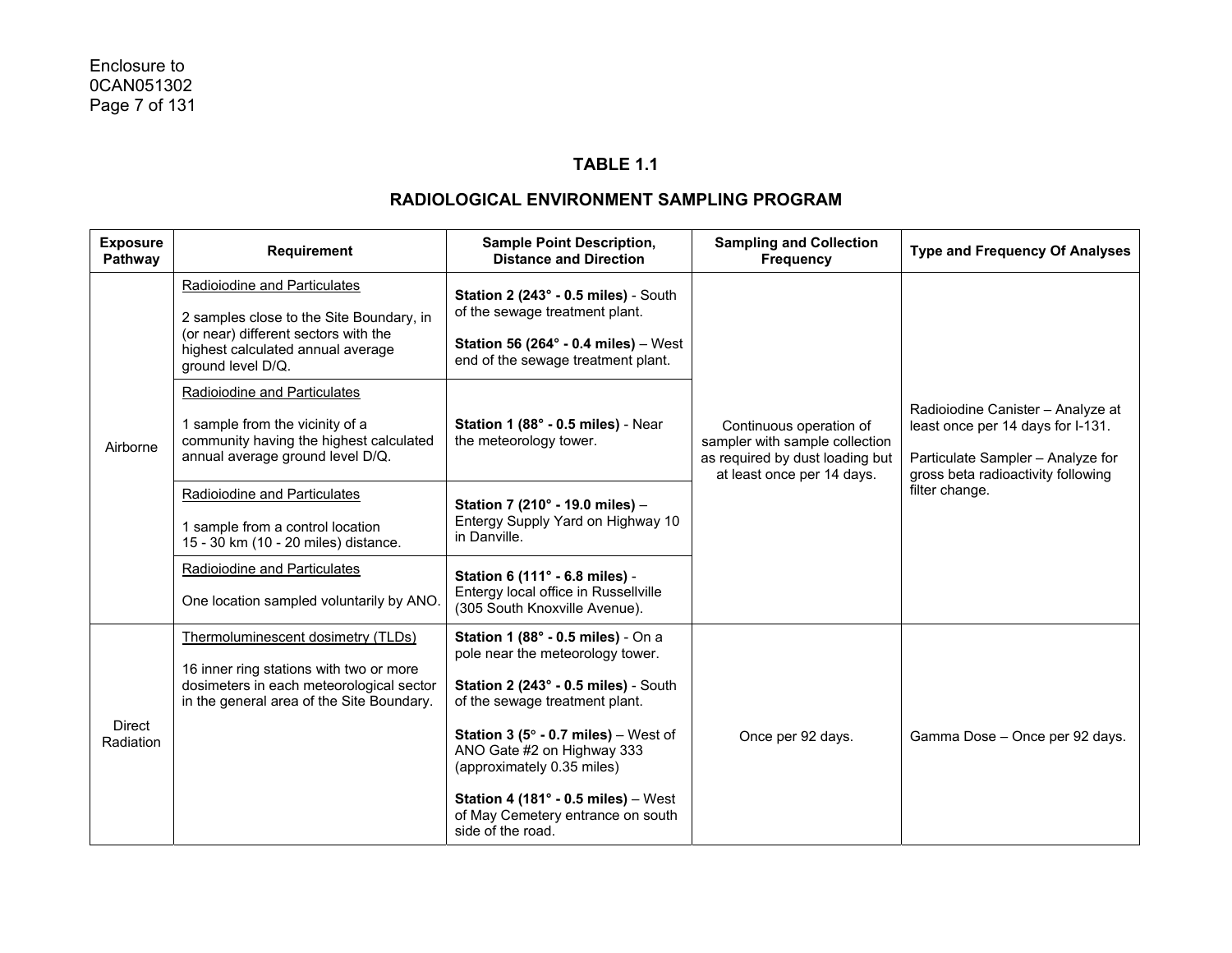| <b>Exposure</b><br>Pathway | <b>Requirement</b>                                                                                                                             | <b>Sample Point Description,</b><br><b>Distance and Direction</b>                                                                                                                                                                                                                                                                                                                                                                                                                                                                                                                                                                                                                                                                                                                                                                                                            | <b>Sampling and Collection</b><br><b>Frequency</b> | <b>Type and Frequency Of Analyses</b> |
|----------------------------|------------------------------------------------------------------------------------------------------------------------------------------------|------------------------------------------------------------------------------------------------------------------------------------------------------------------------------------------------------------------------------------------------------------------------------------------------------------------------------------------------------------------------------------------------------------------------------------------------------------------------------------------------------------------------------------------------------------------------------------------------------------------------------------------------------------------------------------------------------------------------------------------------------------------------------------------------------------------------------------------------------------------------------|----------------------------------------------------|---------------------------------------|
| <b>Direct</b><br>Radiation | <b>TLDs</b><br>16 inner ring stations with two or more<br>dosimeters in each meteorological sector<br>in the general area of the Site Boundary | <b>Station 56 (264° - 0.4 miles)</b> - West<br>end of the sewage treatment plant.<br>Station 108 (306° - 0.9 miles) -<br>South on Flatwood Road on a utility<br>pole.<br>Station 109 (291° - 0.6 miles) -<br>Utility pole across from the junction<br>of Flatwood Road and Round<br>Mountain Road.<br>Station 110 (138° - 0.8 miles) -<br>Bunker Hill Lane on the first utility<br>pole on the left.<br><b>Station 145 (28° - 0.6 miles) - Near</b><br>west entrance to the RERTC on a<br>utility pole.<br>Station 146 (45° - 0.6 miles) -<br>South end of east parking lot at<br>RERTC on a utility pole.<br>Station 147 (61° - 0.6 miles) - West<br>side of Bunker Hill Road,<br>approximately 100 yards from<br>intersection with State Highway 333.<br>Station 148 (122° - 0.6 miles) -<br>Intersection of Bunker Hill Road with<br>Scott Lane on county road sign post. | Once per 92 days.                                  | Gamma Dose - Once per 92 days.        |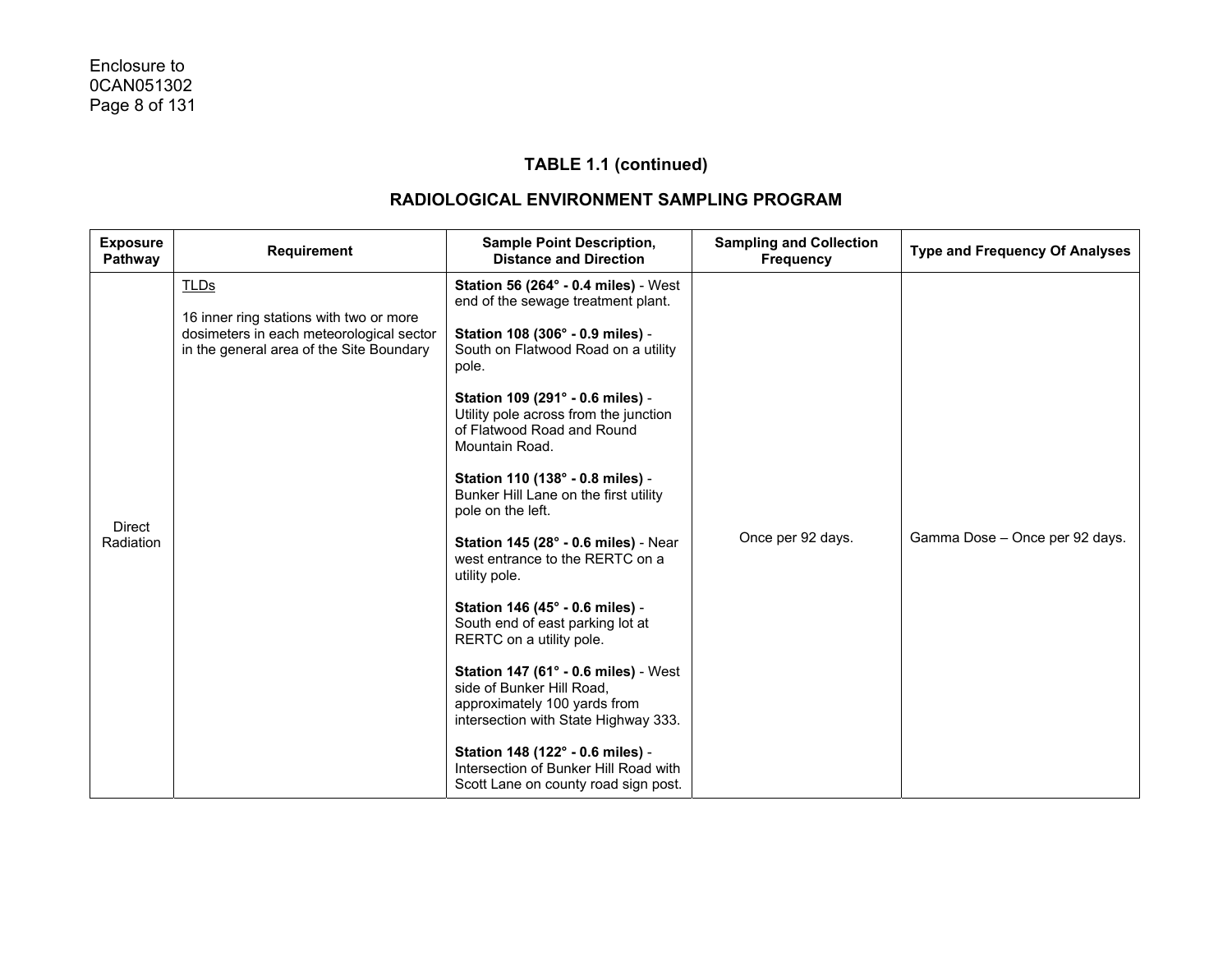| <b>Exposure</b><br>Pathway | <b>Requirement</b>                                                                                                                                                                                    | <b>Sample Point Description,</b><br><b>Distance and Direction</b>                                                                                                                                                                                                                                                                                                                                                                          | <b>Sampling and Collection</b><br><b>Frequency</b> | <b>Type and Frequency Of Analyses</b> |
|----------------------------|-------------------------------------------------------------------------------------------------------------------------------------------------------------------------------------------------------|--------------------------------------------------------------------------------------------------------------------------------------------------------------------------------------------------------------------------------------------------------------------------------------------------------------------------------------------------------------------------------------------------------------------------------------------|----------------------------------------------------|---------------------------------------|
| <b>Direct</b>              | TLDs<br>16 inner ring stations with two or more<br>dosimeters in each meteorological sector<br>in the general area of the Site Boundary.                                                              | Station 149 (156° - 0.5 miles) - On<br>a utility pole on the south side of<br>May Road.<br>Station 150 (205° - 0.6 miles) -<br>North side of May Road on a utility<br>pole past the McCurley Place turn.<br>Station 151 (225° - 0.4 miles) -<br>West side of sewage treatment plant<br>near the lake on a metal post.<br>Station 152 (338° - 0.8 miles) -<br>South side of State Highway 333 on<br>a road sign post.                       |                                                    |                                       |
| Radiation                  | <b>TLDs</b><br>8 stations with two or more dosimeters in<br>special interest areas such as population<br>centers, nearby residences, schools, and<br>in 1 - 2 areas to serve as control<br>locations. | Station 6 (111° - 6.8 miles) -<br>Entergy local office in Russellville<br>(305 South Knoxville Avenue).<br>Station 7 (210° - 19.0 miles) -<br>Entergy Supply Yard on Highway 10<br>in Danville.<br>Station 111 (120° - 2.0 miles) -<br>Marina Road on a utility pole on the<br>left just prior to curve.<br>Station 116 (318° - 1.8 miles) -<br>Highway 333 and Highway 64 in<br>London on a utility pole north of the<br>railroad tracks. | Once per 92 days.                                  | Gamma Dose - Once per 92 days.        |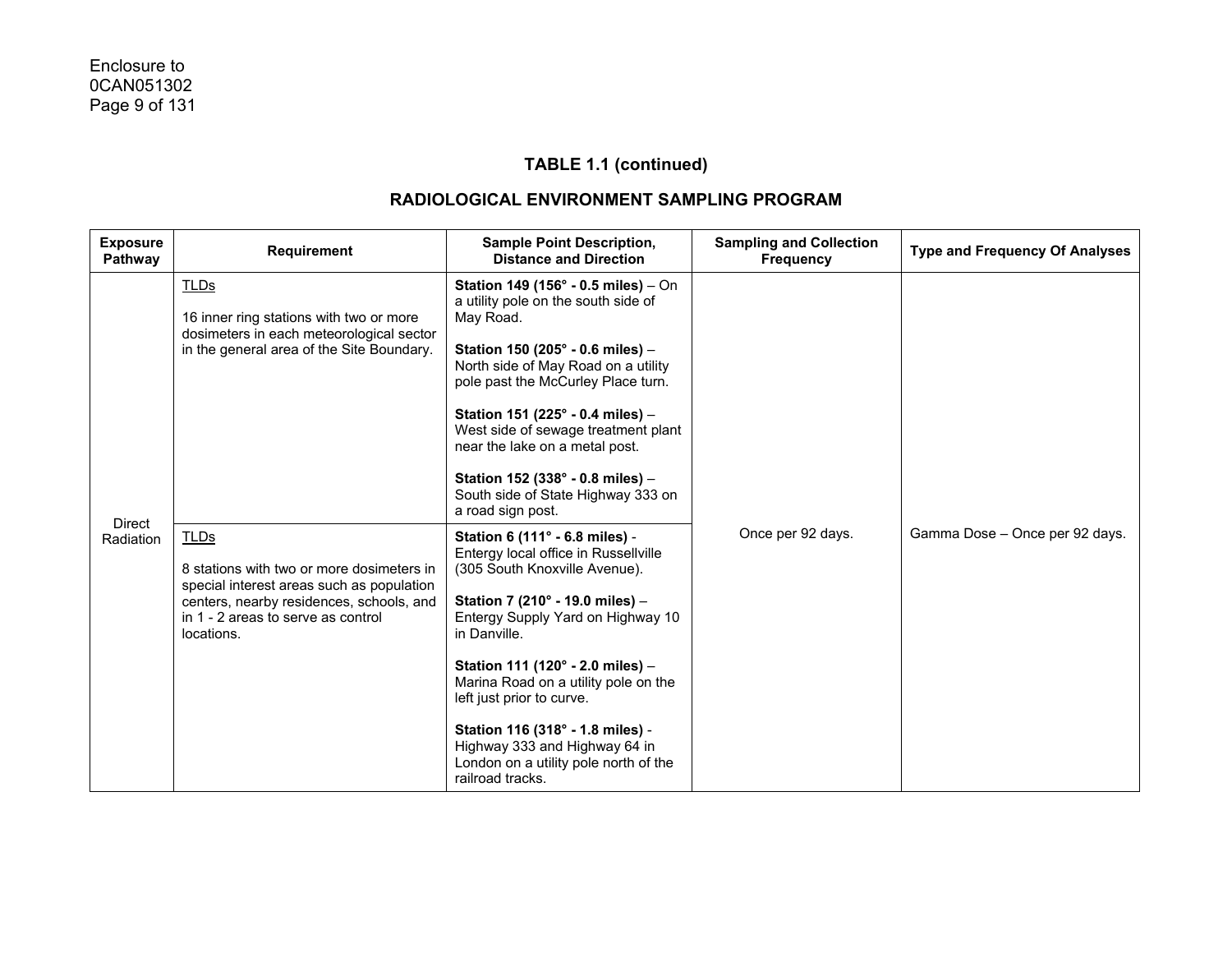| <b>Exposure</b><br>Pathway | <b>Requirement</b>                                                                                                                                                                                      | <b>Sample Point Description,</b><br><b>Distance and Direction</b>                                                                                                                                                                                                                                                                                                                                                                                                                                                      | <b>Sampling and Collection</b><br>Frequency | <b>Type and Frequency Of Analyses</b>                                          |
|----------------------------|---------------------------------------------------------------------------------------------------------------------------------------------------------------------------------------------------------|------------------------------------------------------------------------------------------------------------------------------------------------------------------------------------------------------------------------------------------------------------------------------------------------------------------------------------------------------------------------------------------------------------------------------------------------------------------------------------------------------------------------|---------------------------------------------|--------------------------------------------------------------------------------|
| <b>Direct</b><br>Radiation | <b>TLDs</b><br>8 stations with two or more dosimeters in<br>special interest areas such as population<br>centers, nearby residences, schools, and<br>in $1 - 2$ areas to serve as control<br>locations. | Station 125 (46° - 8.7 miles) -<br>College Street on a utility pole at the<br>southeast corner of the red brick<br>school building.<br>Station 127 (100° - 5.2 miles) -<br>Arkansas Tech Campus on a utility<br>pole across from Paine Hall.<br>Station 137 (151° - 8.2 miles) - On<br>a speed limit sign on the right in<br>front of the Morris R. Moore<br>Arkansas National Guard Armory.<br>Station 153 (304° - 9.2 miles) -<br>Knoxville Elementary School near<br>the school entrance gate on a utility<br>pole. | Once per 92 days.                           | Gamma Dose - Once per 92 days.                                                 |
| Waterborne                 | Surface Water<br>1 indicator location (influenced by plant<br>discharge)<br>1 control location (uninfluenced by plant<br>discharge)                                                                     | Station 8 (166° - 0.2 miles) - Plant<br>discharge canal.<br>Station 10 (95 $^{\circ}$ - 0.5 miles) - Plant<br>intake canal.                                                                                                                                                                                                                                                                                                                                                                                            | Once per 92 days.                           | Gamma isotopic and tritium<br>analyses once per 92 days.                       |
|                            | <b>Drinking Water</b><br>1 indicator location (influenced by plant<br>discharge)<br>1 control location (uninfluenced by plant<br>discharge)                                                             | Station 14 (70° - 5.1 miles) -<br>Russellville city water system from<br>the Illinois Bayou.<br>Station 57 (208° - 19.5 miles) -<br>Danville public water supply<br>treatment on Fifth Street.                                                                                                                                                                                                                                                                                                                         | Once per 92 days.                           | I-131, gross beta, gamma isotopic<br>and tritium analyses once per 92<br>days. |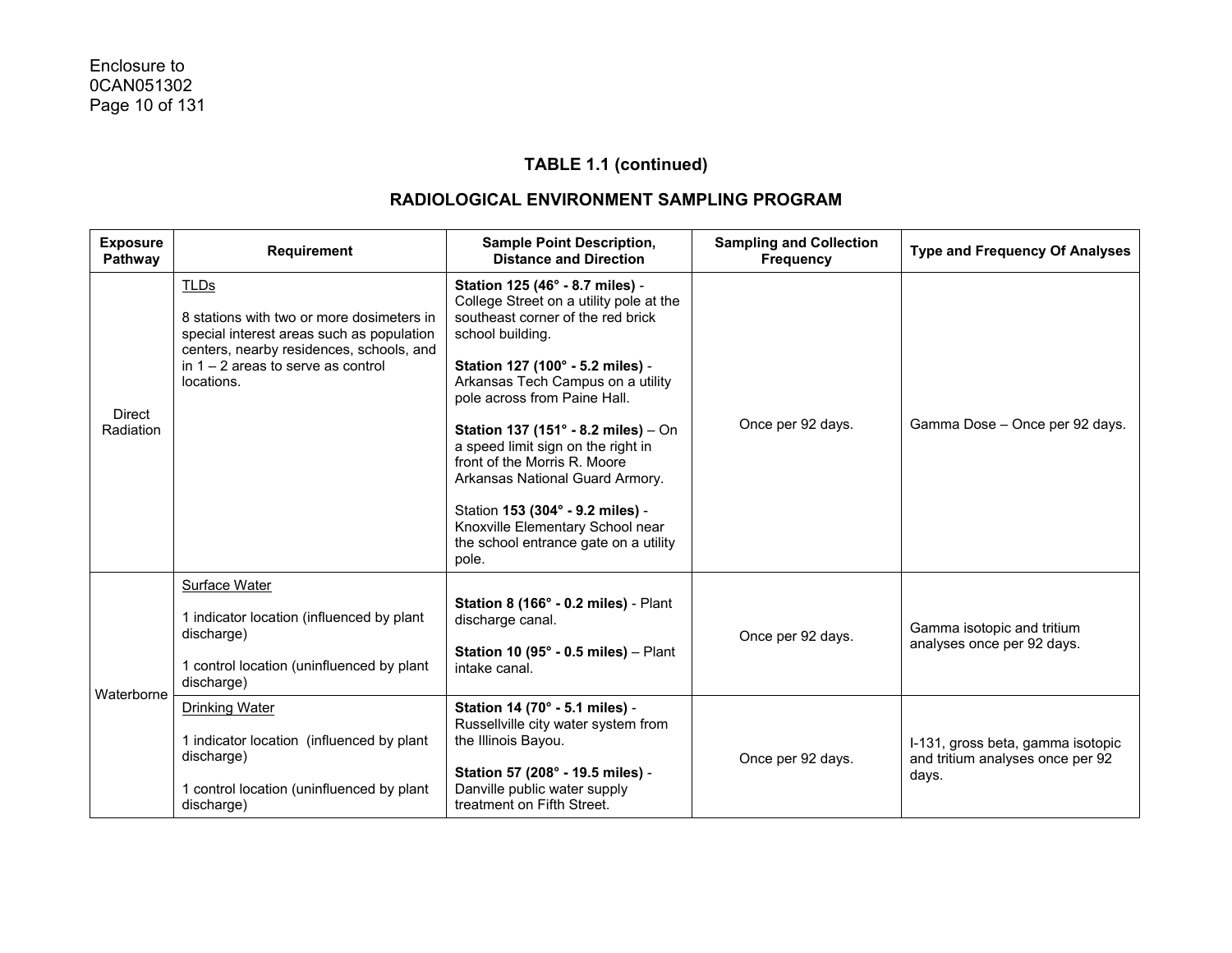| <b>Exposure</b><br>Pathway | Requirement                                                                                                                                                                                                                                                                                                                                                                                              | <b>Sample Point Description,</b><br><b>Distance and Direction</b>                                                                                                                            | <b>Sampling and Collection</b><br><b>Frequency</b> | <b>Type and Frequency Of Analyses</b>                          |
|----------------------------|----------------------------------------------------------------------------------------------------------------------------------------------------------------------------------------------------------------------------------------------------------------------------------------------------------------------------------------------------------------------------------------------------------|----------------------------------------------------------------------------------------------------------------------------------------------------------------------------------------------|----------------------------------------------------|----------------------------------------------------------------|
| Waterborne                 | Sediment<br>1 indicator location (influenced by plant<br>discharge)<br>1 control location (uninfluenced by plant<br>discharge)                                                                                                                                                                                                                                                                           | Station 8 (243° - 0.9 miles) - Plant<br>discharge canal.<br>Station 16 (287° - 5.5 miles) -<br>Panther Bay on south side of<br>Arkansas River across from mouth<br>of Piney Creek.           | Once per 365 days.                                 | Gamma isotopic analysis once per<br>365 days.                  |
| Ingestion                  | Milk<br>1 indicator sample location within five-<br>mile distance if commercially available.<br>1 control sample location at a distance of<br>>five-miles when an indicator exists.                                                                                                                                                                                                                      | Currently, no available milking<br>animals within 8 km of ANO.                                                                                                                               | Once per 92 days.                                  | Gamma isotopic and I-131<br>analyses once per 92 days.         |
|                            | Fish<br>1 sample of commercially and/or<br>recreationally important species in<br>vicinity of plant discharge.<br>1 sample of same species in area not<br>influenced by plant discharge.                                                                                                                                                                                                                 | Station 8 (212 $^{\circ}$ - 0.5 miles) - Plant<br>discharge canal.<br>Station 16 (287° - 5.5 miles) -<br>Panther Bay on south side of<br>Arkansas River across from mouth<br>of Piney Creek. | Once per 365 days.                                 | Gamma isotopic on edible portions<br>once per 365 days.        |
|                            | <b>Food Products</b><br>1 sample of broadleaf (edible or non-<br>edible) near the Site Boundary from one<br>of the highest anticipated annual average<br>ground level D/Q sectors, if milk<br>sampling is not performed.<br>1 sample location of broadleaf vegetation<br>(edible or non-edible) from a control<br>location $15 - 30$ km $(10 - 20$ miles)<br>distant, if milk sampling is not performed. | <b>Station 13 (273° - 0.5 miles)</b> - West<br>from ANO toward Gate 4 onto<br>Flatwood Road.<br>Station 55 (208° - 16.5 miles) -<br>Intersection of Highway 27 and 154.                      | Three per 365 days.                                | Gamma. isotopic and I-131<br>analyses three times per 365 days |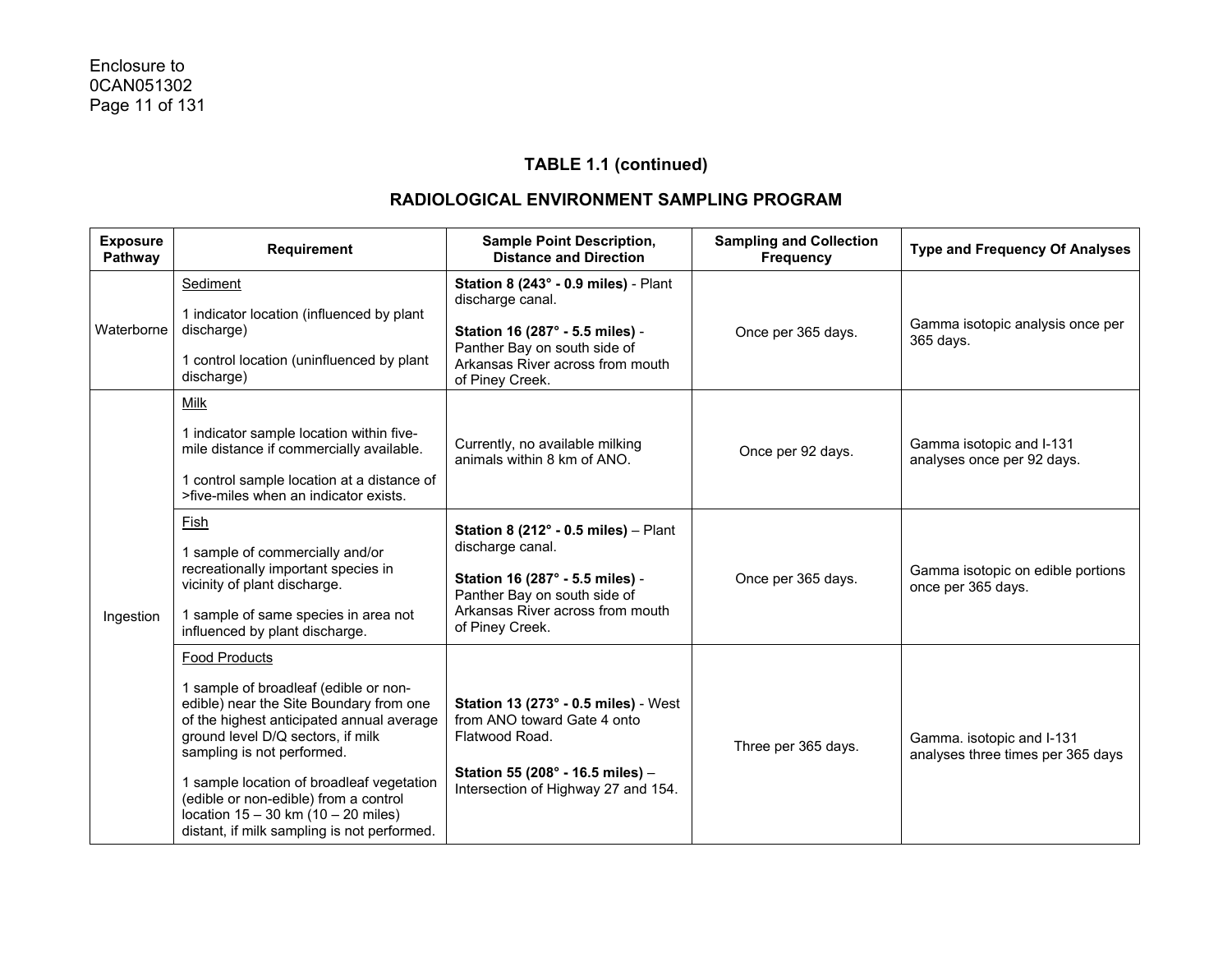| <b>Exposure</b><br>Pathway | Requirement                                                                                             | <b>Sample Point Description, Distance</b><br>and Direction                                                                                              | <b>Sampling and Collection</b><br><b>Frequency</b> | <b>Type and Frequency Of</b><br><b>Analyses</b>             |
|----------------------------|---------------------------------------------------------------------------------------------------------|---------------------------------------------------------------------------------------------------------------------------------------------------------|----------------------------------------------------|-------------------------------------------------------------|
|                            | sample location of Groundwater from a<br>control location up gradient from the<br>protected area        | Station 58 (GWM-1, 22° - 0.3 miles) -<br>North of Protected Area on Owner Control<br>Area (OCA). South of Outside Fab-Shop,<br>west side of access road | Once per 92 days                                   | Control, Tritium and Gamma<br>Isotopic, once per 92 days.   |
| Ground<br>water            | 3 sample locations of Groundwater from<br>indicator locations down gradient from<br>the protected area. | Station 59 (GWM-2, $185^{\circ}$ - 0.1 miles) -<br>South of Protected Area on OCA. Near<br>Security barriers and discharge canal.                       | Once per 92 days                                   | Indicator, Tritium and Gamma<br>Isotopic, once per 92 days. |
|                            |                                                                                                         | Station 60 (GWM-3, 206 $^{\circ}$ - 0.1 miles) -<br>South of Protected area on OCA. West of<br>Station number 59 near wood line.                        | Once per 92 days                                   | Indicator, Tritium and Gamma<br>Isotopic, once per 92 days. |
|                            |                                                                                                         | Station 61 (GWM-4, $245^{\circ}$ - 0.1 miles) -<br>West of Protected Area on OCA. Edge of<br>parking lot, east of equipment laydown<br>area             | Once per 92 days                                   | Indicator, Tritium and Gamma<br>Isotopic, once per 92 days. |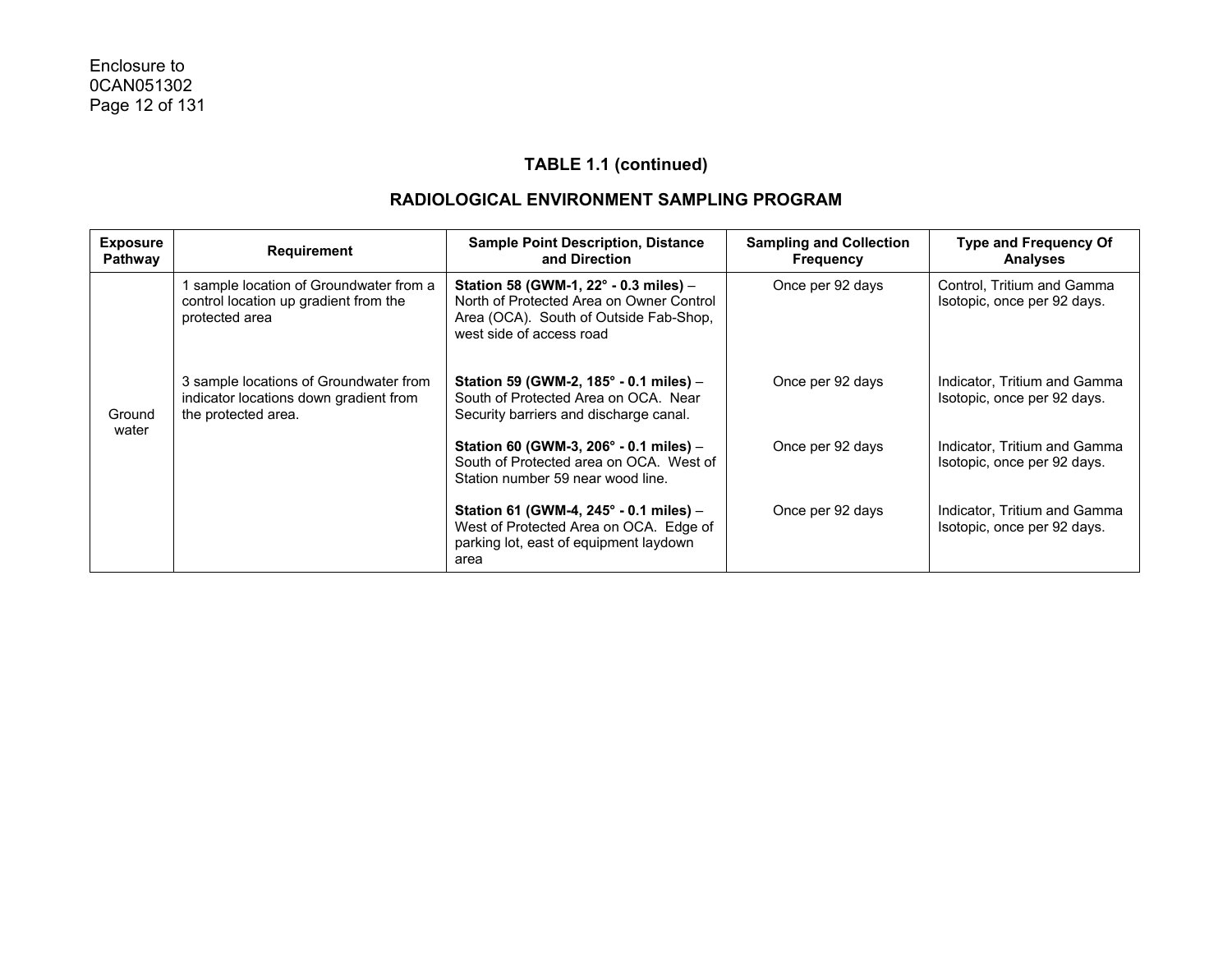



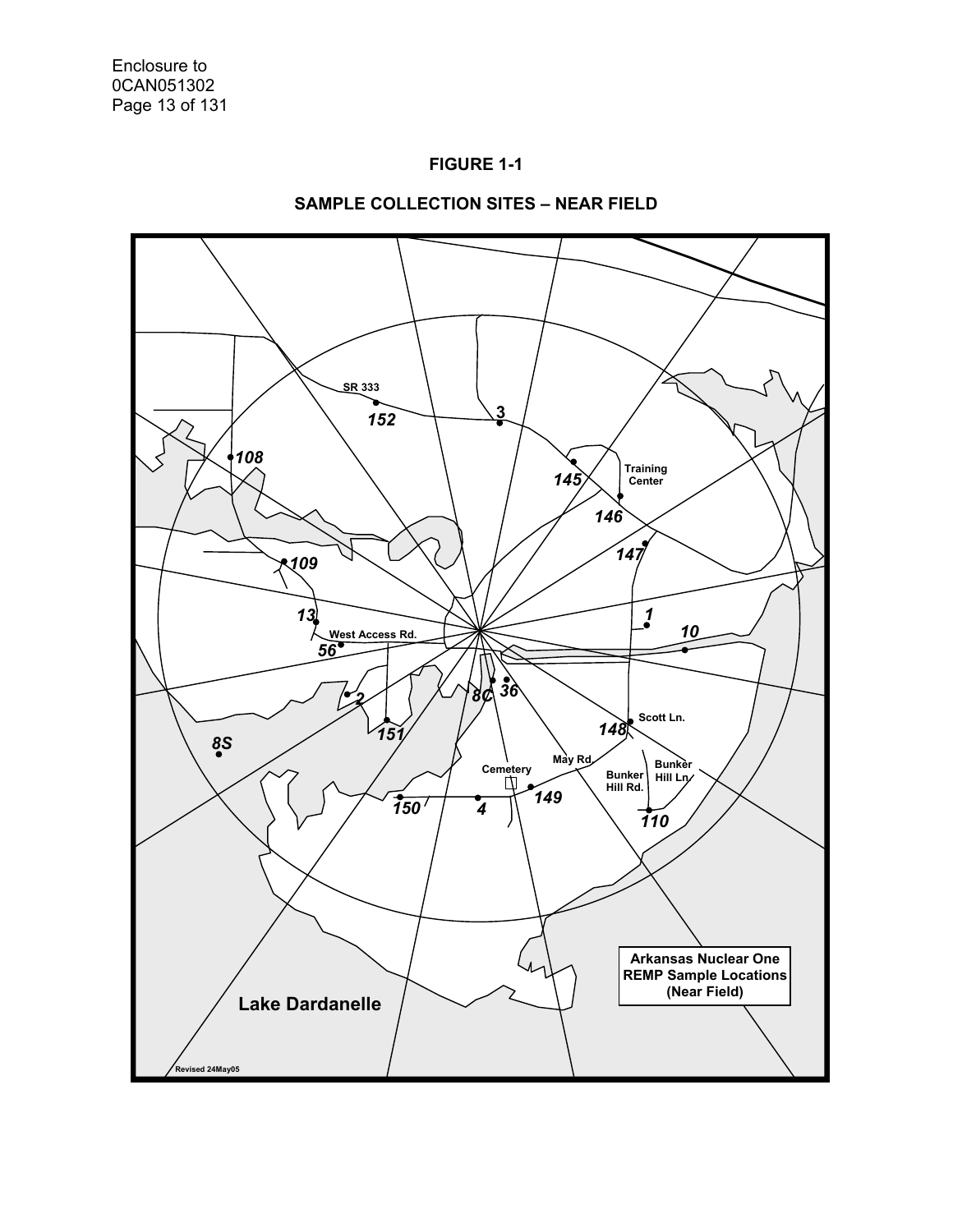



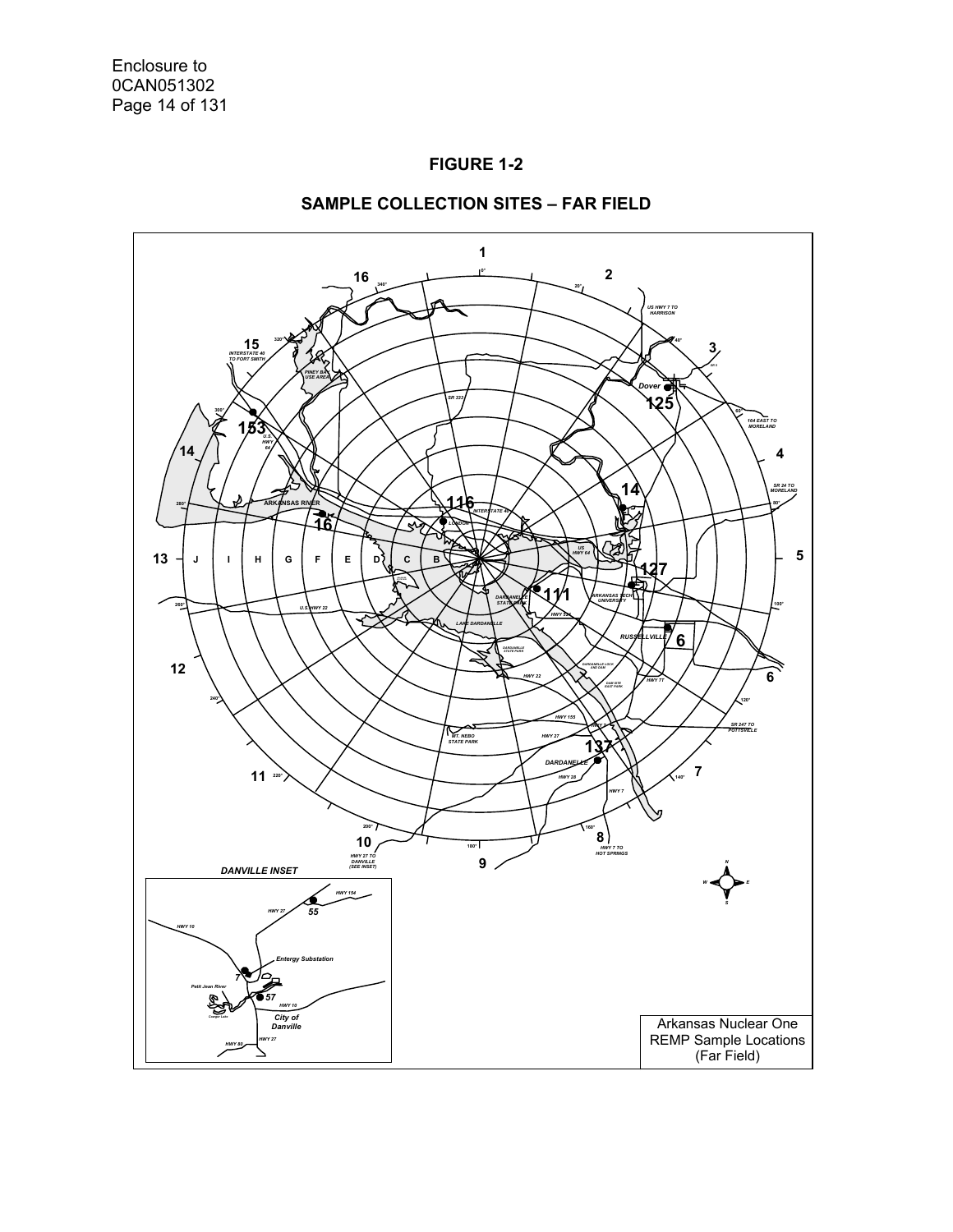



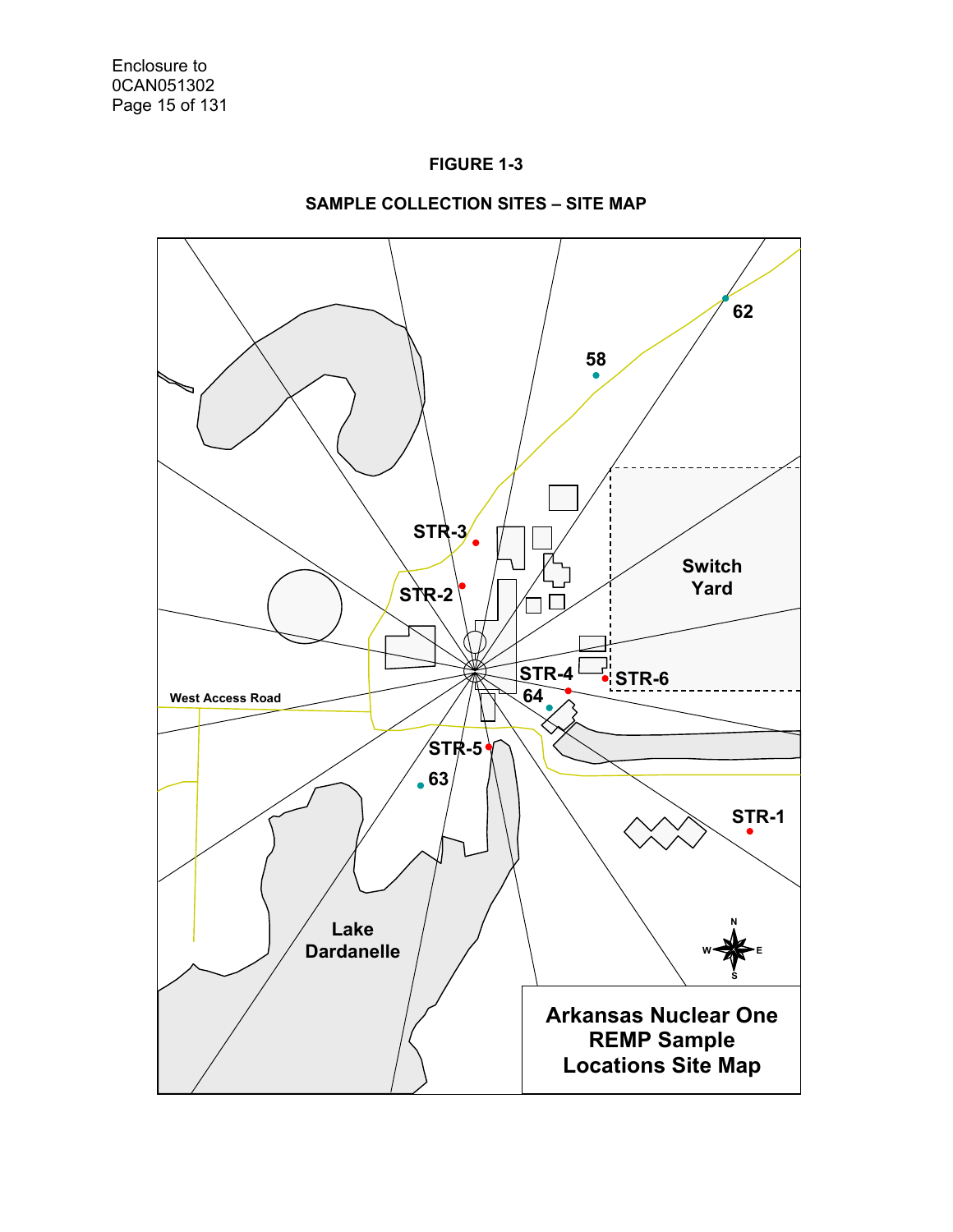Enclosure to 0CAN051302 Page 16 of 131

#### **2.0 Interpretation and Trends of Results**

#### **2.1 Air Particulate and Radioiodine Sample Results**

The REMP has detected radioactivity in the airborne pathway attributable to other sources. These include the 25th Chinese nuclear test explosion in 1980, the radioactive plume release due to reactor core degradation at Chernobyl Nuclear Power Plant in 1986 and the Fukushima Daiichi Nuclear Power Plant accident (Mach 11, 2011).

As in past years, there were no other detections of I-131. Indicator gross beta air particulate results for 2012 were within the range of levels obtained in previous years of the operational REMP and well below preoperational levels as seen below. Results are reported as annual average picocuries per cubic meter (pCi/m<sup>3</sup>).

| <b>Monitoring Period</b>    | <b>Result</b> |
|-----------------------------|---------------|
| 2000 - 2011 (Minimum Value) | 0.020         |
| 2012 Value                  | 0.018         |
| 2000 - 2011 (Maximum Value) | 0.032         |
| Preoperational              | 0.050         |

In the absence of plant-related gamma radionuclides, gross beta activity is attributed to naturally occurring radionuclides. Table 3.1, which includes gross beta concentrations and provides a comparison of the indicator and control means and ranges, emphasizes the consistent trends seen in this pathway to support the presence of naturally occurring activity. Therefore, it can be concluded that the airborne pathway continues to be unaffected by ANO operations.

### **2.2 Thermoluminescent Dosimetry (TLD) Sample Results**

ANO reports measured dose as net exposure (field reading less transit reading) normalized to 92 days and relies on comparison of the indicator locations to the control as a measure of plant impact. ANO's comparison of the inner ring and special interest area TLD results to the control, as seen in Table 3.1, identified no noticeable trend that would indicate that the ambient radiation levels are being affected by plant operations. In addition, the inner ring value of 8.0 millirem (mrem) shown in Table 3.1 is within the historical bounds of 2000 – 2011 annual average results, which have ranged from 6.7 to 8.8 mrem. Overall, ANO concluded that the ambient radiation levels are not being affected by plant operations.

### **2.3 Water Sample Results**

Analytical results for 2012 surface water and drinking water samples were similar to those reported in previous years.

Surface water samples were collected and analyzed for gamma radionuclides and tritium. Gamma radionuclides were below detectable limits which is consistent with results seen in previous operational years. Tritium continues to be detected at the indicator location (Station 8) where previously monitored liquid radioactive effluent from the plant is periodically discharged in accordance with the regulatory criteria established in the ODCM. However, the levels detected are consistent with concentrations that would typically be seen at this location as shown below. Results are reported as annual average picocurie per liter (pCi/l).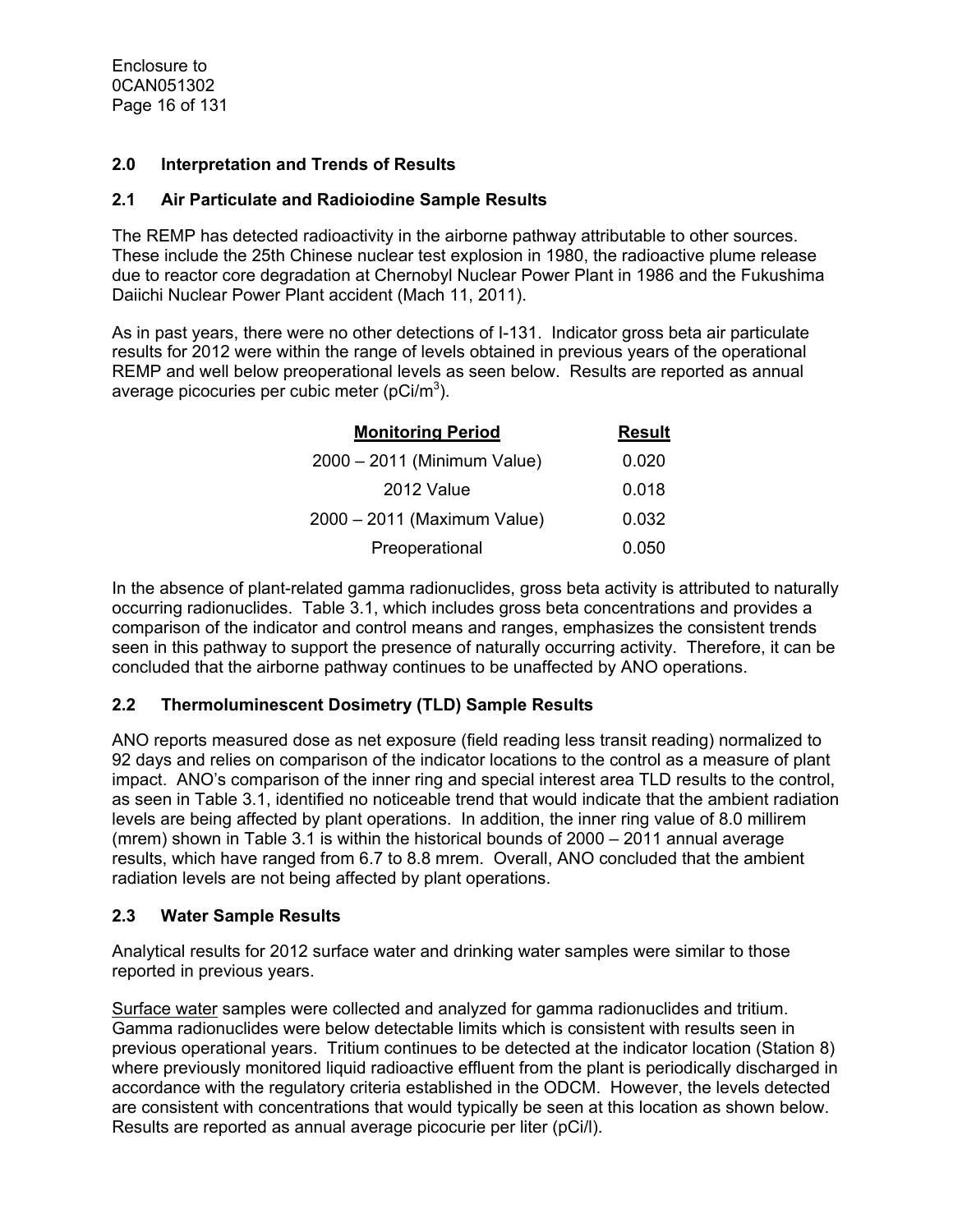| <b>Monitoring Period</b>    | <b>Result</b> |
|-----------------------------|---------------|
| 2000 - 2011 (Minimum Value) | 272.0         |
| 2012 Value                  | 916           |
| 2000 - 2011 (Maximum Value) | 1023.4        |
| Preoperational              | 200.0         |

ANO personnel have noted no definable increasing trends associated with the tritium levels at the discharge location. Levels detected during 2012 and previous operational years have been well below regulatory reporting limits. Therefore, the operation of ANO had no definable impact on this waterborne pathway during 2012 and levels of radionuclides remain similar to those obtained in previous operational years.

Drinking water samples were collected from two locations (indicator and control). Although ANO personnel utilize Station 14 (City of Russellville) as an indicator location due to the potential for the drinking water pathway to exist, the City of Russellville has not withdrawn water from Lake Dardanelle in the past several years.

Drinking water samples were analyzed for gross beta radionuclides, Iodine-131, gamma radionuclides and tritium. Gamma radionuclides, Iodine-131 and tritium concentrations were below the LLD limits at the indicator and control locations, which is consistent with preoperational and operational years. Gross beta concentrations at the indicator and control locations are similar as shown in Table 3.1. Listed below is a comparison of 2012 indicator results to preoperational and operational years. Results are reported as annual average pCi/l.

| Radionuclide | 2012         | $2000 - 2011$ | <b>Preoperational</b> |
|--------------|--------------|---------------|-----------------------|
| Gross Beta   | 2.52         | 2.78          | 2.0                   |
| lodine-131   | $\leq$ I I D | $\leq$ I I D  | $\leq$ I I D          |
| Gamma        | $\leq$ I I D | $\leq$ IID    | $<$ LLD               |
| Tritium      | 2111         |               | 200.0                 |

ANO personnel have noted no definable trends associated with drinking water results at the indicator location. Therefore, the operation of ANO had no definable impact on this waterborne pathway during 2012 and levels of radionuclides remain similar to those obtained in previous operational years.

Groundwater samples were collected from four REMP locations (1 control, and 3 indicator locations). During 2011, ANO incorporated sixteen additional groundwater monitoring wells into the Groundwater Protection Initiative (GPI) site program. Sample data was compiled, organized and is reviewed annually at a minimum to:

- Analyze for increasing or decreasing trends at individual sample points, wells or groups of wells.
- Review the radionuclides detected to determine whether changes should be made to the analysis suites or sampling frequencies for each sampling location.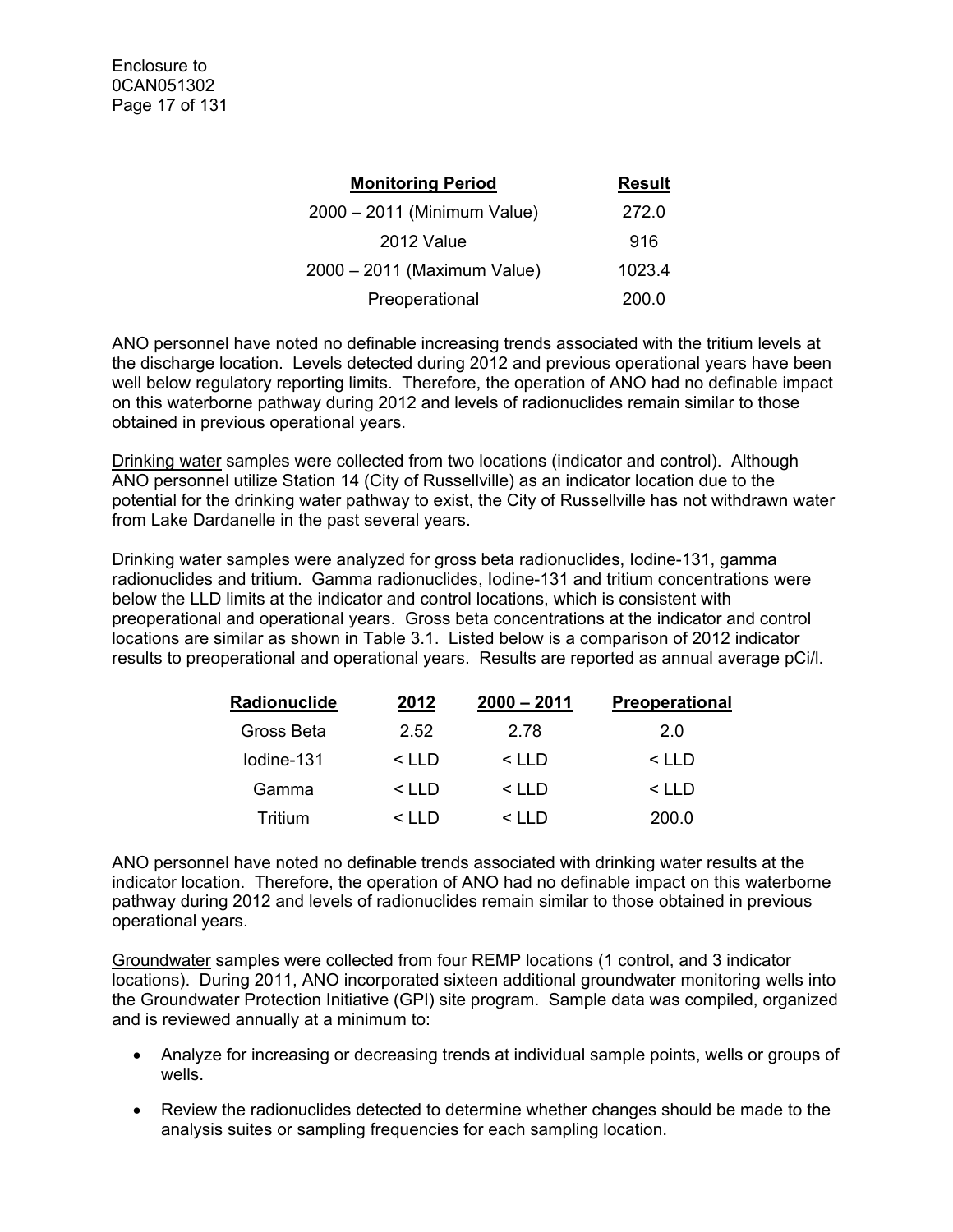- Evaluate the locations of radionuclides in ground water to determine if changes should be made to the sampling locations.
- Review current investigation levels and determine if changes should be made.
- Determine if any change to the ODCM is required.
- Determine if a corrective actions/remediation is required.

Groundwater samples were analyzed for Tritium and Gamma radionuclides. Tritium and Gamma concentrations were below the LLD limits at the indicator and control locations. Listed below is a comparison of 2012 indicator results to past operational years. Results are reported as annual average pCi/l. REMP Groundwater data is captured in Tables 8.1 and 8.2. Therefore, ANO operations had no significant impact on the environment or public by this waterborne pathway.

| Radionuclide | 2012         | $2006 - 2011$ |
|--------------|--------------|---------------|
| lodine-131   | $\leq$ I I D | $\leq$ I I D  |
| Gamma        | $\leq$ I I D | $\leq$ I I D  |
| Tritium      | $\leq$ I I D | $\leq$ IID    |

### **2.4 Sediment Sample Results**

Sediment samples were collected from two locations in 2012 and analyzed for gamma radionuclides. Listed below is a comparison of 2012 indicator results to past operational years. Therefore, ANO operations had no significant impact on the environment or public by this waterborne pathway. Results are reported as pCi/kg.

| <b>Monitoring Period</b>    | <b>Result</b> |
|-----------------------------|---------------|
| 2000 - 2011 (Minimum Value) | 41.79         |
| 2012 Value                  | $<$ LLD       |
| 2000 - 2011 (Maximum Value) | 1170.0        |

Since reporting levels for radionuclides in sediment have not been established, an evaluation of potential dose to the public from this media was performed as shown in Attachment 3.

### **2.5 Milk Sample Results**

Milk samples were not collected during 2012 due to the unavailability of indicator locations within five-miles of ANO.

### **2.6 Fish Sample Results**

Fish samples were collected from two locations and analyzed for gamma radionuclides. In 2012, gamma radionuclides were below detectable limits which are consistent with the preoperational monitoring period and operational results since 1997. Therefore, based on these measurements, ANO operations had no significant radiological impact upon the environment or public by this ingestion pathway.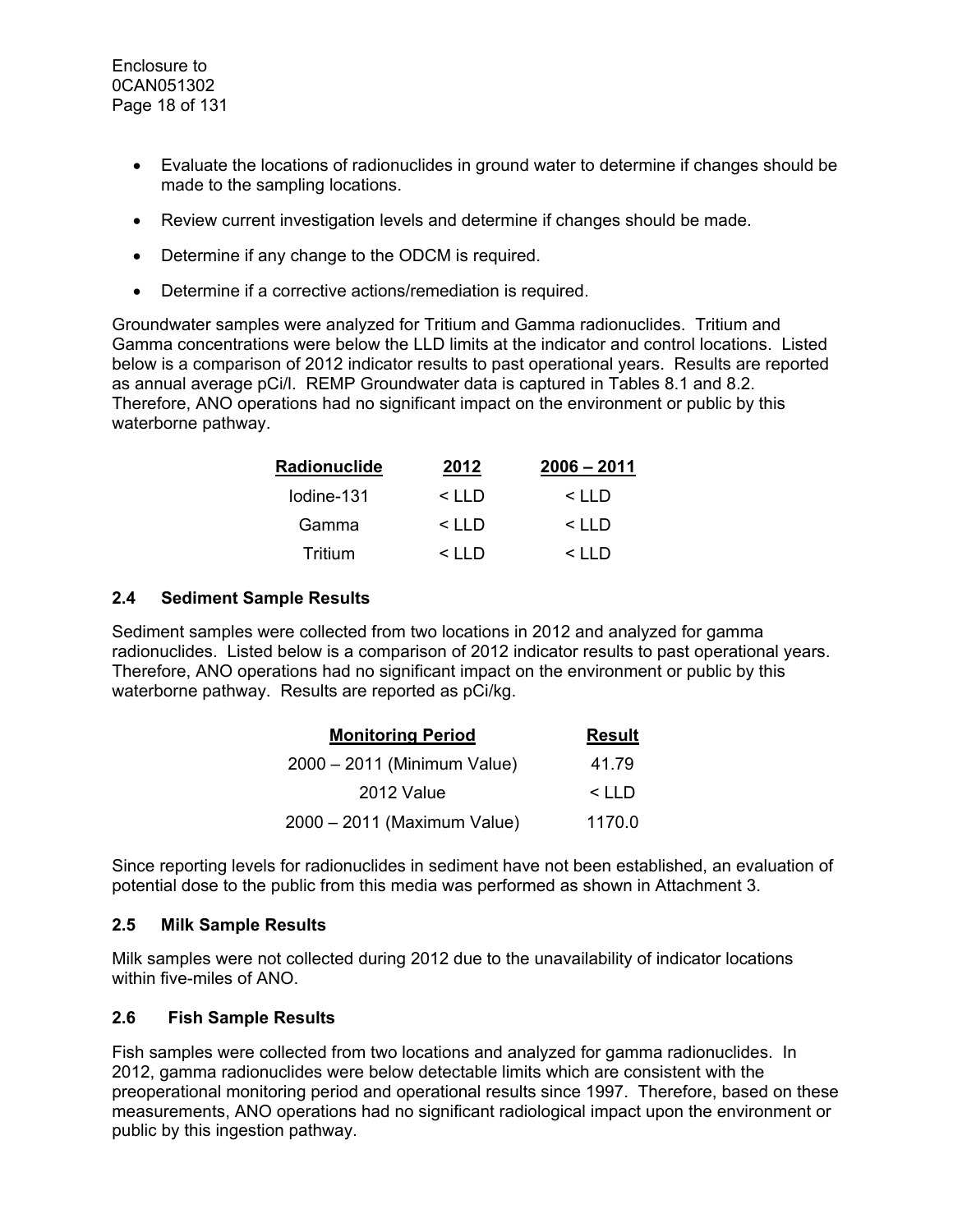Enclosure to 0CAN051302 Page 19 of 131

### **2.7 Food Product Sample Results**

The REMP has detected radionuclides prior to 1990 that are attributable to other sources. These include the radioactive plume release due to reactor core degradation at Chernobyl Nuclear Power Plant in 1986 and atmospheric weapons testing.

In 2012, food product samples were collected when available from two locations and analyzed for Iodine-131 and gamma radionuclides. The 2012 levels remained undetectable, as has been the case in previous years. Therefore, based on these measurements, ANO operations had no significant radiological impact upon the environment or public by this ingestion pathway.

#### **2.8 Interlaboratory Comparison Results**

RBS' Environmental Laboratory and GEL Laboratories analyzed interlaboratory comparison samples to fulfill the requirements of ODCM Section 2.5.3. Attachment 2 contains these results.

#### **2.9 Land Use Census Results**

The latest land use census (performed in 2011) did not identify any new locations that yielded a calculated dose or dose commitment greater than those currently calculated. (See Table 2.1)

Also, the land use census identified no milk-producing animals within a five-mile radius of the plant site. ANO personnel chose not to perform a garden census in 2011, which is allowed by ODCM Section L 2.5.2, in lieu of broadleaf vegetation sampling in the meteorological sector (Sector 13) with the highest D/Q.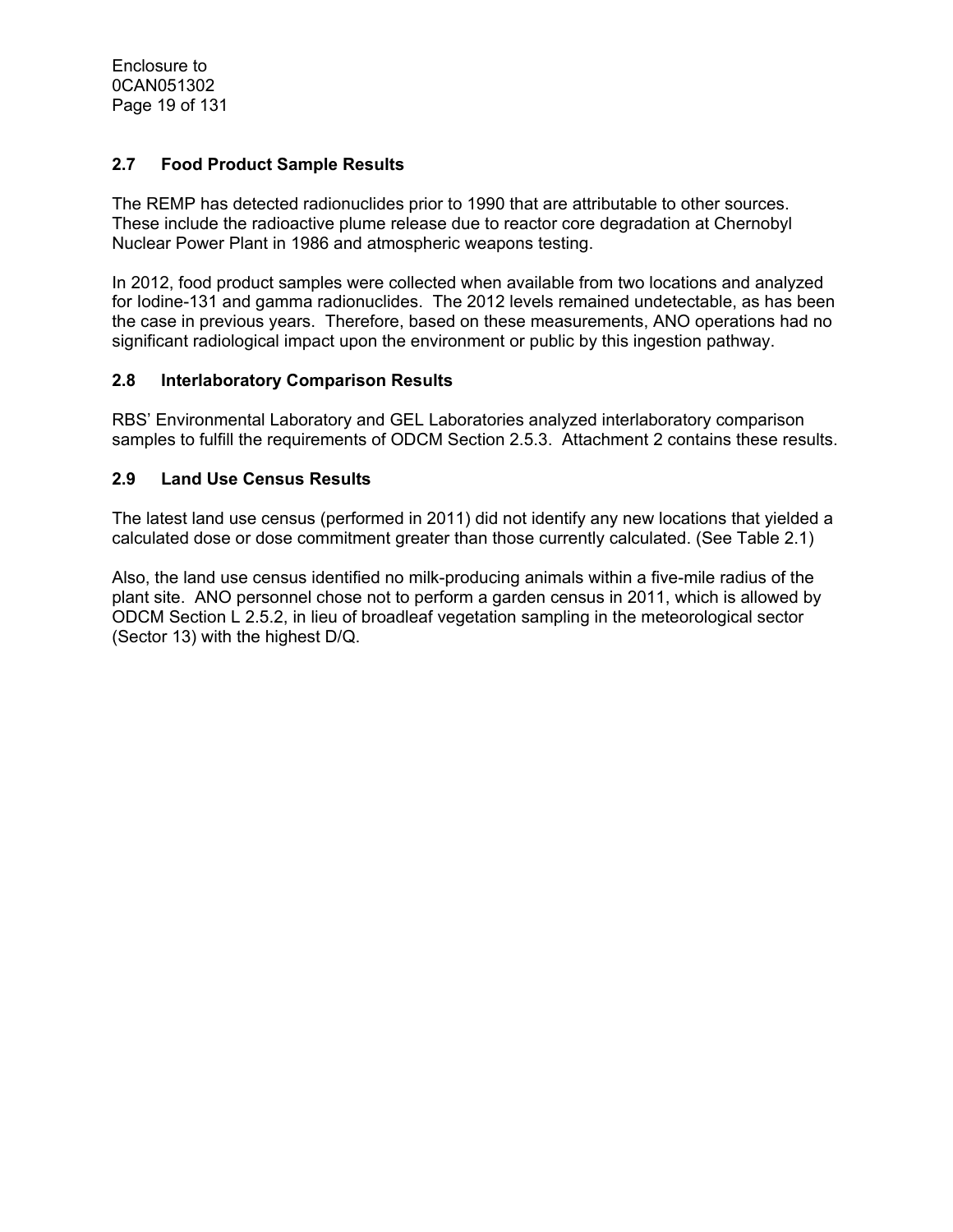## **TABLE 2.1**

### **2011 LAND USE CENSUS**

# **Nearest Residence Within Five Miles**

| <b>Direction</b> | <b>Sector</b>           | <b>Distance (miles)</b> |
|------------------|-------------------------|-------------------------|
| N                | $\mathbf 1$             | 0.9                     |
| <b>NNE</b>       | $\overline{2}$          | 1.3                     |
| <b>NE</b>        | 3                       | 0.9                     |
| <b>ENE</b>       | $\overline{\mathbf{4}}$ | 0.8                     |
| Е                | 5                       | 0.8                     |
| <b>ESE</b>       | 6                       | 0.8                     |
| <b>SE</b>        | $\overline{7}$          | 0.8                     |
| <b>SSE</b>       | 8                       | 0.8                     |
| S                | 9                       | 0.8                     |
| SSW              | 10                      | 0.7                     |
| SW               | 11                      | 2.8                     |
| <b>WSW</b>       | 12                      | 0.7                     |
| W                | 13                      | 0.8                     |
| <b>WNW</b>       | 14                      | 0.8                     |
| <b>NW</b>        | 15                      | 1.0                     |
| <b>NNW</b>       | 16                      | 0.9                     |

## **3.0 Radiological Environmental Monitoring Program Summary**

# **3.1 2012 Program Results Summary**

Table 3.1 summarizes the 2012 REMP results.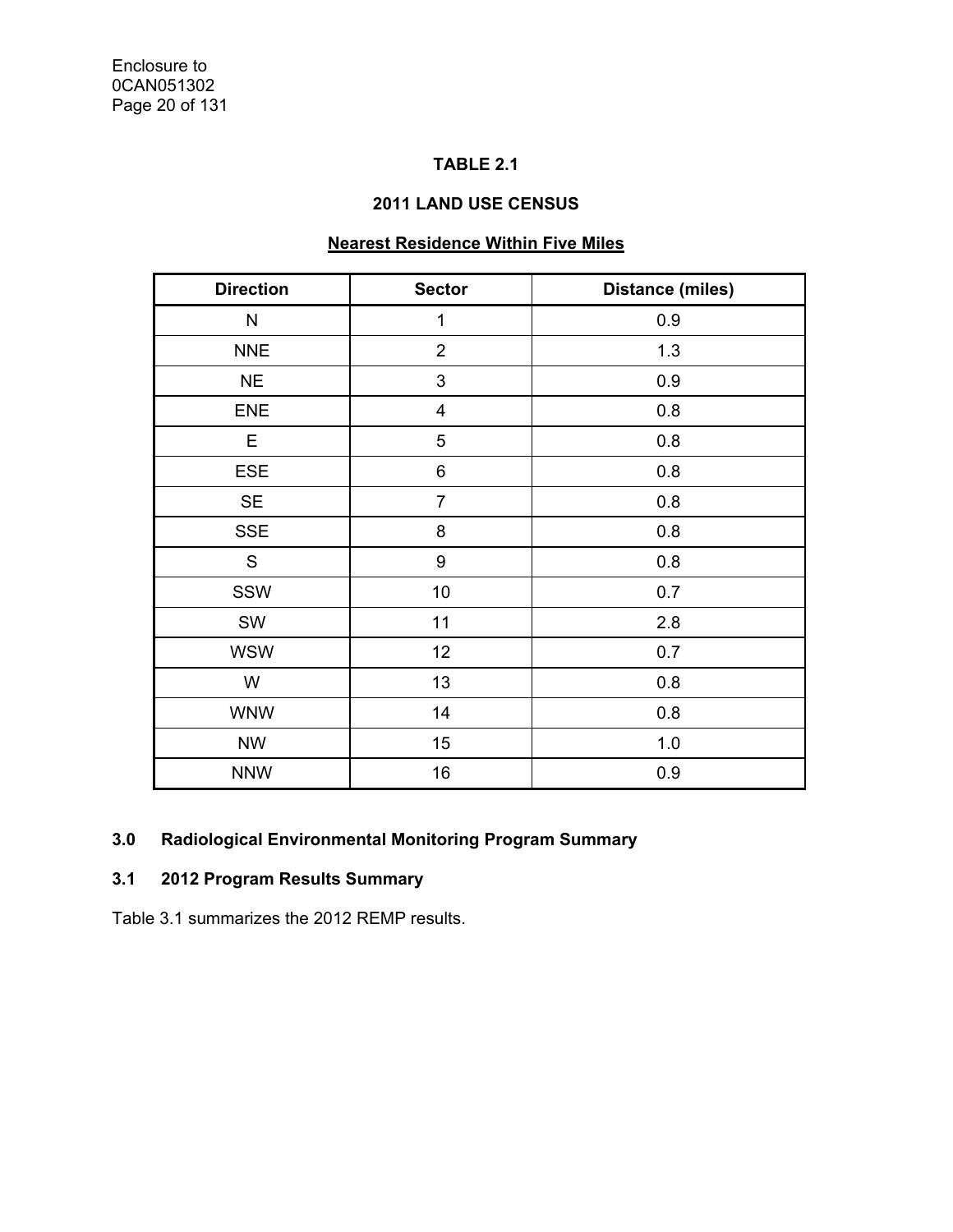## **TABLE 3.1**

#### **RADIOLOGICAL ENVIRONMENTAL MONITORING PROGRAM SUMMARY**

**Name of Facility:** ANO - Units 1 and 2 **Docket No:** 50-313 and 50-368. **Location of Facility:** Pope County, Arkansas **Reporting Period:** January - December 2012

| Type /<br><b>Sample Type</b>                     |                                           | LLD <sup>b</sup> | <b>Indicator</b>                                       |                                                | <b>Location with Highest Annual Mean</b> |                                                        | Number of                                        |
|--------------------------------------------------|-------------------------------------------|------------------|--------------------------------------------------------|------------------------------------------------|------------------------------------------|--------------------------------------------------------|--------------------------------------------------|
| (Units)                                          | <b>Number of</b><br>Analyses <sup>a</sup> |                  | <b>Locations Mean</b><br>$(^{\circ}F)^{\circ}$ [Range] | Location <sup>d</sup>                          | Mean $(^{\circ}F)^{\circ}$ [Range]       | <b>Locations Mean</b><br>$(^{\circ}F)^{\circ}$ [Range] | <b>Non-Routine</b><br><b>Results<sup>e</sup></b> |
| <b>Air Particulates</b><br>(pCi/m <sup>3</sup> ) | GB / 135                                  | 0.01             | 0.032(81/81)<br>$[0.013 - 0.055]$                      | Station 1<br>$(88^{\circ}, 0.5 \text{ mi})$    | 0.032(27/27)<br>$[0.017 - 0.049]$        | 0.029(54/54)<br>$[0.014 - 0.050]$                      | 0                                                |
| Airborne Iodine<br>( $pCi/m^3$ )                 | $1-131/135$                               | 0.07             | $<$ LLD                                                | N/A                                            | N/A                                      | $<$ LLD                                                | 0                                                |
| <b>Inner Ring TLDs</b><br>(mR/Qtr)               | Gamma / 61                                | (f)              | 8.0(61/64)<br>$[4.6 - 10.1]$                           | Station 56<br>$(264^{\circ}, 0.4 \text{ mi})$  | 9.4(4/4)<br>$[8.5 - 10.1]$               | N/A                                                    | $\mathbf 0$                                      |
| <b>Special Interest</b><br>TLDs (mR/Qtr)         | Gamma / 27                                | (f)              | 7.2(27/28)<br>$[3.6 - 9.6]$                            | Station 137<br>$(151^{\circ}, 8.2 \text{ mi})$ | 8.7(4/4)<br>$[6.8 - 9.4]$                | N/A                                                    | 0                                                |
| <b>Control TLD</b><br>(mR/Qtr)                   | Gamma / 4                                 | (f)              | N/A                                                    | N/A                                            | N/A                                      | 7.0(4/4)<br>$[5.8 - 7.8]$                              | 0                                                |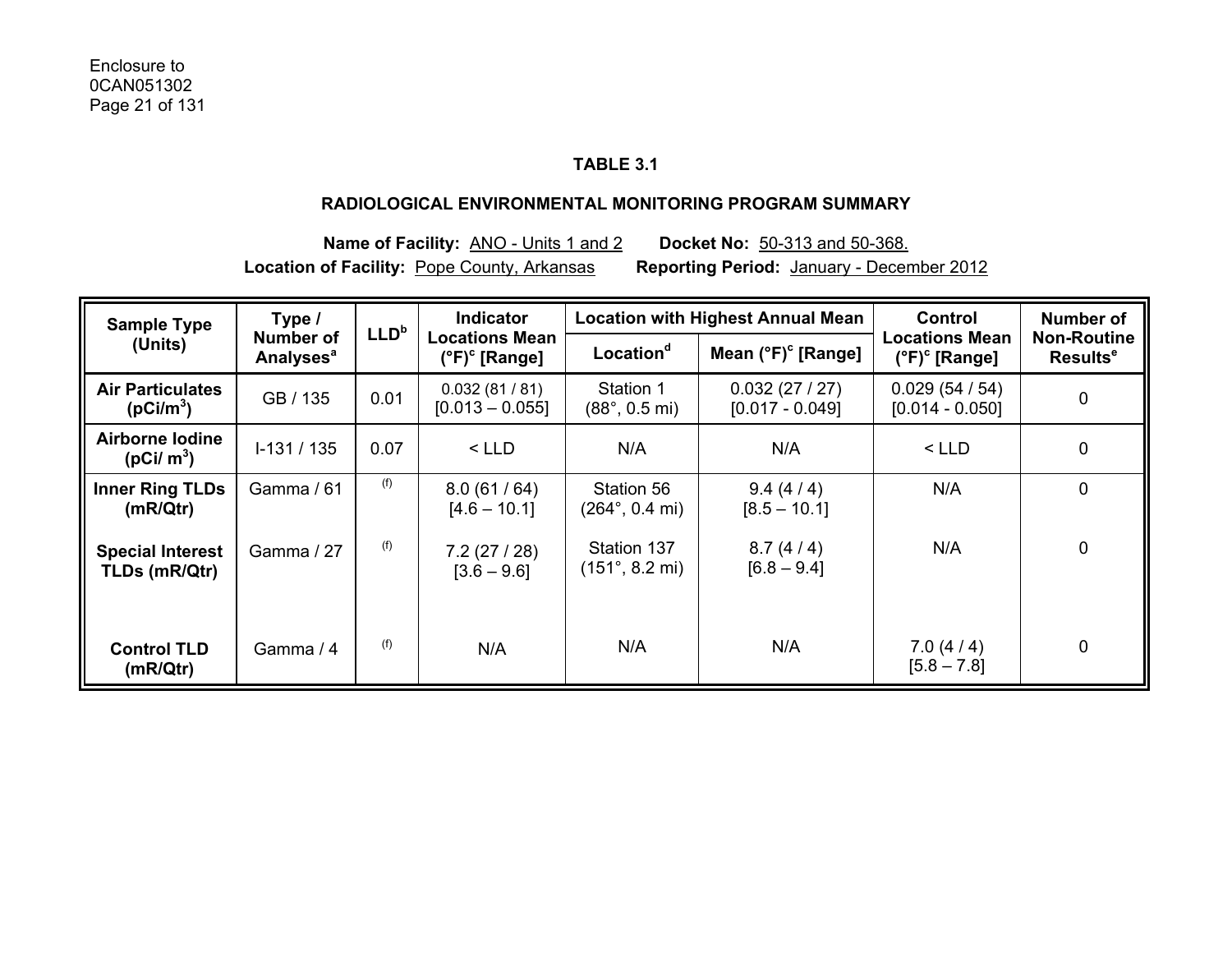### **RADIOLOGICAL ENVIRONMENTAL MONITORING PROGRAM SUMMARY**

| <b>Sample Type</b>                           | Type /<br>LLD <sup>b</sup>                                                                                                                      |                                                                        | <b>Indicator</b>                                                                                                                                      |                                                                                                                           | <b>Location with Highest Annual Mean</b>                                                                  |                                                                                                                                  | Number of                                           |
|----------------------------------------------|-------------------------------------------------------------------------------------------------------------------------------------------------|------------------------------------------------------------------------|-------------------------------------------------------------------------------------------------------------------------------------------------------|---------------------------------------------------------------------------------------------------------------------------|-----------------------------------------------------------------------------------------------------------|----------------------------------------------------------------------------------------------------------------------------------|-----------------------------------------------------|
| (Units)                                      | <b>Number of</b><br><b>Analyses<sup>a</sup></b>                                                                                                 |                                                                        | <b>Locations Mean</b><br>$(^{\circ}F)^{\circ}$ [Range]                                                                                                | Location <sup>d</sup>                                                                                                     | Mean $(^{\circ}F)^{\circ}$ [Range]                                                                        | <b>Locations Mean</b><br>$(^{\circ}F)^{\circ}$ [Range]                                                                           | <b>Non-Routine</b><br>Results <sup>e</sup>          |
| <b>Surface Water</b><br>(pC <sub>i</sub> /l) | $H - 3 / 8$<br>GS/24<br>Mn-54<br>Fe-59<br>$Co-58$<br>$Co-60$<br>$Zn-65$<br>$Zr-95$<br><b>Nb-95</b><br>$I - 131$<br>$Cs-134$<br>Cs-137<br>Ba-140 | 3000<br>15<br>30<br>15<br>15<br>30<br>30<br>15<br>15<br>15<br>18<br>60 | $916(1*/4)$<br>$[916 - 916]$<br>$<$ LLD<br>$<$ LLD<br>$<$ LLD<br>$<$ LLD<br>$<$ LLD<br>$<$ LLD<br>$<$ LLD<br>$<$ LLD<br>$<$ LLD<br>$<$ LLD<br>$<$ LLD | Station 8<br>$(166^{\circ}, 0.2 \text{ mi})$<br>N/A<br>N/A<br>N/A<br>N/A<br>N/A<br>N/A<br>N/A<br>N/A<br>N/A<br>N/A<br>N/A | $916(1*/4)$<br>$[916 - 916]$<br>N/A<br>N/A<br>N/A<br>N/A<br>N/A<br>N/A<br>N/A<br>N/A<br>N/A<br>N/A<br>N/A | $<$ LLD<br>$<$ LLD<br>$<$ LLD<br>$<$ LLD<br>$<$ LLD<br>$<$ LLD<br>$<$ LLD<br>$<$ LLD<br>$<$ LLD<br>$<$ LLD<br>$<$ LLD<br>$<$ LLD | 0<br>0<br>0<br>0<br>0<br>0<br>0<br>0<br>0<br>0<br>0 |
|                                              | La-140                                                                                                                                          | 15                                                                     | $<$ LLD                                                                                                                                               | N/A                                                                                                                       | N/A                                                                                                       | $<$ LLD                                                                                                                          | 0                                                   |

\* Positive tritium results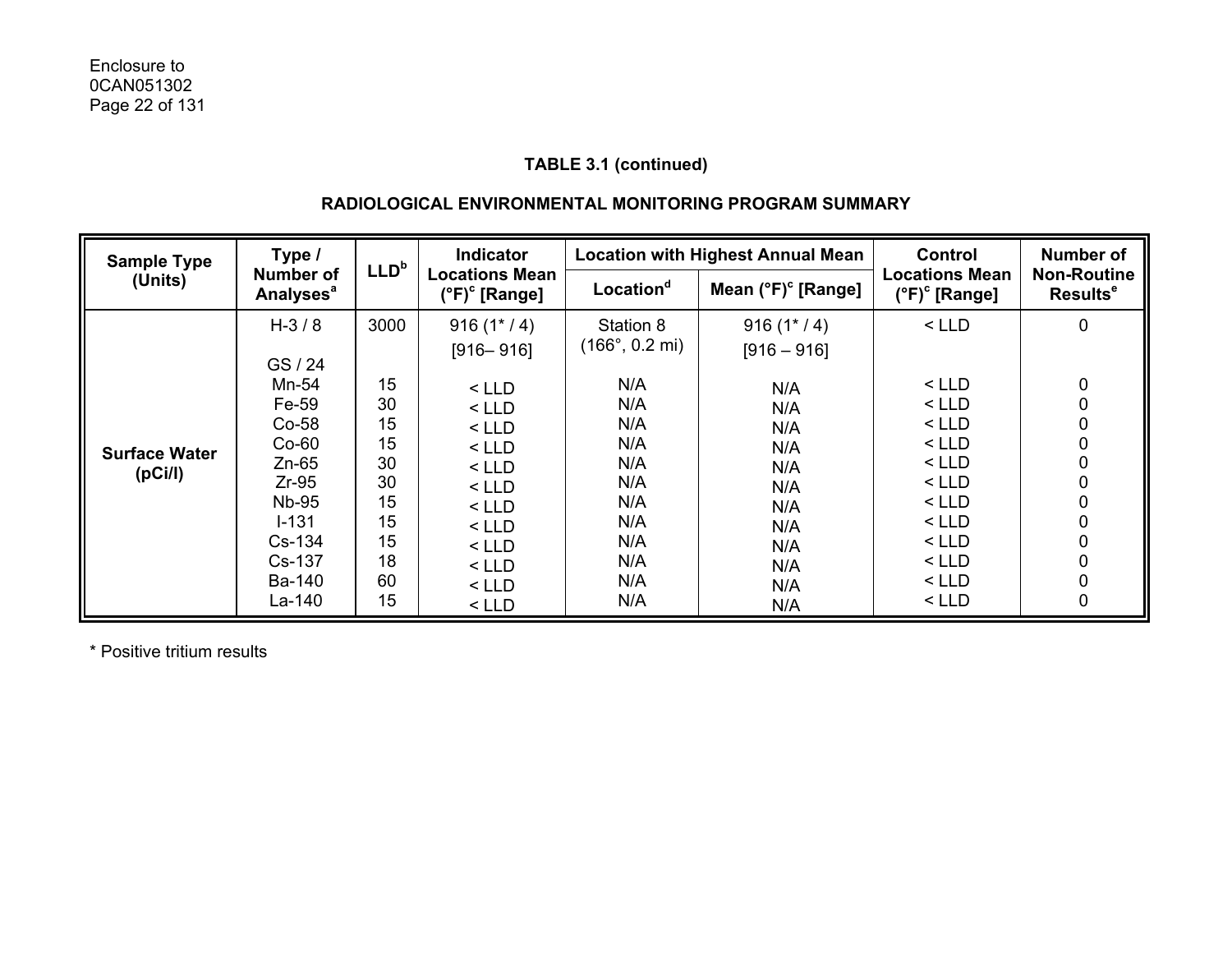### **RADIOLOGICAL ENVIRONMENTAL MONITORING PROGRAM SUMMARY**

| Type /<br><b>Sample Type</b>                 |                                                                                                                |                                                                | <b>Indicator</b>                                                                                           |                                                                    | <b>Location with Highest Annual Mean</b>                           | <b>Control</b>                                                                                             | <b>Number of</b>                                                                                                                                                              |
|----------------------------------------------|----------------------------------------------------------------------------------------------------------------|----------------------------------------------------------------|------------------------------------------------------------------------------------------------------------|--------------------------------------------------------------------|--------------------------------------------------------------------|------------------------------------------------------------------------------------------------------------|-------------------------------------------------------------------------------------------------------------------------------------------------------------------------------|
| (Units)                                      | <b>Number of</b><br><b>Analyses<sup>a</sup></b>                                                                | LLD <sup>b</sup>                                               | <b>Locations Mean</b><br>$(^{\circ}F)^{\circ}$ [Range]                                                     | Location <sup>d</sup>                                              | Mean $(°F)$ <sup>c</sup> [Range]                                   | <b>Locations Mean</b><br>$(^{\circ}F)^{\circ}$ [Range]                                                     | <b>Non-Routine</b><br><b>Results<sup>e</sup></b>                                                                                                                              |
|                                              | GB/8                                                                                                           | 4                                                              | $2.49(3*/4)$<br>$[1.55 - 3.84]$                                                                            | Station 14<br>$(70^{\circ}, 5.1 \text{ mi})$                       | $2.49(3*/4)$<br>$[1.55 - 3.84]$                                    | $3.01(3*/4)$<br>$[2.61 - 3.75]$                                                                            | 0                                                                                                                                                                             |
|                                              | $I-131/8$                                                                                                      | 1.0                                                            | $<$ LLD                                                                                                    | N/A                                                                | N/A                                                                | $<$ LLD                                                                                                    | 0                                                                                                                                                                             |
|                                              | $H-3/8$                                                                                                        | 2000                                                           | $<$ LLD                                                                                                    | N/A                                                                | N/A                                                                | $<$ LLD                                                                                                    | 0                                                                                                                                                                             |
| <b>Drinking Water</b><br>(pCi/1)             | GS/8<br>Mn-54<br>Fe-59<br>Co-58<br>$Co-60$<br>$Zn-65$<br>$Zr-95$<br><b>Nb-95</b><br>Cs-134<br>Cs-137<br>Ba-140 | 15<br>30<br>15<br>15<br>30<br>30<br>15<br>15<br>18<br>60<br>15 | $<$ LLD<br>$<$ LLD<br>$<$ LLD<br>$<$ LLD<br>$<$ LLD<br>$<$ LLD<br>$<$ LLD<br>$<$ LLD<br>$<$ LLD<br>$<$ LLD | N/A<br>N/A<br>N/A<br>N/A<br>N/A<br>N/A<br>N/A<br>N/A<br>N/A<br>N/A | N/A<br>N/A<br>N/A<br>N/A<br>N/A<br>N/A<br>N/A<br>N/A<br>N/A<br>N/A | $<$ LLD<br>$<$ LLD<br>$<$ LLD<br>$<$ LLD<br>$<$ LLD<br>$<$ LLD<br>$<$ LLD<br>$<$ LLD<br>$<$ LLD<br>$<$ LLD | 0<br>$\mathbf 0$<br>$\begin{matrix}0\\0\end{matrix}$<br>$\mathbf 0$<br>$\mathbf 0$<br>$\begin{matrix}0\\0\end{matrix}$<br>$\mathbf 0$<br>$\begin{matrix} 0 \\ 0 \end{matrix}$ |
|                                              | La-140<br>GS/2                                                                                                 |                                                                | $<$ LLD                                                                                                    | N/A                                                                | N/A                                                                | $<$ LLD                                                                                                    |                                                                                                                                                                               |
| <b>Bottom</b><br><b>Sediment</b><br>(pCi/kg) | Cs-134<br>Cs-137                                                                                               | 150<br>180                                                     | $<$ LLD<br>$<$ LLD                                                                                         | N/A                                                                | $<$ LLD<br>$<$ LLD                                                 | $<$ LLD<br>$<$ LLD                                                                                         | $0\atop 0$                                                                                                                                                                    |

\* Positive GB results.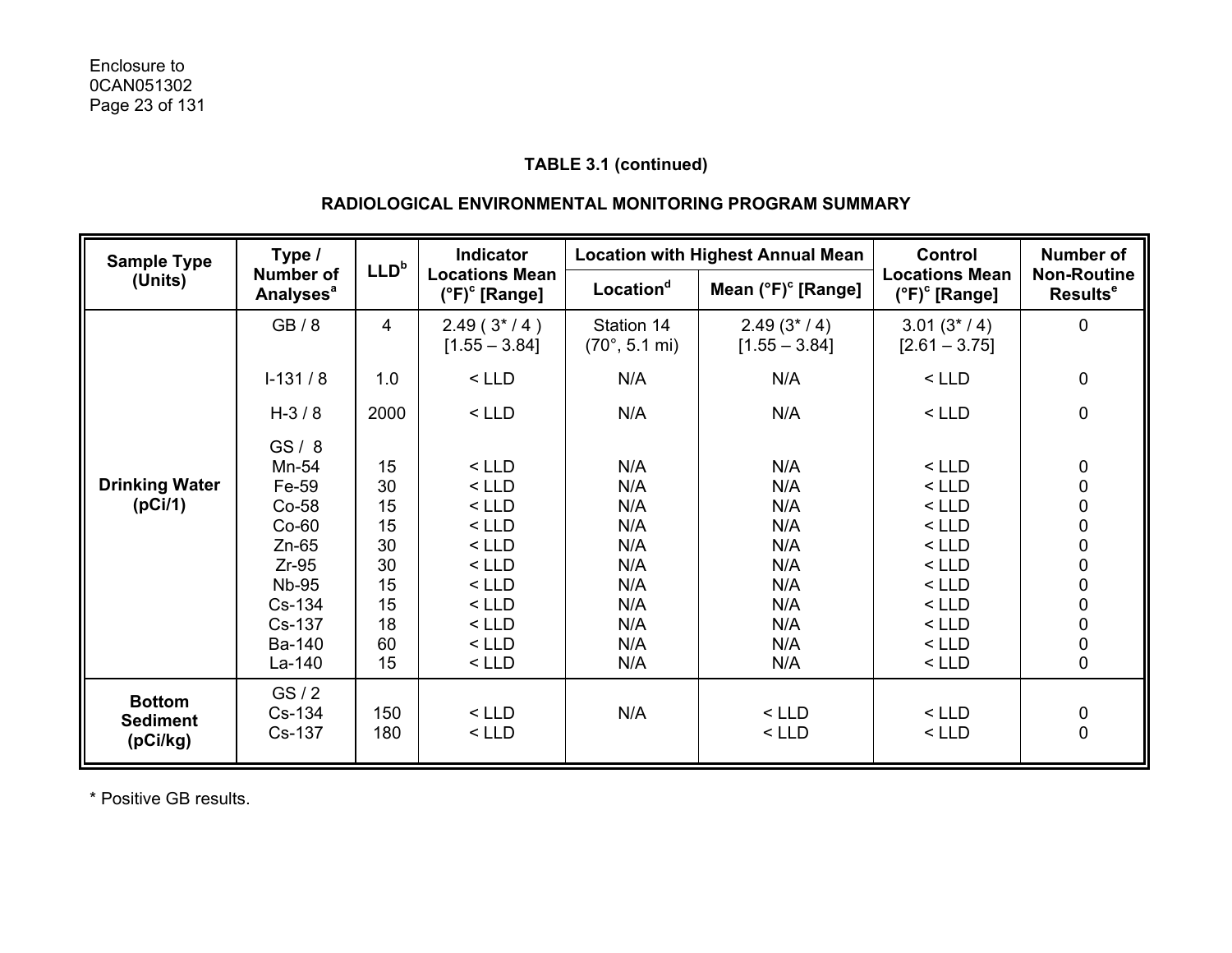## **RADIOLOGICAL ENVIRONMENTAL MONITORING PROGRAM SUMMARY**

| Type /<br><b>Sample Type</b>     |                                                                               |                                               | <b>Indicator</b><br>LLD <sup>b</sup>                                      |                                               | <b>Location with Highest Annual Mean</b>      | Control                                                                   | Number of                                  |
|----------------------------------|-------------------------------------------------------------------------------|-----------------------------------------------|---------------------------------------------------------------------------|-----------------------------------------------|-----------------------------------------------|---------------------------------------------------------------------------|--------------------------------------------|
| (Units)                          | <b>Number of</b><br><b>Analyses<sup>a</sup></b>                               |                                               | <b>Locations Mean</b><br>(°F) <sup>c</sup> [Range]                        | Location <sup>d</sup>                         | Mean $(^{\circ}F)^{\circ}$ [Range]            | <b>Locations Mean</b><br>$(^{\circ}F)^{\circ}$ [Range]                    | <b>Non-Routine</b><br>Results <sup>e</sup> |
| Fish (pCi/kg)                    | GS/2<br>Mn-54<br>Fe-59<br>$Co-58$<br>$Co-60$<br>$Zn-65$<br>$Cs-134$<br>Cs-137 | 130<br>260<br>130<br>130<br>260<br>130<br>150 | $<$ LLD<br>$<$ LLD<br>$<$ LLD<br>$<$ LLD<br>$<$ LLD<br>$<$ LLD<br>$<$ LLD | N/A<br>N/A<br>N/A<br>N/A<br>N/A<br>N/A<br>N/A | N/A<br>N/A<br>N/A<br>N/A<br>N/A<br>N/A<br>N/A | $<$ LLD<br>$<$ LLD<br>$<$ LLD<br>$<$ LLD<br>$<$ LLD<br>$<$ LLD<br>$<$ LLD | 0<br>0<br>0<br>0<br>0<br>0<br>0            |
| <b>Food Products</b><br>(pCi/kg) | $1-131/6$<br>GS/6<br>$Cs-134$<br>Cs-137                                       | 60<br>60<br>80                                | $<$ LLD<br>$<$ LLD<br>$<$ LLD                                             | N/A<br>N/A<br>N/A                             | N/A<br>N/A<br>N/A                             | N/A<br>N/A<br>N/A                                                         | 0<br>0<br>0                                |

<sup>a</sup> GB = Gross beta; I-131 = Iodine-131; H-3 = Tritium; GS = Gamma scan.

 $<sup>b</sup>$  LLD = Required lower limit of detection based on ANO Units 1 and 2 ODCM Table 2.5-1.</sup>

c Mean and range based upon detectable measurements only. Fraction of detectable measurements at specified locations is indicated in parenthesis (F).

- $d$  Locations are specified (1) by name and (2) degrees relative to reactor site.
- e Non-routine results are those which exceed ten times the control station value. If no control station value is available, the result is considered non-routine if it exceeds ten times the preoperational value for the location.

f LLD is not defined in ANO Units 1 and 2 ODCM Table 2.5-1.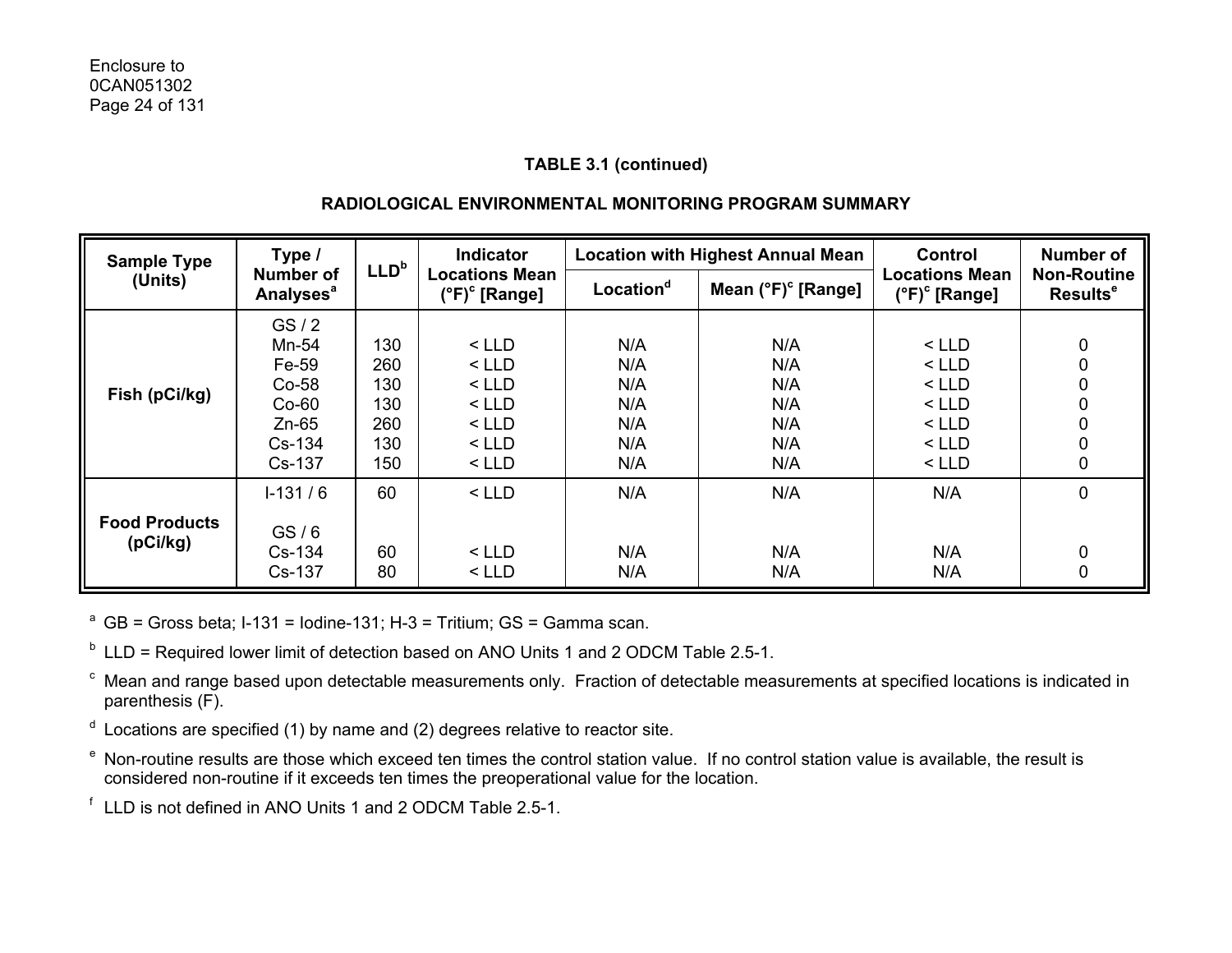Enclosure to 0CAN051302 Page 25 of 131

**Annual Radiological Environmental Operating Report for 2012** 

**ATTACHMENT 1** 

**SUMMARY OF MONITORING RESULTS**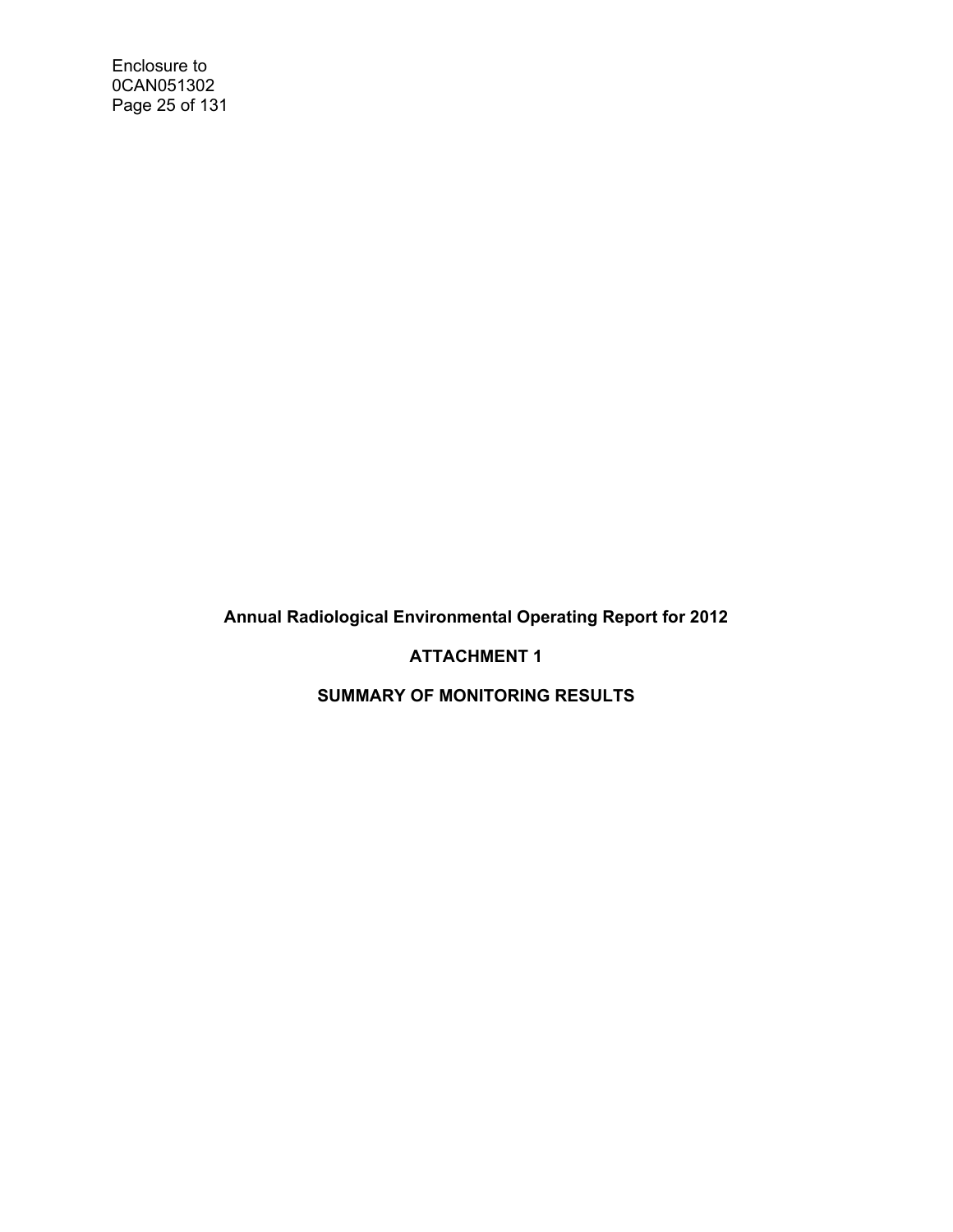## Table of Contents

| Table 1.1 |                                                       | 27 |
|-----------|-------------------------------------------------------|----|
| Table 1.2 |                                                       | 28 |
| Table 2.1 |                                                       | 29 |
| Table 2.2 | Thermoluminescent Dosimeters (Special Interest Areas) | 30 |
| Table 3.1 |                                                       | 31 |
| Table 3.2 |                                                       | 32 |
| Table 4.1 | Drinking Water (Gross beta, I-131 and Gamma Isotopic) | 33 |
| Table 4.2 |                                                       | 34 |
| Table 5.1 |                                                       | 34 |
| Table 6.1 |                                                       | 34 |
| Table 7.1 |                                                       | 35 |
| Table 8.1 |                                                       | 36 |
| Table 8.2 |                                                       | 37 |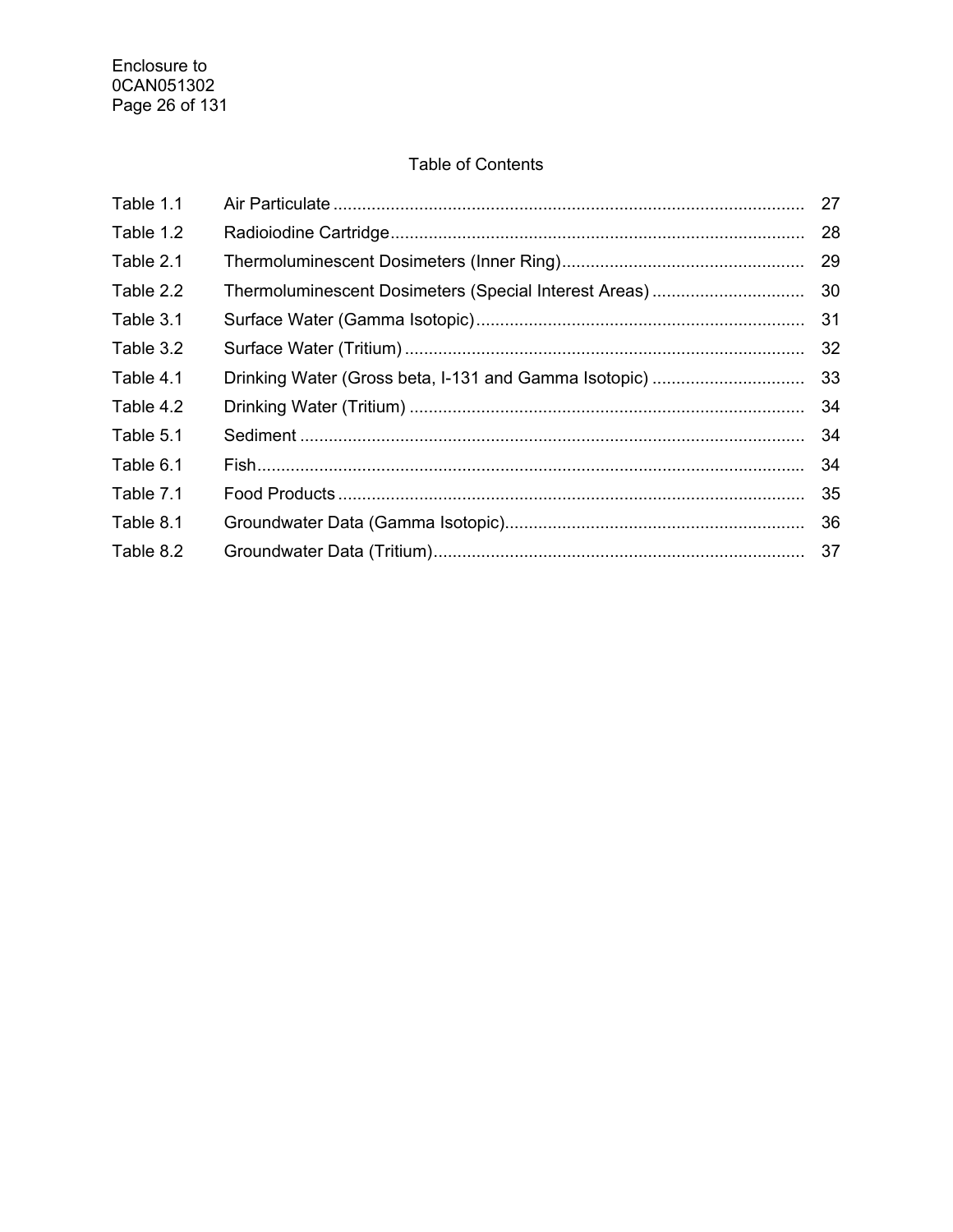## **Table 1.1**

|                   | Sample Type: Air Particulate |                                  | Analysis: Gross Beta            |                                  | Units: pCi/m <sup>3</sup>     |                               |
|-------------------|------------------------------|----------------------------------|---------------------------------|----------------------------------|-------------------------------|-------------------------------|
| <b>Start Date</b> | <b>End Date</b>              | <b>Station 1*</b><br>(Indicator) | <b>Station 2</b><br>(Indicator) | <b>Station 56</b><br>(Indicator) | <b>Station 6</b><br>(Control) | <b>Station 7</b><br>(Control) |
|                   | <b>Required LLD</b><br>→     | 0.01                             | 0.01                            | 0.01                             | 0.01                          | <u>0.01</u>                   |
| 12/20/2011        | 01/03/2012                   | 0.033                            | 0.031                           | 0.031                            | 0.026                         | 0.031                         |
| 01/03/2012        | 01/17/2012                   | 0.030                            | 0.053                           | 0.026                            | 0.023                         | 0.029                         |
| 01/17/2012        | 01/31/2012                   | 0.030                            | 0.027                           | 0.029                            | 0.023                         | 0.029                         |
| 01/31/2012        | 02/14/2012                   | 0.028                            | 0.028                           | 0.025                            | 0.022                         | 0.026                         |
| 02/14/2012        | 02/28/2012                   | 0.029                            | 0.028                           | 0.029                            | 0.023                         | 0.029                         |
| 02/28/2012        | 03/13/2012                   | 0.021                            | 0.020                           | 0.020                            | 0.018                         | 0.021                         |
| 03/13/2012        | 03/27/2012                   | 0.017                            | 0.018                           | 0.016                            | 0.014                         | 0.016                         |
| 03/27/2012        | 04/10/2012                   | 0.025                            | 0.023                           | 0.022                            | 0.021                         | 0.024                         |
| 04/10/2012        | 04/24/2012                   | 0.026                            | 0.026                           | 0.013                            | 0.022                         | 0.023                         |
| 04/24/2012        | 05/08/2012                   | 0.025                            | 0.025                           | 0.024                            | 0.020                         | 0.024                         |
| 05/08/2012        | 05/22/2012                   | 0.033                            | 0.033                           | 0.031                            | 0.028                         | 0.034                         |
| 05/22/2012        | 06/05/2012                   | 0.027                            | 0.025                           | 0.027                            | 0.023                         | 0.027                         |
| 06/05/2012        | 06/19/2012                   | 0.025                            | 0.023                           | 0.022                            | 0.020                         | 0.022                         |
| 06/19/2012        | 07/03/2012                   | 0.035                            | 0.033                           | 0.032                            | 0.028                         | 0.032                         |
| 07/03/2012        | 07/17/2012                   | 0.025                            | 0.023                           | 0.024                            | 0.019                         | 0.024                         |
| 07/17/2012        | 07/31/2012                   | 0.026                            | 0.027                           | 0.027                            | 0.020                         | 0.026                         |
| 07/31/2012        | 08/14/2012                   | 0.033                            | 0.032                           | 0.031                            | 0.027                         | 0.031                         |
| 08/14/2012        | 08/28/2012                   | 0.036                            | 0.037                           | 0.037                            | 0.031                         | 0.033                         |
| 08/28/2012        | 09/11/2012                   | 0.027                            | 0.027                           | 0.029                            | 0.024                         | 0.030                         |
| 09/11/2012        | 09/25/2012                   | 0.033                            | 0.031                           | 0.033                            | 0.026                         | 0.032                         |
| 09/25/2012        | 10/09/2012                   | 0.044                            | 0.041                           | 0.043                            | 0.036                         | 0.045                         |
| 10/09/2012        | 10/23/2012                   | 0.035                            | 0.036                           | 0.035                            | 0.029                         | 0.031                         |
| 10/23/2012        | 11/06/2012                   | 0.043                            | 0.040                           | 0.041                            | 0.034                         | 0.042                         |
| 11/06/2012        | 11/20/2012                   | 0.046                            | 0.042                           | 0.043                            | 0.036                         | 0.043                         |
| 11/20/2012        | 12/04/2012                   | 0.048                            | 0.045                           | 0.046                            | 0.036                         | 0.047                         |
| 12/04/2012        | 12/18/2012                   | 0.040                            | 0.037                           | 0.039                            | 0.034                         | 0.039                         |
| 12/18/2012        | 12/27/2012                   | 0.049                            | 0.047                           | 0.050                            | 0.041                         | 0.050                         |

\* Station with highest annual mean.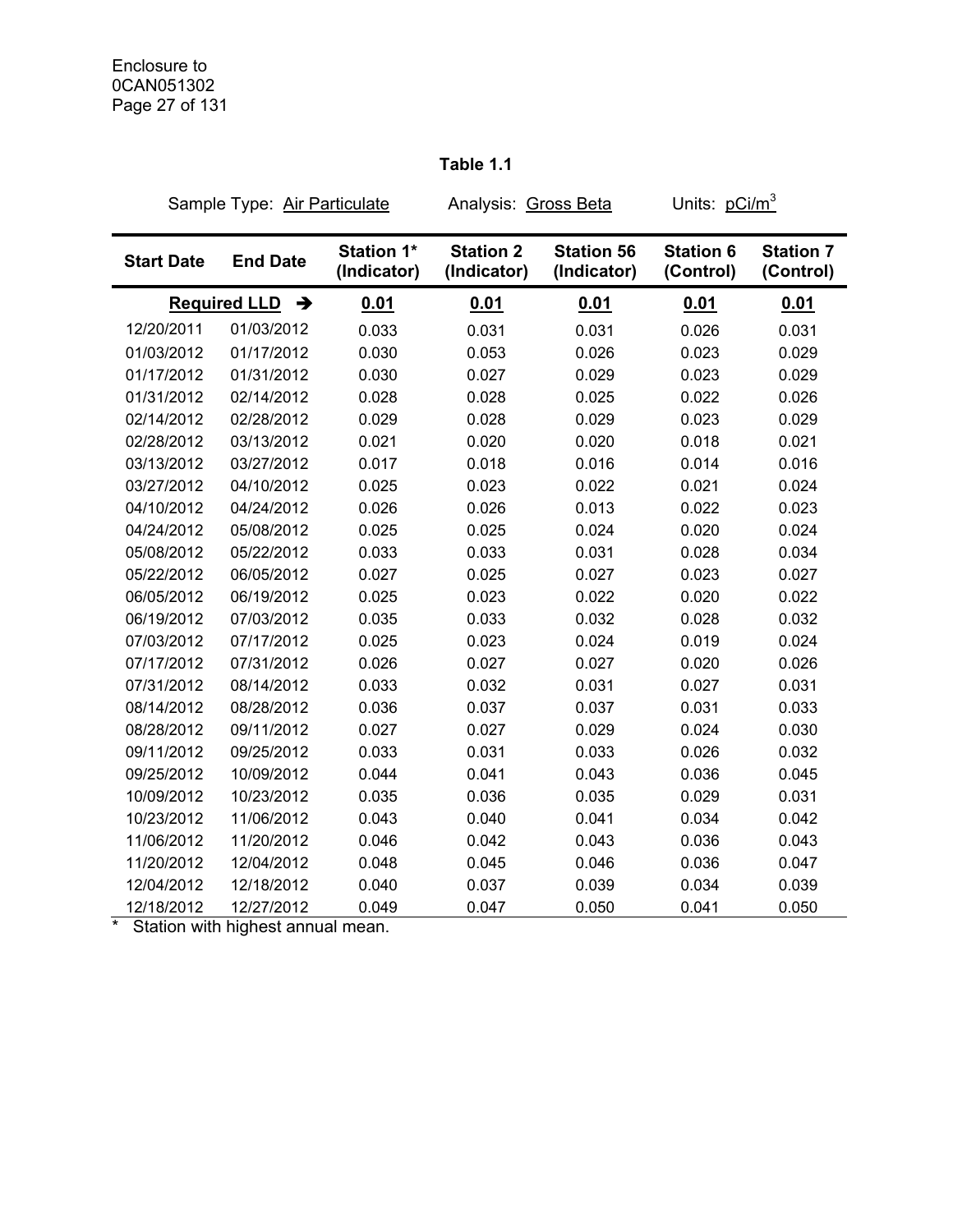## **Table 1.2**

Sample Type: Radioiodine Cartridge Analysis: lodine-131 Units: pCi/m<sup>3</sup>

| <b>Start Date</b> | <b>End Date</b>            | <b>Station 1</b><br>(Indicator) | <b>Station 2</b><br>(Indicator) | Station 56*<br>(Indicator) | <b>Station 6</b><br>(Control) | <b>Station 7</b><br>(Control) |
|-------------------|----------------------------|---------------------------------|---------------------------------|----------------------------|-------------------------------|-------------------------------|
|                   | Required LLD $\rightarrow$ | 0.07                            | 0.07                            | 0.07                       | 0.07                          | 0.07                          |
|                   |                            |                                 |                                 |                            |                               |                               |
| 12/20/2011        | 01/03/2012                 | < 0.014                         | < 0.015                         | < 0.025                    | < 0.016                       | < 0.023                       |
| 01/03/2012        | 01/17/2012                 | < 0.019                         | < 0.032                         | < 0.012                    | < 0.016                       | < 0.016                       |
| 01/17/2012        | 01/31/2012                 | < 0.014                         | < 0.016                         | < 0.015                    | < 0.014                       | < 0.014                       |
| 01/31/2012        | 02/14/2012                 | < 0.012                         | < 0.013                         | < 0.014                    | < 0.009                       | < 0.012                       |
| 02/14/2012        | 02/28/2012                 | < 0.016                         | < 0.014                         | < 0.012                    | < 0.017                       | < 0.013                       |
| 02/28/2012        | 03/13/2012                 | < 0.011                         | < 0.010                         | < 0.011                    | < 0.012                       | < 0.012                       |
| 03/13/2012        | 03/27/2012                 | < 0.012                         | < 0.012                         | < 0.013                    | < 0.010                       | < 0.013                       |
| 03/27/2012        | 04/10/2012                 | < 0.018                         | < 0.017                         | < 0.014                    | < 0.021                       | < 0.015                       |
| 04/10/2012        | 04/24/2012                 | < 0.014                         | < 0.018                         | < 0.013                    | < 0.013                       | < 0.012                       |
| 04/24/2012        | 05/08/2012                 | < 0.016                         | < 0.018                         | < 0.017                    | < 0.016                       | < 0.020                       |
| 050/8/2012        | 05/22/2012                 | < 0.027                         | < 0.032                         | < 0.030                    | < 0.023                       | < 0.033                       |
| 05/22/2012        | 06/05/2012                 | < 0.019                         | < 0.016                         | < 0.020                    | < 0.019                       | < 0.011                       |
| 06/05/2012        | 06/19/2012                 | < 0.016                         | < 0.016                         | < 0.017                    | < 0.019                       | < 0.018                       |
| 06/19/2012        | 07/03/2012                 | < 0.009                         | < 0.012                         | < 0.014                    | < 0.013                       | < 0.013                       |
| 07/03/2012        | 07/17/2012                 | < 0.013                         | < 0.015                         | < 0.016                    | < 0.020                       | < 0.015                       |
| 07/17/2012        | 07/31/2012                 | < 0.019                         | < 0.017                         | < 0.020                    | < 0.017                       | < 0.017                       |
| 07/31/2012        | 08/14/2012                 | < 0.017                         | < 0.017                         | < 0.019                    | < 0.017                       | < 0.016                       |
| 08/14/2012        | 08/28/2012                 | < 0.016                         | < 0.025                         | < 0.023                    | < 0.022                       | < 0.021                       |
| 08/28/2012        | 09/11/2012                 | < 0.016                         | < 0.017                         | < 0.019                    | < 0.019                       | < 0.019                       |
| 09/11/2012        | 09/25/2012                 | < 0.016                         | < 0.016                         | < 0.014                    | < 0.017                       | < 0.018                       |
| 09/25/2012        | 10/09/2012                 | < 0.018                         | < 0.014                         | < 0.021                    | < 0.011                       | < 0.017                       |
| 10/09/2012        | 10/23/2012                 | < 0.013                         | < 0.015                         | < 0.018                    | < 0.015                       | < 0.016                       |
| 10/23/2012        | 11/06/2012                 | < 0.018                         | < 0.015                         | < 0.016                    | < 0.016                       | < 0.019                       |
| 11/06/2012        | 11/20/2012                 | < 0.018                         | < 0.021                         | < 0.019                    | < 0.021                       | < 0.018                       |
| 11/20/2012        | 12/04/2012                 | < 0.015                         | < 0.017                         | < 0.022                    | < 0.022                       | < 0.025                       |
| 12/04/2012        | 12/18/2012                 | < 0.023                         | < 0.025                         | < 0.023                    | < 0.018                       | < 0.020                       |
| 12/18/2012        | 12/27/2012                 | < 0.047                         | < 0.033                         | < 0.039                    | < 0.037                       | < 0.036                       |

\* Station with highest annual mean.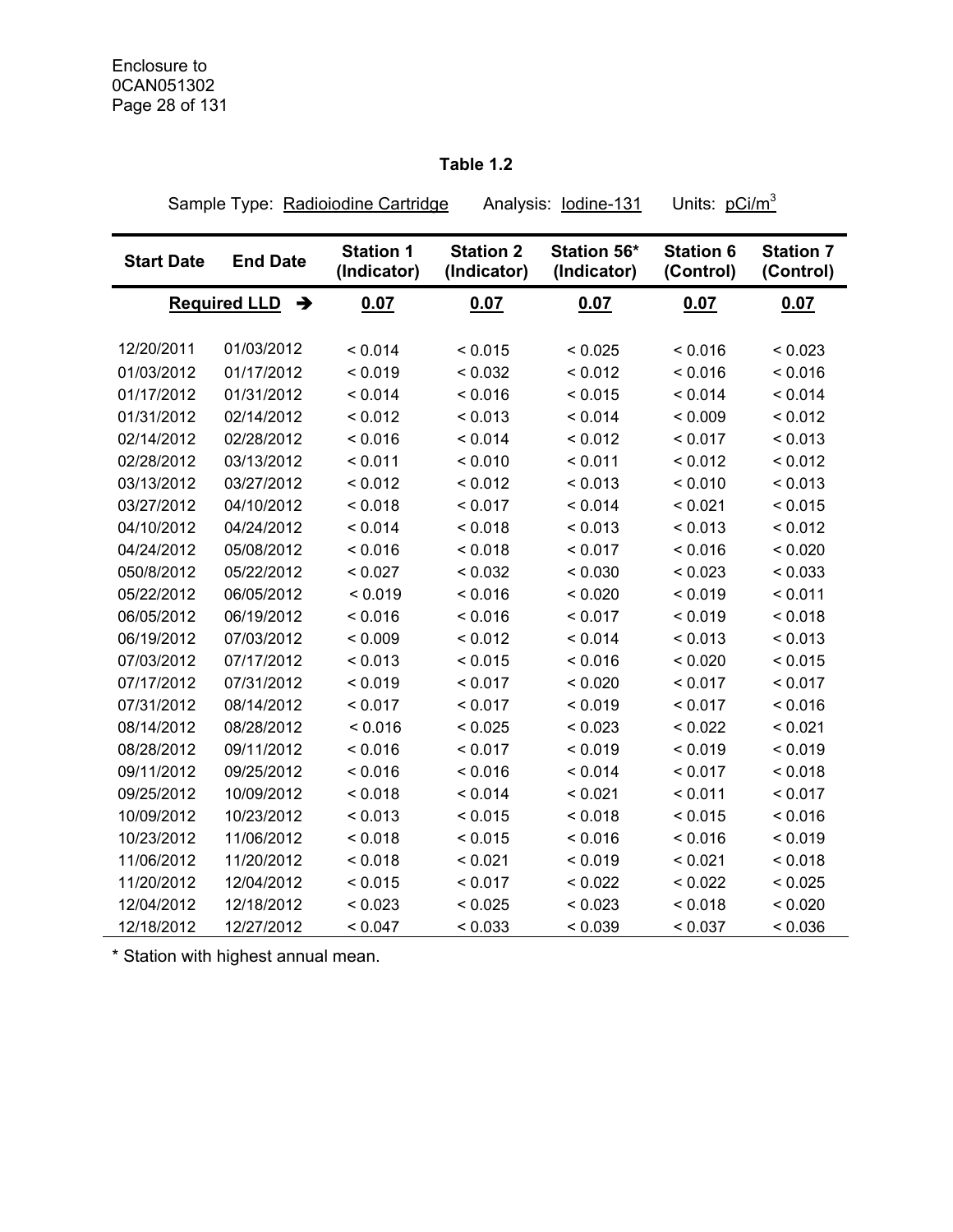## **Table 2.1**

Sample Type: Thermoluminescent Dosimeters Analysis: Gamma Dose Units: mrem/Qtr

| <b>Inner Ring (Indicators)</b> |                       |                       |                       |                       |                                  |  |  |  |  |
|--------------------------------|-----------------------|-----------------------|-----------------------|-----------------------|----------------------------------|--|--|--|--|
| <b>Station</b>                 | 1st Qtr '12<br>(mrem) | 2nd Qtr '12<br>(mrem) | 3rd Qtr '12<br>(mrem) | 4th Qtr '12<br>(mrem) | <b>Annual Mean '12</b><br>(mrem) |  |  |  |  |
| 1                              | 7.3                   | 9.1                   | 8.0                   | 8.9                   | 8.3                              |  |  |  |  |
| $\overline{2}$                 | 6.3                   | 9.2                   | 9.7                   | 8.2                   | 8.4                              |  |  |  |  |
| $\mathfrak{B}$                 | 4.6                   | 6.0                   | 6.3                   | 5.9                   | 5.7                              |  |  |  |  |
| $\overline{4}$                 | 6.4                   | 8.8                   | 9.3                   | 8.6                   | 8.3                              |  |  |  |  |
| $*56$                          | 8.5                   | 10.1                  | 9.5                   | 9.5                   | 9.4                              |  |  |  |  |
| 108                            | 7.5                   | 8.5                   | 8.4                   | 8.8                   | 8.3                              |  |  |  |  |
| 109                            | 8.2                   | 9.4                   | 9.2                   | 9.8                   | 9.1                              |  |  |  |  |
| 110                            | 6.7                   | 9.2                   | 8.2                   | 8.5                   | 8.2                              |  |  |  |  |
| 145                            | 6.9                   | 8.4                   | 7.1                   | 8.1                   | 7.6                              |  |  |  |  |
| 146                            | 7.2                   | 7.8                   | 8.4                   | 8.9                   | 8.1                              |  |  |  |  |
| 147                            | 5.7                   | 7.4                   | 7.1                   | 7.2                   | 6.9                              |  |  |  |  |
| 148                            | <b>LOST</b>           | 8.5                   | 8.0                   | <b>LOST</b>           | 8.3                              |  |  |  |  |
| 149                            | 6.1                   | 8.5                   | 8.3                   | 7.9                   | 7.7                              |  |  |  |  |
| 150                            | 7.7                   | 9.1                   | 7.4                   | <b>LOST</b>           | 8.1                              |  |  |  |  |
| 151                            | 7.3                   | 8.7                   | 8.3                   | 8.8                   | 8.3                              |  |  |  |  |
| 152                            | 5.6                   | 8.1                   | 6.8                   | 7.1                   | 6.9                              |  |  |  |  |

\* Station with highest annual mean.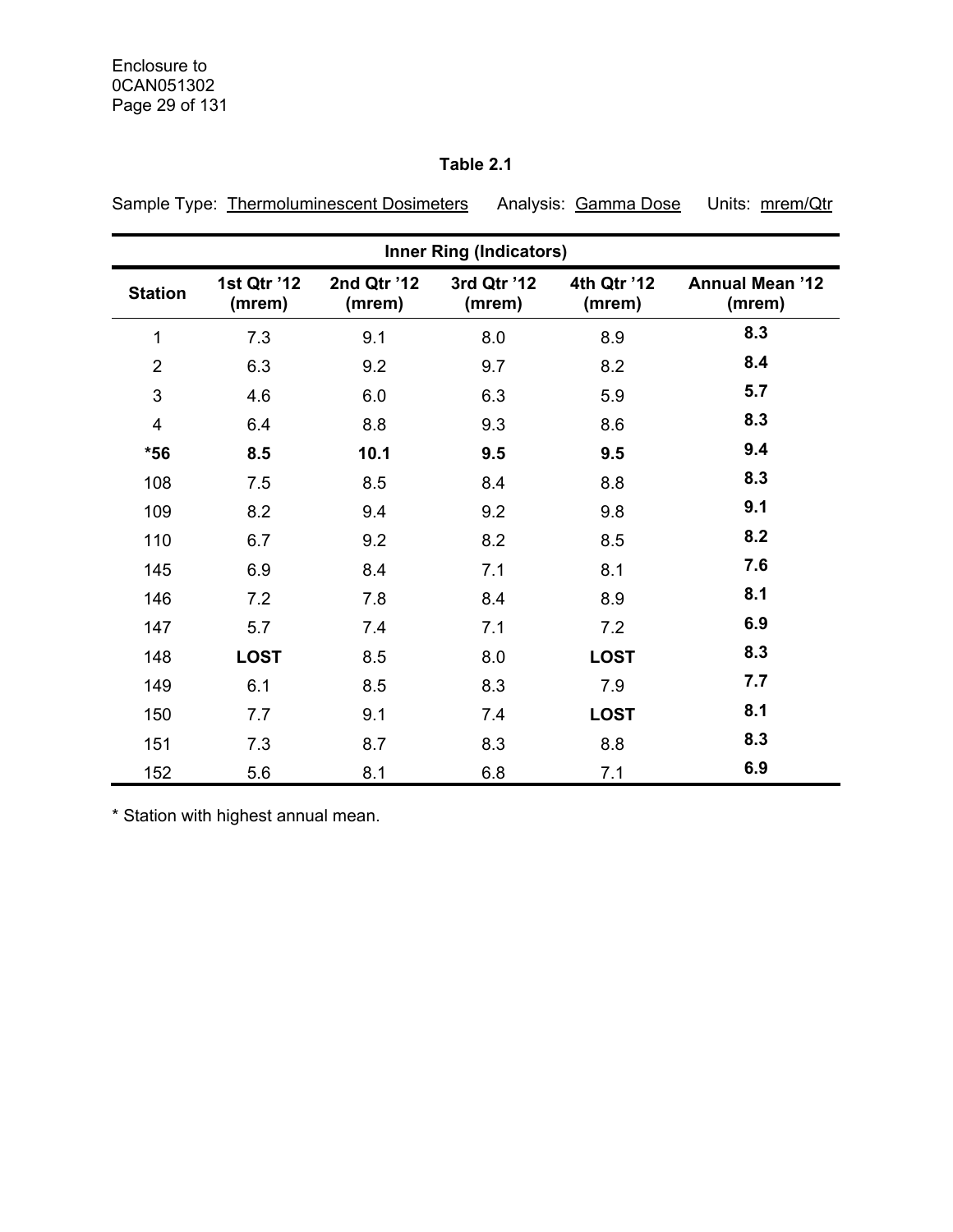## **Table 2.2**

|                | <b>Special Interest Areas - (Population Centers &amp; Schools)</b> |                       |                       |                       |                                  |  |  |  |  |  |
|----------------|--------------------------------------------------------------------|-----------------------|-----------------------|-----------------------|----------------------------------|--|--|--|--|--|
| <b>Station</b> | 1st Qtr '12<br>(mrem)                                              | 2nd Qtr '12<br>(mrem) | 3rd Qtr '12<br>(mrem) | 4th Qtr '12<br>(mrem) | <b>Annual Mean '12</b><br>(mrem) |  |  |  |  |  |
| 6              | 6.4                                                                | 7.4                   | 7.6                   | 7.6                   | 7.3                              |  |  |  |  |  |
| 111            | 4.8                                                                | 6.0                   | 6.1                   | 6.2                   | 5.8                              |  |  |  |  |  |
| 116            | 6.6                                                                | 8.8                   | 8.3                   | 8.3                   | 8.0                              |  |  |  |  |  |
| 125            | 3.6                                                                | 5.4                   | 5.0                   | 5.7                   | 4.9                              |  |  |  |  |  |
| 127            | 6.3                                                                | 9.3                   | 9.6                   | <b>LOST</b>           | 8.4                              |  |  |  |  |  |
| $*137$         | 6.8                                                                | 9.2                   | 9.4                   | 9.2                   | 8.7                              |  |  |  |  |  |
| 153            | 6.2                                                                | 8.4                   | 8.2                   | 7.9                   | 7.7                              |  |  |  |  |  |

Sample Type: Thermoluminescent Dosimeters Analysis: Gamma Dose Units: mrem/Qtr

\* Stations with highest annual mean.

| <b>Special Interest Areas - (Control)</b> |                              |                       |                       |                       |                                  |  |  |  |  |
|-------------------------------------------|------------------------------|-----------------------|-----------------------|-----------------------|----------------------------------|--|--|--|--|
| <b>Station</b>                            | <b>1st Qtr '12</b><br>(mrem) | 2nd Qtr '12<br>(mrem) | 3rd Qtr '12<br>(mrem) | 4th Qtr '12<br>(mrem) | <b>Annual Mean '12</b><br>(mrem) |  |  |  |  |
|                                           | 5.8                          | 74                    | 7.0                   | 7.8                   | 7.0                              |  |  |  |  |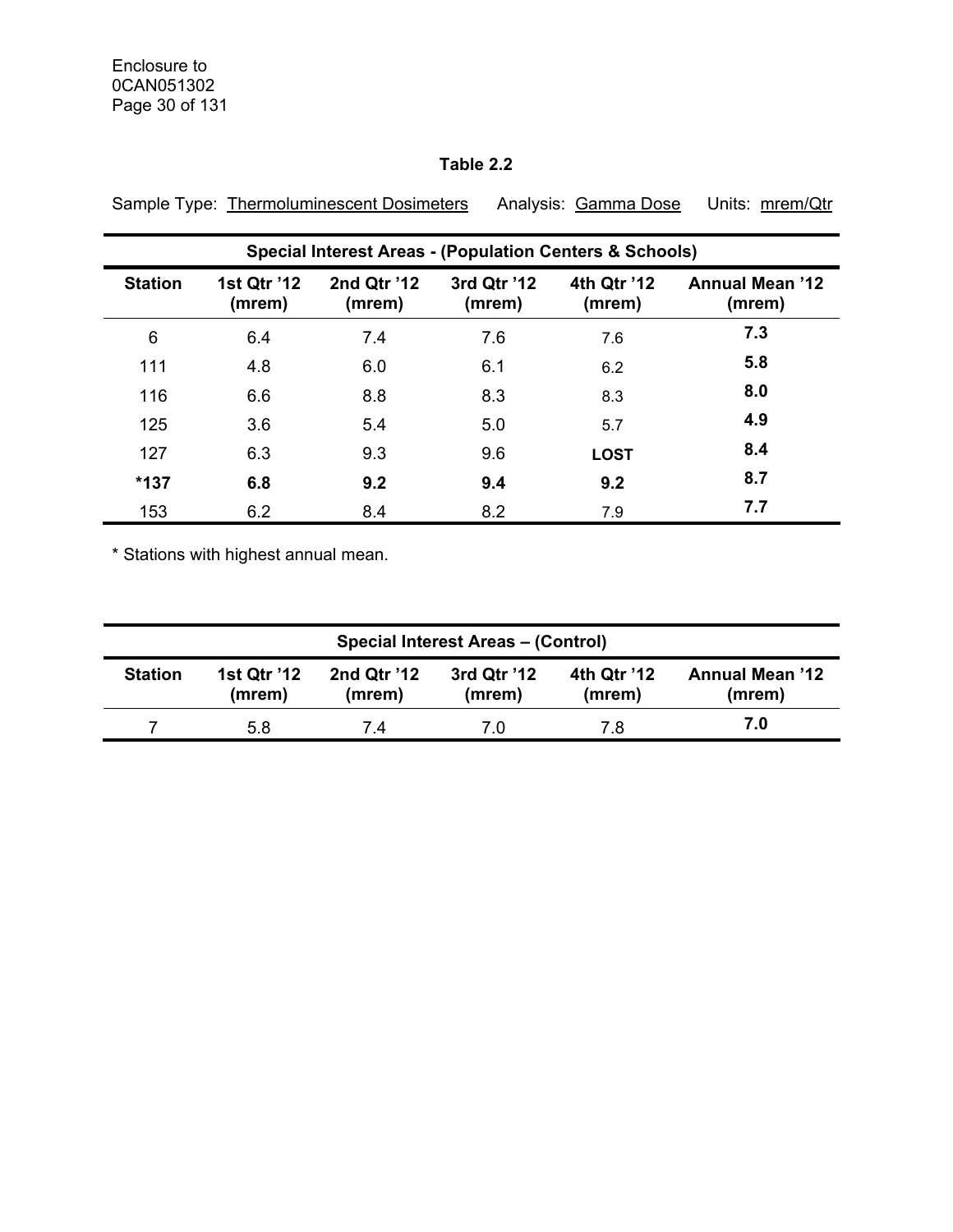#### Enclosure to 0CAN051302 Page 31 of 131

**Table 3.1** 

|                       |                   | Sample Type:<br>Surface Water<br>Gamma Isotopic<br>Analysis: |        |           |                      |         |                      |              | Units: <u>pCi/l</u> |           |               |           |               |           |
|-----------------------|-------------------|--------------------------------------------------------------|--------|-----------|----------------------|---------|----------------------|--------------|---------------------|-----------|---------------|-----------|---------------|-----------|
| Location              | <b>Start Date</b> | <b>End Date</b>                                              | Mn-54  | $Co-58$   | Fe-59                | $Co-60$ | $Zn-65$              | <b>Nb-95</b> | $Zr-95$             | $I - 131$ | Cs-134 Cs-137 |           | <b>Ba-140</b> | La-140    |
|                       |                   | <b>Required LLD</b><br>→                                     | 15     | <u>15</u> | $\underline{30}$     | 15      | $\underline{30}$     | 15           | 30                  | 15        | <u>15</u>     | <u>18</u> | 60            | <u>15</u> |
| Station 8 (Indicator) | 12/31/2011        | 01/31/2012                                                   | 5.67   | < 5.09    | < 10.80              | < 3.60  | < 10.10              | < 6.84       | < 9.65              | < 6.78    | < 3.92        | < 6.37    | < 25.00       | < 8.24    |
| Station 10 (Control)  | 12/31/2011        | 01/31/2012                                                   | < 4.63 | 5.76      | < 9.01               | < 5.98  | < 10.50              | < 5.53       | < 8.95              | < 8.25    | 4.73          | < 4.53    | < 23.90       | 27.81     |
| Station 8 (Indicator) | 01/31/2012        | 02/29/2012                                                   | < 5.99 | < 4.15    | < 8.26               | < 5.26  | $\overline{5}$ 10.10 | < 5.47       | < 6.24              | < 6.97    | < 4.21        | 5.16      | < 21.80       | <6.30     |
| Station 10 (Control)  | 01/31/2012        | 02/29/2012                                                   | < 4.62 | < 4.33    | < 3.34               | 4.23    | < 9.42               | < 9.83       | < 5.85              | <6.26     | 4.25          | 5.75      | 24.10         | < 9.74    |
| Station 8 (Indicator) | 02/29/2012        | 03/31/2012                                                   | <6.06  | <6.39     | < 11.60              | 4.72    | < 6.28               | 5.76         | < 9.67              | < 9.06    | < 3.65        | < 5.08    | < 21.80       | < 10.80   |
| Station 10 (Control)  | 02/29/2012        | 03/31/2012                                                   | < 5.52 | 4.17      | < 12.80              | < 5.67  | < 12.00              | < 7.35       | < 6.31              | < 9.78    | 5.13          | < 5.96    | $<$ 35.40     | 2.79      |
| Station 8 (Indicator) | 03/31/2012        | 04/30/2012                                                   | < 4.78 | 4.41      | < 9.13               | < 5.64  | < 11.80              | < 3.90       | < 10.70             | < 5.69    | < 5.54        | 4.70      | < 19.30       | 2.04      |
| Station 10 (Control)  | 03/31/2012        | 04/30/2012                                                   | 4.12   | < 5.19    | < 9.29               | 4.71    | < 11.00              | < 5.41       | < 9.41              | 27.22     | 4.39          | 5.63      | < 15.80       | < 6.37    |
| Station 8 (Indicator) | 04/30/2012        | 05/31/2012                                                   | < 5.55 | < 6.47    | < 14.30              | < 5.47  | < 11.80              | 56.63        | < 11.10             | < 9.69    | < 3.35        | < 4.98    | < 25.00       | < 10.60   |
| Station 10 (Control)  | 04/30/2012        | 05/31/2012                                                   | <6.04  | 4.72      | < 7.65               | 4.73    | < 9.14               | 56.16        | < 8.90              | < 9.47    | 4.18          | < 5.90    | $29.10$       | < 10.20   |
| Station 8 (Indicator) | 05/31/2012        | 06/30/2012                                                   | < 5.47 | < 6.41    | < 14.20              | < 4.68  | < 12.60              | 56.73        | 8.86                | < 11.70   | < 4.88        | < 5.62    | $<$ 35.40     | $<$ 10.80 |
| Station 10 (Control)  | 05/31/2012        | 06/30/2012                                                   | 4.43   | 56.12     | < 12.3               | 4.29    | < 12.30              | < 5.95       | < 9.96              | < 12.2    | 4.87          | < 6.27    | $<$ 31.00     | < 13.70   |
| Station 8 (Indicator) | 06/30/2012        | 07/31/2012                                                   | < 6.93 | < 5.56    | 12.80                | < 4.01  | 5.10                 | 8.06         | 27.42               | 56.67     | < 4.61        | < 6.22    | $<$ 29.80     | < 13.10   |
| Station 10 (Control)  | 06/30/2012        | 07/31/2012                                                   | < 4.35 | < 4.90    | < 12.80              | < 4.68  | < 11.60              | < 4.10       | < 9.23              | < 8.78    | 4.87          | 5.62      | < 24.90       | 27.90     |
| Station 8 (Indicator) | 07/31/2012        | 08/31/2012                                                   | 2.67   | 2.96      | 5.57                 | < 2.60  | < 6.22               | 3.42         | 5.12                | < 12.90   | 2.29          | 2.85      | $<$ 24.00     | < 8.40    |
| Station 10 (Control)  | 07/31/2012        | 08/31/2012                                                   | 3.10   | < 3.05    | < 7.48               | < 2.46  | < 5.68               | < 4.26       | < 6.53              | < 14.40   | 2.32          | 3.16      | < 19.90       | < 8.17    |
| Station 8 (Indicator) | 08/31/2012        | 09/30/2012                                                   | < 4.87 | 4.43      | < 2.34               | < 3.19  | < 7.87               | 27.67        | 27.80               | < 14.60   | $3.57$        | 5.30      | < 30.30       | < 12.80   |
| Station 10 (Control)  | 08/31/2012        | 09/30/2012                                                   | < 5.83 | < 4.75    | < 11.30              | < 6.28  | < 12.40              | 27.45        | < 11.00             | < 11.40   | < 4.58        | < 6.59    | $<$ 33.90     | < 3.42    |
| Station 8 (Indicator) | 09/30/2012        | 10/31/2012                                                   | < 5.83 | <4.29     | < 8.77               | 4.69    | < 10.90              | < 6.52       | 27.57               | < 14.70   | < 5.35        | < 4.26    | < 23.10       | $<$ 14.70 |
| Station 10 (Control)  | 09/30/2012        | 10/31/2012                                                   | 4.43   | 4.45      | < 9.60               | 3.17    | < 8.16               | 5.60         | < 7.85              | < 12.90   | 3.40          | 4.97      | 24.00         | < 8.45    |
| Station 8 (Indicator) | 10/31/2012        | 11/30/2012                                                   | 27.69  | 27.01     | $\overline{5}$ 12.80 | 5.41    | < 15.30              | 27.43        | < 11.40             | < 8.74    | < 5.63        | < 6.59    | 23.20         | < 9.02    |
| Station 10 (Control)  | 10/31/2012        | 11/30/2012                                                   | < 5.74 | < 4.89    | < 12.00              | < 4.68  | < 8.23               | 80.8         | < 13.10             | < 12.10   | < 5.27        | < 6.67    | $29.80$       | < 7.83    |
| Station 8 (Indicator) | 11/30/2012        | 12/31/2012                                                   | 4.43   | < 4.03    | < 13.40              | < 7.95  | < 14.50              | < 6.39       | < 9.11              | < 12.10   | < 4.25        | < 6.27    | $<$ 32.30     | < 10.60   |
| Station 10 (Control)  | 11/30/2012        | 12/31/2012                                                   | 56.10  | 27.06     | < 11.40              | < 4.02  | < 2.59               | < 7.08       | < 10.70             | < 10.80   | < 6.56        | < 6.50    | $36.20$       | < 14.20   |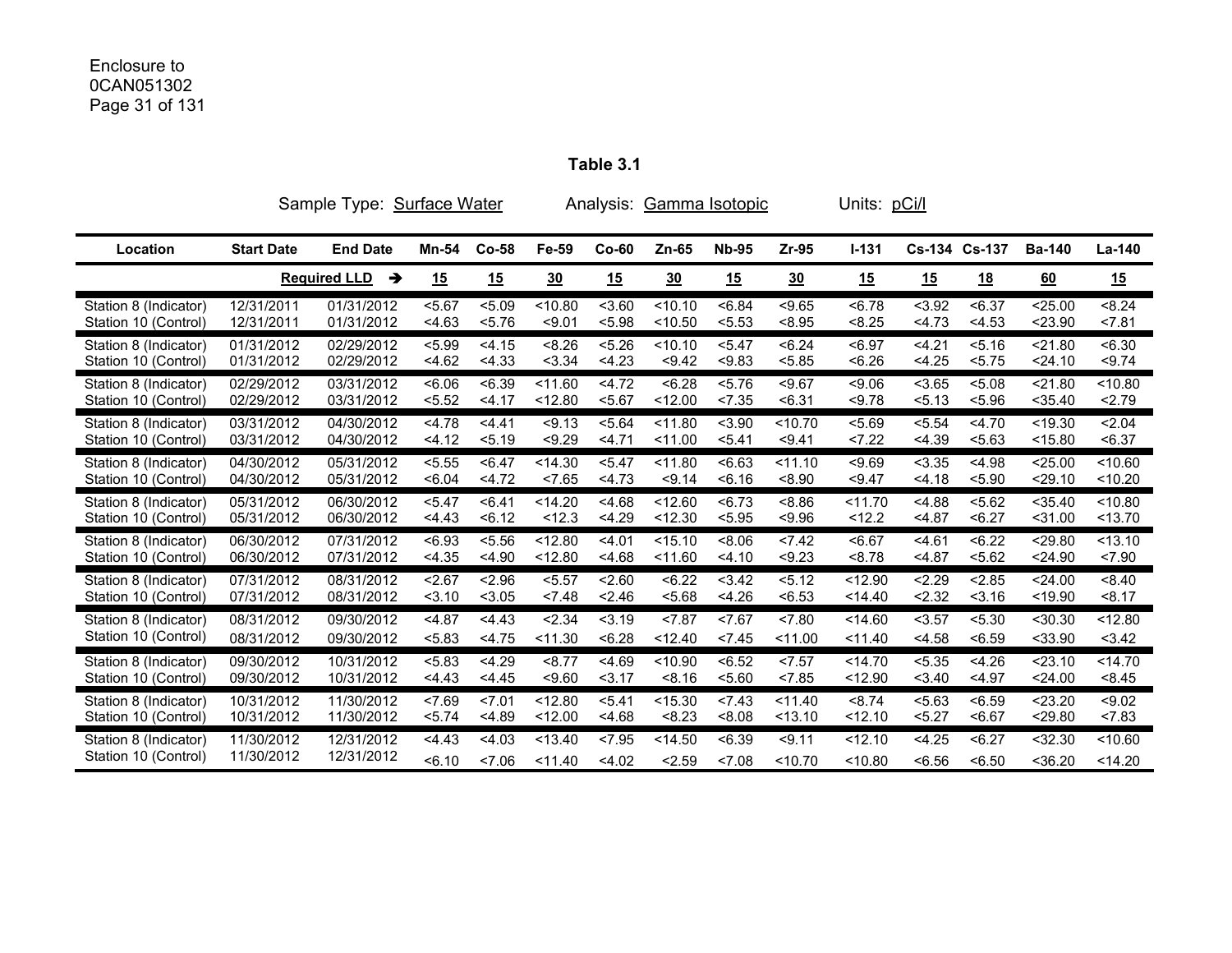# **Table 3.2**

| Sample Type: Surface Water   |                   | Analysis: Tritium   |           |  |  |
|------------------------------|-------------------|---------------------|-----------|--|--|
|                              |                   |                     |           |  |  |
| Location                     | <b>Begin Date</b> | <b>End Date</b>     | H-3       |  |  |
|                              |                   | <b>Required LLD</b> | 3000<br>→ |  |  |
| <b>Station 8 (Indicator)</b> | 12/31/2011        | 03/31/2012          | < 718     |  |  |
| <b>Station 10 (Control)</b>  | 12/31/2011        | 03/31/2012          | ~< 670    |  |  |
| <b>Station 8 (Indicator)</b> | 03/31/2012        | 06/30/2012          | < 641     |  |  |
| <b>Station 10 (Control)</b>  | 03/31/2012        | 06/30/2012          | < 643     |  |  |
| <b>Station 8 (Indicator)</b> | 06/30/2012        | 09/30/2012          | 916       |  |  |
| <b>Station 10 (Control)</b>  | 06/30/2012        | 09/30/2012          | < 599     |  |  |
| <b>Station 8 (Indicator)</b> | 09/30/2012        | 12/31/2012          | < 623     |  |  |
| <b>Station 10 (Control)</b>  | 09/30/2012        | 12/31/2011          | < 624     |  |  |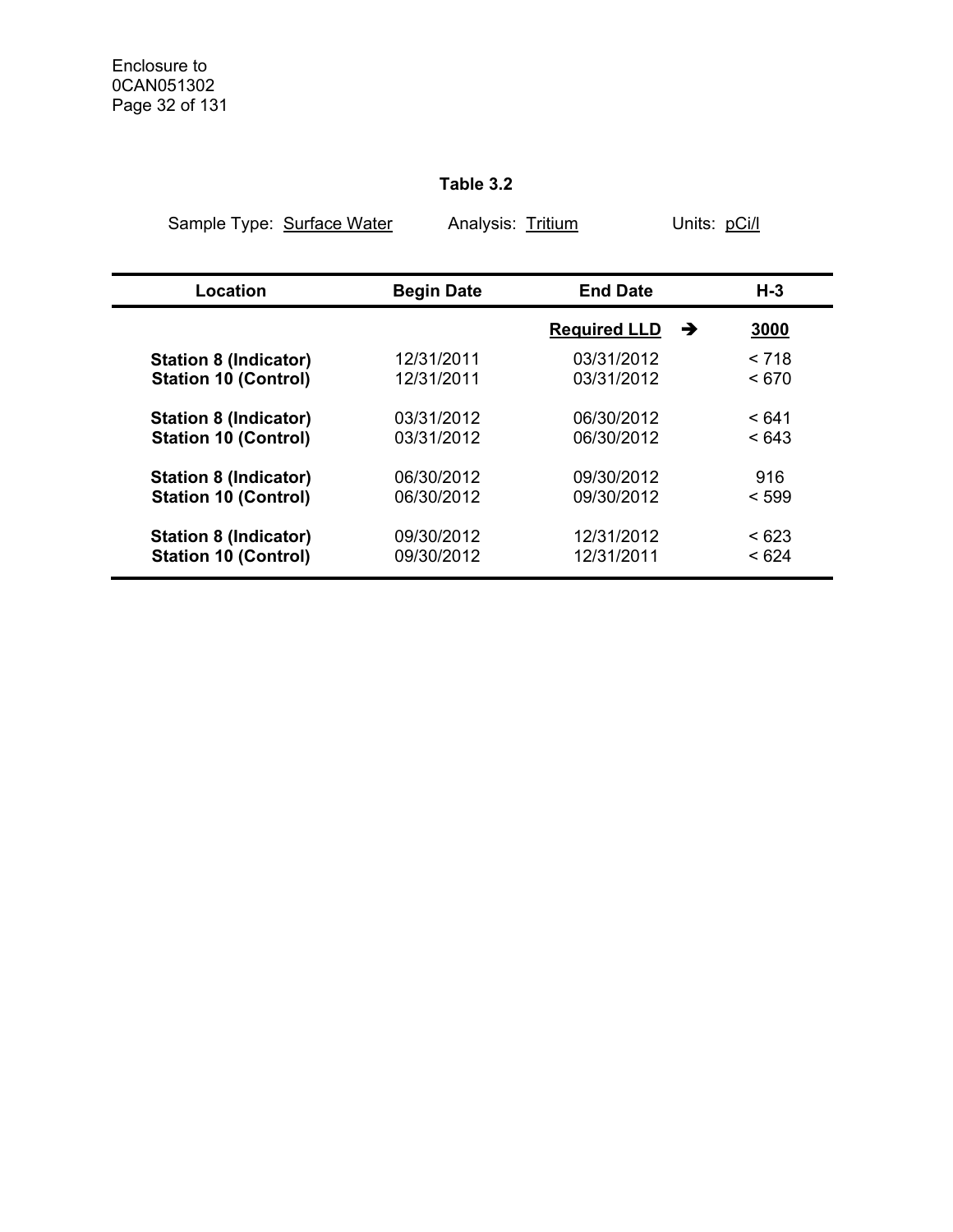**Table 4.1** 

| Sample Type: Drinking Water          |                                  |                             |         | Analysis: Gross Beta, Iodine-131, Gamma Isotopic<br>Units: pCi/l |         |                    |           |                  |              |                             |               |               |               |         |
|--------------------------------------|----------------------------------|-----------------------------|---------|------------------------------------------------------------------|---------|--------------------|-----------|------------------|--------------|-----------------------------|---------------|---------------|---------------|---------|
| Location                             | <b>Collection</b><br><b>Date</b> | <b>Gross</b><br><b>Beta</b> | $I-131$ | Mn-54                                                            | $Co-58$ | Fe-59              | $Co-60$   | $Zn-65$          | <b>Nb-95</b> | $Zr-95$                     | <b>Cs-134</b> | <b>Cs-137</b> | <b>Ba-140</b> | La-140  |
| <b>Required LLD</b><br>$\rightarrow$ |                                  | 4.0                         | 1.0     | 15                                                               | 15      | $\underline{30}$   | <u>15</u> | $\underline{30}$ | <u>15</u>    | $\underline{30}$            | 15            | <u>18</u>     | 60            | 15      |
| Station 14 (Indicator)               | 03/15/2012                       | < 2.76                      | 0.66    | < 1.51                                                           | < 1.44  | < 3.03             | < 1.66    | < 3.11           | < 1.61       | < 2.71                      | < 1.97        | < 1.81        | < 2.36        | < 2.36  |
| Station 57 (Control)                 | 03/15/2012                       | < 3.65                      | < 0.784 | < 1.93                                                           | < 2.07  | < 4.30             | < 2.34    | < 4.29           | < 2.40       | < 3.57                      | < 2.21        | 2.34          | < 3.63        | < 3.63  |
| Station 14 (Indicator)               | 06/14/2012                       | 2.06                        | < 0.97  | < 5.62                                                           |         | $< 3.54$ $< 10.80$ | < 3.27    | < 10.50          | < 5.80       | < 8.60                      | < 4.24        | < 4.83        | < 25.70       | < 3.02  |
| Station 57 (Control)                 | 06/14/2012                       | 3.75                        | < 0.87  | < 6.84                                                           | < 5.07  | < 9.40             | < 4.67    | < 9.12           |              | $< 6.81$ $< 11.50$ $< 5.37$ |               | < 7.55        | < 38.70       | < 13.60 |
| Station 14 (Indicator)               | 09/25/2012                       | 3.84                        | < 1.00  | < 6.58                                                           |         | < 6.28 < 12.20     | < 5.43    | < 11.60          |              | < 6.14 < 10.50 < 4.10       |               | < 3.81        | < 23.50       | < 8.27  |
| Station 57 (Control)                 | 09/25/2012                       | 2.68                        | < 1.00  | < 4.92                                                           | < 7.41  | < 9.21             | < 6.93    | < 9.49           | < 7.91       | < 12.40 < 3.89              |               | < 5.58        | < 27.70       | < 12.40 |
| Station 14 (Indicator)               | 12/18/2012                       | 1.55                        | < 0.83  | < 5.21                                                           | < 5.43  | < 8.99             | < 4.40    | < 5.27           | < 6.60       | < 8.71                      | < 4.79        | < 5.57        | < 32.80       | < 13.90 |
| Station 57 (Control)                 | 12/18/2012                       | 2.61                        | < 0.93  | < 4.93                                                           |         | $< 3.86$ $< 12.20$ | < 3.66    | < 10.00          | < 6.04       | < 8.24                      | < 4.61        | < 5.27        | < 34.60       | < 9.68  |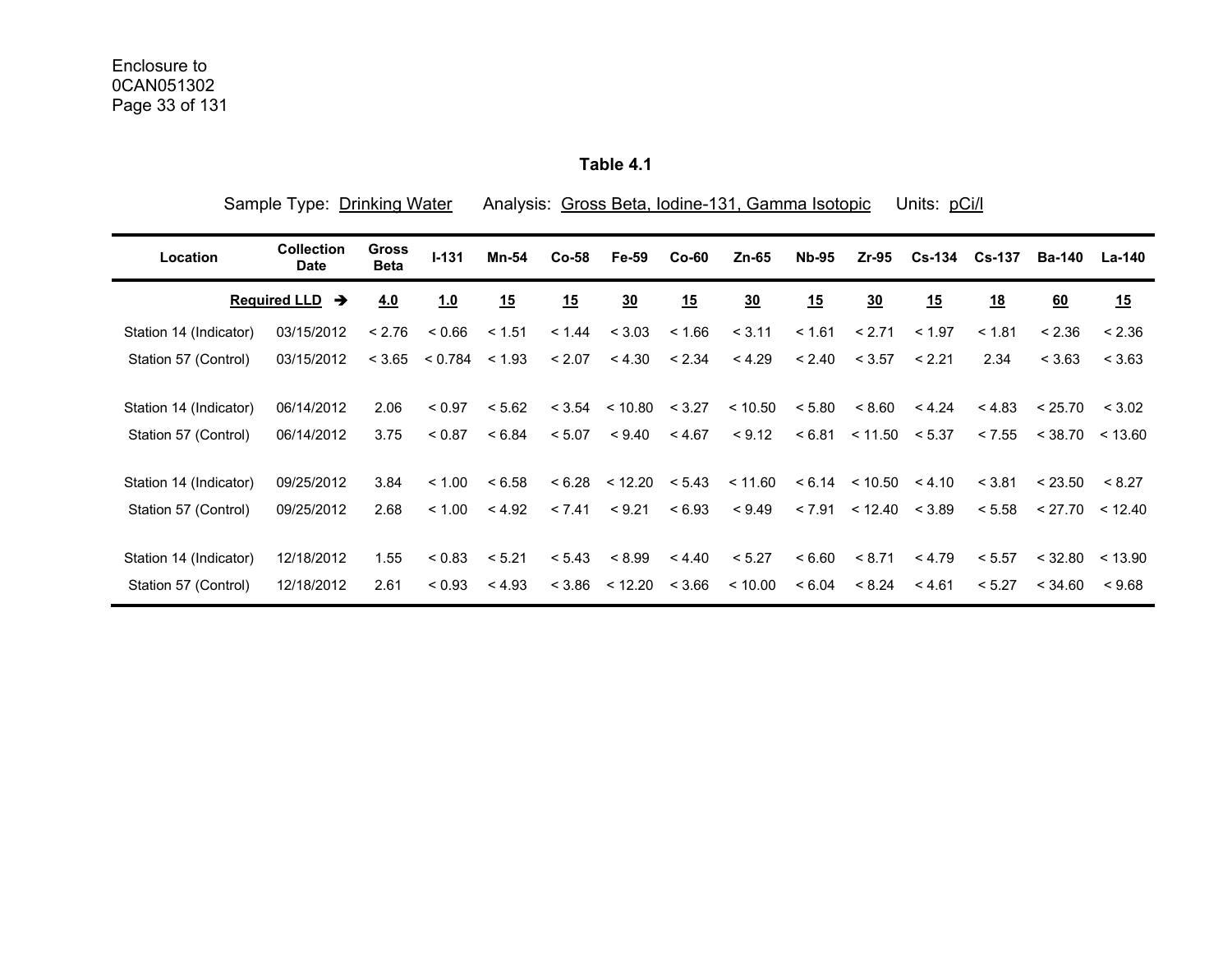### **Table 4.2**

| Sample Type: Drinking Water   | Analysis: Tritium        | Units: pCi/l |
|-------------------------------|--------------------------|--------------|
| Location                      | <b>Collection Date</b>   | $H-3$        |
|                               | <b>Required LLD</b><br>→ | 2000         |
| <b>Station 14 (Indicator)</b> | 03/15/2012               | < 314        |
| <b>Station 57 (Control)</b>   | 03/15/2012               | < 310        |
| <b>Station 14 (Indicator)</b> | 06/14/2012               | ~< 660       |
| <b>Station 57 (Control)</b>   | 06/14/2012               | < 641        |
| <b>Station 14 (Indicator)</b> | 09/25/2012               | < 570        |
| <b>Station 57 (Control)</b>   | 09/25/2012               | < 571        |
| <b>Station 14 (Indicator)</b> | 12/18/2012               | < 627        |
| <b>Station 57 (Control)</b>   | 12/18/2012               | < 627        |

## **Table 5.1**

| Sample Type: Sediment        |                            | Analysis: Gamma Isotopic | Units: pCi/kg |            |  |
|------------------------------|----------------------------|--------------------------|---------------|------------|--|
| Location                     | <b>Collection Date</b>     | $Cs - 134$               | $Cs - 137$    | Mn-54      |  |
|                              | Required LLD $\rightarrow$ | <u>150</u>               | <u>180</u>    | <u>N/A</u> |  |
| <b>Station 8 (Indicator)</b> | 10/18/2012                 | < 20.30                  | < 27.10       | N/A        |  |
| Station 16 (Control)*        | 10/18/2012                 | < 21.60                  | < 26.60       | N/A        |  |

|  |  | Table 6.1 |  |
|--|--|-----------|--|
|  |  |           |  |

| Sample Type: Fish                        | Analysis: Gamma Isotopic   |        |            | Units: pCi/kg |            |            |            |               |
|------------------------------------------|----------------------------|--------|------------|---------------|------------|------------|------------|---------------|
| <b>Collection Date Mn-54</b><br>Location |                            |        | $Co-58$    | Fe-59         | $Co-60$    | Zn-65      | $Cs - 134$ | <b>Cs-137</b> |
|                                          | Required LLD $\rightarrow$ | 130    | <u>130</u> | <u>260</u>    | <u>130</u> | <u>260</u> | <u>130</u> | <u>150</u>    |
| Station 8 (Indicator)                    | 10/21/2012                 | < 9.47 | < 8.00     | < 22.70       | < 10.40    | < 25.20    | < 8.34     | < 7.61        |
| <b>Station 16 (Control)</b>              | 10/06/2012                 | < 9.70 | < 8.04     | < 28.60       | < 11.90    | < 29.90    | < 8.05     | < 10.40       |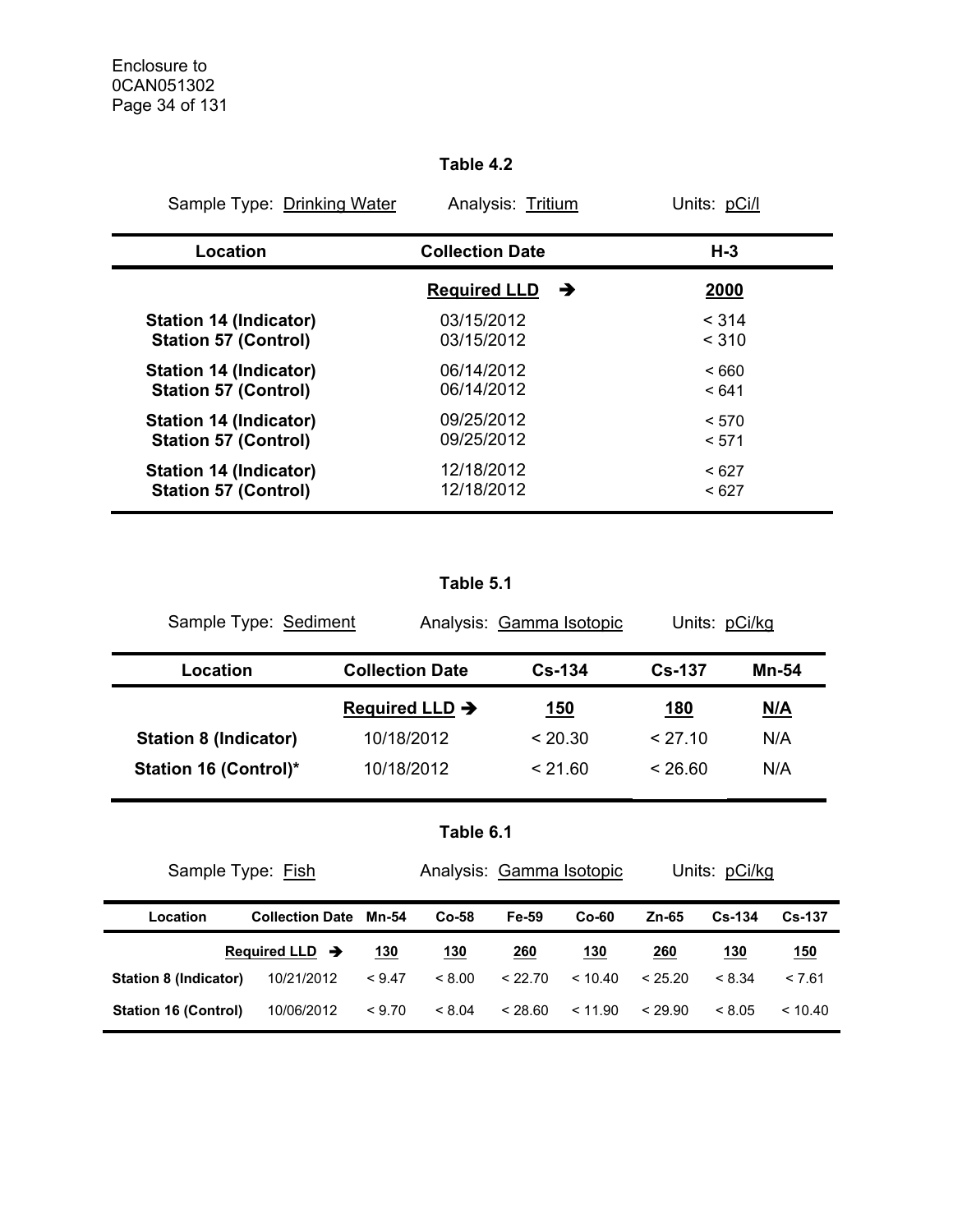## **Table 7.1**

| Sample Type: Food Products    |                          | Analysis: Iodine-131, Gamma Isotopic | Units: pCi/kg |           |
|-------------------------------|--------------------------|--------------------------------------|---------------|-----------|
| Location                      | <b>Collection Date</b>   | $1 - 131$                            | $Cs - 134$    | $Cs-137$  |
|                               | <b>Required LLD</b><br>→ | <u>60</u>                            | <u>60</u>     | <u>80</u> |
| <b>Station 13 (Indicator)</b> | 06/14/2012               | < 55.10                              | < 28.00       | < 29.80   |
| <b>Station 55 (Control)</b>   | 06/14/2012               | < 59.30                              | < 21.50       | < 26.40   |
| <b>Station 13 (Indicator)</b> | 07/24/2012               | < 59.80                              | < 16.30       | < 20.90   |
| <b>Station 55 (Control)</b>   | 07/24/2012               | < 56.80                              | < 14.20       | < 23.20   |
| <b>Station 13 (Indicator)</b> | 08/28/2012               | < 53.40                              | < 20.90       | < 23.20   |
| <b>Station 55 (Control)</b>   | 08/28/2012               | < 59.90                              | < 17.80       | < 21.80   |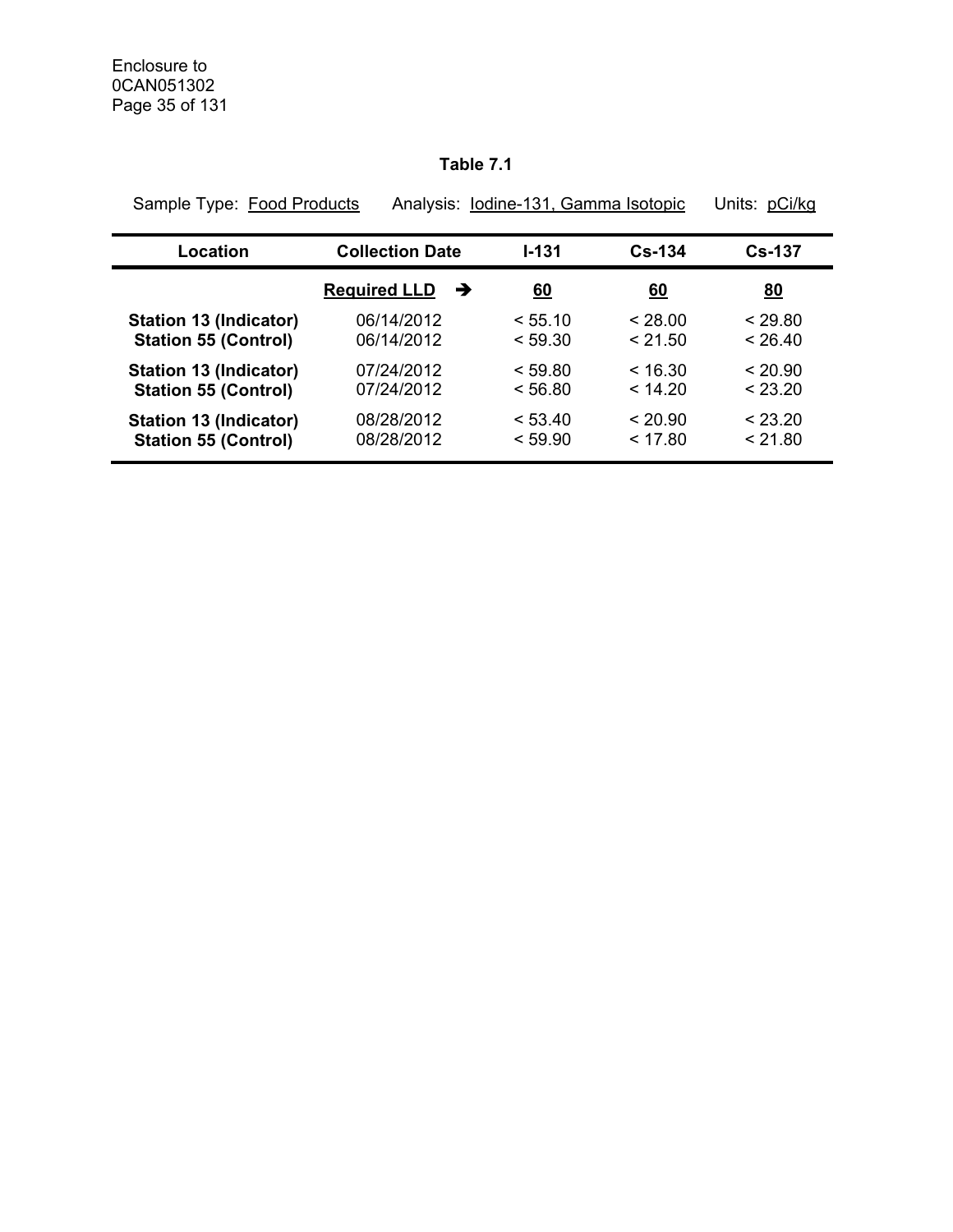|          | Sample Type:                         |           | <b>Groundwater</b> |         | Analysis: |         |         | lodine-131, Gamma Isotopic |         | Units: pCi/l  |               |               |        |
|----------|--------------------------------------|-----------|--------------------|---------|-----------|---------|---------|----------------------------|---------|---------------|---------------|---------------|--------|
| Sample # | <b>Collection</b><br><b>Date</b>     | $I - 131$ | <b>Mn-54</b>       | $Co-58$ | Fe-59     | $Co-60$ | $Zn-65$ | <b>Nb-95</b>               | $Zr-95$ | <b>Cs-134</b> | <b>Cs-137</b> | <b>Ba-140</b> | La-140 |
|          | <b>Required LLD</b><br>$\rightarrow$ | 15        | 15                 | 15      | 30        | 15      | 30      | 15                         | 30      | 15            | <u>18</u>     | 60            | 15     |
| 58*      | 03/13/2012                           | < 7.13    | < 1.47             | < 1.56  | < 3.51    | < 1.67  | < 3.07  | < 1.78                     | < 2.98  | < 1.90        | < 1.80        | < 4.51        | < 4.51 |
| 59       | 03/13/2012                           | < 7.15    | < 1.56             | < 1.77  | < 3.63    | < 1.68  | < 3.31  | < 1.85                     | < 3.11  | < 1.98        | < 1.71        | < 4.87        | < 4.87 |
| 60       | 03/14/2012                           | < 6.61    | < 1.57             | < 1.85  | < 3.92    | < 1.84  | < 3.75  | < 1.93                     | < 3.51  | < 2.05        | < 1.88        | < 4.70        | < 4.70 |
| 61       | 03/13/2012                           | < 6.31    | < 1.40             | < 1.56  | < 3.33    | < 1.42  | < 2.87  | < 1.63                     | < 2.81  | < 1.73        | < 1.89        | < 3.99        | < 3.99 |
| 58*      | 06/05/2012                           | < 3.54    | < 1.48             | < 1.51  | < 3.57    | < 1.75  | < 2.96  | < 1.71                     | < 2.88  | < 1.62        | < 1.58        | < 2.88        | < 2.88 |
| 59       | 06/05/2012                           | < 4.68    | < 2.20             | < 2.07  | < 4.47    | < 2.65  | < 4.93  | < 2.51                     | < 4.34  | < 2.33        | < 2.24        | < 4.73        | < 4.73 |
| 60       | 06/05/2012                           | < 4.33    | < 1.85             | < 1.93  | < 3.94    | < 1.83  | < 3.84  | < 2.23                     | < 3.36  | < 2.09        | < 2.00        | < 3.82        | < 3.82 |
| 61       | 06/05/2012                           | < 3.76    | < 1.42             | < 1.38  | < 3.32    | < 1.50  | < 3.06  | < 1.56                     | < 2.69  | < 1.56        | < 1.57        | < 3.06        | < 3.06 |
| 58*      | 08/14/2012                           | < 5.41    | < 1.50             | < 1.58  | < 3.71    | < 1.76  | < 3.27  | < 1.70                     | < 2.74  | < 1.62        | < 1.57        | < 3.66        | < 3.66 |
| 59       | 08/16/2012                           | < 5.28    | < 1.69             | < 1.64  | < 3.78    | < 1.82  | < 3.89  | < 1.80                     | < 3.09  | < 1.91        | < 1.95        | < 3.88        | < 3.88 |
| 60       | 08/15/2012                           | < 4.63    | < 1.39             | < 1.62  | < 3.41    | < 1.51  | < 3.21  | < 1.65                     | < 3.09  | < 1.69        | < 1.63        | < 3.83        | < 3.83 |
| 61       | 08/16/2012                           | < 4.96    | < 1.62             | < 1.66  | < 3.83    | < 1.52  | < 3.21  | < 1.91                     | < 3.35  | < 1.76        | < 1.85        | < 3.73        | < 3.73 |
| 58*      | 10/30/2012                           | < 7.90    | < 1.33             | < 1.49  | < 3.38    | < 1.40  | < 2.96  | < 1.66                     | < 2.76  | < 1.42        | < 1.35        | < 4.08        | < 4.08 |
| 59       | 10/30/2012                           | < 7.22    | < 1.69             | < 1.91  | < 4.65    | < 1.71  | < 3.66  | < 2.16                     | < 3.66  | < 1.96        | < 1.94        | < 4.57        | < 4.57 |
| 60       | 10/30/2012                           | < 7.89    | < 1.34             | < 1.54  | < 3.66    | < 1.42  | < 2.95  | < 1.73                     | < 2.99  | < 1.66        | < 1.40        | < 4.65        | < 4.65 |
| 61       | 10/30/2012                           | < 6.75    | < 1.58             | < 1.73  | < 3.67    | < 1.48  | < 3.73  | < 1.87                     | < 3.14  | < 1.75        | < 1.74        | < 4.98        | < 4.98 |

**Table 8.1** 

\* Identifies Control Locations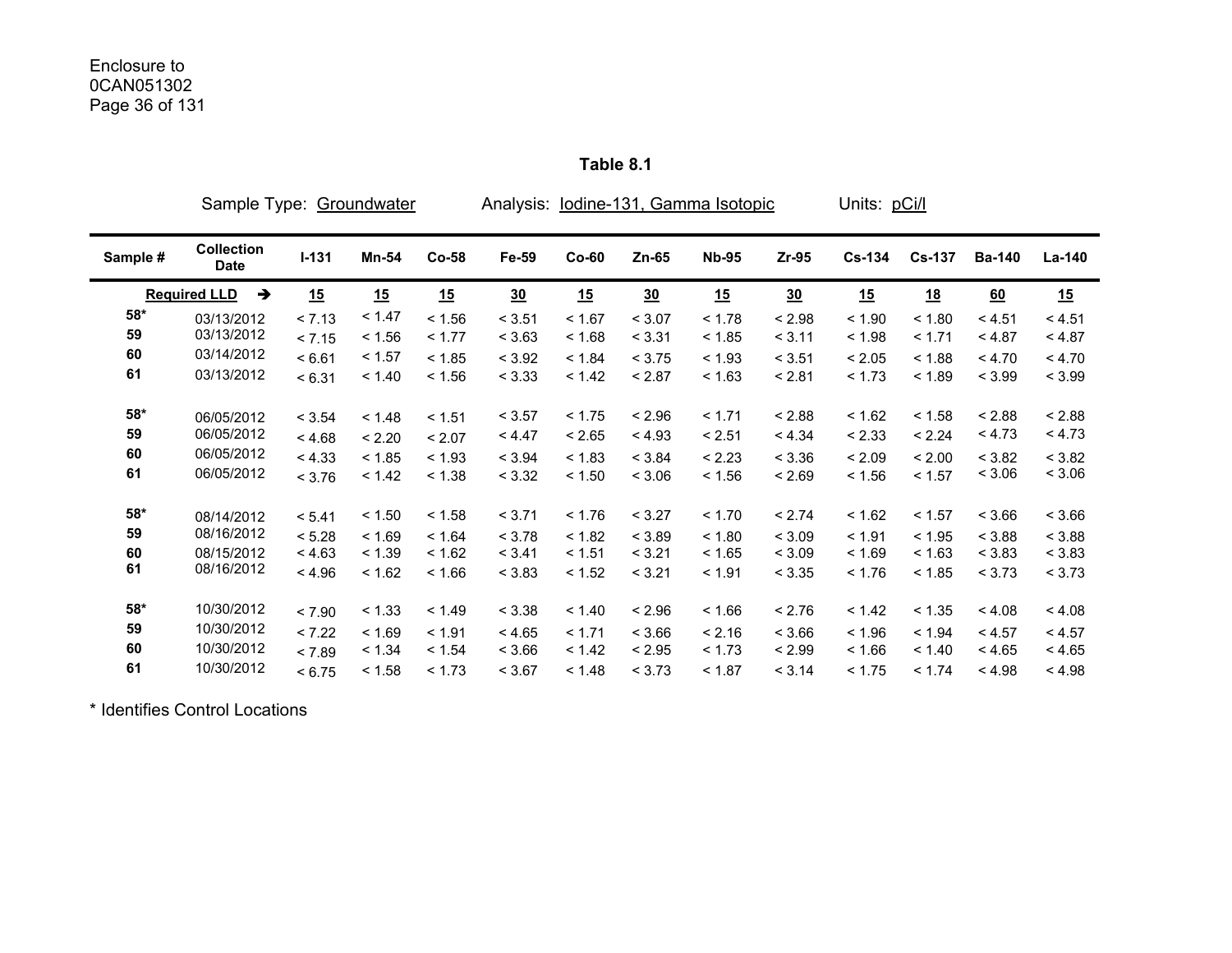## **Table 8.2**

| Sample Type: Groundwater      | Analysis: Tritium        | Units: pCi/l |  |  |
|-------------------------------|--------------------------|--------------|--|--|
| Location                      | <b>Collection Date</b>   | $H-3$        |  |  |
|                               | <b>Required LLD</b><br>→ | 3000         |  |  |
| <b>Station 58 (Control)</b>   | 03/13/2012               | < 270        |  |  |
| <b>Station 59 (Indicator</b>  | 03/13/2012               | < 322        |  |  |
| <b>Station 60 (Indicator)</b> | 03/14/2012               | < 322        |  |  |
| Station 61 (Indicator)        | 03/13/2012               | < 326        |  |  |
| <b>Station 58 (Control)</b>   | 06/05/2012               | < 395        |  |  |
| <b>Station 59 (Indicator)</b> | 06/05/2012               | < 394        |  |  |
| <b>Station 60 (Indicator)</b> | 06/05/2012               | < 394        |  |  |
| <b>Station 61 (Indicator)</b> | 06/05/2012               | < 394        |  |  |
| <b>Station 58 (Control)</b>   | 08/14/2012               | < 309        |  |  |
| <b>Station 59 (Indicator)</b> | 08/16/2012               | < 310        |  |  |
| <b>Station 60 (Indicator)</b> | 08/15/2012               | < 302        |  |  |
| <b>Station 61 (Indicator)</b> | 08/16/2012               | < 309        |  |  |
| <b>Station 58 (Control)</b>   | 10/30/2012               | < 340        |  |  |
| <b>Station 59 (Indicator)</b> | 10/30/2012               | < 370        |  |  |
| <b>Station 60 (Indicator)</b> | 10/30/2012               | < 338        |  |  |
| <b>Station 61 (Indicator)</b> | 10/30/2012               | < 373        |  |  |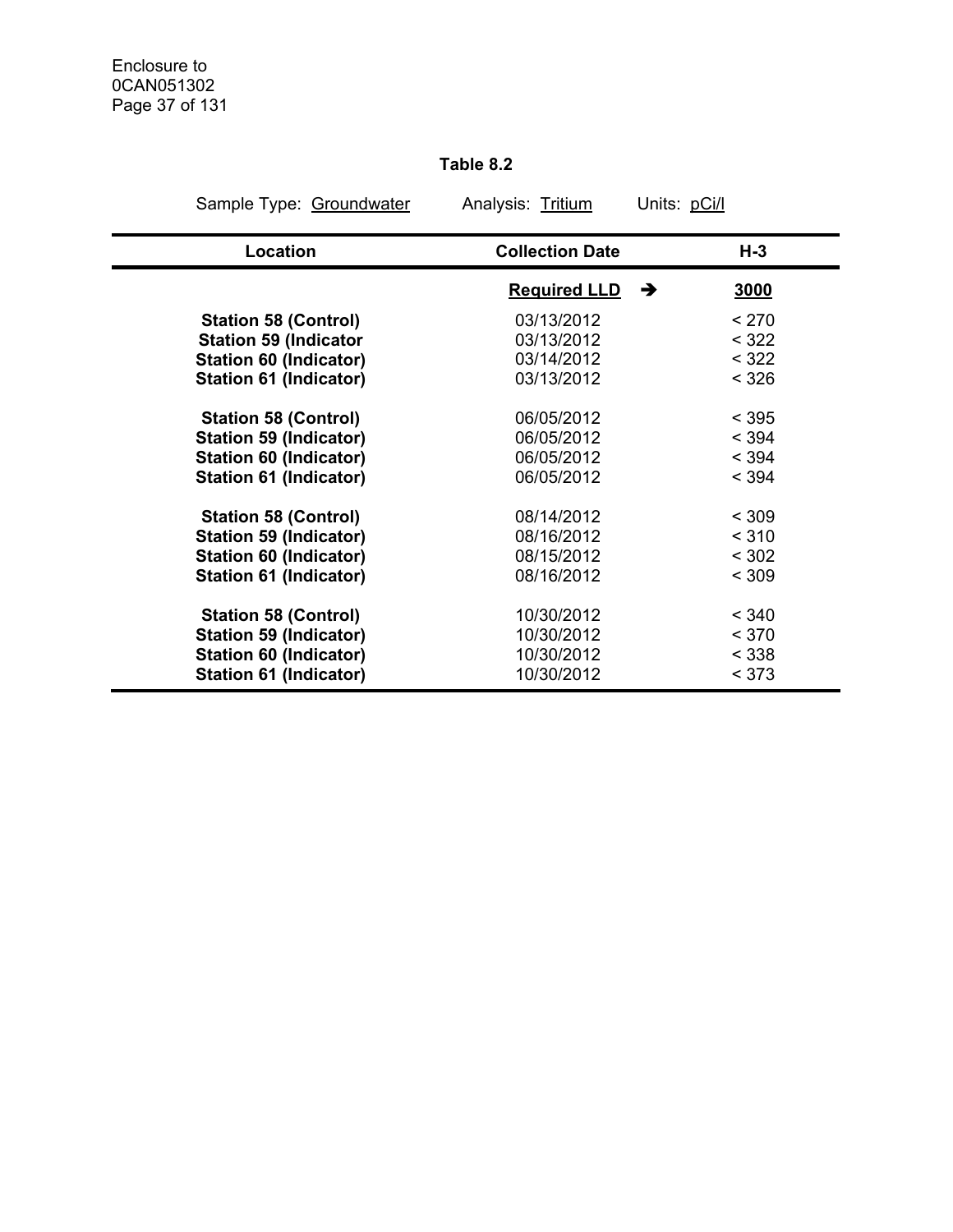Enclosure to 0CAN051302 Page 38 of 131

**Annual Radiological Environmental Operating Report for 2012** 

## **ATTACHMENT 2**

**INTERLABORATORY COMPARISON PROGRAM**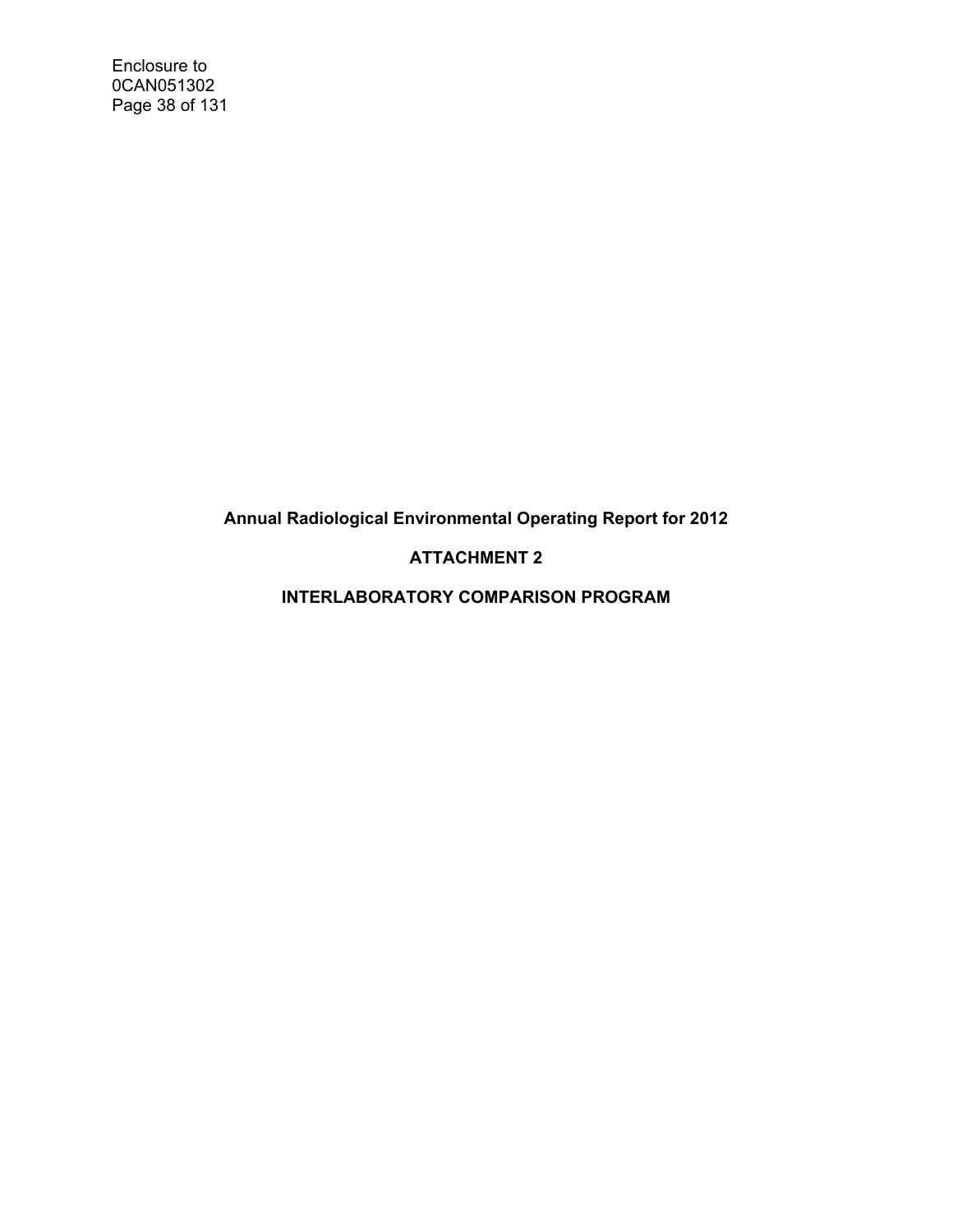## **River Bend Nuclear Station**

Sample Type: Interlaboratory Comparison Manalysis: Iodine-131, Gamma Isotopic Calendar Year: 2012 2nd Quarter dated June 14, 2012

| Analytics E7481-125 |                             |                         | <b>Gross Beta in Water</b>       | Range of 0.80 to 1.25                  |                   |                                    |               |
|---------------------|-----------------------------|-------------------------|----------------------------------|----------------------------------------|-------------------|------------------------------------|---------------|
| <b>Nuclide</b>      | <b>RBS</b><br>Mean<br>pCi/L | <b>RBS 1-s</b><br>pCi/L | <b>Ref Lab</b><br>Value<br>pCi/L | <b>Ref Lab</b><br>uncertainty<br>pCi/L | <b>Resolution</b> | <b>RBS/Ref Lab</b><br><b>Ratio</b> | Pass/<br>Fail |
| $Cs - 137$          | 227                         |                         | 273                              | 4.57                                   | 60                | 0.83                               | Pass          |

|                | Analytics E7480-125         |                         |                                  | <b>Gamma in Water</b>                         |                   | Range of 0.80 to 1.25       |               |
|----------------|-----------------------------|-------------------------|----------------------------------|-----------------------------------------------|-------------------|-----------------------------|---------------|
| <b>Nuclide</b> | <b>RBS</b><br>Mean<br>pCi/L | <b>RBS 1-s</b><br>pCi/L | <b>Ref Lab</b><br>Value<br>pCi/L | <b>Ref Lab</b><br><b>Uncertainty</b><br>pCi/L | <b>Resolution</b> | <b>RBS/Ref Lab</b><br>Ratio | Pass/<br>Fail |
| $I-131$        | 102                         | 27.0                    | 99.4                             | 1.66                                          | 60                | 1.03                        | Pass          |
| Ce-141         | 112                         | 9.00                    | 112                              | 1.87                                          | 60                | 1.00                        | Pass          |
| $Cr-51$        | 538                         | 67.0                    | 548                              | 9.14                                          | 60                | 0.98                        | Pass          |
| $Cs - 134$     | 219                         | 11.0                    | 238                              | 3.97                                          | 60                | 0.92                        | Pass          |
| <b>Cs-137</b>  | 279                         | 9.00                    | 289                              | 4.82                                          | 60                | 0.97                        | Pass          |
| $Co-58$        | 117                         | 12.0                    | 126                              | 2.10                                          | 60                | 0.93                        | Pass          |
| Mn-54          | 192                         | 20.0                    | 180                              | 3.01                                          | 60                | 1.06                        | Pass          |
| Fe-59          | 198                         | 24.0                    | 174                              | 2.91                                          | 60                | 1.14                        | Pass          |
| Zn-65          | 300                         | 40.0                    | 272                              | 4.54                                          | 60                | 1.10                        | Pass          |
| $Co-60$        | 485                         | 25.0                    | 484                              | 8.09                                          | 60                | 1.00                        | Pass          |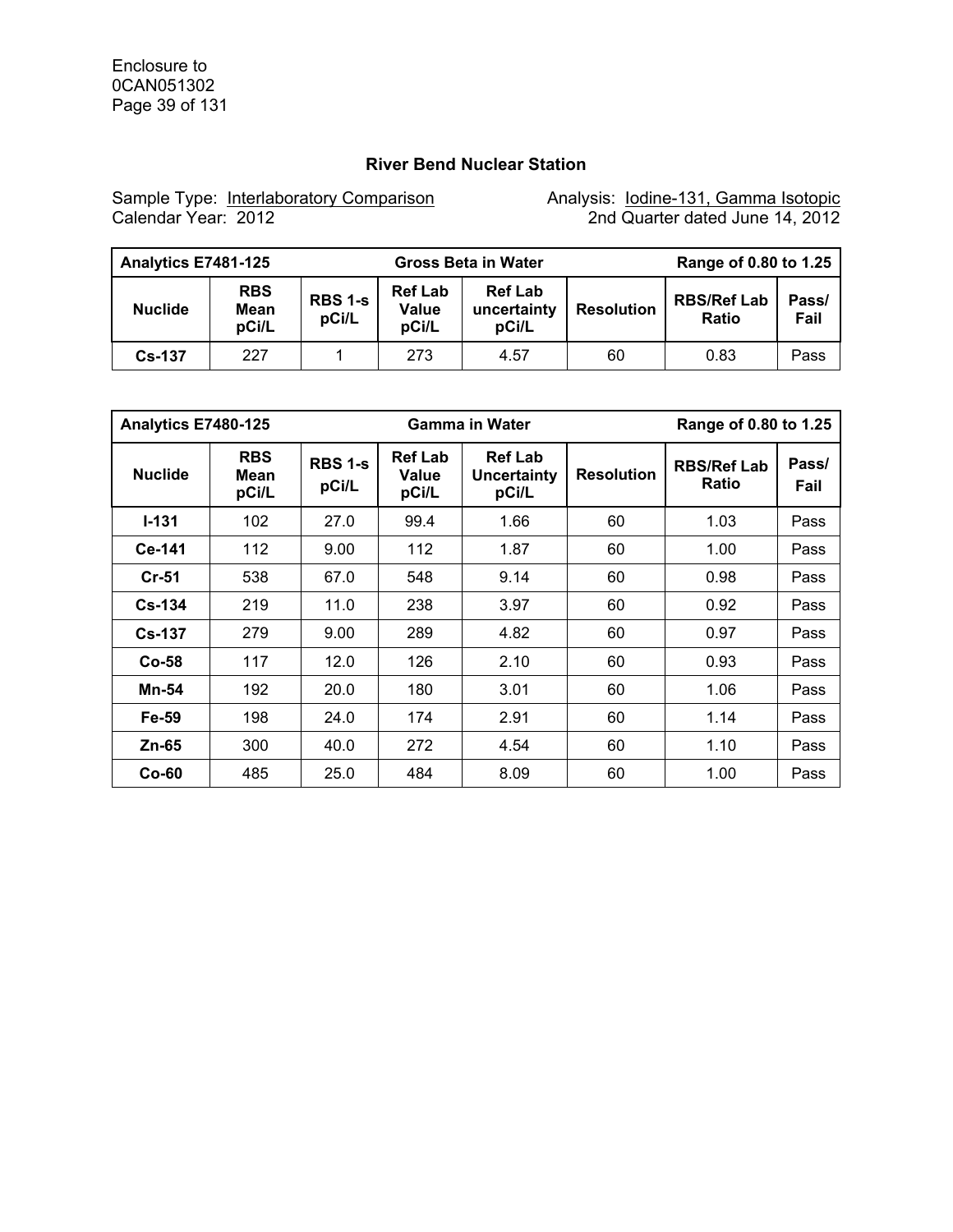#### Analysis: lodine-131, Gamma Isotopic 2nd Quarter dated June 14, 2012

| Analytics E7483-125 |                             |                         |                                  | <b>Gamma in Milk</b>                   |                   | Range of 0.80 to 1.25              |               |  |
|---------------------|-----------------------------|-------------------------|----------------------------------|----------------------------------------|-------------------|------------------------------------|---------------|--|
| <b>Nuclide</b>      | <b>RBS</b><br>Mean<br>pCi/L | <b>RBS 1-s</b><br>pCi/L | <b>Ref Lab</b><br>Value<br>pCi/L | <b>Ref Lab</b><br>uncertainty<br>pCi/L | <b>Resolution</b> | <b>RBS/Ref</b><br><b>Lab Ratio</b> | Pass/<br>Fail |  |
| $I - 131$           | 67.0                        | 25.0                    | 99.7                             | 1.66                                   | 60                | 0.67                               | Fail          |  |
| Ce-141              | 85.0                        | 13.0                    | 82.2                             | 1.37                                   | 60                | 1.03                               | Pass          |  |
| $Cr-51$             | 399                         | 82.0                    | 402                              | 6.71                                   | 60                | 0.99                               | Pass          |  |
| $Cs - 134$          | 150                         | 7.00                    | 174                              | 2.91                                   | 60                | 0.86                               | Pass          |  |
| <b>Cs-137</b>       | 197                         | 11.0                    | 212                              | 3.54                                   | 60                | 0.93                               | Pass          |  |
| $Co-58$             | 89.0                        | 10.0                    | 92.3                             | 1.54                                   | 60                | 0.96                               | Pass          |  |
| Mn-54               | 139                         | 13.0                    | 132                              | 2.21                                   | 60                | 1.05                               | Pass          |  |
| Fe-59               | 132                         | 11.0                    | 128                              | 2.13                                   | 60                | 1.03                               | Pass          |  |
| Zn-65               | 207                         | 27.0                    | 199                              | 3.33                                   | 60                | 1.04                               | Pass          |  |
| $Co-60$             | 346                         | 9.00                    | 355                              | 5.93                                   | 60                | 0.97                               | Pass          |  |

| Analytics E7482-125 |                                |                     |                                            | Range of 0.80 to 1.25<br>I-131 cartridge  |                   |                                    |              |
|---------------------|--------------------------------|---------------------|--------------------------------------------|-------------------------------------------|-------------------|------------------------------------|--------------|
| <b>Nuclide</b>      | <b>RBS</b><br>Mean<br>pCi/each | RBS 1-s<br>pCi/each | <b>Ref Lab</b><br><b>Value</b><br>pCi/each | <b>Ref Lab</b><br>uncertainty<br>pCi/each | <b>Resolution</b> | <b>RBS/Ref</b><br><b>Lab Ratio</b> | Pass/<br>ail |
| $1 - 131$           | 94.0                           | 6.00                | 96.4                                       | 1.61                                      | 60                | 0.97                               | Pass         |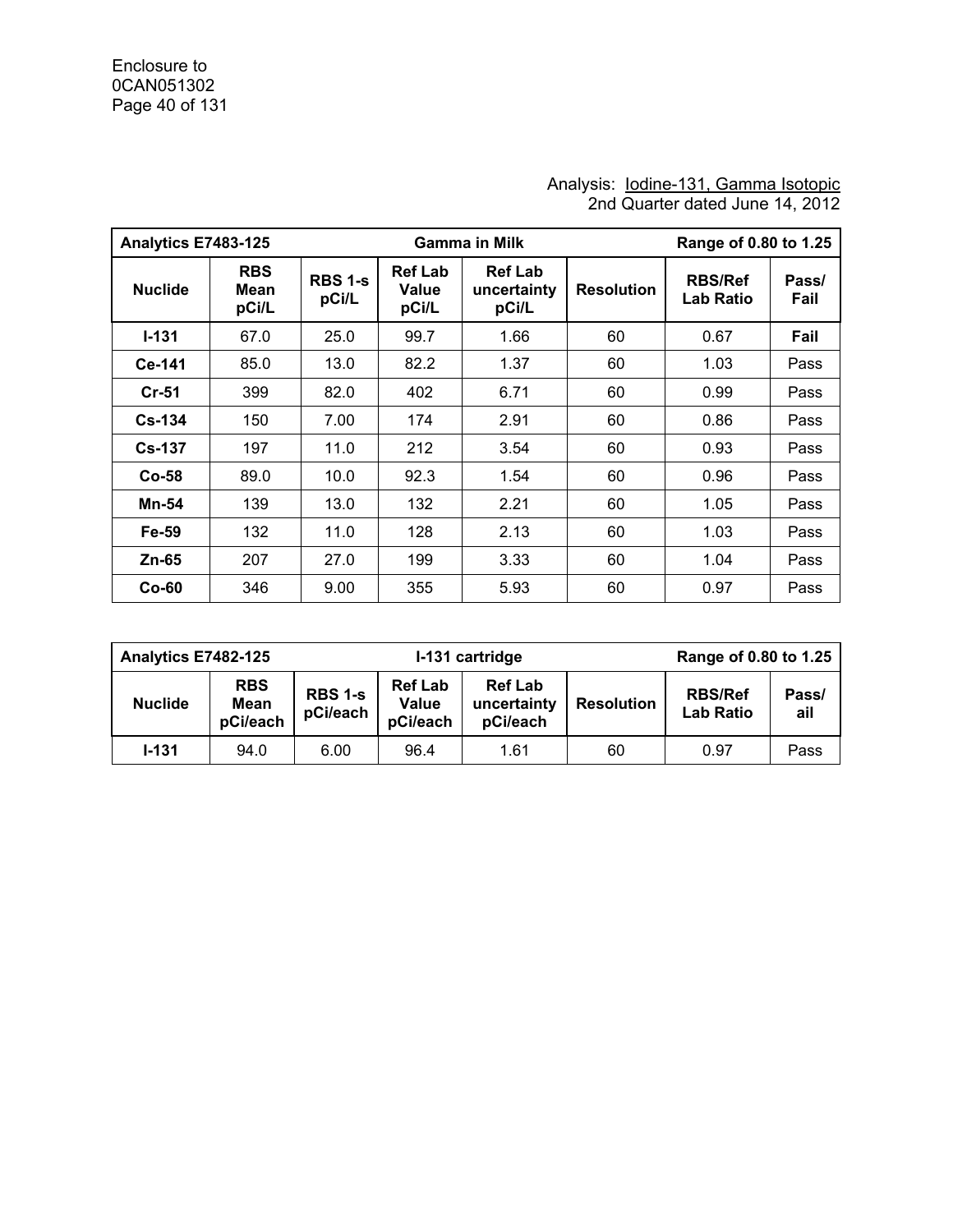## 3rd Quarter dated Sept. 13, 2012

| Analytics E8137-125 |                               |                              |                                       | <b>Gross Beta filter</b>                    | Range of 0.80 to 1.25 |                                    |               |
|---------------------|-------------------------------|------------------------------|---------------------------------------|---------------------------------------------|-----------------------|------------------------------------|---------------|
| <b>Nuclide</b>      | <b>RBS Mean</b><br>pCi/filter | <b>RBS 1-s</b><br>pCi/filter | <b>Ref Lab</b><br>Value<br>pCi/filter | <b>Ref Lab</b><br>uncertainty<br>pCi/filter | <b>Resolution</b>     | <b>RBS/Ref</b><br><b>Lab Ratio</b> | Pass/<br>Fail |
| <b>Cs-137</b>       | 88.3                          | 0.210                        | 90.5                                  | 1.51                                        | 60                    | 0.98                               | Pass          |

|                | Analytics E8136-125                                 |  |                                  | H-3 in water                           | Range of 0.80 to 1.25 |                                    |               |
|----------------|-----------------------------------------------------|--|----------------------------------|----------------------------------------|-----------------------|------------------------------------|---------------|
| <b>Nuclide</b> | <b>RBS 1-s</b><br><b>RBS Mean</b><br>pCi/L<br>pCi/L |  | <b>Ref Lab</b><br>Value<br>pCi/L | <b>Ref Lab</b><br>uncertainty<br>pCi/L | <b>Resolution</b>     | <b>RBS/Ref</b><br><b>Lab Ratio</b> | Pass/<br>Fail |
| $H-3$          | 103<br>13500                                        |  | 13000                            | 217                                    | 60                    | 1.03                               | Pass          |

| Analytics E8138-125 |                               |                                                                       |             | <b>Gamma Filter</b>                         | Range of 0.80 to 1.25 |                                    |      |
|---------------------|-------------------------------|-----------------------------------------------------------------------|-------------|---------------------------------------------|-----------------------|------------------------------------|------|
| <b>Nuclide</b>      | <b>RBS Mean</b><br>pCi/filter | <b>Ref Lab</b><br><b>RBS 1-s</b><br>Value<br>pCi/filter<br>pCi/filter |             | <b>Ref Lab</b><br>Uncertainty<br>pCi/filter | <b>Resolution</b>     | <b>RBS/Ref</b><br><b>Lab Ratio</b> |      |
| Ce-141              | 134                           | 8                                                                     | 134         | 2.23                                        | 60                    | 1.00                               | Pass |
| $Cs - 134$          | 78.9                          | 1.6<br>88.3                                                           |             | 1.47                                        | 60                    | 0.89                               | Pass |
| <b>Cs-137</b>       | 143                           | 2.0                                                                   | 142         | 2.37                                        | 60                    | 1.01                               | Pass |
| $Co-58$             | 77.8                          | 3.6                                                                   | 82.0        | 1.37                                        | 60                    | 0.95                               | Pass |
| <b>Mn-54</b>        | 169                           | 9.5                                                                   | 160<br>2.67 |                                             | 60                    | 1.06                               | Pass |
| Fe-59               | 133                           | 12.8                                                                  | 124         | 2.07                                        | 60                    | 1.07                               | Pass |
| $Zn-65$             | 161                           | 8.5                                                                   | 157         | 2.62                                        | 60                    | 1.02                               | Pass |
| $Co-60$             | 127                           | 2.6                                                                   | 124         | 2.07                                        | 60                    | 1.03                               | Pass |

|                | Analytics E8139-125                                 |       |                                                                                   | Gamma Soil | Range of 0.80 to 1.25 |                                    |               |
|----------------|-----------------------------------------------------|-------|-----------------------------------------------------------------------------------|------------|-----------------------|------------------------------------|---------------|
| <b>Nuclide</b> | <b>RBS 1-s</b><br><b>RBS Mean</b><br>pCi/g<br>pCi/g |       | <b>Ref Lab</b><br><b>Ref Lab</b><br>Value<br><b>Uncertainty</b><br>pCi/g<br>pCi/g |            | <b>Resolution</b>     | <b>RBS/Ref</b><br><b>Lab Ratio</b> | Pass/<br>Fail |
| Ce-141         | 0.471                                               | 0.108 | 0.419                                                                             | 0.00699    | 60                    | 1.12                               | Pass          |
| $Cs - 134$     | 0.256                                               | 0.013 | 0.277                                                                             | 0.00462    | 60                    | 0.92                               | Pass          |
| $Cs-137$       | 0.529                                               | 0.022 | 0.536                                                                             | 0.00895    | 60                    | 0.99                               | Pass          |
| $Co-58$        | 0.240                                               | 0.030 | 0.257                                                                             | 0.00429    | 60                    | 0.93                               | Pass          |
| Mn-54          | 0.515                                               | 0.009 | 0.501                                                                             | 0.00836    | 60                    | 1.03                               | Pass          |
| Fe-59          | 0.444                                               | 0.035 | 0.389                                                                             | 0.00649    | 60                    | 1.14                               | Pass          |
| $Zn-65$        | 0.508                                               | 0.050 | 0.492                                                                             | 0.00822    | 60                    | 1.03                               | Pass          |
| $Co-60$        | 0.388                                               | 0.014 | 0.389                                                                             | 0.00649    | 60                    | 1.00                               | Pass          |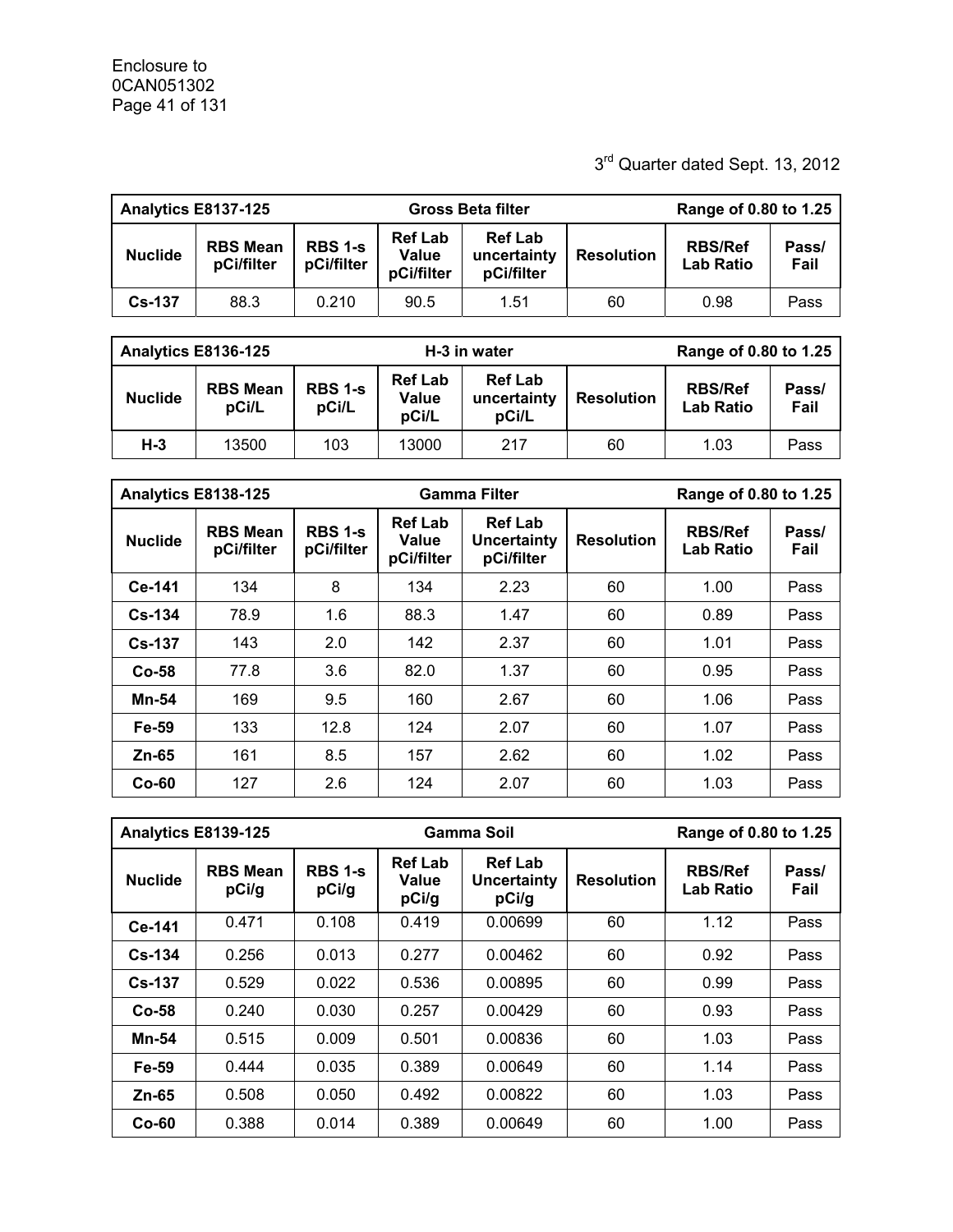**Analytics E10513 Gamma in Milk Range of 0.80 to 1.25 Nuclide RBS Mean pCi/L RBS 1-s pCi/L Ref Lab Value pCi/L Ref Lab uncertainty pCi/L Resolution RBS/Ref Lab Ratio Pass/ Fail I-131** | 105 | 9 | 100 | 1.67 | 60 | 1.05 |Pass **Ce-141** | 196 | 13 | 187 | 3.13 | 60 | 1.05 |Pass **Cr-51** | 495 | 74 | 472 | 7.88 | 60 | 1.05 | Pass **Cs-134** | 215 | 17 | 214 | 3.57 | 60 | 1.01 |Pass **Cs-137 |** 272 | 17 | 266 | 4.44 | 60 | 1.02 | Pass **Co-58** 218 14 208 3.47 60 1.05 Pass **Mn-54** | 218 | 11 | 208 | 3.48 | 60 | 1.05 | Pass **Fe-59** | 257 | 9 | 252 | 4.21 | 60 | 1.02 |Pass **Zn-65** | 316 | 23 | 301 | 5.02 | 60 | 1.05 |Pass **Co-60** 396 8 400 6.68 60 0.99 Pass

2<sup>nd</sup> sample of Gamma in Milk

One result was outside the control limits for accuracy in the 2012 Interlaboratory Comparison program studies. The I-131 in milk had a River Bend (RBS) to Reference Lab (EZA) ratio of 0.67 with the passing lower limit being 0.80 (Ratio for Agreement range of 0.80 – 1.25). The mean for RBS was 67 pCi/L while EZA's mean was 99.7 pCi/L.

Review of the data results for I-131 in milk shows consistently low values whereas the other isotopes did not and were well within the passing range. Analytics was contacted to see if there was a low bias of reporting I-131 in milk by other participants. All other participant results looked normal with no low bias responses with the sample.

A mixed gamma in water sample was also counted in the same time period as the mixed gamma in milk. The I-131 in the water sample had a RBS to EZA ratio of 1.03 indicating that RBS had a slightly higher result than the known EZA value. Data review of the weekly system background and daily background checks were performed and showed nothing out of the ordinary. There are no anomalies to explain the low reporting value of I-131 in milk. The technician that counted the sample is no longer with the lab so he cannot be questioned as to his thoughts on the low I-131 results. A new milk sample was ordered. The I-131 ratio results for the new sample were 1.05 which is well within the passing range. There are no sample preparation procedures or techniques to change in order to eliminate the low sample results in the future.

Environmental samples are analyzed and reported with a ninety-five percent confidence level. A known standard is counted daily prior to any samples and must read within the control limits of the decay corrected activity; therefore, there is no impact accessed on previously reported data due to these results.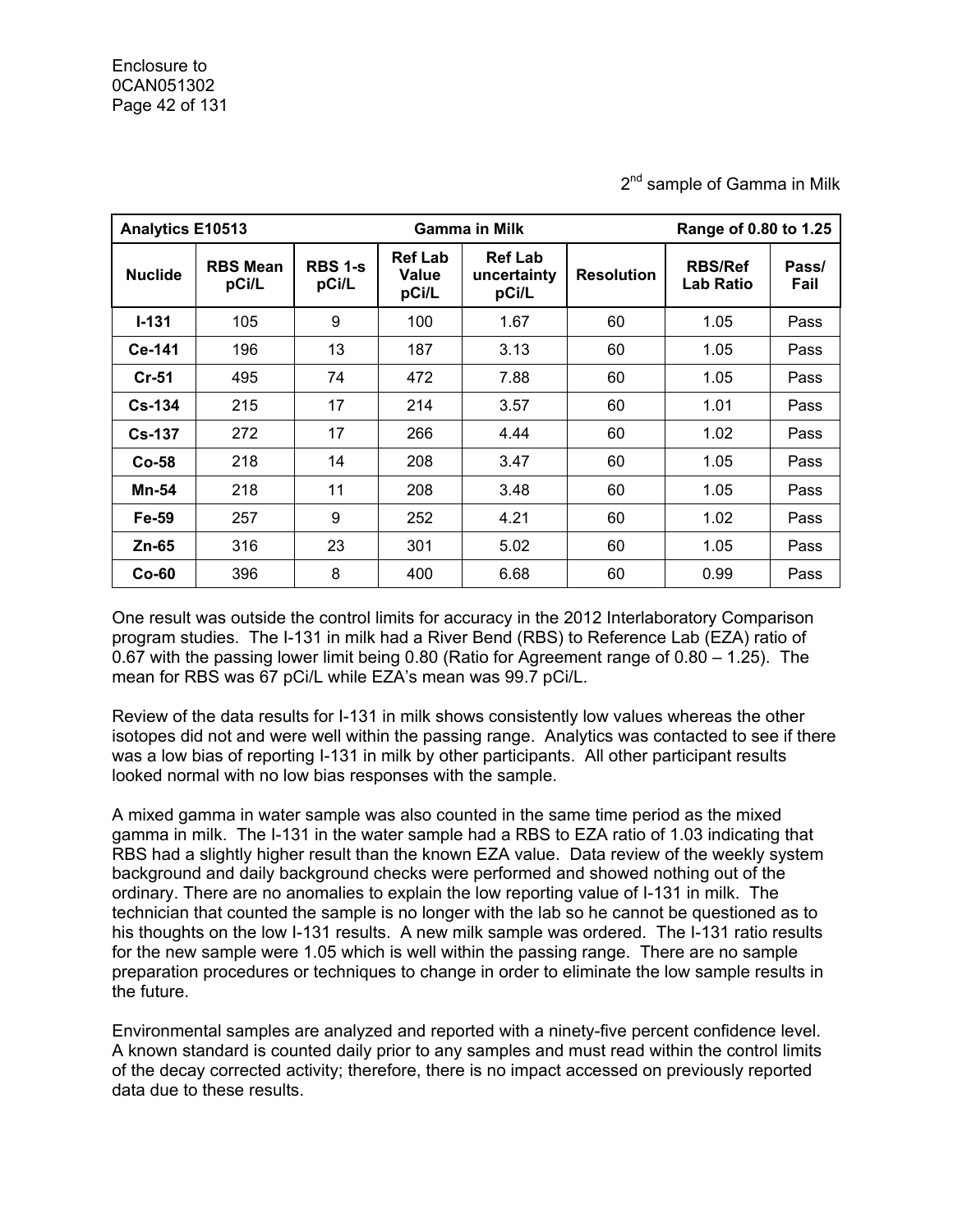#### CHEMISTRY SURVEILLANCE PROGRAM RADIOCHEMISTRY QUALITY CONTROL ACCEPTANCE CRITERIA

This attachment provides criteria for comparing results of capability tests and verification measurements. The criteria are based on an empirical relationship which combines prior experience and the accuracy needs of this program.

In these criteria, the judgment limits are variable in relation to the comparison of the NRC Reference Laboratory's value to its associated uncertainty. As that ratio, referred to in this program as "Resolution", increases the acceptability of a licensee's measurement should be more selective. Conversely, poorer agreement must be considered acceptable as the resolution decreases.

| RESOLUTION <sup>(1)</sup> | RATIO FOR AGREEMENT <sup>(2)</sup> |  |  |  |  |
|---------------------------|------------------------------------|--|--|--|--|
| $\leq$ 4                  | No Comparison                      |  |  |  |  |
| 4 to 7                    | $0.5 \text{ to } 2.0$              |  |  |  |  |
| 8 to 15                   | $0.6 \text{ to } 1.66$             |  |  |  |  |
| 16 to 50                  | 0.75 to 1.33                       |  |  |  |  |
| 51 to 200                 | 0.80 to 1.25                       |  |  |  |  |
| >200                      | 0.85 to 1.18                       |  |  |  |  |

- $(1)$  Resolution = (NRC Reference Value/Reference Uncertainty)
- $(2)$  Ratio = (Licensee Value/NRC Reference Value)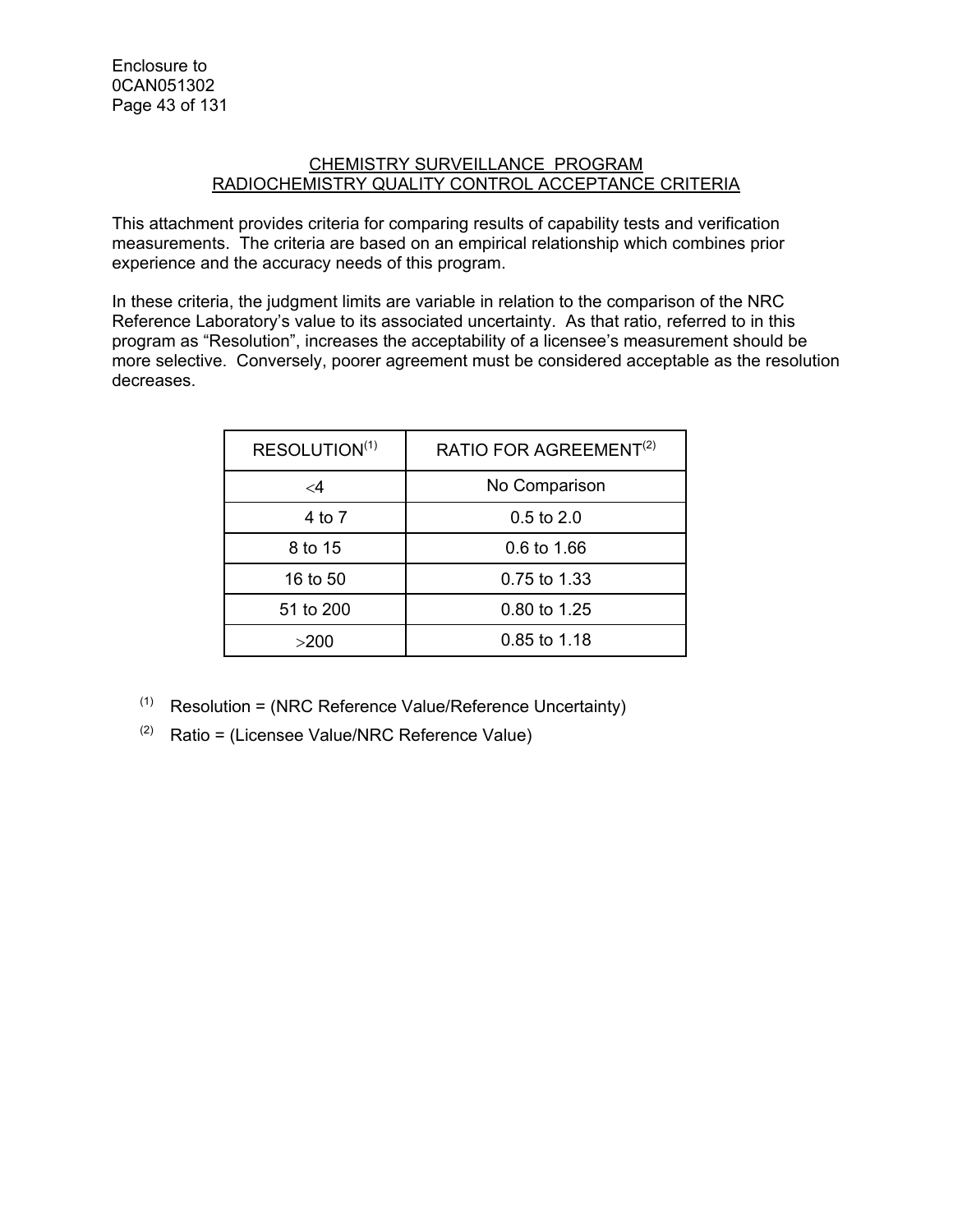Enclosure to 0CAN051302 Page 44 of 131

## **GEL LABORATORIES LCC REPORT**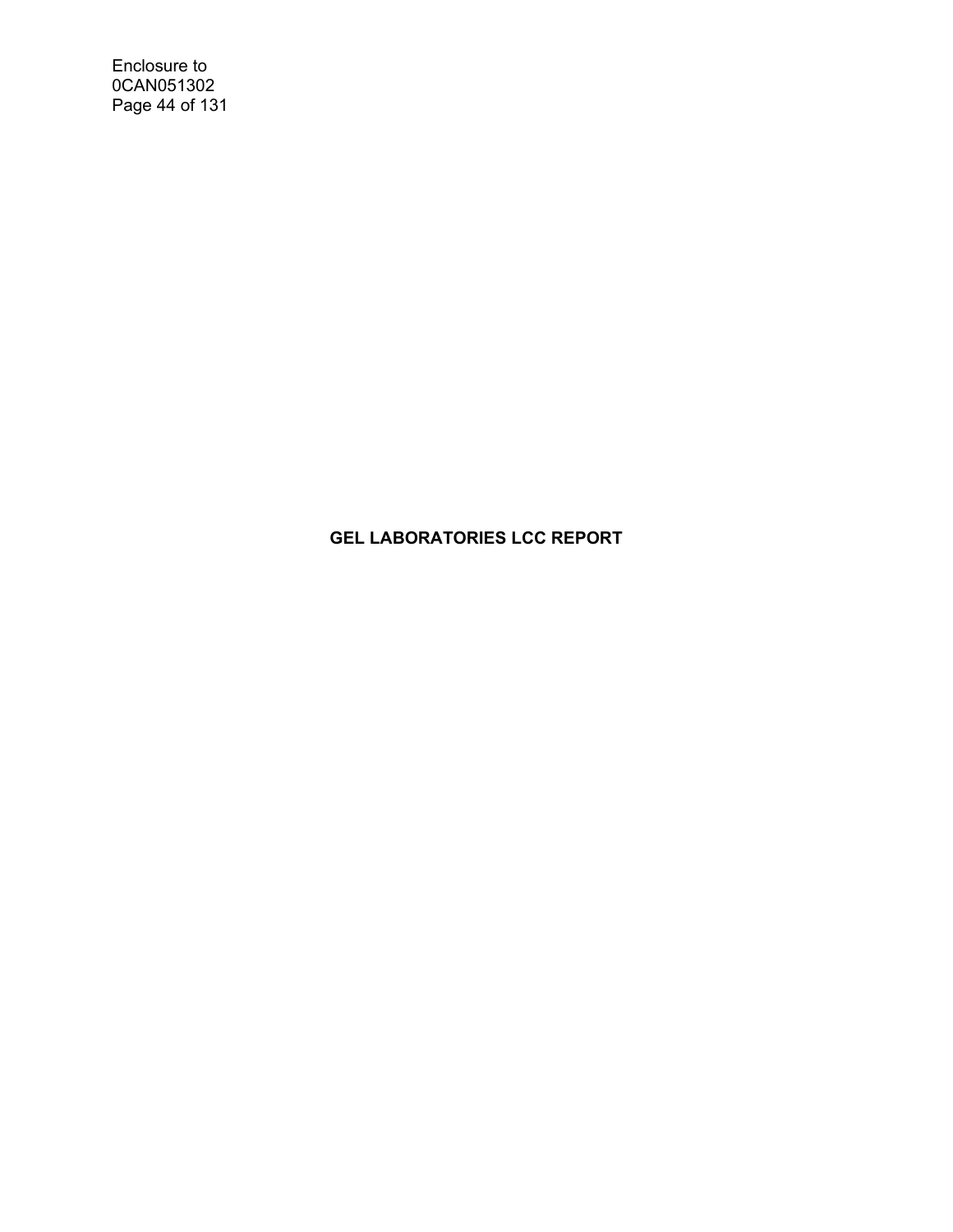## Table of Contents

| 1.              |                                                                              | 46 |
|-----------------|------------------------------------------------------------------------------|----|
| 2.              | Quality Assurance Programs for Inter-laboratory, Intra-laboratory            | 47 |
| 3.              |                                                                              | 48 |
| 4.              | Performance Evaluation Acceptance Criteria for Environmental Sample Analysis | 49 |
| 5.              |                                                                              | 49 |
| 6.              |                                                                              | 49 |
| 7.              |                                                                              | 50 |
| 8.              | Summary of Participation in the Eckert & Ziegler Analytics                   | 51 |
| 9.              |                                                                              | 51 |
| 10.             |                                                                              | 51 |
| 11.             |                                                                              | 51 |
| 12.             |                                                                              | 51 |
| 13 <sub>1</sub> |                                                                              | 52 |

## **Tables**

| Table 1 | 2012 Radiological Proficiency Testing Results and Acceptance Criteria             | 53 |
|---------|-----------------------------------------------------------------------------------|----|
| Table 2 |                                                                                   |    |
| Table 3 | 2012 Department of Energy Mixed Analyte Performance Evaluation Program            | 78 |
| Table 4 |                                                                                   | 84 |
| Table 5 |                                                                                   |    |
| Table 6 |                                                                                   |    |
| Table 7 | All Radiological Intra-Laboratory Data Summary: Bias and Precision By Matrix  101 |    |
| Table 8 |                                                                                   |    |

## **Figures**

| Figure 1 |  |
|----------|--|
| Figure 2 |  |
| Figure 3 |  |
| Figure 4 |  |
| Figure 5 |  |
| Figure 6 |  |
| Figure 7 |  |
| Figure 8 |  |
| Figure 9 |  |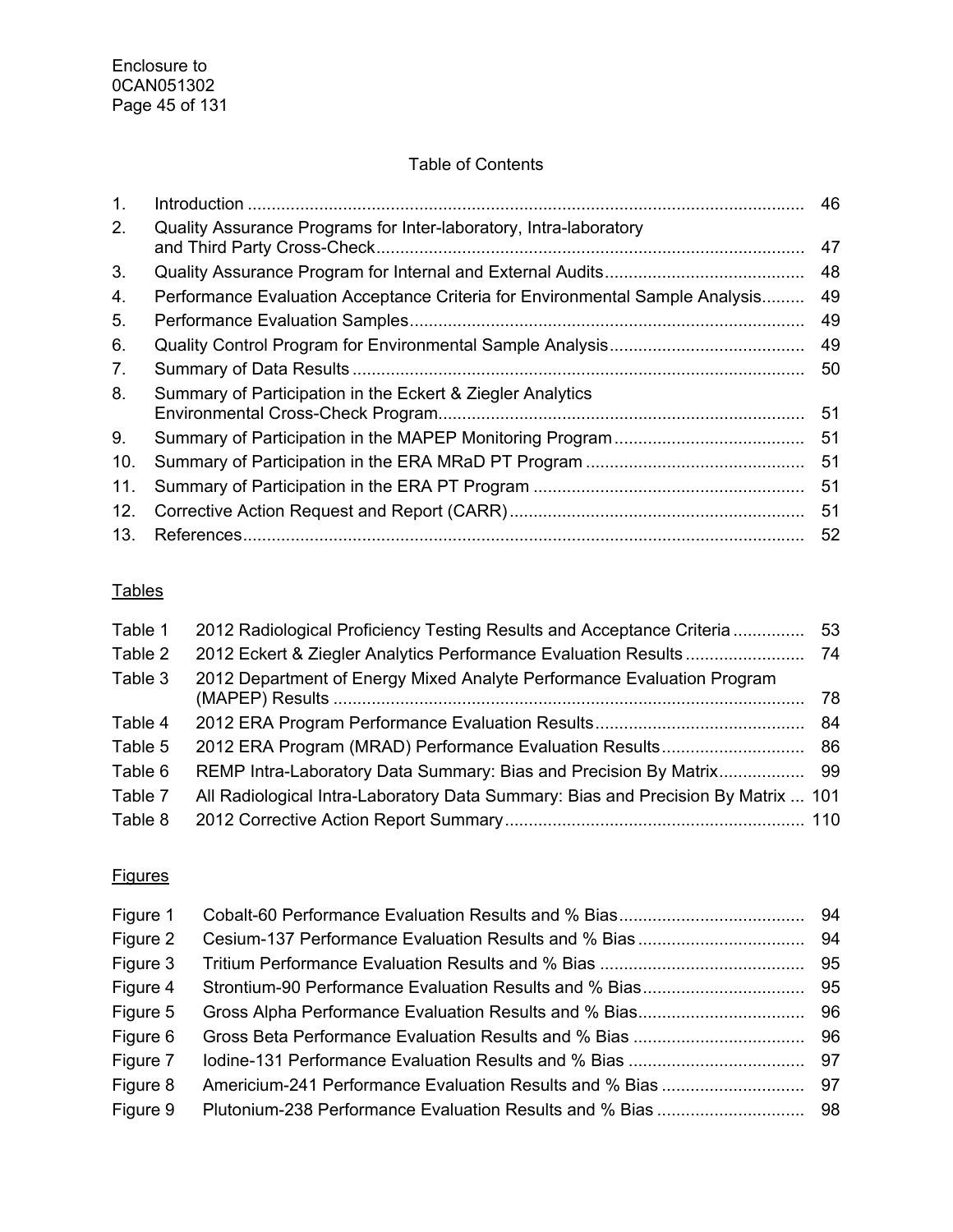#### **1. Introduction**

GEL Laboratories, LLC (GEL) is a privately owned environmental laboratory dedicated to providing personalized client services of the highest quality. GEL was established as an analytical testing laboratory in 1981. Now a full service lab, our analytical divisions use state of the art equipment and methods to provide a comprehensive array of organic, inorganic, and radiochemical analyses to meet the needs of our clients.

At GEL, quality is emphasized at every level of personnel throughout the company. Management's ongoing commitment to good professional practice and to the quality of our testing services to our customers is demonstrated by their dedication of personnel and resources to develop, implement, assess, and improve our technical and management operations.

The purpose of GEL's quality assurance program is to establish policies, procedures, and processes to meet or exceed the expectations of our clients. To achieve this, all personnel that support these services to our clients are introduced to the program and policies during their initial orientation, and annually thereafter during company-wide training sessions.

GEL's primary goals are to ensure that all measurement data generated are scientifically and legally defensible, of known and acceptable quality per the data quality objectives (DQOs), and thoroughly documented to provide sound support for environmental decisions. In addition, GEL continues to ensure compliance with all contractual requirements, environmental standards, and regulations established by local, state and federal authorities.

GEL administers the QA program in accordance with the Quality Assurance Plan, GL-QS-B-001. Our Quality Systems include all quality assurance (QA) policies and quality control (QC) procedures necessary to plan, implement, and assess the work we perform. GEL's QA Program establishes a quality management system (QMS) that governs all of the activities of our organization.

This report entails the quality assurance program for the proficiency testing and environmental monitoring aspects of GEL for 2012. GEL's QA Program is designed to monitor the quality of analytical processing associated with environmental, radiobioassay, effluent (10 CFR Part 50), and waste (10 CFR Part 61) sample analysis.

This report covers the category of Radiological Environmental Monitoring Program (REMP) and includes:

- Intra-laboratory QC results analyzed during 2012.
- Inter-laboratory QC results analyzed during 2012 where known values were available.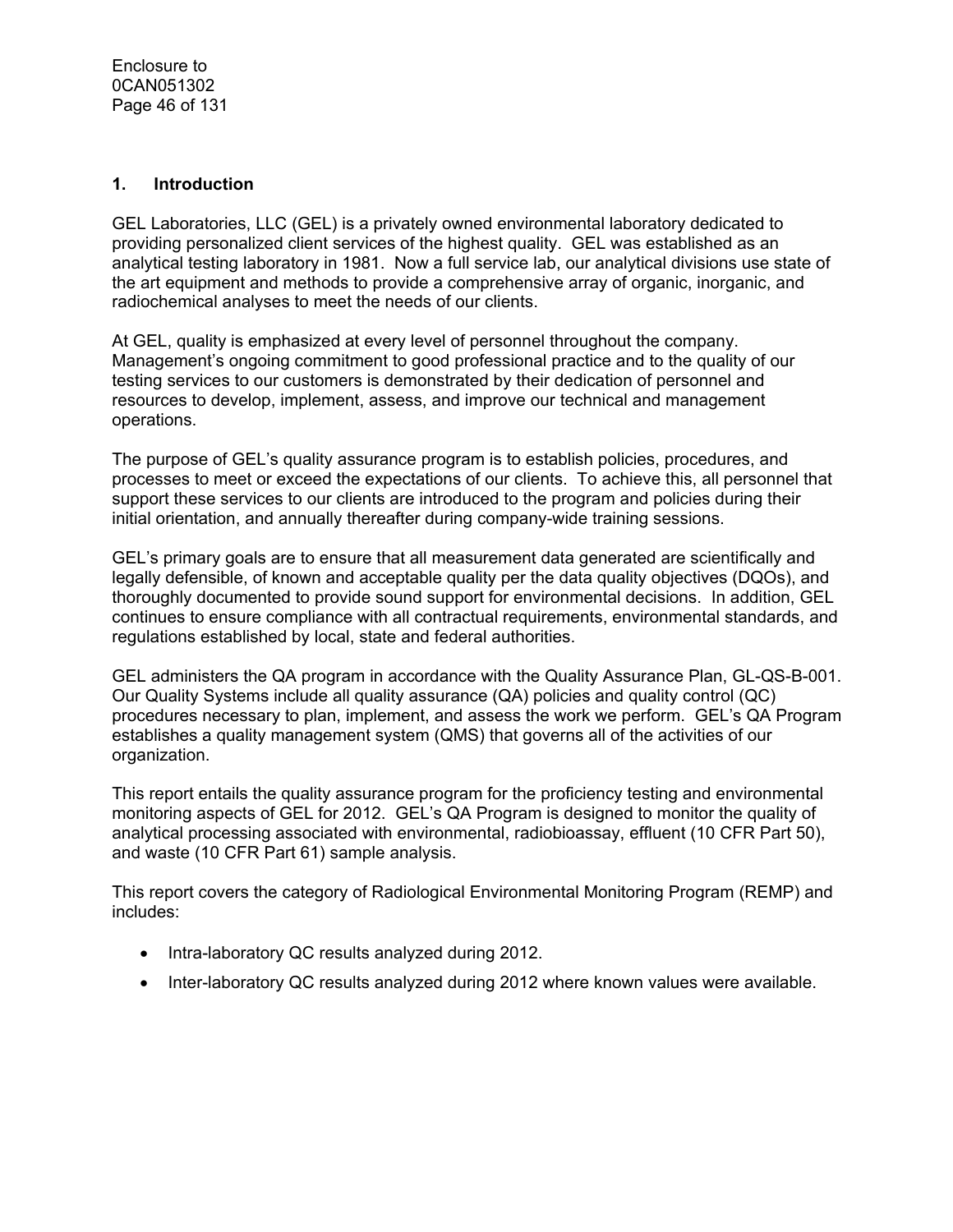#### **2. Quality Assurance Programs for Inter-laboratory, Intra-laboratory and Third Party Cross-Check**

In addition to internal and client audits, our laboratory participates in annual performance evaluation studies conducted by independent providers. We routinely participate in the following types of performance audits:

- Proficiency testing and other inter-laboratory comparisons
- Performance requirements necessary to retain Certifications
- Evaluation of recoveries of certified reference and in-house secondary reference materials using statistical process control data.
- Evaluation of relative percent difference between measurements through SPC data.

We also participate in a number of proficiency testing programs for federal and state agencies and as required by contracts. It is our policy that no proficiency evaluation samples be analyzed in any special manner. Our annual performance evaluation participation generally includes a combination of studies that support the following:

- US Environmental Protection Agency Discharge Monitoring Report, Quality Assurance Program (DMR-QA). Annual national program sponsored by EPA for laboratories engaged in the analysis of samples associated with the NPDES monitoring program. Participation is mandatory for all holders of NPDES permits. The permit holder must analyze for all of the parameters listed on the discharge permit. Parameters include general chemistry, metals, BOD/COD, oil and grease, ammonia, nitrates, etc.
- Department of Energy Mixed Analyte Performance Evaluation Program (MAPEP). A semiannual program developed by DOE in support of DOE contractors performing waste analyses. Participation is required for all laboratories that perform environmental analytical measurements in support of environmental management activities. This program includes radioactive isotopes in water, soil, vegetation and air filters.
- ERA's MRAD-Multimedia Radiochemistry Proficiency test program. This program is for labs seeking certification for radionuclides in wastewater and solid waste. The program is conducted in strict compliance with USEPA National Standards for Water Proficiency study.
- ERA's InterLaB RadCheM Proficiency Testing Program for radiological analyses. This program completes the process of replacing the USEPA EMSL-LV Nuclear Radiation Assessment Division program discontinued in 1998. Laboratories seeking certification for radionuclide analysis in drinking water also use the study. This program is conducted in strict compliance with the USEPA National Standards for Water Proficiency Testing Studies. This program encompasses Uranium by EPA method 200.8 (for drinking water certification in Florida/Primary NELAP), gamma emitters, Gross Alpha/Beta, Iodine-131, naturally occurring radioactive isotopes, Strontium-89/90, and Tritium.
- ERA's Water Pollution (WP) biannual program for waste methodologies includes parameters for both organic and inorganic analytes.
- ERA's Water Supply (WS) biannual program for drinking water methodologies includes parameters for organic and inorganic analytes.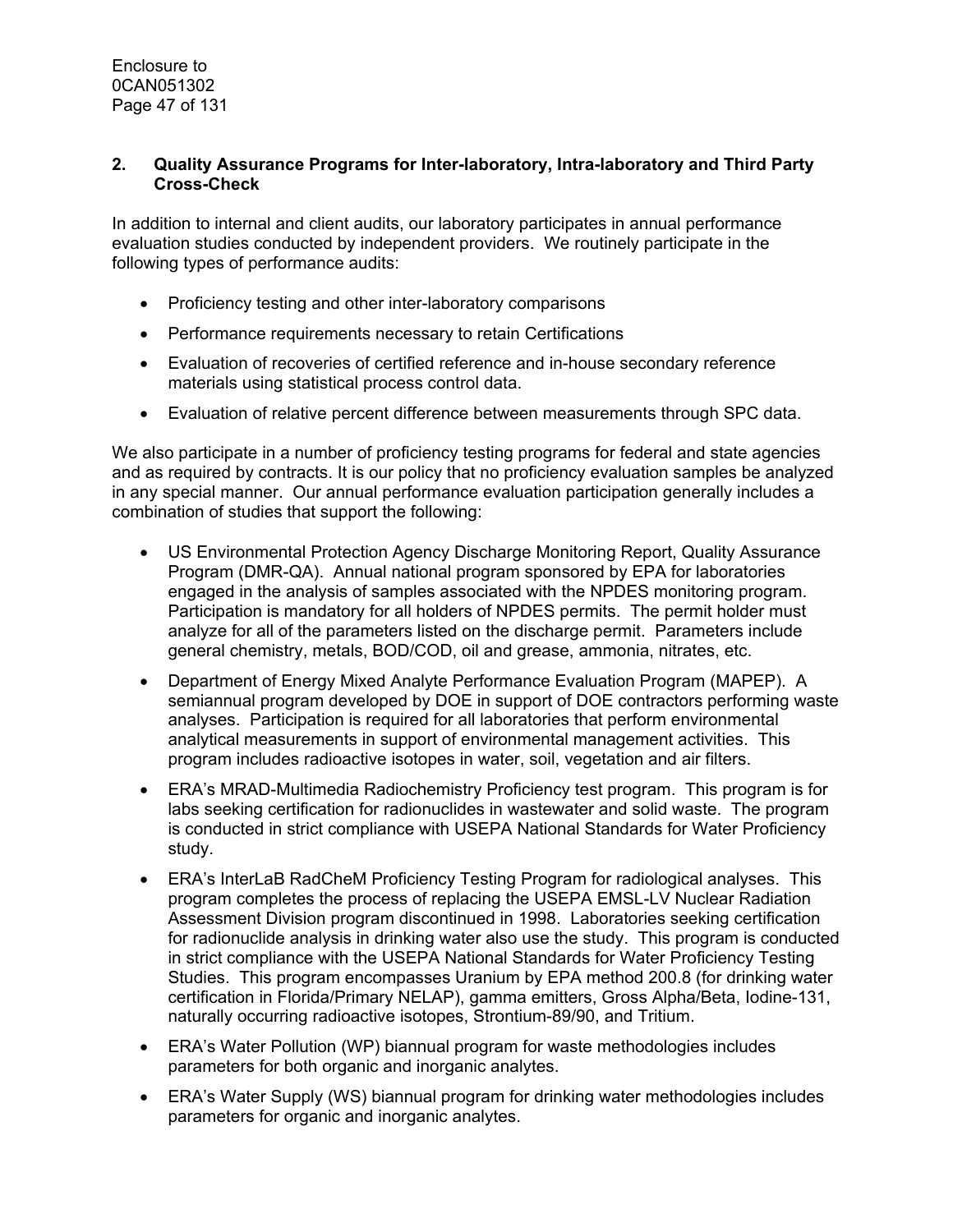• Environmental Cross-Check Program administered by Eckert & Ziegler Analytics, Inc. This program encompasses radionuclides in water, soil, milk, naturally occurring radioactive isotopes in soil and air filters.

GEL procures single-blind performance evaluation samples from Eckert & Ziegler Analytics to verify the analysis of sample matrices processed at GEL. Samples are received on a quarterly basis. GEL's Third-Party Cross-Check Program provides environmental matrices encountered in a typical nuclear utility REMP. The Third-Party Cross-Check Program is intended to meet or exceed the inter-laboratory comparison program requirements discussed in NRC Regulatory Guide 4.15, revision 1. Once performance evaluation samples have been prepared in accordance with the instructions provided by the PT provider, samples are managed and analyzed in the same manner as environmental samples from GEL's clients.

#### **3. Quality Assurance Program for Internal and External Audits**

During each annual reporting period, at least one internal assessment of each area of the laboratory is conducted in accordance with the pre-established schedule from Standard Operating Procedure for the Conduct of Quality Audits, GL-QS-E-001. The annual internal audit plan is reviewed for adequacy and includes the scheduled frequency and scope of quality control actions necessary to GEL's QA program. Internal audits are conducted at least annually in accordance with a schedule approved by the Quality Systems Director. Supplier audits are contingent upon the categorization of the supplier, and may or may not be conducted prior to the use of a supplier or subcontractor. Type I suppliers and subcontractors, regardless of how they were initially qualified, are re-evaluated at least once every three years.

In addition, prospective customers audit GEL during pre-contract audits. GEL hosts several external audits each year for both our clients and other programs. These programs include environmental monitoring, waste characterization, and radiobioassay. The following list of programs may audit GEL at least annually or up to every three years depending on the program.

- NELAC, National Environmental Laboratory Accreditation Program
- DOECAP, U.S. Department of Energy Consolidated Audit Program
- DOELAP, U.S. Department of Energy Laboratory Accreditation Program
- DOE QSAS, U.S. Department of Energy, Quality Systems for Analytical Services
- ISO/IEC 17025
- A2LA, American Association for Laboratory Accreditation
- DOD ELAP, US Department of Defense Environmental Accreditation Program
- NUPIC, Nuclear Procurement Issues Committee
- South Carolina Department of Heath and Environmental Control (SC DHEC)

The annual radiochemistry laboratory internal audit (12-RAD-001) was conducted in March 2012. Two (2) findings, three (3) observations, and three (3) recommendations resulted from this assessment. In May, 2012, each finding was closed and appropriate laboratory staff addressed each observation and recommendation.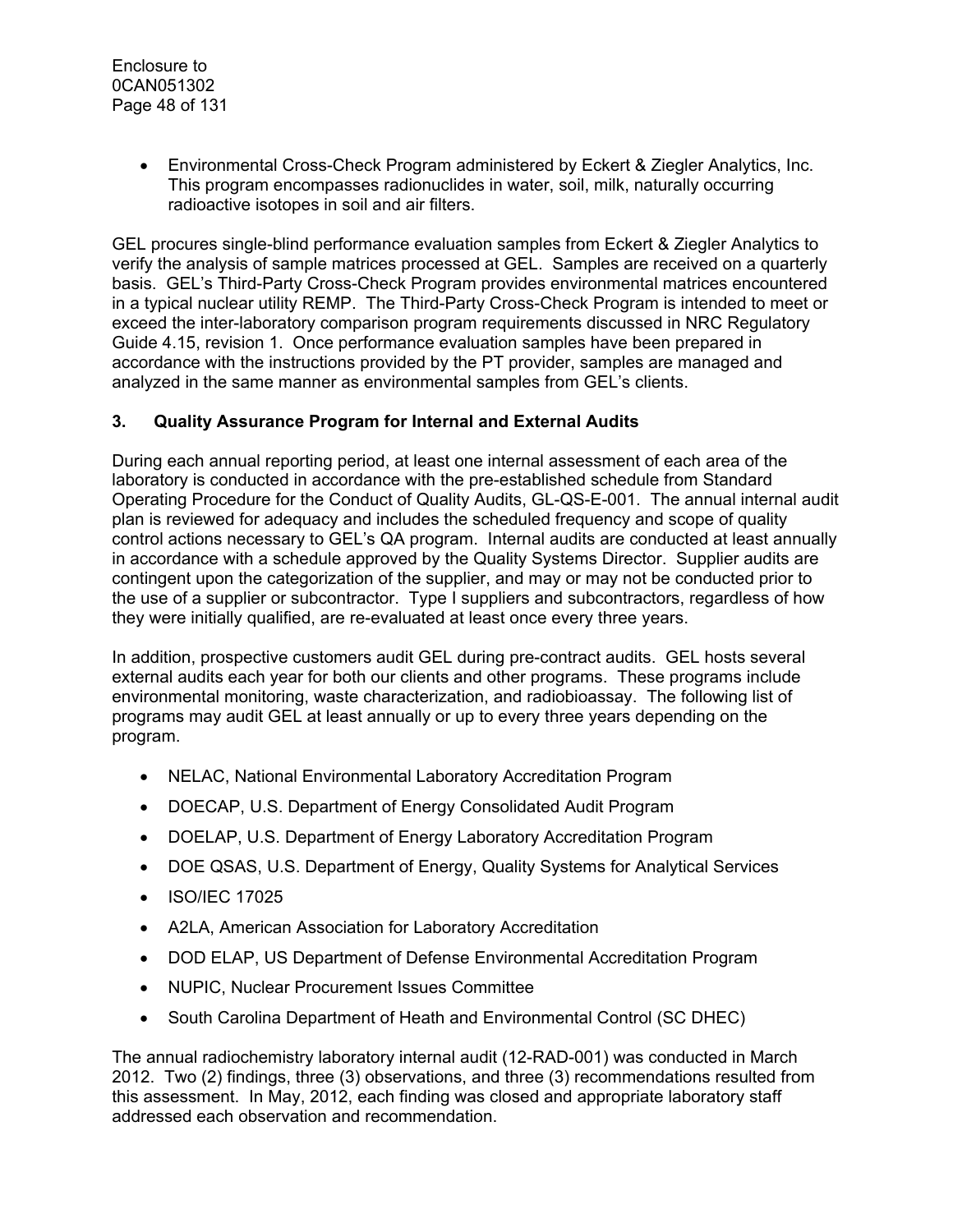The Nuclear Procurement Issues Committee (NUPIC) follow up verification audit was conducted on October 16, 2012 through October 17, 2012. This Duke Energy/NUPIC QA audit was performed to verify that the six audit findings identified in the 2011 NUPIC audit had been successfully implemented.

The audit confirmed that the actions taken to the six findings have been adequately addressed by GEL. The Audit Report # 22837-A for Supplier Number 5644 has been posted on the NUPIC website.

#### **4. Performance Evaluation Acceptance Criteria for Environmental Sample Analysis**

GEL utilized an acceptance protocol based upon two performance models. For those interlaboratory programs that already have established performance criteria for bias (i.e., MAPEP, and ERA/ELAP), GEL will utilize the criteria for the specific program. For intra-laboratory or third party quality control programs that do not have a specific acceptance criteria (i.e. the Eckert-Ziegler Analytics Environmental Cross-check Program), results will be evaluated in accordance with GEL's internal acceptance criteria.

#### **5. Performance Evaluation Samples**

Performance Evaluation (PE) results and internal quality control sample results are evaluated in accordance with GEL acceptance criteria. The first criterion concerns bias, which is defined as the deviation of any one result from the known value. The second criterion concerns precision, which deals with the ability of the measurement to be replicated by comparison of an individual result with the mean of all results for a given sample set.

At GEL, we also evaluate our analytical performance on a regular basis through statistical process control (SPC) acceptance criteria. Where feasible, this criterion is applied to both measures of precision and accuracy and is specific to sample matrix. We establish environmental process control limits at least annually.

For Radiochemistry analysis, quality control evaluation is based on static limits rather than those that are statistically derived. Our current process control limits are maintained in GEL's AlphaLIMS. We also measure precision with matrix duplicates and/or matrix spike duplicates. The upper and lower control limits (UCL and LCL respectively) for precision are plus or minus three times the standard deviation from the mean of a series of relative percent differences. The static precision criteria for radiochemical analyses are 0 - 20%, for activity levels exceeding the contract required detection limit (CRDL).

### **6. Quality Control Program for Environmental Sample Analysis**

GEL's internal QA Program is designed to include QC functions such as instrumentation calibration checks (to insure proper instrument response), blank samples, instrumentation backgrounds, duplicates, as well as overall staff qualification analyses and statistical process controls. Both quality control and qualification analyses samples are used to be as similar as the matrix type of those samples submitted for analysis by the various laboratory clients. These performance test samples (or performance evaluation samples) are either actual sample submitted in duplicate in order to evaluate the precision of laboratory measurements, or fortified blank samples, which have been given a known quantity of a radioisotope that is in the interest to GEL's clients.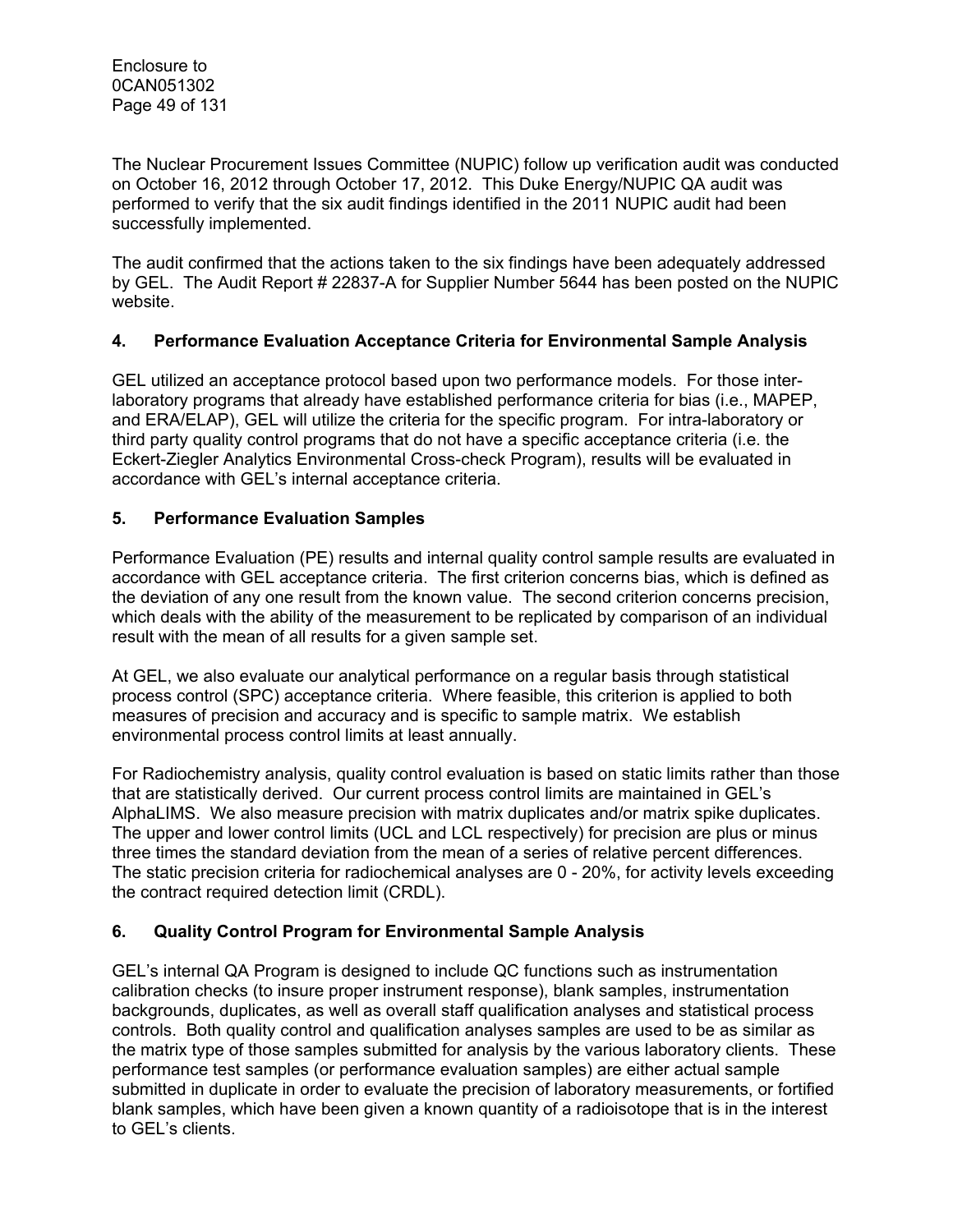Enclosure to 0CAN051302 Page 50 of 131

Accuracy (or Bias) is measured through laboratory control samples and/or matrix spikes, as well as surrogates and internal standards. The UCLs and LCLs for accuracy are plus or minus three times the standard deviation from the mean of a series of recoveries. The static limit for radiochemical analyses is 75 - 125%. Specific instructions for out-of-control situations are provided in the applicable analytical SOP.

GEL's Laboratory Control Standard (LCS) is an aliquot of reagent water or other blank matrix to which known quantities of the method analytes are added in the laboratory. The LCS is analyzed exactly like a sample, and its purpose is to determine whether the methodology is in control, and whether the laboratory is capable of making accurate and precise measurements. Some methods may refer to these samples as Laboratory Fortified Blanks (LFB).The requirement for recovery is between 75 and 125% for radiological analyses excluding drinking water matrix.

> Bias  $(\%)$  = (observed concentration)  $*$  100 % (known concentration)

Precision is a data quality indicator of the agreement between measurements of the same property, obtained under similar conditions, and how well they conform to themselves. Precision is usually expressed as standard deviation, variance or range in either absolute or relative (percentage) terms.

GEL's laboratory duplicate (DUP or LCSD) is an aliquot of a sample taken from the same container and processed in the same manner under identical laboratory conditions. The aliquot is analyzed independently from the parent sample and the results are compared to measure precision and accuracy.

If a sample duplicate is analyzed, it will be reported as Relative Percent Difference (RPD). The RPD must be 20 percent or less, if both samples are greater than 5 times the MDC. If both results are less than 5 times MDC, then the RPD must be equal to or less than 100%. If one result is above the MDC and the other is below the MDC, then the RPD can be calculated using the MDC for the result of the one below the MDC. The RPD must be 100% or less. In the situation where both results are above the MDC but one result is greater than 5 times the MDC and the other is less than 5 times the MDC, the RPD must be less than or equal to 20%. If both results are below MDC, then the limits on % RPD are not applicable.

> Difference  $%$  = (high duplicate result – low duplicate result)  $*$  100 % (average of results)

#### **7. Summary of Data Results**

During 2012, forty-three (43) radioisotopes associated with seven (7) matrix types were analyzed under GEL's Performance Evaluation program in participation with ERA, MAPEP, and Eckert & Ziegler Analytics. Matrix types were representative of client analyses performed during 2012. Of the four hundred forty-four (444) total results reported, 98% (433 of 444) were found to be acceptable. The list below contains the type of matrix evaluated by GEL.

| Air Filter | Water | Soil   | Vegetation |
|------------|-------|--------|------------|
| Cartridge  | Milk  | Liquid |            |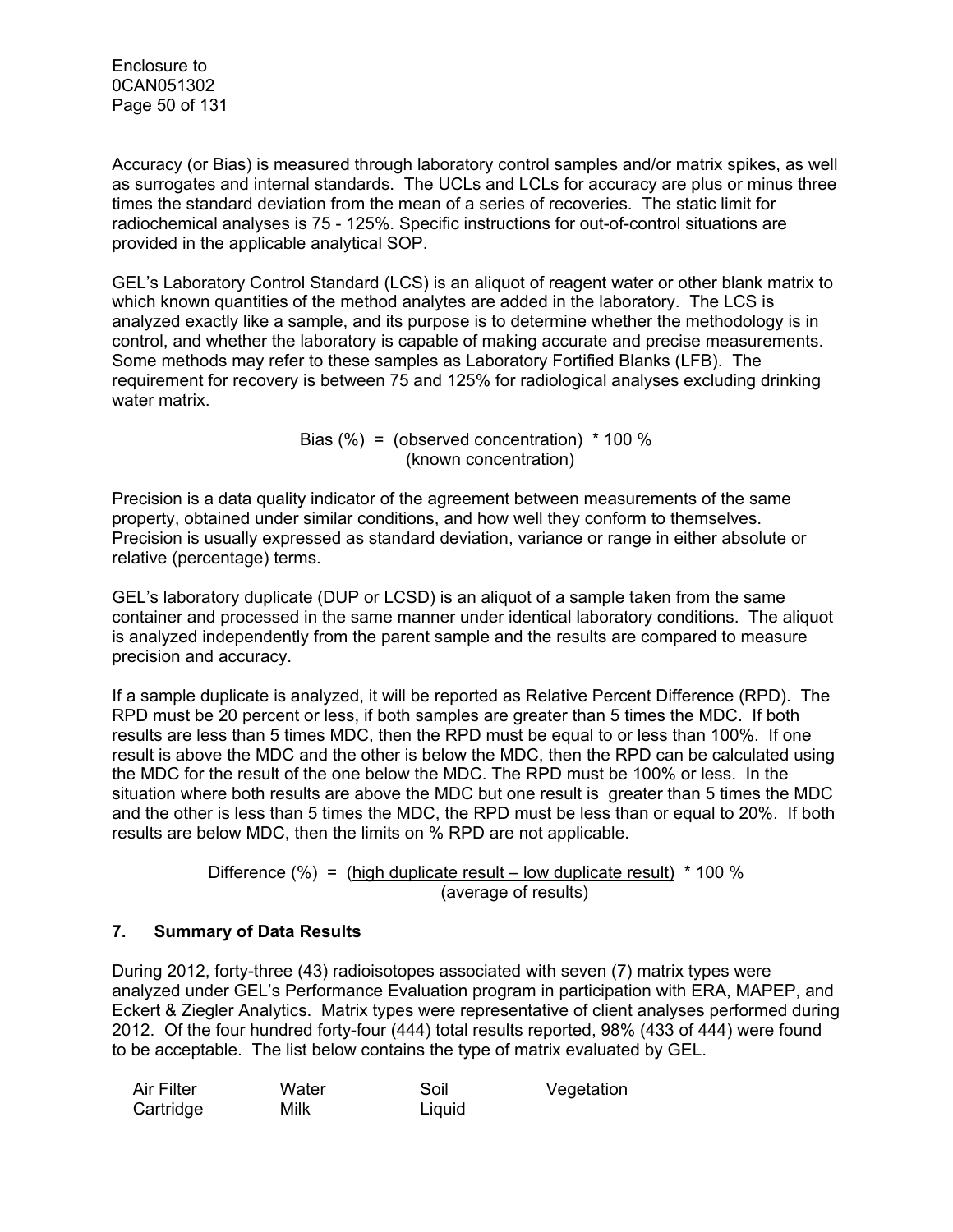Graphs are provided in Figures 1-9 of this report to allow for the evaluation of trends or biases. These graphs include radioisotopes Cobalt-60, Cesium-137, Tritium, Strontium-90, Gross Alpha, Gross Beta, Iodine-131, Americium-241, and Plutonium-238.

#### **8. Summary of Participation in the Eckert & Ziegler Analytics Environmental Cross-Check Program**

Eckert & Ziegler Analytics provided samples for nintety-two (92) individual environmental analyses. The accuracy of each result reported to Eckert & Ziegler Analytics, Inc. is measured by the ratio of GEL's result to the known value. All results fell within GEL's acceptance criteria (100%).

#### **9. Summary of Participation in the MAPEP Monitoring Program**

MAPEP Series 25, 26 and 27 were analyzed by the laboratory. Of the one hundred twenty-nine (129) analyses, 94% (121 out of 129) of all results fell within the PT provider's acceptance criteria. Eight analytical failures occurred: Cobalt-57 in soil, Uranium-234/235 in filter, Strontium-90 in vegetation, Uranium 234/235 in vegetation, Strontium-90 in soil, Uranium-234/235 in filter, Uranium-238 in filter and Gross Alpha in Filter.

For the corrective actions associated with MAPEP Series 26 and 27, refer to CARR120711-694, CARR120711-698, CARR121127-742, CARR121127-743, and CARR121127-744 please see Table 8.

### **10. Summary of Participation in the ERA MRaD PT Program**

The ERA MRad program provided samples (MRAD-16 and MRAD-17) for one hundred seventynine individual environmental analyses. All results (100%) fell within the PT provider's acceptance criteria.

### **11. Summary of Participation in the ERA PT Program**

The ERA program provided samples (RAD-88, RAD-89, RAD-90 and RAD-91) for forty-four (44) individual environmental analyses. Of the 44 analyses, 93% (41 out of 44) of all results fell within the PT provider's acceptance criteria. Three analytical failures occurred: Barium-133 in water, Zinc-65 in soil, and I-131 in water.

For the corrective actions associated with RAD-88, and RAD-90, refer to corrective actions CARR120306-667 and CARR120831-715 (Table 8).

### **12. Corrective Action Request and Report (CARR)**

There are two categories of corrective action at GEL. One is corrective action implemented at the analytical and data review level in accordance with the analytical SOP. The other is formal corrective action documented by the Quality Systems Team in accordance with GL-QS-E-002. A formal corrective action is initiated when a nonconformance reoccurs or is so significant that permanent elimination or prevention of the problem is required. Formal corrective action investigations include root cause analysis.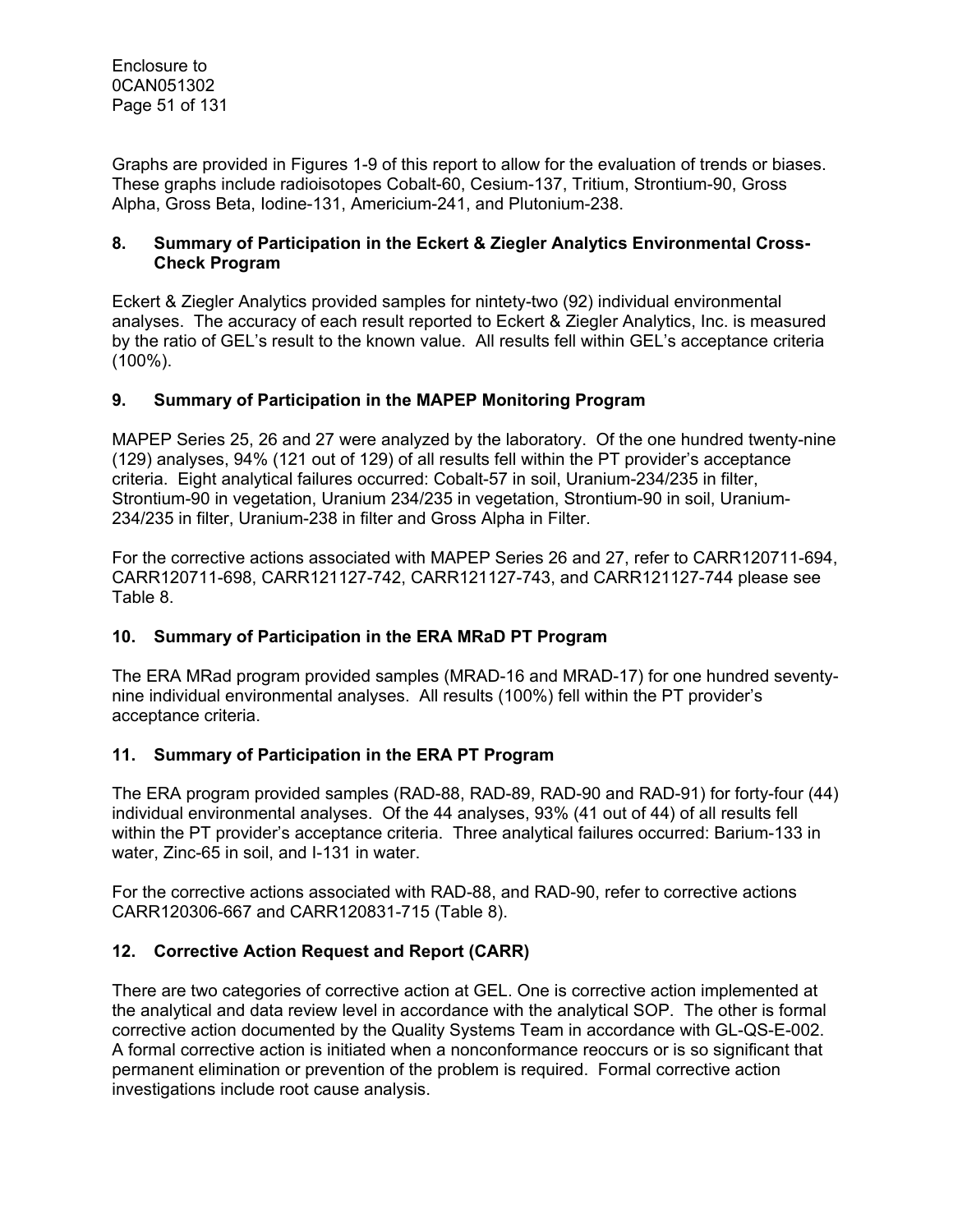Enclosure to 0CAN051302 Page 52 of 131

GEL includes quality requirements in most analytical standard operating procedures to ensure that data are reported only if the quality control criteria are met or the quality control measures that did not meet the acceptance criteria are documented. A formal corrective action is implemented according to GL-QS-E-002 for Conducting Corrective/Preventive Action and Identifying Opportunities for Improvement. Recording and documentation is performed following guidelines stated in GL-QS-E-012 for Client NCR Database Operation.

Any employee at GEL can identify and report a nonconformance and request that corrective action be taken. Any GEL employee can participate on a corrective action team as requested by the QS team or Group Leaders. The steps for conducting corrective action are detailed in GL-QS-E-002. In the event that correctness or validity of the laboratory's test results in doubt, the laboratory will take corrective action. If investigations show that the results have been impacted, affected clients will be informed of the issue in writing within five (5) calendar days of the discovery.

Table 8 provides the status of CARRs for radiological performance testing during 2012. **It has been determined that causes of the failures did not impact any data reported to our clients.** 

#### **13. References**

- 1. GEL Quality Assurance Plan, GL-QS-B-001
- 2. GEL Standard Operating Procedure for the Conduct of Quality Audits, GL-QS-E-001
- 3. GEL Standard Operating Procedure for Conducting Corrective/Preventive Action and Identifying Opportunities for Improvement, GL-QS-E-002
- 4. GEL Standard Operating Procedure for AlphaLIMS Documentation of Nonconformance Reporting and Dispositioning and Control of Nonconforming Items, GL-QS-E-004
- 5. GEL Standard Operating Procedure for Handling Proficiency Evaluation Samples, GL-QS-E-013
- 6. GEL Standard Operating Procedure for Quality Assurance Measurement Calculations and Processes, GL-QS-E-014
- 7. 40 CFR Part 136 Guidelines Establishing Test Procedures for the Analysis of Pollutants
- 8. ISO/IEC 17025-2005, General Requirements for the Competence of Testing and Calibration Laboratories
- 9. ANSI/ASQC E4-1994, Specifications and Guidelines for Quality Systems for Environmental Data Collection and Environmental Technology Programs, American National Standard
- 10. 2003 NELAC Standard, National Environmental Laboratory Accreditation Program
- 11. MARLAP, Multi-Agency Radiological Laboratory Analytical Protocols
- 12. 10 CFR Part 21, Reporting of Defects and Noncompliance
- 13. 10 CFR Part 50 Appendix B, Quality Assurance Criteria for Nuclear Power Plants and Fuel Reprocessing Plants
- 14. 10 CFR Part 61, Licensing Requirements for Land Disposal and Radioactive Waste
- 15. NRC REG Guide 4.15 and NRC REG Guide 4.8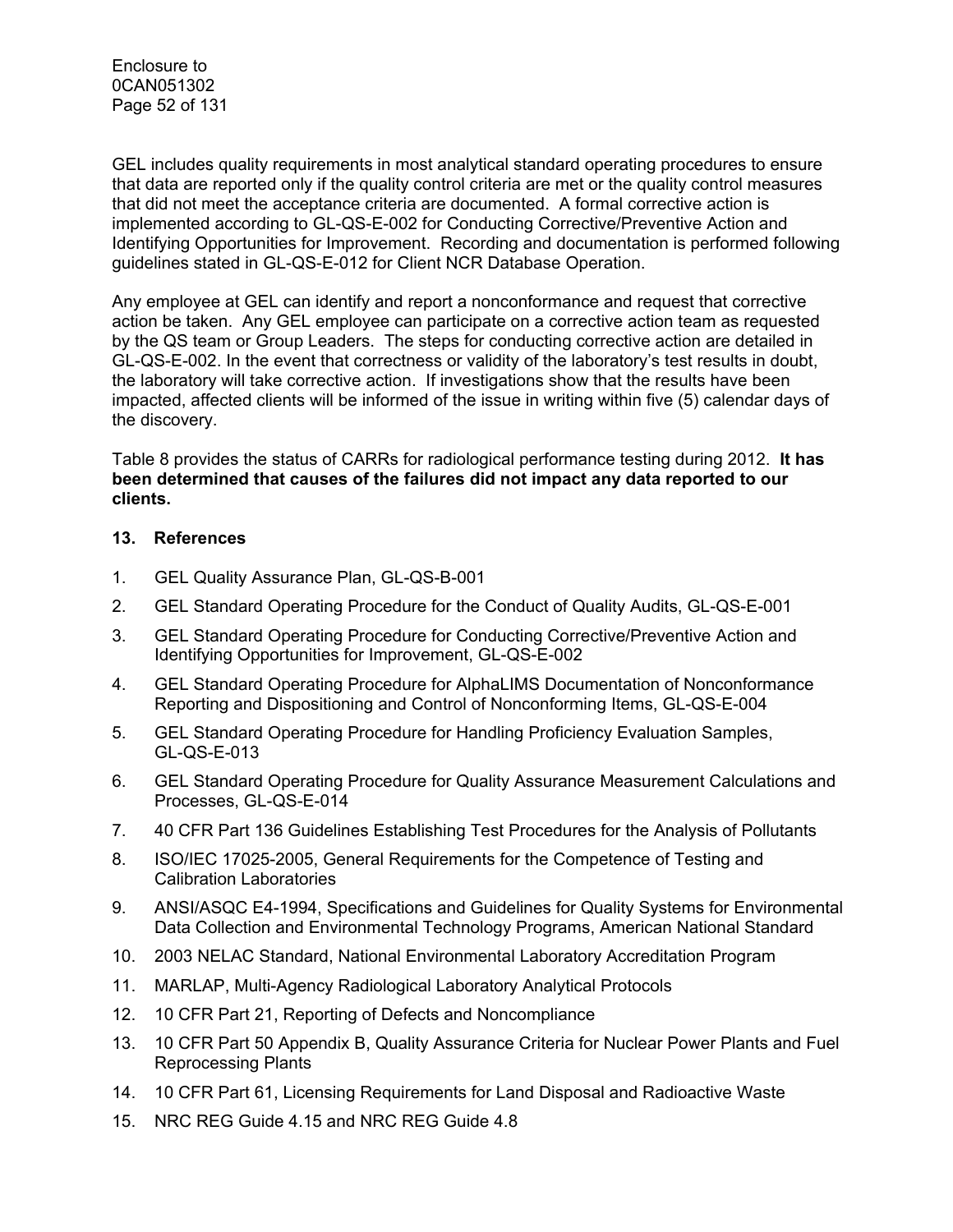#### TABLE 1

#### 2012 RADIOLOGICAL PROFICIENCY TESTING RESULTS AND ACCEPTANCE CRITERIA

| <b>PT</b><br><b>Provider</b> | Quarter /<br>Year     | Analytical<br><b>Date</b> | <b>Sample Number</b> | <b>Sample</b><br><b>Media</b> | <b>Unit</b> | Analyte /<br><b>Nuclide</b> | <b>GEL</b><br>Value | Known<br>value | Acceptance<br>Range/ Ratio | <b>Evaluation</b> |
|------------------------------|-----------------------|---------------------------|----------------------|-------------------------------|-------------|-----------------------------|---------------------|----------------|----------------------------|-------------------|
| <b>ERA</b>                   | 1 <sup>st</sup> /2012 | 03/06/12                  | <b>RAD - 88</b>      | Water                         | pCi/L       | Barium-133                  | 58.2                | 57.1           | 47.3-63.0                  | Acceptable        |
| ERA                          | 1st/2012              | 03/06/12                  | <b>RAD - 88</b>      | Water                         | pCi/L       | Cesium-134                  | 63.5                | 64             | 52.0-70.4                  | Acceptable        |
| <b>ERA</b>                   | 1st/2012              | 03/06/12                  | <b>RAD - 88</b>      | Water                         | pCi/L       | Cesium-137                  | 89.5                | 91.2           | 82.1-103                   | Acceptable        |
| <b>ERA</b>                   | 1st/2012              | 03/06/12                  | <b>RAD - 88</b>      | Water                         | pCi/L       | Cobalt-60                   | 49.5                | 48.9           | 44.0-56.4                  | Acceptable        |
| <b>ERA</b>                   | 1st/2012              | 03/06/12                  | <b>RAD - 88</b>      | Water                         | pCi/L       | Zinc-65                     | 75                  | 71.8           | 64.2-86.7                  | Acceptable        |
| <b>ERA</b>                   | 1st/2012              | 03/06/12                  | <b>RAD - 88</b>      | Water                         | pCi/L       | Gross Alpha                 | 31.0                | 35.7           | 18.4-45.9                  | Acceptable        |
| <b>ERA</b>                   | 1st/2012              | 03/06/12                  | <b>RAD - 88</b>      | Water                         | pCi/L       | Gross Beta                  | 27.3                | 28.8           | 18.3-36.6                  | Acceptable        |
| <b>ERA</b>                   | 1st/2012              | 03/06/12                  | <b>RAD - 88</b>      | Water                         | pCi/L       | Gross Alpha                 | 29.8                | 35.7           | 18.4-45.9                  | Acceptable        |
| <b>ERA</b>                   | 1st/2012              | 03/06/12                  | <b>RAD - 88</b>      | Water                         | pCi/L       | Radium-226                  | 8.89                | 8.73           | 6.55-10.2                  | Acceptable        |
| <b>ERA</b>                   | 1st/2012              | 03/06/12                  | <b>RAD - 88</b>      | Water                         | pCi/L       | Radium-228                  | 5.9                 | 5.78           | 3.53-7.60                  | Acceptable        |
| <b>ERA</b>                   | 1st/2012              | 03/06/12                  | <b>RAD - 88</b>      | Water                         | pCi/L       | Uranium (Nat)               | 31.6                | 32.5           | 26.2-36.3                  | Acceptable        |
| <b>ERA</b>                   | 1st/2012              | 03/06/12                  | <b>RAD - 88</b>      | Water                         | ug/L        | Uranium (Nat)<br>mass       | 49.9                | 47.5           | 38.3-53.1                  | Acceptable        |
| <b>ERA</b>                   | 1st/2012              | 03/06/12                  | <b>RAD - 88</b>      | Water                         | pCi/L       | Radium-226                  | 8.80                | 8.73           | 6.55-10.2                  | Acceptable        |
| <b>ERA</b>                   | 1st/2012              | 03/06/12                  | <b>RAD - 88</b>      | Water                         | pCi/L       | Radium-228                  | 4.8                 | 5.78           | 3.53-7.60                  | Acceptable        |
| <b>ERA</b>                   | 1st/2012              | 03/06/12                  | <b>RAD - 88</b>      | Water                         | pCi/L       | Uranium (Nat)               | 27.6                | 32.5           | 26.2-36.3                  | Acceptable        |
| <b>ERA</b>                   | 1st/2012              | 03/06/12                  | <b>RAD - 88</b>      | Water                         | ug/L        | Uranium (Nat)<br>mass       | 41.2                | 47.5           | 38.3-53.1                  | Acceptable        |
| <b>ERA</b>                   | 1st/2012              | 03/06/12                  | <b>RAD - 88</b>      | Water                         | pCi/L       | Tritium                     | 16200               | 19200          | 16800-21100                | Not Acceptable    |
| <b>ERA</b>                   | 1st/2012              | 03/06/12                  | <b>RAD - 88</b>      | Water                         | pCi/L       | Strontium-89                | 38.4                | 42.5           | 32.7-49.6                  | Acceptable        |
| <b>ERA</b>                   | 1st/2012              | 03/06/12                  | <b>RAD - 88</b>      | Water                         | pCi/L       | Strontium-90                | 23.5                | 24.2           | 17.4-28.3                  | Acceptable        |
| <b>ERA</b>                   | 1st/2012              | 03/06/12                  | <b>RAD - 88</b>      | Water                         | pCi/L       | Strontium-89                | 42.2                | 42.5           | 32.7-49.6                  | Acceptable        |
| <b>ERA</b>                   | 1st/2012              | 03/06/12                  | <b>RAD - 88</b>      | Water                         | pCi/L       | Strontium-90                | 24.2                | 24.2           | 17.4-28.3                  | Acceptable        |
| <b>ERA</b>                   | 1st/2012              | 03/06/12                  | <b>RAD - 88</b>      | Water                         | pCi/L       | lodine-131                  | 28.4                | 25.7           | 21.3-30.3                  | Acceptable        |
| <b>ERA</b>                   | 1st/2012              | 03/06/12                  | <b>RAD - 88</b>      | Water                         | pCi/L       | lodine-131                  | 28.4                | 25.7           | 21.3-30.3                  | Acceptable        |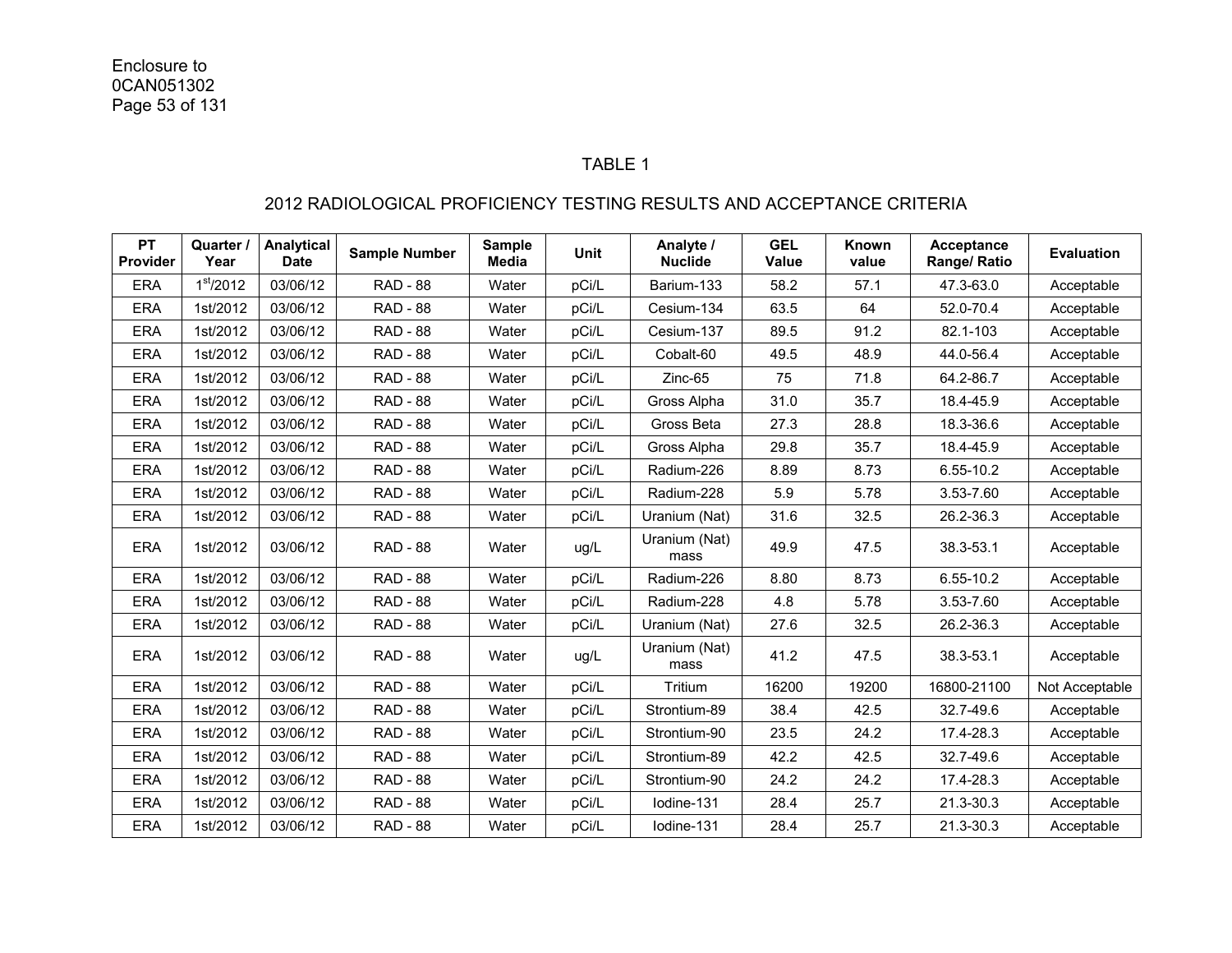# Enclosure to 0CAN051302 Page 54 of 131

| <b>PT</b><br>Provider | Quarter /<br>Year | Analytical<br><b>Date</b> | <b>Sample Number</b> | <b>Sample</b><br>Media | <b>Unit</b> | Analyte /<br><b>Nuclide</b> | <b>GEL</b><br>Value | Known<br>value | Acceptance<br>Range/ Ratio | <b>Evaluation</b> |
|-----------------------|-------------------|---------------------------|----------------------|------------------------|-------------|-----------------------------|---------------------|----------------|----------------------------|-------------------|
| <b>EZA</b>            | 1st/2012          | 02/08/12                  | E8197-278            | Cartridge              | pCi         | Iodine-131                  | $9.52E + 01$        | 8.92E+01       | 1.07                       | Acceptable        |
| <b>EZA</b>            | 1st/2012          | 02/08/12                  | E8197-278            | Milk                   | pCi/L       | Strontium-89                | 8.78E+01            | 8.96E+01       | 0.98                       | Acceptable        |
| EZA                   | 1st/2012          | 02/08/12                  | E8197-278            | Milk                   | pCi/L       | Strontium-90                | $1.51E + 01$        | 1.48E+01       | 1.02                       | Acceptable        |
| <b>EZA</b>            | 1st/2012          | 02/08/12                  | E8197-278            | Milk                   | pCi/L       | lodine-131                  | 9.36E+01            | $9.02E + 01$   | 1.04                       | Acceptable        |
| EZA                   | 1st/2012          | 02/08/12                  | E8197-278            | Milk                   | pCi/L       | Chromium-51                 | 5.53E+02            | 5.66E+02       | 0.98                       | Acceptable        |
| <b>EZA</b>            | 1st/2012          | 02/08/12                  | E8197-278            | Milk                   | pCi/L       | Cesium-134                  | 1.59E+02            | 1.71E+02       | 0.93                       | Acceptable        |
| <b>EZA</b>            | 1st/2012          | 02/08/12                  | E8197-278            | Milk                   | pCi/L       | Cesium-137                  | 2.27E+02            | 2.10E+02       | 1.08                       | Acceptable        |
| <b>EZA</b>            | 1st/2012          | 02/08/12                  | E8197-278            | Milk                   | pCi/L       | Cobalt-58                   | 2.18E+02            | 2.21E+02       | 0.99                       | Acceptable        |
| <b>EZA</b>            | 1st/2012          | 02/08/12                  | E8197-278            | Milk                   | pCi/L       | Manganese-54                | 2.52E+02            | 2.41E+02       | 1.05                       | Acceptable        |
| <b>EZA</b>            | 1st/2012          | 02/08/12                  | E8197-278            | Milk                   | pCi/L       | Iron-59                     | 1.90E+02            | $1.83E + 02$   | 1.04                       | Acceptable        |
| <b>EZA</b>            | 1st/2012          | 02/08/12                  | E8197-278            | Milk                   | pCi/L       | Zinc-65                     | 3.19E+02            | 2.91E+02       | 1.09                       | Acceptable        |
| <b>EZA</b>            | 1st/2012          | 02/08/12                  | E8197-278            | Milk                   | pCi/L       | Cobalt-60                   | 2.82E+02            | 2.70E+02       | 1.04                       | Acceptable        |
| EZA                   | 1st/2012          | 02/08/12                  | E8197-278            | Milk                   | pCi/L       | Cesium-141                  | 1.00E+01            | Not spiked     | None                       | Acceptable        |
| <b>EZA</b>            | 1st/2012          | 02/08/12                  | E8197-278            | Water                  | pCi/L       | Iodine-131                  | 8.44E+01            | 8.87E+01       | 0.95                       | Acceptable        |
| EZA                   | 1st/2012          | 02/08/12                  | E8197-278            | Water                  | pCi/L       | Chromium-51                 | 5.32E+02            | 5.66E+02       | 0.94                       | Acceptable        |
| <b>EZA</b>            | 1st/2012          | 02/08/12                  | E8197-278            | Water                  | pCi/L       | Cesium-134                  | 1.56E+02            | 1.71E+02       | 0.91                       | Acceptable        |
| <b>EZA</b>            | 1st/2012          | 02/08/12                  | E8197-278            | Water                  | pCi/L       | Cesium-137                  | 2.06E+02            | 2.10E+02       | 0.98                       | Acceptable        |
| EZA                   | 1st/2012          | 02/08/12                  | E8197-278            | Water                  | pCi/L       | Cobalt-58                   | 2.02E+02            | 2.21E+02       | 0.92                       | Acceptable        |
| <b>EZA</b>            | 1st/2012          | 02/08/12                  | E8197-278            | Water                  | pCi/L       | Manganese-54                | 2.50E+02            | 2.41E+02       | 1.04                       | Acceptable        |
| <b>EZA</b>            | 1st/2012          | 02/08/12                  | E8197-278            | Water                  | pCi/L       | Iron-59                     | 1.81E+02            | 1.83E+02       | 0.99                       | Acceptable        |
| <b>EZA</b>            | 1st/2012          | 02/08/12                  | E8197-278            | Water                  | pCi/L       | Zinc-65                     | 2.95E+02            | 2.91E+02       | 1.01                       | Acceptable        |
| <b>EZA</b>            | 1st/2012          | 02/08/12                  | E8197-278            | Water                  | pCi/L       | Cobalt-60                   | 2.58E+02            | 2.70E+02       | 0.96                       | Acceptable        |
| <b>EZA</b>            | 1st/2012          | 02/08/12                  | E8197-278            | Water                  | pCi/L       | Cesium-141                  | $-9.60E + 01$       | Not spiked     | None                       | Acceptable        |
| <b>EZA</b>            | 1st/2012          | 03/15/12                  | E10043               | Water                  | pCi/L       | Iodine-131                  | $1.01E + 02$        | 9.38E-01       | 1.08                       | Acceptable        |
| <b>EZA</b>            | 1st/2012          | 03/15/12                  | E10043               | Water                  | pCi/L       | Cerium-141                  | 2.64E+00            | 2.60E+00       | 1.01                       | Acceptable        |
| <b>EZA</b>            | 1st/2012          | 03/15/12                  | E10043               | Water                  | pCi/L       | Chromium-51                 | 3.34E+02            | 3.09E+02       | 1.08                       | Acceptable        |
| <b>EZA</b>            | 1st/2012          | 03/15/12                  | E10043               | Water                  | pCi/L       | Cesium-134                  | 9.90E-01            | 1.13E+02       | 0.94                       | Acceptable        |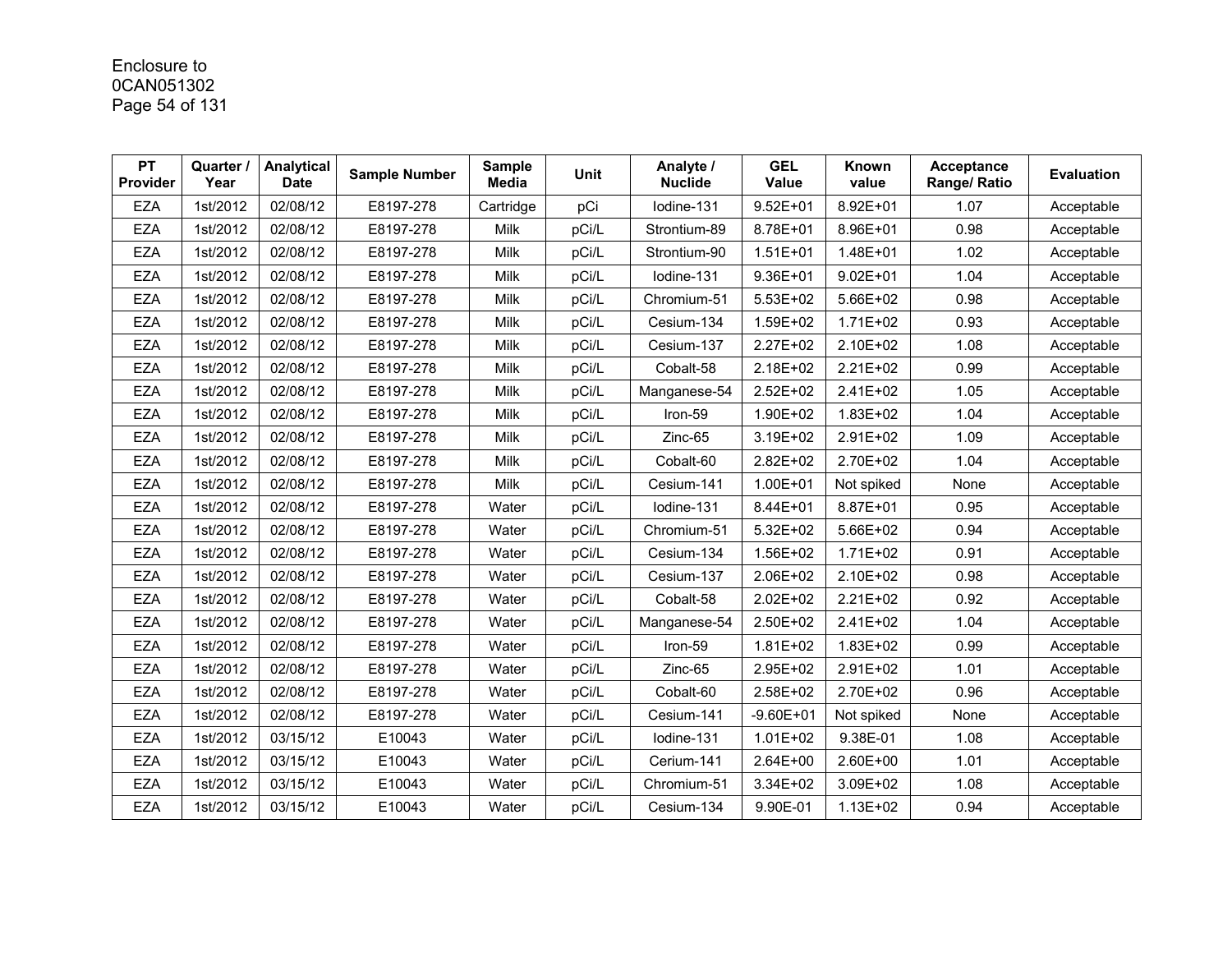# Enclosure to 0CAN051302 Page 55 of 131

| <b>PT</b><br>Provider | Quarter /<br>Year | Analytical<br><b>Date</b> | <b>Sample Number</b> | <b>Sample</b><br>Media | <b>Unit</b> | Analyte /<br><b>Nuclide</b> | <b>GEL</b><br>Value | Known<br>value | Acceptance<br>Range/ Ratio | <b>Evaluation</b> |
|-----------------------|-------------------|---------------------------|----------------------|------------------------|-------------|-----------------------------|---------------------|----------------|----------------------------|-------------------|
| <b>EZA</b>            | 1st/2012          | 03/15/12                  | E10043               | Water                  | pCi/L       | Cesium-137                  | 1.26E+02            | $1.13E + 02$   | 1.12                       | Acceptable        |
| <b>EZA</b>            | 1st/2012          | 03/15/12                  | E10043               | Water                  | pCi/L       | Cobalt-58                   | 9.55E-01            | 9.34E-01       | 1.02                       | Acceptable        |
| <b>EZA</b>            | 1st/2012          | 03/15/12                  | E10043               | Water                  | pCi/L       | Manganese-54                | 1.49E+02            | 1.38E+02       | 1.08                       | Acceptable        |
| <b>EZA</b>            | 1st/2012          | 03/15/12                  | E10043               | Water                  | pCi/L       | Iron-59                     | 1.40E+02            | 1.19E+02       | 1.18                       | Acceptable        |
| <b>EZA</b>            | 1st/2012          | 03/15/12                  | E10043               | Water                  | pCi/L       | Zinc-65                     | 2.58E+02            | 2.35E+02       | 1.1                        | Acceptable        |
| <b>EZA</b>            | 1st/2012          | 03/15/12                  | E10043               | Water                  | pCi/L       | Cobalt-60                   | 2.14E+02            | 1.97E+02       | 1.09                       | Acceptable        |
| <b>EZA</b>            | 1st/2012          | 03/15/12                  | E10041               | Milk                   | pCi/L       | Strontium-89                | 7.94E-01            | 7.99E-01       | 0.99                       | Acceptable        |
| <b>EZA</b>            | 1st/2012          | 03/15/12                  | E10041               | Milk                   | pCi/L       | Strontium-90                | $1.12E + 01$        | $1.14E + 01$   | 0.98                       | Acceptable        |
| <b>EZA</b>            | 1st/2012          | 03/15/12                  | E10042               | Milk                   | pCi/L       | lodine-131                  | $1.02E + 02$        | 1.54E+02       | 1.10                       | Acceptable        |
| <b>EZA</b>            | 1st/2012          | 03/15/12                  | E10042               | Milk                   | pCi/L       | Cerium-141                  | 2.64E+02            | 2.60E+02       | 1.01                       | Acceptable        |
| <b>EZA</b>            | 1st/2012          | 03/15/12                  | E10042               | Milk                   | pCi/L       | Chromium-51                 | 4.46E+02            | 4.36E+02       | 1.02                       | Acceptable        |
| <b>EZA</b>            | 1st/2012          | 03/15/12                  | E10042               | Milk                   | pCi/L       | Cesium-134                  | 1.31E+02            | 1.49E+02       | 0.88                       | Acceptable        |
| <b>EZA</b>            | 1st/2012          | 03/15/12                  | E10042               | Milk                   | pCi/L       | Cesium-137                  | 1.62E+02            | 1.59E+02       | 1.02                       | Acceptable        |
| <b>EZA</b>            | 1st/2012          | 03/15/12                  | E10042               | Milk                   | pCi/L       | Cobalt-58                   | 1.28E+02            | 1.32E+02       | 0.97                       | Acceptable        |
| <b>EZA</b>            | 1st/2012          | 03/15/12                  | E10042               | Milk                   | pCi/L       | Manganese-54                | 1.99E+02            | 1.95E+02       | 1.02                       | Acceptable        |
| <b>EZA</b>            | 1st/2012          | 03/15/12                  | E10042               | Milk                   | pCi/L       | Iron-59                     | 1.96E+02            | 1.68E+02       | 1.17                       | Acceptable        |
| <b>EZA</b>            | 1st/2012          | 03/15/12                  | E10042               | Milk                   | pCi/L       | Zinc-65                     | 3.50E+02            | 3.33E+02       | 1.05                       | Acceptable        |
| <b>EZA</b>            | 1st/2012          | 03/15/12                  | E10040               | Milk                   | pCi/L       | Cobalt-60                   | 2.90E+02            | 2.79E+02       | 1.04                       | Acceptable        |
| <b>EZA</b>            | 1st/2012          | 03/15/12                  | E7465-278            | Cartridge              | pCi         | Iodine-131                  | 8.93E+01            | $9.42E + 01$   | 0.95                       | Acceptable        |
| <b>ERA</b>            | 2nd/2012          | 05/18/12                  | MRAD-16              | Soil                   | pCi/kg      | Actinium-228                | 1330                | 1570           | 110-2180                   | Acceptable        |
| <b>ERA</b>            | 2nd/2012          | 05/18/12                  | MRAD-16              | Soil                   | pCi/kg      | Americium-241               | 900                 | 938            | 549-1220                   | Acceptable        |
| <b>ERA</b>            | 2nd/2012          | 05/18/12                  | MRAD-16              | Soil                   | pCi/kg      | Bismuth-212                 | 1540                | 1550           | 413-2280                   | Acceptable        |
| <b>ERA</b>            | 2nd/2012          | 05/18/12                  | MRAD-16              | Soil                   | pCi/kg      | Bismuth-214                 | 1100                | 1100           | 665-1590                   | Acceptable        |
| ERA                   | 2nd/2012          | 05/18/12                  | MRAD-16              | Soil                   | pCi/kg      | Cesium-134                  | 2380                | 2180           | 1420-2620                  | Acceptable        |
| <b>ERA</b>            | 2nd/2012          | 05/18/12                  | MRAD-16              | Soil                   | pCi/kg      | Cesium-137                  | 10700               | 8770           | 6720-11300                 | Acceptable        |
| <b>ERA</b>            | 2nd/2012          | 05/18/12                  | MRAD-16              | Soil                   | pCi/kg      | Cobalt-60                   | 4060                | 3500           | 2370-4820                  | Acceptable        |
| <b>ERA</b>            | 2nd/2012          | 05/18/12                  | MRAD-16              | Soil                   | pCi/kg      | Lead-212                    | 1380                | 1510           | 992-2110                   | Acceptable        |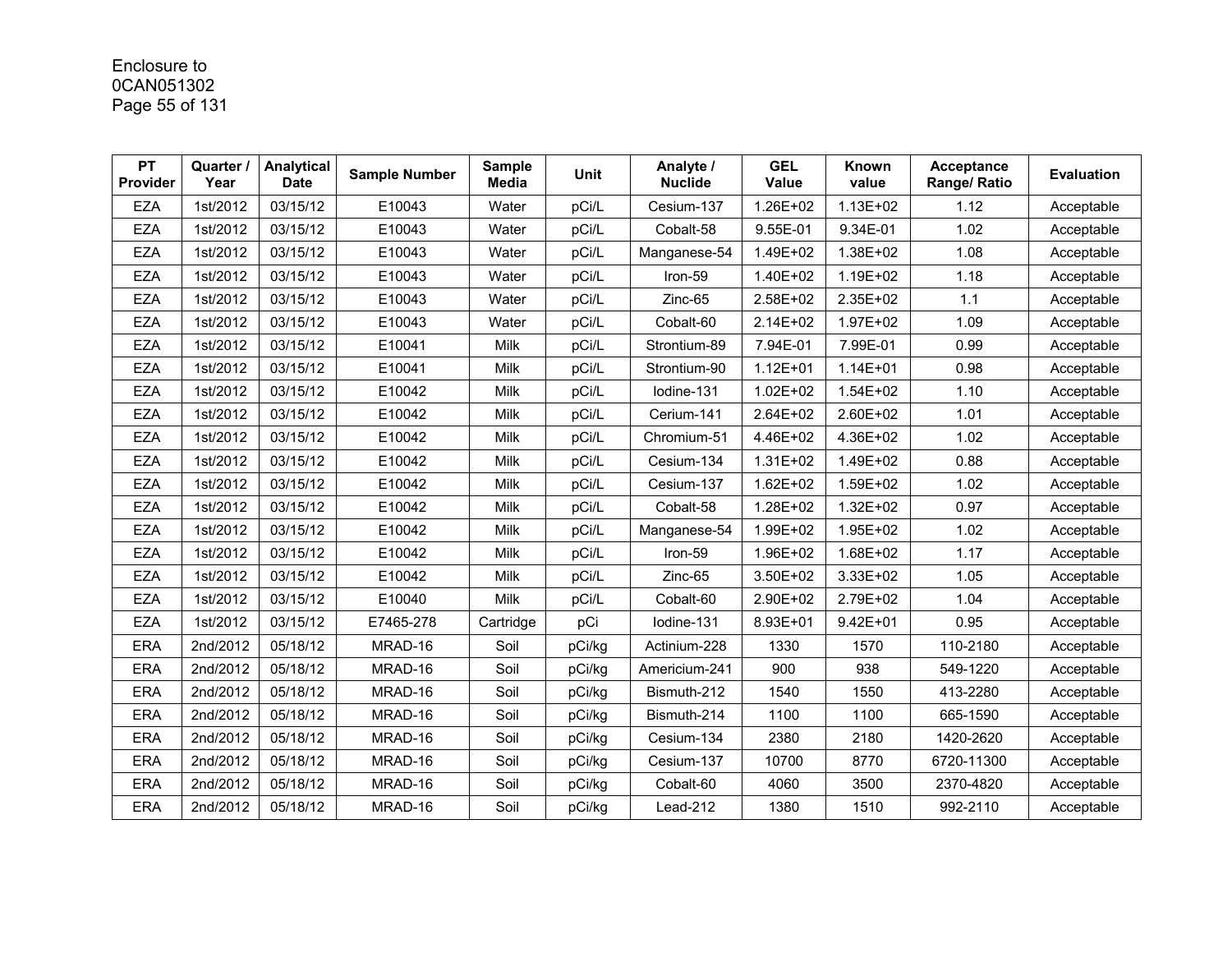# Enclosure to 0CAN051302 Page 56 of 131

| <b>PT</b><br>Provider | Quarter /<br>Year | Analytical<br><b>Date</b> | <b>Sample Number</b> | <b>Sample</b><br><b>Media</b> | <b>Unit</b> | Analyte /<br><b>Nuclide</b> | <b>GEL</b><br>Value | Known<br>value | <b>Acceptance</b><br>Range/ Ratio | <b>Evaluation</b> |
|-----------------------|-------------------|---------------------------|----------------------|-------------------------------|-------------|-----------------------------|---------------------|----------------|-----------------------------------|-------------------|
| <b>ERA</b>            | 2nd/2012          | 05/18/12                  | MRAD-16              | Soil                          | pCi/kg      | Lead-214                    | 1350                | 1110           | 647-1650                          | Acceptable        |
| <b>ERA</b>            | 2nd/2012          | 05/18/12                  | MRAD-16              | Soil                          | pCi/kg      | Manganese-54                | 37.2                | < 1000         | $0 - 1000$                        | Acceptable        |
| <b>ERA</b>            | 2nd/2012          | 05/18/12                  | MRAD-16              | Soil                          | pCi/kg      | Plutonium-238               | 842                 | 984.00         | 592-1360                          | Acceptable        |
| <b>ERA</b>            | 2nd/2012          | 05/18/12                  | MRAD-16              | Soil                          | pCi/kg      | Plutonium-239               | 793                 | 879.00         | 575-1210                          | Acceptable        |
| <b>ERA</b>            | 2nd/2012          | 05/18/12                  | MRAD-16              | Soil                          | pCi/kg      | Potassium-40                | 10400               | 11600          | 8470-15600                        | Acceptable        |
| <b>ERA</b>            | 2nd/2012          | 05/18/12                  | MRAD-16              | Soil                          | pCi/kg      | Strontium-90                | 7370                | 8800           | 3360-13900                        | Acceptable        |
| <b>ERA</b>            | 2nd/2012          | 05/18/12                  | MRAD-16              | Soil                          | pCi/kg      | Thorium-234                 | 2360                | 2000           | 632-3760                          | Acceptable        |
| <b>ERA</b>            | 2nd/2012          | 05/18/12                  | MRAD-16              | Soil                          | pCi/kg      | Zinc-65                     | 4540                | 3650           | 2910-4850                         | Acceptable        |
| <b>ERA</b>            | 2nd/2012          | 05/18/12                  | MRAD-16              | Soil                          | pCi/kg      | Strontium-90                | 7370                | 8800           | 3360-13900                        | Acceptable        |
| <b>ERA</b>            | 2nd/2012          | 05/18/12                  | MRAD-16              | Soil                          | pCi/kg      | Uranium-234                 | 2250                | 1960           | 1200-2510                         | Acceptable        |
| <b>ERA</b>            | 2nd/2012          | 05/18/12                  | MRAD-16              | Soil                          | pCi/kg      | Uranium-238                 | 1620                | 2000           | 1240-2540                         | Acceptable        |
| <b>ERA</b>            | 2nd/2012          | 05/18/12                  | MRAD-16              | Soil                          | pCi/kg      | Uranium-Total               | 4220                | 4030           | 2190-5320                         | Acceptable        |
| <b>ERA</b>            | 2nd/2012          | 05/18/12                  | MRAD-16              | Soil                          | ug/kg       | Uranium-Total<br>(mass)     | 5070                | 5880           | 3240-7400                         | Acceptable        |
| <b>ERA</b>            | 2nd/2012          | 05/18/12                  | MRAD-16              | Veg                           | pCi/kg      | Americium-241               | 4270                | 4540           | 2780-6040                         | Acceptable        |
| <b>ERA</b>            | 2nd/2012          | 05/18/12                  | MRAD-16              | Veg                           | pCi/kg      | Curium-244                  | 829                 | 812            | 400 - 1260                        | Acceptable        |
| <b>ERA</b>            | 2nd/2012          | 05/18/12                  | MRAD-16              | Veg                           | pCi/kg      | Plutonium-238               | 2300                | 2570           | 1400-3220                         | Acceptable        |
| <b>ERA</b>            | 2nd/2012          | 05/18/12                  | MRAD-16              | Veg                           | pCi/kg      | Plutonium-239               | 2480                | 2570           | 1580-3540                         | Acceptable        |
| <b>ERA</b>            | 2nd/2012          | 05/18/12                  | MRAD-16              | Veg                           | pCi/kg      | Uranium-234                 | 3310                | 3610           | 2370-4640                         | Acceptable        |
| <b>ERA</b>            | 2nd/2012          | 05/18/12                  | MRAD-16              | Veg                           | pCi/kg      | Uranium-238                 | 3540                | 3580           | 2390-4550                         | Acceptable        |
| <b>ERA</b>            | 2nd/2012          | 05/18/12                  | MRAD-16              | Veg                           | pCi/kg      | Uranium-Total               | 7025                | 7350           | 4980-9150                         | Acceptable        |
| <b>ERA</b>            | 2nd/2012          | 05/18/12                  | MRAD-16              | Veg                           | ug/kg       | Uranium-Total<br>(mass)     | 10600               | 10700          | 7170-13600                        | Acceptable        |
| <b>ERA</b>            | 2nd/2012          | 05/18/12                  | MRAD-16              | Veg                           | pCi/kg      | Americium-241               | 4270                | 4540           | 2780-6040                         | Acceptable        |
| <b>ERA</b>            | 2nd/2012          | 05/18/12                  | MRAD-16              | Veg                           | pCi/kg      | Cesium-134                  | 2840                | 2920           | 1880-3790                         | Acceptable        |
| <b>ERA</b>            | 2nd/2012          | 05/18/12                  | MRAD-16              | Veg                           | pCi/kg      | Cesium-137                  | 1330                | 1340           | 972-1860                          | Acceptable        |
| <b>ERA</b>            | 2nd/2012          | 05/18/12                  | MRAD-16              | Veg                           | pCi/kg      | Cobalt-60                   | 2380                | 2210           | 1520-3090                         | Acceptable        |
| <b>ERA</b>            | 2nd/2012          | 05/18/12                  | MRAD-16              | Veg                           | pCi/kg      | Manganese-54                | <68.8               | $300$          | 0.00-300                          | Acceptable        |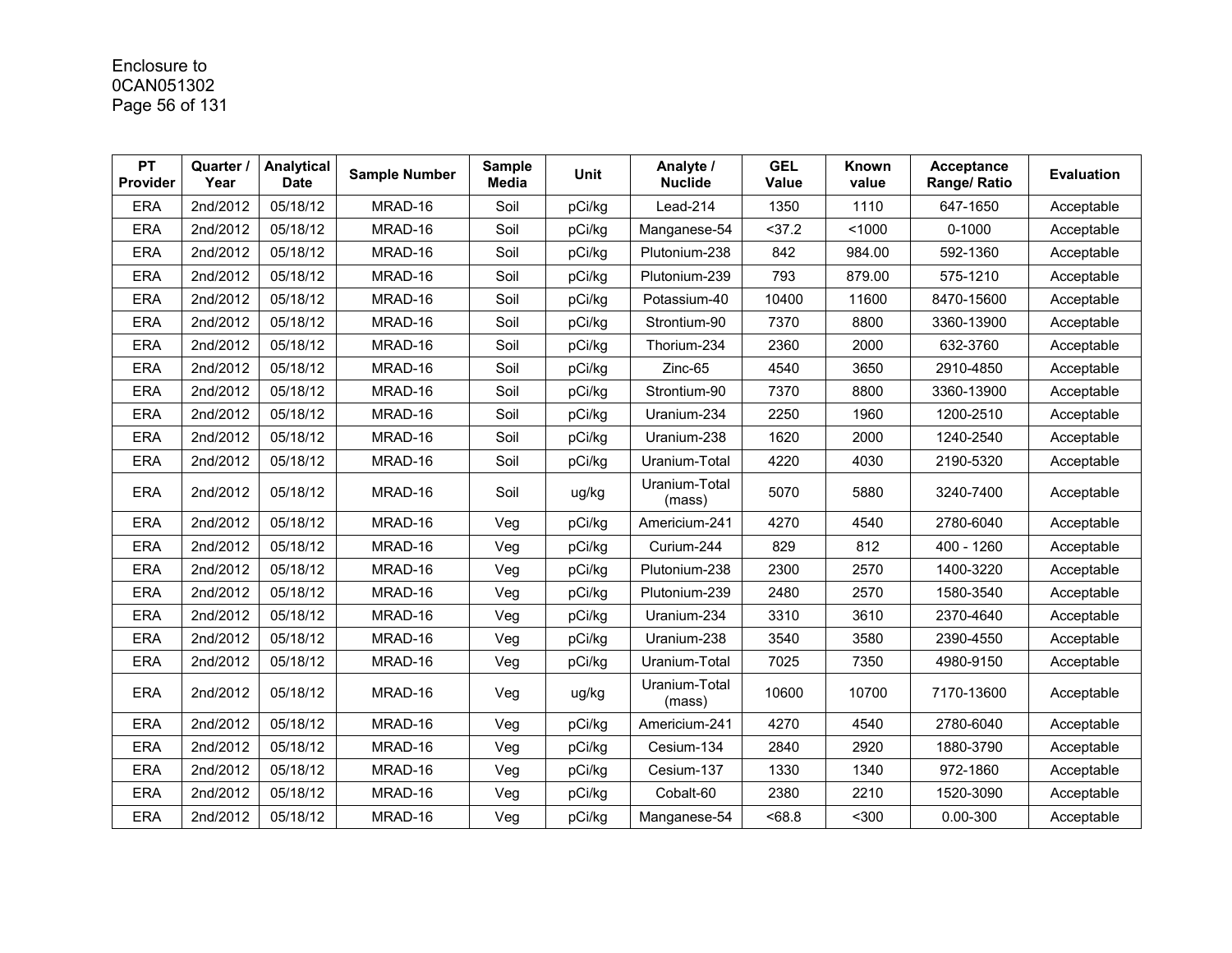# Enclosure to 0CAN051302 Page 57 of 131

| <b>PT</b><br>Provider | Quarter /<br>Year | Analytical<br><b>Date</b> | <b>Sample Number</b> | <b>Sample</b><br><b>Media</b> | <b>Unit</b> | Analyte /<br><b>Nuclide</b> | <b>GEL</b><br><b>Value</b> | Known<br>value | <b>Acceptance</b><br>Range/ Ratio | <b>Evaluation</b> |
|-----------------------|-------------------|---------------------------|----------------------|-------------------------------|-------------|-----------------------------|----------------------------|----------------|-----------------------------------|-------------------|
| <b>ERA</b>            | 2nd/2012          | 05/18/12                  | MRAD-16              | Veg                           | pCi/kg      | Potassium-40                | 33700                      | 28600          | 20700-40100                       | Acceptable        |
| <b>ERA</b>            | 2nd/2012          | 05/18/12                  | MRAD-16              | Veg                           | pCi/kg      | Zinc-65                     | 2570                       | 2310           | 1670-3240                         | Acceptable        |
| <b>ERA</b>            | 2nd/2012          | 05/18/12                  | MRAD-16              | Veg                           | pCi/kg      | Strontium-90                | 7000                       | 8520           | 4860-11300                        | Acceptable        |
| <b>ERA</b>            | 2nd/2012          | 05/18/12                  | MRAD-16              | Filter                        | pCi/Filter  | Americium-241               | 72.4                       | 68.8           | 42.4-93.1                         | Acceptable        |
| <b>ERA</b>            | 2nd/2012          | 05/18/12                  | MRAD-16              | Filter                        | pCi/Filter  | Plutonium-238               | 57.3                       | 63.2           | 43.3-83.1                         | Acceptable        |
| <b>ERA</b>            | 2nd/2012          | 05/18/12                  | MRAD-16              | Filter                        | pCi/Filter  | Plutonium-239               | 58.8                       | 63             | 45.6-82.4                         | Acceptable        |
| <b>ERA</b>            | 2nd/2012          | 05/18/12                  | MRAD-16              | Filter                        | pCi/Filter  | Uranium-234                 | 42.5                       | 47.5           | 29.4-71.6                         | Acceptable        |
| <b>ERA</b>            | 2nd/2012          | 05/18/12                  | MRAD-16              | Filter                        | pCi/Filter  | Uranium-238                 | 44.5                       | 47.4           | 30.4-65.1                         | Acceptable        |
| <b>ERA</b>            | 2nd/2012          | 05/18/12                  | MRAD-16              | Filter                        | pCi/Filter  | Uranium-Total               | 89.4                       | 96.7           | 53.5-147                          | Acceptable        |
| <b>ERA</b>            | 2nd/2012          | 05/18/12                  | MRAD-16              | Filter                        | ug/Filter   | Uranium-Total<br>(mass)     | 134                        | 141            | 90.2-198                          | Acceptable        |
| <b>ERA</b>            | 2nd/2012          | 05/18/12                  | MRAD-16              | Filter                        | pCi/Filter  | Americium-241               | 72.4                       | 68.8           | 42.4-93.1                         | Acceptable        |
| <b>ERA</b>            | 2nd/2012          | 05/18/12                  | MRAD-16              | Filter                        | pCi/Filter  | Cesium-134                  | 260                        | 279            | 182 - 345                         | Acceptable        |
| <b>ERA</b>            | 2nd/2012          | 05/18/12                  | MRAD-16              | Filter                        | pCi/Filter  | Cesium-137                  | 1210                       | 1130           | 849-1480                          | Acceptable        |
| <b>ERA</b>            | 2nd/2012          | 05/18/12                  | MRAD-16              | Filter                        | pCi/Filter  | Cobalt-60                   | 942                        | 880            | 681-1100                          | Acceptable        |
| <b>ERA</b>            | 2nd/2012          | 05/18/12                  | MRAD-16              | Filter                        | pCi/Filter  | Manganese-54                | < 7.68                     | < 50.0         | $0 - 50.0$                        | Acceptable        |
| <b>ERA</b>            | 2nd/2012          | 05/18/12                  | MRAD-16              | Filter                        | pCi/Filter  | Zinc-65                     | 1040                       | 897            | 642-1240                          | Acceptable        |
| <b>ERA</b>            | 2nd/2012          | 05/18/12                  | MRAD-16              | Filter                        | pCi/Filter  | Strontium-90                | 87                         | 89.6           | 43.8-134                          | Acceptable        |
| <b>ERA</b>            | 2nd/2012          | 05/18/12                  | MRAD-16              | Filter                        | pCi/Filter  | Iron-55                     | 776                        | 739            | 229-1440                          | Acceptable        |
| <b>ERA</b>            | 2nd/2012          | 05/18/12                  | MRAD-16              | Filter                        | ug/Filter   | Uranium-Total<br>(mass)     | 147                        | 141            | 90.2-198                          | Acceptable        |
| <b>ERA</b>            | 2nd/2012          | 05/18/12                  | MRAD-16              | Filter                        | pCi/Filter  | Gross Alpha                 | 93.9                       | 77.8           | 26.1-121                          | Acceptable        |
| <b>ERA</b>            | 2nd/2012          | 05/18/12                  | MRAD-16              | Filter                        | pCi/Filter  | Gross Beta                  | 57.3                       | 52.5           | 33.2-76.5                         | Acceptable        |
| <b>ERA</b>            | 2nd/2012          | 05/18/12                  | MRAD-16              | Water                         | pCi/L       | Uranium-234                 | 92.6                       | 105            | 78.9-135                          | Acceptable        |
| <b>ERA</b>            | 2nd/2012          | 05/18/12                  | MRAD-16              | Water                         | pCi/L       | Uranium-238                 | 94.9                       | 104            | 79.3-128                          | Acceptable        |
| <b>ERA</b>            | 2nd/2012          | 05/18/12                  | MRAD-16              | Water                         | pCi/L       | Uranium-Total               | 192.6                      | 214            | 157-277                           | Acceptable        |
| <b>ERA</b>            | 2nd/2012          | 05/18/12                  | MRAD-16              | Water                         | ug/L        | Uranium-Total<br>(mass)     | 285                        | 312            | 249-377                           | Acceptable        |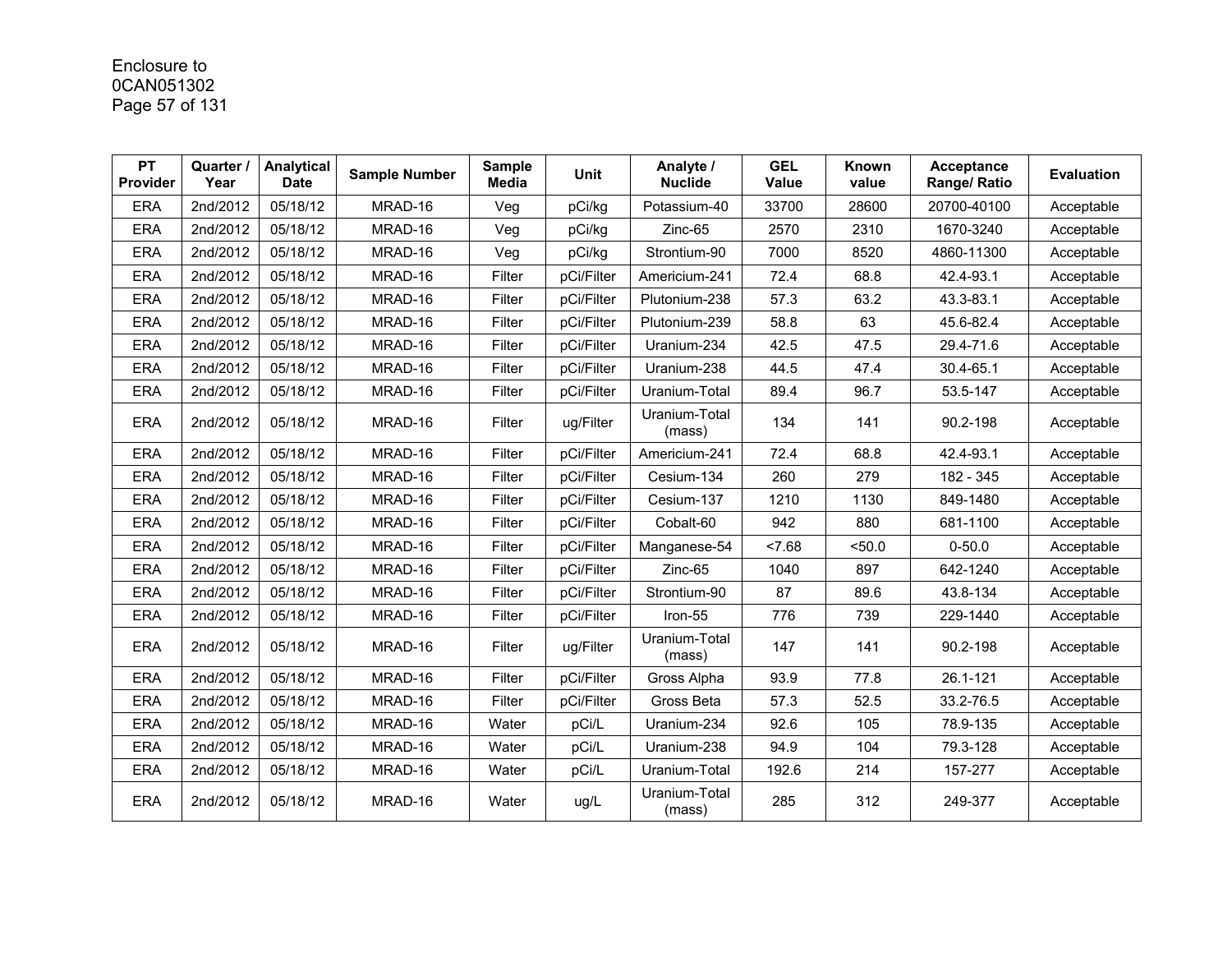# Enclosure to 0CAN051302 Page 58 of 131

| <b>PT</b><br><b>Provider</b> | Quarter /<br>Year | Analytical<br><b>Date</b> | <b>Sample Number</b> | <b>Sample</b><br><b>Media</b> | <b>Unit</b> | Analyte /<br><b>Nuclide</b> | <b>GEL</b><br><b>Value</b> | Known<br>value | Acceptance<br>Range/ Ratio | <b>Evaluation</b> |
|------------------------------|-------------------|---------------------------|----------------------|-------------------------------|-------------|-----------------------------|----------------------------|----------------|----------------------------|-------------------|
| <b>ERA</b>                   | 2nd/2012          | 05/18/12                  | MRAD-16              | Water                         | pCi/L       | Americium-241               | 132                        | 135            | 91.0-181                   | Acceptable        |
| <b>ERA</b>                   | 2nd/2012          | 05/18/12                  | MRAD-16              | Water                         | pCi/L       | Plutonium-238               | 127                        | 135            | 99.9-168                   | Acceptable        |
| <b>ERA</b>                   | 2nd/2012          | 05/18/12                  | MRAD-16              | Water                         | pCi/L       | Plutonium-239               | 107                        | 112            | 86.9-141                   | Acceptable        |
| <b>ERA</b>                   | 2nd/2012          | 05/18/12                  | MRAD-16              | Water                         | pCi/L       | Cesium-134                  | 580                        | 609            | 447-700                    | Acceptable        |
| <b>ERA</b>                   | 2nd/2012          | 05/18/12                  | MRAD-16              | Water                         | pCi/L       | Cesium-137                  | 1290                       | 1250           | 1060-1500                  | Acceptable        |
| <b>ERA</b>                   | 2nd/2012          | 05/18/12                  | MRAD-16              | Water                         | pCi/L       | Cobalt-60                   | 910                        | 875            | 760-1020                   | Acceptable        |
| <b>ERA</b>                   | 2nd/2012          | 05/18/12                  | MRAD-16              | Water                         | pCi/L       | Manganese-54                | 5.0                        | 100            | $0.00 - 100$               | Acceptable        |
| <b>ERA</b>                   | 2nd/2012          | 05/18/12                  | MRAD-16              | Water                         | pCi/L       | Zinc-65                     | 822                        | 749            | 624-945                    | Acceptable        |
| <b>ERA</b>                   | 2nd/2012          | 05/18/12                  | MRAD-16              | Water                         | pCi/L       | Strontium-90                | 970                        | 989            | 644-1310                   | Acceptable        |
| <b>ERA</b>                   | 2nd/2012          | 05/18/12                  | MRAD-16              | Water                         | pCi/L       | Iron-55                     | 987                        | 863            | 514-1170                   | Acceptable        |
| <b>ERA</b>                   | 2nd/2012          | 05/18/12                  | MRAD-16              | Water                         | pCi/L       | Gross Alpha                 | 95.9                       | 103            | 36.6-160                   | Acceptable        |
| <b>ERA</b>                   | 2nd/2012          | 05/18/12                  | MRAD-16              | Water                         | pCi/L       | Gross Beta                  | 50                         | 43.7           | 25.0-64.7                  | Acceptable        |
| <b>ERA</b>                   | 2nd/2012          | 05/18/12                  | MRAD-16              | Water                         | pCi/L       | Tritium                     | 8740                       | 9150           | 6130-13000                 | Acceptable        |
| ERA                          | 2nd/2012          | 05/24/12                  | <b>RAD-89</b>        | Water                         | pCi/L       | Tritium                     | 1700                       | 15800          | 13800-17400                | Acceptable        |
| <b>MAPEP</b>                 | 2nd/2012          | 05/03/12                  | MAPEP-11-GrF24       | Filter                        | Bq/sample   | Gross Alpha                 | 0.000                      | 0.000          | False Pos. Test            | Acceptable        |
| <b>MAPEP</b>                 | 2nd/2012          | 05/03/12                  | MAPEP-11-GrF24       | Filter                        | Bq/sample   | Gross Beta                  | 0.000                      | 0.000          | False Pos. Test            | Acceptable        |
| <b>EZA</b>                   | 2nd/2012          | 06/14/12                  | E10175               | Cartridge                     | pCi         | Iodine-131                  | $9.67E + 01$               | $9.72E + 01$   | 0.99                       | Acceptable        |
| <b>EZA</b>                   | 2nd/2012          | 06/14/12                  | E10176               | Milk                          | pCi/L       | Strontium-89                | 1.11E+02                   | 9.98E+01       | 1.11                       | Acceptable        |
| <b>EZA</b>                   | 2nd/2012          | 06/14/12                  | E10176               | Milk                          | pCi/L       | Strontium-90                | 1.06E+02                   | 1.27E+01       | 0.83                       | Acceptable        |
| <b>EZA</b>                   | 2nd/2012          | 06/14/12                  | E10177               | Milk                          | pCi/L       | lodine-131                  | 9.94E+01                   | 9.97E+01       | 1.00                       | Acceptable        |
| <b>EZA</b>                   | 2nd/2012          | 06/14/12                  | E10177               | Milk                          | pCi/L       | Cerium-141                  | 8.62E+01                   | 8.22E+01       | 1.05                       | Acceptable        |
| <b>EZA</b>                   | 2nd/2012          | 06/14/12                  | E10177               | Milk                          | pCi/L       | Chromium-51                 | 3.76E+02                   | 4.02E+02       | 0.94                       | Acceptable        |
| <b>EZA</b>                   | 2nd/2012          | 06/14/12                  | E10177               | Milk                          | pCi/L       | Cesium-134                  | 1.63E+02                   | 1.74E+02       | 0.93                       | Acceptable        |
| <b>EZA</b>                   | 2nd/2012          | 06/14/12                  | E10177               | Milk                          | pCi/L       | Cesium-137                  | 2.08E+02                   | 2.12E+02       | 0.98                       | Acceptable        |
| <b>EZA</b>                   | 2nd/2012          | 06/14/12                  | E10177               | Milk                          | pCi/L       | Cobalt-58                   | 8.94E+01                   | $9.23E + 01$   | 0.97                       | Acceptable        |
| <b>EZA</b>                   | 2nd/2012          | 06/14/12                  | E10177               | Milk                          | pCi/L       | Manganese-54                | 1.27E+02                   | 1.32E+02       | 0.96                       | Acceptable        |
| <b>EZA</b>                   | 2nd/2012          | 06/14/12                  | E10177               | Milk                          | pCi/L       | Iron-59                     | 1.46E+02                   | 1.28E+02       | 1.14                       | Acceptable        |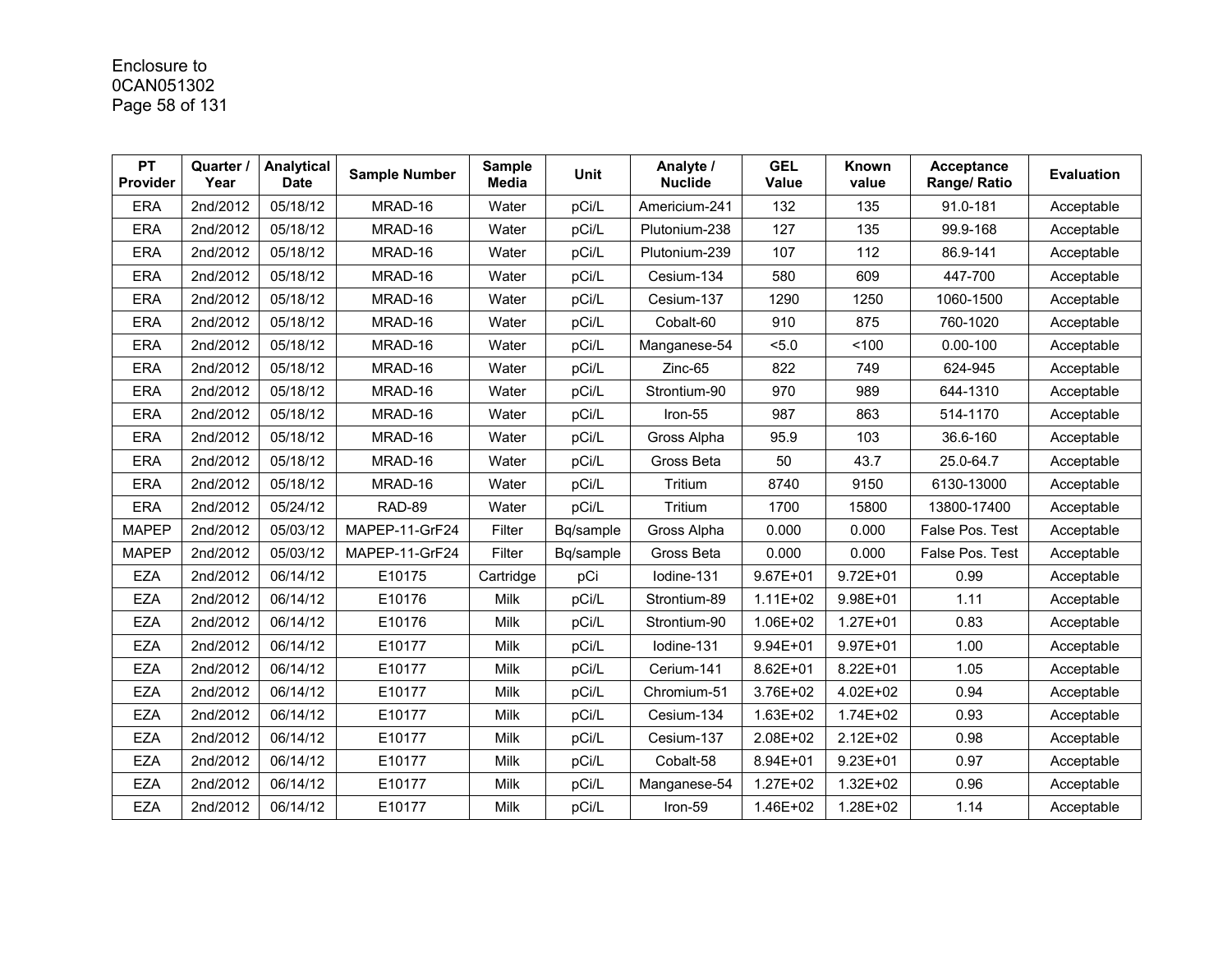# Enclosure to 0CAN051302 Page 59 of 131

| <b>PT</b><br>Provider | Quarter /<br>Year | Analytical<br><b>Date</b> | <b>Sample Number</b> | <b>Sample</b><br><b>Media</b> | <b>Unit</b> | Analyte /<br><b>Nuclide</b> | <b>GEL</b><br>Value | Known<br>value | <b>Acceptance</b><br>Range/ Ratio | <b>Evaluation</b> |
|-----------------------|-------------------|---------------------------|----------------------|-------------------------------|-------------|-----------------------------|---------------------|----------------|-----------------------------------|-------------------|
| <b>EZA</b>            | 2nd/2012          | 06/14/12                  | E10177               | Milk                          | pCi/L       | $Zinc-65$                   | 2.22E+02            | 1.99E+02       | 1.11                              | Acceptable        |
| <b>EZA</b>            | 2nd/2012          | 06/14/12                  | E10177               | Milk                          | pCi/L       | Cobalt-60                   | 3.52E+02            | $3.55E + 02$   | 0.99                              | Acceptable        |
| <b>EZA</b>            | 2nd/2012          | 06/14/12                  | E10178               | Water                         | pCi/L       | Iodine-131                  | $9.94E + 01$        | 9.94E+01       | 1.00                              | Acceptable        |
| <b>EZA</b>            | 2nd/2012          | 06/14/12                  | E10178               | Water                         | pCi/L       | Cerium-141                  | 1.31E+02            | $1.12E + 02$   | 1.17                              | Acceptable        |
| <b>EZA</b>            | 2nd/2012          | 06/14/12                  | E10178               | Water                         | pCi/L       | Chromium-51                 | $5.51E+02$          | 5.48E+02       | 1.01                              | Acceptable        |
| <b>EZA</b>            | 2nd/2012          | 06/14/12                  | E10178               | Water                         | pCi/L       | Cesium-134                  | 2.22E+02            | 2.38E+02       | 0.93                              | Acceptable        |
| <b>EZA</b>            | 2nd/2012          | 06/14/12                  | E10178               | Water                         | pCi/L       | Cesium-137                  | 2.91E+02            | 2.89E+02       | 1.01                              | Acceptable        |
| <b>EZA</b>            | 2nd/2012          | 06/14/12                  | E10178               | Water                         | pCi/L       | Cobalt-58                   | 1.35E+02            | 1.26E+02       | 1.07                              | Acceptable        |
| <b>EZA</b>            | 2nd/2012          | 06/14/12                  | E10178               | Water                         | pCi/L       | Manganese-54                | 1.83E+02            | 1.80E+02       | 1.02                              | Acceptable        |
| <b>EZA</b>            | 2nd/2012          | 06/14/12                  | E10178               | Water                         | pCi/L       | Iron-59                     | 2.00E+02            | 1.74E+02       | 1.15                              | Acceptable        |
| <b>EZA</b>            | 2nd/2012          | 06/14/12                  | E10178               | Water                         | pCi/L       | $Zinc-65$                   | 2.94E+02            | 2.72E+02       | 1.08                              | Acceptable        |
| <b>EZA</b>            | 2nd/2012          | 06/14/12                  | E10178               | Water                         | pCi/L       | Cobalt-60                   | $5.04E + 02$        | 4.84E+02       | 1.04                              | Acceptable        |
| <b>MAPEP</b>          | 3rd/2012          | 07/26/12                  | MAPEP-12-<br>MaS26   | Soil                          | mg/kg       | Americium-241               | 152                 | 159            | 111-207                           | Acceptable        |
| <b>MAPEP</b>          | 3rd/2012          | 07/26/12                  | MAPEP-12-<br>MaS26   | Soil                          | mg/kg       | Cesium-134                  | 754                 | 828            | 580-1076                          | Acceptable        |
| <b>MAPEP</b>          | 3rd/2012          | 07/26/12                  | MAPEP-12-<br>MaS26   | Soil                          | mg/kg       | Cesium-137                  | $\mathbf{0}$        | $\mathbf{0}$   | <b>False Pos Test</b>             | Acceptable        |
| <b>MAPEP</b>          | 3rd/2012          | 07/26/12                  | MAPEP-12-<br>MaS26   | Soil                          | mg/kg       | Cobalt-57                   | 1430.0              | 1179           | 825-1533                          | Warning           |
| <b>MAPEP</b>          | 3rd/2012          | 07/26/12                  | MAPEP-12-<br>MaS26   | Soil                          | mg/kg       | Cobalt-60                   | 0.97                | 1.56           | Sens. Eval.                       | Acceptable        |
| <b>MAPEP</b>          | 3rd/2012          | 07/26/12                  | MAPEP-12-<br>MaS26   | Soil                          | mg/kg       | Iron-55                     | 1456                | 1370           | 959-1781                          | Acceptable        |
| <b>MAPEP</b>          | 3rd/2012          | 07/26/12                  | MAPEP-12-<br>MaS26   | Soil                          | mg/kg       | Manganese-54                | 596                 | 558            | 391-725                           | Acceptable        |
| <b>MAPEP</b>          | 3rd/2012          | 07/26/12                  | MAPEP-12-<br>MaS26   | Soil                          | mg/kg       | Nickel-63                   | 888.0               | 862            | 603-1121                          | Acceptable        |
| <b>MAPEP</b>          | 3rd/2012          | 07/26/12                  | MAPEP-12-<br>MaS26   | Soil                          | mg/kg       | Plutonium-238               | 127.0               | 136            | 95-177                            | Acceptable        |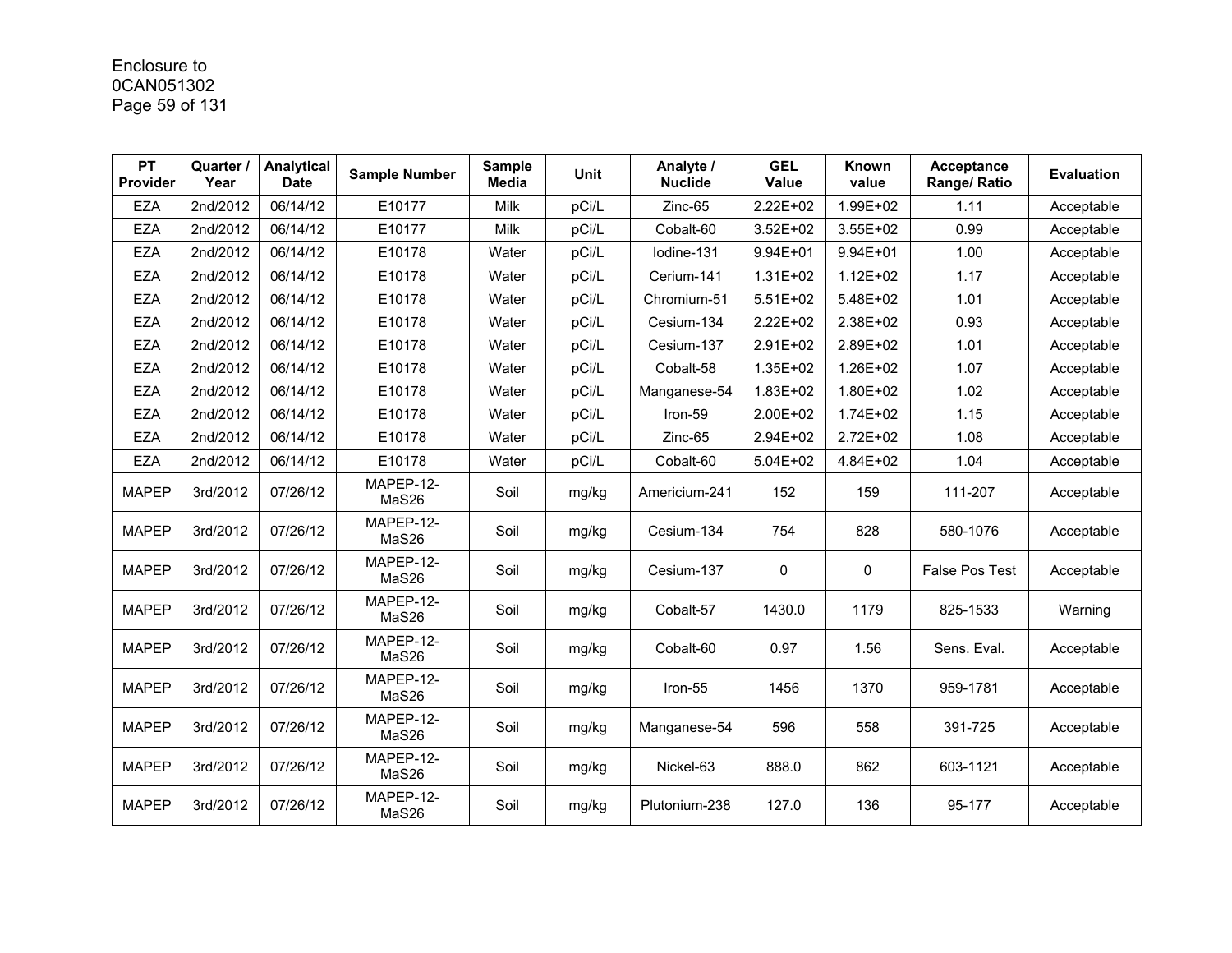# Enclosure to 0CAN051302 Page 60 of 131

| <b>PT</b><br><b>Provider</b> | Quarter /<br>Year | Analytical<br><b>Date</b> | <b>Sample Number</b> | <b>Sample</b><br><b>Media</b> | <b>Unit</b> | Analyte /<br><b>Nuclide</b> | <b>GEL</b><br><b>Value</b> | Known<br>value | <b>Acceptance</b><br>Range/ Ratio | <b>Evaluation</b> |
|------------------------------|-------------------|---------------------------|----------------------|-------------------------------|-------------|-----------------------------|----------------------------|----------------|-----------------------------------|-------------------|
| <b>MAPEP</b>                 | 3rd/2012          | 07/26/12                  | MAPEP-12-<br>MaS26   | Soil                          | mg/kg       | Plutonium-<br>239/240       | 61.13                      | 65.8           | 46.1-85.5                         | Acceptable        |
| <b>MAPEP</b>                 | 3rd/2012          | 07/26/12                  | MAPEP-12-<br>MaS26   | Soil                          | mg/kg       | Potassium-40                | 1495                       | 1491           | 1044-1938                         | Acceptable        |
| <b>MAPEP</b>                 | 3rd/2012          | 07/26/12                  | MAPEP-12-<br>MaS26   | Soil                          | mg/kg       | Strontium-90                | 391.7                      | 392            | 274-510                           | Acceptable        |
| <b>MAPEP</b>                 | 3rd/2012          | 07/26/12                  | MAPEP-12-<br>MaS26   | Soil                          | mg/kg       | Technetium-99               | 345.3                      | 374            | 262-486                           | Acceptable        |
| <b>MAPEP</b>                 | 3rd/2012          | 07/26/12                  | MAPEP-12-<br>MaW26   | Water                         | Bq/L        | Americium-241               | 1.5067                     | 1.630          | 1.14-2.12                         | Acceptable        |
| <b>MAPEP</b>                 | 3rd/2012          | 07/26/12                  | MAPEP-12-<br>MaW26   | Water                         | Bq/L        | Cesium-134                  | 0.09                       | 0.0            | <b>False Pos Test</b>             | Acceptable        |
| <b>MAPEP</b>                 | 3rd/2012          | 07/26/12                  | MAPEP-12-<br>MaW26   | Water                         | Bq/L        | Cesium-137                  | 41.2                       | 39.9           | 27.9-51.9                         | Acceptable        |
| <b>MAPEP</b>                 | 3rd/2012          | 07/26/12                  | MAPEP-12-<br>MaW26   | Water                         | Bq/L        | Cobalt-57                   | 34.45                      | 32.9           | 23.0-42.8                         | Acceptable        |
| <b>MAPEP</b>                 | 3rd/2012          | 07/26/12                  | MAPEP-12-<br>MaW26   | Water                         | Bq/L        | Cobalt-60                   | 23.90                      | 23.7           | 16.60-30.84                       | Acceptable        |
| <b>MAPEP</b>                 | 3rd/2012          | 07/26/12                  | MAPEP-12-<br>MaW26   | Water                         | Bq/L        | Hydrogen-3                  | 481.7                      | 437            | 306-568                           | Acceptable        |
| <b>MAPEP</b>                 | 3rd/2012          | 07/26/12                  | MAPEP-12-<br>MaW26   | Water                         | Bq/L        | Iron-55                     | 88.10                      | 81.9           | 57.3-106.5                        | Acceptable        |
| <b>MAPEP</b>                 | 3rd/2012          | 07/26/12                  | MAPEP-12-<br>MaW26   | Water                         | Bq/L        | Manganese-54                | 33.3                       | 31.8           | 22.3-41.3                         | Acceptable        |
| <b>MAPEP</b>                 | 3rd/2012          | 07/26/12                  | MAPEP-12-<br>MaW26   | Water                         | Bq/L        | Nickel-63                   | 59.6                       | 60.0           | 42.0-78.0                         | Acceptable        |
| <b>MAPEP</b>                 | 3rd/2012          | 07/26/12                  | MAPEP-12-<br>MaW26   | Water                         | Bq/L        | Plutonium-238               | 0.555                      | 0.629          | 0.110-0.818                       | Acceptable        |
| <b>MAPEP</b>                 | 3rd/2012          | 07/26/12                  | MAPEP-12-<br>MaW26   | Water                         | Bq/L        | Plutonium-<br>239/240       | 1.230                      | 1.340          | $0.94 - 1.74$                     | Acceptable        |
| <b>MAPEP</b>                 | 3rd/2012          | 07/26/12                  | MAPEP-12-<br>MaW26   | Water                         | Bq/L        | Potassium-40                | 156.5                      | 142            | 99-185                            | Acceptable        |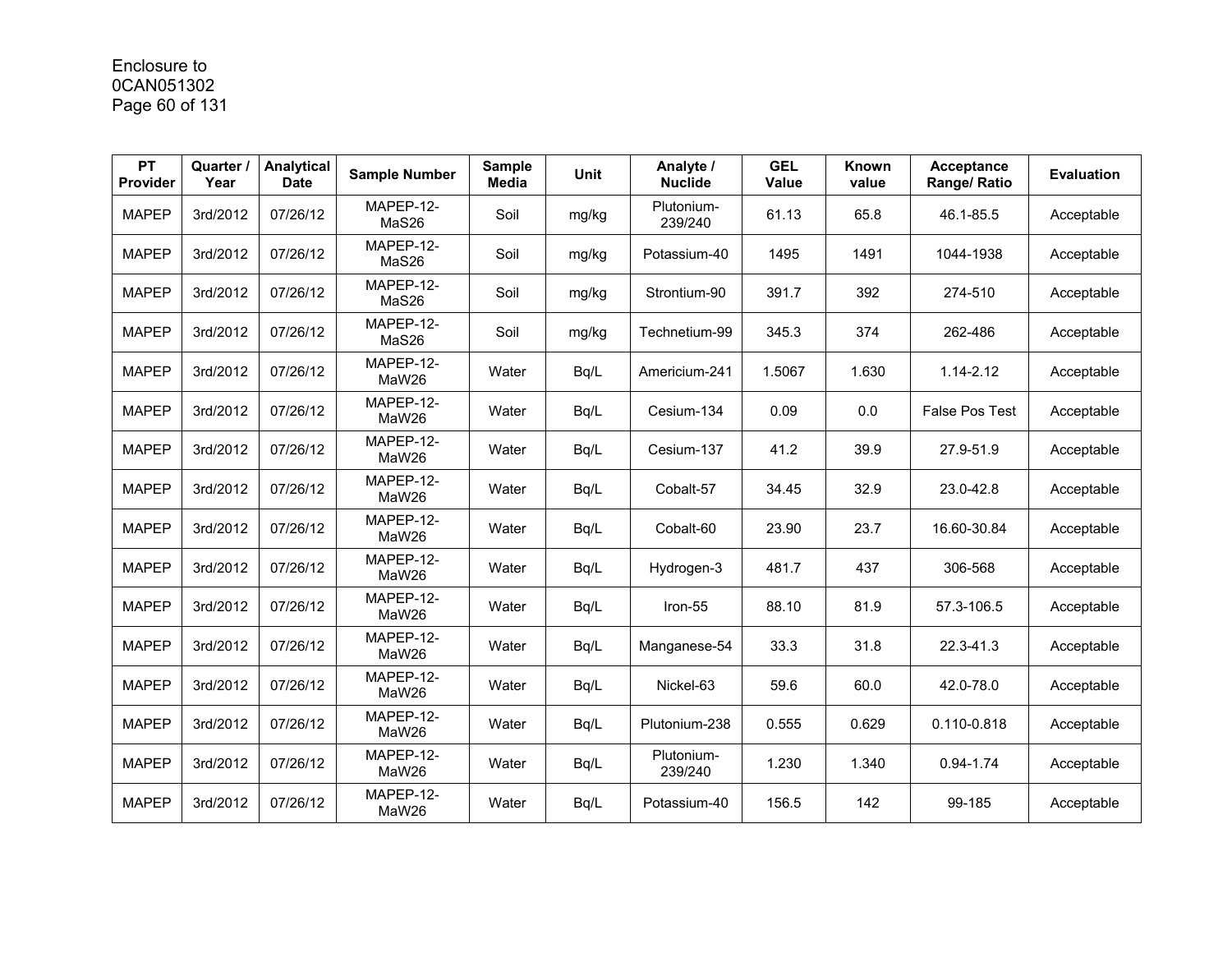# Enclosure to 0CAN051302 Page 61 of 131

| <b>PT</b><br>Provider | Quarter /<br>Year | Analytical<br><b>Date</b> | <b>Sample Number</b> | <b>Sample</b><br><b>Media</b> | <b>Unit</b> | Analyte /<br><b>Nuclide</b> | <b>GEL</b><br><b>Value</b> | Known<br>value | Acceptance<br>Range/ Ratio | <b>Evaluation</b> |
|-----------------------|-------------------|---------------------------|----------------------|-------------------------------|-------------|-----------------------------|----------------------------|----------------|----------------------------|-------------------|
| <b>MAPEP</b>          | 3rd/2012          | 07/26/12                  | MAPEP-12-<br>MaW26   | Water                         | Bq/L        | Strontium-90                | 0.01                       | 0.00           | <b>False Pos Test</b>      | Acceptable        |
| <b>MAPEP</b>          | 3rd/2012          | 07/26/12                  | MAPEP-12-<br>MaW26   | Water                         | Bq/L        | Technetium-99               | 26.3                       | 27.90          | 19.5-36.3                  | Acceptable        |
| <b>MAPEP</b>          | 3rd/2012          | 07/26/12                  | MAPEP-12-<br>MaW26   | Water                         | Bq/L        | Uranium-<br>234/233         | 0.381                      | 0.39           | 0.270-0.510                | Acceptable        |
| <b>MAPEP</b>          | 3rd/2012          | 07/26/12                  | MAPEP-12-<br>MaW26   | Water                         | Bq/L        | Uranium-238                 | 2.537                      | 2.76           | 1.93-3.59                  | Acceptable        |
| <b>MAPEP</b>          | 3rd/2012          | 07/26/12                  | MAPEP-12-<br>MaW26   | Water                         | Bq/L        | Zinc-65                     | $-0.220$                   | 0.00           | <b>False Pos Test</b>      | Acceptable        |
| <b>MAPEP</b>          | 3rd/2012          | 07/26/12                  | MAPEP-12-<br>GrW26   | Water                         | Bq/L        | Gross Alpha                 | 2.043                      | 2.140          | $0.64 - 3.64$              | Acceptable        |
| <b>MAPEP</b>          | 3rd/2012          | 07/26/12                  | MAPEP-12-<br>GrW26   | Water                         | Bq/L        | Gross Beta                  | 6.820                      | 6.36           | 3.18-9.54                  | Acceptable        |
| <b>MAPEP</b>          | 3rd/2012          | 07/26/12                  | MAPEP-12-RdF26       | Filter                        | ug/sample   | Uranium-235                 | 0.200                      | 0.019          | 0.0131-0.243               | Acceptable        |
| <b>MAPEP</b>          | 3rd/2012          | 07/26/12                  | MAPEP-12-RdF26       | Filter                        | ug/sample   | Uranium-238                 | 9.5                        | 10.0           | $7.0 - 13.0$               | Acceptable        |
| <b>MAPEP</b>          | 3rd/2012          | 07/26/12                  | MAPEP-12-RdF26       | Filter                        | ug/sample   | Uranium-Total               | 9.98                       | 10.0           | $7.0 - 13.0$               | Acceptable        |
| <b>MAPEP</b>          | 3rd/2012          | 07/26/12                  | MAPEP-12-RdF26       | Filter                        | ug/sample   | Americium-241               | 0.660                      | 0.073          | 0.051-0.095                | Acceptable        |
| <b>MAPEP</b>          | 3rd/2012          | 07/26/12                  | MAPEP-12-RdF26       | Filter                        | Bq/sample   | Cesium-134                  | 2.29                       | 2.38           | 1.67-3.09                  | Acceptable        |
| <b>MAPEP</b>          | 3rd/2012          | 07/26/12                  | MAPEP-12-RdF26       | Filter                        | Bq/sample   | Cesium-137                  | 1.910                      | 1.79           | 1.25-2.33                  | Acceptable        |
| <b>MAPEP</b>          | 3rd/2012          | 07/26/12                  | MAPEP-12-RdF26       | Filter                        | Bq/sample   | Cobalt-57                   | 0.008                      | 0.00           | False Pos Test             | Acceptable        |
| <b>MAPEP</b>          | 3rd/2012          | 07/26/12                  | MAPEP-12-RdF26       | Filter                        | Bq/sample   | Cobalt-60                   | 2.235                      | 2.18           | 1.527-2.837                | Acceptable        |
| <b>MAPEP</b>          | 3rd/2012          | 07/26/12                  | MAPEP-12-RdF26       | Filter                        | Bq/sample   | Manganese-54                | 3.440                      | 3.24           | 2.27-4.21                  | Acceptable        |
| <b>MAPEP</b>          | 3rd/2012          | 07/26/12                  | MAPEP-12-RdF26       | Filter                        | Bq/sample   | Plutonium-238               | 0.004                      | 0.002          | Sens. Eval.                | Acceptable        |
| <b>MAPEP</b>          | 3rd/2012          | 07/26/12                  | MAPEP-12-RdF26       | Filter                        | Bq/sample   | Plutonium-<br>239/240       | 0.088                      | 0.0970         | 0.068-0.126                | Acceptable        |
| <b>MAPEP</b>          | 3rd/2012          | 07/26/12                  | MAPEP-12-RdF26       | Filter                        | Bq/sample   | Strontium-90                | 0.012                      | 0.00           | <b>False Pos Test</b>      | Acceptable        |
| <b>MAPEP</b>          | 3rd/2012          | 07/26/12                  | MAPEP-12-RdF26       | Filter                        | Bq/sample   | Uranium-<br>234/233         | 0.010                      | 0.0188         | 0.0132-0.0244              | Not Acceptable    |
| <b>MAPEP</b>          | 3rd/2012          | 07/26/12                  | MAPEP-12-RdF26       | Filter                        | Bq/sample   | Uranium-238                 | 0.111                      | 0.124          | 0.087-0.161                | Acceptable        |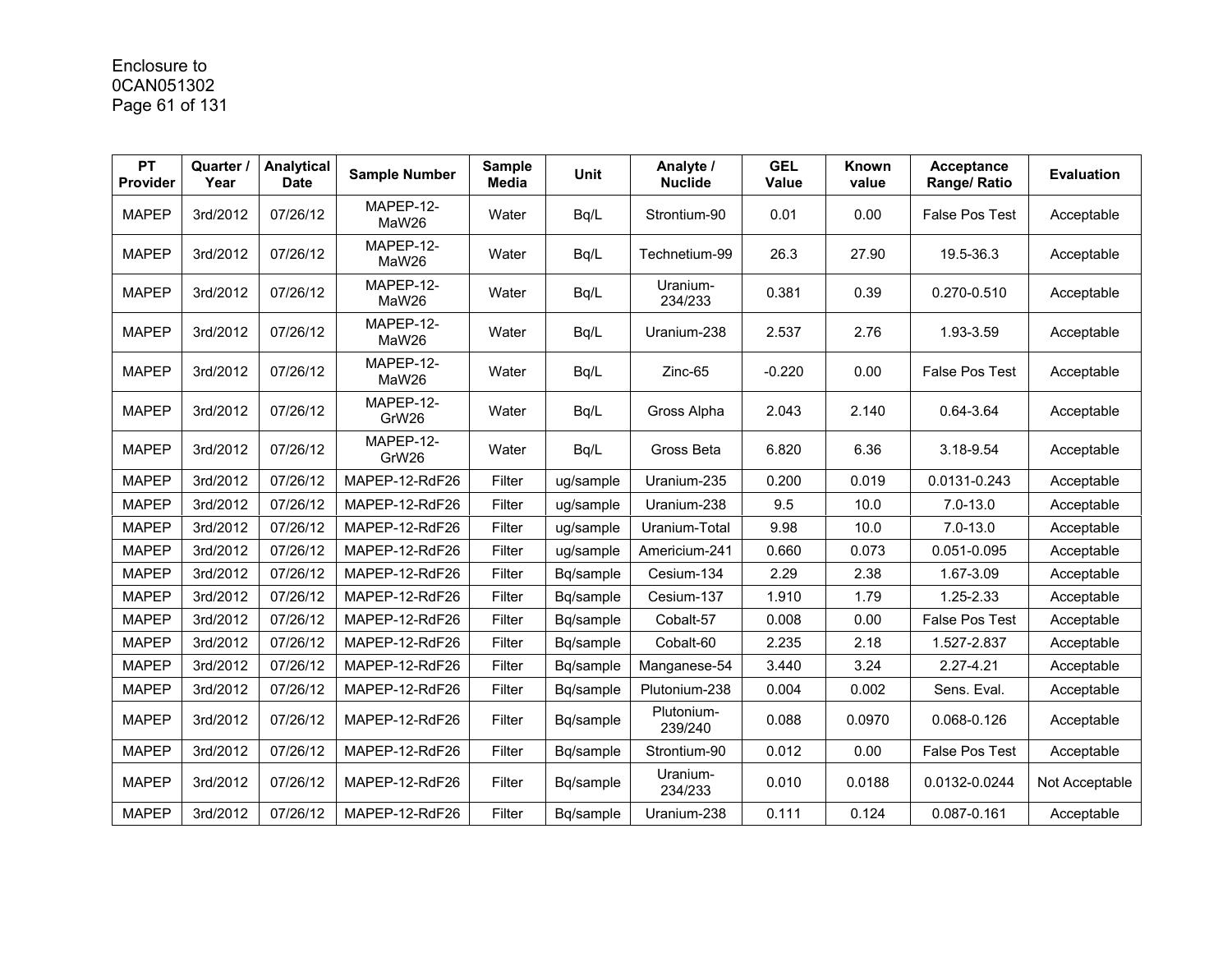# Enclosure to 0CAN051302 Page 62 of 131

| PT<br><b>Provider</b> | Quarter /<br>Year | Analytical<br><b>Date</b> | <b>Sample Number</b> | <b>Sample</b><br><b>Media</b> | <b>Unit</b> | Analyte /<br><b>Nuclide</b> | <b>GEL</b><br><b>Value</b> | Known<br>value | <b>Acceptance</b><br>Range/ Ratio | <b>Evaluation</b> |
|-----------------------|-------------------|---------------------------|----------------------|-------------------------------|-------------|-----------------------------|----------------------------|----------------|-----------------------------------|-------------------|
| <b>MAPEP</b>          | 3rd/2012          | 07/26/12                  | MAPEP-12-RdF26       | Filter                        | Bq/sample   | Zinc-65                     | 3.460                      | 2.99           | 2.09-3.89                         | Acceptable        |
| <b>MAPEP</b>          | 3rd/2012          | 07/26/12                  | MAPEP-12-RdF26       | Filter                        | Bg/sample   | Gross Alpha                 | 0.780                      | 1.200          | $0.4 - 2.0$                       | Acceptable        |
| <b>MAPEP</b>          | 3rd/2012          | 07/26/12                  | MAPEP-12-RdF26       | Filter                        | Bq/sample   | Gross Beta                  | 2.59                       | 2.40           | $1.2 - 3.6$                       | Acceptable        |
| <b>MAPEP</b>          | 3rd/2012          | 07/26/12                  | MAPEP-12-RdF26       | Filter                        | Bq/sample   | Americium-241               | 0.005                      | 0.00           | <b>False Pos Test</b>             | Acceptable        |
| <b>MAPEP</b>          | 3rd/2012          | 07/26/12                  | MAPEP-12-<br>RdV26   | Vegetatio<br>n                | Bq/sample   | Cesium-134                  | 7.655                      | 8.43           | 5.90-10.96                        | Acceptable        |
| <b>MAPEP</b>          | 3rd/2012          | 07/26/12                  | MAPEP-12-<br>RdV26   | Vegetatio<br>n                | Bq/sample   | Cesium-137                  | $-0.025$                   | 0.00           | <b>False Pos Test</b>             | Acceptable        |
| <b>MAPEP</b>          | 3rd/2012          | 07/26/12                  | MAPEP-12-<br>RdV26   | Vegetatio<br>n                | Bq/sample   | Cobalt-57                   | 11.950                     | 12.00          | $8.4 - 15.6$                      | Acceptable        |
| <b>MAPEP</b>          | 3rd/2012          | 07/26/12                  | MAPEP-12-<br>RdV26   | Vegetatio<br>n                | Bq/sample   | Cobalt-60                   | 6.255                      | 6.05           | 4.24-7.87                         | Acceptable        |
| <b>MAPEP</b>          | 3rd/2012          | 07/26/12                  | MAPEP-12-<br>RdV26   | Vegetatio<br>n                | Bq/sample   | Manganese-54                | 0.029                      | 0.00           | <b>False Pos Test</b>             | Acceptable        |
| <b>MAPEP</b>          | 3rd/2012          | 07/26/12                  | MAPEP-12-<br>RdV26   | Vegetatio<br>n                | Bq/sample   | Plutonium-238               | 0.194                      | 0.219          | 0.153-0.285                       | Acceptable        |
| <b>MAPEP</b>          | 3rd/2012          | 07/26/12                  | MAPEP-12-<br>RdV26   | Vegetatio<br>n                | Bq/sample   | Plutonium-<br>239/240       | 0.1226                     | 0.152          | 0.106-0.198                       | Acceptable        |
| <b>MAPEP</b>          | 3rd/2012          | 07/26/12                  | MAPEP-12-<br>RdV26   | Vegetatio<br>n                | Bq/sample   | Strontium-90                | 1.613                      | 2.11           | 1.48-2.74                         | Warning           |
| <b>MAPEP</b>          | 3rd/2012          | 07/26/12                  | MAPEP-12-<br>RdV26   | Vegetatio<br>n                | Bg/sample   | Uranium-<br>234/233         | 0.030                      | 0.411          | 0.0288-0.0534                     | Warning           |
| <b>MAPEP</b>          | 3rd/2012          | 07/26/12                  | MAPEP-12-<br>RdV26   | Vegetatio<br>n                | Bq/sample   | Uranium-238                 | 0.224                      | 0.278          | 0.195-0.361                       | Acceptable        |
| <b>MAPEP</b>          | 3rd/2012          | 07/26/12                  | MAPEP-12-<br>RdV26   | Vegetatio<br>n                | Bq/sample   | $Zinc-65$                   | 9.720                      | 8.90           | 6.23-11.57                        | Acceptable        |
| <b>EZA</b>            | 3rd/2012          | 11/06/12                  | E10281               | Cartridge                     | pCi         | Iodine-131                  | $1.02E + 02$               | $9.64E + 01$   | 1.06                              | Acceptable        |
| <b>EZA</b>            | 3rd/2012          | 11/06/12                  | E10283               | Milk                          | pCi/L       | Strontium-89                | $9.87E + 01$               | 9.96E+01       | 0.99                              | Acceptable        |
| <b>EZA</b>            | 3rd/2012          | 11/06/12                  | E10283               | Milk                          | pCi/L       | Strontium-90                | 1.44E+01                   | 1.60E+01       | 0.9                               | Acceptable        |
| <b>EZA</b>            | 3rd/2012          | 11/06/12                  | E10284               | Milk                          | pCi/L       | lodine-131                  | 9.69E+01                   | 9.96E+01       | 0.97                              | Acceptable        |
| <b>EZA</b>            | 3rd/2012          | 11/06/12                  | E10284               | Milk                          | pCi/L       | Cerium-141                  | 1.61E+02                   | 1.64E+02       | 0.98                              | Acceptable        |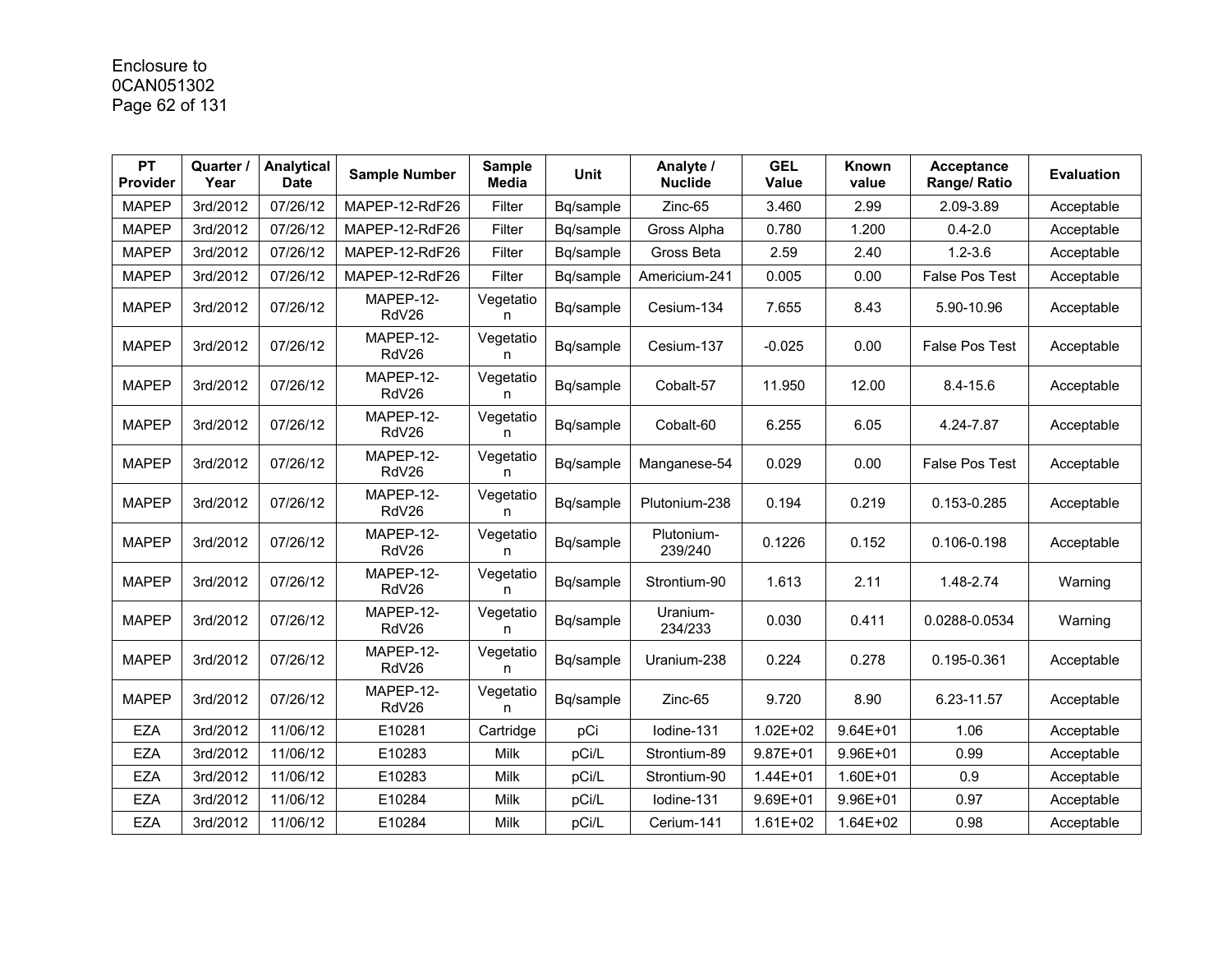# Enclosure to 0CAN051302 Page 63 of 131

| <b>PT</b><br><b>Provider</b> | Quarter /<br>Year | Analytical<br><b>Date</b> | <b>Sample Number</b> | <b>Sample</b><br><b>Media</b> | <b>Unit</b> | Analyte /<br><b>Nuclide</b> | <b>GEL</b><br>Value | Known<br>value | <b>Acceptance</b><br>Range/ Ratio | <b>Evaluation</b> |
|------------------------------|-------------------|---------------------------|----------------------|-------------------------------|-------------|-----------------------------|---------------------|----------------|-----------------------------------|-------------------|
| <b>EZA</b>                   | 3rd/2012          | 11/06/12                  | E10284               | <b>Milk</b>                   | pCi/L       | Chromium-51                 | 2.92E+02            | 2.48E+02       | 1.18                              | Acceptable        |
| <b>EZA</b>                   | 3rd/2012          | 11/06/12                  | E10284               | Milk                          | pCi/L       | Cesium-134                  | $9.85E + 01$        | 1.08E+02       | 0.91                              | Acceptable        |
| <b>EZA</b>                   | 3rd/2012          | 11/06/12                  | E10284               | Milk                          | pCi/L       | Cesium-137                  | 1.76E+02            | 1.74E+02       | 1.01                              | Acceptable        |
| <b>EZA</b>                   | 3rd/2012          | 11/06/12                  | E10284               | Milk                          | pCi/L       | Cobalt-58                   | $9.72E + 01$        | 1.00E+02       | 0.97                              | Acceptable        |
| <b>EZA</b>                   | 3rd/2012          | 11/06/12                  | E10284               | Milk                          | pCi/L       | Manganese-54                | 1.98E+02            | 1.96E+02       | 1.01                              | Acceptable        |
| <b>EZA</b>                   | 3rd/2012          | 11/06/12                  | E10284               | Milk                          | pCi/L       | Iron-59                     | $1.62E + 02$        | 1.52E+02       | 1.07                              | Acceptable        |
| <b>EZA</b>                   | 3rd/2012          | 11/06/12                  | E10284               | Milk                          | pCi/L       | Zinc-65                     | 2.08E+02            | 1.92E+02       | 1.08                              | Acceptable        |
| <b>EZA</b>                   | 3rd/2012          | 11/06/12                  | E10284               | Milk                          | pCi/L       | Cobalt-60                   | 1.59E+02            | 1.52E+02       | 1.05                              | Acceptable        |
| <b>EZA</b>                   | 3rd/2012          | 11/06/12                  | E10285               | Water                         | pCi/L       | lodine-131                  | 1.10E+02            | 9.99E+01       | 1.1                               | Acceptable        |
| <b>EZA</b>                   | 3rd/2012          | 11/06/12                  | E10285               | Water                         | pCi/L       | Cerium-141                  | 2.49E+02            | 2.51E+02       | 0.99                              | Acceptable        |
| <b>EZA</b>                   | 3rd/2012          | 11/06/12                  | E10285               | Water                         | pCi/L       | Chromium-51                 | 3.75E+02            | 3.80E+02       | 0.99                              | Acceptable        |
| <b>EZA</b>                   | 3rd/2012          | 11/06/12                  | E10285               | Water                         | pCi/L       | Cesium-134                  | 1.51E+02            | 1.66E+02       | 0.91                              | Acceptable        |
| <b>EZA</b>                   | 3rd/2012          | 11/06/12                  | E10285               | Water                         | pCi/L       | Cesium-137                  | 2.72E+02            | 2.67E+02       | 1.02                              | Acceptable        |
| <b>EZA</b>                   | 3rd/2012          | 11/06/12                  | E10285               | Water                         | pCi/L       | Cobalt-58                   | 1.56E+02            | 1.54E+02       | 1.01                              | Acceptable        |
| <b>EZA</b>                   | 3rd/2012          | 11/06/12                  | E10285               | Water                         | pCi/L       | Manganese-54                | 3.16E+02            | 3.00E+02       | 1.05                              | Acceptable        |
| <b>EZA</b>                   | 3rd/2012          | 11/06/12                  | E10285               | Water                         | pCi/L       | Iron-59                     | 2.65E+02            | 2.33E+02       | 1.14                              | Acceptable        |
| <b>EZA</b>                   | 3rd/2012          | 11/06/12                  | E10285               | Water                         | pCi/L       | $Zinc-65$                   | 3.20E+02            | 2.95E+02       | 1.09                              | Acceptable        |
| <b>EZA</b>                   | 3rd/2012          | 11/06/12                  | E10285               | Water                         | pCi/L       | Cobalt-60                   | 2.42E+02            | 2.33E+02       | 1.04                              | Acceptable        |
| <b>MAPEP</b>                 | 4th/2012          | 11/26/12                  | MAPEP-12-<br>MaS27   | Soil                          | Bq/kg       | Americium-241               | 106.67              | 111            | 78-144                            | Acceptable        |
| <b>MAPEP</b>                 | 4th/2012          | 11/26/12                  | MAPEP-12-<br>MaS27   | Soil                          | Bq/kg       | Cesium-134                  | 839.5               | 939            | 657-1221                          | Acceptable        |
| <b>MAPEP</b>                 | 4th/2012          | 11/26/12                  | MAPEP-12-<br>MaS27   | Soil                          | Bq/kg       | Cesium-137                  | 1230.0              | 1150           | 805-1495                          | Acceptable        |
| <b>MAPEP</b>                 | 4th/2012          | 11/26/12                  | MAPEP-12-<br>MaS27   | Soil                          | Bq/kg       | Cobalt-57                   | 1605                | 1316           | 921-1711                          | Acceptable        |
| <b>MAPEP</b>                 | 4th/2012          | 11/26/12                  | MAPEP-12-<br>MaS27   | Soil                          | Bq/kg       | Cobalt-60                   | 551.5               | 531            | 372-690                           | Acceptable        |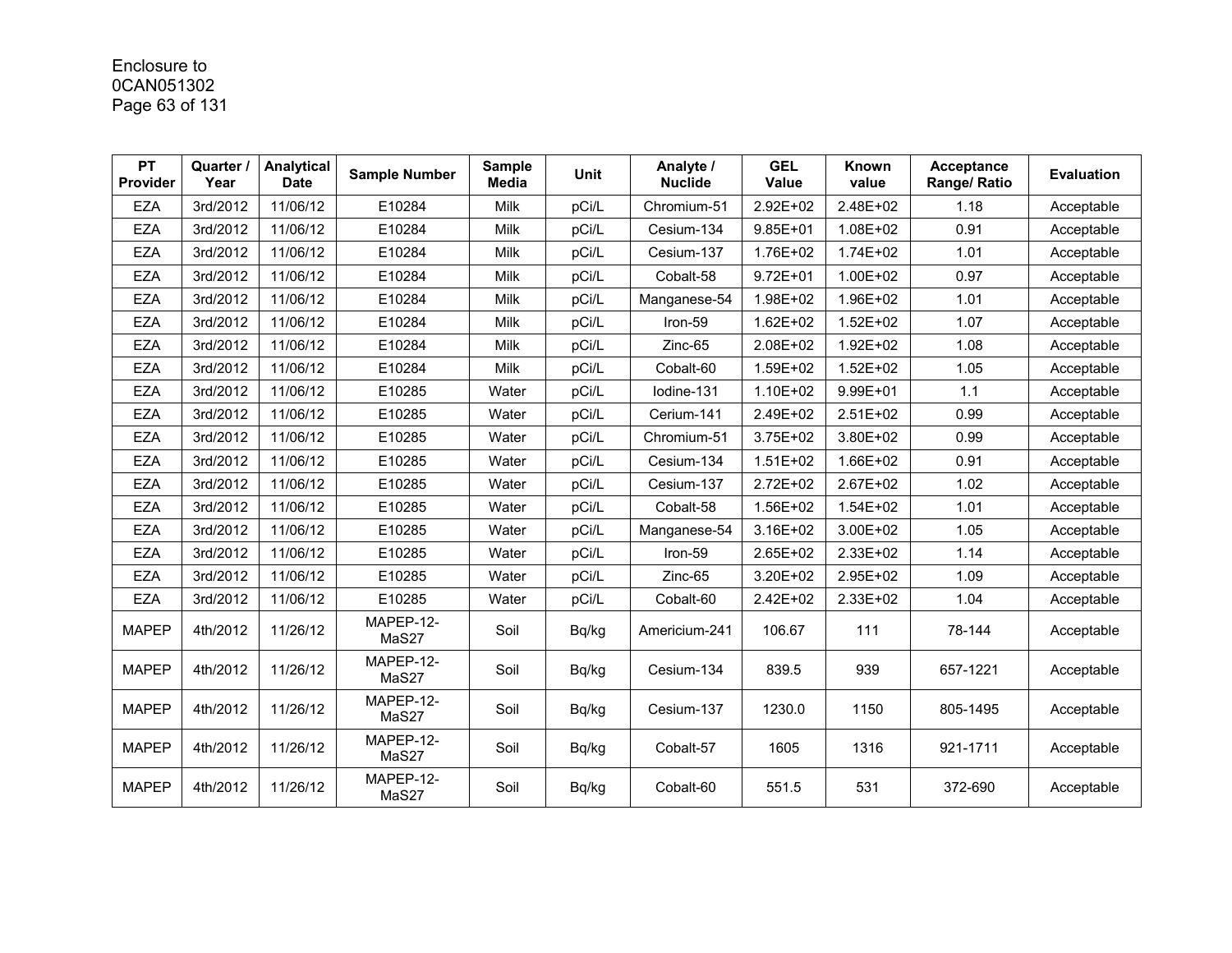# Enclosure to 0CAN051302 Page 64 of 131

| <b>PT</b><br>Provider | Quarter /<br>Year | Analytical<br><b>Date</b> | <b>Sample Number</b> | <b>Sample</b><br><b>Media</b> | <b>Unit</b> | Analyte /<br><b>Nuclide</b> | <b>GEL</b><br><b>Value</b> | Known<br>value | Acceptance<br>Range/ Ratio | <b>Evaluation</b> |
|-----------------------|-------------------|---------------------------|----------------------|-------------------------------|-------------|-----------------------------|----------------------------|----------------|----------------------------|-------------------|
| <b>MAPEP</b>          | 4th/2012          | 11/26/12                  | MAPEP-12-<br>MaS27   | Soil                          | Bq/kg       | Iron-55                     | 459.3                      | 508            | 356-660                    | Acceptable        |
| <b>MAPEP</b>          | 4th/2012          | 11/26/12                  | MAPEP-12-<br>MaS27   | Soil                          | Bq/kg       | Manganese-54                | 1015                       | 920            | 644-1196                   | Acceptable        |
| <b>MAPEP</b>          | 4th/2012          | 11/26/12                  | MAPEP-12-<br>MaS27   | Soil                          | Bq/kg       | Plutonium-238               | 104.6                      | 106            | 74.1-137.5                 | Acceptable        |
| <b>MAPEP</b>          | 4th/2012          | 11/26/12                  | MAPEP-12-<br>MaS27   | Soil                          | Bq/kg       | Plutonium-<br>239/240       | 132.33                     | 134            | 94-174                     | Acceptable        |
| <b>MAPEP</b>          | 4th/2012          | 11/26/12                  | MAPEP-12-<br>MaS27   | Soil                          | Bq/kg       | Potassium-40                | 723                        | 632            | 442-822                    | Acceptable        |
| <b>MAPEP</b>          | 4th/2012          | 11/26/12                  | MAPEP-12-<br>MaS27   | Soil                          | Bq/kg       | Strontium-90                | 476.7                      | 508            | 356-660                    | Warning           |
| <b>MAPEP</b>          | 4th/2012          | 11/26/12                  | MAPEP-12-<br>MaS27   | Soil                          | Bq/kg       | Technetium-99               | 385.3                      | 469            | 328-610                    | Acceptable        |
| <b>MAPEP</b>          | 4th/2012          | 11/26/12                  | MAPEP-12-<br>MaS27   | Soil                          | Bq/kg       | Uranium-<br>234/233         | 51.6                       | 60             | 42.2-78.4                  | Acceptable        |
| <b>MAPEP</b>          | 4th/2012          | 11/26/12                  | MAPEP-12-<br>MaS27   | Soil                          | Bq/kg       | Uranium-238                 | 238.33                     | 263            | 184-342                    | Acceptable        |
| <b>MAPEP</b>          | 4th/2012          | 11/26/12                  | MAPEP-12-<br>MaS27   | Soil                          | Bq/kg       | $Zinc-65$                   | 721.5                      | 606            | 424-788                    | Acceptable        |
| <b>MAPEP</b>          | 4th/2012          | 11/26/12                  | MAPEP-12-<br>MaW27   | Water                         | Bq/L        | Americium-241               | 0.9407                     | 1.06           | $0.74 - 1.38$              | Acceptable        |
| <b>MAPEP</b>          | 4th/2012          | 11/26/12                  | MAPEP-12-<br>MaW27   | Water                         | Bq/L        | Cesium-134                  | 20.6                       | 23.2           | 16.2-30.2                  | Acceptable        |
| <b>MAPEP</b>          | 4th/2012          | 11/26/12                  | MAPEP-12-<br>MaW27   | Water                         | Bq/L        | Cesium-137                  | 17.05                      | 16.7           | 11.7-21.7                  | Acceptable        |
| <b>MAPEP</b>          | 4th/2012          | 11/26/12                  | MAPEP-12-<br>MaW27   | Water                         | Bq/L        | Cobalt-57                   | 29.45                      | 29.3           | 20.5-38.1                  | Acceptable        |
| <b>MAPEP</b>          | 4th/2012          | 11/26/12                  | MAPEP-12-<br>MaW27   | Water                         | Bq/L        | Cobalt-60                   | 0.03                       | 0.0            | <b>False Positive</b>      | Acceptable        |
| <b>MAPEP</b>          | 4th/2012          | 11/26/12                  | MAPEP-12-<br>MaW27   | Water                         | Bq/L        | Hydrogen-3                  | 334                        | 334            | 234-434                    | Acceptable        |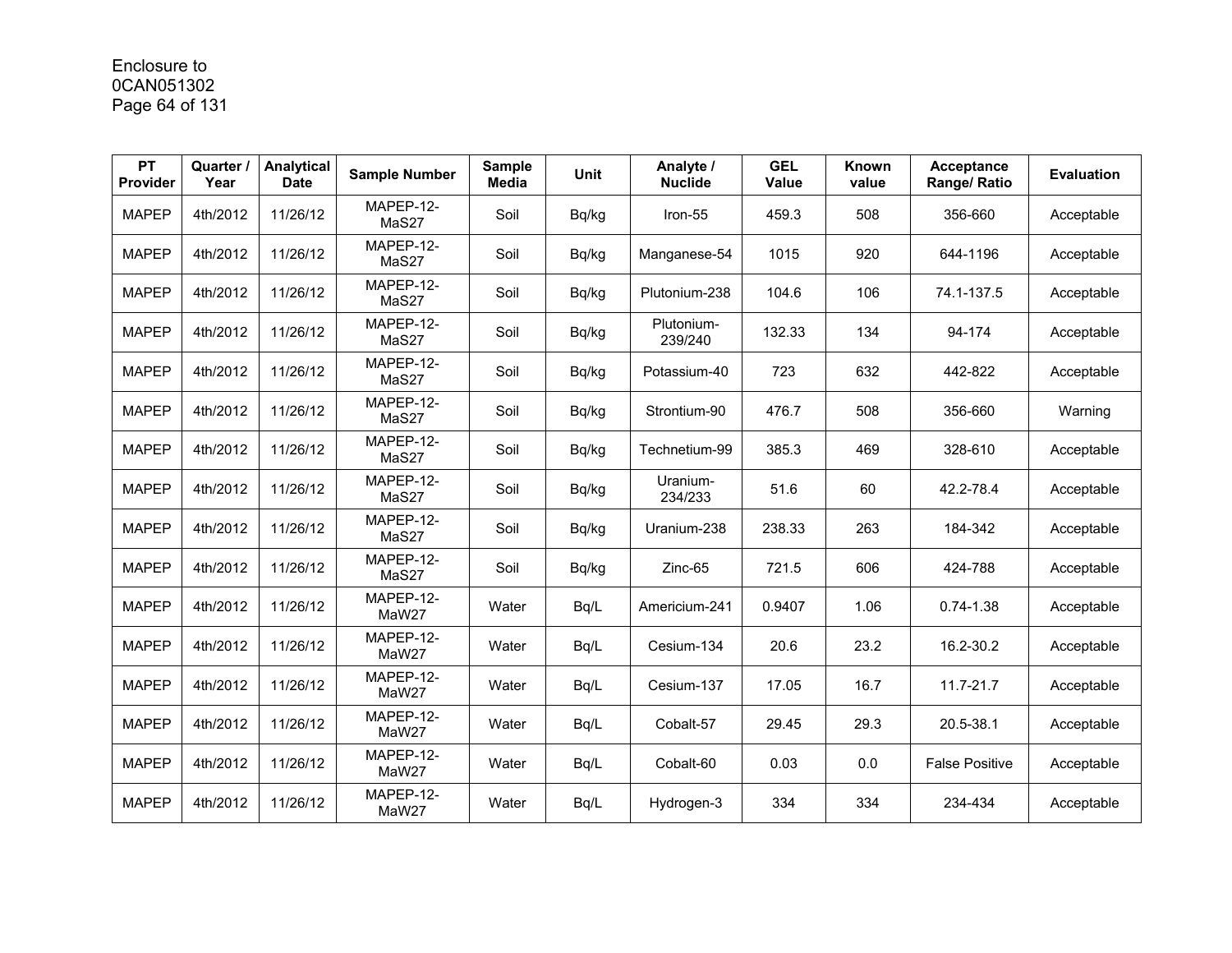# Enclosure to 0CAN051302 Page 65 of 131

| <b>PT</b><br>Provider | Quarter /<br>Year | Analytical<br><b>Date</b> | <b>Sample Number</b> | <b>Sample</b><br><b>Media</b> | <b>Unit</b> | Analyte /<br><b>Nuclide</b> | <b>GEL</b><br><b>Value</b> | Known<br>value | Acceptance<br>Range/ Ratio | <b>Evaluation</b> |
|-----------------------|-------------------|---------------------------|----------------------|-------------------------------|-------------|-----------------------------|----------------------------|----------------|----------------------------|-------------------|
| <b>MAPEP</b>          | 4th/2012          | 11/26/12                  | MAPEP-12-<br>MaW27   | Water                         | Bq/L        | Manganese-54                | 18.4                       | 17.8           | 12.5-23.1                  | Acceptable        |
| <b>MAPEP</b>          | 4th/2012          | 11/26/12                  | MAPEP-12-<br>MaW27   | Water                         | Bq/L        | Nickel-63                   | 66.2                       | 66.3           | 46.4-86.2                  | Acceptable        |
| <b>MAPEP</b>          | 4th/2012          | 11/26/12                  | MAPEP-12-<br>MaW27   | Water                         | Bq/L        | Plutonium-238               | 0.0088                     | 0.0            | Sensitivity Eval.          | Acceptable        |
| <b>MAPEP</b>          | 4th/2012          | 11/26/12                  | MAPEP-12-<br>MaW27   | Water                         | Bq/L        | Plutonium-<br>239/240       | 1.44                       | 1.61           | 1.13-2.09                  | Acceptable        |
| <b>MAPEP</b>          | 4th/2012          | 11/26/12                  | MAPEP-12-<br>MaW27   | Water                         | Bq/L        | Potassium-40                | 140.5                      | 134            | 94-174                     | Acceptable        |
| <b>MAPEP</b>          | 4th/2012          | 11/26/12                  | MAPEP-12-<br>MaW27   | Water                         | Bq/L        | Strontium-90                | 11.13                      | 12.2           | $8.5 - 15.9$               | Acceptable        |
| <b>MAPEP</b>          | 4th/2012          | 11/26/12                  | MAPEP-12-<br>MaW27   | Water                         | Bq/L        | Technetium-99               | 4.5                        | 4.58           | 3.21-5.95                  | Acceptable        |
| <b>MAPEP</b>          | 4th/2012          | 11/26/12                  | MAPEP-12-<br>MaW27   | Water                         | Bq/L        | Uranium-<br>234/233         | 0.414                      | 0.451          | 0.316-0.586                | Acceptable        |
| <b>MAPEP</b>          | 4th/2012          | 11/26/12                  | MAPEP-12-<br>MaW27   | Water                         | Bq/L        | Uranium-238                 | 2.96                       | 3.33           | 2.33-4.33                  | Acceptable        |
| <b>MAPEP</b>          | 4th/2012          | 11/26/12                  | MAPEP-12-<br>MaW27   | Water                         | Bq/L        | $Zinc-65$                   | 28.15                      | 25.9           | 18.1-33.7                  | Acceptable        |
| <b>MAPEP</b>          | 4th/2012          | 11/26/12                  | MAPEP-12-<br>GrW27   | Water                         | Bq/L        | Gross Alpha                 | 1.737                      | 1.79           | 0.54-3.04                  | Acceptable        |
| <b>MAPEP</b>          | 4th/2012          | 11/26/12                  | MAPEP-12-<br>GrW27   | Water                         | Bq/L        | Gross Beta                  | 8.893                      | 9.1            | $4.6 - 13.7$               | Acceptable        |
| <b>MAPEP</b>          | 4th/2012          | 11/26/12                  | MAPEP-12-<br>XaW27   | Water                         | Bq/L        | lodine-129                  | 6.229                      | 6.82           | 4.77-8.87                  | Acceptable        |
| <b>MAPEP</b>          | 4th/2012          | 11/26/12                  | MAPEP-12-RdF27       | Filter                        | uq/sample   | Uranium-235                 | 0.0154                     | 0.0148         | 0.0104-0.0192              | Acceptable        |
| <b>MAPEP</b>          | 4th/2012          | 11/26/12                  | MAPEP-12-RdF27       | Filter                        | uq/sample   | Uranium-238                 | 7.77                       | 8              | $5.6 - 10.4$               | Acceptable        |
| <b>MAPEP</b>          | 4th/2012          | 11/26/12                  | MAPEP-12-RdF27       | Filter                        | uq/sample   | Uranium-Total               | 7.785                      | 8.1            | $5.7 - 10.5$               | Acceptable        |
| <b>MAPEP</b>          | 4th/2012          | 11/26/12                  | MAPEP-12-RdF27       | Filter                        | uq/sample   | Americium-241               | 0.0716                     | 0.078          | 0.0546-0.1014              | Acceptable        |
| <b>MAPEP</b>          | 4th/2012          | 11/26/12                  | MAPEP-12-RdF27       | Filter                        | ug/sample   | Cesium-134                  | 2.795                      | 2.74           | 1.92-3.56                  | Acceptable        |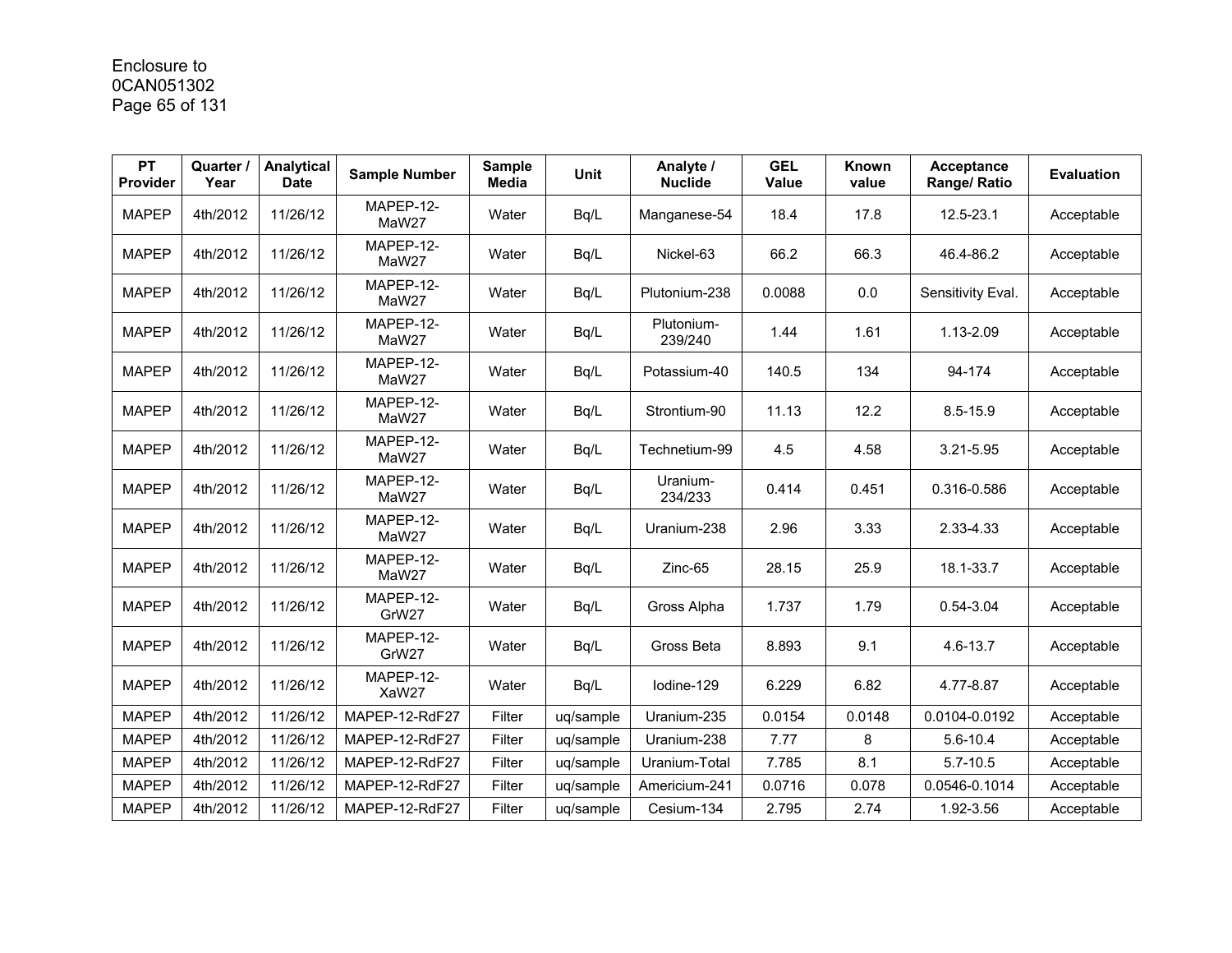# Enclosure to 0CAN051302 Page 66 of 131

| <b>PT</b><br>Provider | Quarter /<br>Year | Analytical<br><b>Date</b> | <b>Sample Number</b> | <b>Sample</b><br><b>Media</b> | Unit      | Analyte /<br><b>Nuclide</b> | <b>GEL</b><br><b>Value</b> | Known<br>value | Acceptance<br>Range/ Ratio | <b>Evaluation</b> |
|-----------------------|-------------------|---------------------------|----------------------|-------------------------------|-----------|-----------------------------|----------------------------|----------------|----------------------------|-------------------|
| <b>MAPEP</b>          | 4th/2012          | 11/26/12                  | MAPEP-12-RdF27       | Filter                        | uq/sample | Cesium-137                  | $-0.016$                   | $\mathbf{0}$   | <b>False Positive</b>      | Acceptable        |
| <b>MAPEP</b>          | 4th/2012          | 11/26/12                  | MAPEP-12-RdF27       | Filter                        | ug/sample | Cobalt-57                   | 2.265                      | 1.91           | 1.34-2.48                  | Acceptable        |
| <b>MAPEP</b>          | 4th/2012          | 11/26/12                  | MAPEP-12-RdF27       | Filter                        | uq/sample | Cobalt-60                   | 1.865                      | 1.728          | 1.210-2.246                | Acceptable        |
| <b>MAPEP</b>          | 4th/2012          | 11/26/12                  | MAPEP-12-RdF27       | Filter                        | uq/sample | Manganese-54                | 2.465                      | 2.36           | 1.65-3.07                  | Acceptable        |
| <b>MAPEP</b>          | 4th/2012          | 11/26/12                  | MAPEP-12-RdF27       | Filter                        | uq/sample | Plutonium-238               | 0.061                      | 0.0625         | 0.0438-0.0813              | Acceptable        |
| <b>MAPEP</b>          | 4th/2012          | 11/26/12                  | MAPEP-12-RdF27       | Filter                        | uq/sample | Plutonium-<br>239/240       | $-0.002$                   | 0.00081        | Sensitivity Eval.          | Acceptable        |
| <b>MAPEP</b>          | 4th/2012          | 11/26/12                  | MAPEP-12-RdF27       | Filter                        | uq/sample | Strontium-90                | 0.914                      | 1.03           | $0.72 - 1.34$              | Acceptable        |
| <b>MAPEP</b>          | 4th/2012          | 11/26/12                  | MAPEP-12-RdF27       | Filter                        | uq/sample | Uranium-<br>234/233         | 0.009                      | 0.0141         | 0.0099-0.0183              | Not Acceptable    |
| <b>MAPEP</b>          | 4th/2012          | 11/26/12                  | MAPEP-12-RdF27       | Filter                        | uq/sample | Uranium-238                 | 0.087                      | 0.1            | 0.070-0.130                | Not Acceptable    |
| <b>MAPEP</b>          | 4th/2012          | 11/26/12                  | MAPEP-12-RdF27       | Filter                        | uq/sample | Zinc-65                     | $-0.154$                   | $\Omega$       | <b>False Positive</b>      | Acceptable        |
| <b>MAPEP</b>          | 4th/2012          | 11/26/12                  | MAPEP-12-GrF27       | Filter                        | Bq/sample | Gross Alpha                 | 0.2253                     | 0.97           | $0.29 - 1.65$              | Not Acceptable    |
| <b>MAPEP</b>          | 4th/2012          | 11/26/12                  | MAPEP-12-GrF27       | Filter                        | Bq/sample | Gross Beta                  | 1.93                       | 1.92           | 0.96-2.88                  | Acceptable        |
| <b>MAPEP</b>          | 4th/2012          | 11/26/12                  | MAPEP-12-<br>RdV27   | Vegetatio<br>n                | Bq/sample | Americium-241               | 0.142                      | 0.163          | 0.114-0.212                | Acceptable        |
| <b>MAPEP</b>          | 4th/2012          | 11/26/12                  | MAPEP-12-<br>RdV27   | Vegetatio<br>n                | Bq/sample | Cesium-134                  | 6.355                      | 6.51           | 4.56-8.46                  | Acceptable        |
| <b>MAPEP</b>          | 4th/2012          | 11/26/12                  | MAPEP-12-<br>RdV27   | Vegetatio<br>n                | Bq/sample | Cesium-137                  | 4.575                      | 4.38           | 3.07-5.69                  | Acceptable        |
| <b>MAPEP</b>          | 4th/2012          | 11/26/12                  | MAPEP-12-<br>RdV27   | Vegetatio<br>n.               | Bq/sample | Cobalt-57                   | 6.04                       | 5.66           | 3.96-7.36                  | Acceptable        |
| <b>MAPEP</b>          | 4th/2012          | 11/26/12                  | MAPEP-12-<br>RdV27   | Vegetatio<br>n                | Bq/sample | Cobalt-60                   | 5.44                       | 5.12           | 3.58-6.66                  | Acceptable        |
| <b>MAPEP</b>          | 4th/2012          | 11/26/12                  | MAPEP-12-<br>RdV27   | Vegetatio<br>n                | Bq/sample | Manganese-54                | 3.565                      | 3.27           | 2.29-4.25                  | Acceptable        |
| <b>MAPEP</b>          | 4th/2012          | 11/26/12                  | MAPEP-12-<br>RdV27   | Vegetatio<br>n                | Bq/sample | Plutonium-238               | 0.176                      | 0.187          | 0.131-0.243                | Acceptable        |
| <b>MAPEP</b>          | 4th/2012          | 11/26/12                  | MAPEP-12-<br>RdV27   | Vegetatio<br>n.               | Bq/sample | Plutonium-<br>239/240       | 0.12                       | 0.123          | 0.086-0.160                | Acceptable        |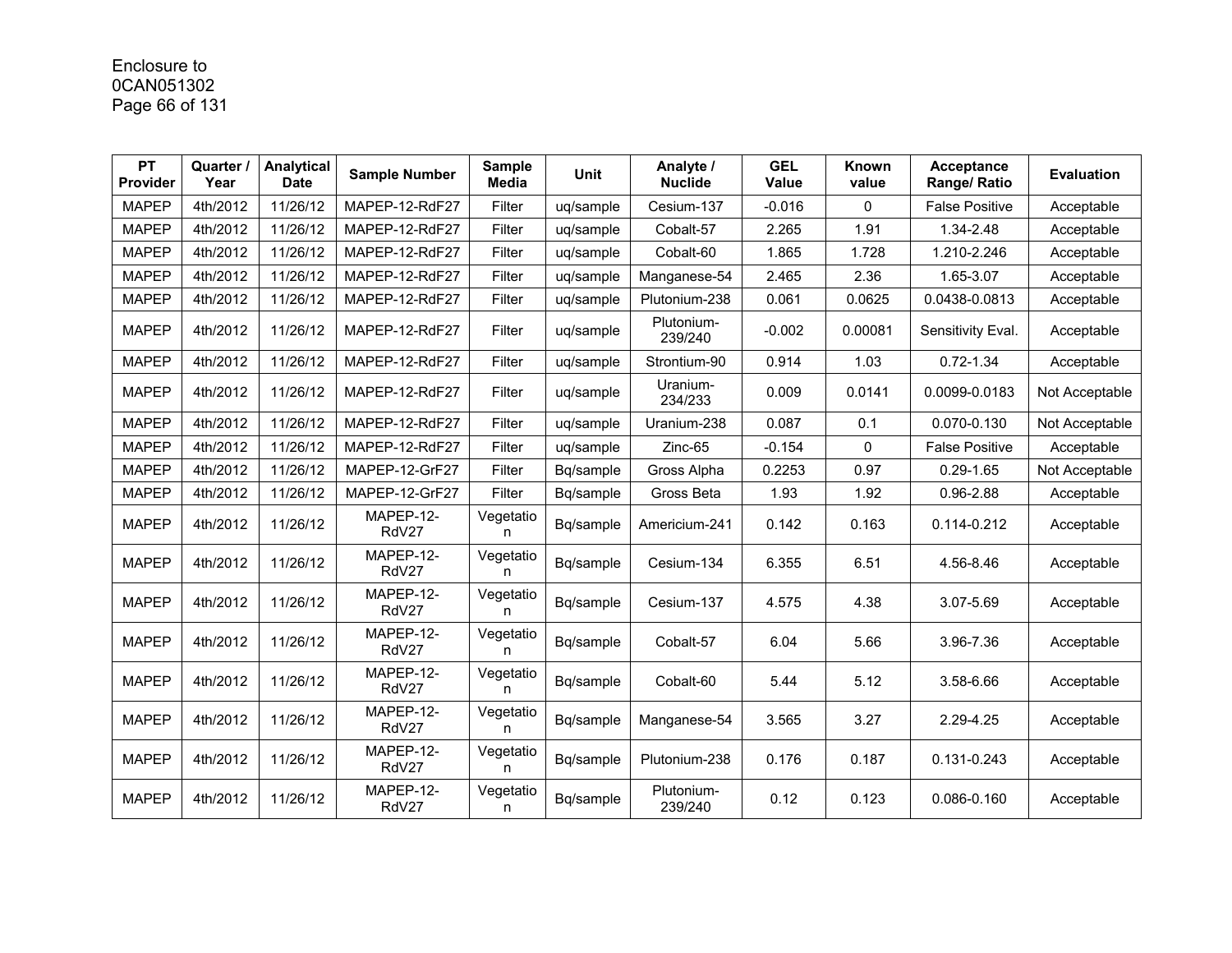# Enclosure to 0CAN051302 Page 67 of 131

| PT<br>Provider | Quarter /<br>Year | Analytical<br><b>Date</b> | <b>Sample Number</b> | <b>Sample</b><br>Media | <b>Unit</b> | Analyte /<br><b>Nuclide</b> | <b>GEL</b><br>Value | Known<br>value | <b>Acceptance</b><br>Range/ Ratio | <b>Evaluation</b> |
|----------------|-------------------|---------------------------|----------------------|------------------------|-------------|-----------------------------|---------------------|----------------|-----------------------------------|-------------------|
| <b>MAPEP</b>   | 4th/2012          | 11/26/12                  | MAPEP-12-<br>RdV27   | Vegetatio<br>n         | Bq/sample   | Strontium-90                | 0.0018              | $\mathbf{0}$   | <b>False Positive</b>             | Acceptable        |
| <b>MAPEP</b>   | 4th/2012          | 11/26/12                  | MAPEP-12-<br>RdV27   | Vegetatio<br>n         | Bq/sample   | Uranium-<br>234/233         | 0.024               | 0.0257         | 0.0180-0.0334                     | Acceptable        |
| <b>MAPEP</b>   | 4th/2012          | 11/26/12                  | MAPEP-12-<br>RdV27   | Vegetatio<br>n         | Bq/sample   | Uranium-238                 | 0.143               | 0.158          | 0.111-0.205                       | Acceptable        |
| <b>MAPEP</b>   | 4th/2012          | 11/26/12                  | MAPEP-12-<br>RdV27   | Vegetatio<br>n         | Bq/sample   | Uranium-Total               | 11.1                | 12.7           | $8.9 - 16.5$                      | Acceptable        |
| <b>MAPEP</b>   | 4th/2012          | 11/26/12                  | MAPEP-12-<br>RdV27   | Vegetatio<br>n         | Bq/sample   | Zinc-65                     | $-0.04$             | 0              | <b>False Positive</b>             | Acceptable        |
| <b>MAPEP</b>   | 4th/2012          | 11/26/12                  | MAPEP-11-<br>XaW25   | Water                  | Bq/sample   | lodine-129                  | 8.723               | 9.5            | $6.7 - 12.4$                      | Acceptable        |
| <b>ERA</b>     | 4th/2012          | 12/12/12                  | MRAD-17              | Soil                   | pCi/kg      | Uranium-234                 | 4310                | 4310           | 2830-5540                         | Acceptable        |
| <b>ERA</b>     | 4th/2012          | 12/12/12                  | MRAD-17              | Soil                   | pCi/kg      | Uranium-238                 | 4330                | 4280           | 2860-5440                         | Acceptable        |
| <b>ERA</b>     | 4th/2012          | 12/12/12                  | MRAD-17              | Soil                   | pCi/kg      | Uranium-Total               | 4849                | 5190           | 2960 - 7010                       | Acceptable        |
| <b>ERA</b>     | 4th/2012          | 12/12/12                  | MRAD-17              | Soil                   | ug/kg       | Uranium-Total<br>(mass)     | 8860                | 8790           | 5960-10900                        | Acceptable        |
| <b>ERA</b>     | 4th/2012          | 12/12/12                  | MRAD-17              | Soil                   | pCi/kg      | Uranium-234                 | 3720                | 3400           | 2080-4360                         | Acceptable        |
| <b>ERA</b>     | 4th/2012          | 12/12/12                  | MRAD-17              | Soil                   | pCi/kg      | Uranium-238                 | 3350                | 3420           | 2120-4340                         | Acceptable        |
| <b>ERA</b>     | 4th/2012          | 12/12/12                  | MRAD-17              | Soil                   | pCi/kg      | Uranium-Total               | 7232                | 6970           | 3780-9200                         | Acceptable        |
| <b>ERA</b>     | 4th/2012          | 12/12/12                  | MRAD-17              | Soil                   | ug/kg       | Uranium-Total<br>(mass)     | 10400               | 10200          | 5620-12800                        | Acceptable        |
| <b>ERA</b>     | 4th/2012          | 12/12/12                  | MRAD-17              | Soil                   | pCi/kg      | Actinium-228                | 1400                | 1240           | 795-1720                          | Acceptable        |
| <b>ERA</b>     | 4th/2012          | 12/12/12                  | MRAD-17              | Soil                   | pCi/kg      | Americium-241               | 847                 | 728            | 426-946                           | Acceptable        |
| <b>ERA</b>     | 4th/2012          | 12/12/12                  | MRAD-17              | Soil                   | pCi/kg      | Bismuth-212                 | 1300                | 1240           | 330-1820                          | Acceptable        |
| <b>ERA</b>     | 4th/2012          | 12/12/12                  | MRAD-17              | Soil                   | pCi/kg      | Bismuth-214                 | 1310                | 1290           | 777-1860                          | Acceptable        |
| <b>ERA</b>     | 4th/2012          | 12/12/12                  | MRAD-17              | Soil                   | pCi/kg      | Cesium-134                  | 2210                | 1980           | 1290-2380                         | Acceptable        |
| <b>ERA</b>     | 4th/2012          | 12/12/12                  | MRAD-17              | Soil                   | pCi/kg      | Cesium-137                  | 4140                | 3470           | 2660-4460                         | Acceptable        |
| <b>ERA</b>     | 4th/2012          | 12/12/12                  | MRAD-17              | Soil                   | pCi/kg      | Cobalt-60                   | 5270                | 4310           | 2910-5930                         | Acceptable        |
| <b>ERA</b>     | 4th/2012          | 12/12/12                  | MRAD-17              | Soil                   | pCi/kg      | Lead-212                    | 1250                | 1240           | 812-1730                          | Acceptable        |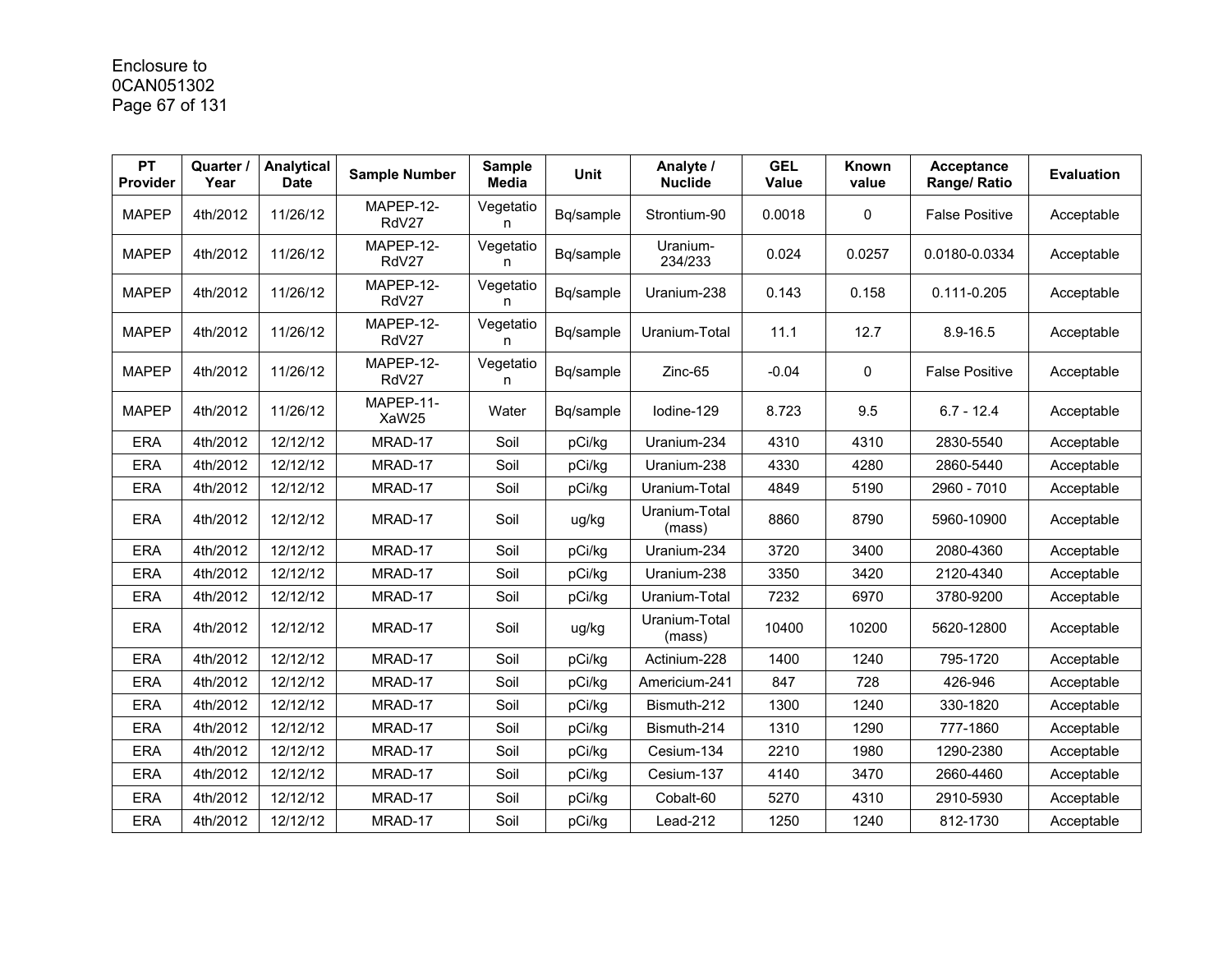# Enclosure to 0CAN051302 Page 68 of 131

| <b>PT</b><br>Provider | Quarter /<br>Year | Analytical<br><b>Date</b> | <b>Sample Number</b> | <b>Sample</b><br>Media | Unit   | Analyte /<br><b>Nuclide</b> | <b>GEL</b><br>Value | Known<br>value | Acceptance<br>Range/ Ratio | <b>Evaluation</b> |
|-----------------------|-------------------|---------------------------|----------------------|------------------------|--------|-----------------------------|---------------------|----------------|----------------------------|-------------------|
| <b>ERA</b>            | 4th/2012          | 12/12/12                  | MRAD-17              | Soil                   | pCi/kg | Lead-214                    | 1580                | 1290           | 753-1920                   | Acceptable        |
| <b>ERA</b>            | 4th/2012          | 12/12/12                  | MRAD-17              | Soil                   | pCi/kg | Manganese-54                | < 35                | < 1000         | $0.00 - 1000$              | Acceptable        |
| <b>ERA</b>            | 4th/2012          | 12/12/12                  | MRAD-17              | Soil                   | pCi/kg | Plutonium-238               | 1250                | 981            | 590-1350                   | Acceptable        |
| <b>ERA</b>            | 4th/2012          | 12/12/12                  | MRAD-17              | Soil                   | pCi/kg | Plutonium-239               | 1110                | 871            | 569-1200                   | Acceptable        |
| <b>ERA</b>            | 4th/2012          | 12/12/12                  | MRAD-17              | Soil                   | pCi/kg | Potassium-40                | 11000               | 12300          | 8980-16500                 | Acceptable        |
| <b>ERA</b>            | 4th/2012          | 12/12/12                  | MRAD-17              | Soil                   | pCi/kg | Thorium-234                 | 5120                | 3420           | 1080-6430                  | Acceptable        |
| <b>ERA</b>            | 4th/2012          | 12/12/12                  | MRAD-17              | Soil                   | pCi/kg | Zinc-65                     | 3770                | 2880           | 2290-3830                  | Acceptable        |
| <b>ERA</b>            | 4th/2012          | 12/12/12                  | MRAD-17              | Soil                   | pCi/kg | Strontium-90                | 6670                | 6860           | 2620-10800                 | Acceptable        |
| <b>ERA</b>            | 4th/2012          | 12/12/12                  | MRAD-17              | Soil                   | pCi/kg | Uranium-234                 | 2640                | 2530           | 1600 - 3140                | Acceptable        |
| <b>ERA</b>            | 4th/2012          | 12/12/12                  | MRAD-17              | Soil                   | pCi/kg | Uranium-238                 | 2450                | 2560           | 1560 - 3250                | Acceptable        |
| ERA                   | 4th/2012          | 12/12/12                  | MRAD-17              | Soil                   | pCi/kg | Uranium-Total               | 5200                | 5190           | 2960 - 7010                | Acceptable        |
| <b>ERA</b>            | 4th/2012          | 12/12/12                  | MRAD-17              | Soil                   | ug/kg  | Uranium-Total<br>(mass)     | 7286                | 7570           | 4160 - 9520                | Acceptable        |
| <b>ERA</b>            | 4th/2012          | 12/12/12                  | MRAD-17              | Soil                   | ug/kg  | Uranium-Total<br>(mass)     | 7430                | 7570           | 4160 - 9520                | Acceptable        |
| <b>ERA</b>            | 4th/2012          | 12/12/12                  | MRAD-17              | Soil                   | pCi/kg | Americium-241               | 3040                | 2980           | 1700 - 4090                | Acceptable        |
| <b>ERA</b>            | 4th/2012          | 12/12/12                  | MRAD-17              | Soil                   | pCi/kg | Curium-244                  | 697                 | 642            | $316 - 1000$               | Acceptable        |
| <b>ERA</b>            | 4th/2012          | 12/12/12                  | MRAD-17              | Soil                   | pCi/kg | Plutonium-238               | 3000                | 2880           | 1560 - 4220                | Acceptable        |
| ERA                   | 4th/2012          | 12/12/12                  | MRAD-17              | Soil                   | pCi/kg | Plutonium-239               | 2910                | 2980           | 1850 - 4060                | Acceptable        |
| <b>ERA</b>            | 4th/2012          | 12/12/12                  | MRAD-17              | Soil                   | pCi/kg | Uranium-234                 | 2580                | 2420           | 1660 - 3210                | Acceptable        |
| <b>ERA</b>            | 4th/2012          | 12/12/12                  | MRAD-17              | Soil                   | pCi/kg | Uranium-238                 | 2660                | 2400           | 1690 - 3030                | Acceptable        |
| <b>ERA</b>            | 4th/2012          | 12/12/12                  | MRAD-17              | Soil                   | pCi/kg | Uranium-Total               | 5356                | 4920           | 3330 - 6120                | Acceptable        |
| <b>ERA</b>            | 4th/2012          | 12/12/12                  | MRAD-17              | Soil                   | ug/kg  | Uranium-Total<br>(mass)     | 7970                | 7180           | 4810 - 9120                | Acceptable        |
| <b>ERA</b>            | 4th/2012          | 12/12/12                  | MRAD-17              | Soil                   | pCi/kg | Cesium-134                  | 1480                | 1380           | 790 - 1910                 | Acceptable        |
| <b>ERA</b>            | 4th/2012          | 12/12/12                  | MRAD-17              | Soil                   | pCi/kg | Cesium-137                  | 1570                | 1270           | 932 - 1760                 | Acceptable        |
| <b>ERA</b>            | 4th/2012          | 12/12/12                  | MRAD-17              | Soil                   | pCi/kg | Cobalt-60                   | 1800                | 1500           | 1010 - 2160                | Acceptable        |
| <b>ERA</b>            | 4th/2012          | 12/12/12                  | MRAD-17              | Soil                   | pCi/kg | Manganese-54                | < 44.0              | < 300          | $0.00 - 300$               | Acceptable        |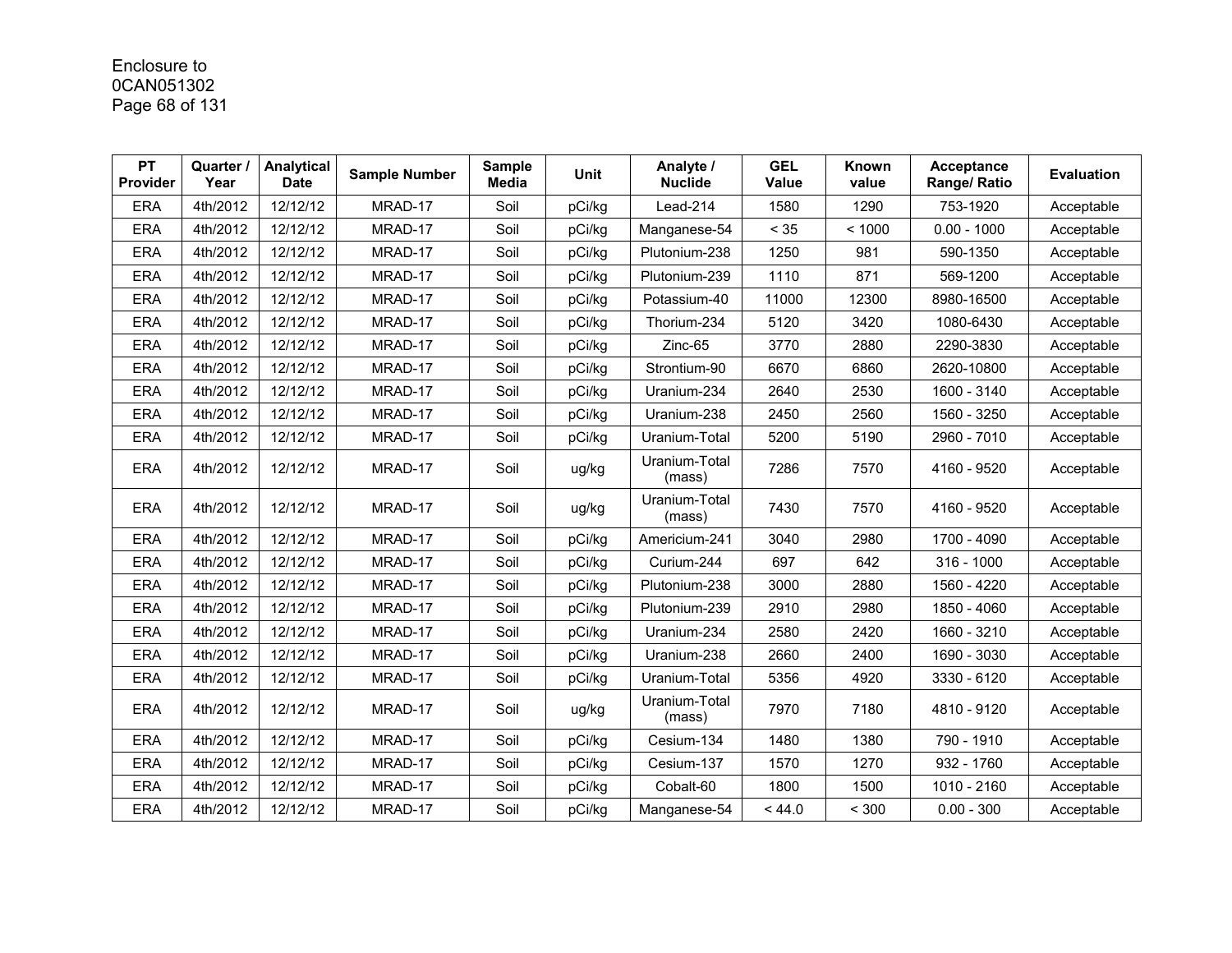# Enclosure to 0CAN051302 Page 69 of 131

| <b>PT</b><br><b>Provider</b> | <b>Quarter</b><br>Year | Analytical<br><b>Date</b> | <b>Sample Number</b> | <b>Sample</b><br><b>Media</b> | <b>Unit</b> | Analyte /<br><b>Nuclide</b> | <b>GEL</b><br>Value | Known<br>value | Acceptance<br>Range/ Ratio | <b>Evaluation</b> |
|------------------------------|------------------------|---------------------------|----------------------|-------------------------------|-------------|-----------------------------|---------------------|----------------|----------------------------|-------------------|
| <b>ERA</b>                   | 4th/2012               | 12/12/12                  | MRAD-17              | Soil                          | pCi/kg      | Potassium-40                | 32100               | 28800          | 20700 - 40800              | Acceptable        |
| <b>ERA</b>                   | 4th/2012               | 12/12/12                  | MRAD-17              | Soil                          | pCi/kg      | Zinc-65                     | 3470                | 2770           | 2000 - 3790                | Acceptable        |
| <b>ERA</b>                   | 4th/2012               | 12/12/12                  | MRAD-17              | Soil                          | pCi/kg      | Strontium-90                | 6320                | 5440           | 3040 - 7220                | Acceptable        |
| <b>ERA</b>                   | 4th/2012               | 12/12/12                  | MRAD-17              | Vegetatio<br>n                | pCi/kg      | Americium-241               | 3780                | 3540           | 2160-4710                  | Acceptable        |
| <b>ERA</b>                   | 4th/2012               | 12/12/12                  | MRAD-17              | Vegetatio<br>n                | pCi/kg      | Curium-244                  | 1910                | 1850           | 906-2880                   | Acceptable        |
| <b>ERA</b>                   | 4th/2012               | 12/12/12                  | MRAD-17              | Vegetatio<br>n                | pCi/kg      | Plutonium-238               | 2360                | 2250           | 1340-3080                  | Acceptable        |
| <b>ERA</b>                   | 4th/2012               | 12/12/12                  | MRAD-17              | Vegetatio<br>n                | pCi/kg      | Plutonium-239               | 2270                | 2170           | 1330-2990                  | Acceptable        |
| <b>ERA</b>                   | 4th/2012               | 12/12/12                  | MRAD-17              | Vegetatio<br>n                | pCi/kg      | Uranium-234                 | 4310                | 4310           | 2830-5540                  | Acceptable        |
| <b>ERA</b>                   | 4th/2012               | 12/12/12                  | MRAD-17              | Vegetatio<br>n                | pCi/kg      | Uranium-238                 | 4330                | 4280           | 2860-5440                  | Acceptable        |
| <b>ERA</b>                   | 4th/2012               | 12/12/12                  | MRAD-17              | Vegetatio<br>n                | pCi/kg      | Uranium-Total               | 8860                | 8790           | 5960-10900                 | Acceptable        |
| <b>ERA</b>                   | 4th/2012               | 12/12/12                  | MRAD-17              | Vegetatio<br>n                | ug/kg       | Uranium-Total<br>(mass)     | 13000               | 12800          | 8580-16200                 | Acceptable        |
| <b>ERA</b>                   | 4th/2012               | 12/12/12                  | MRAD-17              | Vegetatio<br>n                | ug/kg       | Uranium-Total<br>(mass)     | 11900               | 12800          | 8580-16200                 | Acceptable        |
| <b>ERA</b>                   | 4th/2012               | 12/12/12                  | MRAD-17              | Vegetatio<br>n                | pCi/kg      | Cesium-134                  | 2240                | 2350           | 1510-3050                  | Acceptable        |
| <b>ERA</b>                   | 4th/2012               | 12/12/12                  | MRAD-17              | Vegetatio<br>n                | pCi/kg      | Cesium-137                  | 2190                | 2070           | 1500-2880                  | Acceptable        |
| <b>ERA</b>                   | 4th/2012               | 12/12/12                  | MRAD-17              | Vegetatio<br>n                | pCi/kg      | Cobalt-60                   | 2360                | 2030           | 1400-2840                  | Acceptable        |
| <b>ERA</b>                   | 4th/2012               | 12/12/12                  | MRAD-17              | Vegetatio<br>n                | pCi/kg      | Manganese-54                | < 38.6              | < 300          | $0.00 - 300$               | Acceptable        |
| <b>ERA</b>                   | 4th/2012               | 12/12/12                  | MRAD-17              | Vegetatio<br>n                | pCi/kg      | Potassium-40                | 36000               | 29600          | 21400-41500                | Acceptable        |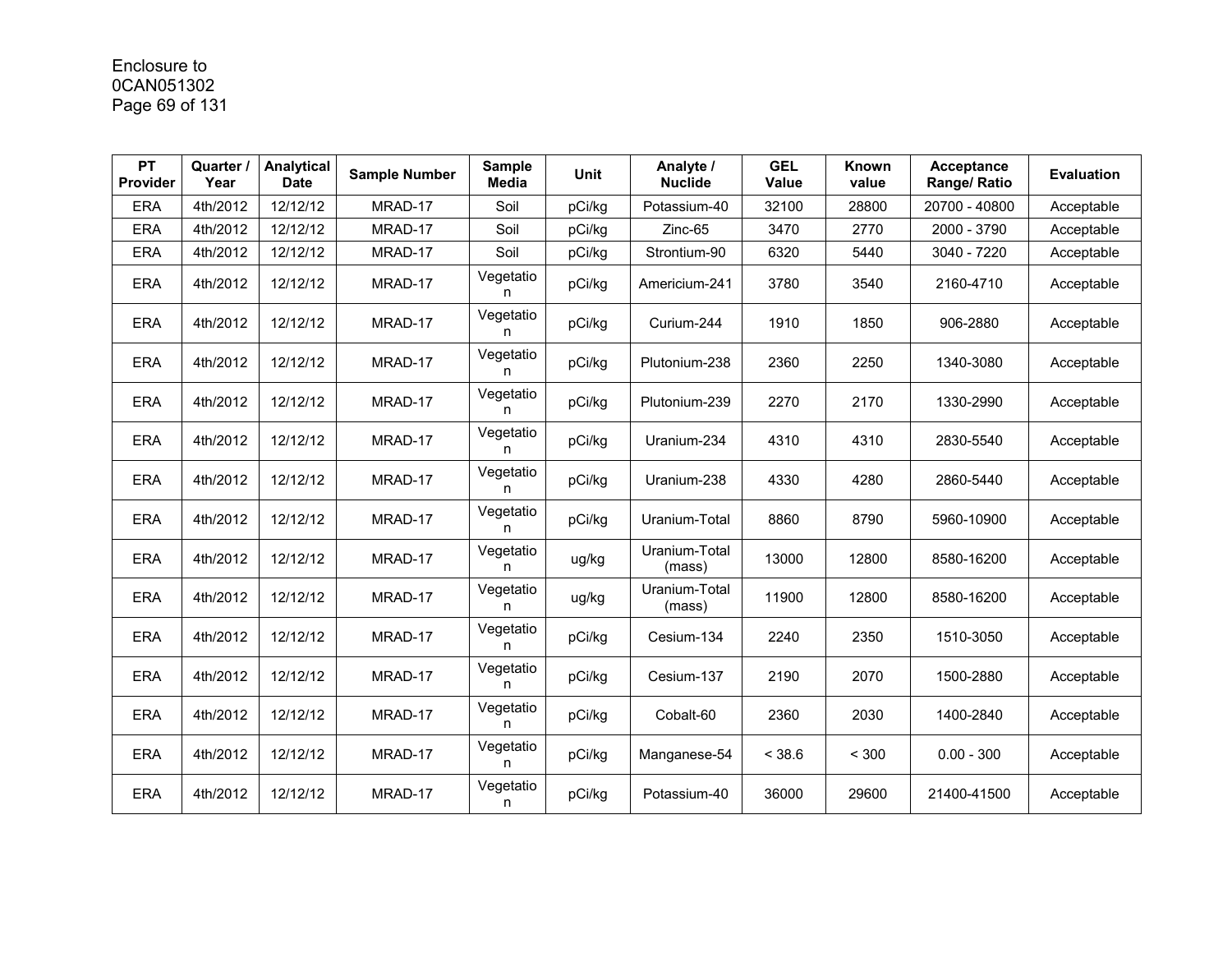# Enclosure to 0CAN051302 Page 70 of 131

| <b>PT</b><br><b>Provider</b> | Quarter /<br>Year | Analytical<br><b>Date</b> | <b>Sample Number</b> | <b>Sample</b><br><b>Media</b> | Unit       | Analyte /<br><b>Nuclide</b> | <b>GEL</b><br>Value | Known<br>value | <b>Acceptance</b><br>Range/ Ratio | <b>Evaluation</b> |
|------------------------------|-------------------|---------------------------|----------------------|-------------------------------|------------|-----------------------------|---------------------|----------------|-----------------------------------|-------------------|
| <b>ERA</b>                   | 4th/2012          | 12/12/12                  | MRAD-17              | Vegetatio<br>n                | pCi/kg     | Zinc-65                     | 2500                | 1970           | 1420-2760                         | Acceptable        |
| <b>ERA</b>                   | 4th/2012          | 12/12/12                  | MRAD-17              | Vegetatio<br>n                | pCi/kg     | Strontium-90                | 9040                | 10000          | 5700-13300                        | Acceptable        |
| <b>ERA</b>                   | 4th/2012          | 12/12/12                  | MRAD-17              | Filter                        | pCi/Filter | Americium-241               | 64.7                | 67.1           | 41.4-90.8                         | Acceptable        |
| <b>ERA</b>                   | 4th/2012          | 12/12/12                  | MRAD-17              | Filter                        | pCi/Filter | Plutonium-238               | 50.3                | 55             | 37.7-72.3                         | Acceptable        |
| <b>ERA</b>                   | 4th/2012          | 12/12/12                  | MRAD-17              | Filter                        | pCi/Filter | Plutonium-239               | 53.8                | 56.8           | 41.1-74.2                         | Acceptable        |
| <b>ERA</b>                   | 4th/2012          | 12/12/12                  | MRAD-17              | Filter                        | pCi/Filter | Uranium-234                 | 49.1                | 55.2           | 34.2-83.2                         | Acceptable        |
| <b>ERA</b>                   | 4th/2012          | 12/12/12                  | MRAD-17              | Filter                        | pCi/Filter | Uranium-238                 | 55                  | 54.7           | 35.3-75.6                         | Acceptable        |
| <b>ERA</b>                   | 4th/2012          | 12/12/12                  | MRAD-17              | Filter                        | pCi/Filter | Uranium-Total               | 106.6               | 112            | 62.0-170                          | Acceptable        |
| <b>ERA</b>                   | 4th/2012          | 12/12/12                  | MRAD-17              | Filter                        | ug/Filter  | Uranium-Total<br>(mass)     | 165                 | 164            | 105-231                           | Acceptable        |
| <b>ERA</b>                   | 4th/2012          | 12/12/12                  | MRAD-17              | Filter                        | pCi/Filter | Cesium-134                  | 393                 | 429            | 273-532                           | Acceptable        |
| <b>ERA</b>                   | 4th/2012          | 12/12/12                  | MRAD-17              | Filter                        | pCi/Filter | Cesium-137                  | 810                 | 793            | 596-1040                          | Acceptable        |
| <b>ERA</b>                   | 4th/2012          | 12/12/12                  | MRAD-17              | Filter                        | pCi/Filter | Cobalt-60                   | 532                 | 521            | 403-651                           | Acceptable        |
| <b>ERA</b>                   | 4th/2012          | 12/12/12                  | MRAD-17              | Filter                        | pCi/Filter | Manganese-54                | < 3.97              | < 50.0         | $0.00 - 50.0$                     | Acceptable        |
| <b>ERA</b>                   | 4th/2012          | 12/12/12                  | MRAD-17              | Filter                        | pCi/Filter | Zinc-65                     | 765                 | 692            | 496-955                           | Acceptable        |
| <b>ERA</b>                   | 4th/2012          | 12/12/12                  | MRAD-17              | Filter                        | pCi/Filter | Strontium-90                | 167                 | 166            | 81.1-249                          | Acceptable        |
| <b>ERA</b>                   | 4th/2012          | 12/12/12                  | MRAD-17              | Filter                        | pCi/Filter | Uranium-Total<br>(mass)     | 152                 | 164            | 105-231                           | Acceptable        |
| <b>ERA</b>                   | 4th/2012          | 12/12/12                  | MRAD-17              | Filter                        | pCi/Filter | Uranium-Total<br>(mass)     | 160                 | 164            | 105-231                           | Acceptable        |
| <b>ERA</b>                   | 4th/2012          | 12/12/12                  | MRAD-17              | Filter                        | pCi/Filter | Gross Alpha                 | 110                 | 87             | $30.3 - 87.8$                     | Acceptable        |
| <b>ERA</b>                   | 4th /2012         | 12/12/12                  | MRAD-17              | Filter                        | pCi/Filter | Gross Beta                  | 71.2                | 62.7           | 39.6-91.4                         | Acceptable        |
| <b>ERA</b>                   | 4th/2012          | 12/12/12                  | MRAD-17              | Water                         | pCi/L      | Uranium-234                 | 155                 | 159            | 119-205                           | Acceptable        |
| <b>ERA</b>                   | 4th/2012          | 12/12/12                  | MRAD-17              | Water                         | pCi/L      | Uranium-238                 | 161                 | 158            | 120-194                           | Acceptable        |
| <b>ERA</b>                   | 4th/2012          | 12/12/12                  | MRAD-17              | Water                         | pCi/L      | Uranium-Total               | 323.6               | 324            | 238-419                           | Acceptable        |
| <b>ERA</b>                   | 4th/2012          | 12/12/12                  | MRAD-17              | Water                         | ug/L       | Uranium-Total<br>(mass)     | 482                 | 473            | 337-572                           | Acceptable        |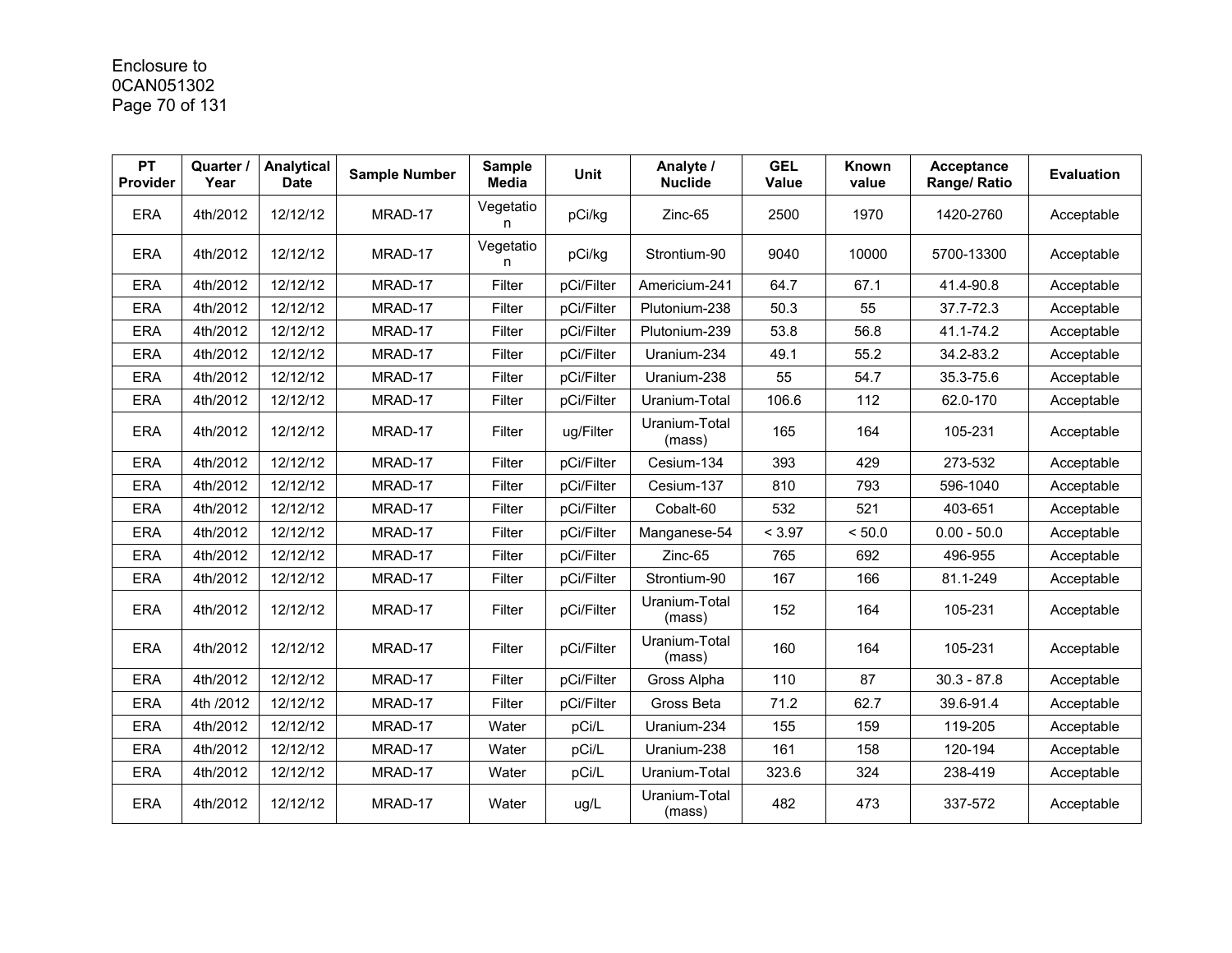# Enclosure to 0CAN051302 Page 71 of 131

| <b>PT</b><br>Provider | Quarter /<br>Year | Analytical<br><b>Date</b> | <b>Sample Number</b> | <b>Sample</b><br><b>Media</b> | Unit  | Analyte /<br><b>Nuclide</b> | <b>GEL</b><br>Value | Known<br>value | <b>Acceptance</b><br>Range/ Ratio | <b>Evaluation</b> |
|-----------------------|-------------------|---------------------------|----------------------|-------------------------------|-------|-----------------------------|---------------------|----------------|-----------------------------------|-------------------|
| <b>ERA</b>            | 4th/2012          | 12/12/12                  | MRAD-17              | Water                         | pCi/L | Americium-241               | 96.3                | 91.8           | 61.8-123                          | Acceptable        |
| <b>ERA</b>            | 4th/2012          | 12/12/12                  | MRAD-17              | Water                         | pCi/L | Plutonium-238               | 98                  | 97.7           | 72.3-122                          | Acceptable        |
| <b>ERA</b>            | 4th/2012          | 12/12/12                  | MRAD-17              | Water                         | pCi/L | Plutonium-239               | 82.5                | 85.8           | 66.6-108                          | Acceptable        |
| <b>ERA</b>            | 4th/2012          | 12/12/12                  | MRAD-17              | Water                         | pCi/L | Uranium-234                 | 155                 | 159            | 119-205                           | Acceptable        |
| <b>ERA</b>            | 4th/2012          | 12/12/12                  | MRAD-17              | Water                         | pCi/L | Uranium-238                 | 161                 | 158            | 120-194                           | Acceptable        |
| <b>ERA</b>            | 4th/2012          | 12/12/12                  | MRAD-17              | Water                         | pCi/L | Uranium-Total               | 312.6               | 324            | 238-419                           | Acceptable        |
| <b>ERA</b>            | 4th/2012          | 12/12/12                  | MRAD-17              | Water                         | ug/L  | Uranium-Total<br>(mass)     | 482                 | 473            | 377-572                           | Acceptable        |
| <b>ERA</b>            | 4th/2012          | 12/12/12                  | MRAD-17              | Water                         | pCi/L | Cesium-134                  | 786                 | 876            | 643-1010                          | Acceptable        |
| <b>ERA</b>            | 4th/2012          | 12/12/12                  | MRAD-17              | Water                         | pCi/L | Cesium-137                  | 2050                | 2040           | 1730-2440                         | Acceptable        |
| <b>ERA</b>            | 4th/2012          | 12/12/12                  | MRAD-17              | Water                         | pCi/L | Cobalt-60                   | 1270                | 1260           | 1090-1470                         | Acceptable        |
| <b>ERA</b>            | 4th/2012          | 12/12/12                  | MRAD-17              | Water                         | pCi/L | Manganese-54                | < 7.27              | < 100          | $0.00 - 100$                      | Acceptable        |
| <b>ERA</b>            | 4th/2012          | 12/12/12                  | MRAD-17              | Water                         | pCi/L | Zinc-65                     | 950                 | 879            | 733-1110                          | Acceptable        |
| ERA                   | 4th/2012          | 12/12/12                  | MRAD-17              | Water                         | pCi/L | Strontium-90                | 577                 | 681            | 444-900                           | Acceptable        |
| ERA                   | 4th/2012          | 12/12/12                  | MRAD-17              | Water                         | pCi/L | Uranium-234                 | 158                 | 159            | 119-205                           | Acceptable        |
| <b>ERA</b>            | 4th/2012          | 12/12/12                  | MRAD-17              | Water                         | pCi/L | Uranium-238                 | 162                 | 158            | 120-194                           | Acceptable        |
| <b>ERA</b>            | 4th/2012          | 12/12/12                  | MRAD-17              | Water                         | pCi/L | Uranium-Total               | 327.7               | 324            | 238-419                           | Acceptable        |
| <b>ERA</b>            | 4th/2012          | 12/12/12                  | MRAD-17              | Water                         | pCi/L | Uranium-Total<br>(mass)     | 485                 | 473            | 337-572                           | Acceptable        |
| <b>ERA</b>            | 4th/2012          | 12/12/12                  | MRAD-17              | Water                         | pCi/L | Uranium-234                 | 156                 | 159            | 119-205                           | Acceptable        |
| <b>ERA</b>            | 4th/2012          | 12/12/12                  | MRAD-17              | Water                         | pCi/L | Uranium-238                 | 162                 | 158            | 120-194                           | Acceptable        |
| <b>ERA</b>            | 4th/2012          | 12/12/12                  | MRAD-17              | Water                         | pCi/L | Uranium-Total               | 318                 | 324            | 238-419                           | Acceptable        |
| <b>ERA</b>            | 4th/2012          | 12/12/12                  | MRAD-17              | Water                         | pCi/L | Uranium-Total<br>(mass)     | 482                 | 473            | 337-572                           | Acceptable        |
| <b>ERA</b>            | 4th/2012          | 12/12/12                  | MRAD-17              | Water                         | pCi/L | Uranium-Total<br>(mass)     | 463                 | 473            | 337-572                           | Acceptable        |
| <b>ERA</b>            | 4th/2012          | 12/12/12                  | MRAD-17              | Water                         | pCi/L | Iron-55                     | 673                 | 548            | 327-743                           | Acceptable        |
| <b>ERA</b>            | 4th/2012          | 12/12/12                  | MRAD-17              | Water                         | pCi/L | Gross Alpha                 | 62.1                | 76.9           | 27.3-119                          | Acceptable        |
| <b>ERA</b>            | 4th/2012          | 12/12/12                  | MRAD-17              | Water                         | pCi/L | Gross Beta                  | 57.4                | 62.6           | 35.8-92.7                         | Acceptable        |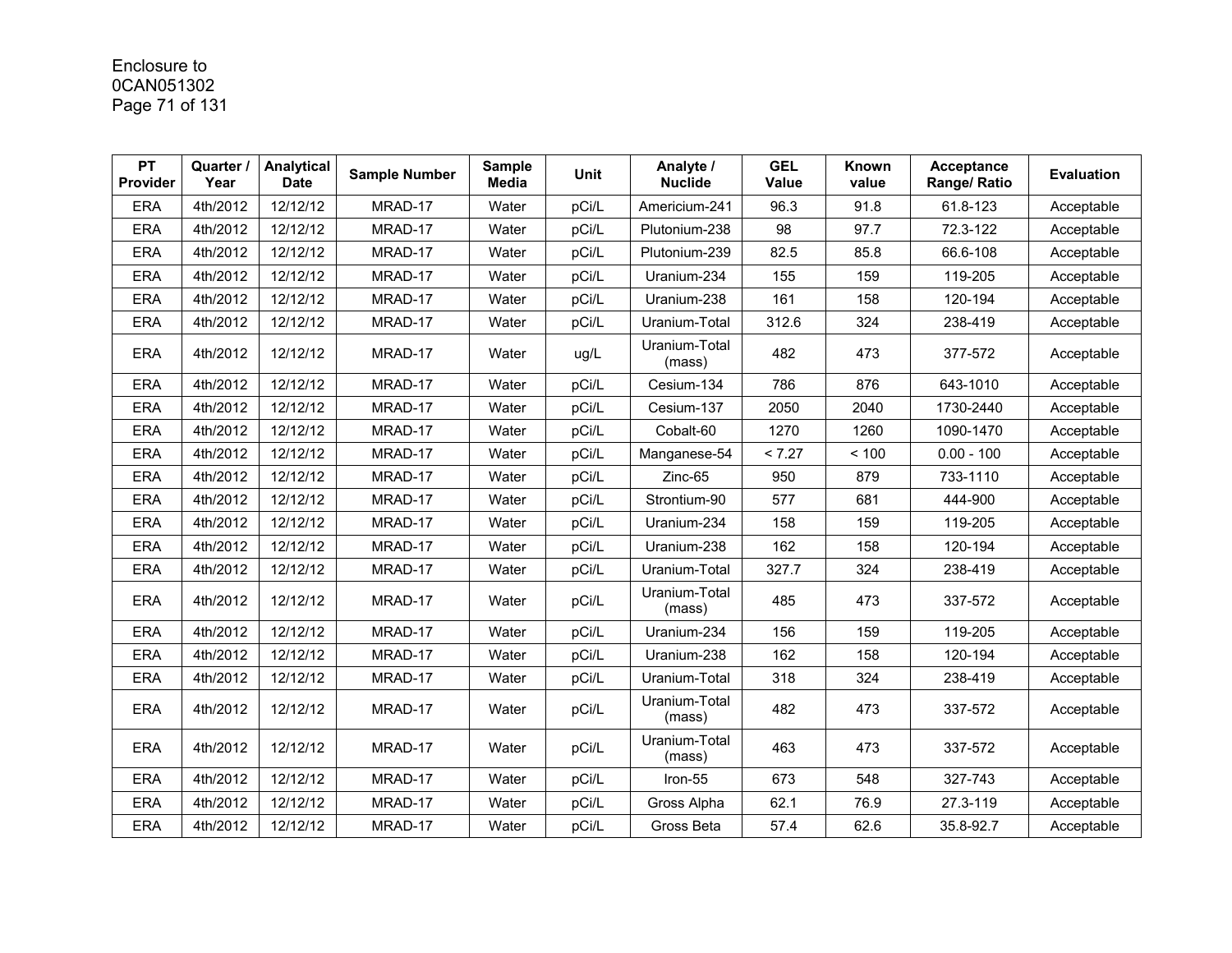# Enclosure to 0CAN051302 Page 72 of 131

| <b>PT</b><br>Provider | Quarter<br>Year | <b>Analytical</b><br><b>Date</b> | <b>Sample Number</b> | <b>Sample</b><br><b>Media</b> | Unit  | Analyte /<br><b>Nuclide</b> | <b>GEL</b><br>Value | Known<br>value | <b>Acceptance</b><br>Range/ Ratio | <b>Evaluation</b> |
|-----------------------|-----------------|----------------------------------|----------------------|-------------------------------|-------|-----------------------------|---------------------|----------------|-----------------------------------|-------------------|
| <b>ERA</b>            | 4th/2012        | 12/12/12                         | MRAD-17              | Water                         | pCi/L | Tritium                     | 17900               | 18700          | 12500-26700                       | Acceptable        |
| <b>ERA</b>            | 3rd/2012        | 8/31/201<br>2                    | RAD-90               | Water                         | pCi/L | Barium-133                  | 72.7                | 65.0           | 54.1-71.5                         | Not Acceptable    |
| <b>ERA</b>            | 3rd/2012        | 8/31/201<br>2                    | <b>RAD-90</b>        | Water                         | pCi/L | Cesium-134                  | 87.5                | 92.5           | 76.0-102                          | Acceptable        |
| <b>ERA</b>            | 3rd/2012        | 8/31/201<br>$\mathfrak{p}$       | RAD-90               | Water                         | pCi/L | Cesium-137                  | 219                 | 216            | 194-239                           | Acceptable        |
| <b>ERA</b>            | 3rd/2012        | 8/31/201<br>2                    | RAD-90               | Water                         | pCi/L | Cobalt-50                   | 55.6                | 51.3           | 46.2-59.0                         | Acceptable        |
| <b>ERA</b>            | 3rd/2012        | 8/31/201<br>$\overline{2}$       | RAD-90               | Water                         | pCi/L | Zinc-65                     | 108                 | 98.9           | 89.0-118                          | Acceptable        |
| <b>ERA</b>            | 3rd/2012        | 8/31/201<br>2                    | RAD-90               | Water                         | pCi/L | Gross Alpha                 | 38.8                | 48.2           | 25.1-60.8                         | Acceptable        |
| <b>ERA</b>            | 3rd/2012        | 8/31/201<br>$\overline{2}$       | RAD-90               | Water                         | pCi/L | Gross Beta                  | 34.4                | 36.8           | 24.2-44.4                         | Acceptable        |
| <b>ERA</b>            | 3rd/2012        | 8/31/201<br>2                    | RAD-90               | Water                         | pCi/L | Gross Alpha                 | 40.9                | 48.2           | 25.1-60.6                         | Acceptable        |
| <b>ERA</b>            | 3rd/2012        | 8/31/201<br>$\overline{2}$       | RAD-90               | Water                         | pCi/L | Radium-226                  | 14.4                | 12.6           | 9.40-14.5                         | Acceptable        |
| <b>ERA</b>            | 3rd/2012        | 8/31/201<br>$\overline{2}$       | RAD-90               | Water                         | pCi/L | Radium-226                  | 14.6                | 12.6           | 9.40-14.5                         | Not Acceptable    |
| <b>ERA</b>            | 3rd/2012        | 8/31/201<br>2                    | RAD-90               | Water                         | pCi/L | Radium-228                  | 4.3                 | 5.01           | 2.99-6.72                         | Acceptable        |
| <b>ERA</b>            | 3rd/2012        | 8/31/201<br>$\overline{2}$       | RAD-90               | Water                         | pCi/L | Uranium (Nat)               | 49.4                | 49.7           | 40.3-55.2                         | Acceptable        |
| <b>ERA</b>            | 3rd/2012        | 8/31/201<br>2                    | <b>RAD-90</b>        | Water                         | ug/L  | Uranium (Nat)<br>mass       | 73.4                | 72.5           | 58.8-80.6                         | Acceptable        |
| <b>ERA</b>            | 3rd/2012        | 8/31/201<br>$\overline{2}$       | <b>RAD-90</b>        | Water                         | pCi/L | Tritium                     | 7290                | 6790           | 5860-7470                         | Acceptable        |
| <b>ERA</b>            | 3rd/2012        | 8/31/201<br>$\overline{2}$       | RAD-90               | Water                         | pCi/L | Strontium-89                | 55                  | 47.9           | 37.5-55.2                         | Acceptable        |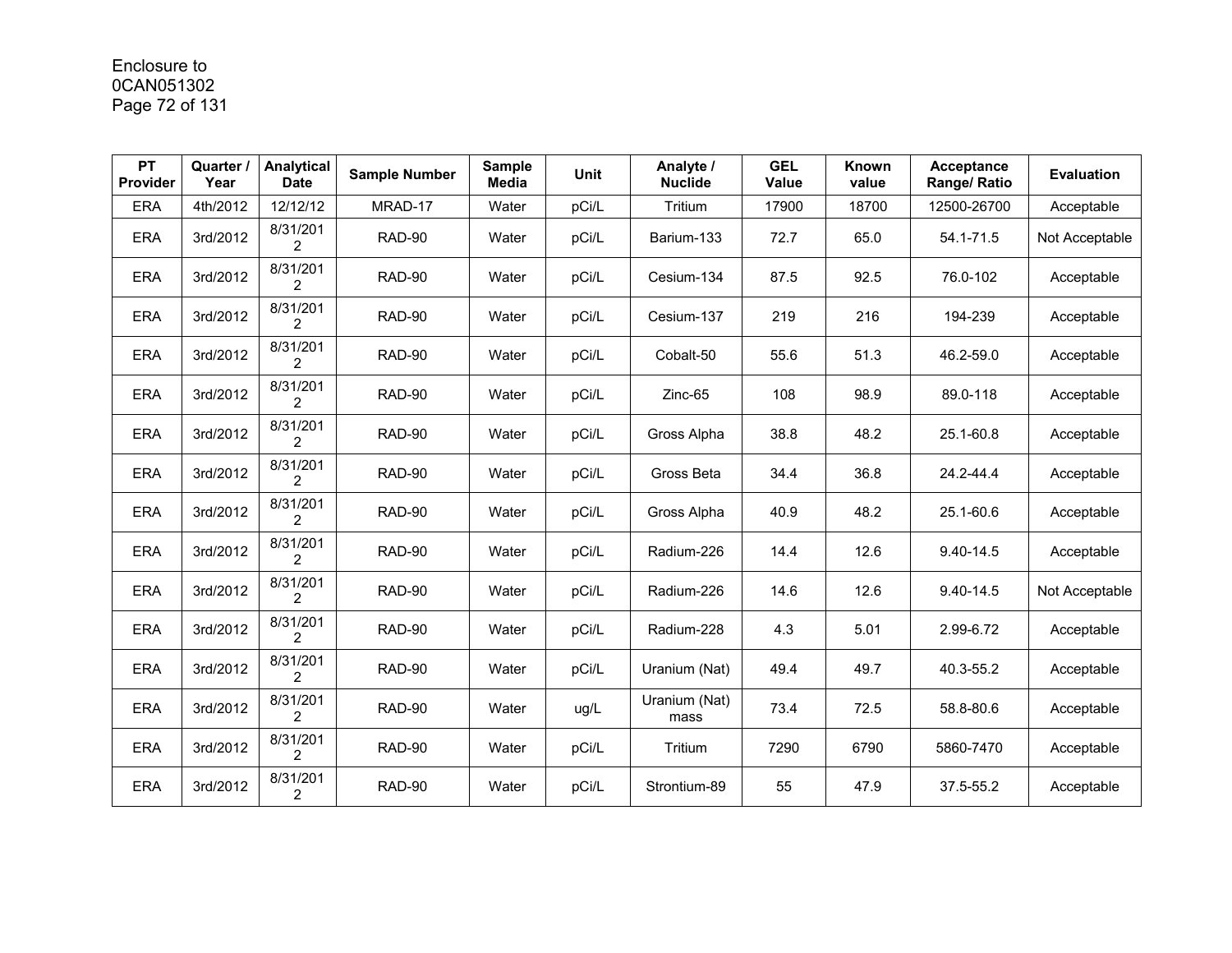# Enclosure to 0CAN051302 Page 73 of 131

| <b>PT</b><br>Provider | <b>Quarter</b><br>Year | Analytical<br>Date | <b>Sample Number</b> | <b>Sample</b><br>Media | <b>Unit</b> | Analyte /<br><b>Nuclide</b> | <b>GEL</b><br>Value | Known<br>value | Acceptance<br>Range/ Ratio | <b>Evaluation</b> |
|-----------------------|------------------------|--------------------|----------------------|------------------------|-------------|-----------------------------|---------------------|----------------|----------------------------|-------------------|
| <b>ERA</b>            | 3rd/2012               | 8/31/201           | RAD-90               | Water                  | pCi/L       | Strontium-90                | 27.1                | 28.7           | 20.9-33.4                  | Acceptable        |
| <b>ERA</b>            | 3rd/2012               | 8/31/201           | RAD-90               | Water                  | pCi/L       | Strontium-89                | 48.3                | 47.9           | 37.5-55.2                  | Acceptable        |
| <b>ERA</b>            | 3rd/2012               | 8/31/201           | RAD-90               | Water                  | pCi/L       | Strontium-90                | 28.9                | 28.7           | 20.9-33.4                  | Acceptable        |
| <b>ERA</b>            | 3rd/2012               | 8/31/201           | RAD-91               | Water                  | pCi/L       | Barium-133                  | 84.9                | 84.8           | 71.3-93.3                  | Acceptable        |
| <b>ERA</b>            | 3rd/2012               | 8/31/201           | RAD-91               | Water                  | pCi/L       | Radium-226                  | 12.8                | 15             | $11.2 - 17.2$              | Acceptable        |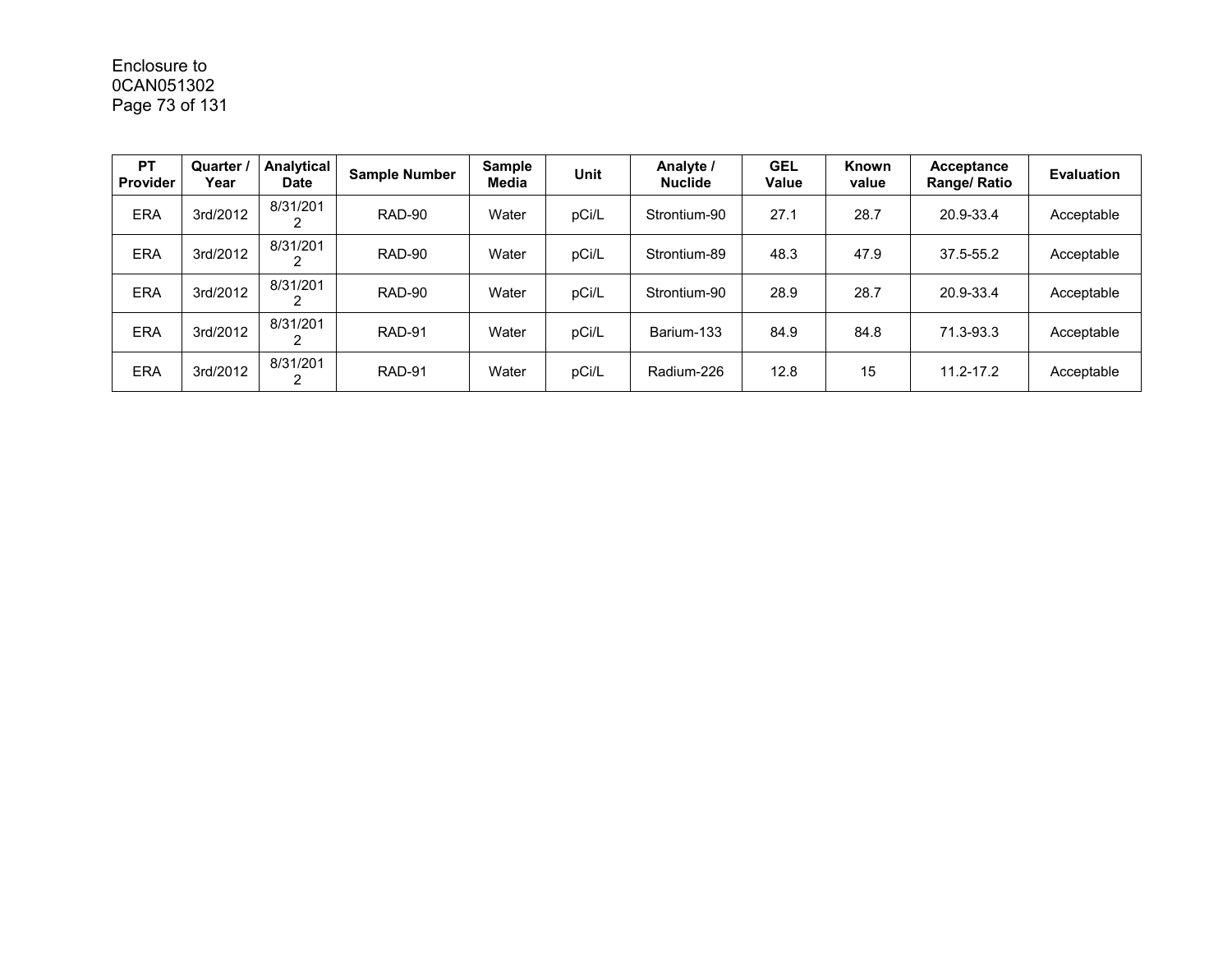#### TABLE 2

### 2012 ECKERT & ZIEGLER ANALYTICS PERFORMANCE EVALUATION RESULTS

| <b>PT</b><br><b>Provider</b> | Quarter /<br>Year | Report<br><b>Date</b> | <b>Sample Number</b> | <b>Sample</b><br><b>Media</b> | <b>Unit</b> | Analyte /<br><b>Nuclide</b> | <b>GEL Value</b> | Known<br>value | Acceptance<br>Range/ Ratio | <b>Evaluation</b> |
|------------------------------|-------------------|-----------------------|----------------------|-------------------------------|-------------|-----------------------------|------------------|----------------|----------------------------|-------------------|
| <b>EZA</b>                   | 1st/2012          | 02/08/12              | E8197-278            | Cartridge                     | pCi         | Iodine-131                  | $9.52E + 01$     | 8.92E+01       | 1.07                       | Acceptable        |
| <b>EZA</b>                   | 1st/2012          | 02/08/12              | E8197-278            | Milk                          | pCi/L       | Strontium-89                | 8.78E+01         | 8.96E+01       | 0.98                       | Acceptable        |
| <b>EZA</b>                   | 1st/2012          | 02/08/12              | E8197-278            | Milk                          | pCi/L       | Strontium-90                | $1.51E + 01$     | 1.48E+01       | 1.02                       | Acceptable        |
| <b>EZA</b>                   | 1st/2012          | 02/08/12              | E8197-278            | <b>Milk</b>                   | pCi/L       | lodine-131                  | 9.36E+01         | $9.02E + 01$   | 1.04                       | Acceptable        |
| <b>EZA</b>                   | 1st/2012          | 02/08/12              | E8197-278            | Milk                          | pCi/L       | Chromium-51                 | 5.53E+02         | 5.66E+02       | 0.98                       | Acceptable        |
| <b>EZA</b>                   | 1st/2012          | 02/08/12              | E8197-278            | <b>Milk</b>                   | pCi/L       | Cesium-134                  | 1.59E+02         | $1.71E + 02$   | 0.93                       | Acceptable        |
| <b>EZA</b>                   | 1st/2012          | 02/08/12              | E8197-278            | Milk                          | pCi/L       | Cesium-137                  | 2.27E+02         | 2.10E+02       | 1.08                       | Acceptable        |
| <b>EZA</b>                   | 1st/2012          | 02/08/12              | E8197-278            | Milk                          | pCi/L       | Cobalt-58                   | 2.18E+02         | $2.21E+02$     | 0.99                       | Acceptable        |
| <b>EZA</b>                   | 1st/2012          | 02/08/12              | E8197-278            | Milk                          | pCi/L       | Manganese-54                | 2.52E+02         | 2.41E+02       | 1.05                       | Acceptable        |
| <b>EZA</b>                   | 1st/2012          | 02/08/12              | E8197-278            | Milk                          | pCi/L       | Iron-59                     | 1.90E+02         | 1.83E+02       | 1.04                       | Acceptable        |
| EZA                          | 1st/2012          | 02/08/12              | E8197-278            | Milk                          | pCi/L       | $Zinc-65$                   | 3.19E+02         | $2.91E+02$     | 1.09                       | Acceptable        |
| <b>EZA</b>                   | 1st/2012          | 02/08/12              | E8197-278            | <b>Milk</b>                   | pCi/L       | Cobalt-60                   | 2.82E+02         | 2.70E+02       | 1.04                       | Acceptable        |
| <b>EZA</b>                   | 1st/2012          | 02/08/12              | E8197-278            | <b>Milk</b>                   | pCi/L       | Cesium-141                  | $1.00E + 01$     | Not spiked     | None                       | Acceptable        |
| <b>EZA</b>                   | 1st/2012          | 02/08/12              | E8197-278            | Water                         | pCi/L       | lodine-131                  | 8.44E+01         | 8.87E+01       | 0.95                       | Acceptable        |
| <b>EZA</b>                   | 1st/2012          | 02/08/12              | E8197-278            | Water                         | pCi/L       | Chromium-51                 | 5.32E+02         | 5.66E+02       | 0.94                       | Acceptable        |
| <b>EZA</b>                   | 1st/2012          | 02/08/12              | E8197-278            | Water                         | pCi/L       | Cesium-134                  | 1.56E+02         | 1.71E+02       | 0.91                       | Acceptable        |
| <b>EZA</b>                   | 1st/2012          | 02/08/12              | E8197-278            | Water                         | pCi/L       | Cesium-137                  | 2.06E+02         | 2.10E+02       | 0.98                       | Acceptable        |
| <b>EZA</b>                   | 1st/2012          | 02/08/12              | E8197-278            | Water                         | pCi/L       | Cobalt-58                   | 2.02E+02         | 2.21E+02       | 0.92                       | Acceptable        |
| <b>EZA</b>                   | 1st/2012          | 02/08/12              | E8197-278            | Water                         | pCi/L       | Manganese-54                | 2.50E+02         | 2.41E+02       | 1.04                       | Acceptable        |
| <b>EZA</b>                   | 1st/2012          | 02/08/12              | E8197-278            | Water                         | pCi/L       | Iron-59                     | 1.81E+02         | 1.83E+02       | 0.99                       | Acceptable        |
| <b>EZA</b>                   | 1st/2012          | 02/08/12              | E8197-278            | Water                         | pCi/L       | Zinc-65                     | 2.95E+02         | $2.91E+02$     | 1.01                       | Acceptable        |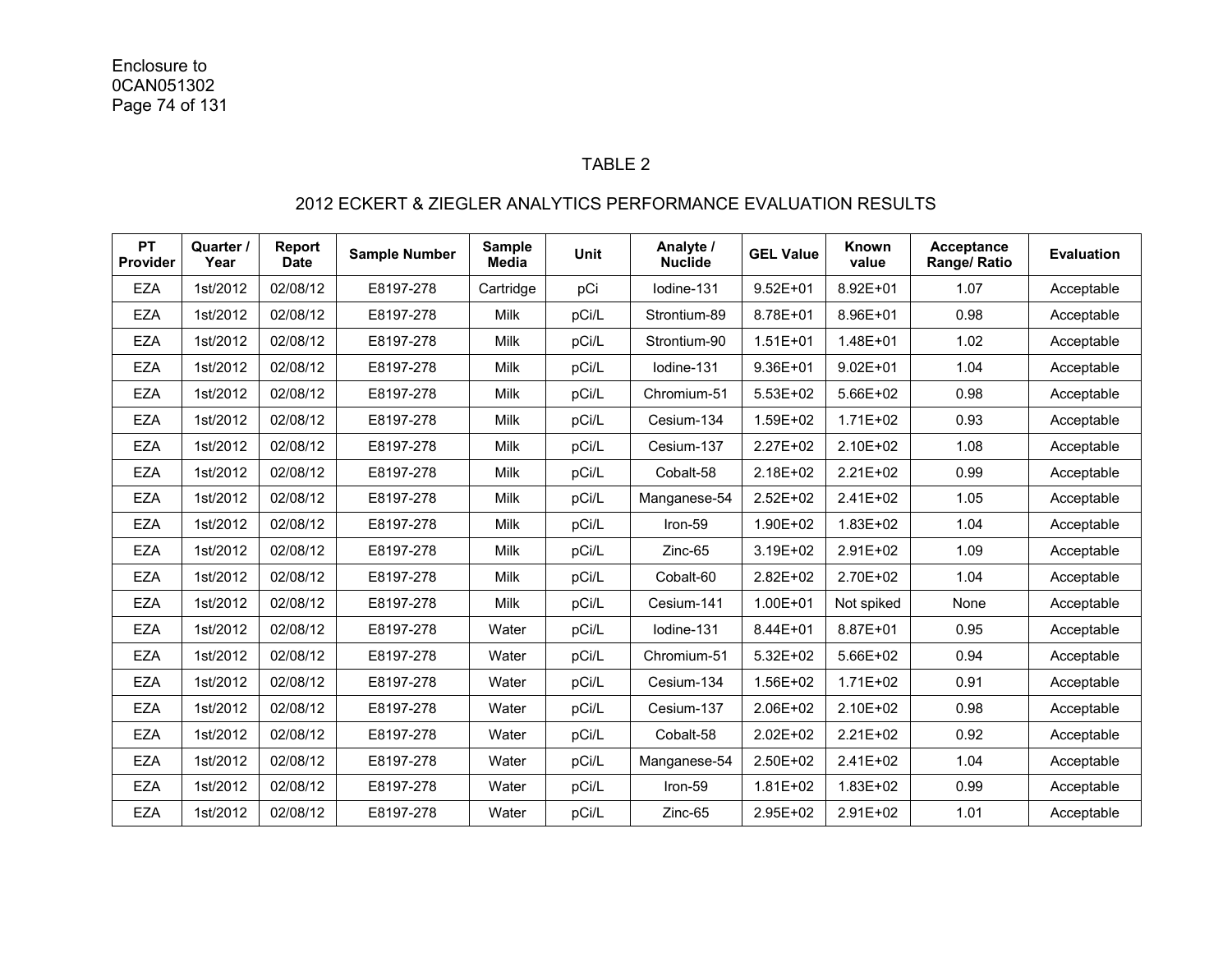## Enclosure to 0CAN051302 Page 75 of 131

| <b>PT</b><br>Provider | Quarter /<br>Year | Report<br><b>Date</b> | <b>Sample Number</b> | <b>Sample</b><br><b>Media</b> | <b>Unit</b> | Analyte /<br><b>Nuclide</b> | <b>GEL Value</b> | Known<br>value | Acceptance<br>Range/ Ratio | <b>Evaluation</b> |
|-----------------------|-------------------|-----------------------|----------------------|-------------------------------|-------------|-----------------------------|------------------|----------------|----------------------------|-------------------|
| <b>EZA</b>            | 1st/2012          | 02/08/12              | E8197-278            | Water                         | pCi/L       | Cobalt-60                   | 2.58E+02         | 2.70E+02       | 0.96                       | Acceptable        |
| <b>EZA</b>            | 1st/2012          | 02/08/12              | E8197-278            | Water                         | pCi/L       | Cesium-141                  | $-9.60E + 01$    | Not spiked     | None                       | Acceptable        |
| <b>EZA</b>            | 1st/2012          | 03/15/12              | E10043               | Water                         | pCi/L       | lodine-131                  | $1.01E + 02$     | 9.38E-01       | 1.08                       | Acceptable        |
| <b>EZA</b>            | 1st/2012          | 03/15/12              | E10043               | Water                         | pCi/L       | Cerium-141                  | 2.64E+00         | 2.60E+00       | 1.01                       | Acceptable        |
| <b>EZA</b>            | 1st/2012          | 03/15/12              | E10043               | Water                         | pCi/L       | Chromium-51                 | 3.34E+02         | 3.09E+02       | 1.08                       | Acceptable        |
| <b>EZA</b>            | 1st/2012          | 03/15/12              | E10043               | Water                         | pCi/L       | Cesium-134                  | 9.90E-01         | 1.13E+02       | 0.94                       | Acceptable        |
| <b>EZA</b>            | 1st/2012          | 03/15/12              | E10043               | Water                         | pCi/L       | Cesium-137                  | 1.26E+02         | $1.13E + 02$   | 1.12                       | Acceptable        |
| <b>EZA</b>            | 1st/2012          | 03/15/12              | E10043               | Water                         | pCi/L       | Cobalt-58                   | 9.55E-01         | 9.34E-01       | 1.02                       | Acceptable        |
| <b>EZA</b>            | 1st/2012          | 03/15/12              | E10043               | Water                         | pCi/L       | Manganese-54                | 1.49E+02         | 1.38E+02       | 1.08                       | Acceptable        |
| <b>EZA</b>            | 1st/2012          | 03/15/12              | E10043               | Water                         | pCi/L       | Iron-59                     | 1.40E+02         | 1.19E+02       | 1.18                       | Acceptable        |
| <b>EZA</b>            | 1st/2012          | 03/15/12              | E10043               | Water                         | pCi/L       | $Zinc-65$                   | 2.58E+02         | 2.35E+02       | 1.1                        | Acceptable        |
| <b>EZA</b>            | 1st/2012          | 03/15/12              | E10043               | Water                         | pCi/L       | Cobalt-60                   | 2.14E+02         | 1.97E+02       | 1.09                       | Acceptable        |
| <b>EZA</b>            | 1st/2012          | 03/15/12              | E10041               | Milk                          | pCi/L       | Strontium-89                | 7.94E-01         | 7.99E-01       | 0.99                       | Acceptable        |
| <b>EZA</b>            | 1st/2012          | 03/15/12              | E10041               | Milk                          | pCi/L       | Strontium-90                | $1.12E + 01$     | $1.14E + 01$   | 0.98                       | Acceptable        |
| <b>EZA</b>            | 1st/2012          | 03/15/12              | E10042               | Milk                          | pCi/L       | Iodine-131                  | $1.02E + 02$     | 1.54E+02       | 1.10                       | Acceptable        |
| <b>EZA</b>            | 1st/2012          | 03/15/12              | E10042               | Milk                          | pCi/L       | Cerium-141                  | 2.64E+02         | 2.60E+02       | 1.01                       | Acceptable        |
| <b>EZA</b>            | 1st/2012          | 03/15/12              | E10042               | Milk                          | pCi/L       | Chromium-51                 | 4.46E+02         | 4.36E+02       | 1.02                       | Acceptable        |
| <b>EZA</b>            | 1st/2012          | 03/15/12              | E10042               | Milk                          | pCi/L       | Cesium-134                  | 1.31E+02         | 1.49E+02       | 0.88                       | Acceptable        |
| <b>EZA</b>            | 1st/2012          | 03/15/12              | E10042               | Milk                          | pCi/L       | Cesium-137                  | 1.62E+02         | 1.59E+02       | 1.02                       | Acceptable        |
| <b>EZA</b>            | 1st/2012          | 03/15/12              | E10042               | Milk                          | pCi/L       | Cobalt-58                   | 1.28E+02         | 1.32E+02       | 0.97                       | Acceptable        |
| <b>EZA</b>            | 1st/2012          | 03/15/12              | E10042               | Milk                          | pCi/L       | Manganese-54                | 1.99E+02         | 1.95E+02       | 1.02                       | Acceptable        |
| <b>EZA</b>            | 1st/2012          | 03/15/12              | E10042               | Milk                          | pCi/L       | Iron-59                     | 1.96E+02         | 1.68E+02       | 1.17                       | Acceptable        |
| <b>EZA</b>            | 1st/2012          | 03/15/12              | E10042               | Milk                          | pCi/L       | $Zinc-65$                   | 3.50E+02         | 3.33E+02       | 1.05                       | Acceptable        |
| <b>EZA</b>            | 1st/2012          | 03/15/12              | E10040               | Milk                          | pCi/L       | Cobalt-60                   | 2.90E+02         | 2.79E+02       | 1.04                       | Acceptable        |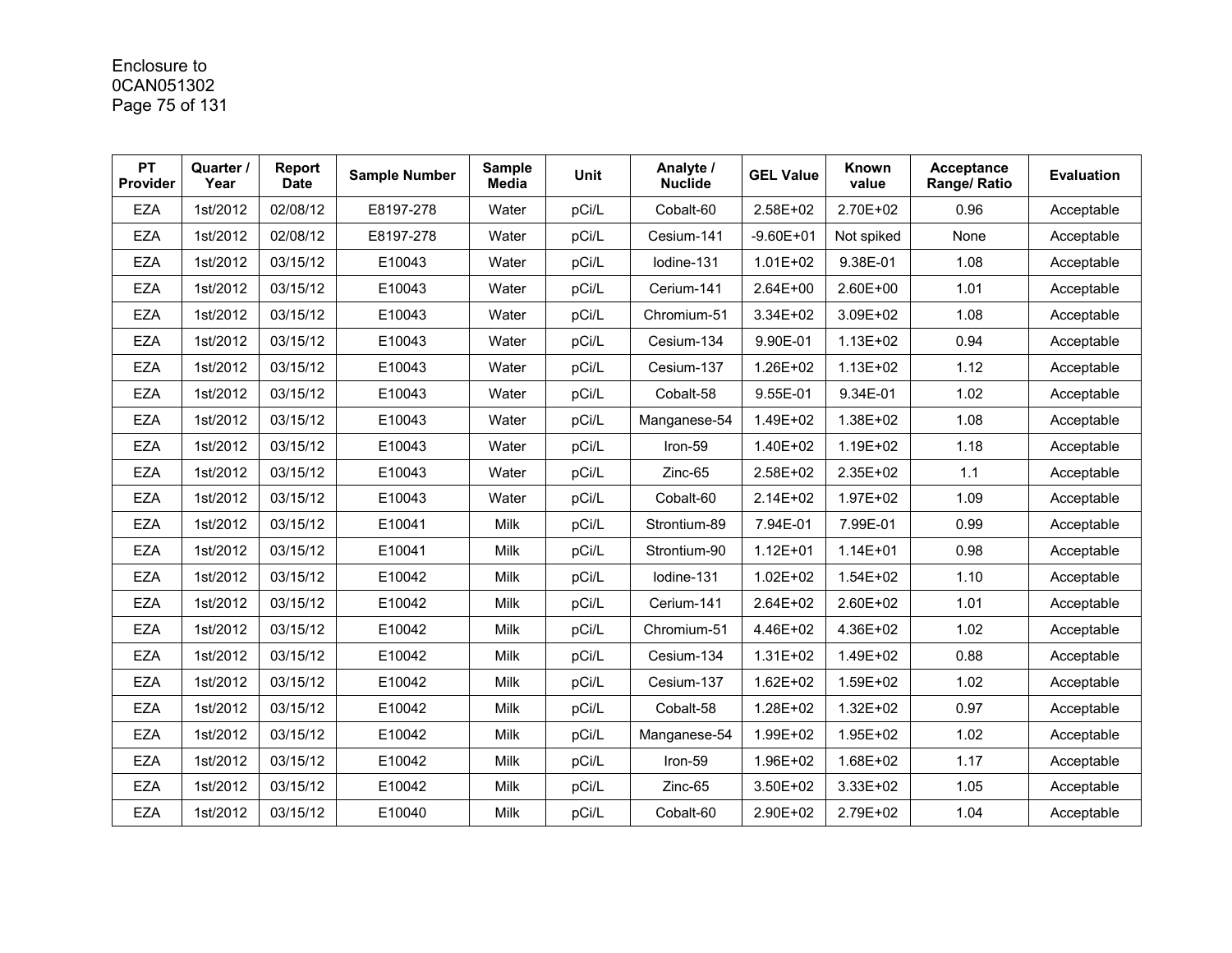## Enclosure to 0CAN051302 Page 76 of 131

| <b>PT</b><br>Provider | Quarter /<br>Year | Report<br><b>Date</b> | <b>Sample Number</b> | <b>Sample</b><br><b>Media</b> | <b>Unit</b> | Analyte /<br><b>Nuclide</b> | <b>GEL Value</b> | Known<br>value | Acceptance<br>Range/ Ratio | <b>Evaluation</b> |
|-----------------------|-------------------|-----------------------|----------------------|-------------------------------|-------------|-----------------------------|------------------|----------------|----------------------------|-------------------|
| <b>EZA</b>            | 1st/2012          | 03/15/12              | E7465-278            | Cartridge                     | pCi         | Iodine-131                  | 8.93E+01         | $9.42E + 01$   | 0.95                       | Acceptable        |
| <b>EZA</b>            | 2nd/2012          | 06/14/12              | E10175               | Cartridge                     | pCi         | Iodine-131                  | $9.67E + 01$     | $9.72E + 01$   | 0.99                       | Acceptable        |
| <b>EZA</b>            | 2nd/2012          | 06/14/12              | E10176               | Milk                          | pCi/L       | Strontium-89                | $1.11E + 02$     | 9.98E+01       | 1.11                       | Acceptable        |
| <b>EZA</b>            | 2nd/2012          | 06/14/12              | E10176               | Milk                          | pCi/L       | Strontium-90                | 1.06E+02         | $1.27E + 01$   | 0.83                       | Acceptable        |
| <b>EZA</b>            | 2nd/2012          | 06/14/12              | E10177               | Milk                          | pCi/L       | lodine-131                  | 9.94E+01         | 9.97E+01       | 1.00                       | Acceptable        |
| <b>EZA</b>            | 2nd/2012          | 06/14/12              | E10177               | Milk                          | pCi/L       | Cerium-141                  | 8.62E+01         | 8.22E+01       | 1.05                       | Acceptable        |
| <b>EZA</b>            | 2nd/2012          | 06/14/12              | E10177               | Milk                          | pCi/L       | Chromium-51                 | 3.76E+02         | 4.02E+02       | 0.94                       | Acceptable        |
| <b>EZA</b>            | 2nd/2012          | 06/14/12              | E10177               | Milk                          | pCi/L       | Cesium-134                  | 1.63E+02         | 1.74E+02       | 0.93                       | Acceptable        |
| <b>EZA</b>            | 2nd/2012          | 06/14/12              | E10177               | Milk                          | pCi/L       | Cesium-137                  | 2.08E+02         | 2.12E+02       | 0.98                       | Acceptable        |
| <b>EZA</b>            | 2nd/2012          | 06/14/12              | E10177               | Milk                          | pCi/L       | Cobalt-58                   | 8.94E+01         | $9.23E + 01$   | 0.97                       | Acceptable        |
| <b>EZA</b>            | 2nd/2012          | 06/14/12              | E10177               | Milk                          | pCi/L       | Manganese-54                | $1.27E + 02$     | $1.32E + 02$   | 0.96                       | Acceptable        |
| <b>EZA</b>            | 2nd/2012          | 06/14/12              | E10177               | Milk                          | pCi/L       | Iron-59                     | 1.46E+02         | 1.28E+02       | 1.14                       | Acceptable        |
| <b>EZA</b>            | 2nd/2012          | 06/14/12              | E10177               | Milk                          | pCi/L       | $Zinc-65$                   | 2.22E+02         | 1.99E+02       | 1.11                       | Acceptable        |
| <b>EZA</b>            | 2nd/2012          | 06/14/12              | E10177               | Milk                          | pCi/L       | Cobalt-60                   | 3.52E+02         | 3.55E+02       | 0.99                       | Acceptable        |
| <b>EZA</b>            | 2nd/2012          | 06/14/12              | E10178               | Water                         | pCi/L       | lodine-131                  | 9.94E+01         | 9.94E+01       | 1.00                       | Acceptable        |
| <b>EZA</b>            | 2nd/2012          | 06/14/12              | E10178               | Water                         | pCi/L       | Cerium-141                  | 1.31E+02         | $1.12E + 02$   | 1.17                       | Acceptable        |
| <b>EZA</b>            | 2nd/2012          | 06/14/12              | E10178               | Water                         | pCi/L       | Chromium-51                 | $5.51E+02$       | 5.48E+02       | 1.01                       | Acceptable        |
| <b>EZA</b>            | 2nd/2012          | 06/14/12              | E10178               | Water                         | pCi/L       | Cesium-134                  | 2.22E+02         | 2.38E+02       | 0.93                       | Acceptable        |
| <b>EZA</b>            | 2nd/2012          | 06/14/12              | E10178               | Water                         | pCi/L       | Cesium-137                  | 2.91E+02         | 2.89E+02       | 1.01                       | Acceptable        |
| <b>EZA</b>            | 2nd/2012          | 06/14/12              | E10178               | Water                         | pCi/L       | Cobalt-58                   | 1.35E+02         | 1.26E+02       | 1.07                       | Acceptable        |
| <b>EZA</b>            | 2nd/2012          | 06/14/12              | E10178               | Water                         | pCi/L       | Manganese-54                | 1.83E+02         | 1.80E+02       | 1.02                       | Acceptable        |
| <b>EZA</b>            | 2nd/2012          | 06/14/12              | E10178               | Water                         | pCi/L       | Iron-59                     | 2.00E+02         | 1.74E+02       | 1.15                       | Acceptable        |
| <b>EZA</b>            | 2nd/2012          | 06/14/12              | E10178               | Water                         | pCi/L       | $Zinc-65$                   | 2.94E+02         | 2.72E+02       | 1.08                       | Acceptable        |
| <b>EZA</b>            | 2nd/2012          | 06/14/12              | E10178               | Water                         | pCi/L       | Cobalt-60                   | 5.04E+02         | 4.84E+02       | 1.04                       | Acceptable        |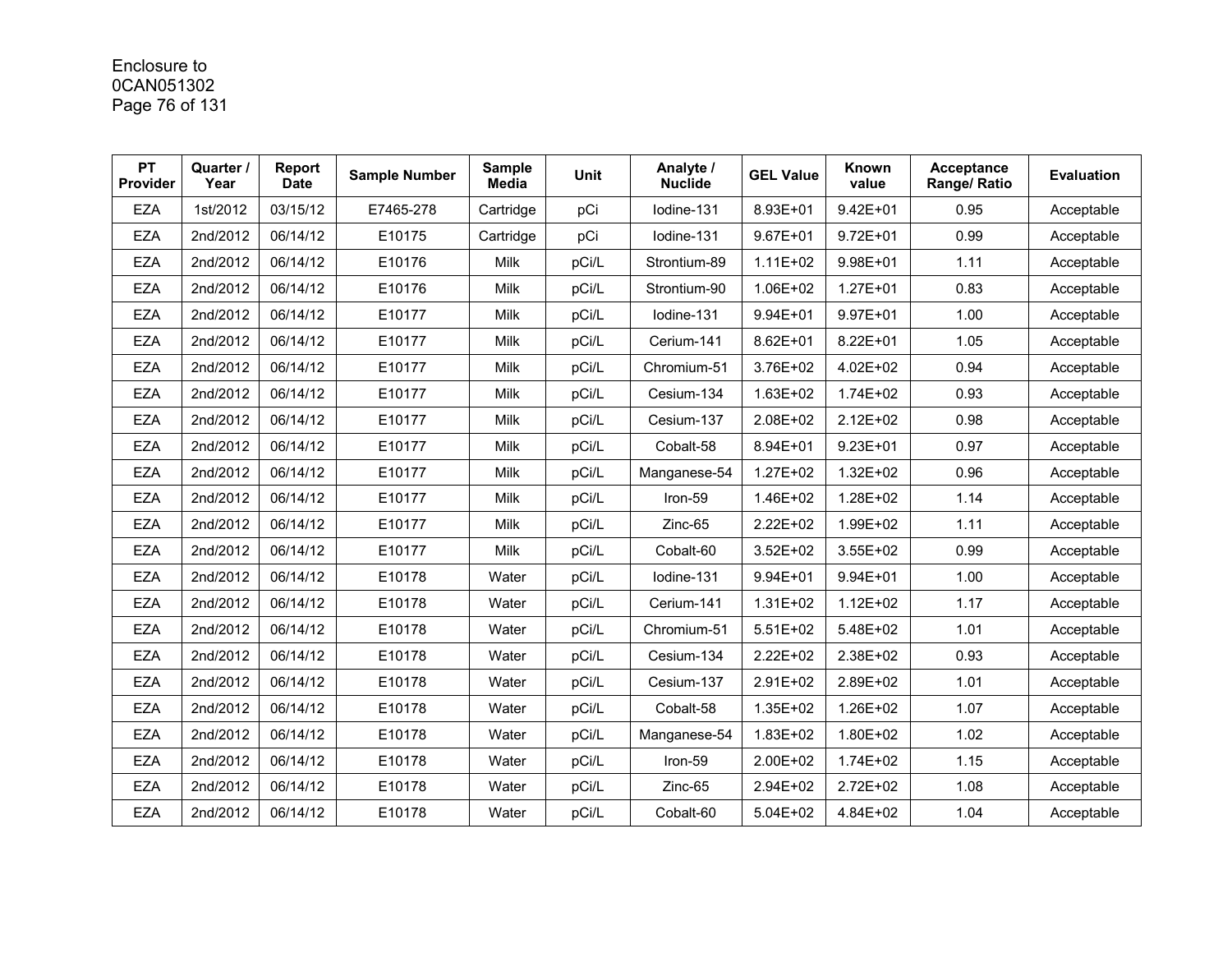## Enclosure to 0CAN051302 Page 77 of 131

| <b>PT</b><br>Provider | Quarter /<br>Year | Report<br><b>Date</b> | <b>Sample Number</b> | <b>Sample</b><br><b>Media</b> | <b>Unit</b> | Analyte /<br><b>Nuclide</b> | <b>GEL Value</b> | Known<br>value | Acceptance<br>Range/ Ratio | <b>Evaluation</b> |
|-----------------------|-------------------|-----------------------|----------------------|-------------------------------|-------------|-----------------------------|------------------|----------------|----------------------------|-------------------|
| <b>EZA</b>            | 3rd/2012          | 11/06/12              | E10281               | Cartridge                     | pCi         | Iodine-131                  | $1.02E + 02$     | $9.64E + 01$   | 1.06                       | Acceptable        |
| <b>EZA</b>            | 3rd/2012          | 11/06/12              | E10283               | Milk                          | pCi/L       | Strontium-89                | 9.87E+01         | 9.96E+01       | 0.99                       | Acceptable        |
| <b>EZA</b>            | 3rd/2012          | 11/06/12              | E10283               | Milk                          | pCi/L       | Strontium-90                | 1.44E+01         | 1.60E+01       | 0.9                        | Acceptable        |
| <b>EZA</b>            | 3rd/2012          | 11/06/12              | E10284               | Milk                          | pCi/L       | lodine-131                  | 9.69E+01         | 9.96E+01       | 0.97                       | Acceptable        |
| <b>EZA</b>            | 3rd/2012          | 11/06/12              | E10284               | Milk                          | pCi/L       | Cerium-141                  | $1.61E + 02$     | 1.64E+02       | 0.98                       | Acceptable        |
| <b>EZA</b>            | 3rd/2012          | 11/06/12              | E10284               | Milk                          | pCi/L       | Chromium-51                 | 2.92E+02         | 2.48E+02       | 1.18                       | Acceptable        |
| <b>EZA</b>            | 3rd/2012          | 11/06/12              | E10284               | Milk                          | pCi/L       | Cesium-134                  | $9.85E + 01$     | 1.08E+02       | 0.91                       | Acceptable        |
| <b>EZA</b>            | 3rd/2012          | 11/06/12              | E10284               | Milk                          | pCi/L       | Cesium-137                  | 1.76E+02         | 1.74E+02       | 1.01                       | Acceptable        |
| <b>EZA</b>            | 3rd/2012          | 11/06/12              | E10284               | Milk                          | pCi/L       | Cobalt-58                   | $9.72E + 01$     | 1.00E+02       | 0.97                       | Acceptable        |
| <b>EZA</b>            | 3rd/2012          | 11/06/12              | E10284               | Milk                          | pCi/L       | Manganese-54                | 1.98E+02         | 1.96E+02       | 1.01                       | Acceptable        |
| <b>EZA</b>            | 3rd/2012          | 11/06/12              | E10284               | Milk                          | pCi/L       | Iron-59                     | $1.62E + 02$     | $1.52E + 02$   | 1.07                       | Acceptable        |
| <b>EZA</b>            | 3rd/2012          | 11/06/12              | E10284               | Milk                          | pCi/L       | Zinc-65                     | 2.08E+02         | 1.92E+02       | 1.08                       | Acceptable        |
| <b>EZA</b>            | 3rd/2012          | 11/06/12              | E10284               | Milk                          | pCi/L       | Cobalt-60                   | 1.59E+02         | $1.52E + 02$   | 1.05                       | Acceptable        |
| <b>EZA</b>            | 3rd/2012          | 11/06/12              | E10285               | Water                         | pCi/L       | Iodine-131                  | 1.10E+02         | 9.99E+01       | $1.1$                      | Acceptable        |
| <b>EZA</b>            | 3rd/2012          | 11/06/12              | E10285               | Water                         | pCi/L       | Cerium-141                  | 2.49E+02         | 2.51E+02       | 0.99                       | Acceptable        |
| <b>EZA</b>            | 3rd/2012          | 11/06/12              | E10285               | Water                         | pCi/L       | Chromium-51                 | 3.75E+02         | 3.80E+02       | 0.99                       | Acceptable        |
| <b>EZA</b>            | 3rd/2012          | 11/06/12              | E10285               | Water                         | pCi/L       | Cesium-134                  | 1.51E+02         | 1.66E+02       | 0.91                       | Acceptable        |
| <b>EZA</b>            | 3rd/2012          | 11/06/12              | E10285               | Water                         | pCi/L       | Cesium-137                  | 2.72E+02         | 2.67E+02       | 1.02                       | Acceptable        |
| <b>EZA</b>            | 3rd/2012          | 11/06/12              | E10285               | Water                         | pCi/L       | Cobalt-58                   | 1.56E+02         | 1.54E+02       | 1.01                       | Acceptable        |
| <b>EZA</b>            | 3rd/2012          | 11/06/12              | E10285               | Water                         | pCi/L       | Manganese-54                | 3.16E+02         | 3.00E+02       | 1.05                       | Acceptable        |
| <b>EZA</b>            | 3rd/2012          | 11/06/12              | E10285               | Water                         | pCi/L       | Iron-59                     | 2.65E+02         | 2.33E+02       | 1.14                       | Acceptable        |
| <b>EZA</b>            | 3rd/2012          | 11/06/12              | E10285               | Water                         | pCi/L       | Zinc-65                     | 3.20E+02         | 2.95E+02       | 1.09                       | Acceptable        |
| <b>EZA</b>            | 3rd/2012          | 11/06/12              | E10285               | Water                         | pCi/L       | Cobalt-60                   | 2.42E+02         | 2.33E+02       | 1.04                       | Acceptable        |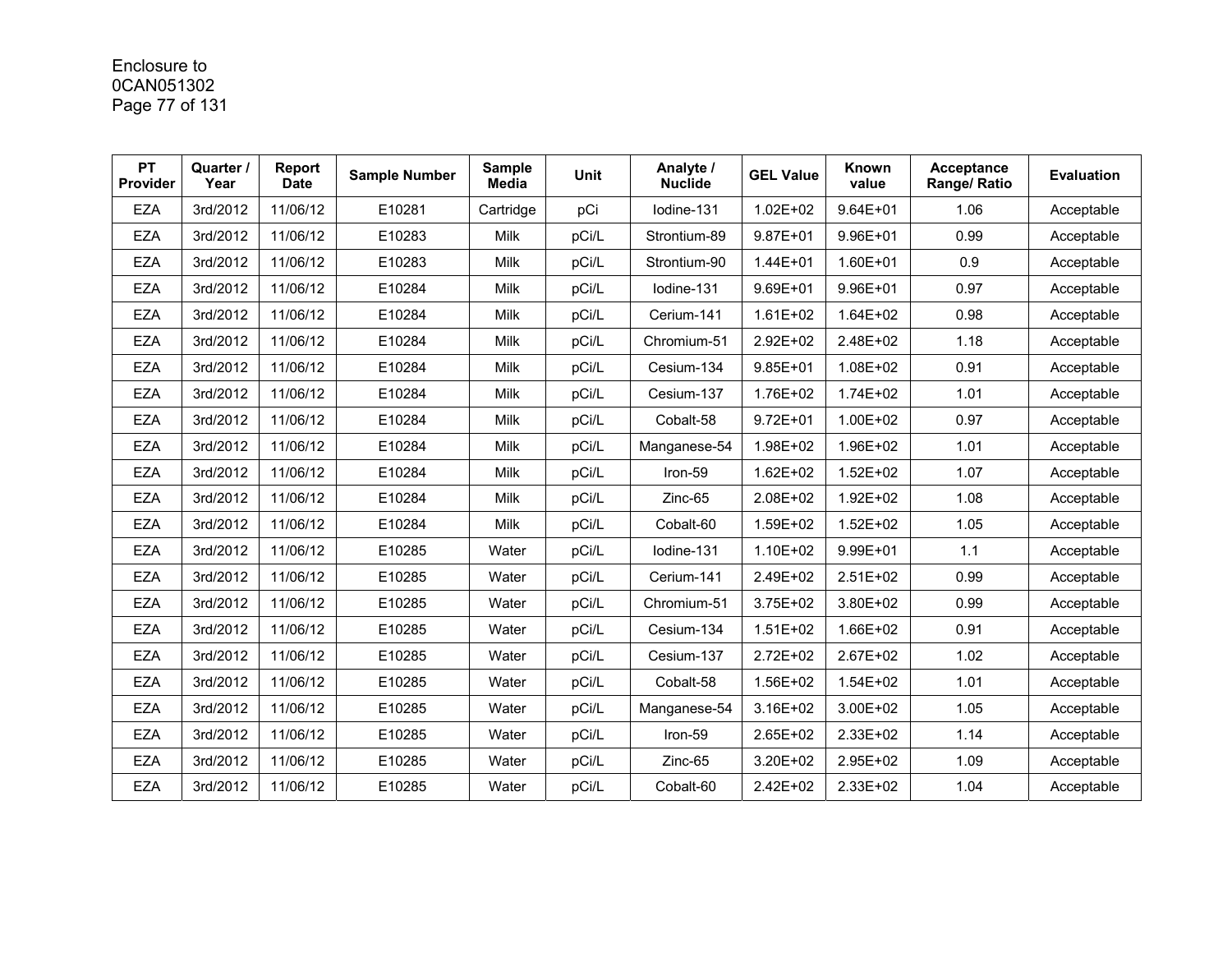#### TABLE 3

### 2012 DEPARTMENT OF ENERGY MIXED ANALYTE PERFORMANCE EVALUATION PROGRAM (MAPEP) RESULTS

| Quarter /<br>Year | Analytical<br><b>Date</b> | <b>Sample Number</b> | <b>Sample</b><br><b>Media</b> | <b>Unit</b> | Analyte /<br><b>Nuclide</b> | <b>GEL</b><br>Value | Known<br>value | Acceptance<br>Range/ Ratio | <b>Evaluation</b> |
|-------------------|---------------------------|----------------------|-------------------------------|-------------|-----------------------------|---------------------|----------------|----------------------------|-------------------|
| 2nd/2012          | 05/03/12                  | MAPEP-11-GrF24       | Filter                        | Bg/sample   | Gross Alpha                 | 0.000               | 0.000          | False Pos. Test            | Acceptable        |
| 2nd/2012          | 05/03/12                  | MAPEP-11-GrF24       | Filter                        | Bq/sample   | Gross Beta                  | 0.000               | 0.000          | False Pos. Test            | Acceptable        |
| 3rd/2012          | 07/26/12                  | MAPEP-12-MaS26       | Soil                          | mg/kg       | Americium-241               | 152                 | 159            | 111-207                    | Acceptable        |
| 3rd/2012          | 07/26/12                  | MAPEP-12-MaS26       | Soil                          | mg/kg       | Cesium-134                  | 754                 | 828            | 580-1076                   | Acceptable        |
| 3rd/2012          | 07/26/12                  | MAPEP-12-MaS26       | Soil                          | mg/kg       | Cesium-137                  | $\mathbf{0}$        | 0              | <b>False Pos Test</b>      | Acceptable        |
| 3rd/2012          | 07/26/12                  | MAPEP-12-MaS26       | Soil                          | mg/kg       | Cobalt-57                   | 1430.0              | 1179           | 825-1533                   | Warning           |
| 3rd/2012          | 07/26/12                  | MAPEP-12-MaS26       | Soil                          | mg/kg       | Cobalt-60                   | 0.97                | 1.56           | Sens. Eval.                | Acceptable        |
| 3rd/2012          | 07/26/12                  | MAPEP-12-MaS26       | Soil                          | mg/kg       | Iron-55                     | 1456                | 1370           | 959-1781                   | Acceptable        |
| 3rd/2012          | 07/26/12                  | MAPEP-12-MaS26       | Soil                          | mg/kg       | Manganese-54                | 596                 | 558            | 391-725                    | Acceptable        |
| 3rd/2012          | 07/26/12                  | MAPEP-12-MaS26       | Soil                          | mg/kg       | Nickel-63                   | 888.0               | 862            | 603-1121                   | Acceptable        |
| 3rd/2012          | 07/26/12                  | MAPEP-12-MaS26       | Soil                          | mg/kg       | Plutonium-238               | 127.0               | 136            | 95-177                     | Acceptable        |
| 3rd/2012          | 07/26/12                  | MAPEP-12-MaS26       | Soil                          | mg/kg       | Plutonium-<br>239/240       | 61.13               | 65.8           | 46.1-85.5                  | Acceptable        |
| 3rd/2012          | 07/26/12                  | MAPEP-12-MaS26       | Soil                          | mg/kg       | Potassium-40                | 1495                | 1491           | 1044-1938                  | Acceptable        |
| 3rd/2012          | 07/26/12                  | MAPEP-12-MaS26       | Soil                          | mg/kg       | Strontium-90                | 391.7               | 392            | 274-510                    | Acceptable        |
| 3rd/2012          | 07/26/12                  | MAPEP-12-MaS26       | Soil                          | mg/kg       | Technetium-99               | 345.3               | 374            | 262-486                    | Acceptable        |
| 3rd/2012          | 07/26/12                  | MAPEP-12-MaW26       | Water                         | Bq/L        | Americium-241               | 1.5067              | 1.630          | $1.14 - 2.12$              | Acceptable        |
| 3rd/2012          | 07/26/12                  | MAPEP-12-MaW26       | Water                         | Bq/L        | Cesium-134                  | 0.09                | 0.0            | <b>False Pos Test</b>      | Acceptable        |
| 3rd/2012          | 07/26/12                  | MAPEP-12-MaW26       | Water                         | Bq/L        | Cesium-137                  | 41.2                | 39.9           | 27.9-51.9                  | Acceptable        |
| 3rd/2012          | 07/26/12                  | MAPEP-12-MaW26       | Water                         | Bq/L        | Cobalt-57                   | 34.45               | 32.9           | 23.0-42.8                  | Acceptable        |
| 3rd/2012          | 07/26/12                  | MAPEP-12-MaW26       | Water                         | Bq/L        | Cobalt-60                   | 23.90               | 23.7           | 16.60-30.84                | Acceptable        |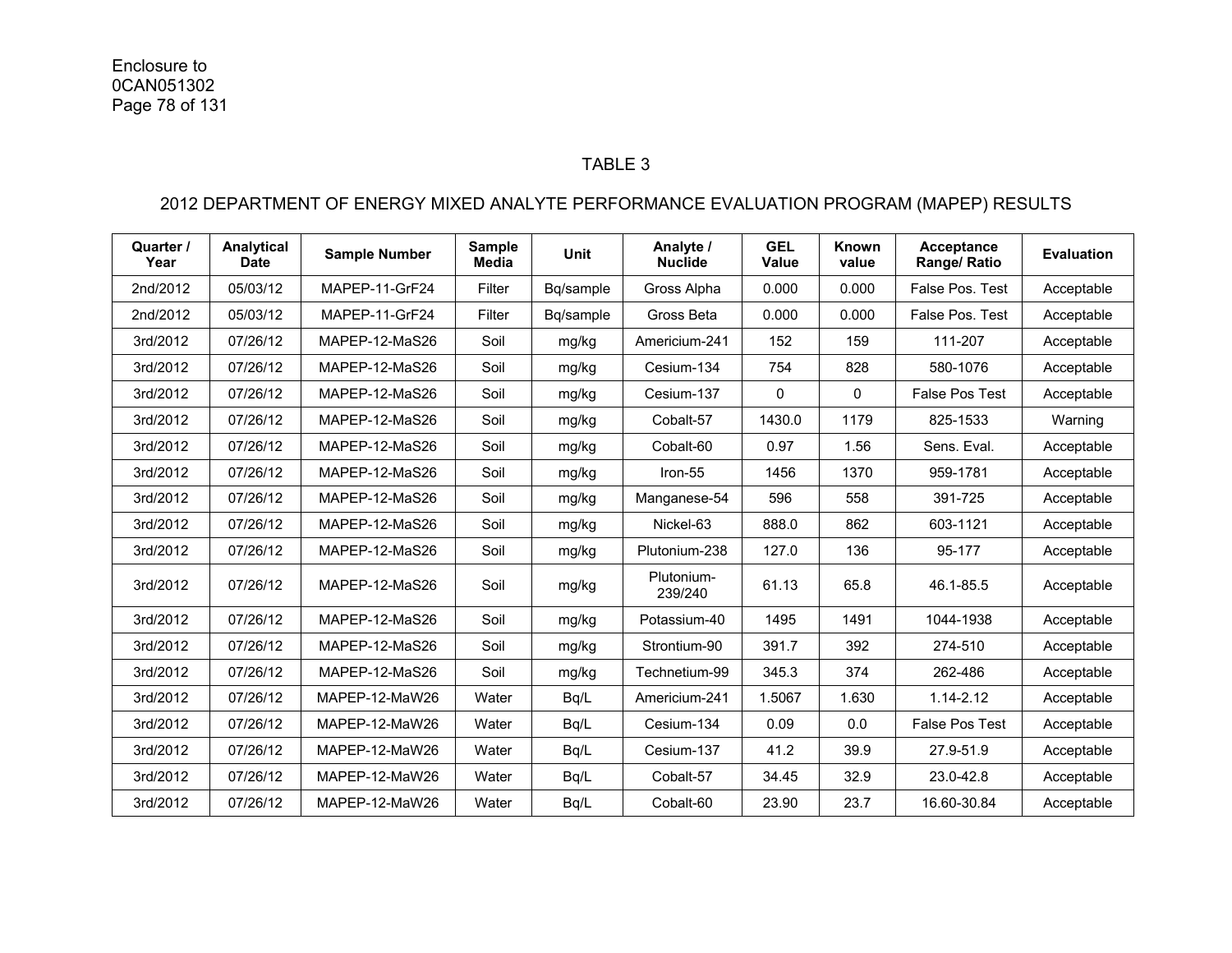## Enclosure to 0CAN051302 Page 79 of 131

| Quarter /<br>Year | Analytical<br><b>Date</b> | <b>Sample Number</b> | <b>Sample</b><br><b>Media</b> | <b>Unit</b> | Analyte /<br><b>Nuclide</b> | <b>GEL</b><br>Value | Known<br>value | <b>Acceptance</b><br>Range/ Ratio | <b>Evaluation</b> |
|-------------------|---------------------------|----------------------|-------------------------------|-------------|-----------------------------|---------------------|----------------|-----------------------------------|-------------------|
| 3rd/2012          | 07/26/12                  | MAPEP-12-MaW26       | Water                         | Bq/L        | Hydrogen-3                  | 481.7               | 437            | 306-568                           | Acceptable        |
| 3rd/2012          | 07/26/12                  | MAPEP-12-MaW26       | Water                         | Bq/L        | Iron-55                     | 88.10               | 81.9           | 57.3-106.5                        | Acceptable        |
| 3rd/2012          | 07/26/12                  | MAPEP-12-MaW26       | Water                         | Bq/L        | Manganese-54                | 33.3                | 31.8           | 22.3-41.3                         | Acceptable        |
| 3rd/2012          | 07/26/12                  | MAPEP-12-MaW26       | Water                         | Bq/L        | Nickel-63                   | 59.6                | 60.0           | 42.0-78.0                         | Acceptable        |
| 3rd/2012          | 07/26/12                  | MAPEP-12-MaW26       | Water                         | Bq/L        | Plutonium-238               | 0.555               | 0.629          | 0.110-0.818                       | Acceptable        |
| 3rd/2012          | 07/26/12                  | MAPEP-12-MaW26       | Water                         | Bq/L        | Plutonium-<br>239/240       | 1.230               | 1.340          | 0.94-1.74                         | Acceptable        |
| 3rd/2012          | 07/26/12                  | MAPEP-12-MaW26       | Water                         | Bq/L        | Potassium-40                | 156.5               | 142            | 99-185                            | Acceptable        |
| 3rd/2012          | 07/26/12                  | MAPEP-12-MaW26       | Water                         | Bq/L        | Strontium-90                | 0.01                | 0.00           | <b>False Pos Test</b>             | Acceptable        |
| 3rd/2012          | 07/26/12                  | MAPEP-12-MaW26       | Water                         | Bq/L        | Technetium-99               | 26.3                | 27.90          | 19.5-36.3                         | Acceptable        |
| 3rd/2012          | 07/26/12                  | MAPEP-12-MaW26       | Water                         | Bq/L        | Uranium-<br>234/233         | 0.381               | 0.39           | 0.270-0.510                       | Acceptable        |
| 3rd/2012          | 07/26/12                  | MAPEP-12-MaW26       | Water                         | Bq/L        | Uranium-238                 | 2.537               | 2.76           | 1.93-3.59                         | Acceptable        |
| 3rd/2012          | 07/26/12                  | MAPEP-12-MaW26       | Water                         | Bq/L        | Zinc-65                     | $-0.220$            | 0.00           | <b>False Pos Test</b>             | Acceptable        |
| 3rd/2012          | 07/26/12                  | MAPEP-12-GrW26       | Water                         | Bq/L        | Gross Alpha                 | 2.043               | 2.140          | 0.64-3.64                         | Acceptable        |
| 3rd/2012          | 07/26/12                  | MAPEP-12-GrW26       | Water                         | Bq/L        | Gross Beta                  | 6.820               | 6.36           | 3.18-9.54                         | Acceptable        |
| 3rd/2012          | 07/26/12                  | MAPEP-12-RdF26       | Filter                        | ug/sample   | Uranium-235                 | 0.200               | 0.019          | 0.0131-0.243                      | Acceptable        |
| 3rd/2012          | 07/26/12                  | MAPEP-12-RdF26       | Filter                        | ug/sample   | Uranium-238                 | 9.5                 | 10.0           | $7.0 - 13.0$                      | Acceptable        |
| 3rd/2012          | 07/26/12                  | MAPEP-12-RdF26       | Filter                        | ug/sample   | Uranium-Total               | 9.98                | 10.0           | $7.0 - 13.0$                      | Acceptable        |
| 3rd/2012          | 07/26/12                  | MAPEP-12-RdF26       | Filter                        | ug/sample   | Americium-241               | 0.066               | 0.073          | 0.051-0.095                       | Acceptable        |
| 3rd/2012          | 07/26/12                  | MAPEP-12-RdF26       | Filter                        | Bq/sample   | Cesium-134                  | 2.29                | 2.38           | 1.67-3.09                         | Acceptable        |
| 3rd/2012          | 07/26/12                  | MAPEP-12-RdF26       | Filter                        | Bq/sample   | Cesium-137                  | 1.910               | 1.79           | 1.25-2.33                         | Acceptable        |
| 3rd/2012          | 07/26/12                  | MAPEP-12-RdF26       | Filter                        | Bq/sample   | Cobalt-57                   | 0.008               | 0.00           | <b>False Pos Test</b>             | Acceptable        |
| 3rd/2012          | 07/26/12                  | MAPEP-12-RdF26       | Filter                        | Bq/sample   | Cobalt-60                   | 2.235               | 2.18           | 1.527-2.837                       | Acceptable        |
| 3rd/2012          | 07/26/12                  | MAPEP-12-RdF26       | Filter                        | Bq/sample   | Manganese-54                | 3.440               | 3.24           | $2.27 - 4.21$                     | Acceptable        |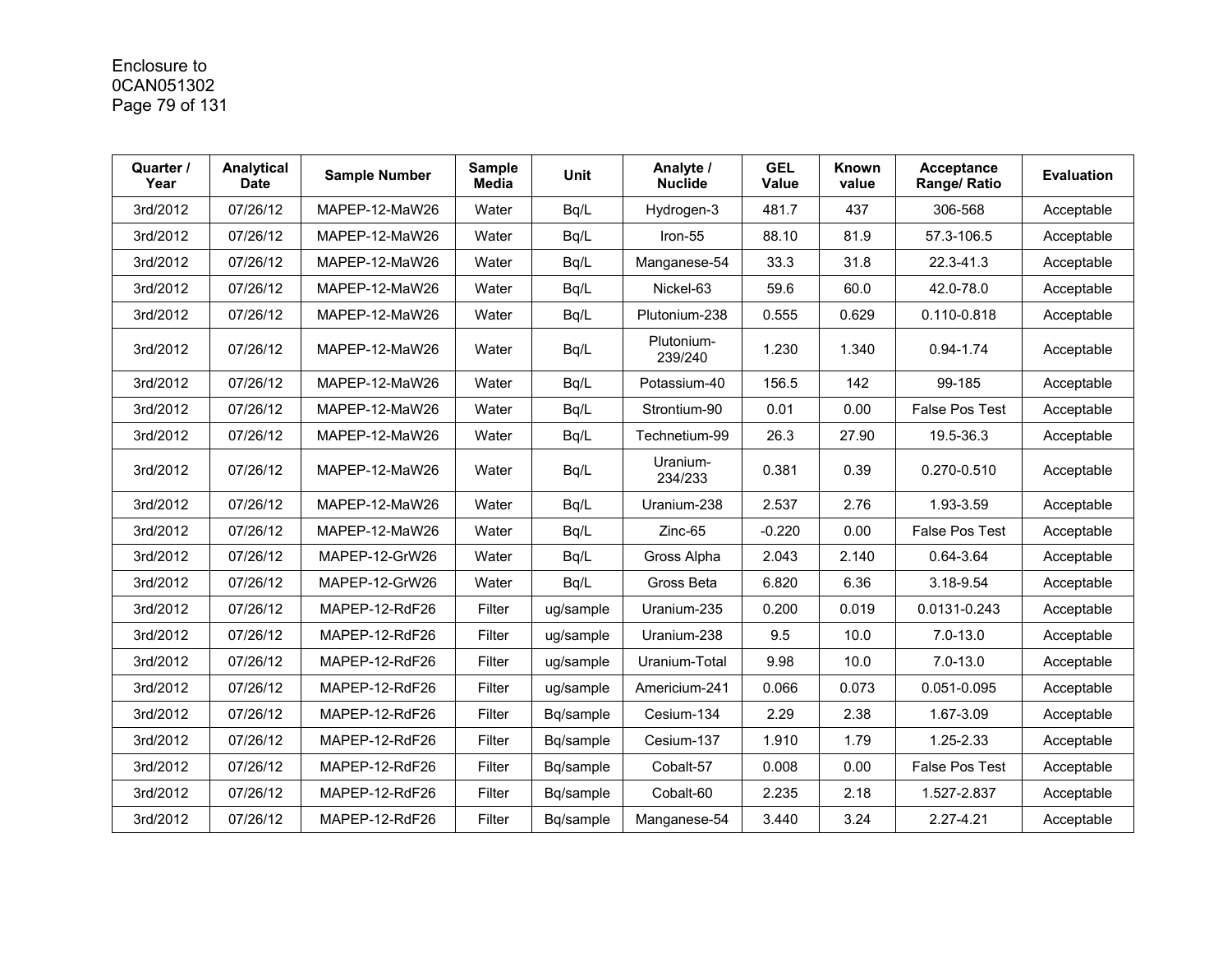# Enclosure to 0CAN051302 Page 80 of 131

| Quarter /<br>Year | Analytical<br><b>Date</b> | <b>Sample Number</b> | <b>Sample</b><br><b>Media</b> | <b>Unit</b> | Analyte /<br><b>Nuclide</b> | <b>GEL</b><br>Value | Known<br>value | Acceptance<br>Range/ Ratio | <b>Evaluation</b> |
|-------------------|---------------------------|----------------------|-------------------------------|-------------|-----------------------------|---------------------|----------------|----------------------------|-------------------|
| 3rd/2012          | 07/26/12                  | MAPEP-12-RdF26       | Filter                        | Bq/sample   | Plutonium-238               | 0.004               | 0.002          | Sens. Eval.                | Acceptable        |
| 3rd/2012          | 07/26/12                  | MAPEP-12-RdF26       | Filter                        | Bq/sample   | Plutonium-<br>239/240       | 0.088               | 0.0970         | 0.068-0.126                | Acceptable        |
| 3rd/2012          | 07/26/12                  | MAPEP-12-RdF26       | Filter                        | Bq/sample   | Strontium-90                | 0.012               | 0.00           | <b>False Pos Test</b>      | Acceptable        |
| 3rd/2012          | 07/26/12                  | MAPEP-12-RdF26       | Filter                        | Bg/sample   | Uranium-<br>234/233         | 0.010               | 0.0188         | 0.0132-0.0244              | Not Acceptable    |
| 3rd/2012          | 07/26/12                  | MAPEP-12-RdF26       | Filter                        | Bq/sample   | Uranium-238                 | 0.111               | 0.124          | 0.087-0.161                | Acceptable        |
| 3rd/2012          | 07/26/12                  | MAPEP-12-RdF26       | Filter                        | Bq/sample   | Zinc-65                     | 3.460               | 2.99           | 2.09-3.89                  | Acceptable        |
| 3rd/2012          | 07/26/12                  | MAPEP-12-RdF26       | Filter                        | Bq/sample   | Gross Alpha                 | 0.780               | 1.200          | $0.4 - 2.0$                | Acceptable        |
| 3rd/2012          | 07/26/12                  | MAPEP-12-RdF26       | Filter                        | Bq/sample   | Gross Beta                  | 2.59                | 2.40           | $1.2 - 3.6$                | Acceptable        |
| 3rd/2012          | 07/26/12                  | MAPEP-12-RdF26       | Filter                        | Bg/sample   | Americium-241               | 0.005               | 0.00           | <b>False Pos Test</b>      | Acceptable        |
| 3rd/2012          | 07/26/12                  | MAPEP-12-RdV26       | Veg.                          | Bq/sample   | Cesium-134                  | 7.655               | 8.43           | 5.90-10.96                 | Acceptable        |
| 3rd/2012          | 07/26/12                  | MAPEP-12-RdV26       | Veg.                          | Bq/sample   | Cesium-137                  | $-0.025$            | 0.00           | <b>False Pos Test</b>      | Acceptable        |
| 3rd/2012          | 07/26/12                  | MAPEP-12-RdV26       | Veg.                          | Bq/sample   | Cobalt-57                   | 11.950              | 12.00          | $8.4 - 15.6$               | Acceptable        |
| 3rd/2012          | 07/26/12                  | MAPEP-12-RdV26       | Veg.                          | Bq/sample   | Cobalt-60                   | 6.255               | 6.05           | 4.24-7.87                  | Acceptable        |
| 3rd/2012          | 07/26/12                  | MAPEP-12-RdV26       | Veg.                          | Bq/sample   | Manganese-54                | 0.029               | 0.00           | False Pos Test             | Acceptable        |
| 3rd/2012          | 07/26/12                  | MAPEP-12-RdV26       | Veg.                          | Bq/sample   | Plutonium-238               | 0.194               | 0.219          | 0.153-0.285                | Acceptable        |
| 3rd/2012          | 07/26/12                  | MAPEP-12-RdV26       | Veg.                          | Bq/sample   | Plutonium-<br>239/240       | 0.1226              | 0.152          | 0.106-0.198                | Acceptable        |
| 3rd/2012          | 07/26/12                  | MAPEP-12-RdV26       | Veg.                          | Bq/sample   | Strontium-90                | 1.613               | 2.11           | 1.48-2.74                  | Warning           |
| 3rd/2012          | 07/26/12                  | MAPEP-12-RdV26       | Veg.                          | Bq/sample   | Uranium-<br>234/233         | 0.030               | 0.411          | 0.0288-0.0534              | Warning           |
| 3rd/2012          | 07/26/12                  | MAPEP-12-RdV26       | Veg.                          | Bq/sample   | Uranium-238                 | 0.224               | 0.278          | 0.195-0.361                | Acceptable        |
| 3rd/2012          | 07/26/12                  | MAPEP-12-RdV26       | Veg.                          | Bq/sample   | $Zinc-65$                   | 9.720               | 8.90           | 6.23-11.57                 | Acceptable        |
| 4th/2012          | 11/26/12                  | MAPEP-12-MaS27       | Soil                          | Bq/kg       | Americium-241               | 106.67              | 111            | 78-144                     | Acceptable        |
| 4th/2012          | 11/26/12                  | MAPEP-12-MaS27       | Soil                          | Bq/kg       | Cesium-134                  | 839.5               | 939            | 657-1221                   | Acceptable        |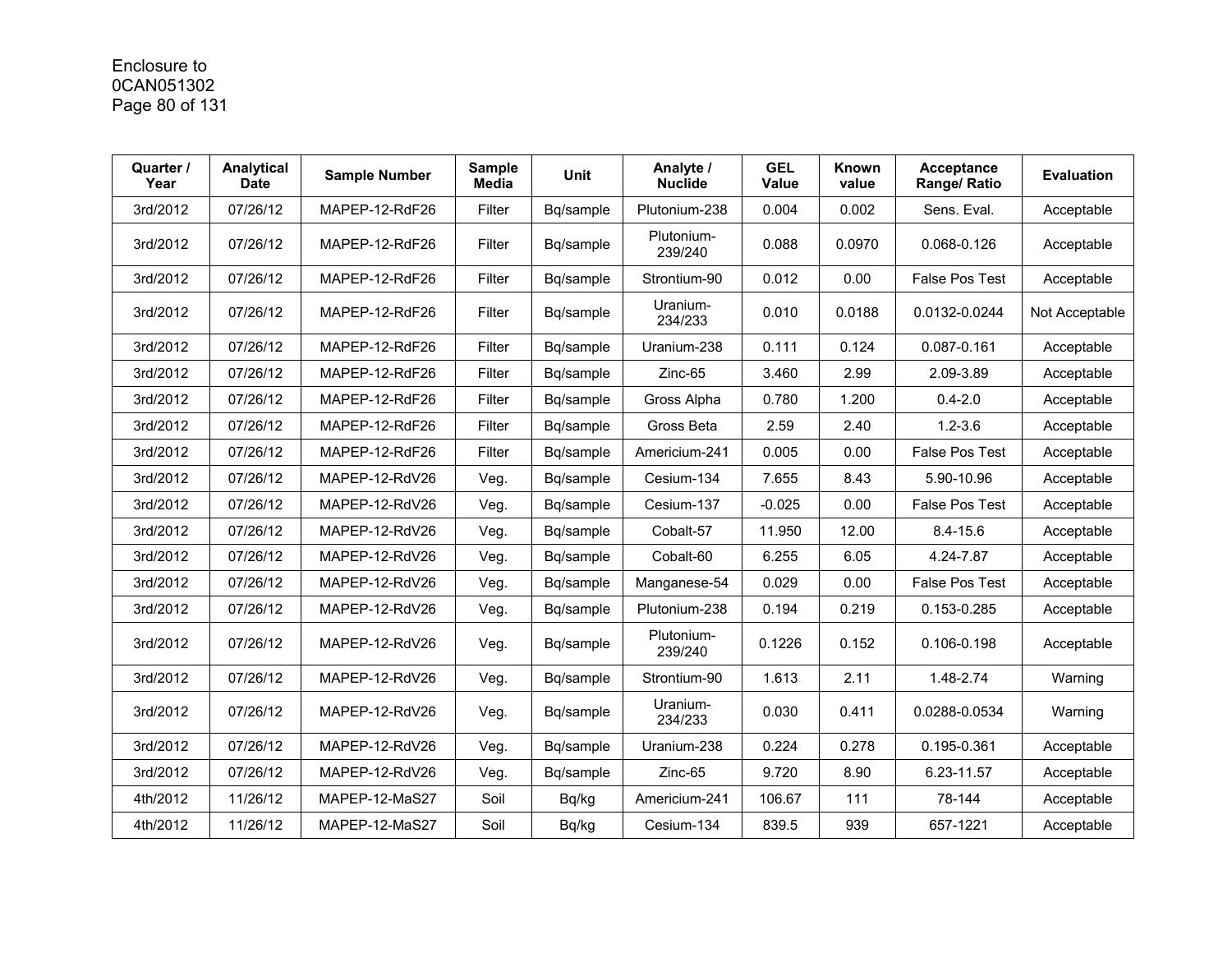# Enclosure to 0CAN051302 Page 81 of 131

| Quarter /<br>Year | Analytical<br>Date | <b>Sample Number</b> | <b>Sample</b><br><b>Media</b> | <b>Unit</b> | Analyte /<br><b>Nuclide</b> | <b>GEL</b><br>Value | Known<br>value | Acceptance<br>Range/ Ratio | <b>Evaluation</b> |
|-------------------|--------------------|----------------------|-------------------------------|-------------|-----------------------------|---------------------|----------------|----------------------------|-------------------|
| 4th/2012          | 11/26/12           | MAPEP-12-MaS27       | Soil                          | Bq/kg       | Cesium-137                  | 1230.0              | 1150           | 805-1495                   | Acceptable        |
| 4th/2012          | 11/26/12           | MAPEP-12-MaS27       | Soil                          | Bq/kg       | Cobalt-57                   | 1605                | 1316           | 921-1711                   | Acceptable        |
| 4th/2012          | 11/26/12           | MAPEP-12-MaS27       | Soil                          | Bq/kg       | Cobalt-60                   | 551.5               | 531            | 372-690                    | Acceptable        |
| 4th/2012          | 11/26/12           | MAPEP-12-MaS27       | Soil                          | Bq/kg       | Iron-55                     | 459.3               | 508            | 356-660                    | Acceptable        |
| 4th/2012          | 11/26/12           | MAPEP-12-MaS27       | Soil                          | Bq/kg       | Manganese-54                | 1015                | 920            | 644-1196                   | Acceptable        |
| 4th/2012          | 11/26/12           | MAPEP-12-MaS27       | Soil                          | Bq/kg       | Plutonium-238               | 104.6               | 106            | 74.1-137.5                 | Acceptable        |
| 4th/2012          | 11/26/12           | MAPEP-12-MaS27       | Soil                          | Bq/kg       | Plutonium-<br>239/240       | 132.33              | 134            | 94-174                     | Acceptable        |
| 4th/2012          | 11/26/12           | MAPEP-12-MaS27       | Soil                          | Bq/kg       | Potassium-40                | 723                 | 632            | 442-822                    | Acceptable        |
| 4th/2012          | 11/26/12           | MAPEP-12-MaS27       | Soil                          | Bq/kg       | Strontium-90                | 476.7               | 508            | 356-660                    | Warning           |
| 4th/2012          | 11/26/12           | MAPEP-12-MaS27       | Soil                          | Bq/kg       | Technetium-99               | 385.3               | 469            | 328-610                    | Acceptable        |
| 4th/2012          | 11/26/12           | MAPEP-12-MaS27       | Soil                          | Bq/kg       | Uranium-<br>234/233         | 51.6                | 60             | 42.2-78.4                  | Acceptable        |
| 4th/2012          | 11/26/12           | MAPEP-12-MaS27       | Soil                          | Bq/kg       | Uranium-238                 | 238.33              | 263            | 184-342                    | Acceptable        |
| 4th/2012          | 11/26/12           | MAPEP-12-MaS27       | Soil                          | Bq/kg       | Zinc-65                     | 721.5               | 606            | 424-788                    | Acceptable        |
| 4th/2012          | 11/26/12           | MAPEP-12-MaW27       | Water                         | Bq/L        | Americium-241               | 0.9407              | 1.06           | $0.74 - 1.38$              | Acceptable        |
| 4th/2012          | 11/26/12           | MAPEP-12-MaW27       | Water                         | Bq/L        | Cesium-134                  | 20.6                | 23.2           | 16.2-30.2                  | Acceptable        |
| 4th/2012          | 11/26/12           | MAPEP-12-MaW27       | Water                         | Bq/L        | Cesium-137                  | 17.05               | 16.7           | 11.7-21.7                  | Acceptable        |
| 4th/2012          | 11/26/12           | MAPEP-12-MaW27       | Water                         | Bq/L        | Cobalt-57                   | 29.45               | 29.3           | 20.5-38.1                  | Acceptable        |
| 4th/2012          | 11/26/12           | MAPEP-12-MaW27       | Water                         | Bq/L        | Cobalt-60                   | 0.03                | 0.0            | <b>False Positive</b>      | Acceptable        |
| 4th/2012          | 11/26/12           | MAPEP-12-MaW27       | Water                         | Bq/L        | Hydrogen-3                  | 334                 | 334            | 234-434                    | Acceptable        |
| 4th/2012          | 11/26/12           | MAPEP-12-MaW27       | Water                         | Bq/L        | Manganese-54                | 18.4                | 17.8           | 12.5-23.1                  | Acceptable        |
| 4th/2012          | 11/26/12           | MAPEP-12-MaW27       | Water                         | Bq/L        | Nickel-63                   | 66.2                | 66.3           | 46.4-86.2                  | Acceptable        |
| 4th/2012          | 11/26/12           | MAPEP-12-MaW27       | Water                         | Bq/L        | Plutonium-238               | 0.0088              | 0.0            | Sensitivity Eval.          | Acceptable        |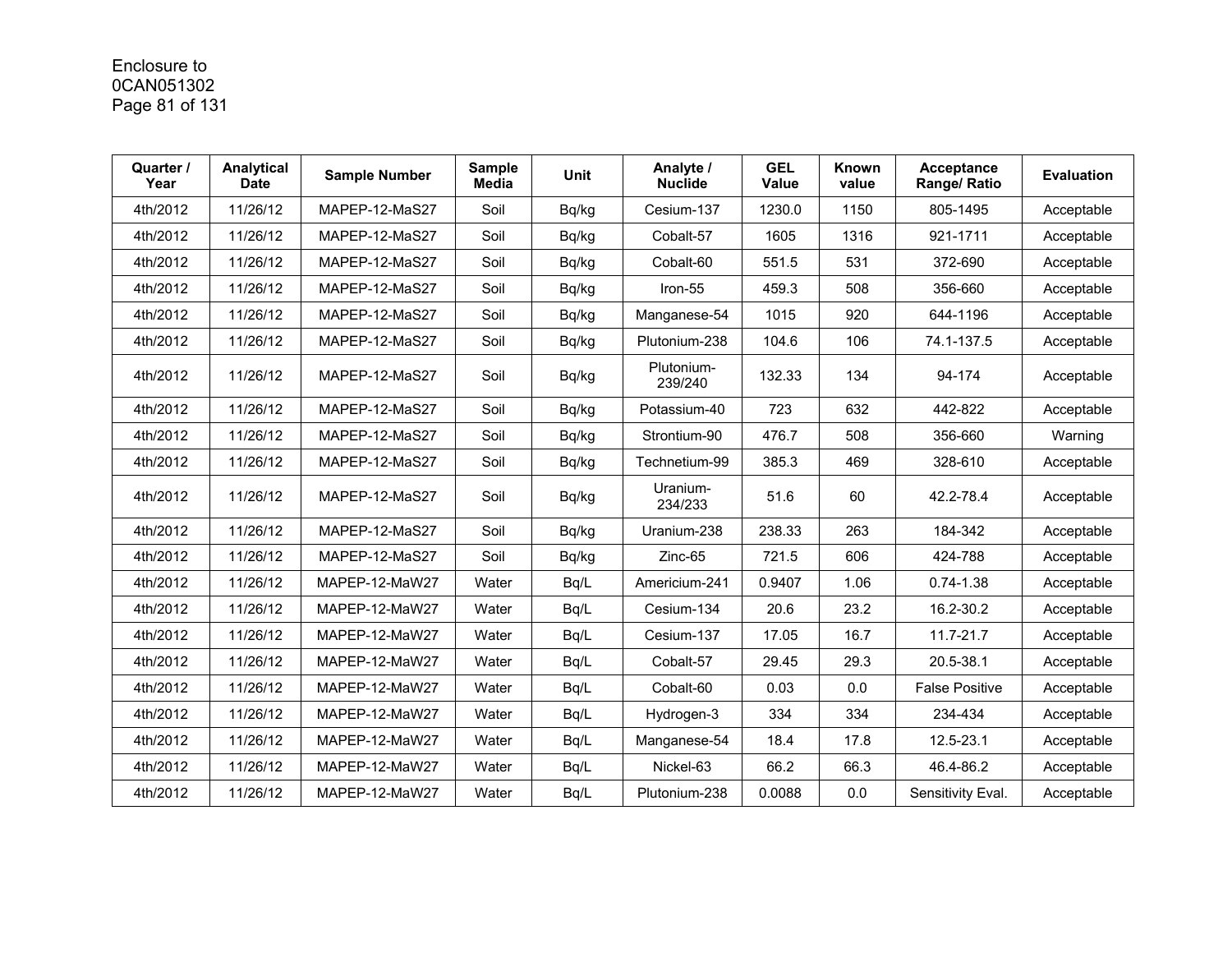## Enclosure to 0CAN051302 Page 82 of 131

| Quarter /<br>Year | Analytical<br><b>Date</b> | <b>Sample Number</b> | <b>Sample</b><br><b>Media</b> | <b>Unit</b> | Analyte /<br><b>Nuclide</b> | <b>GEL</b><br><b>Value</b> | Known<br>value | Acceptance<br>Range/ Ratio | <b>Evaluation</b> |
|-------------------|---------------------------|----------------------|-------------------------------|-------------|-----------------------------|----------------------------|----------------|----------------------------|-------------------|
| 4th/2012          | 11/26/12                  | MAPEP-12-MaW27       | Water                         | Bq/L        | Plutonium-<br>239/240       | 1.44                       | 1.61           | 1.13-2.09                  | Acceptable        |
| 4th/2012          | 11/26/12                  | MAPEP-12-MaW27       | Water                         | Bq/L        | Potassium-40                | 140.5                      | 134            | 94-174                     | Acceptable        |
| 4th/2012          | 11/26/12                  | MAPEP-12-MaW27       | Water                         | Bq/L        | Strontium-90                | 11.13                      | 12.2           | $8.5 - 15.9$               | Acceptable        |
| 4th/2012          | 11/26/12                  | MAPEP-12-MaW27       | Water                         | Bq/L        | Technetium-99               | 4.5                        | 4.58           | $3.21 - 5.95$              | Acceptable        |
| 4th/2012          | 11/26/12                  | MAPEP-12-MaW27       | Water                         | Bq/L        | Uranium-<br>234/233         | 0.414                      | 0.451          | 0.316-0.586                | Acceptable        |
| 4th/2012          | 11/26/12                  | MAPEP-12-MaW27       | Water                         | Bq/L        | Uranium-238                 | 2.96                       | 3.33           | 2.33-4.33                  | Acceptable        |
| 4th/2012          | 11/26/12                  | MAPEP-12-MaW27       | Water                         | Bq/L        | Zinc-65                     | 28.15                      | 25.9           | 18.1-33.7                  | Acceptable        |
| 4th/2012          | 11/26/12                  | MAPEP-12-GrW27       | Water                         | Bq/L        | Gross Alpha                 | 1.737                      | 1.79           | $0.54 - 3.04$              | Acceptable        |
| 4th/2012          | 11/26/12                  | MAPEP-12-GrW27       | Water                         | Bq/L        | Gross Beta                  | 8.893                      | 9.1            | $4.6 - 13.7$               | Acceptable        |
| 4th/2012          | 11/26/12                  | MAPEP-12-XaW27       | Water                         | Bq/L        | lodine-129                  | 6.229                      | 6.82           | 4.77-8.87                  | Acceptable        |
| 4th/2012          | 11/26/12                  | MAPEP-12-RdF27       | Filter                        | uq/sample   | Uranium-235                 | 0.0154                     | 0.0148         | 0.0104-0.0192              | Acceptable        |
| 4th/2012          | 11/26/12                  | MAPEP-12-RdF27       | Filter                        | uq/sample   | Uranium-238                 | 7.77                       | 8              | $5.6 - 10.4$               | Acceptable        |
| 4th/2012          | 11/26/12                  | MAPEP-12-RdF27       | Filter                        | uq/sample   | Uranium-Total               | 7.785                      | 8.1            | $5.7 - 10.5$               | Acceptable        |
| 4th/2012          | 11/26/12                  | MAPEP-12-RdF27       | Filter                        | ug/sample   | Americium-241               | 0.0716                     | 0.078          | 0.0546-0.1014              | Acceptable        |
| 4th/2012          | 11/26/12                  | MAPEP-12-RdF27       | Filter                        | uq/sample   | Cesium-134                  | 2.795                      | 2.74           | 1.92-3.56                  | Acceptable        |
| 4th/2012          | 11/26/12                  | MAPEP-12-RdF27       | Filter                        | uq/sample   | Cesium-137                  | $-0.016$                   | 0              | <b>False Positive</b>      | Acceptable        |
| 4th/2012          | 11/26/12                  | MAPEP-12-RdF27       | Filter                        | uq/sample   | Cobalt-57                   | 2.265                      | 1.91           | 1.34-2.48                  | Acceptable        |
| 4th/2012          | 11/26/12                  | MAPEP-12-RdF27       | Filter                        | uq/sample   | Cobalt-60                   | 1.865                      | 1.728          | 1.210-2.246                | Acceptable        |
| 4th/2012          | 11/26/12                  | MAPEP-12-RdF27       | Filter                        | uq/sample   | Manganese-54                | 2.465                      | 2.36           | 1.65-3.07                  | Acceptable        |
| 4th/2012          | 11/26/12                  | MAPEP-12-RdF27       | Filter                        | uq/sample   | Plutonium-238               | 0.061                      | 0.0625         | 0.0438-0.0813              | Acceptable        |
| 4th/2012          | 11/26/12                  | MAPEP-12-RdF27       | Filter                        | uq/sample   | Plutonium-<br>239/240       | $-0.002$                   | 0.00081        | Sensitivity Eval.          | Acceptable        |
| 4th/2012          | 11/26/12                  | MAPEP-12-RdF27       | Filter                        | uq/sample   | Strontium-90                | 0.914                      | 1.03           | $0.72 - 1.34$              | Acceptable        |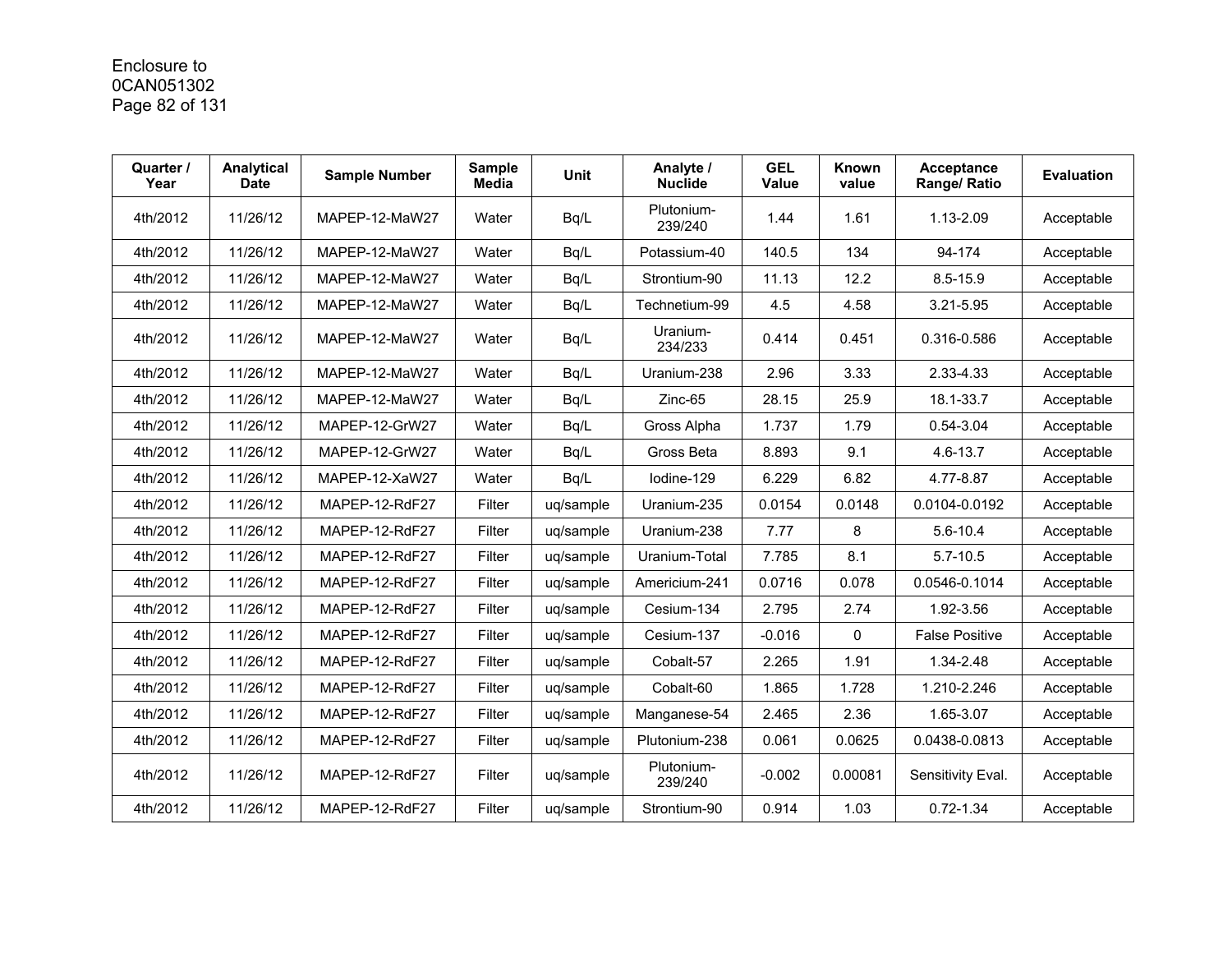# Enclosure to 0CAN051302 Page 83 of 131

| Quarter /<br>Year | Analytical<br><b>Date</b> | <b>Sample Number</b> | <b>Sample</b><br><b>Media</b> | <b>Unit</b> | Analyte /<br><b>Nuclide</b> | <b>GEL</b><br><b>Value</b> | Known<br>value | Acceptance<br>Range/ Ratio | <b>Evaluation</b> |
|-------------------|---------------------------|----------------------|-------------------------------|-------------|-----------------------------|----------------------------|----------------|----------------------------|-------------------|
| 4th/2012          | 11/26/12                  | MAPEP-12-RdF27       | Filter                        | uq/sample   | Uranium-<br>234/233         | 0.009                      | 0.0141         | 0.0099-0.0183              | Not Acceptable    |
| 4th/2012          | 11/26/12                  | MAPEP-12-RdF27       | Filter                        | uq/sample   | Uranium-238                 | 0.087                      | 0.1            | 0.070-0.130                | Not Acceptable    |
| 4th/2012          | 11/26/12                  | MAPEP-12-RdF27       | Filter                        | uq/sample   | $Zinc-65$                   | $-0.154$                   | 0              | <b>False Positive</b>      | Acceptable        |
| 4th/2012          | 11/26/12                  | MAPEP-12-GrF27       | Filter                        | Bg/sample   | Gross Alpha                 | 0.2253                     | 0.97           | $0.29 - 1.65$              | Not Acceptable    |
| 4th/2012          | 11/26/12                  | MAPEP-12-GrF27       | Filter                        | Bq/sample   | Gross Beta                  | 1.93                       | 1.92           | $0.96 - 2.88$              | Acceptable        |
| 4th/2012          | 11/26/12                  | MAPEP-12-RdV27       | Veg                           | Bq/sample   | Americium-241               | 0.142                      | 0.163          | 0.114-0.212                | Acceptable        |
| 4th/2012          | 11/26/12                  | MAPEP-12-RdV27       | Veg                           | Bq/sample   | Cesium-134                  | 6.355                      | 6.51           | 4.56-8.46                  | Acceptable        |
| 4th/2012          | 11/26/12                  | MAPEP-12-RdV27       | Veg                           | Bg/sample   | Cesium-137                  | 4.575                      | 4.38           | 3.07-5.69                  | Acceptable        |
| 4th/2012          | 11/26/12                  | MAPEP-12-RdV27       | Veg                           | Bq/sample   | Cobalt-57                   | 6.04                       | 5.66           | 3.96-7.36                  | Acceptable        |
| 4th/2012          | 11/26/12                  | MAPEP-12-RdV27       | Veg                           | Bq/sample   | Cobalt-60                   | 5.44                       | 5.12           | 3.58-6.66                  | Acceptable        |
| 4th/2012          | 11/26/12                  | MAPEP-12-RdV27       | Veg                           | Bg/sample   | Manganese-54                | 3.565                      | 3.27           | 2.29-4.25                  | Acceptable        |
| 4th/2012          | 11/26/12                  | MAPEP-12-RdV27       | Veg                           | Bq/sample   | Plutonium-238               | 0.176                      | 0.187          | 0.131-0.243                | Acceptable        |
| 4th/2012          | 11/26/12                  | MAPEP-12-RdV27       | Veg                           | Bq/sample   | Plutonium-<br>239/240       | 0.12                       | 0.123          | 0.086-0.160                | Acceptable        |
| 4th/2012          | 11/26/12                  | MAPEP-12-RdV27       | Veg                           | Bq/sample   | Strontium-90                | 0.0018                     | 0              | <b>False Positive</b>      | Acceptable        |
| 4th/2012          | 11/26/12                  | MAPEP-12-RdV27       | Veg                           | Bq/sample   | Uranium-<br>234/233         | 0.024                      | 0.0257         | 0.0180-0.0334              | Acceptable        |
| 4th/2012          | 11/26/12                  | MAPEP-12-RdV27       | Veg                           | Bq/sample   | Uranium-238                 | 0.143                      | 0.158          | 0.111-0.205                | Acceptable        |
| 4th/2012          | 11/26/12                  | MAPEP-12-RdV27       | Veg                           | Bg/sample   | Uranium-Total               | 11.1                       | 12.7           | $8.9 - 16.5$               | Acceptable        |
| 4th/2012          | 11/26/12                  | MAPEP-12-RdV27       | Veg                           | Bq/sample   | Zinc-65                     | $-0.04$                    | 0              | <b>False Positive</b>      | Acceptable        |
| 4th/2012          | 11/26/12                  | MAPEP-11-XaW25       | Water                         | Bq/sample   | lodine-129                  | 8.723                      | 9.5            | $6.7 - 12.4$               | Acceptable        |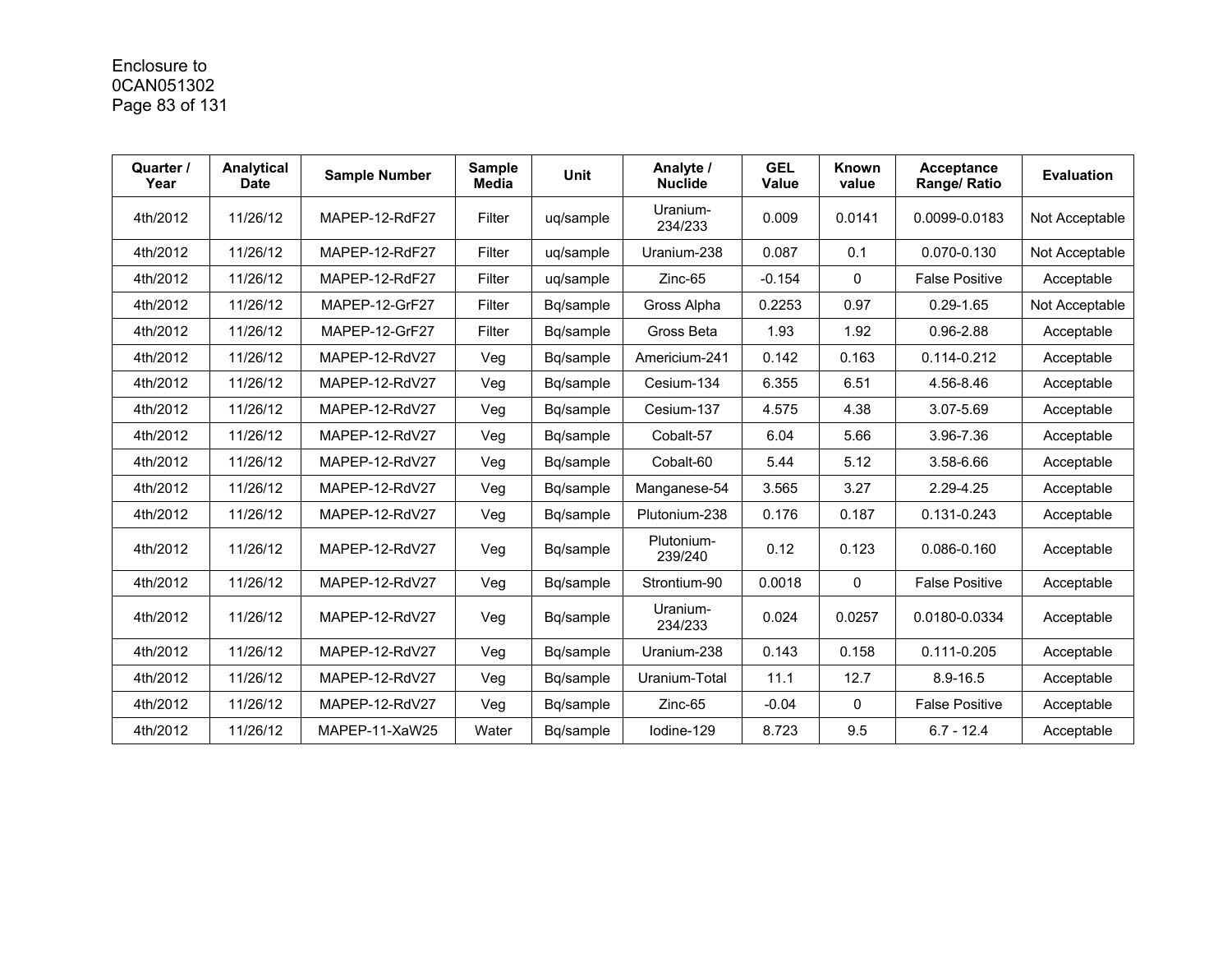#### TABLE 4

| Quarter /<br>Year | Analytical<br><b>Date</b> | <b>Sample</b><br><b>Number</b> | <b>Sample</b><br><b>Media</b> | <b>Unit</b> | <b>Analyte / Nuclide</b> | <b>GEL</b><br><b>Value</b> | Known<br>value | <b>Acceptance</b><br>Range/ Ratio | <b>Evaluation</b> |
|-------------------|---------------------------|--------------------------------|-------------------------------|-------------|--------------------------|----------------------------|----------------|-----------------------------------|-------------------|
| 1st/2012          | 03/06/12                  | <b>RAD - 88</b>                | Water                         | pCi/L       | Barium-133               | 58.2                       | 57.1           | 47.3-63.0                         | Acceptable        |
| 1st/2012          | 03/06/12                  | <b>RAD - 88</b>                | Water                         | pCi/L       | Cesium-134               | 63.5                       | 64             | 52.0-70.4                         | Acceptable        |
| 1st/2012          | 03/06/12                  | <b>RAD - 88</b>                | Water                         | pCi/L       | Cesium-137               | 89.5                       | 91.2           | 82.1-103                          | Acceptable        |
| 1st/2012          | 03/06/12                  | <b>RAD - 88</b>                | Water                         | pCi/L       | Cobalt-60                | 49.5                       | 48.9           | 44.0-56.4                         | Acceptable        |
| 1st/2012          | 03/06/12                  | <b>RAD - 88</b>                | Water                         | pCi/L       | $Zinc-65$                | 75                         | 71.8           | 64.2-86.7                         | Acceptable        |
| 1st/2012          | 03/06/12                  | <b>RAD - 88</b>                | Water                         | pCi/L       | Gross Alpha              | 31.0                       | 35.7           | 18.4-45.9                         | Acceptable        |
| 1st/2012          | 03/06/12                  | <b>RAD - 88</b>                | Water                         | pCi/L       | Gross Beta               | 27.3                       | 28.8           | 18.3-36.6                         | Acceptable        |
| 1st/2012          | 03/06/12                  | <b>RAD - 88</b>                | Water                         | pCi/L       | Gross Alpha              | 29.8                       | 35.7           | 18.4-45.9                         | Acceptable        |
| 1st/2012          | 03/06/12                  | <b>RAD - 88</b>                | Water                         | pCi/L       | Radium-226               | 8.89                       | 8.73           | 6.55-10.2                         | Acceptable        |
| 1st/2012          | 03/06/12                  | <b>RAD - 88</b>                | Water                         | pCi/L       | Radium-228               | 5.9                        | 5.78           | 3.53-7.60                         | Acceptable        |
| 1st/2012          | 03/06/12                  | <b>RAD - 88</b>                | Water                         | pCi/L       | Uranium (Nat)            | 31.6                       | 32.5           | 26.2-36.3                         | Acceptable        |
| 1st/2012          | 03/06/12                  | <b>RAD - 88</b>                | Water                         | ug/L        | Uranium (Nat) mass       | 49.9                       | 47.5           | 38.3-53.1                         | Acceptable        |
| 1st/2012          | 03/06/12                  | <b>RAD - 88</b>                | Water                         | pCi/L       | Radium-226               | 8.80                       | 8.73           | 6.55-10.2                         | Acceptable        |
| 1st/2012          | 03/06/12                  | <b>RAD - 88</b>                | Water                         | pCi/L       | Radium-228               | 4.8                        | 5.78           | 3.53-7.60                         | Acceptable        |
| 1st/2012          | 03/06/12                  | <b>RAD - 88</b>                | Water                         | pCi/L       | Uranium (Nat)            | 27.6                       | 32.5           | 26.2-36.3                         | Acceptable        |
| 1st/2012          | 03/06/12                  | <b>RAD - 88</b>                | Water                         | ug/L        | Uranium (Nat) mass       | 41.2                       | 47.5           | 38.3-53.1                         | Acceptable        |
| 1st/2012          | 03/06/12                  | <b>RAD - 88</b>                | Water                         | pCi/L       | Tritium                  | 16200                      | 19200          | 16800-21100                       | Not Acceptable    |
| 1st/2012          | 03/06/12                  | <b>RAD - 88</b>                | Water                         | pCi/L       | Strontium-89             | 38.4                       | 42.5           | 32.7-49.6                         | Acceptable        |
| 1st/2012          | 03/06/12                  | <b>RAD - 88</b>                | Water                         | pCi/L       | Strontium-90             | 23.5                       | 24.2           | 17.4-28.3                         | Acceptable        |
| 1st/2012          | 03/06/12                  | <b>RAD - 88</b>                | Water                         | pCi/L       | Strontium-89             | 42.2                       | 42.5           | 32.7-49.6                         | Acceptable        |
| 1st/2012          | 03/06/12                  | <b>RAD - 88</b>                | Water                         | pCi/L       | Strontium-90             | 24.2                       | 24.2           | 17.4-28.3                         | Acceptable        |

#### 2012 ERA PROGRAM PERFORMANCE EVALUATION RESULTS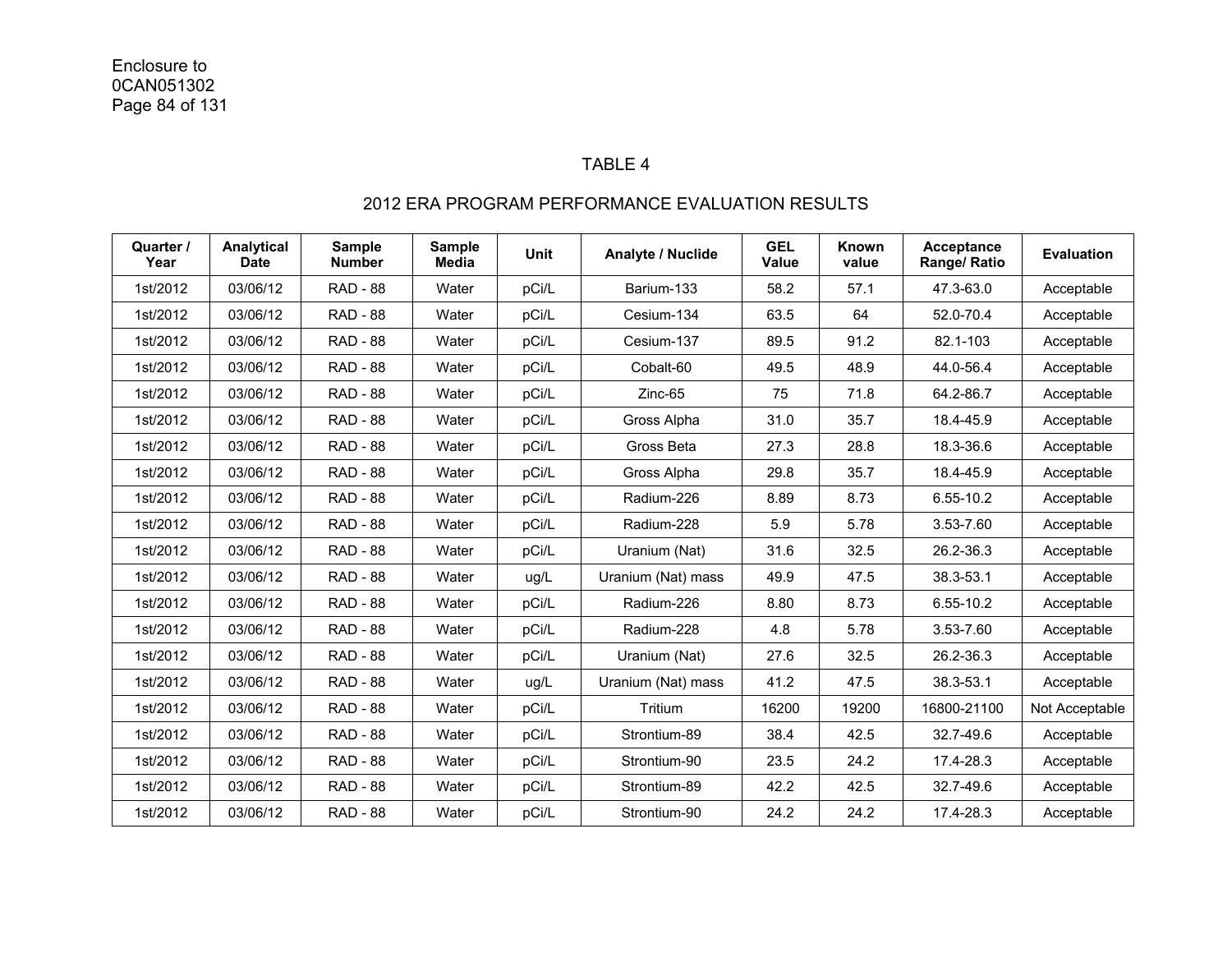## Enclosure to 0CAN051302 Page 85 of 131

| Quarter /<br>Year | Analytical<br><b>Date</b> | <b>Sample</b><br><b>Number</b> | <b>Sample</b><br><b>Media</b> | Unit  | Analyte / Nuclide  | <b>GEL</b><br><b>Value</b> | Known<br>value | Acceptance<br>Range/ Ratio | <b>Evaluation</b> |
|-------------------|---------------------------|--------------------------------|-------------------------------|-------|--------------------|----------------------------|----------------|----------------------------|-------------------|
| 1st/2012          | 03/06/12                  | <b>RAD - 88</b>                | Water                         | pCi/L | lodine-131         | 28.4                       | 25.7           | 21.3-30.3                  | Acceptable        |
| 1st/2012          | 03/06/12                  | <b>RAD - 88</b>                | Water                         | pCi/L | Iodine-131         | 28.4                       | 25.7           | 21.3-30.3                  | Acceptable        |
| 2nd/2012          | 05/24/12                  | RAD-89                         | Water                         | pCi/L | Tritium            | 1700                       | 15800          | 13800-17400                | Acceptable        |
| 3rd/2012          | 8/31/2012                 | RAD-90                         | Water                         | pCi/L | Barium-133         | 72.7                       | 65.0           | 54.1-71.5                  | Not Acceptable    |
| 3rd/2012          | 8/31/2012                 | RAD-90                         | Water                         | pCi/L | Cesium-134         | 87.5                       | 92.5           | 76.0-102                   | Acceptable        |
| 3rd/2012          | 8/31/2012                 | RAD-90                         | Water                         | pCi/L | Cesium-137         | 219                        | 216            | 194-239                    | Acceptable        |
| 3rd/2012          | 8/31/2012                 | RAD-90                         | Water                         | pCi/L | Cobalt-50          | 55.6                       | 51.3           | 46.2-59.0                  | Acceptable        |
| 3rd/2012          | 8/31/2012                 | RAD-90                         | Water                         | pCi/L | $Zinc-65$          | 108                        | 98.9           | 89.0-118                   | Acceptable        |
| 3rd/2012          | 8/31/2012                 | RAD-90                         | Water                         | pCi/L | Gross Alpha        | 38.8                       | 48.2           | 25.1-60.8                  | Acceptable        |
| 3rd/2012          | 8/31/2012                 | RAD-90                         | Water                         | pCi/L | Gross Beta         | 34.4                       | 36.8           | 24.2-44.4                  | Acceptable        |
| 3rd/2012          | 8/31/2012                 | RAD-90                         | Water                         | pCi/L | Gross Alpha        | 40.9                       | 48.2           | 25.1-60.6                  | Acceptable        |
| 3rd/2012          | 8/31/2012                 | RAD-90                         | Water                         | pCi/L | Radium-226         | 14.4                       | 12.6           | $9.40 - 14.5$              | Acceptable        |
| 3rd/2012          | 8/31/2012                 | RAD-90                         | Water                         | pCi/L | Radium-226         | 14.6                       | 12.6           | 9.40-14.5                  | Not Acceptable    |
| 3rd/2012          | 8/31/2012                 | RAD-90                         | Water                         | pCi/L | Radium-228         | 4.3                        | 5.01           | 2.99-6.72                  | Acceptable        |
| 3rd/2012          | 8/31/2012                 | RAD-90                         | Water                         | pCi/L | Uranium (Nat)      | 49.4                       | 49.7           | 40.3-55.2                  | Acceptable        |
| 3rd/2012          | 8/31/2012                 | <b>RAD-90</b>                  | Water                         | ug/L  | Uranium (Nat) mass | 73.4                       | 72.5           | 58.8-80.6                  | Acceptable        |
| 3rd/2012          | 8/31/2012                 | RAD-90                         | Water                         | pCi/L | Tritium            | 7290                       | 6790           | 5860-7470                  | Acceptable        |
| 3rd/2012          | 8/31/2012                 | RAD-90                         | Water                         | pCi/L | Strontium-89       | 55                         | 47.9           | 37.5-55.2                  | Acceptable        |
| 3rd/2012          | 8/31/2012                 | RAD-90                         | Water                         | pCi/L | Strontium-90       | 27.1                       | 28.7           | 20.9-33.4                  | Acceptable        |
| 3rd/2012          | 8/31/2012                 | RAD-90                         | Water                         | pCi/L | Strontium-89       | 48.3                       | 47.9           | 37.5-55.2                  | Acceptable        |
| 3rd/2012          | 8/31/2012                 | RAD-90                         | Water                         | pCi/L | Strontium-90       | 28.9                       | 28.7           | 20.9-33.4                  | Acceptable        |
| 3rd/2012          | 8/31/2012                 | RAD-91                         | Water                         | pCi/L | Barium-133         | 84.9                       | 84.8           | 71.3-93.3                  | Acceptable        |
| 3rd/2012          | 8/31/2012                 | RAD-91                         | Water                         | pCi/L | Radium-226         | 12.8                       | 15             | 11.2-17.2                  | Acceptable        |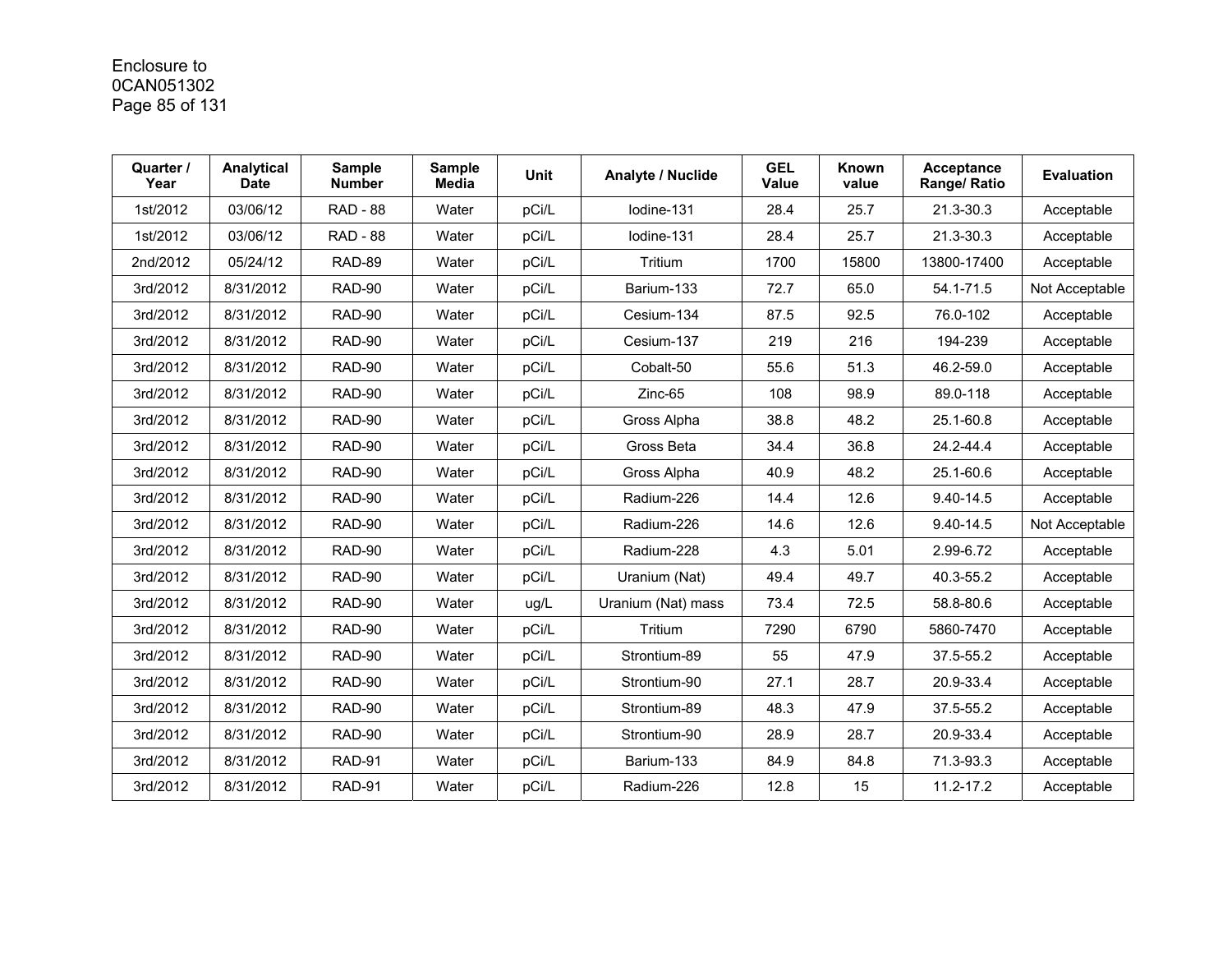#### TABLE 5

### 2012 ERA PROGRAM (MRAD) PERFORMANCE EVALUATION RESULTS

| Quarter /<br>Year | Analytical<br><b>Date</b> | <b>Sample</b><br><b>Number</b> | <b>Sample</b><br><b>Media</b> | <b>Unit</b> | <b>Analyte / Nuclide</b> | <b>GEL</b><br>Value | Known<br>value | Acceptance<br>Range/ Ratio | <b>Evaluation</b> |
|-------------------|---------------------------|--------------------------------|-------------------------------|-------------|--------------------------|---------------------|----------------|----------------------------|-------------------|
| 2nd/2012          | 05/18/12                  | MRAD-16                        | Soil                          | pCi/kg      | Actinium-228             | 1330                | 1570           | 110-2180                   | Acceptable        |
| 2nd/2012          | 05/18/12                  | MRAD-16                        | Soil                          | pCi/kg      | Americium-241            | 900                 | 938            | 549-1220                   | Acceptable        |
| 2nd/2012          | 05/18/12                  | MRAD-16                        | Soil                          | pCi/kg      | Bismuth-212              | 1540                | 1550           | 413-2280                   | Acceptable        |
| 2nd/2012          | 05/18/12                  | MRAD-16                        | Soil                          | pCi/kg      | Bismuth-214              | 1100                | 1100           | 665-1590                   | Acceptable        |
| 2nd/2012          | 05/18/12                  | MRAD-16                        | Soil                          | pCi/kg      | Cesium-134               | 2380                | 2180           | 1420-2620                  | Acceptable        |
| 2nd/2012          | 05/18/12                  | MRAD-16                        | Soil                          | pCi/kg      | Cesium-137               | 10700               | 8770           | 6720-11300                 | Acceptable        |
| 2nd/2012          | 05/18/12                  | MRAD-16                        | Soil                          | pCi/kg      | Cobalt-60                | 4060                | 3500           | 2370-4820                  | Acceptable        |
| 2nd/2012          | 05/18/12                  | MRAD-16                        | Soil                          | pCi/kg      | Lead-212                 | 1380                | 1510           | 992-2110                   | Acceptable        |
| 2nd/2012          | 05/18/12                  | MRAD-16                        | Soil                          | pCi/kg      | Lead-214                 | 1350                | 1110           | 647-1650                   | Acceptable        |
| 2nd/2012          | 05/18/12                  | MRAD-16                        | Soil                          | pCi/kg      | Manganese-54             | $37.2$              | < 1000         | $0 - 1000$                 | Acceptable        |
| 2nd/2012          | 05/18/12                  | MRAD-16                        | Soil                          | pCi/kg      | Plutonium-238            | 842                 | 984.00         | 592-1360                   | Acceptable        |
| 2nd/2012          | 05/18/12                  | MRAD-16                        | Soil                          | pCi/kg      | Plutonium-239            | 793                 | 879.00         | 575-1210                   | Acceptable        |
| 2nd/2012          | 05/18/12                  | MRAD-16                        | Soil                          | pCi/kg      | Potassium-40             | 10400               | 11600          | 8470-15600                 | Acceptable        |
| 2nd/2012          | 05/18/12                  | MRAD-16                        | Soil                          | pCi/kg      | Strontium-90             | 7370                | 8800           | 3360-13900                 | Acceptable        |
| 2nd/2012          | 05/18/12                  | MRAD-16                        | Soil                          | pCi/kg      | Thorium-234              | 2360                | 2000           | 632-3760                   | Acceptable        |
| 2nd/2012          | 05/18/12                  | MRAD-16                        | Soil                          | pCi/kg      | Zinc-65                  | 4540                | 3650           | 2910-4850                  | Acceptable        |
| 2nd/2012          | 05/18/12                  | MRAD-16                        | Soil                          | pCi/kg      | Strontium-90             | 7370                | 8800           | 3360-13900                 | Acceptable        |
| 2nd/2012          | 05/18/12                  | MRAD-16                        | Soil                          | pCi/kg      | Uranium-234              | 2250                | 1960           | 1200-2510                  | Acceptable        |
| 2nd/2012          | 05/18/12                  | MRAD-16                        | Soil                          | pCi/kg      | Uranium-238              | 1620                | 2000           | 1240-2540                  | Acceptable        |
| 2nd/2012          | 05/18/12                  | MRAD-16                        | Soil                          | pCi/kg      | Uranium-Total            | 4220                | 4030           | 2190-5320                  | Acceptable        |
| 2nd/2012          | 05/18/12                  | MRAD-16                        | Soil                          | ug/kg       | Uranium-Total(mass)      | 5070                | 5880           | 3240-7400                  | Acceptable        |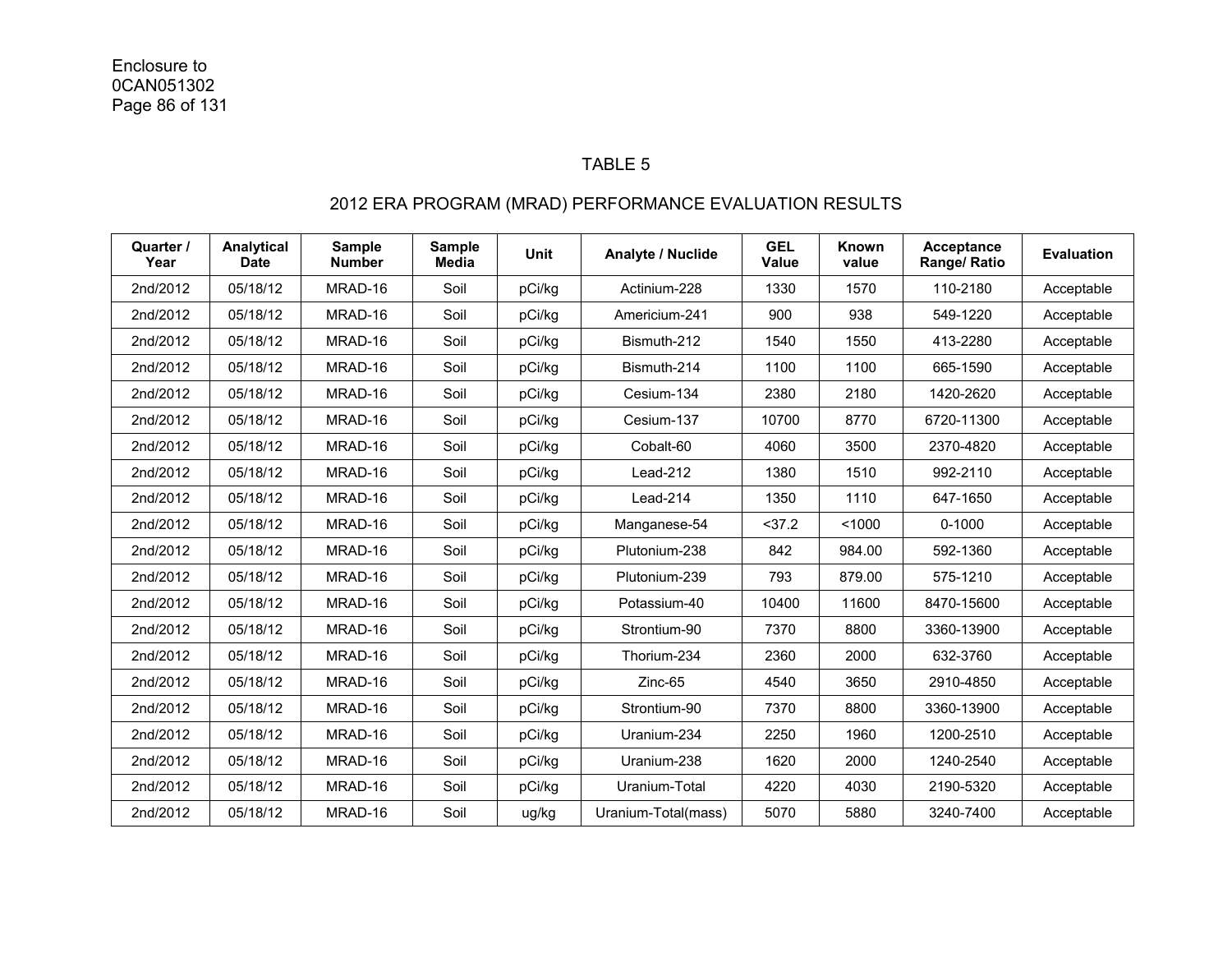# Enclosure to 0CAN051302 Page 87 of 131

| Quarter /<br>Year | Analytical<br>Date | <b>Sample</b><br><b>Number</b> | <b>Sample</b><br><b>Media</b> | <b>Unit</b> | Analyte / Nuclide   | <b>GEL</b><br>Value | Known<br>value | Acceptance<br>Range/ Ratio | <b>Evaluation</b> |
|-------------------|--------------------|--------------------------------|-------------------------------|-------------|---------------------|---------------------|----------------|----------------------------|-------------------|
| 2nd/2012          | 05/18/12           | MRAD-16                        | Vegetation                    | pCi/kg      | Americium-241       | 4270                | 4540           | 2780-6040                  | Acceptable        |
| 2nd/2012          | 05/18/12           | MRAD-16                        | Vegetation                    | pCi/kg      | Curium-244          | 829                 | 812            | 400 - 1260                 | Acceptable        |
| 2nd/2012          | 05/18/12           | MRAD-16                        | Vegetation                    | pCi/kg      | Plutonium-238       | 2300                | 2570           | 1400-3220                  | Acceptable        |
| 2nd/2012          | 05/18/12           | MRAD-16                        | Vegetation                    | pCi/kg      | Plutonium-239       | 2480                | 2570           | 1580-3540                  | Acceptable        |
| 2nd/2012          | 05/18/12           | MRAD-16                        | Vegetation                    | pCi/kg      | Uranium-234         | 3310                | 3610           | 2370-4640                  | Acceptable        |
| 2nd/2012          | 05/18/12           | MRAD-16                        | Vegetation                    | pCi/kg      | Uranium-238         | 3540                | 3580           | 2390-4550                  | Acceptable        |
| 2nd/2012          | 05/18/12           | MRAD-16                        | Vegetation                    | pCi/kg      | Uranium-Total       | 7025                | 7350           | 4980-9150                  | Acceptable        |
| 2nd/2012          | 05/18/12           | MRAD-16                        | Vegetation                    | ug/kg       | Uranium-Total(mass) | 10600               | 10700          | 7170-13600                 | Acceptable        |
| 2nd/2012          | 05/18/12           | MRAD-16                        | Vegetation                    | pCi/kg      | Americium-241       | 4270                | 4540           | 2780-6040                  | Acceptable        |
| 2nd/2012          | 05/18/12           | MRAD-16                        | Vegetation                    | pCi/kg      | Cesium-134          | 2840                | 2920           | 1880-3790                  | Acceptable        |
| 2nd/2012          | 05/18/12           | MRAD-16                        | Vegetation                    | pCi/kg      | Cesium-137          | 1330                | 1340           | 972-1860                   | Acceptable        |
| 2nd/2012          | 05/18/12           | MRAD-16                        | Vegetation                    | pCi/kg      | Cobalt-60           | 2380                | 2210           | 1520-3090                  | Acceptable        |
| 2nd/2012          | 05/18/12           | MRAD-16                        | Vegetation                    | pCi/kg      | Manganese-54        | <68.8               | $300$          | $0.00 - 300$               | Acceptable        |
| 2nd/2012          | 05/18/12           | MRAD-16                        | Vegetation                    | pCi/kg      | Potassium-40        | 33700               | 28600          | 20700-40100                | Acceptable        |
| 2nd/2012          | 05/18/12           | MRAD-16                        | Vegetation                    | pCi/kg      | $Zinc-65$           | 2570                | 2310           | 1670-3240                  | Acceptable        |
| 2nd/2012          | 05/18/12           | MRAD-16                        | Vegetation                    | pCi/kg      | Strontium-90        | 7000                | 8520           | 4860-11300                 | Acceptable        |
| 2nd/2012          | 05/18/12           | MRAD-16                        | Filter                        | pCi/Filter  | Americium-241       | 72.4                | 68.8           | 42.4-93.1                  | Acceptable        |
| 2nd/2012          | 05/18/12           | MRAD-16                        | Filter                        | pCi/Filter  | Plutonium-238       | 57.3                | 63.2           | 43.3-83.1                  | Acceptable        |
| 2nd/2012          | 05/18/12           | MRAD-16                        | Filter                        | pCi/Filter  | Plutonium-239       | 58.8                | 63             | 45.6-82.4                  | Acceptable        |
| 2nd/2012          | 05/18/12           | MRAD-16                        | Filter                        | pCi/Filter  | Uranium-234         | 42.5                | 47.5           | 29.4-71.6                  | Acceptable        |
| 2nd/2012          | 05/18/12           | MRAD-16                        | Filter                        | pCi/Filter  | Uranium-238         | 44.5                | 47.4           | 30.4-65.1                  | Acceptable        |
| 2nd/2012          | 05/18/12           | MRAD-16                        | Filter                        | pCi/Filter  | Uranium-Total       | 89.4                | 96.7           | 53.5-147                   | Acceptable        |
| 2nd/2012          | 05/18/12           | MRAD-16                        | Filter                        | ug/Filter   | Uranium-Total(mass) | 134                 | 141            | 90.2-198                   | Acceptable        |
| 2nd/2012          | 05/18/12           | MRAD-16                        | Filter                        | pCi/Filter  | Americium-241       | 72.4                | 68.8           | 42.4-93.1                  | Acceptable        |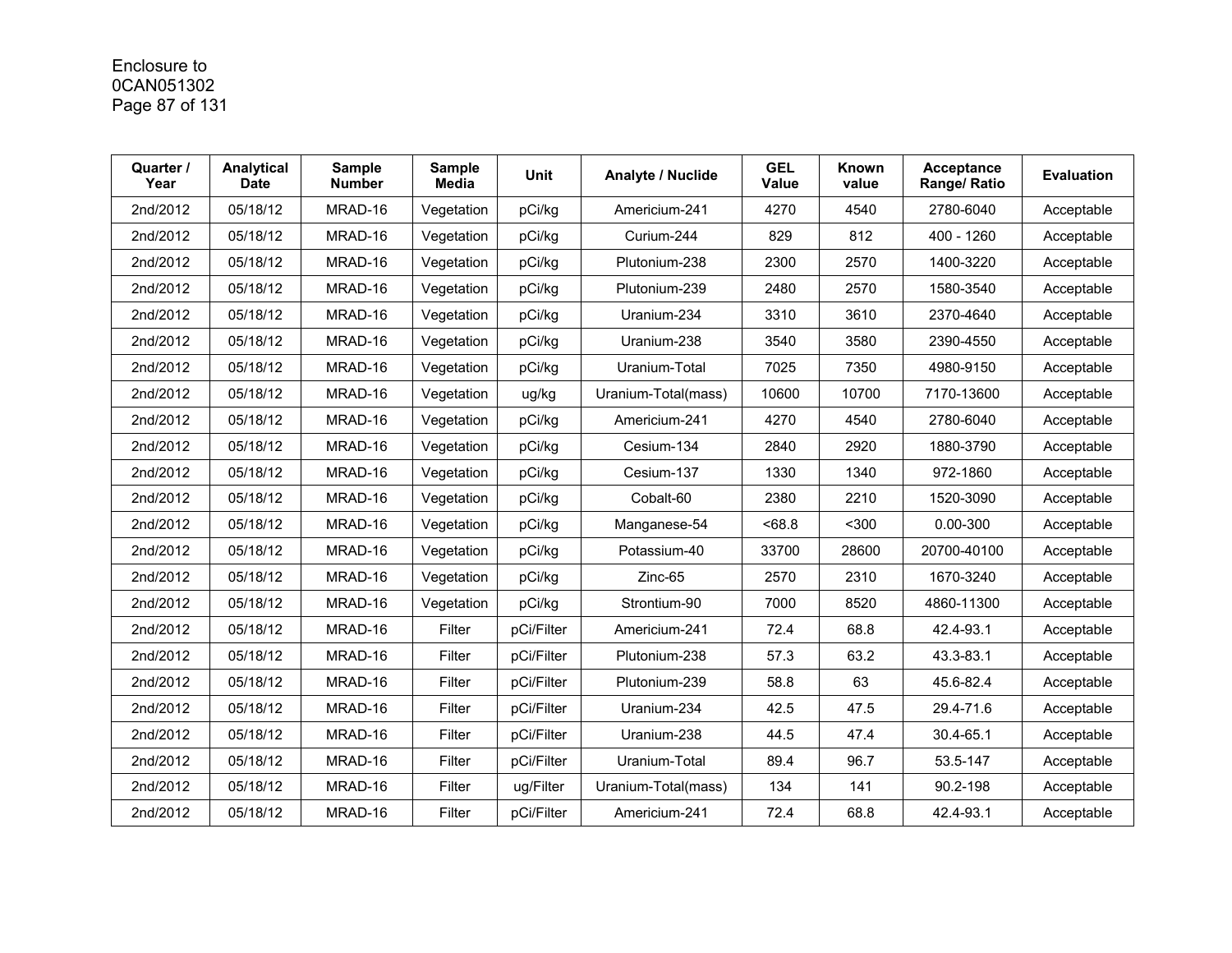# Enclosure to 0CAN051302 Page 88 of 131

| Quarter /<br>Year | Analytical<br>Date | <b>Sample</b><br><b>Number</b> | <b>Sample</b><br><b>Media</b> | <b>Unit</b> | Analyte / Nuclide   | <b>GEL</b><br><b>Value</b> | <b>Known</b><br>value | Acceptance<br>Range/ Ratio | <b>Evaluation</b> |
|-------------------|--------------------|--------------------------------|-------------------------------|-------------|---------------------|----------------------------|-----------------------|----------------------------|-------------------|
| 2nd/2012          | 05/18/12           | MRAD-16                        | Filter                        | pCi/Filter  | Cesium-134          | 260                        | 279                   | 182 - 345                  | Acceptable        |
| 2nd/2012          | 05/18/12           | MRAD-16                        | Filter                        | pCi/Filter  | Cesium-137          | 1210                       | 1130                  | 849-1480                   | Acceptable        |
| 2nd/2012          | 05/18/12           | MRAD-16                        | Filter                        | pCi/Filter  | Cobalt-60           | 942                        | 880                   | 681-1100                   | Acceptable        |
| 2nd/2012          | 05/18/12           | MRAD-16                        | Filter                        | pCi/Filter  | Manganese-54        | 27.68                      | < 50.0                | $0 - 50.0$                 | Acceptable        |
| 2nd/2012          | 05/18/12           | MRAD-16                        | Filter                        | pCi/Filter  | Zinc-65             | 1040                       | 897                   | 642-1240                   | Acceptable        |
| 2nd/2012          | 05/18/12           | MRAD-16                        | Filter                        | pCi/Filter  | Strontium-90        | 87                         | 89.6                  | 43.8-134                   | Acceptable        |
| 2nd/2012          | 05/18/12           | MRAD-16                        | Filter                        | pCi/Filter  | Iron-55             | 776                        | 739                   | 229-1440                   | Acceptable        |
| 2nd/2012          | 05/18/12           | MRAD-16                        | Filter                        | ug/Filter   | Uranium-Total(mass) | 147                        | 141                   | 90.2-198                   | Acceptable        |
| 2nd/2012          | 05/18/12           | MRAD-16                        | Filter                        | pCi/Filter  | Gross Alpha         | 93.9                       | 77.8                  | 26.1-121                   | Acceptable        |
| 2nd/2012          | 05/18/12           | MRAD-16                        | Filter                        | pCi/Filter  | Gross Beta          | 57.3                       | 52.5                  | 33.2-76.5                  | Acceptable        |
| 2nd/2012          | 05/18/12           | MRAD-16                        | Water                         | pCi/L       | Uranium-234         | 92.6                       | 105                   | 78.9-135                   | Acceptable        |
| 2nd/2012          | 05/18/12           | MRAD-16                        | Water                         | pCi/L       | Uranium-238         | 94.9                       | 104                   | 79.3-128                   | Acceptable        |
| 2nd/2012          | 05/18/12           | MRAD-16                        | Water                         | pCi/L       | Uranium-Total       | 192.6                      | 214                   | 157-277                    | Acceptable        |
| 2nd/2012          | 05/18/12           | MRAD-16                        | Water                         | ug/L        | Uranium-Total(mass) | 285                        | 312                   | 249-377                    | Acceptable        |
| 2nd/2012          | 05/18/12           | MRAD-16                        | Water                         | pCi/L       | Americium-241       | 132                        | 135                   | 91.0-181                   | Acceptable        |
| 2nd/2012          | 05/18/12           | MRAD-16                        | Water                         | pCi/L       | Plutonium-238       | 127                        | 135                   | 99.9-168                   | Acceptable        |
| 2nd/2012          | 05/18/12           | MRAD-16                        | Water                         | pCi/L       | Plutonium-239       | 107                        | 112                   | 86.9-141                   | Acceptable        |
| 2nd/2012          | 05/18/12           | MRAD-16                        | Water                         | pCi/L       | Cesium-134          | 580                        | 609                   | 447-700                    | Acceptable        |
| 2nd/2012          | 05/18/12           | MRAD-16                        | Water                         | pCi/L       | Cesium-137          | 1290                       | 1250                  | 1060-1500                  | Acceptable        |
| 2nd/2012          | 05/18/12           | MRAD-16                        | Water                         | pCi/L       | Cobalt-60           | 910                        | 875                   | 760-1020                   | Acceptable        |
| 2nd/2012          | 05/18/12           | MRAD-16                        | Water                         | pCi/L       | Manganese-54        | 5.0                        | < 100                 | $0.00 - 100$               | Acceptable        |
| 2nd/2012          | 05/18/12           | MRAD-16                        | Water                         | pCi/L       | $Zinc-65$           | 822                        | 749                   | 624-945                    | Acceptable        |
| 2nd/2012          | 05/18/12           | MRAD-16                        | Water                         | pCi/L       | Strontium-90        | 970                        | 989                   | 644-1310                   | Acceptable        |
| 2nd/2012          | 05/18/12           | MRAD-16                        | Water                         | pCi/L       | Iron-55             | 987                        | 863                   | 514-1170                   | Acceptable        |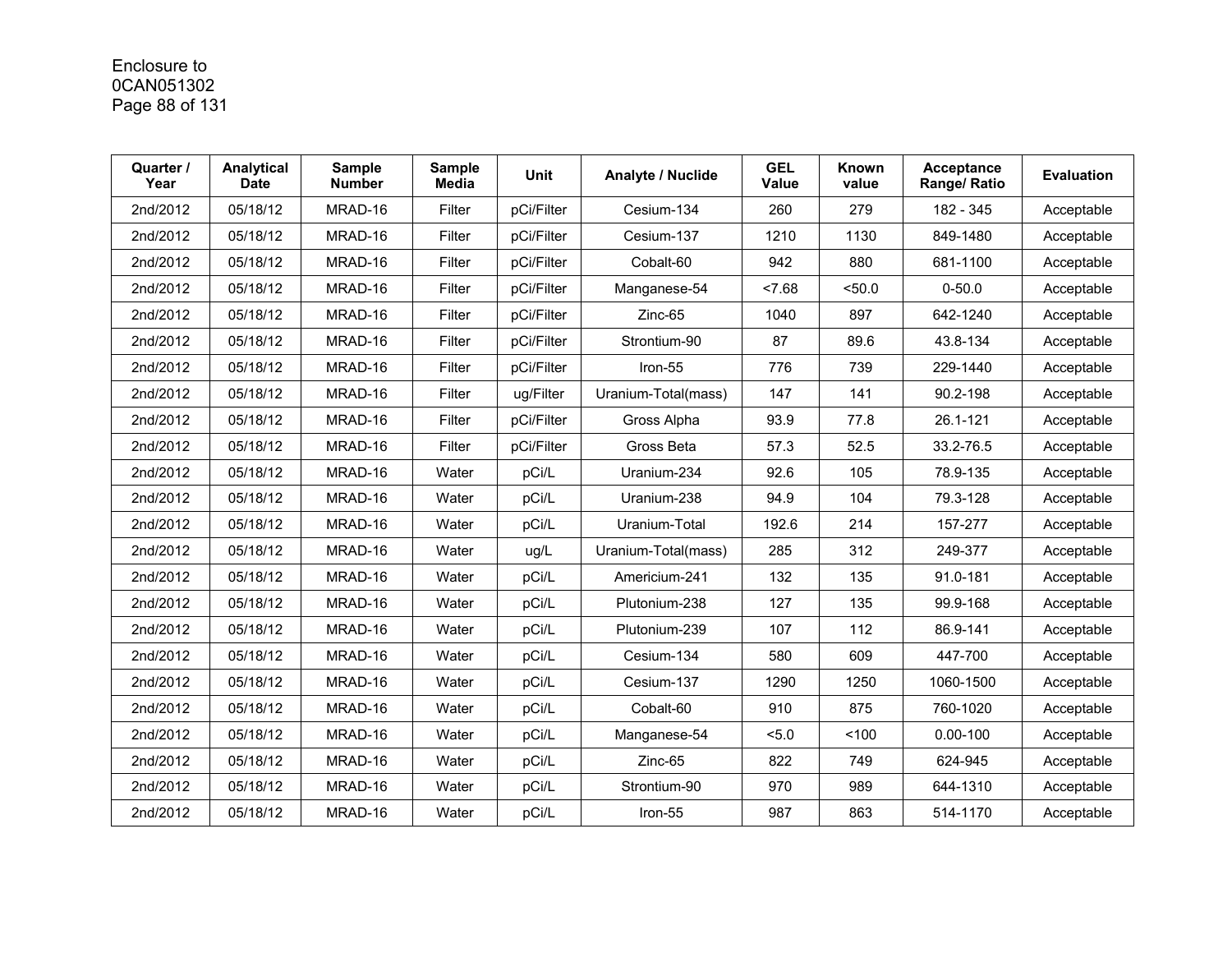# Enclosure to 0CAN051302 Page 89 of 131

| Quarter /<br>Year | Analytical<br>Date | <b>Sample</b><br><b>Number</b> | <b>Sample</b><br><b>Media</b> | Unit   | Analyte / Nuclide    | <b>GEL</b><br><b>Value</b> | Known<br>value | Acceptance<br>Range/ Ratio | <b>Evaluation</b> |
|-------------------|--------------------|--------------------------------|-------------------------------|--------|----------------------|----------------------------|----------------|----------------------------|-------------------|
| 2nd/2012          | 05/18/12           | MRAD-16                        | Water                         | pCi/L  | Gross Alpha          | 95.9                       | 103            | 36.6-160                   | Acceptable        |
| 2nd/2012          | 05/18/12           | MRAD-16                        | Water                         | pCi/L  | Gross Beta           | 50                         | 43.7           | 25.0-64.7                  | Acceptable        |
| 2nd/2012          | 05/18/12           | MRAD-16                        | Water                         | pCi/L  | Tritium              | 8740                       | 9150           | 6130-13000                 | Acceptable        |
| 4th/2012          | 12/12/12           | MRAD-17                        | Soil                          | pCi/kg | Uranium-234          | 4310                       | 4310           | 2830-5540                  | Acceptable        |
| 4th/2012          | 12/12/12           | MRAD-17                        | Soil                          | pCi/kg | Uranium-238          | 4330                       | 4280           | 2860-5440                  | Acceptable        |
| 4th/2012          | 12/12/12           | MRAD-17                        | Soil                          | pCi/kg | Uranium-Total        | 4849                       | 5190           | 2960 - 7010                | Acceptable        |
| 4th/2012          | 12/12/12           | MRAD-17                        | Soil                          | ug/kg  | Uranium-Total (mass) | 8860                       | 8790           | 5960-10900                 | Acceptable        |
| 4th/2012          | 12/12/12           | MRAD-17                        | Soil                          | pCi/kg | Uranium-234          | 3720                       | 3400           | 2080-4360                  | Acceptable        |
| 4th/2012          | 12/12/12           | MRAD-17                        | Soil                          | pCi/kg | Uranium-238          | 3350                       | 3420           | 2120-4340                  | Acceptable        |
| 4th/2012          | 12/12/12           | MRAD-17                        | Soil                          | pCi/kg | Uranium-Total        | 7232                       | 6970           | 3780-9200                  | Acceptable        |
| 4th/2012          | 12/12/12           | MRAD-17                        | Soil                          | ug/kg  | Uranium-Total (mass) | 10400                      | 10200          | 5620-12800                 | Acceptable        |
| 4th/2012          | 12/12/12           | MRAD-17                        | Soil                          | pCi/kg | Actinium-228         | 1400                       | 1240           | 795-1720                   | Acceptable        |
| 4th/2012          | 12/12/12           | MRAD-17                        | Soil                          | pCi/kg | Americium-241        | 847                        | 728            | 426-946                    | Acceptable        |
| 4th/2012          | 12/12/12           | MRAD-17                        | Soil                          | pCi/kg | Bismuth-212          | 1300                       | 1240           | 330-1820                   | Acceptable        |
| 4th/2012          | 12/12/12           | MRAD-17                        | Soil                          | pCi/kg | Bismuth-214          | 1310                       | 1290           | 777-1860                   | Acceptable        |
| 4th/2012          | 12/12/12           | MRAD-17                        | Soil                          | pCi/kg | Cesium-134           | 2210                       | 1980           | 1290-2380                  | Acceptable        |
| 4th/2012          | 12/12/12           | MRAD-17                        | Soil                          | pCi/kg | Cesium-137           | 4140                       | 3470           | 2660-4460                  | Acceptable        |
| 4th/2012          | 12/12/12           | MRAD-17                        | Soil                          | pCi/kg | Cobalt-60            | 5270                       | 4310           | 2910-5930                  | Acceptable        |
| 4th/2012          | 12/12/12           | MRAD-17                        | Soil                          | pCi/kg | Lead-212             | 1250                       | 1240           | 812-1730                   | Acceptable        |
| 4th/2012          | 12/12/12           | MRAD-17                        | Soil                          | pCi/kg | Lead-214             | 1580                       | 1290           | 753-1920                   | Acceptable        |
| 4th/2012          | 12/12/12           | MRAD-17                        | Soil                          | pCi/kg | Manganese-54         | < 35                       | < 1000         | $0.00 - 1000$              | Acceptable        |
| 4th/2012          | 12/12/12           | MRAD-17                        | Soil                          | pCi/kg | Plutonium-238        | 1250                       | 981            | 590-1350                   | Acceptable        |
| 4th/2012          | 12/12/12           | MRAD-17                        | Soil                          | pCi/kg | Plutonium-239        | 1110                       | 871            | 569-1200                   | Acceptable        |
| 4th/2012          | 12/12/12           | MRAD-17                        | Soil                          | pCi/kg | Potassium-40         | 11000                      | 12300          | 8980-16500                 | Acceptable        |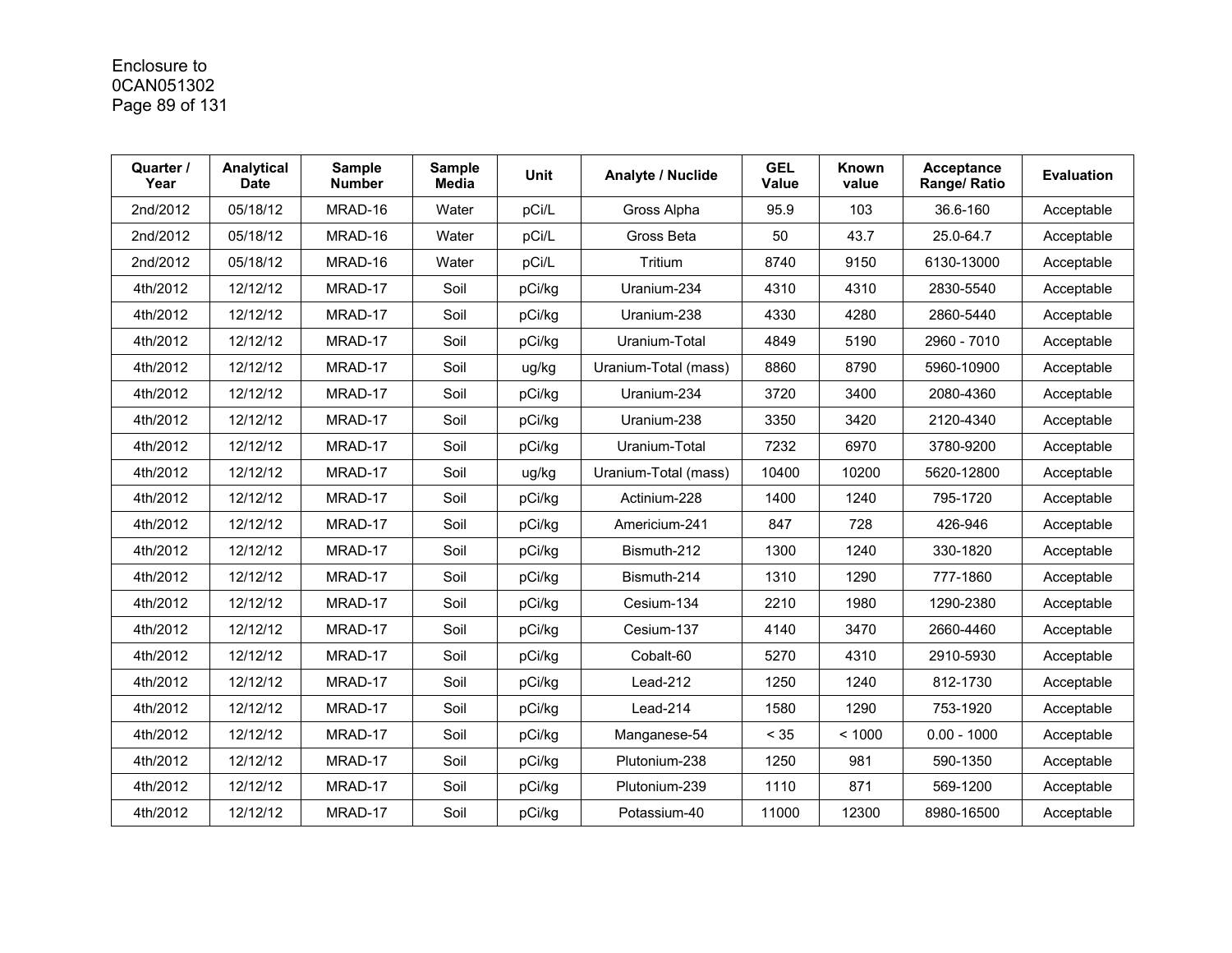# Enclosure to 0CAN051302 Page 90 of 131

| Quarter /<br>Year | Analytical<br><b>Date</b> | <b>Sample</b><br><b>Number</b> | <b>Sample</b><br><b>Media</b> | <b>Unit</b> | Analyte / Nuclide    | <b>GEL</b><br>Value | Known<br>value | <b>Acceptance</b><br>Range/ Ratio | <b>Evaluation</b> |
|-------------------|---------------------------|--------------------------------|-------------------------------|-------------|----------------------|---------------------|----------------|-----------------------------------|-------------------|
| 4th/2012          | 12/12/12                  | MRAD-17                        | Soil                          | pCi/kg      | Thorium-234          | 5120                | 3420           | 1080-6430                         | Acceptable        |
| 4th/2012          | 12/12/12                  | MRAD-17                        | Soil                          | pCi/kg      | $Zinc-65$            | 3770                | 2880           | 2290-3830                         | Acceptable        |
| 4th/2012          | 12/12/12                  | MRAD-17                        | Soil                          | pCi/kg      | Strontium-90         | 6670                | 6860           | 2620-10800                        | Acceptable        |
| 4th/2012          | 12/12/12                  | MRAD-17                        | Soil                          | pCi/kg      | Uranium-234          | 2640                | 2530           | 1600 - 3140                       | Acceptable        |
| 4th/2012          | 12/12/12                  | MRAD-17                        | Soil                          | pCi/kg      | Uranium-238          | 2450                | 2560           | 1560 - 3250                       | Acceptable        |
| 4th/2012          | 12/12/12                  | MRAD-17                        | Soil                          | pCi/kg      | Uranium-Total        | 5200                | 5190           | 2960 - 7010                       | Acceptable        |
| 4th/2012          | 12/12/12                  | MRAD-17                        | Soil                          | ug/kg       | Uranium-Total (mass) | 7286                | 7570           | 4160 - 9520                       | Acceptable        |
| 4th/2012          | 12/12/12                  | MRAD-17                        | Soil                          | ug/kg       | Uranium-Total (mass) | 7430                | 7570           | 4160 - 9520                       | Acceptable        |
| 4th/2012          | 12/12/12                  | MRAD-17                        | Soil                          | pCi/kg      | Americium-241        | 3040                | 2980           | 1700 - 4090                       | Acceptable        |
| 4th/2012          | 12/12/12                  | MRAD-17                        | Soil                          | pCi/kg      | Curium-244           | 697                 | 642            | $316 - 1000$                      | Acceptable        |
| 4th/2012          | 12/12/12                  | MRAD-17                        | Soil                          | pCi/kg      | Plutonium-238        | 3000                | 2880           | 1560 - 4220                       | Acceptable        |
| 4th/2012          | 12/12/12                  | MRAD-17                        | Soil                          | pCi/kg      | Plutonium-239        | 2910                | 2980           | 1850 - 4060                       | Acceptable        |
| 4th/2012          | 12/12/12                  | MRAD-17                        | Soil                          | pCi/kg      | Uranium-234          | 2580                | 2420           | 1660 - 3210                       | Acceptable        |
| 4th/2012          | 12/12/12                  | MRAD-17                        | Soil                          | pCi/kg      | Uranium-238          | 2660                | 2400           | 1690 - 3030                       | Acceptable        |
| 4th/2012          | 12/12/12                  | MRAD-17                        | Soil                          | pCi/kg      | Uranium-Total        | 5356                | 4920           | 3330 - 6120                       | Acceptable        |
| 4th/2012          | 12/12/12                  | MRAD-17                        | Soil                          | ug/kg       | Uranium-Total (mass) | 7970                | 7180           | 4810 - 9120                       | Acceptable        |
| 4th/2012          | 12/12/12                  | MRAD-17                        | Soil                          | pCi/kg      | Cesium-134           | 1480                | 1380           | 790 - 1910                        | Acceptable        |
| 4th/2012          | 12/12/12                  | MRAD-17                        | Soil                          | pCi/kg      | Cesium-137           | 1570                | 1270           | 932 - 1760                        | Acceptable        |
| 4th/2012          | 12/12/12                  | MRAD-17                        | Soil                          | pCi/kg      | Cobalt-60            | 1800                | 1500           | 1010 - 2160                       | Acceptable        |
| 4th/2012          | 12/12/12                  | MRAD-17                        | Soil                          | pCi/kg      | Manganese-54         | < 44.0              | < 300          | $0.00 - 300$                      | Acceptable        |
| 4th/2012          | 12/12/12                  | MRAD-17                        | Soil                          | pCi/kg      | Potassium-40         | 32100               | 28800          | 20700 - 40800                     | Acceptable        |
| 4th/2012          | 12/12/12                  | MRAD-17                        | Soil                          | pCi/kg      | Zinc-65              | 3470                | 2770           | 2000 - 3790                       | Acceptable        |
| 4th/2012          | 12/12/12                  | MRAD-17                        | Soil                          | pCi/kg      | Strontium-90         | 6320                | 5440           | 3040 - 7220                       | Acceptable        |
| 4th/2012          | 12/12/12                  | MRAD-17                        | Vegetation                    | pCi/kg      | Americium-241        | 3780                | 3540           | 2160-4710                         | Acceptable        |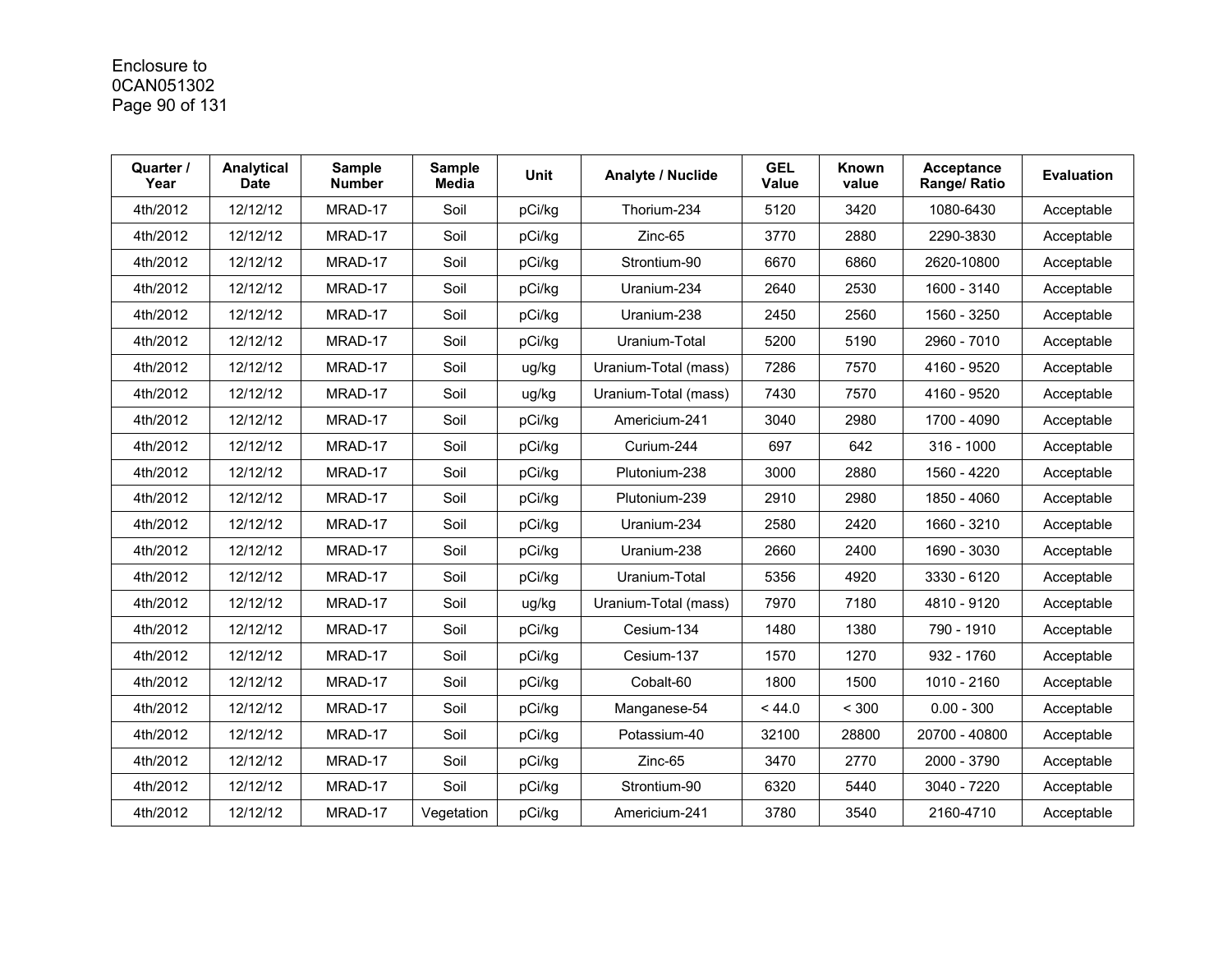# Enclosure to 0CAN051302 Page 91 of 131

| Quarter /<br>Year | Analytical<br><b>Date</b> | <b>Sample</b><br><b>Number</b> | <b>Sample</b><br><b>Media</b> | <b>Unit</b> | Analyte / Nuclide    | <b>GEL</b><br><b>Value</b> | Known<br>value | <b>Acceptance</b><br>Range/ Ratio | <b>Evaluation</b> |
|-------------------|---------------------------|--------------------------------|-------------------------------|-------------|----------------------|----------------------------|----------------|-----------------------------------|-------------------|
| 4th/2012          | 12/12/12                  | MRAD-17                        | Vegetation                    | pCi/kg      | Curium-244           | 1910                       | 1850           | 906-2880                          | Acceptable        |
| 4th/2012          | 12/12/12                  | MRAD-17                        | Vegetation                    | pCi/kg      | Plutonium-238        | 2360                       | 2250           | 1340-3080                         | Acceptable        |
| 4th/2012          | 12/12/12                  | MRAD-17                        | Vegetation                    | pCi/kg      | Plutonium-239        | 2270                       | 2170           | 1330-2990                         | Acceptable        |
| 4th/2012          | 12/12/12                  | MRAD-17                        | Vegetation                    | pCi/kg      | Uranium-234          | 4310                       | 4310           | 2830-5540                         | Acceptable        |
| 4th/2012          | 12/12/12                  | MRAD-17                        | Vegetation                    | pCi/kg      | Uranium-238          | 4330                       | 4280           | 2860-5440                         | Acceptable        |
| 4th/2012          | 12/12/12                  | MRAD-17                        | Vegetation                    | pCi/kg      | Uranium-Total        | 8860                       | 8790           | 5960-10900                        | Acceptable        |
| 4th/2012          | 12/12/12                  | MRAD-17                        | Vegetation                    | ug/kg       | Uranium-Total (mass) | 13000                      | 12800          | 8580-16200                        | Acceptable        |
| 4th/2012          | 12/12/12                  | MRAD-17                        | Vegetation                    | ug/kg       | Uranium-Total (mass) | 11900                      | 12800          | 8580-16200                        | Acceptable        |
| 4th/2012          | 12/12/12                  | MRAD-17                        | Vegetation                    | pCi/kg      | Cesium-134           | 2240                       | 2350           | 1510-3050                         | Acceptable        |
| 4th/2012          | 12/12/12                  | MRAD-17                        | Vegetation                    | pCi/kg      | Cesium-137           | 2190                       | 2070           | 1500-2880                         | Acceptable        |
| 4th/2012          | 12/12/12                  | MRAD-17                        | Vegetation                    | pCi/kg      | Cobalt-60            | 2360                       | 2030           | 1400-2840                         | Acceptable        |
| 4th/2012          | 12/12/12                  | MRAD-17                        | Vegetation                    | pCi/kg      | Manganese-54         | < 38.6                     | < 300          | $0.00 - 300$                      | Acceptable        |
| 4th/2012          | 12/12/12                  | MRAD-17                        | Vegetation                    | pCi/kg      | Potassium-40         | 36000                      | 29600          | 21400-41500                       | Acceptable        |
| 4th/2012          | 12/12/12                  | MRAD-17                        | Vegetation                    | pCi/kg      | $Zinc-65$            | 2500                       | 1970           | 1420-2760                         | Acceptable        |
| 4th/2012          | 12/12/12                  | MRAD-17                        | Vegetation                    | pCi/kg      | Strontium-90         | 9040                       | 10000          | 5700-13300                        | Acceptable        |
| 4th/2012          | 12/12/12                  | MRAD-17                        | Filter                        | pCi/Filter  | Americium-241        | 64.7                       | 67.1           | 41.4-90.8                         | Acceptable        |
| 4th/2012          | 12/12/12                  | MRAD-17                        | Filter                        | pCi/Filter  | Plutonium-238        | 50.3                       | 55             | 37.7-72.3                         | Acceptable        |
| 4th/2012          | 12/12/12                  | MRAD-17                        | Filter                        | pCi/Filter  | Plutonium-239        | 53.8                       | 56.8           | 41.1-74.2                         | Acceptable        |
| 4th/2012          | 12/12/12                  | MRAD-17                        | Filter                        | pCi/Filter  | Uranium-234          | 49.1                       | 55.2           | 34.2-83.2                         | Acceptable        |
| 4th/2012          | 12/12/12                  | MRAD-17                        | Filter                        | pCi/Filter  | Uranium-238          | 55                         | 54.7           | 35.3-75.6                         | Acceptable        |
| 4th/2012          | 12/12/12                  | MRAD-17                        | Filter                        | pCi/Filter  | Uranium-Total        | 106.6                      | 112            | 62.0-170                          | Acceptable        |
| 4th/2012          | 12/12/12                  | MRAD-17                        | Filter                        | ug/Filter   | Uranium-Total (mass) | 165                        | 164            | 105-231                           | Acceptable        |
| 4th/2012          | 12/12/12                  | MRAD-17                        | Filter                        | pCi/Filter  | Cesium-134           | 393                        | 429            | 273-532                           | Acceptable        |
| 4th/2012          | 12/12/12                  | MRAD-17                        | Filter                        | pCi/Filter  | Cesium-137           | 810                        | 793            | 596-1040                          | Acceptable        |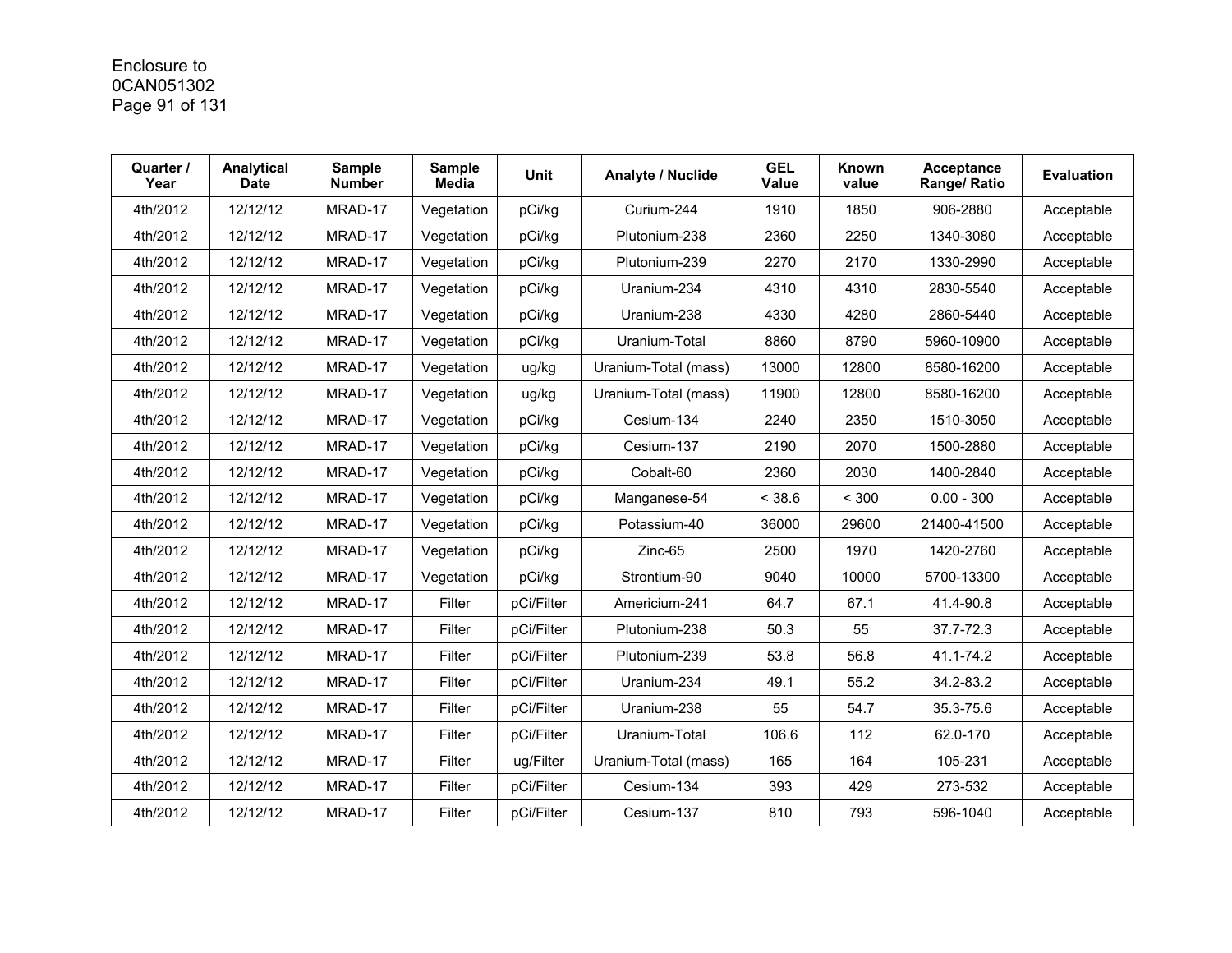## Enclosure to 0CAN051302 Page 92 of 131

| Quarter /<br>Year | Analytical<br><b>Date</b> | <b>Sample</b><br><b>Number</b> | <b>Sample</b><br><b>Media</b> | Unit       | Analyte / Nuclide    | <b>GEL</b><br>Value | Known<br>value | Acceptance<br>Range/ Ratio | <b>Evaluation</b> |
|-------------------|---------------------------|--------------------------------|-------------------------------|------------|----------------------|---------------------|----------------|----------------------------|-------------------|
| 4th/2012          | 12/12/12                  | MRAD-17                        | Filter                        | pCi/Filter | Cobalt-60            | 532                 | 521            | 403-651                    | Acceptable        |
| 4th/2012          | 12/12/12                  | MRAD-17                        | Filter                        | pCi/Filter | Manganese-54         | < 3.97              | < 50.0         | $0.00 - 50.0$              | Acceptable        |
| 4th/2012          | 12/12/12                  | MRAD-17                        | Filter                        | pCi/Filter | Zinc-65              | 765                 | 692            | 496-955                    | Acceptable        |
| 4th/2012          | 12/12/12                  | MRAD-17                        | Filter                        | pCi/Filter | Strontium-90         | 167                 | 166            | 81.1-249                   | Acceptable        |
| 4th/2012          | 12/12/12                  | MRAD-17                        | Filter                        | pCi/Filter | Uranium-Total (mass) | 152                 | 164            | 105-231                    | Acceptable        |
| 4th/2012          | 12/12/12                  | MRAD-17                        | Filter                        | pCi/Filter | Uranium-Total (mass) | 160                 | 164            | 105-231                    | Acceptable        |
| 4th/2012          | 12/12/12                  | MRAD-17                        | Filter                        | pCi/Filter | Gross Alpha          | 110                 | 87             | $30.3 - 87.8$              | Acceptable        |
| 4th/2012          | 12/12/12                  | MRAD-17                        | Filter                        | pCi/Filter | Gross Beta           | 71.2                | 62.7           | 39.6-91.4                  | Acceptable        |
| 4th/2012          | 12/12/12                  | MRAD-17                        | Water                         | pCi/L      | Uranium-234          | 155                 | 159            | 119-205                    | Acceptable        |
| 4th/2012          | 12/12/12                  | MRAD-17                        | Water                         | pCi/L      | Uranium-238          | 161                 | 158            | 120-194                    | Acceptable        |
| 4th/2012          | 12/12/12                  | MRAD-17                        | Water                         | pCi/L      | Uranium-Total        | 323.6               | 324            | 238-419                    | Acceptable        |
| 4th/2012          | 12/12/12                  | MRAD-17                        | Water                         | ug/L       | Uranium-Total (mass) | 482                 | 473            | 337-572                    | Acceptable        |
| 4th/2012          | 12/12/12                  | MRAD-17                        | Water                         | pCi/L      | Americium-241        | 96.3                | 91.8           | 61.8-123                   | Acceptable        |
| 4th/2012          | 12/12/12                  | MRAD-17                        | Water                         | pCi/L      | Plutonium-238        | 98                  | 97.7           | 72.3-122                   | Acceptable        |
| 4th/2012          | 12/12/12                  | MRAD-17                        | Water                         | pCi/L      | Plutonium-239        | 82.5                | 85.8           | 66.6-108                   | Acceptable        |
| 4th/2012          | 12/12/12                  | MRAD-17                        | Water                         | pCi/L      | Uranium-234          | 155                 | 159            | 119-205                    | Acceptable        |
| 4th/2012          | 12/12/12                  | MRAD-17                        | Water                         | pCi/L      | Uranium-238          | 161                 | 158            | 120-194                    | Acceptable        |
| 4th/2012          | 12/12/12                  | MRAD-17                        | Water                         | pCi/L      | Uranium-Total        | 312.6               | 324            | 238-419                    | Acceptable        |
| 4th/2012          | 12/12/12                  | MRAD-17                        | Water                         | ug/L       | Uranium-Total (mass) | 482                 | 473            | 377-572                    | Acceptable        |
| 4th/2012          | 12/12/12                  | MRAD-17                        | Water                         | pCi/L      | Cesium-134           | 786                 | 876            | 643-1010                   | Acceptable        |
| 4th/2012          | 12/12/12                  | MRAD-17                        | Water                         | pCi/L      | Cesium-137           | 2050                | 2040           | 1730-2440                  | Acceptable        |
| 4th/2012          | 12/12/12                  | MRAD-17                        | Water                         | pCi/L      | Cobalt-60            | 1270                | 1260           | 1090-1470                  | Acceptable        |
| 4th/2012          | 12/12/12                  | MRAD-17                        | Water                         | pCi/L      | Manganese-54         | < 7.27              | < 100          | $0.00 - 100$               | Acceptable        |
| 4th/2012          | 12/12/12                  | MRAD-17                        | Water                         | pCi/L      | Zinc-65              | 950                 | 879            | 733-1110                   | Acceptable        |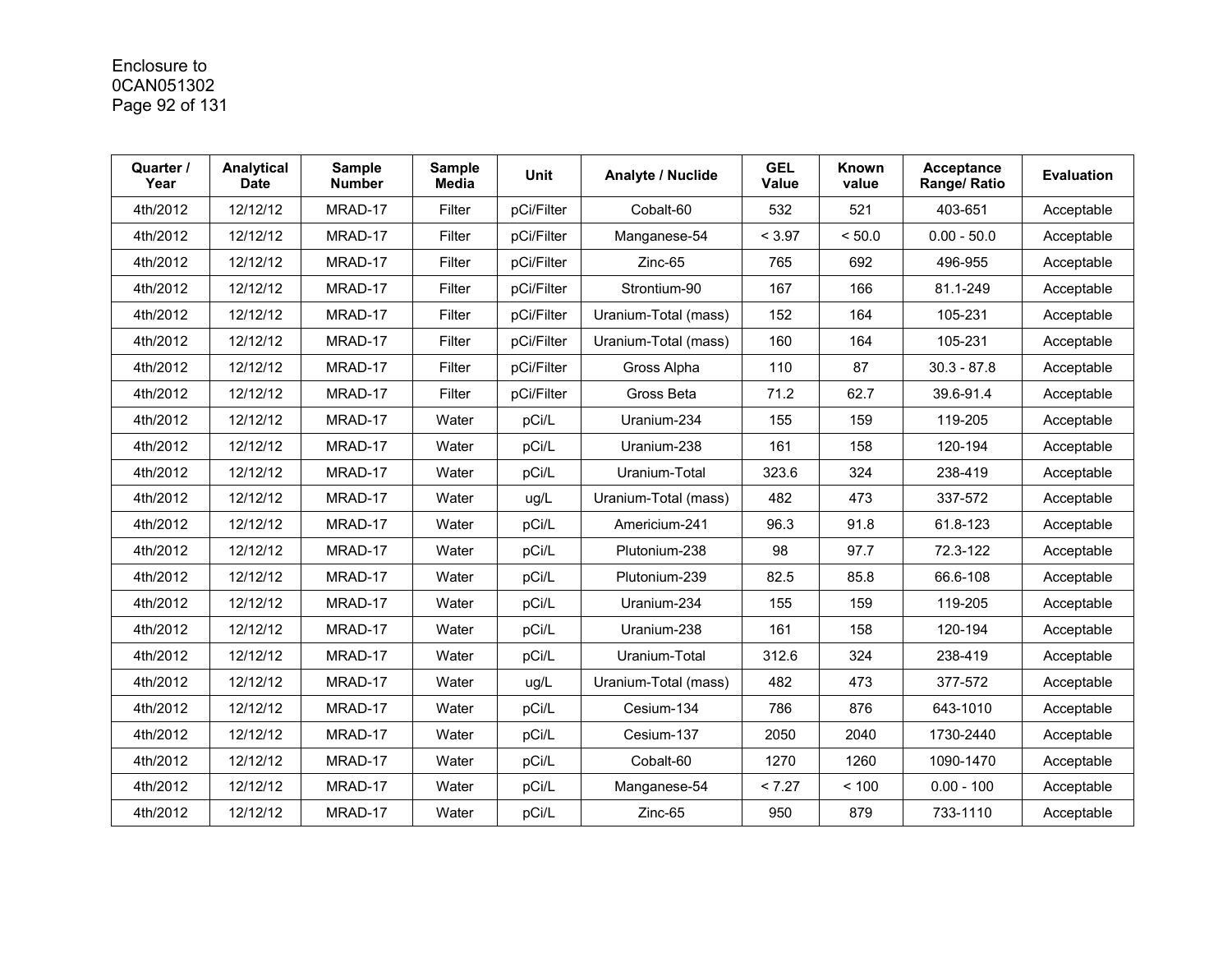# Enclosure to 0CAN051302 Page 93 of 131

| Quarter /<br>Year | Analytical<br><b>Date</b> | <b>Sample</b><br><b>Number</b> | <b>Sample</b><br>Media | Unit  | Analyte / Nuclide    | <b>GEL</b><br>Value | Known<br>value | Acceptance<br>Range/ Ratio | <b>Evaluation</b> |
|-------------------|---------------------------|--------------------------------|------------------------|-------|----------------------|---------------------|----------------|----------------------------|-------------------|
| 4th/2012          | 12/12/12                  | MRAD-17                        | Water                  | pCi/L | Strontium-90         | 577                 | 681            | 444-900                    | Acceptable        |
| 4th/2012          | 12/12/12                  | MRAD-17                        | Water                  | pCi/L | Uranium-234          | 158                 | 159            | 119-205                    | Acceptable        |
| 4th/2012          | 12/12/12                  | MRAD-17                        | Water                  | pCi/L | Uranium-238          | 162                 | 158            | 120-194                    | Acceptable        |
| 4th/2012          | 12/12/12                  | MRAD-17                        | Water                  | pCi/L | Uranium-Total        | 327.7               | 324            | 238-419                    | Acceptable        |
| 4th/2012          | 12/12/12                  | MRAD-17                        | Water                  | pCi/L | Uranium-Total (mass) | 485                 | 473            | 337-572                    | Acceptable        |
| 4th/2012          | 12/12/12                  | MRAD-17                        | Water                  | pCi/L | Uranium-234          | 156                 | 159            | 119-205                    | Acceptable        |
| 4th/2012          | 12/12/12                  | MRAD-17                        | Water                  | pCi/L | Uranium-238          | 162                 | 158            | 120-194                    | Acceptable        |
| 4th/2012          | 12/12/12                  | MRAD-17                        | Water                  | pCi/L | Uranium-Total        | 318                 | 324            | 238-419                    | Acceptable        |
| 4th/2012          | 12/12/12                  | MRAD-17                        | Water                  | pCi/L | Uranium-Total (mass) | 482                 | 473            | 337-572                    | Acceptable        |
| 4th/2012          | 12/12/12                  | MRAD-17                        | Water                  | pCi/L | Uranium-Total (mass) | 463                 | 473            | 337-572                    | Acceptable        |
| 4th/2012          | 12/12/12                  | MRAD-17                        | Water                  | pCi/L | Iron-55              | 673                 | 548            | 327-743                    | Acceptable        |
| 4th/2012          | 12/12/12                  | MRAD-17                        | Water                  | pCi/L | Gross Alpha          | 62.1                | 76.9           | 27.3-119                   | Acceptable        |
| 4th/2012          | 12/12/12                  | MRAD-17                        | Water                  | pCi/L | Gross Beta           | 57.4                | 62.6           | 35.8-92.7                  | Acceptable        |
| 4th/2012          | 12/12/12                  | MRAD-17                        | Water                  | pCi/L | Tritium              | 17900               | 18700          | 12500-26700                | Acceptable        |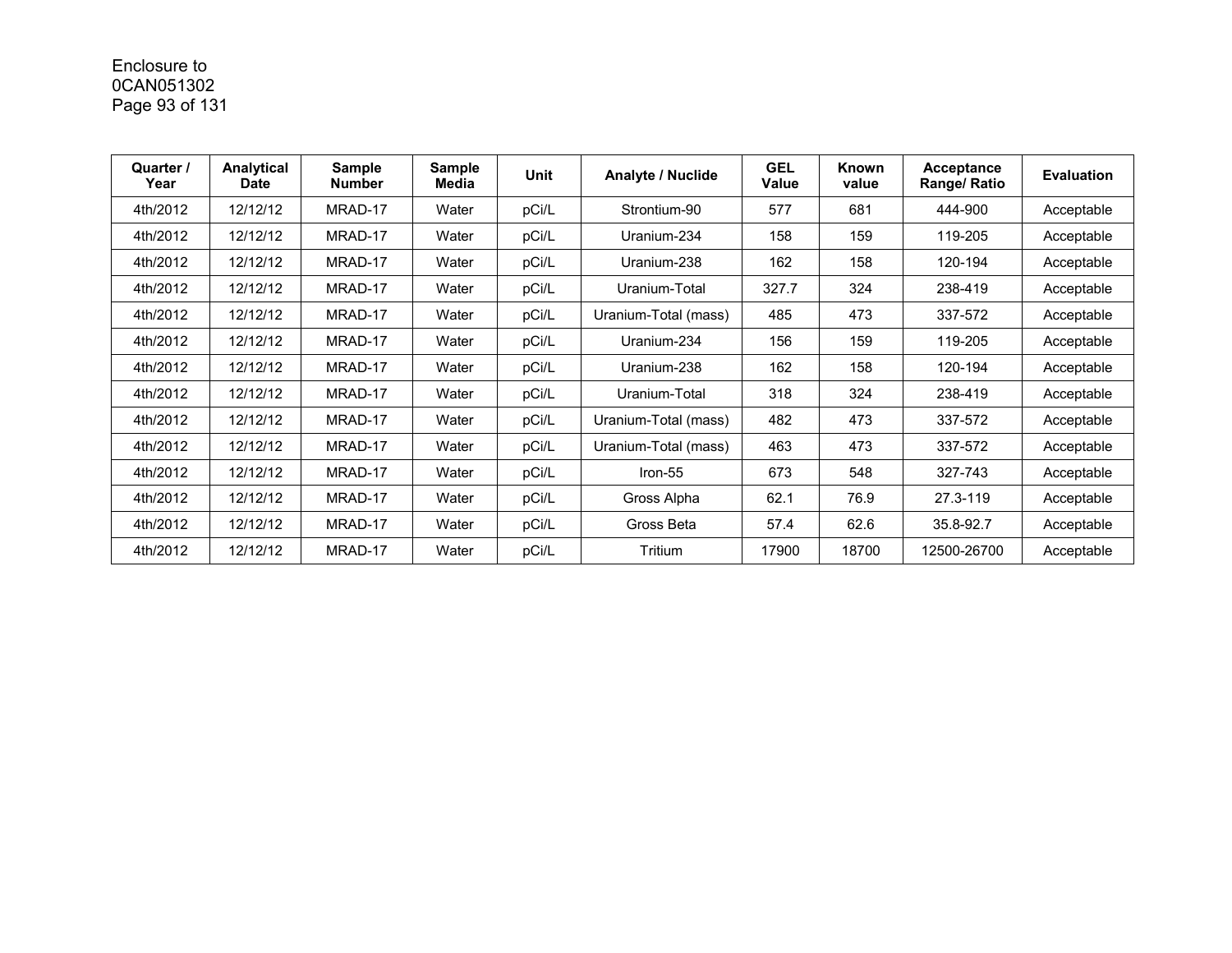



#### FIGURE 2

### CESIUM-137 PERFORMANCE EVALUATION RESULTS AND % BIAS

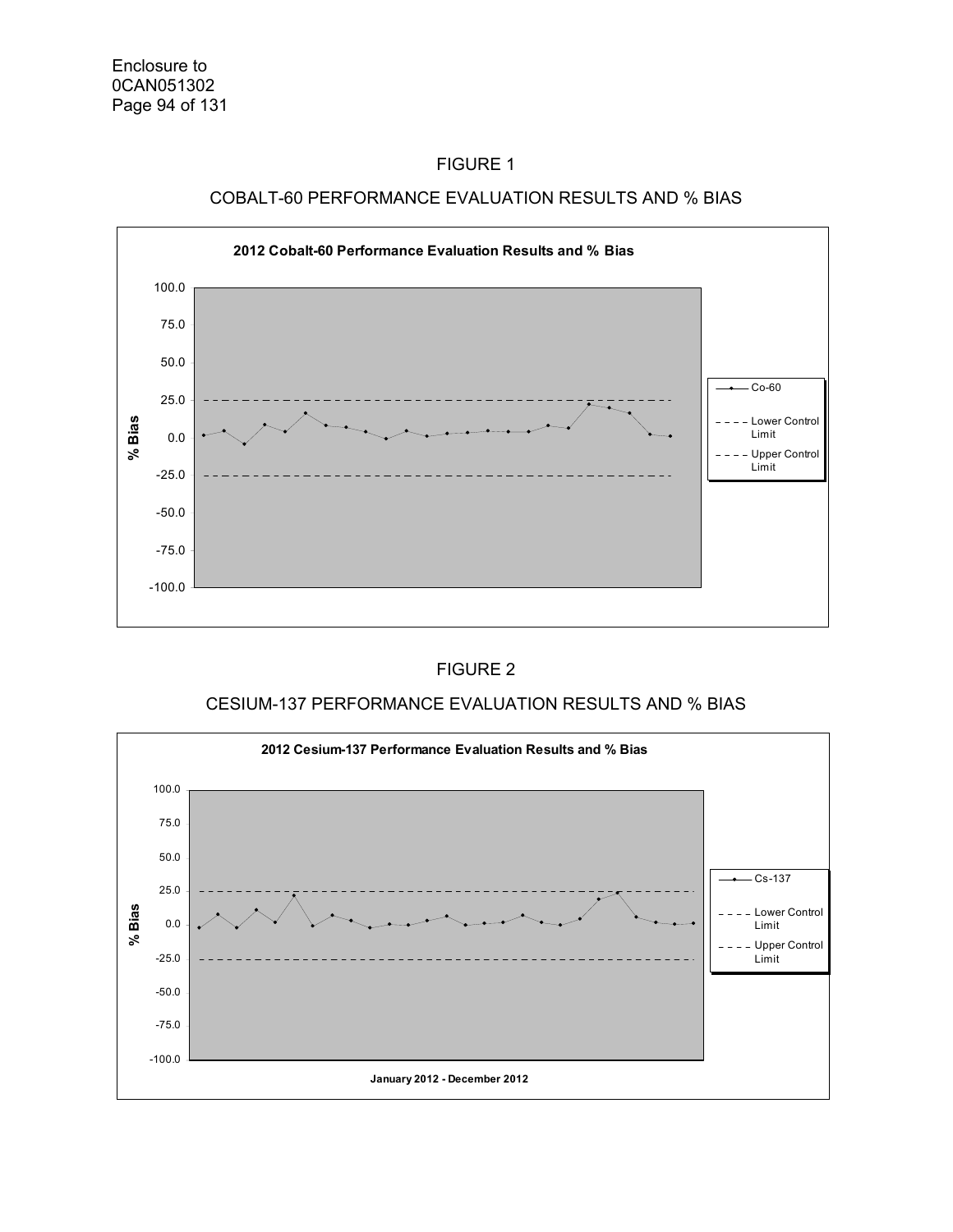

#### TRITIUM PERFORMANCE EVALUATION RESULTS AND % BIAS

#### FIGURE 4

### STRONTIUM-90 PERFORMANCE EVALUATION RESULTS AND % BIAS

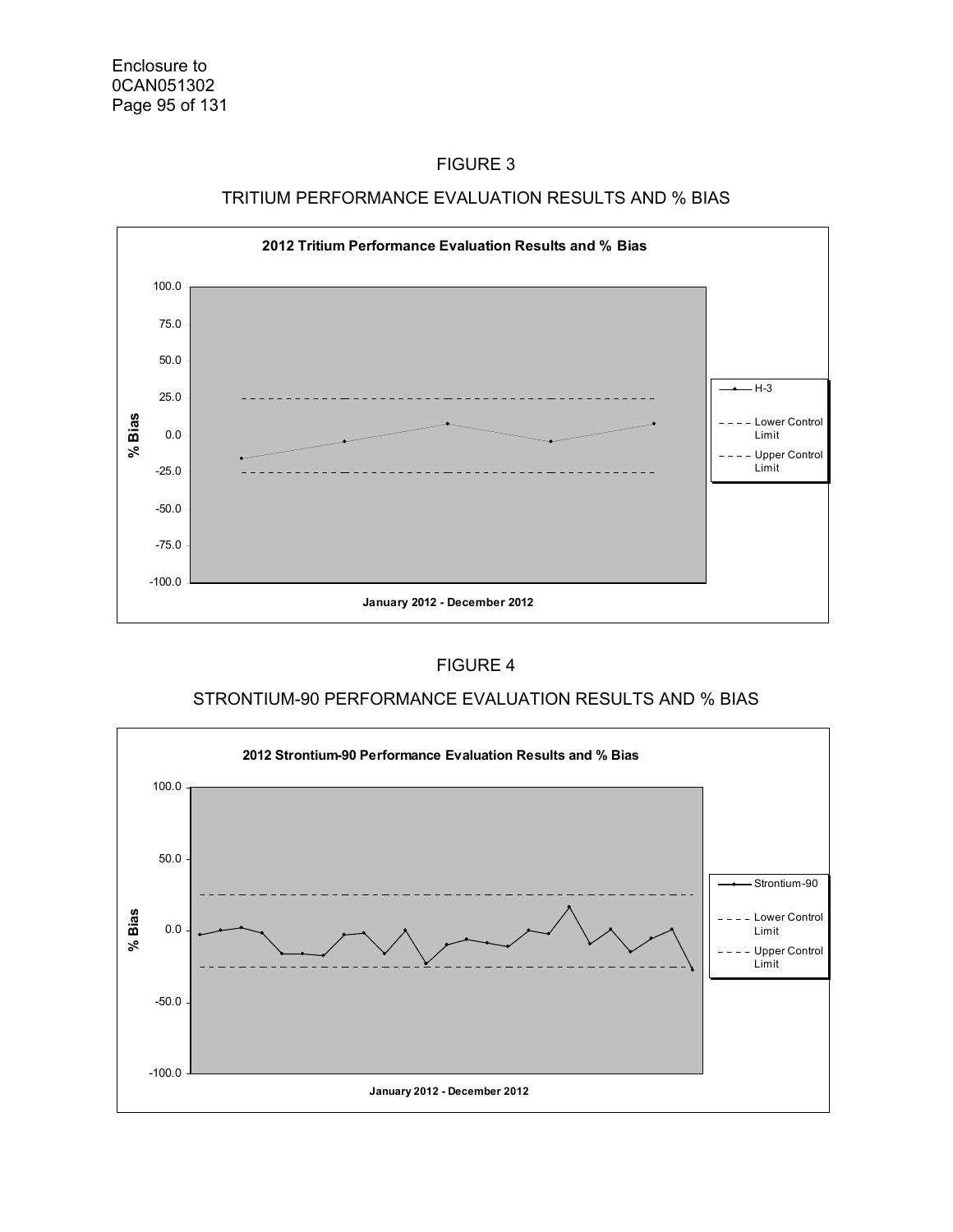



### FIGURE 6

### GROSS BETA PERFORMANCE EVALUATION RESULTS AND % BIAS

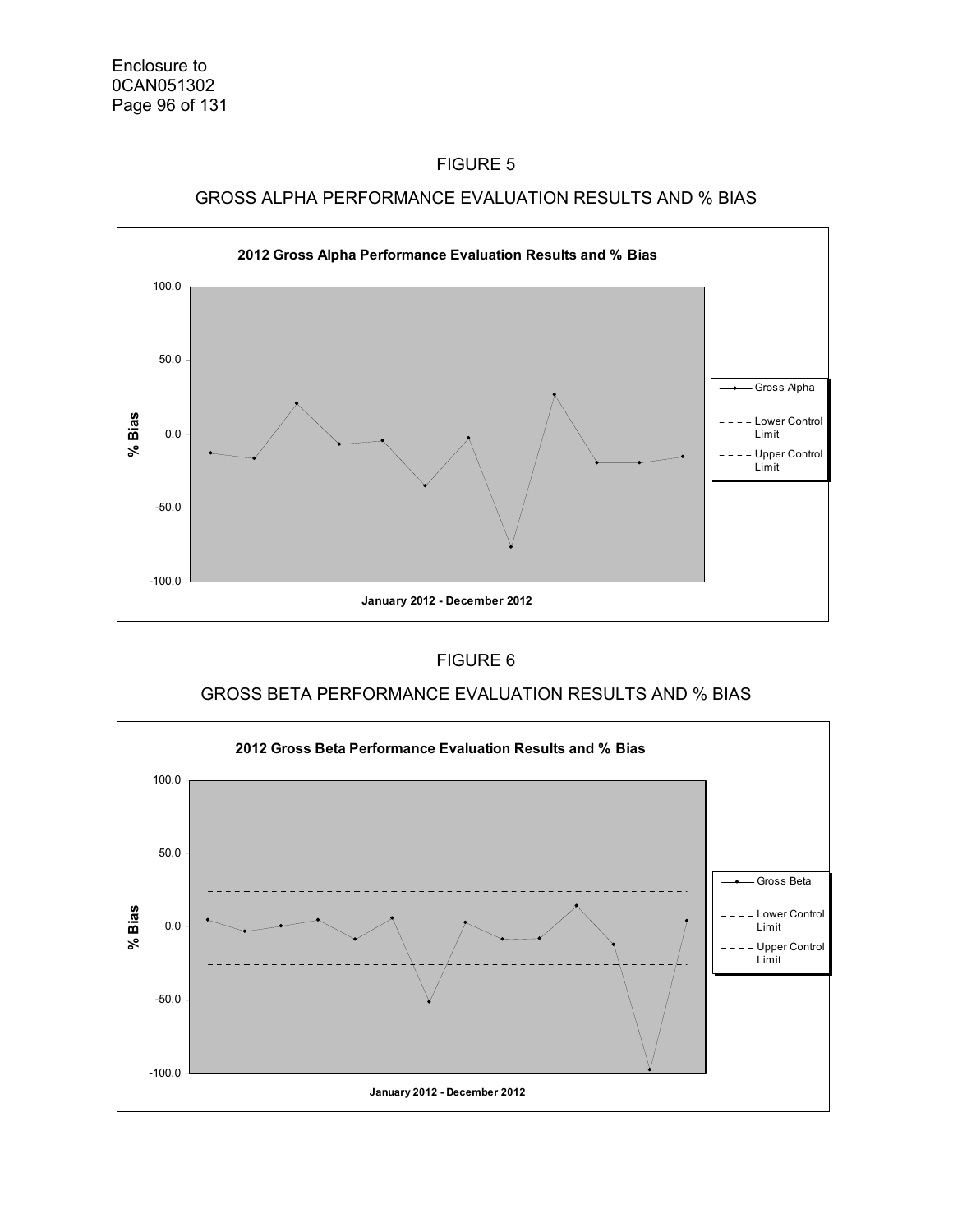



#### IODINE-131 PERFORMANCE EVALUATION RESULTS AND % BIAS

#### FIGURE 8

#### AMERICIUM-241 PERFORMANCE EVALUATION RESULTS AND % BIAS

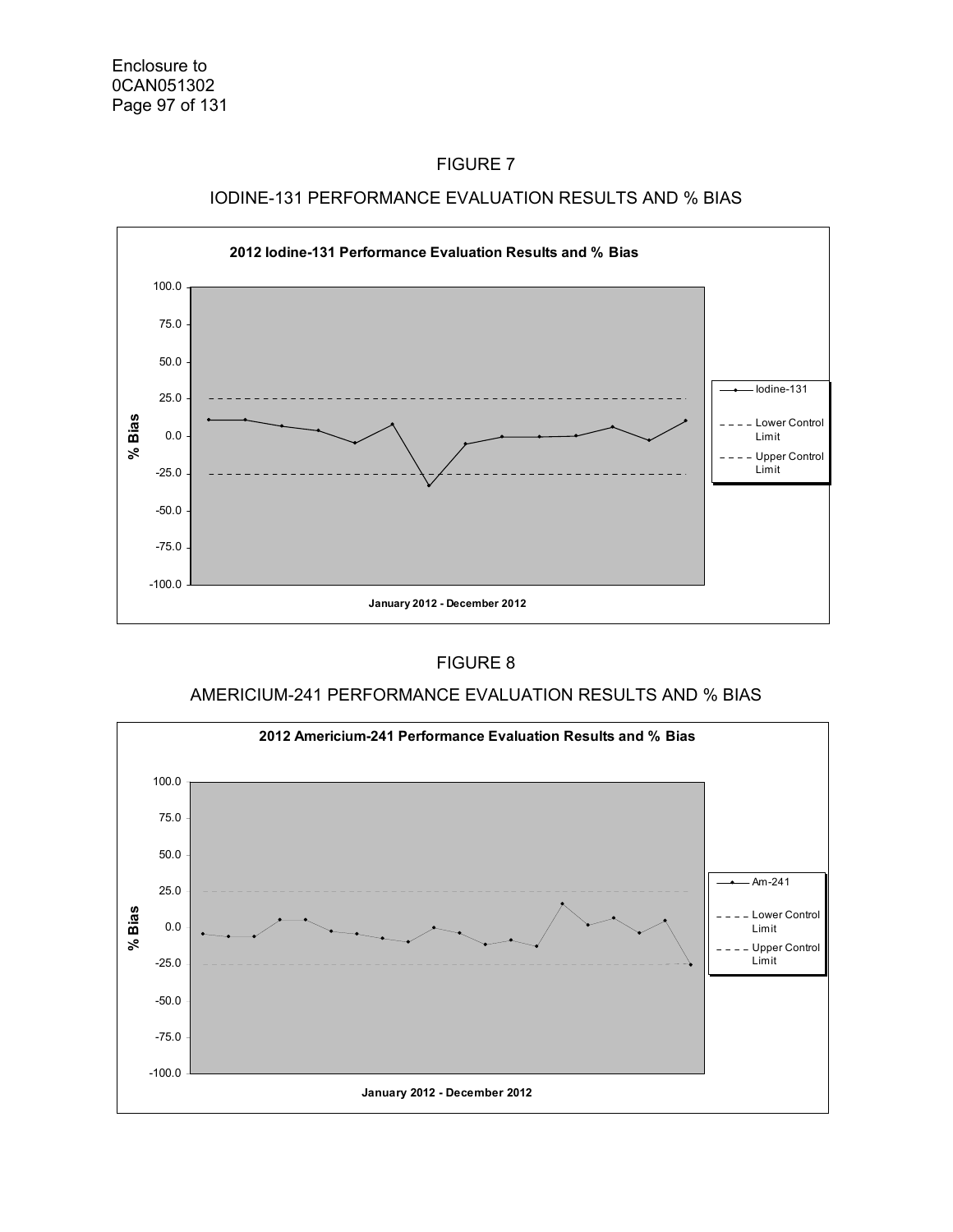### PLUTONIUM-238 PERFORMANCE EVALUATION RESULTS AND % BIAS

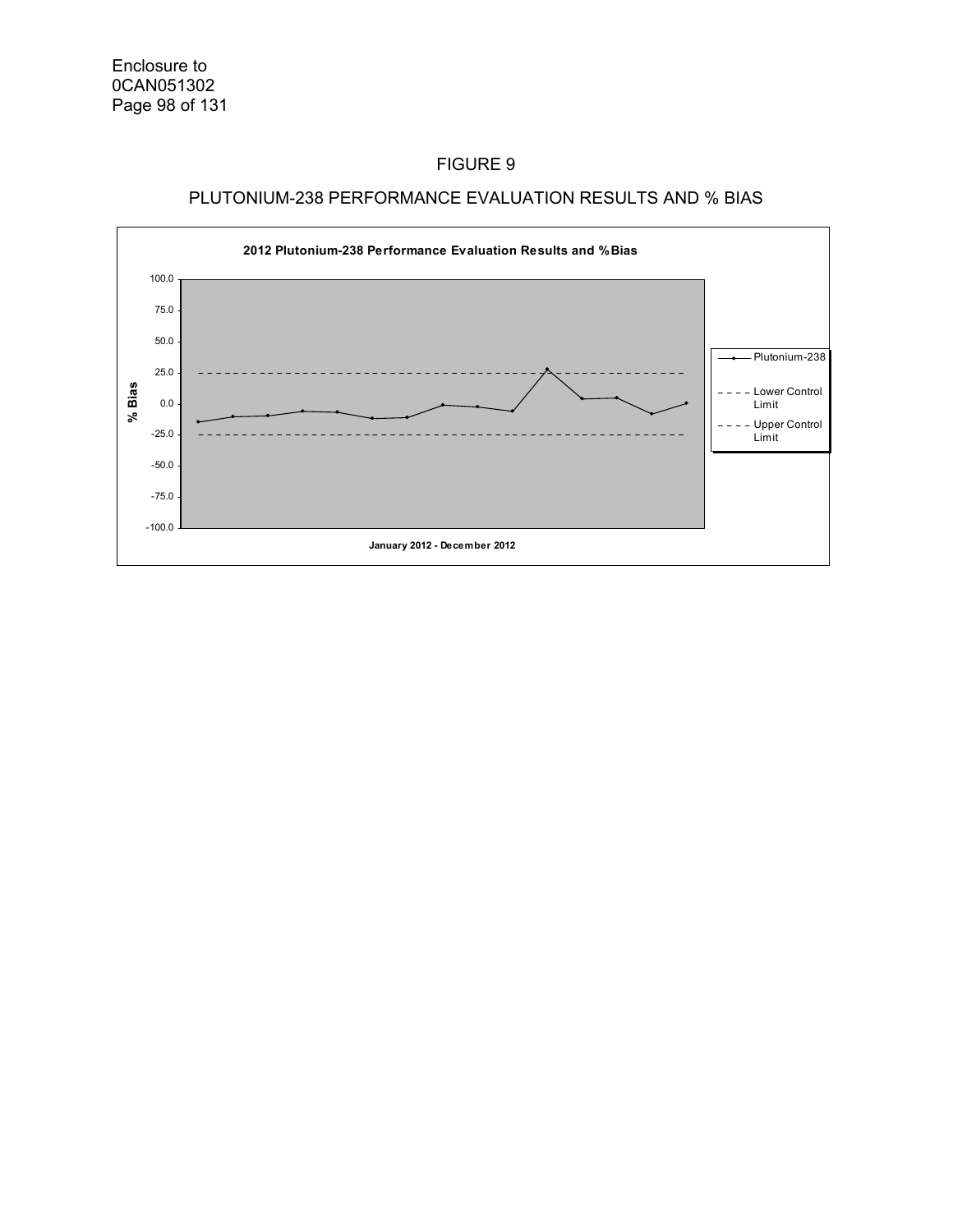### TABLE 6

### REMP INTRA-LABORATORY DATA SUMMARY: BIAS AND PRECISION BY MATRIX

| 2012                                    | Bias Criteria (+ / - 25%         |                                   | <b>Precision Criteria (Note 1)</b> |                                   |  |
|-----------------------------------------|----------------------------------|-----------------------------------|------------------------------------|-----------------------------------|--|
|                                         | <b>WITHIN</b><br><b>CRITERIA</b> | <b>OUTSIDE</b><br><b>CRITERIA</b> | <b>WITHIN</b><br><b>CRITERIA</b>   | <b>OUTSIDE</b><br><b>CRITERIA</b> |  |
| <b>MILK</b>                             |                                  |                                   |                                    |                                   |  |
| Gas Flow Sr 2nd count                   | 42                               | $\mathbf 0$                       | 43                                 | $\mathbf 0$                       |  |
| <b>Gas Flow Total Strontium</b>         | 29                               | 0                                 | 29                                 | 0                                 |  |
| Gamma Spec Liquid RAD A-013 with Ba, La | 74                               | 0                                 | 147                                | 0                                 |  |
| <b>SOLID</b>                            |                                  |                                   |                                    |                                   |  |
| Gamma Spec Solid RAD A-013              | 21                               | $\pmb{0}$                         | 31                                 | $\pmb{0}$                         |  |
| LSC Nickel 63                           | 9                                | 0                                 | 9                                  | 0                                 |  |
| Gas Flow Sr 2nd count                   | 5                                | 0                                 | 5                                  | $\pmb{0}$                         |  |
| Gas Flow Strontium 90                   | 3                                | 0                                 | 3                                  | 0                                 |  |
| <b>Gas Flow Total Strontium</b>         | 11                               | $\pmb{0}$                         | 11                                 | 0                                 |  |
| Gamma Spec Solid RAD A-013 with Ba, La  | 8                                | 0                                 | 13                                 | 0                                 |  |
| Gamma Spec Solid RAD A-013 with lodine  | 5                                | 0                                 | 6                                  | 0                                 |  |
| <b>FILTER</b>                           |                                  |                                   |                                    |                                   |  |
| Gamma Spec Filter RAD A-013             | 8                                | 0                                 | 8                                  | 0                                 |  |
| Gas Flow Sr 2nd Count                   | 5                                | $\mathbf 0$                       | 5                                  | 0                                 |  |
| Alpha Spec Am241Curium                  | 5                                | 0                                 | 5                                  | 0                                 |  |
| <b>Gas Flow Total Strontium</b>         | 5                                | $\mathbf 0$                       | 5                                  | 0                                 |  |
| Gross A & B                             | 528                              | 0                                 | 543                                | 0                                 |  |
| Gas Flow Sr-90                          | 1                                | 0                                 | 1                                  | $\pmb{0}$                         |  |
| Gamma Spec Filter                       | 51                               | 0                                 | 52                                 | 0                                 |  |
| <b>LIQUID</b>                           |                                  |                                   |                                    |                                   |  |
| Alpha Spec Uranium                      | 15                               | $\mathbf 0$                       | 18                                 | 0                                 |  |
| Tritium                                 | 331                              | $\mathbf 0$                       | 333                                | 0                                 |  |
| LSC Iron-55                             | 67                               | 0                                 | 65                                 | 0                                 |  |
| LSC Nickel 63                           | 65                               | $\overline{2}$                    | 65                                 | 0                                 |  |
| Gamma Spec Liquid RAD A-013             | 33                               | 0                                 | 33                                 | 0                                 |  |
| Gamma Iodine-131                        | 34                               | 0                                 | 36                                 | 0                                 |  |
| Alpha Spec Plutonium                    | 18                               | $\pmb{0}$                         | 18                                 | 0                                 |  |
| Gas Flow Sr 2nd count                   | 41                               | 0                                 | 41                                 | $\pmb{0}$                         |  |
| Alpha Spec Am241 Curium                 | 23                               | 0                                 | 23                                 | 0                                 |  |
| <b>Gas Flow Total Strontium</b>         | 153                              | $\mathbf 0$                       | 153                                | 0                                 |  |
| Gross Alpha Non Vol Beta                | 106                              | $\pmb{0}$                         | 110                                | 0                                 |  |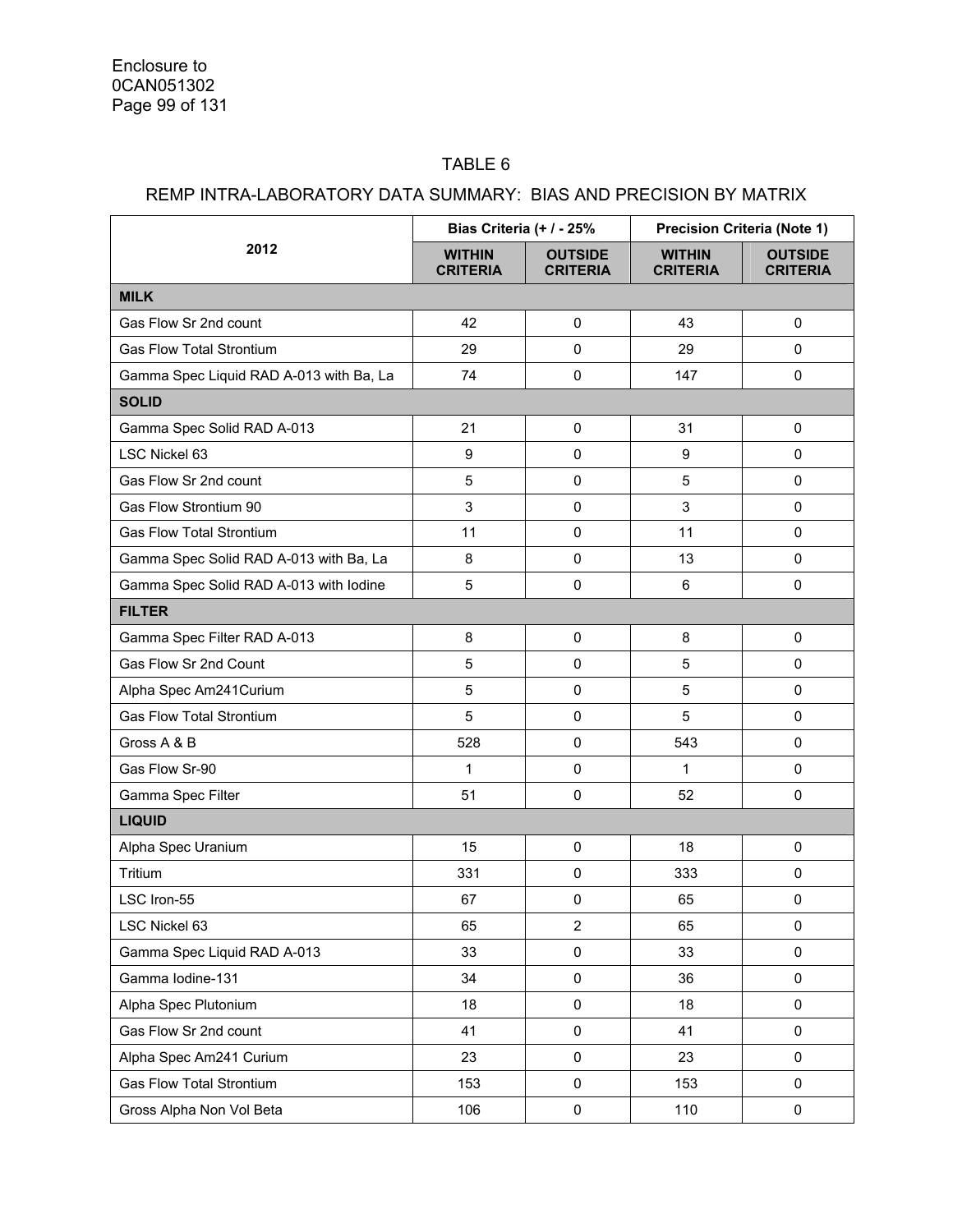| 2012                                    | Bias Criteria (+ / - 25%         |                                   | <b>Precision Criteria (Note 1)</b> |                                   |  |
|-----------------------------------------|----------------------------------|-----------------------------------|------------------------------------|-----------------------------------|--|
|                                         | <b>WITHIN</b><br><b>CRITERIA</b> | <b>OUTSIDE</b><br><b>CRITERIA</b> | <b>WITHIN</b><br><b>CRITERIA</b>   | <b>OUTSIDE</b><br><b>CRITERIA</b> |  |
| <b>LIQUID (continued)</b>               |                                  |                                   |                                    |                                   |  |
| Gamma Spec Liquid RAD A-013 with Ba, La | 102                              | 0                                 | 192                                | $\mathbf 0$                       |  |
| Gamma Spec Liquid RAD A-013 with lodine | 54                               | 0                                 | 98                                 | $\mathbf 0$                       |  |
| <b>TISSUE</b>                           |                                  |                                   |                                    |                                   |  |
| Gamma Spec Solid RAD A-013              | 47                               | 0                                 | 48                                 | 0                                 |  |
| LSC Nickel 63                           | $\overline{7}$                   | 0                                 | $\overline{7}$                     | $\mathbf 0$                       |  |
| Gas Flow Sr 2nd count                   | 21                               | 0                                 | 21                                 | $\mathbf 0$                       |  |
| <b>Gas Flow Total Strontium</b>         | 26                               | 0                                 | 26                                 | $\mathbf 0$                       |  |
| Gamma Spec Solid RAD A-013 with Ba, La  | 9                                | $\pmb{0}$                         | 9                                  | 0                                 |  |
| Gamma Spec Solid RAD A-013 with lodine  | 24                               | 0                                 | 24                                 | $\mathbf 0$                       |  |
| <b>VEGETATION</b>                       |                                  |                                   |                                    |                                   |  |
| Gamma Spec Solid RAD A-013              | 6                                | $\pmb{0}$                         | 6                                  | 0                                 |  |
| Gas Flow Sr 2nd count                   | 13                               | 0                                 | 13                                 | $\mathbf 0$                       |  |
| Gamma Spec Solid RAD A-013 with lodine  | 87                               | $\pmb{0}$                         | 90                                 | $\pmb{0}$                         |  |
| <b>AIR CHARCOAL</b>                     |                                  |                                   |                                    |                                   |  |
| Gamma Iodine 131 RAD A-013              | 549                              | 0                                 | 552                                | $\mathbf 0$                       |  |
| <b>DRINKING WATER</b>                   |                                  |                                   |                                    |                                   |  |
| Alpha Spec Uranium                      | $\overline{2}$                   | $\mathbf 0$                       | 2                                  | $\mathbf 0$                       |  |
| Tritium                                 | 42                               | 0                                 | 42                                 | 0                                 |  |
| LSC Iron-55                             | 18                               | $\mathbf 0$                       | 20                                 | $\mathbf 0$                       |  |
| LSC Nickel 63                           | 18                               | 0                                 | 20                                 | $\mathbf 0$                       |  |
| Gamma Iodine-131                        | 32                               | 0                                 | 34                                 | $\mathbf 0$                       |  |
| Alpha Spec Thorium                      | $\overline{2}$                   | 0                                 | $\overline{2}$                     | $\mathbf 0$                       |  |
| Gas Flow Sr 2nd count                   | 17                               | $\pmb{0}$                         | 17                                 | $\pmb{0}$                         |  |
| Gas Flow Total Strontium                | 21                               | 0                                 | 21                                 | $\pmb{0}$                         |  |
| Gross Alpha Non Vol Beta                | 94                               | 0                                 | 93                                 | $\mathbf 0$                       |  |
| Gamma Spec Liquid RAD A-013 with Ba, La | 53                               | $\pmb{0}$                         | 93                                 | 0                                 |  |
| Gamma Spec Liquid RAD A-013 with lodine | $\mathbf{1}$                     | $\mathbf 0$                       | 1                                  | $\pmb{0}$                         |  |
| <b>Total</b>                            | 2941                             |                                   | 3242                               |                                   |  |

Note 1: The RPD must be 20 percent or less, if both samples are greater than 5 times the MDC. If both results are less than 5 times MDC, then the RPD must be equal to or less than 100%. If one result is above the MDC and the other is below the MDC, then the RPD can be calculated using the MDC for the result of the one below the MDC. The RPD must be 100% or less. In the situation where both results are above the MDC but one result is greater than 5 times the MDC and the other is less than 5 times the MDC, the RPD must be less than or equal to 20%. If both results are below MDC, then the limits on % RPD are not applicable. All not applicable results are revised to 0.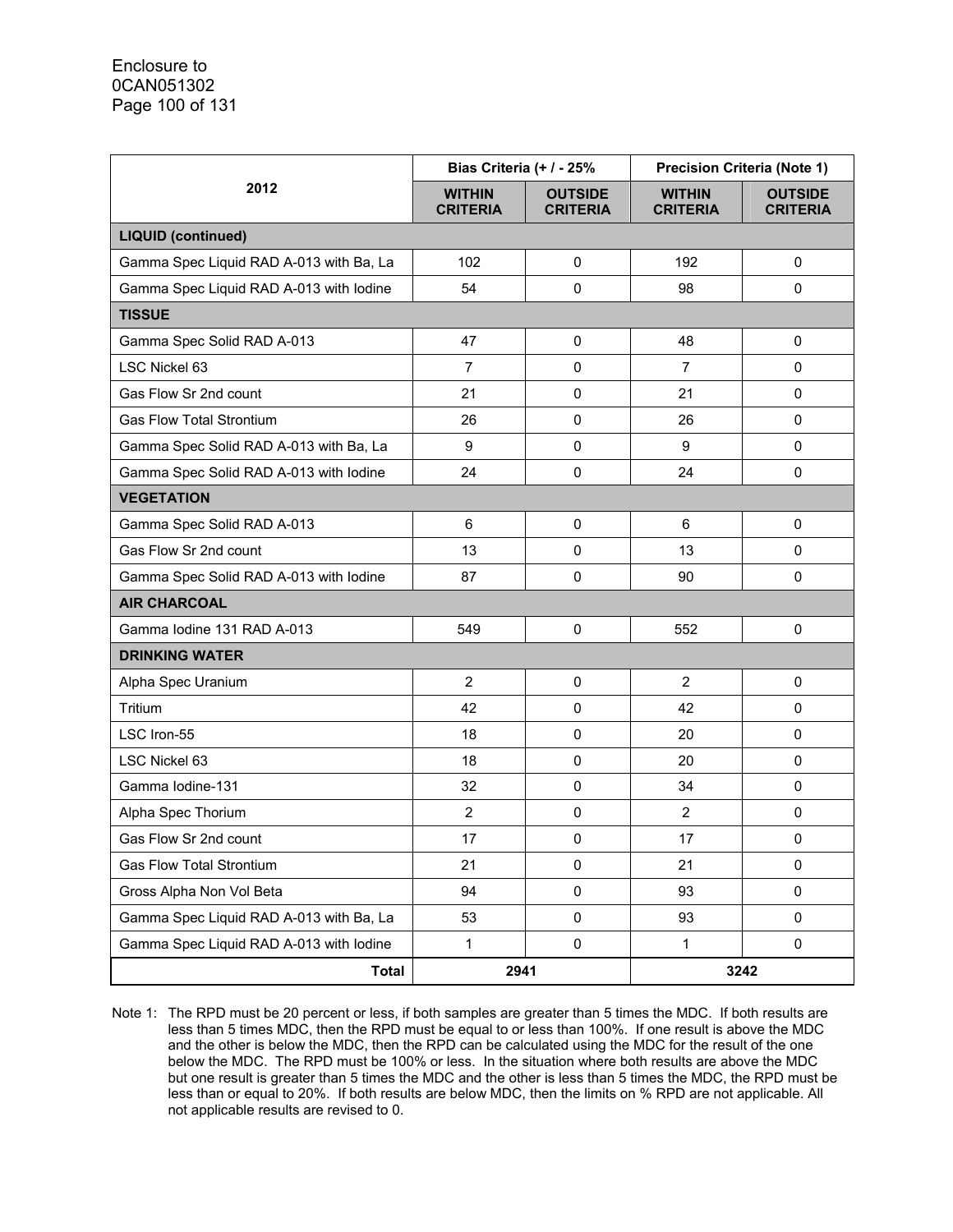### TABLE 7

### ALL RADIOLOGICAL INTRA-LABORATORY DATA SUMMARY: BIAS AND PRECISION BY MATRIX

| 2012                                    | Bias Criteria (+ / - 25%)        |                                   | <b>Precision Criteria (Note 1)</b> |                                   |
|-----------------------------------------|----------------------------------|-----------------------------------|------------------------------------|-----------------------------------|
|                                         | <b>WITHIN</b><br><b>CRITERIA</b> | <b>OUTSIDE</b><br><b>CRITERIA</b> | <b>WITHIN</b><br><b>CRITERIA</b>   | <b>OUTSIDE</b><br><b>CRITERIA</b> |
| <b>MILK</b>                             |                                  |                                   |                                    |                                   |
| Gamma Spec Liquid RAD A-013             | 8                                | 0                                 | 8                                  | $\mathbf 0$                       |
| Gamma Iodine-129                        | $\pmb{0}$                        | 0                                 | $\mathbf{1}$                       | 0                                 |
| Gamma Iodine-131                        | 44                               | $\pmb{0}$                         | 154                                | 0                                 |
| Gas Flow Sr 2nd count                   | 51                               | 0                                 | 48                                 | 0                                 |
| Gas Flow Strontium 90                   | $\overline{7}$                   | $\pmb{0}$                         | $\overline{7}$                     | $\mathbf 0$                       |
| <b>Gas Flow Total Strontium</b>         | 29                               | 0                                 | 29                                 | $\mathbf 0$                       |
| Gross Alpha Non Vol Beta                | $\mathbf{1}$                     | 0                                 | $\mathbf{1}$                       | 0                                 |
| Gamma Spec Liquid RAD A-013 with Ba, La | 74                               | $\pmb{0}$                         | 147                                | 0                                 |
| Gamma Spec Liquid RAD A-013 with lodine | 6                                | $\pmb{0}$                         | 5                                  | $\pmb{0}$                         |
| <b>SOLID</b>                            |                                  |                                   |                                    |                                   |
| Gas Flow Radium 228                     | 16                               | $\pmb{0}$                         | 20                                 | $\mathbf 0$                       |
| Tritium                                 | 368                              | 0                                 | 402                                | 0                                 |
| Carbon-14                               | 274                              | $\pmb{0}$                         | 358                                | 0                                 |
| LSC Iron-55                             | 203                              | $\pmb{0}$                         | 215                                | 0                                 |
| Alpha Spec Polonium Solid               | 90                               | $\pmb{0}$                         | 148                                | $\pmb{0}$                         |
| Gamma Nickel 59 RAD A-022               | 184                              | 0                                 | 240                                | $\mathbf 0$                       |
| LSC Chlorine-36 in Solids               | 13                               | $\mathbf 0$                       | 24                                 | 0                                 |
| Gamma Spec Ra226 RAD A-013              | 142                              | $\pmb{0}$                         | 178                                | 0                                 |
| Gamma Spec Solid RAD A-013              | 815                              | $\pmb{0}$                         | 1181                               | 1                                 |
| LSC Nickel 63                           | 263                              | $\pmb{0}$                         | 312                                | 0                                 |
| <b>LSC Plutonium</b>                    | 268                              | $\pmb{0}$                         | 285                                | $\overline{2}$                    |
| Technetium-99                           | 429                              | $\pmb{0}$                         | 458                                | 0                                 |
| Gamma Spec Liquid RAD A-013             | 5                                | 0                                 | 5                                  | 0                                 |
| ICP-MS Technetium-99 in Soil            | 95                               | $\pmb{0}$                         | 92                                 | 0                                 |
| LSC Selenium 79                         | $\overline{\mathbf{4}}$          | $\pmb{0}$                         | 4                                  | 0                                 |
| Total Activity,                         | 10                               | $\mathbf 0$                       | 11                                 | $\pmb{0}$                         |
| Tritium                                 | $\overline{\mathbf{4}}$          | $\pmb{0}$                         | $\overline{\mathbf{4}}$            | $\pmb{0}$                         |
| Alpha Spec Am243                        | 42                               | $\pmb{0}$                         | 74                                 | $\pmb{0}$                         |
| Gamma Iodine-129                        | 215                              | $\mathsf 0$                       | 228                                | $\pmb{0}$                         |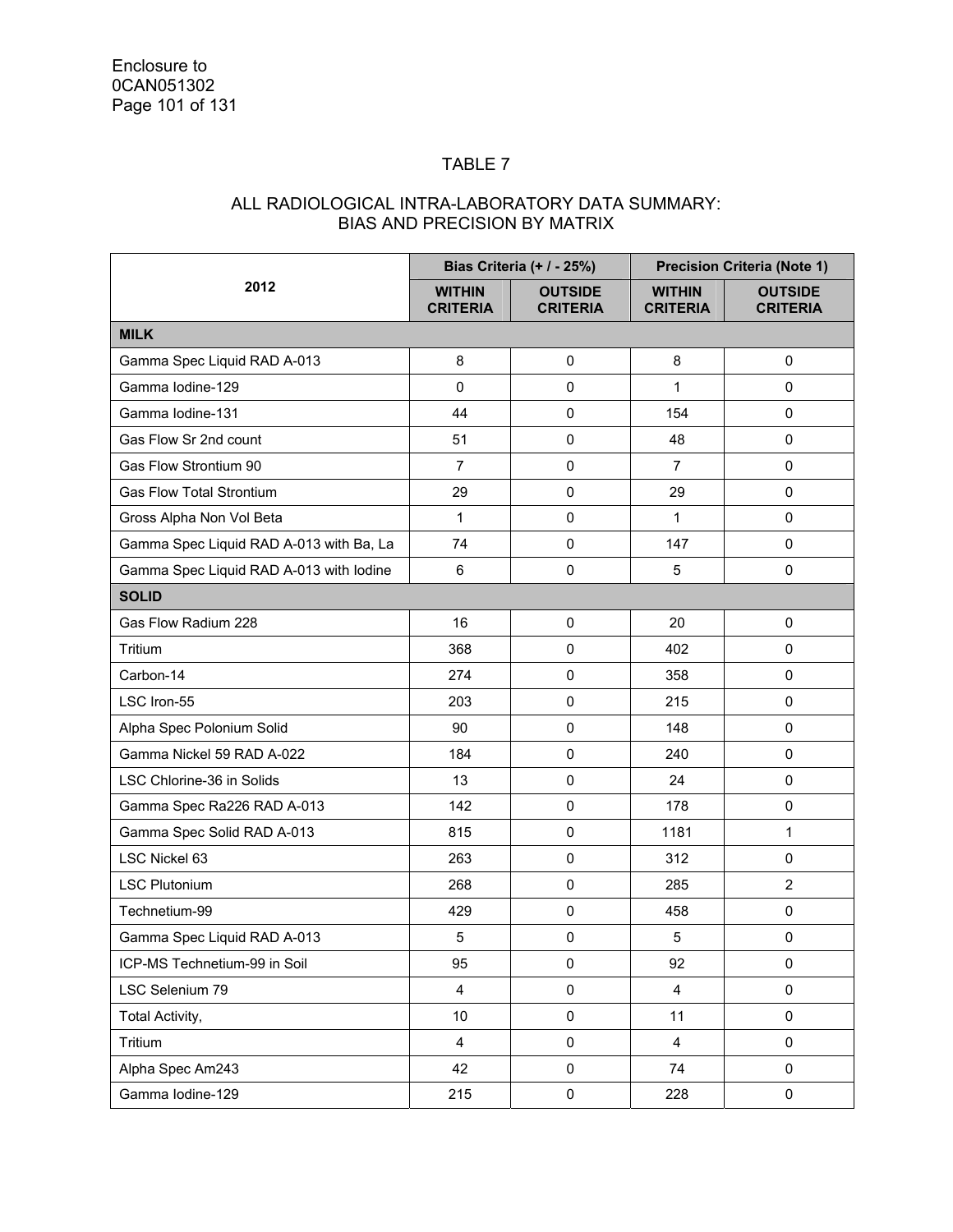| 2012                                    | Bias Criteria (+ / - 25%)        |                                   |                                  | <b>Precision Criteria (Note 1)</b> |  |
|-----------------------------------------|----------------------------------|-----------------------------------|----------------------------------|------------------------------------|--|
|                                         | <b>WITHIN</b><br><b>CRITERIA</b> | <b>OUTSIDE</b><br><b>CRITERIA</b> | <b>WITHIN</b><br><b>CRITERIA</b> | <b>OUTSIDE</b><br><b>CRITERIA</b>  |  |
| <b>SOLID (continued)</b>                |                                  |                                   |                                  |                                    |  |
| Gas Flow Lead 210                       | 41                               | $\pmb{0}$                         | 38                               | 0                                  |  |
| <b>Total Uranium KPA</b>                | $\overline{7}$                   | $\pmb{0}$                         | 10                               | 0                                  |  |
| Alpha Spec Uranium                      | 451                              | $\pmb{0}$                         | 614                              | 0                                  |  |
| <b>LSC Promethium 147</b>               | 26                               | $\pmb{0}$                         | 37                               | 0                                  |  |
| LSC, Rapid Strontium 89 and 90          | 116                              | $\pmb{0}$                         | 129                              | 0                                  |  |
| Alpha Spec Polonium                     | $\overline{2}$                   | $\pmb{0}$                         | $\overline{2}$                   | 0                                  |  |
| Alpha Spec Thorium                      | 257                              | $\pmb{0}$                         | 392                              | 0                                  |  |
| ICP-MS Uranium-233, 234 in Solid        | 11                               | $\pmb{0}$                         | 8                                | 0                                  |  |
| LSC Sulfur 35                           | $\overline{2}$                   | 0                                 | $\overline{2}$                   | 0                                  |  |
| Alpha Spec Plutonium                    | 309                              | $\pmb{0}$                         | 448                              | 3                                  |  |
| ICP-MS Technetium-99 Prep in Soil       | 88                               | $\pmb{0}$                         | 85                               | 0                                  |  |
| Alpha Spec Neptunium                    | 293                              | $\pmb{0}$                         | 321                              | 1                                  |  |
| Alpha Spec Plutonium                    | 157                              | $\pmb{0}$                         | 206                              | 0                                  |  |
| Alpha Spec Radium 226                   | 12                               | $\pmb{0}$                         | 15                               | 1                                  |  |
| Gamma Spec Solid with Ra226, Ra228      | $\overline{7}$                   | $\pmb{0}$                         | 13                               | 0                                  |  |
| Gas Flow Sr 2nd count                   | 15                               | $\pmb{0}$                         | 17                               | 0                                  |  |
| Gas Flow Strontium 90                   | 239                              | $\pmb{0}$                         | 312                              | 0                                  |  |
| <b>Gas Flow Total Radium</b>            | $\overline{2}$                   | $\pmb{0}$                         | $\overline{2}$                   | 0                                  |  |
| Lucas Cell Radium 226                   | 43                               | 0                                 | 55                               | 0                                  |  |
| <b>Total Activity Screen</b>            | 8                                | $\pmb{0}$                         | 48                               | 0                                  |  |
| Alpha Spec Am241 Curium                 | 402                              | $\pmb{0}$                         | 536                              | 0                                  |  |
| LSC Phosphorus-32                       | 3                                | $\pmb{0}$                         | 3                                | 0                                  |  |
| <b>Gas Flow Total Strontium</b>         | 88                               | $\pmb{0}$                         | 90                               | $\pmb{0}$                          |  |
| Gross Alpha Non Vol Beta                | $\overline{2}$                   | 0                                 | $\overline{2}$                   | 0                                  |  |
| ICP-MS Uranium-233, 234 Prep in Solid   | 13                               | 0                                 | 8                                | 0                                  |  |
| ICP-MS Uranium-235, 236, 238 in Solid   | 15                               | $\mathbf 0$                       | 12                               | 0                                  |  |
| Gamma Spec Solid RAD A-013 with Ba, La  | 8                                | $\mathbf 0$                       | 13                               | 0                                  |  |
| Gamma Spec Solid RAD A-013 with lodine  | 5                                | 0                                 | 6                                | 0                                  |  |
| <b>Organically Bound Tritium</b>        | $\overline{7}$                   | $\pmb{0}$                         | 16                               | 0                                  |  |
| GFC Chlorine-36 in Solids               | 3                                | 0                                 | $\overline{2}$                   | 0                                  |  |
| Gamma Spec Solid RAD A-013 (pCi/Sample) | 3                                | $\mathbf 0$                       | 8                                | 0                                  |  |
| Technetium-99                           | 0                                | 0                                 | $\mathbf{1}$                     | 0                                  |  |
| Tritium                                 | $\overline{\mathbf{4}}$          | $\pmb{0}$                         | $\overline{4}$                   | $\mathbf 0$                        |  |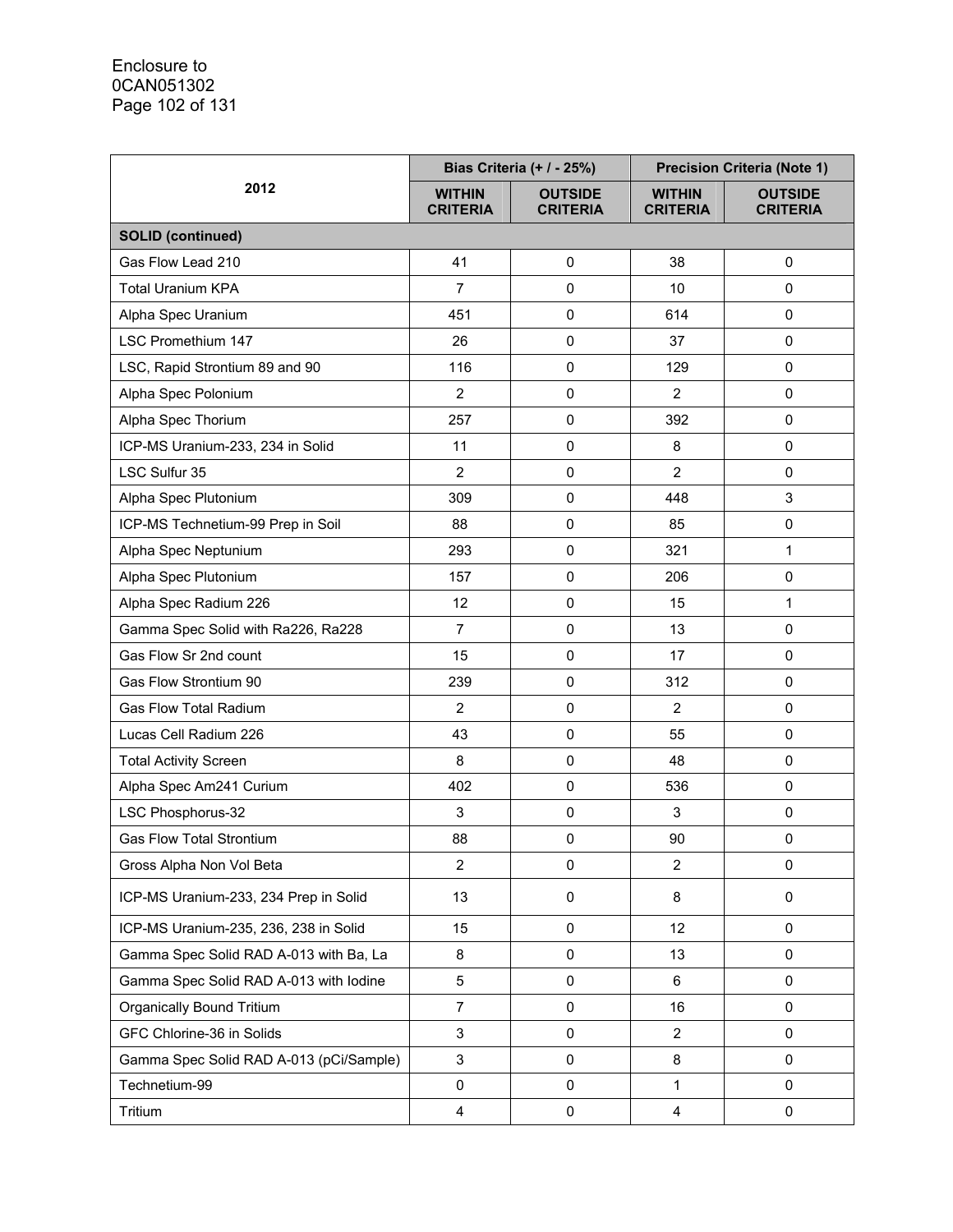|                                                      |                                  | <b>Precision Criteria (Note 1)</b><br><b>Bias Criteria (+ / - 25%)</b> |                                  |                                   |
|------------------------------------------------------|----------------------------------|------------------------------------------------------------------------|----------------------------------|-----------------------------------|
| 2012                                                 | <b>WITHIN</b><br><b>CRITERIA</b> | <b>OUTSIDE</b><br><b>CRITERIA</b>                                      | <b>WITHIN</b><br><b>CRITERIA</b> | <b>OUTSIDE</b><br><b>CRITERIA</b> |
| <b>SOLID (continued)</b>                             |                                  |                                                                        |                                  |                                   |
| Alpha Spec Am241 (pCi/Sample)                        | $\mathsf 0$                      | $\pmb{0}$                                                              | $\mathbf{1}$                     | 0                                 |
| ICP-MS Uranium-234, 235, 236, 238 in Solid           | 290                              | $\mathbf 0$                                                            | 281                              | $\Omega$                          |
| ICP-MS Uranium-235, 236, 238 Prep in Solid           | 11                               | 0                                                                      | $\overline{7}$                   | 0                                 |
| Carbon-14                                            | $\overline{2}$                   | 0                                                                      | $\overline{2}$                   | 0                                 |
| Gross Alpha/Beta                                     | 299                              | $\pmb{0}$                                                              | 456                              | 1                                 |
| Alpha Spec Neptunium                                 | 0                                | 0                                                                      | 1                                | $\mathbf 0$                       |
| Gross Alpha/Beta (Americium Calibration)<br>Solid    | 1                                | $\mathbf 0$                                                            | 1                                | 0                                 |
| ICP-MS Uranium-234, 235, 236, 238 Prep in<br>Solid   | 139                              | $\mathbf 0$                                                            | 147                              | 0                                 |
| Lucas Cell Radium 226 by DOE HASL 300<br>Ra-04 Solid | 1                                | 0                                                                      | $\overline{2}$                   | 0                                 |
| <b>FILTER</b>                                        |                                  |                                                                        |                                  |                                   |
| Alpha Spec Uranium                                   | 11                               | $\pmb{0}$                                                              | 20                               | 0                                 |
| Alpha Spec Polonium                                  | 5                                | $\pmb{0}$                                                              | 15                               | 0                                 |
| Gamma I-131, filter                                  | 5                                | $\pmb{0}$                                                              | 5                                | 0                                 |
| <b>LSC Plutonium Filter</b>                          | 133                              | 0                                                                      | 158                              | 0                                 |
| Tritium                                              | 123                              | $\mathsf 0$                                                            | 181                              | 0                                 |
| Carbon-14                                            | 88                               | $\pmb{0}$                                                              | 151                              | $\Omega$                          |
| Nickel-63                                            | $\pmb{0}$                        | $\pmb{0}$                                                              | 6                                | 0                                 |
| LSC Iron-55                                          | 136                              | 0                                                                      | 154                              | 0                                 |
| Gamma Nickel 59 RAD A-022                            | 132                              | 0                                                                      | 151                              | 0                                 |
| Gamma Iodine 131 RAD A-013                           | $\overline{4}$                   | $\pmb{0}$                                                              | 4                                | $\mathbf 0$                       |
| Gamma Spec Solid RAD A-013                           | 1                                | $\pmb{0}$                                                              | $\mathbf{1}$                     | 0                                 |
| LSC Nickel 63                                        | 136                              | 0                                                                      | 181                              | 0                                 |
| <b>LSC Plutonium</b>                                 | 1                                | $\pmb{0}$                                                              | $\mathbf{1}$                     | 0                                 |
| Technetium-99                                        | 90                               | $\pmb{0}$                                                              | 136                              | 0                                 |
| Gamma Spec Filter RAD A-013                          | 217                              | $\mathsf 0$                                                            | 288                              | 0                                 |
| LSC Chlorine-36 in Filters                           | $\pmb{0}$                        | $\mathbf 0$                                                            | $\mathbf{1}$                     | 0                                 |
| Alphaspec Np Filter per Liter                        | 32                               | $\pmb{0}$                                                              | 40                               | 0                                 |
| Alphaspec Pu Filter per Liter                        | 22                               | $\pmb{0}$                                                              | 32                               | 0                                 |
| Gamma Iodine-125                                     | 11                               | $\pmb{0}$                                                              | 0                                | 0                                 |
| Gamma lodine-129                                     | 110                              | $\pmb{0}$                                                              | 128                              | 0                                 |
| Gross Alpha/Beta                                     | $\pmb{0}$                        | $\pmb{0}$                                                              | 76                               | $\mathsf 0$                       |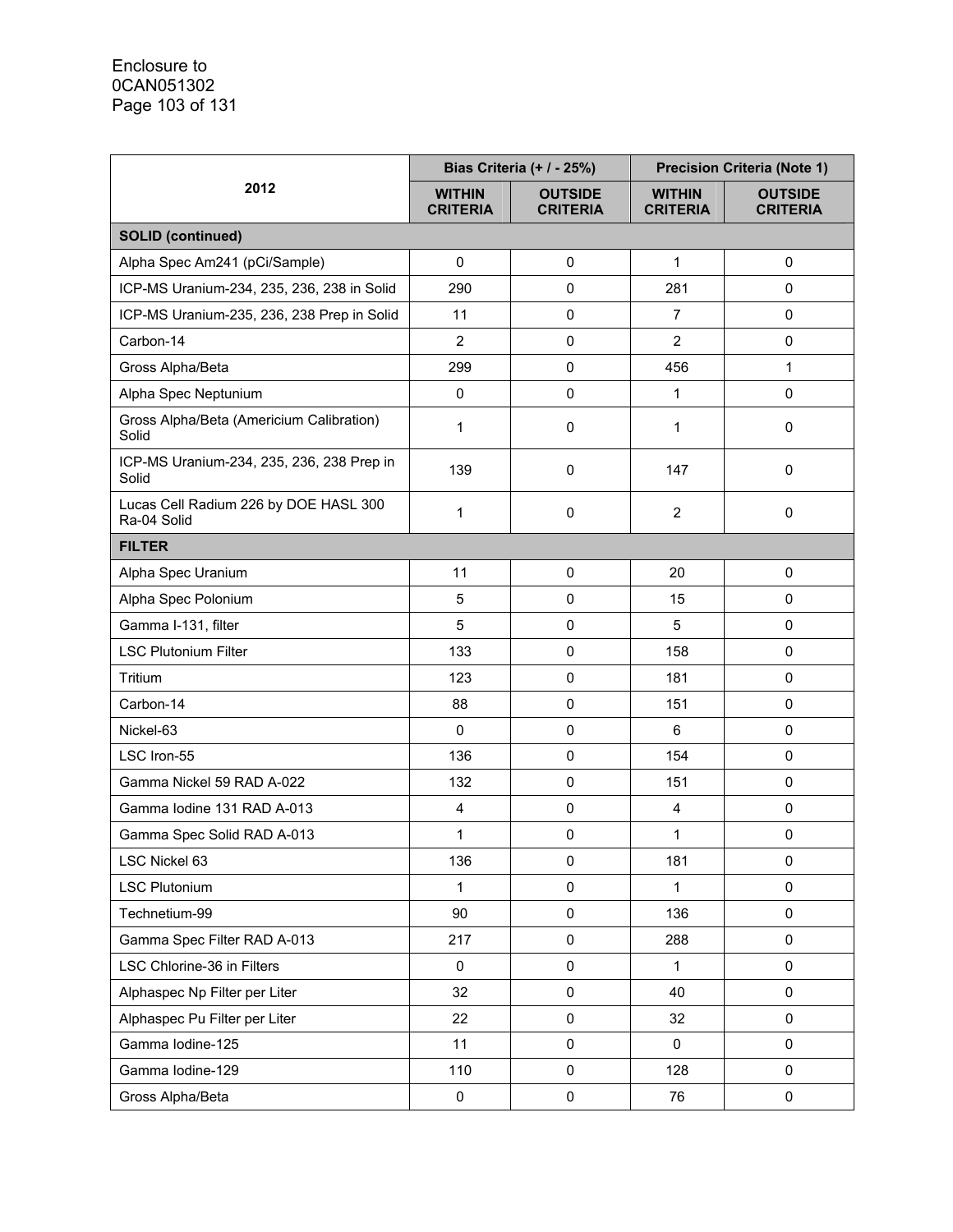| 2012                                        |                                  | Bias Criteria (+ / - 25%)<br><b>Precision Criteria (Note 1)</b> |                                  |                                   |
|---------------------------------------------|----------------------------------|-----------------------------------------------------------------|----------------------------------|-----------------------------------|
|                                             | <b>WITHIN</b><br><b>CRITERIA</b> | <b>OUTSIDE</b><br><b>CRITERIA</b>                               | <b>WITHIN</b><br><b>CRITERIA</b> | <b>OUTSIDE</b><br><b>CRITERIA</b> |
| <b>FILTER (continued)</b>                   |                                  |                                                                 |                                  |                                   |
| Alpha Spec Am243                            | 16                               | $\mathbf 0$                                                     | 30                               | 0                                 |
| Gas Flow Lead 210                           | 0                                | 0                                                               | 3                                | $\mathbf 0$                       |
| LSC Plutonium Filter per Liter              | 36                               | $\pmb{0}$                                                       | 42                               | 0                                 |
| <b>Total Uranium KPA</b>                    | $\overline{7}$                   | $\pmb{0}$                                                       | 10                               | $\mathbf 0$                       |
| Alpha Spec Uranium                          | 61                               | 0                                                               | 79                               | 0                                 |
| <b>LSC Promethium 147</b>                   | 1                                | $\mathbf 0$                                                     | 6                                | $\pmb{0}$                         |
| LSC, Rapid Strontium 89 and 90              | 128                              | 0                                                               | 170                              | $\pmb{0}$                         |
| Alpha Spec Thorium                          | 35                               | 0                                                               | 48                               | 0                                 |
| Alpha Spec Plutonium                        | 85                               | $\pmb{0}$                                                       | 106                              | 0                                 |
| Alpha Spec Neptunium                        | 108                              | 0                                                               | 135                              | $\mathbf 0$                       |
| Alpha Spec Plutonium                        | 134                              | $\pmb{0}$                                                       | 181                              | $\mathbf 0$                       |
| Alpha Spec Polonium, (Filter/Liter)         | 0                                | 0                                                               | 17                               | $\pmb{0}$                         |
| Gas Flow Sr 2nd Count                       | 86                               | $\pmb{0}$                                                       | 92                               | 0                                 |
| Gas Flow Strontium 90                       | 50                               | $\mathbf 0$                                                     | 61                               | $\mathbf 0$                       |
| Lucas Cell Radium-226                       | 0                                | 0                                                               | 1                                | $\mathbf 0$                       |
| Alpha Spec Am241Curium                      | 157                              | 0                                                               | 189                              | $\Omega$                          |
| <b>Gas Flow Total Strontium</b>             | 6                                | 0                                                               | 12                               | $\pmb{0}$                         |
| Total Activity in Filter,                   | $\overline{2}$                   | $\pmb{0}$                                                       | $\overline{7}$                   | 0                                 |
| Alphaspec Am241 Curium Filter per Liter     | 36                               | $\mathbf 0$                                                     | 43                               | 0                                 |
| Tritium                                     | 127                              | $\pmb{0}$                                                       | 127                              | $\mathbf 0$                       |
| GFC Chlorine-36 in Filters                  | 1                                | 0                                                               | $\overline{2}$                   | 0                                 |
| Gamma Spec Filter RAD A-013 Direct Count    | 3                                | 0                                                               | 3                                | 0                                 |
| Carbon-14                                   | 52                               | 0                                                               | 60                               | $\pmb{0}$                         |
| Direct Count-Gross Alpha/Beta               | 67                               | 0                                                               | 0                                | 0                                 |
| Gross Alpha/Beta                            | 73                               | $\pmb{0}$                                                       | 93                               | 0                                 |
| ICP-MS Uranium-234, 235, 236, 238 in Filter | 4                                | $\mathsf 0$                                                     | 10                               | 0                                 |
| Alpha Spec U                                | 28                               | $\pmb{0}$                                                       | 66                               | 0                                 |
| Gross A & B                                 | 649                              | $\pmb{0}$                                                       | 603                              | 0                                 |
| Gross Alpha/Beta                            | $\mathbf{1}$                     | $\pmb{0}$                                                       | $\mathbf{1}$                     | 0                                 |
| LSC Iron-55                                 | 44                               | $\pmb{0}$                                                       | 55                               | 0                                 |
| Technetium-99                               | 32                               | $\pmb{0}$                                                       | 38                               | $\pmb{0}$                         |
| Gas Flow Sr-90                              | 36                               | $\pmb{0}$                                                       | 41                               | 0                                 |
| LSC Nickel 63                               | 40                               | $\pmb{0}$                                                       | 47                               | $\pmb{0}$                         |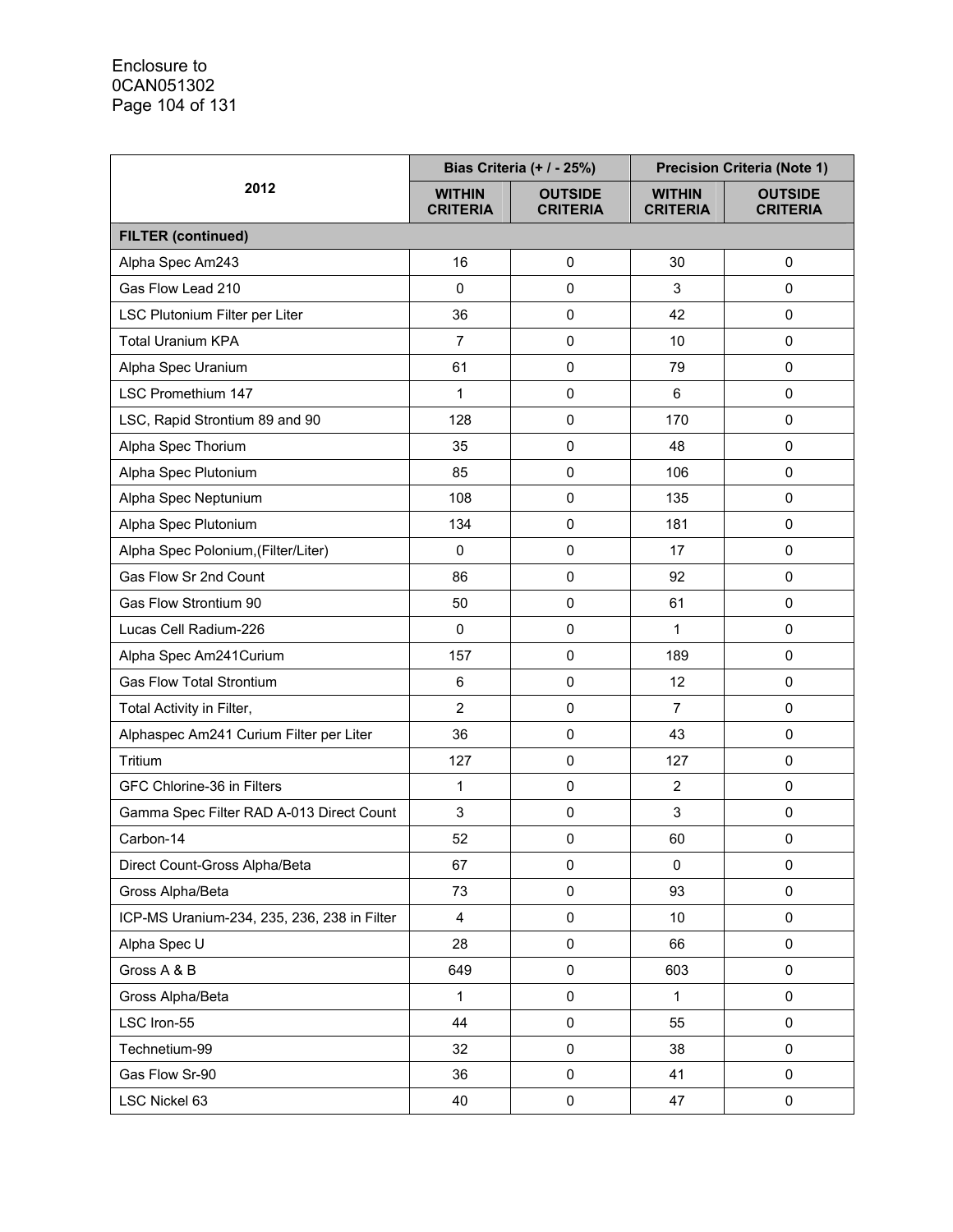| 2012                                                |                                  | Bias Criteria (+ / - 25%)         | <b>Precision Criteria (Note 1)</b> |                                   |
|-----------------------------------------------------|----------------------------------|-----------------------------------|------------------------------------|-----------------------------------|
|                                                     | <b>WITHIN</b><br><b>CRITERIA</b> | <b>OUTSIDE</b><br><b>CRITERIA</b> | <b>WITHIN</b><br><b>CRITERIA</b>   | <b>OUTSIDE</b><br><b>CRITERIA</b> |
| <b>FILTER (continued)</b>                           |                                  |                                   |                                    |                                   |
| Gas Flow Pb-210                                     | 24                               | $\pmb{0}$                         | 45                                 | $\pmb{0}$                         |
| Gas Flow Ra-228                                     | 27                               | $\pmb{0}$                         | 36                                 | 0                                 |
| Gamma Iodine 129                                    | 50                               | $\pmb{0}$                         | 51                                 | 0                                 |
| ICP-MS Uranium-234, 235, 236, 238 Prep<br>in Filter | $\overline{2}$                   | $\pmb{0}$                         | 6                                  | 0                                 |
| Gamma Spec Filter                                   | 172                              | $\mathbf 0$                       | 215                                | $\mathbf 0$                       |
| Lucas Cell Ra-226                                   | 30                               | $\pmb{0}$                         | 43                                 | 0                                 |
| Alpha Spec Thorium                                  | 37                               | $\pmb{0}$                         | 52                                 | $\mathbf 0$                       |
| <b>LIQUID</b>                                       |                                  |                                   |                                    |                                   |
| Alpha Spec Uranium                                  | 523                              | $\pmb{0}$                         | 802                                | $\pmb{0}$                         |
| Alpha Spec Polonium                                 | $\overline{2}$                   | 0                                 | 6                                  | 0                                 |
| Electrolytic Tritium                                | 21                               | $\pmb{0}$                         | 35                                 | $\mathbf 0$                       |
| Tritium                                             | 1377                             | $\pmb{0}$                         | 1465                               | $\mathbf 0$                       |
| Carbon-14                                           | 263                              | 0                                 | 300                                | $\mathbf 0$                       |
| Chlorine-36 in Liquids                              | 1                                | $\pmb{0}$                         | $\mathfrak{S}$                     | $\mathbf 0$                       |
| Iodine-131                                          | 10                               | $\pmb{0}$                         | 18                                 | 6                                 |
| LSC Iron-55                                         | 298                              | $\pmb{0}$                         | 363                                | $\pmb{0}$                         |
| Gamma Nickel 59 RAD A-022                           | 26                               | 0                                 | 41                                 | 0                                 |
| Gamma lodine 131 RAD A-013                          | 3                                | $\pmb{0}$                         | $\overline{4}$                     | $\mathbf 0$                       |
| LSC Nickel 63                                       | 359                              | $\pmb{0}$                         | 402                                | 0                                 |
| <b>LSC Plutonium</b>                                | 83                               | 0                                 | 102                                | $\overline{2}$                    |
| LSC Radon 222                                       | 9                                | $\pmb{0}$                         | 31                                 | $\pmb{0}$                         |
| Technetium-99                                       | 364                              | $\pmb{0}$                         | 458                                | $\pmb{0}$                         |
| Gamma Spec Liquid RAD A-013                         | 879                              | 0                                 | 941                                | 0                                 |
| Total Activity,                                     | $\overline{4}$                   | 0                                 | $\overline{4}$                     | 0                                 |
| Alpha Spec Am243                                    | 10                               | $\pmb{0}$                         | 16                                 | 0                                 |
| Gamma lodine-129                                    | 103                              | $\pmb{0}$                         | 160                                | $\mathbf 0$                       |
| Gamma Iodine-131                                    | 34                               | $\pmb{0}$                         | 36                                 | 0                                 |
| ICP-MS Technetium-99 in Water                       | $\overline{4}$                   | $\pmb{0}$                         | 28                                 | 0                                 |
| ICP-MS Uranium-238 in Liquid                        | 0                                | $\pmb{0}$                         | 43                                 | $\mathsf 0$                       |
| Gas Flow Lead 210                                   | 102                              | $\pmb{0}$                         | 101                                | $\mathsf 0$                       |
| <b>Total Uranium KPA</b>                            | 96                               | $\mathsf 0$                       | 249                                | $\pmb{0}$                         |
| LSC Promethium 147                                  | 3                                | $\pmb{0}$                         | 11                                 | 0                                 |
| LSC, Rapid Strontium 89 and 90                      | 15                               | $\pmb{0}$                         | 18                                 | 0                                 |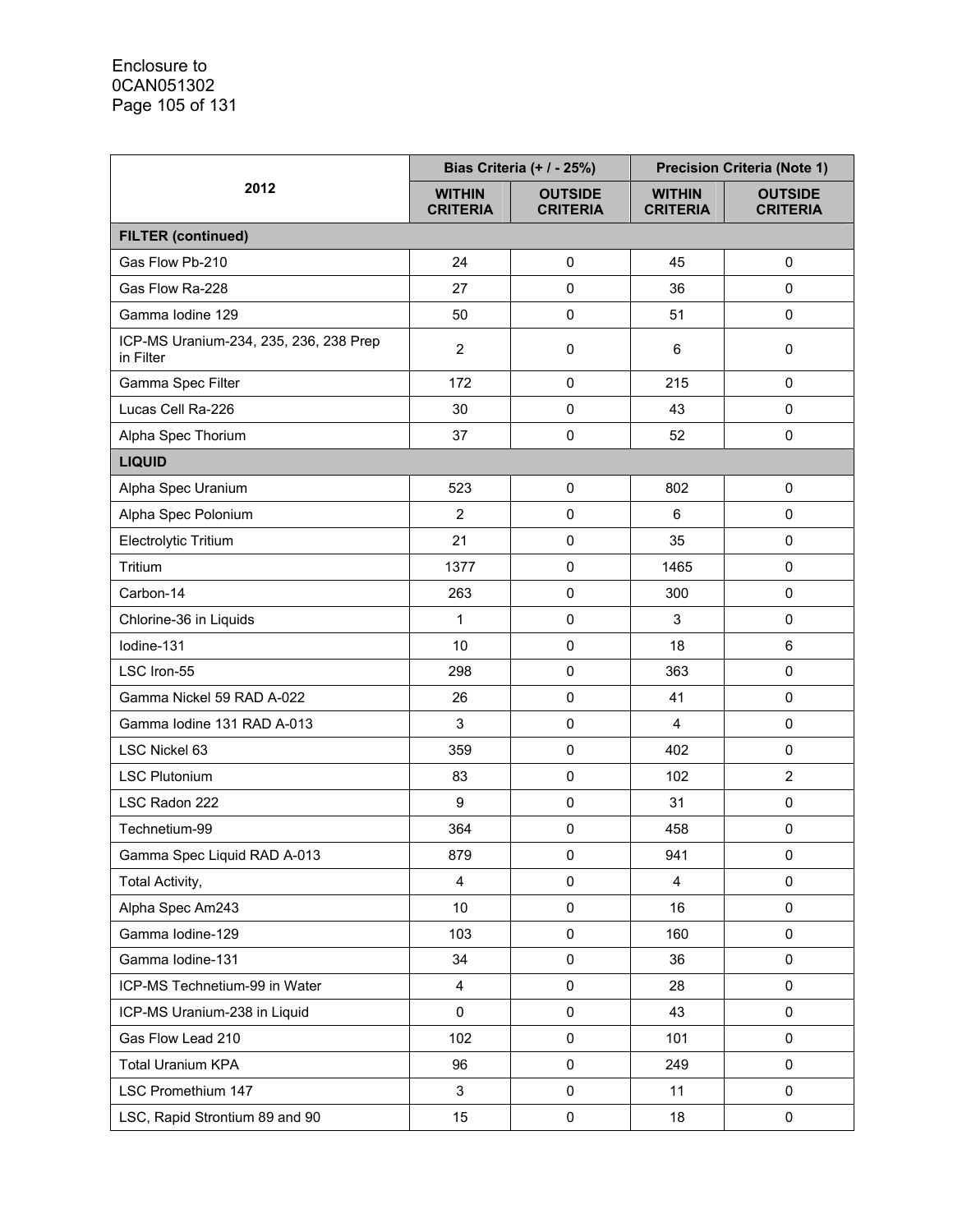|                                                | Bias Criteria (+ / - 25%)        |                                   | <b>Precision Criteria (Note 1)</b> |                                   |
|------------------------------------------------|----------------------------------|-----------------------------------|------------------------------------|-----------------------------------|
| 2012                                           | <b>WITHIN</b><br><b>CRITERIA</b> | <b>OUTSIDE</b><br><b>CRITERIA</b> | <b>WITHIN</b><br><b>CRITERIA</b>   | <b>OUTSIDE</b><br><b>CRITERIA</b> |
| <b>LIQUID (continued)</b>                      |                                  |                                   |                                    |                                   |
| Alpha Spec Polonium                            | 1                                | $\pmb{0}$                         | $\mathbf{1}$                       | 0                                 |
| Alpha Spec Thorium                             | 257                              | 0                                 | 384                                | $\Omega$                          |
| Gas Flow Radium 228                            | 286                              | $\pmb{0}$                         | 333                                | 0                                 |
| Gas Flow Radium 228                            | 12                               | $\pmb{0}$                         | 12                                 | $\pmb{0}$                         |
| Alpha Spec Plutonium                           | 319                              | 0                                 | 407                                | 0                                 |
| ICP-MS Uranium-238 Prep in Liquid              | 0                                | $\pmb{0}$                         | 41                                 | 0                                 |
| Alpha Spec Neptunium                           | 118                              | 0                                 | 160                                | 0                                 |
| Alpha Spec Plutonium                           | 60                               | $\pmb{0}$                         | 77                                 | 0                                 |
| Alpha Spec Radium 226                          | $\mathbf 0$                      | 0                                 | 14                                 | 0                                 |
| Gas Flow Sr 2nd count                          | 337                              | 0                                 | 359                                | 0                                 |
| Gas Flow Strontium 90                          | 482                              | $\mathbf 0$                       | 517                                | 0                                 |
| Gas Flow Strontium 90                          | 1                                | 0                                 | $\mathbf{1}$                       | 0                                 |
| Gas Flow Strontium 90                          | $\overline{2}$                   | $\pmb{0}$                         | 3                                  | 0                                 |
| <b>Gas Flow Total Radium</b>                   | 83                               | $\pmb{0}$                         | 112                                | 0                                 |
| ICP-MS Technetium-99 Prep in Water             | 4                                | 0                                 | 28                                 | 0                                 |
| ICP-MS Uranium-233, 234 in Liquid              | 4                                | $\pmb{0}$                         | 5                                  | 0                                 |
| Lucas Cell Radium 226                          | 335                              | 0                                 | 406                                | 0                                 |
| Lucas Cell Radium-226                          | 15                               | $\pmb{0}$                         | 15                                 | 0                                 |
| <b>Total Activity Screen</b>                   | 0                                | 0                                 | $\overline{2}$                     | $\pmb{0}$                         |
| Chlorine-36 in Liquids                         | 8                                | $\mathbf 0$                       | 14                                 | 0                                 |
| Alpha Spec Am241 Curium                        | 327                              | $\pmb{0}$                         | 426                                | 0                                 |
| <b>Gas Flow Total Strontium</b>                | 240                              | $\pmb{0}$                         | 253                                | 0                                 |
| Gross Alpha Non Vol Beta                       | 1289                             | $\pmb{0}$                         | 1521                               | $\,6$                             |
| Lucas Cell Radium 226 by Method Ra-04          | $\overline{2}$                   | 0                                 | 0                                  | 0                                 |
| ICP-MS Uranium-233, 234 Prep in Liquid         | $\overline{4}$                   | 0                                 | 5                                  | 0                                 |
| Tritium in Drinking Water by EPA 906.0         | 16                               | $\pmb{0}$                         | 17                                 | 0                                 |
| Gamma Spec Liquid RAD A-013 with Ba, La        | 104                              | $\mathbf 0$                       | 194                                | 0                                 |
| Gamma Spec Liquid RAD A-013 with lodine        | 165                              | $\pmb{0}$                         | 230                                | 0                                 |
| Gas Flow Strontium 89 & 90                     | $\overline{7}$                   | $\pmb{0}$                         | 3                                  | 0                                 |
| ICP-MS Uranium-235, 236, 238 in Liquid         | 8                                | $\pmb{0}$                         | 8                                  | 0                                 |
| Gas Flow Total Alpha Radium                    | $\overline{2}$                   | 0                                 | $\overline{2}$                     | 0                                 |
| Gross Alpha Co-precipitation                   | 14                               | 0                                 | 13                                 | $\mathbf 0$                       |
| ICP-MS Uranium-235, 236, 238 Prep in<br>Liquid | 4                                | 0                                 | 5                                  | 0                                 |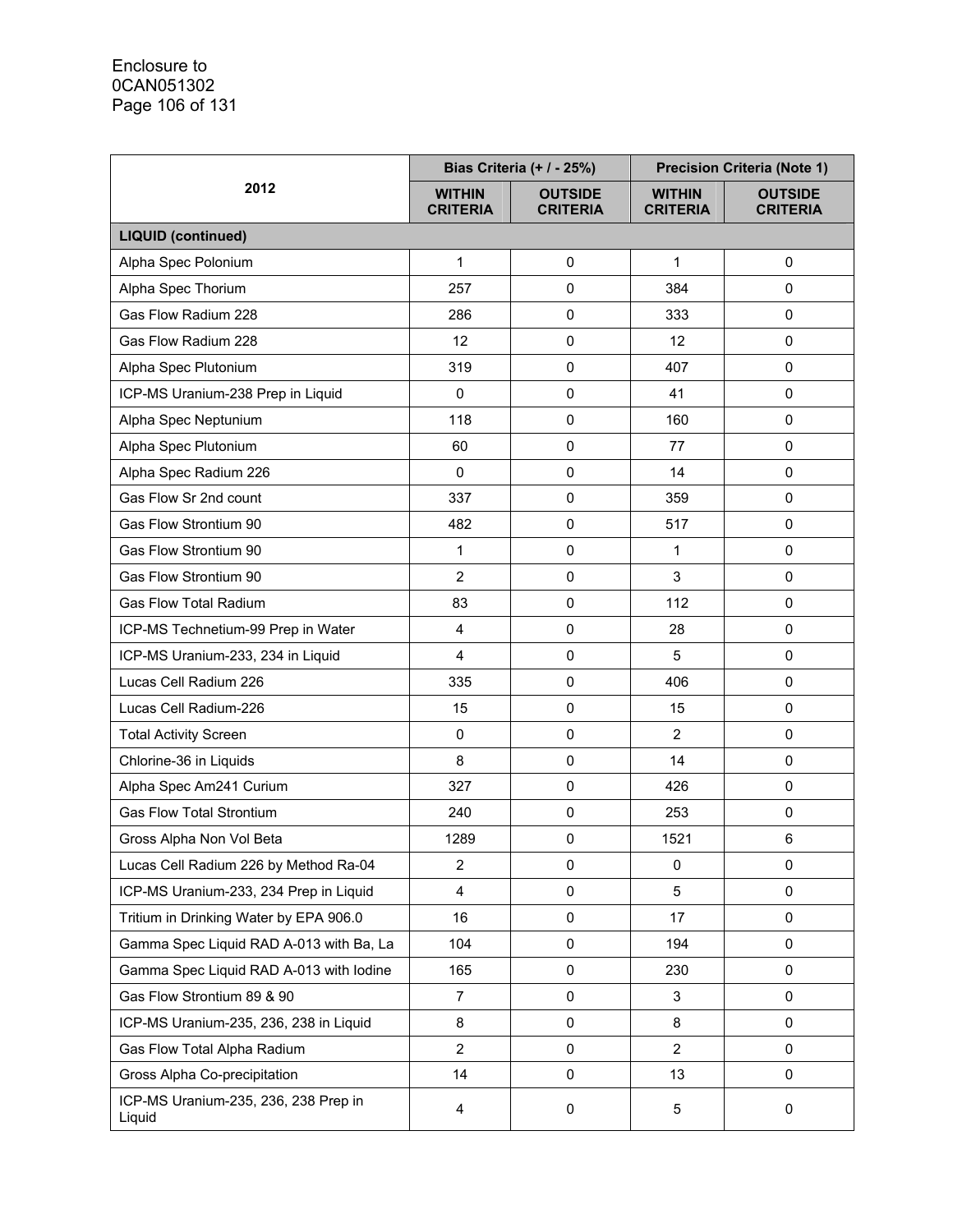|                                                     | Bias Criteria (+ / - 25%)        |                                   | <b>Precision Criteria (Note 1)</b> |                                   |
|-----------------------------------------------------|----------------------------------|-----------------------------------|------------------------------------|-----------------------------------|
| 2012                                                | <b>WITHIN</b><br><b>CRITERIA</b> | <b>OUTSIDE</b><br><b>CRITERIA</b> | <b>WITHIN</b><br><b>CRITERIA</b>   | <b>OUTSIDE</b><br><b>CRITERIA</b> |
| <b>LIQUID (continued)</b>                           |                                  |                                   |                                    |                                   |
| ICP-MS Uranium-234, 235, 236, 238 in<br>Liquid      | 52                               | 0                                 | 146                                | 0                                 |
| Gross Alpha Beta (Americium Calibration)<br>Liquid  | 21                               | 0                                 | 24                                 | 0                                 |
| ICP-MS Uranium-234, 235, 236, 238 Prep in<br>Liquid | 23                               | 0                                 | 68                                 | 0                                 |
| <b>TISSUE</b>                                       |                                  |                                   |                                    |                                   |
| Tritium                                             | 5                                | 0                                 | 6                                  | 0                                 |
| LSC Iron-55                                         | $\overline{7}$                   | $\mathbf 0$                       | $\overline{7}$                     | 0                                 |
| Gamma Spec Solid RAD A-013                          | 100                              | $\pmb{0}$                         | 105                                | 0                                 |
| LSC Nickel 63                                       | $\overline{7}$                   | 0                                 | $\overline{7}$                     | 0                                 |
| Tritium                                             | $\overline{2}$                   | $\pmb{0}$                         | $\overline{2}$                     | 0                                 |
| Alpha Spec Uranium                                  | $\overline{7}$                   | $\mathbf 0$                       | 8                                  | 0                                 |
| Alpha Spec Plutonium                                | 10                               | 0                                 | 11                                 | 0                                 |
| Gas Flow Sr 2nd count                               | 21                               | $\pmb{0}$                         | 21                                 | 0                                 |
| Gas Flow Strontium 90                               | 26                               | $\pmb{0}$                         | 33                                 | 0                                 |
| Lucas Cell Radium 226                               | $\overline{2}$                   | $\pmb{0}$                         | $\overline{2}$                     | 0                                 |
| Alpha Spec Am241 Curium                             | 3                                | 0                                 | 3                                  | 0                                 |
| <b>Gas Flow Total Strontium</b>                     | 26                               | $\mathbf 0$                       | 26                                 | 0                                 |
| Gamma Spec Solid RAD A-013 with Ba, La              | $\boldsymbol{9}$                 | $\pmb{0}$                         | 9                                  | 0                                 |
| Gamma Spec Solid RAD A-013 with lodine              | 24                               | $\mathbf 0$                       | 24                                 | 0                                 |
| <b>Organically Bound Tritium</b>                    | $\mathbf{1}$                     | $\pmb{0}$                         | $\mathbf{1}$                       | 0                                 |
| Gross Alpha/Beta                                    | 4                                | 0                                 | 5                                  | 0                                 |
| <b>VEGETATION</b>                                   |                                  |                                   |                                    |                                   |
| Carbon-14                                           | $\,6\,$                          | $\pmb{0}$                         | 6                                  | 0                                 |
| Gamma Nickel 59 RAD A-022                           | $\overline{\mathbf{4}}$          | $\mathbf 0$                       | $\overline{4}$                     | 0                                 |
| Gamma Spec Solid RAD A-013                          | 25                               | $\pmb{0}$                         | 30                                 | 0                                 |
| LSC Nickel 63                                       | $\overline{4}$                   | $\pmb{0}$                         | 4                                  | 0                                 |
| <b>LSC Plutonium</b>                                | 5                                | $\mathbf 0$                       | $\overline{4}$                     | 0                                 |
| Technetium-99                                       | $\overline{7}$                   | 0                                 | $\overline{7}$                     | 0                                 |
| Tritium                                             | 16                               | $\pmb{0}$                         | 16                                 | 0                                 |
| Gamma Iodine-129                                    | $\overline{4}$                   | $\pmb{0}$                         | 3                                  | 0                                 |
| Gas Flow Lead 210                                   | $\overline{4}$                   | $\pmb{0}$                         | $\overline{\mathbf{4}}$            | 0                                 |
| <b>Total Uranium KPA</b>                            | $\overline{2}$                   | $\pmb{0}$                         | $\overline{2}$                     | 0                                 |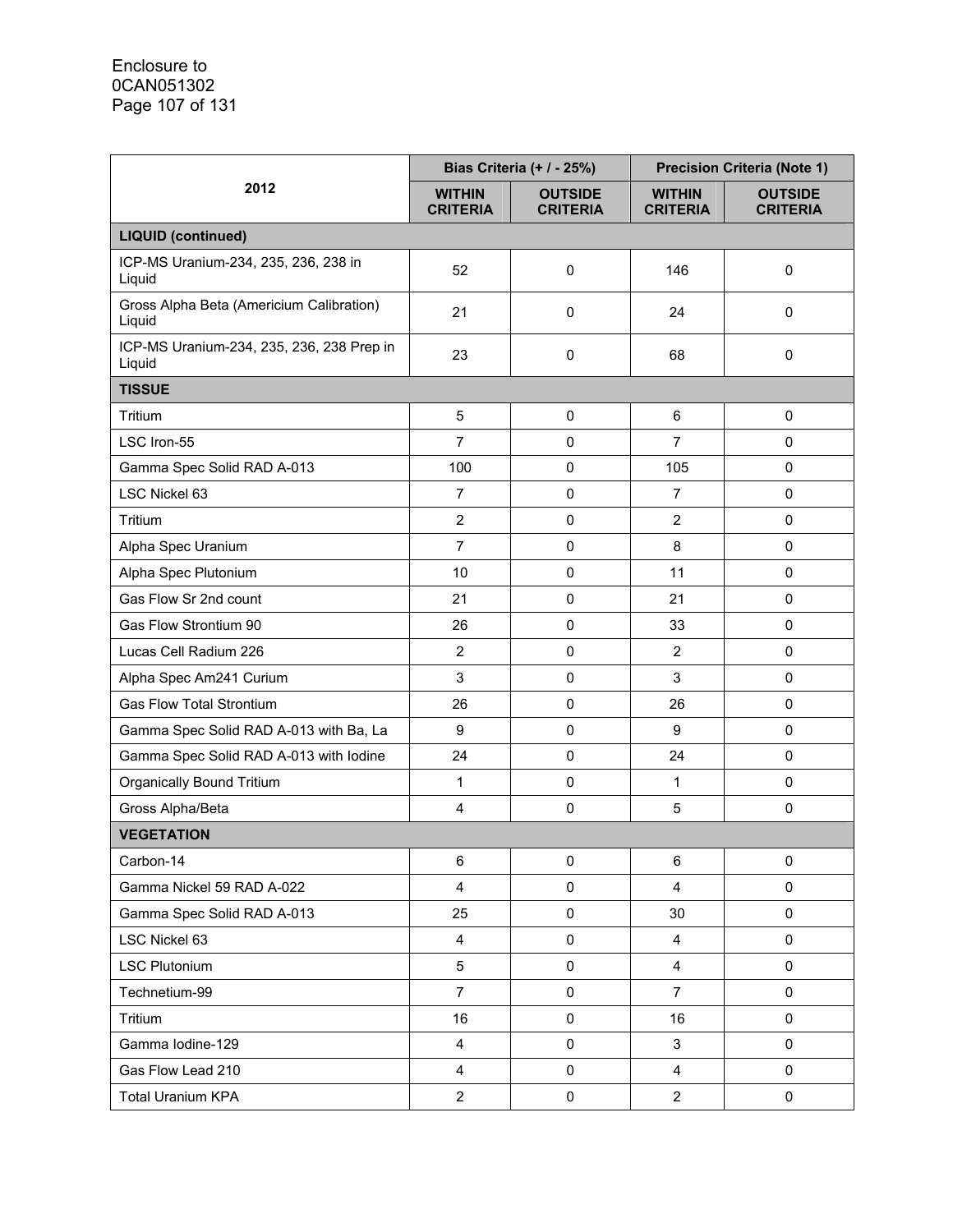|                                                    | Bias Criteria (+ / - 25%)        |                                   | <b>Precision Criteria (Note 1)</b> |                                   |
|----------------------------------------------------|----------------------------------|-----------------------------------|------------------------------------|-----------------------------------|
| 2012                                               | <b>WITHIN</b><br><b>CRITERIA</b> | <b>OUTSIDE</b><br><b>CRITERIA</b> | <b>WITHIN</b><br><b>CRITERIA</b>   | <b>OUTSIDE</b><br><b>CRITERIA</b> |
| <b>VEGETATION (continued)</b>                      |                                  |                                   |                                    |                                   |
| Alpha Spec Uranium                                 | 25                               | $\mathbf 0$                       | 27                                 | $\pmb{0}$                         |
| Alpha Spec Thorium                                 | $\overline{7}$                   | $\pmb{0}$                         | 8                                  | $\Omega$                          |
| Alpha Spec Plutonium                               | 12                               | $\pmb{0}$                         | 9                                  | 0                                 |
| Alpha Spec Neptunium                               | $\mathbf{1}$                     | $\mathsf 0$                       | $\mathbf{1}$                       | $\mathbf 0$                       |
| Alpha Spec Plutonium                               | 1                                | $\pmb{0}$                         | 1                                  | 0                                 |
| Gas Flow Sr 2nd count                              | 13                               | $\mathbf 0$                       | 13                                 | $\pmb{0}$                         |
| Gas Flow Strontium 90                              | 16                               | $\pmb{0}$                         | 14                                 | 0                                 |
| <b>Gas Flow Total Radium</b>                       | $\pmb{0}$                        | $\pmb{0}$                         | 1                                  | 0                                 |
| Alpha Spec Am241 Curium                            | $\boldsymbol{9}$                 | $\mathbf 0$                       | 6                                  | 0                                 |
| Gamma Spec Solid RAD A-013 with lodine             | 87                               | $\pmb{0}$                         | 90                                 | 0                                 |
| Gamma Spec Solid RAD A-013 (pCi/Sample)            | $\overline{2}$                   | $\mathbf 0$                       | 2                                  | 0                                 |
| Alpha Spec Am241 (pCi/Sample)                      | $\overline{4}$                   | $\pmb{0}$                         | $\overline{2}$                     | $\mathbf 0$                       |
| ICP-MS Uranium-234, 235, 236, 238 in Solid         | $\,6\,$                          | $\pmb{0}$                         | 3                                  | 0                                 |
| Alpha Spec Uranium                                 | $\overline{2}$                   | 1                                 | $\overline{2}$                     | $\mathbf 0$                       |
| Gross Alpha/Beta                                   | $\overline{7}$                   | $\overline{2}$                    | 9                                  | 0                                 |
| Alpha Spec Plutonium                               | $\overline{2}$                   | $\overline{2}$                    | $\overline{2}$                     | 0                                 |
| Gas Flow Strontium 90                              | $\overline{4}$                   | $\pmb{0}$                         | $\overline{2}$                     | 0                                 |
| ICP-MS Uranium-234, 235, 236, 238 Prep<br>in Solid | 4                                | $\mathbf 0$                       | $\overline{2}$                     | 0                                 |
| <b>AIR CHARCOAL</b>                                |                                  |                                   |                                    |                                   |
| Gamma I-131, filter                                | $\overline{4}$                   | $\mathbf 0$                       | 4                                  | $\pmb{0}$                         |
| Gamma Iodine 131 RAD A-013                         | 549                              | $\pmb{0}$                         | 552                                | 0                                 |
| Carbon-14                                          | 8                                | $\mathbf 0$                       | 6                                  | 0                                 |
| <b>DRINKING WATER</b>                              |                                  |                                   |                                    |                                   |
| Alpha Spec Uranium                                 | $\overline{7}$                   | $\mathbf 0$                       | 8                                  | $\pmb{0}$                         |
| Tritium                                            | 44                               | 0                                 | 44                                 | 0                                 |
| lodine-131                                         | $\pmb{0}$                        | $\pmb{0}$                         | 18                                 | 6                                 |
| LSC Iron-55                                        | 18                               | $\pmb{0}$                         | 20                                 | $\pmb{0}$                         |
| LSC Nickel 63                                      | 22                               | 0                                 | 24                                 | 0                                 |
| LSC Radon 222                                      | 78                               | 1                                 | 99                                 | $\mathbf 0$                       |
| Gamma Spec Liquid RAD A-013                        | 16                               | $\pmb{0}$                         | 46                                 | $\mathsf 0$                       |
| Gamma Iodine-129                                   | $\overline{2}$                   | $\pmb{0}$                         | $\overline{7}$                     | 0                                 |
| Gamma Iodine-131                                   | 32                               | $\mathbf 0$                       | 34                                 | $\mathbf 0$                       |
| <b>Total Uranium KPA</b>                           | 19                               | 0                                 | 38                                 | 0                                 |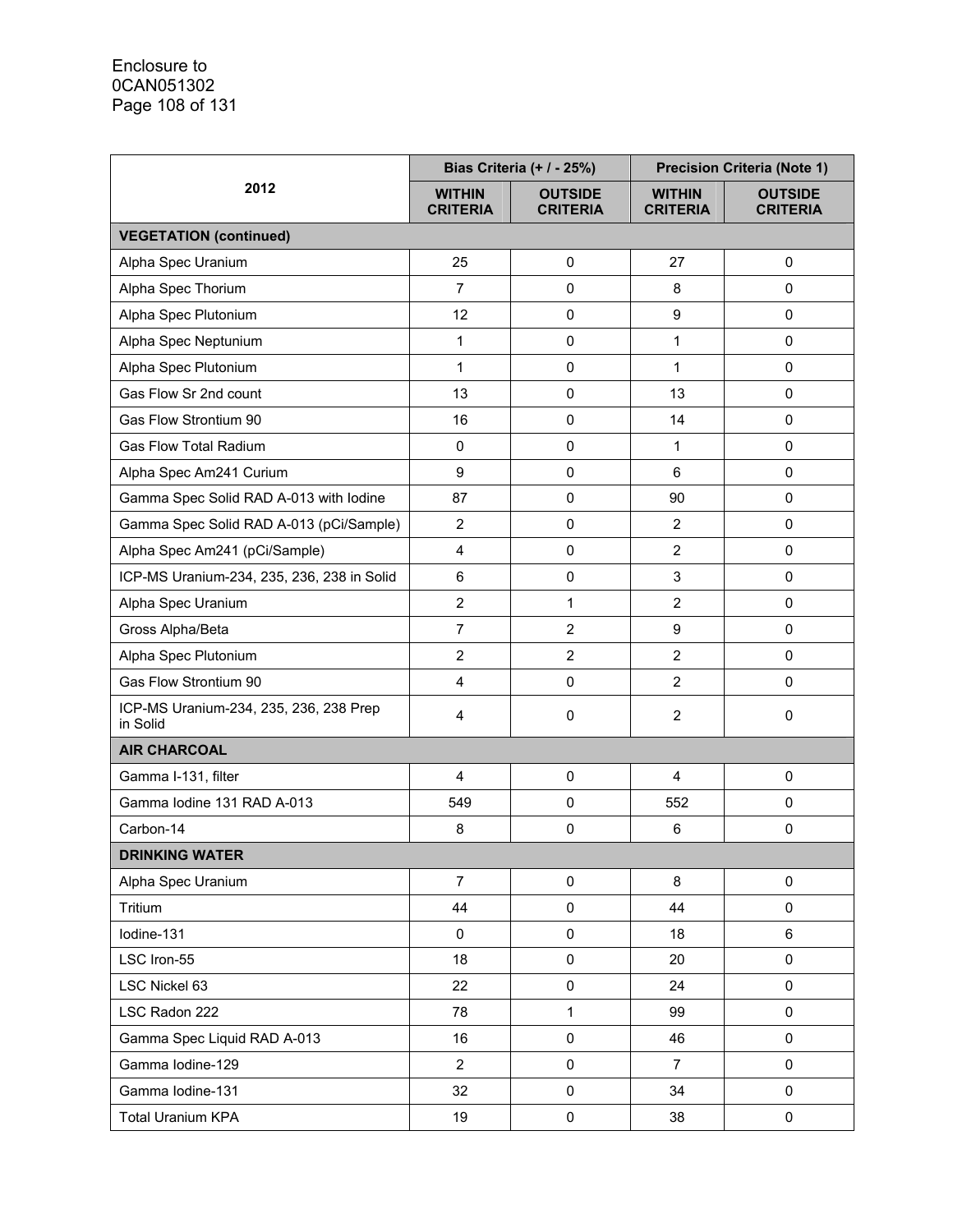|                                                      | Bias Criteria (+ / - 25%)        |                                   | <b>Precision Criteria (Note 1)</b> |                                   |
|------------------------------------------------------|----------------------------------|-----------------------------------|------------------------------------|-----------------------------------|
| 2012                                                 | <b>WITHIN</b><br><b>CRITERIA</b> | <b>OUTSIDE</b><br><b>CRITERIA</b> | <b>WITHIN</b><br><b>CRITERIA</b>   | <b>OUTSIDE</b><br><b>CRITERIA</b> |
| <b>DRINKING WATER</b>                                |                                  |                                   |                                    |                                   |
| Alpha Spec Thorium                                   | $\overline{2}$                   | 0                                 | $\overline{2}$                     | 0                                 |
| Gas Flow Radium 228                                  | 174                              | 0                                 | 143                                | 0                                 |
| Gas Flow Sr 2nd count                                | 17                               | 0                                 | 17                                 | $\Omega$                          |
| Gas Flow Strontium 90                                | 18                               | $\Omega$                          | 18                                 | $\Omega$                          |
| <b>LSC Calcuim 45</b>                                | 4                                | 0                                 | $\overline{4}$                     | 0                                 |
| Lucas Cell Radium-226                                | 158                              | 0                                 | 169                                | 0                                 |
| <b>Gas Flow Total Strontium</b>                      | 21                               | $\Omega$                          | 21                                 | $\Omega$                          |
| Gross Alpha Non Vol Beta                             | 393                              | 0                                 | 327                                | 0                                 |
| LSC Phosphorus-32                                    | 5                                | 0                                 | 25                                 | 0                                 |
| Tritium in Drinking Water by EPA 906.0               | 35                               | 0                                 | 35                                 | $\Omega$                          |
| Gamma Spec Liquid RAD A-013 with Ba, La              | 53                               | $\mathbf{0}$                      | 93                                 | $\Omega$                          |
| Gamma Spec Liquid RAD A-013 with lodine              | $\overline{2}$                   | 0                                 | $\overline{2}$                     | $\Omega$                          |
| Gas Flow Strontium 89 & 90                           | 19                               | 0                                 | 12                                 | 0                                 |
| Gas Flow Total Alpha Radium                          | 4                                | $\Omega$                          | 4                                  | $\Omega$                          |
| Gross Alpha Co-precipitation                         | 109                              | 0                                 | 107                                | 0                                 |
| Alpha/Beta (Americium Calibration) Drinking<br>Water | 13                               | 0                                 | 14                                 | 0                                 |
| ECLS-R-GA NJ 48 Hr Rapid Gross Alpha                 | 9                                | $\Omega$                          | 9                                  | $\Omega$                          |
| <b>Total</b>                                         |                                  | 22305                             |                                    | 27436                             |

Note 1: The RPD must be 20 percent or less, if both samples are greater than 5 times the MDC. If both results are less than 5 times MDC, then the RPD must be equal to or less than 100%. If one result is above the MDC and the other is below the MDC, then the RPD can be calculated using the MDC for the result of the one below the MDC. The RPD must be 100% or less. In the situation where both results are above the MDC but one result is greater than 5 times the MDC and the other is less than 5 times the MDC, the RPD must be less than or equal to 20%. If both results are below MDC, then the limits on % RPD are not applicable. All not applicable results are revised to 0.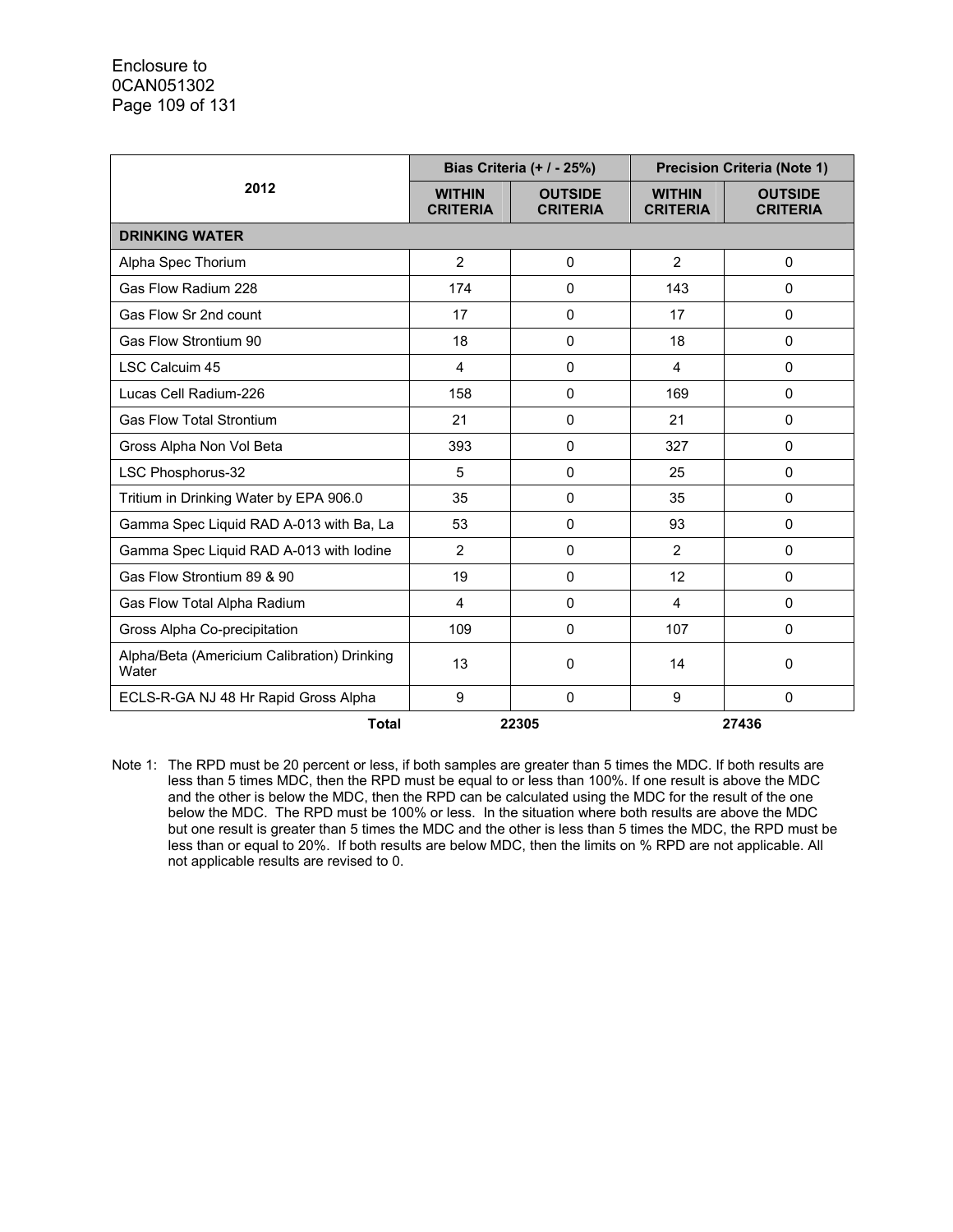# TABLE 8

# 2012 CORRECTIVE ACTION REPORT SUMMARY

| <b>CORRECTIVE ACTION</b><br><b>ID# &amp; PE FAILURE</b>                                                   | <b>DISPOSITION</b>                                                                                                                                                                                                                                                                                                                                                                                                                                                     |
|-----------------------------------------------------------------------------------------------------------|------------------------------------------------------------------------------------------------------------------------------------------------------------------------------------------------------------------------------------------------------------------------------------------------------------------------------------------------------------------------------------------------------------------------------------------------------------------------|
|                                                                                                           | The low bias associated with the tritium result for RAD-88<br>initiated an investigation of the liquid scintillation detector used<br>for the original reported result after the original vials were<br>recounted on a different detector and met acceptance criteria.<br>The tritium efficiency for the detector was reviewed and a slight<br>low bias was observed. A service call was initiated.                                                                    |
| CARR120306-667<br><b>ISO Documentation of PT</b><br>Failures in RAD-88 Study -<br><b>Tritium in Water</b> | Tritium and carbon-14 efficiencies were calculated on all liquid<br>scintillation detectors to ensure that service was not required.<br>No other deficiencies were noted. The data reported using this<br>detector was also reviewed and were deemed acceptable as<br>originally reported.                                                                                                                                                                             |
|                                                                                                           | In the future, the efficiency of each detector will be monitored<br>monthly in order to rapidly identify any change that may require<br>service.                                                                                                                                                                                                                                                                                                                       |
|                                                                                                           | A second PT was successfully analyzed for this matrix.                                                                                                                                                                                                                                                                                                                                                                                                                 |
|                                                                                                           | Barium-133                                                                                                                                                                                                                                                                                                                                                                                                                                                             |
|                                                                                                           | All data were reviewed and it appears that the cause of the high<br>bias was due to the calibration standard.                                                                                                                                                                                                                                                                                                                                                          |
| CARR120831-715<br><b>ISO Documentation of PT</b><br>Failures in RAD-90 Study -                            | The reported result was counted on a detector that omitted the<br>Hg-203 nuclide from the efficiency calibration due to its short<br>half-life and an inability to accumulate 10,000 counts in a<br>reasonable amount of time. The duplicate sample in the batch<br>counted on a detector that had the Hg-203 point included in its<br>efficiency calibration and generated a result of 64.83 pCi/L. This<br>result compares well with the assigned value of 65 pCi/L. |
| Barium-133 and Radium-<br>226                                                                             | Radium-226                                                                                                                                                                                                                                                                                                                                                                                                                                                             |
|                                                                                                           | After a review of the data, an apparent reason for this<br>discrepancy could not be determined. Multiple steps were taken<br>to prove that this high bias was an isolated occurrence and that<br>our overall process is within control.                                                                                                                                                                                                                                |
|                                                                                                           | Two sample duplicates were also prepared and counted along<br>with the reported result. Both results fell well within the<br>acceptance range.                                                                                                                                                                                                                                                                                                                         |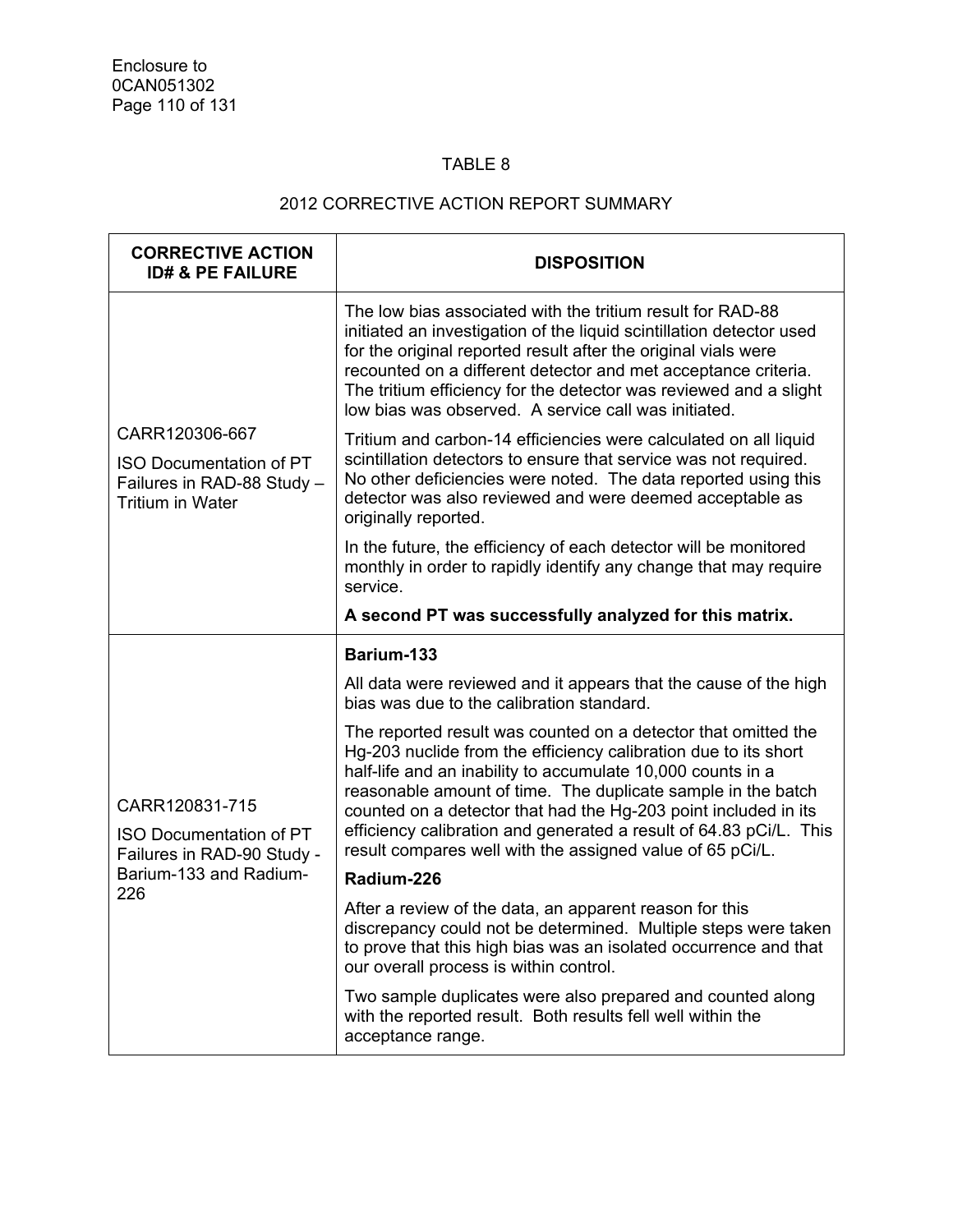| <b>CORRECTIVE ACTION</b><br><b>ID# &amp; PE FAILURE</b> | <b>DISPOSITION</b>                                                                                                                                                                                                                                                                                                                                                                                                                                                                                                                                                                      |
|---------------------------------------------------------|-----------------------------------------------------------------------------------------------------------------------------------------------------------------------------------------------------------------------------------------------------------------------------------------------------------------------------------------------------------------------------------------------------------------------------------------------------------------------------------------------------------------------------------------------------------------------------------------|
|                                                         | <b>Actions to Prevent Potential Occurrence or Recurrence:</b>                                                                                                                                                                                                                                                                                                                                                                                                                                                                                                                           |
|                                                         | Barium-133                                                                                                                                                                                                                                                                                                                                                                                                                                                                                                                                                                              |
| CARR120831-715                                          | In the future additional points will be included in the efficiency<br>curve to better estimate the efficiencies across the entire energy<br>spectrum.                                                                                                                                                                                                                                                                                                                                                                                                                                   |
| (continued)                                             | Radium-226                                                                                                                                                                                                                                                                                                                                                                                                                                                                                                                                                                              |
|                                                         | The laboratory must assume an unidentified random error<br>caused the high bias because all quality control criteria were met<br>for the batch. The lab will continue to monitor the recoveries of<br>this radionuclide to ensure that there are no issues.                                                                                                                                                                                                                                                                                                                             |
|                                                         | MAPEP-12-RdF26                                                                                                                                                                                                                                                                                                                                                                                                                                                                                                                                                                          |
|                                                         | <b>Uranium-234/233</b>                                                                                                                                                                                                                                                                                                                                                                                                                                                                                                                                                                  |
| CARR120711-694 and 698                                  | After a thorough review of the data, the root cause of the low<br>bias on the reported values was due to a high counting<br>uncertainty. The counting uncertainty achieved for the U-233/4<br>results was approximately 100% of the reported results. Since<br>the Relative Error Ratio between the result and the true value<br>was 1.72, this indicates that the measured result is within the<br>uncertainty of the measurement.                                                                                                                                                     |
| For Failures of MAPEP 26<br>Study for Uranium 234/233   | <b>Update January 2013</b>                                                                                                                                                                                                                                                                                                                                                                                                                                                                                                                                                              |
| in Filters and Vegetation                               | Originally, it was suspected that the failure of the low bias on the<br>reported values was due to a high counting uncertainty. The<br>counting uncertainty achieved for the U-233/4 results was<br>approximately 100% of the reported results. However, after the<br>receipt of a similar failure in MAPEP 27 and a conversation with<br>Mr. David Sill of the RESL Laboratory, it is certain that the<br>aliquot used to analyze the sample was insufficient to detect the<br>Uranium-234/233 spiked onto the filter (which is directly related<br>to the high counting uncertainty). |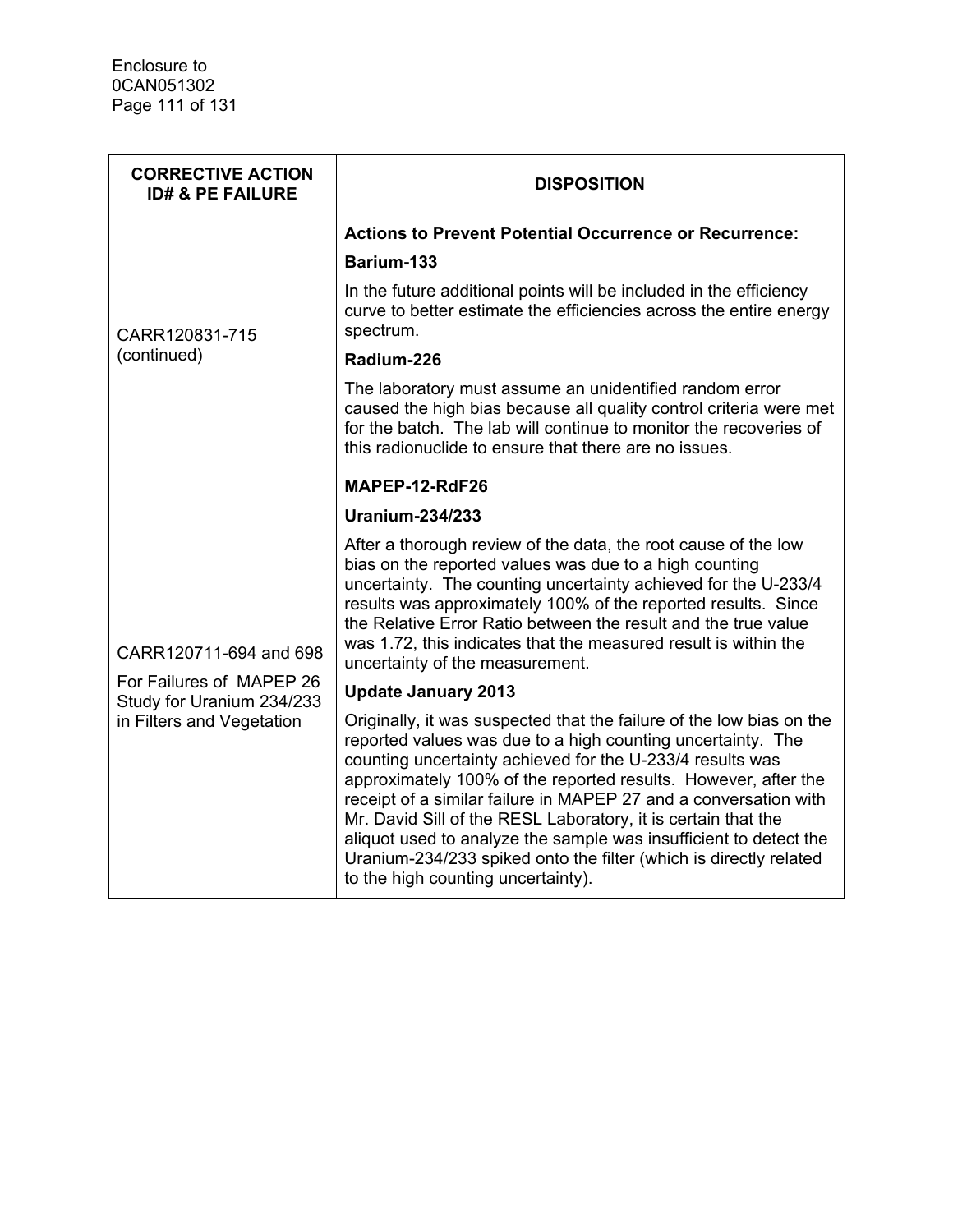| <b>CORRECTIVE ACTION</b><br><b>ID# &amp; PE FAILURE</b> | <b>DISPOSITION</b>                                                                                                                                                                                                                                                                                                                                                                                                                 |
|---------------------------------------------------------|------------------------------------------------------------------------------------------------------------------------------------------------------------------------------------------------------------------------------------------------------------------------------------------------------------------------------------------------------------------------------------------------------------------------------------|
|                                                         | MAPEP-12-RdV26                                                                                                                                                                                                                                                                                                                                                                                                                     |
| CARR120711-694 and 698                                  | Uranium-234/233                                                                                                                                                                                                                                                                                                                                                                                                                    |
|                                                         | After a thorough review of the data, the root cause of the low<br>bias on the reported values was due to a high counting<br>uncertainty. The counting uncertainty achieved for the U-233/4<br>results was approximately 60% of the reported results. Since<br>the Relative Error Ratio between the result and the true value<br>was 1.14, this indicates that the measured result is within the<br>uncertainty of the measurement. |
| (continued)                                             | Permanent Corrective/Preventive Actions or Improvements:                                                                                                                                                                                                                                                                                                                                                                           |
|                                                         | Since guidance on acceptable uncertainties or Action Levels are<br>not provided, to avoid potential warnings and failures due to high<br>counting uncertainty in the future, our internal review process<br>has been adjusted.                                                                                                                                                                                                     |
|                                                         | If the result has measurable activity but a low count rate, the<br>count time will be extended and the sample re-analyzed with a<br>larger aliquot to achieve better counting statistics.                                                                                                                                                                                                                                          |
|                                                         | Root Cause Analysis of MAPEP-12-MaS27                                                                                                                                                                                                                                                                                                                                                                                              |
|                                                         | <b>Selenium</b>                                                                                                                                                                                                                                                                                                                                                                                                                    |
| CARR121127-742<br>MAPEP 27 Unacceptable                 | After a review of the data, a definitive reason for this<br>discrepancy could not be determined. However, it is suspected<br>that something occurred during the digestion of the batch to<br>produce the lower recovery. The following steps were taken to<br>ensure that this was an isolated occurrence and that our overall<br>process is within control.                                                                       |
| and Warning - Selinium,<br>Gross Alpha                  | <b>Actions Taken: MAPEP-12-MaS27</b>                                                                                                                                                                                                                                                                                                                                                                                               |
|                                                         | <b>Selenium</b>                                                                                                                                                                                                                                                                                                                                                                                                                    |
|                                                         | The laboratory must assume an unidentified random error<br>caused the lower result. However, closer attention must be paid<br>to the matrix QC failures. In the future, the samples should be<br>re-extracted to confirm results prior to reporting.                                                                                                                                                                               |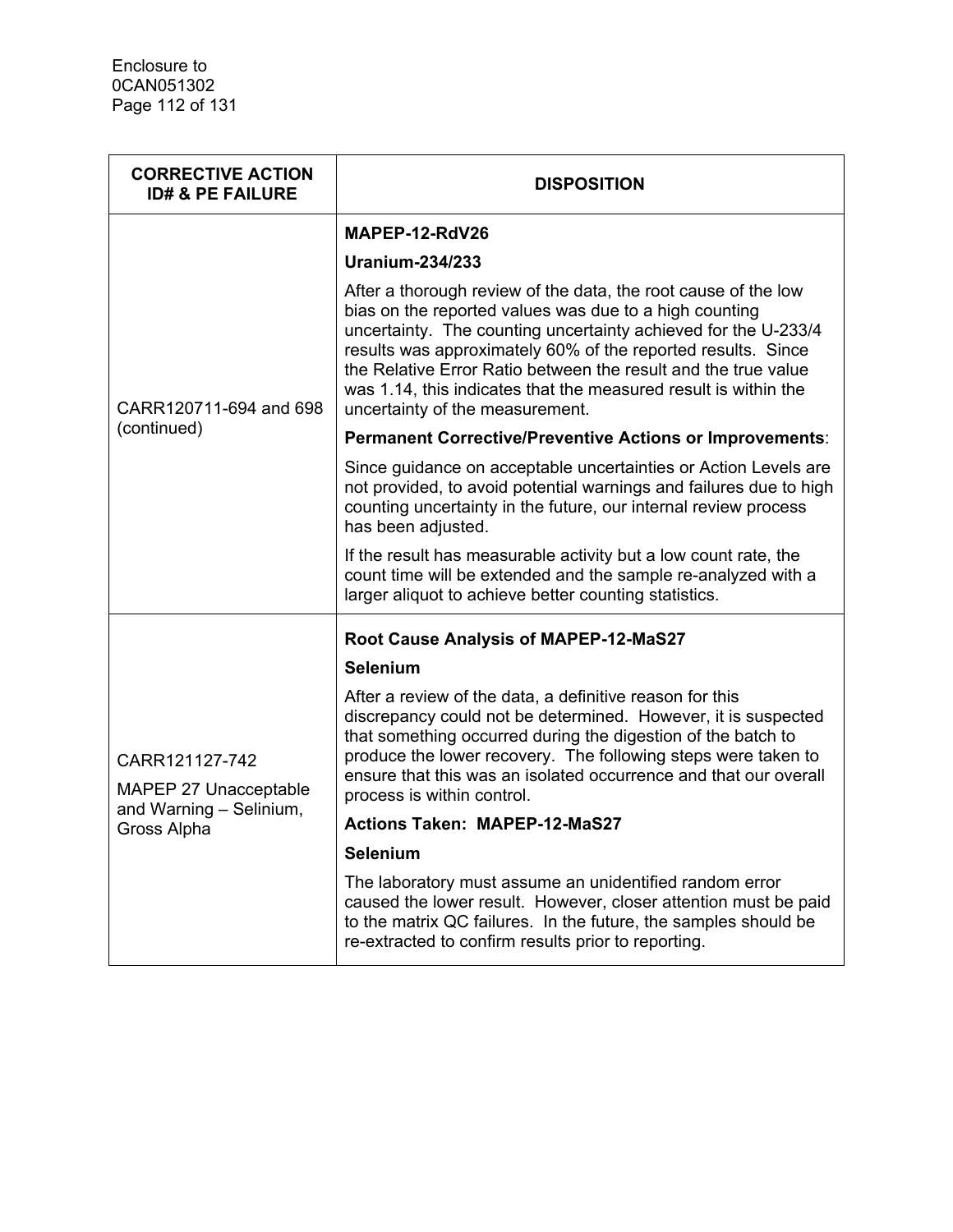| <b>CORRECTIVE ACTION</b><br><b>ID# &amp; PE FAILURE</b> | <b>DISPOSITION</b>                                                                                                                                                                                                                                                                                                                                                                                                                                                                                                                                                                                                                                                                                                                                                                                                                                                                                                                                                                                                                                                                                                                                                                     |
|---------------------------------------------------------|----------------------------------------------------------------------------------------------------------------------------------------------------------------------------------------------------------------------------------------------------------------------------------------------------------------------------------------------------------------------------------------------------------------------------------------------------------------------------------------------------------------------------------------------------------------------------------------------------------------------------------------------------------------------------------------------------------------------------------------------------------------------------------------------------------------------------------------------------------------------------------------------------------------------------------------------------------------------------------------------------------------------------------------------------------------------------------------------------------------------------------------------------------------------------------------|
|                                                         | MAPEP-12-GrF27                                                                                                                                                                                                                                                                                                                                                                                                                                                                                                                                                                                                                                                                                                                                                                                                                                                                                                                                                                                                                                                                                                                                                                         |
|                                                         | <b>Gross Alpha</b>                                                                                                                                                                                                                                                                                                                                                                                                                                                                                                                                                                                                                                                                                                                                                                                                                                                                                                                                                                                                                                                                                                                                                                     |
| CARR121127-742<br>(continued)                           | Prior to counting, this filter was taken through the opening and<br>labeling procedures specified in CARR120118-659. It is not<br>suspected that previous Gross Alpha MAPEP issues contributed<br>to this failure. While reviewing results from previous studies, a<br>low bias was observed. It was suspected that this bias was due<br>to a difference in instrument efficiency due to the filter media.<br>To investigate further, a previous MAPEP filter containing<br>activity was counted and used to establish an efficiency. When<br>applied to the counts of MAPEP 27, the result were acceptable<br>but the low bias was still observed. Source standards were then<br>created using blank filter media from previous MAPEP studies.<br>The blank filters were spiked with Th-230 and counted to<br>determine an average efficiency. When this efficiency was<br>applied to the MAPEP 27 count, the result fell well within the<br>acceptance range. Using the blank filter to create an instrument<br>efficiency is part of the study instructions as an option. This<br>efficiency is much more accurate than what was used and will<br>be used for future MAPEP studies. |
|                                                         | <b>Actions taken: MAPEP-12-GrF27</b>                                                                                                                                                                                                                                                                                                                                                                                                                                                                                                                                                                                                                                                                                                                                                                                                                                                                                                                                                                                                                                                                                                                                                   |
|                                                         | <b>Gross Alpha</b>                                                                                                                                                                                                                                                                                                                                                                                                                                                                                                                                                                                                                                                                                                                                                                                                                                                                                                                                                                                                                                                                                                                                                                     |
|                                                         | Since using the blank filter to create an instrument efficiency is<br>part of the study instructions, it will be used for future MAPEP<br>studies. GEL found that this efficiency is much more accurate<br>than the one previously used.                                                                                                                                                                                                                                                                                                                                                                                                                                                                                                                                                                                                                                                                                                                                                                                                                                                                                                                                               |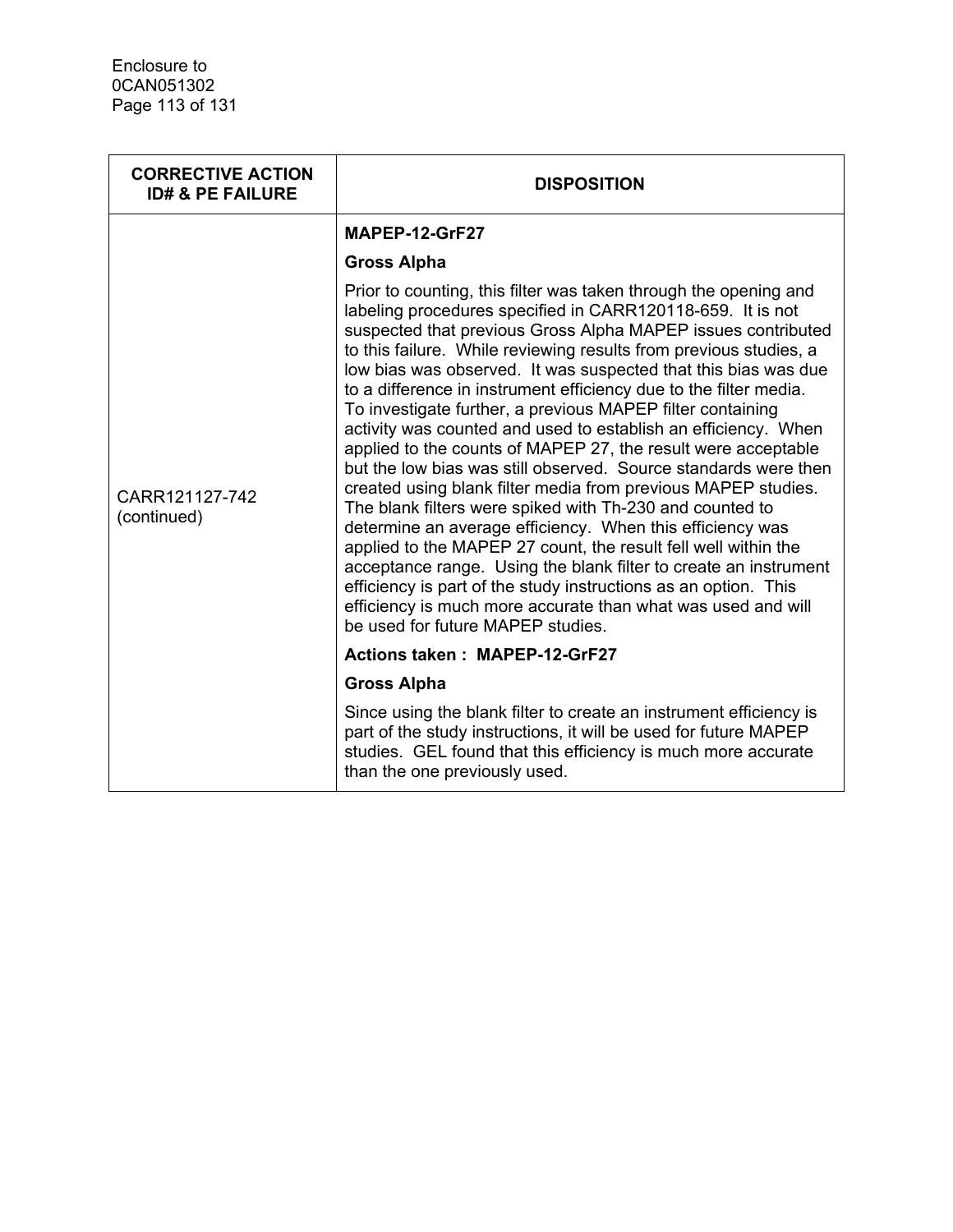| <b>CORRECTIVE ACTION</b><br><b>ID# &amp; PE FAILURE</b> | <b>DISPOSITION</b>                                                                                                                                                                                                                                                                                                                                                                                                                                                                                                                                                     |
|---------------------------------------------------------|------------------------------------------------------------------------------------------------------------------------------------------------------------------------------------------------------------------------------------------------------------------------------------------------------------------------------------------------------------------------------------------------------------------------------------------------------------------------------------------------------------------------------------------------------------------------|
|                                                         | MAPEP-12-RdF27                                                                                                                                                                                                                                                                                                                                                                                                                                                                                                                                                         |
| CARR 121127-743                                         | <b>Uranium-234/233</b>                                                                                                                                                                                                                                                                                                                                                                                                                                                                                                                                                 |
|                                                         | Upon notification of the failures, the data were reviewed again<br>for accuracy. Investigations on quality control checks and<br>trending were preformed to ensure that the low bias was isolated<br>to the MAPEP sample procedure and not indicative of a<br>systematic failure.                                                                                                                                                                                                                                                                                      |
|                                                         | Also, an additional MAPEP-12-RdF27 filter was obtained and<br>prepared per standard protocol. Based on the<br>recommendations from Mr. David Sill of the RESL laboratory,<br>the entire filter was used for analysis. The U-233/234 and U-238<br>results for this analysis were 98% of the known values. The<br>cause of the failure was the limited sample amount used to<br>prepare the initial sample. Multiple aliquots had been removed<br>from the digested filter for other analyses, the RESL Laboratory<br>had had prepared this sample as a single analysis. |
| MAPEP 27 Study                                          | Action Taken: MAPEP-12-RdF26 and MAPEP-12-RdF27                                                                                                                                                                                                                                                                                                                                                                                                                                                                                                                        |
| Unacceptable and Warning<br>ratings for U234/233 in     | <b>Uranium-234/233</b>                                                                                                                                                                                                                                                                                                                                                                                                                                                                                                                                                 |
| Filter                                                  | Since guidance on acceptable uncertainties or Action Levels are<br>not provided, to avoid potential warnings and failures due to high<br>counting uncertainty in the future, our internal review process<br>has been adjusted.                                                                                                                                                                                                                                                                                                                                         |
|                                                         | If the result has measurable activity but a low count rate, the<br>count time will be extended and/or the sample re-analyzed using<br>a larger sample aliquot to achieve better counting statistics.<br>Although the MAPEP instructions are written such that the<br>laboratory should have confidence in using smaller aliquots and<br>still attain sufficiently low counting uncertainties, it is now our<br>understanding that the design of the MAPEP filter program<br>requires the analysis of a complete filter aliquot for each<br>parameter analyzed.         |
|                                                         | GEL will procure from MAPEP a filter for each parameter,<br>analyze the entire filter for each parameter, and no longer<br>perform batch duplicates for filter analysis of MAPEP samples.                                                                                                                                                                                                                                                                                                                                                                              |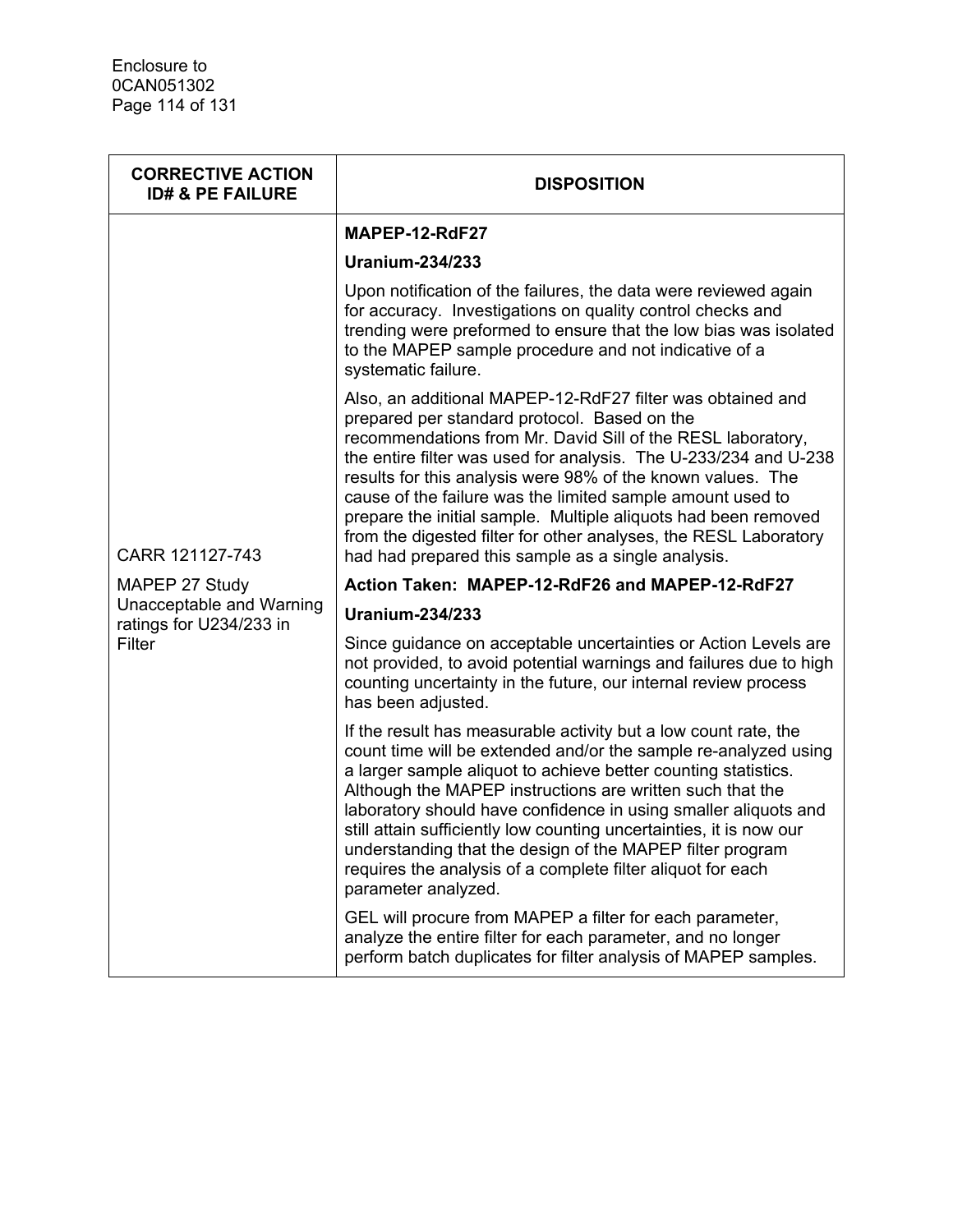| <b>CORRECTIVE ACTION</b><br><b>ID# &amp; PE FAILURE</b>                    | <b>DISPOSITION</b>                                                                                                                                                                                                                                                                                                                                                                                                                                                                                                                                                                                                                                         |
|----------------------------------------------------------------------------|------------------------------------------------------------------------------------------------------------------------------------------------------------------------------------------------------------------------------------------------------------------------------------------------------------------------------------------------------------------------------------------------------------------------------------------------------------------------------------------------------------------------------------------------------------------------------------------------------------------------------------------------------------|
|                                                                            | <b>MAPEP-12-MaS26 &amp; MAPEP-12-MaS27</b>                                                                                                                                                                                                                                                                                                                                                                                                                                                                                                                                                                                                                 |
|                                                                            | $Co-57$                                                                                                                                                                                                                                                                                                                                                                                                                                                                                                                                                                                                                                                    |
| CARR121109-744<br>MAPEP 27 Study for<br>biased high trends of<br>Cobalt-57 | GEL received warnings for Co-57 results in the soil matrix in the<br>past two testing rounds of the MAPEP. While Co-57 received<br>warning flags all other gamma emitting isotopes in the soil matrix<br>had acceptable results. Due to a potential trend, a corrective<br>action was opened.                                                                                                                                                                                                                                                                                                                                                              |
|                                                                            | After receiving the results from MAPEP-27 and a second biased<br>high result for Co-57, a thorough review of our process was<br>conducted. This review indicated an issue associated with the<br>calibration correction factors (absorption factors or density<br>corrections) applied to results due to differing densities between<br>the sample and the calibration standard. A potential 20%<br>positive bias for Co-57 (122 keV) was observed. Note: This<br>bias was within the acceptable uncertainty of the method (+/-<br>25%) for duplicate results. Results for Am-241(59.5 keV) were<br>also reviewed to ensure that biases were not observed. |
|                                                                            | Action Taken: MAPEP-12-MaS26 & MAPEP-12-MaS27                                                                                                                                                                                                                                                                                                                                                                                                                                                                                                                                                                                                              |
|                                                                            | $Co-57$                                                                                                                                                                                                                                                                                                                                                                                                                                                                                                                                                                                                                                                    |
|                                                                            | The reported results compared very well to the reference values<br>for both MAPEP-26 and MAPEP-27 (~97% and 101%,<br>respectively). Since absorption factors (or density corrections)<br>are only applied to our 100 ml aluminum can geometry for soils,<br>no other matrices were impacted. A review of the annual<br>analytical data for this isotope indicated that the reported<br>data to clients were not impacted by this bias.                                                                                                                                                                                                                     |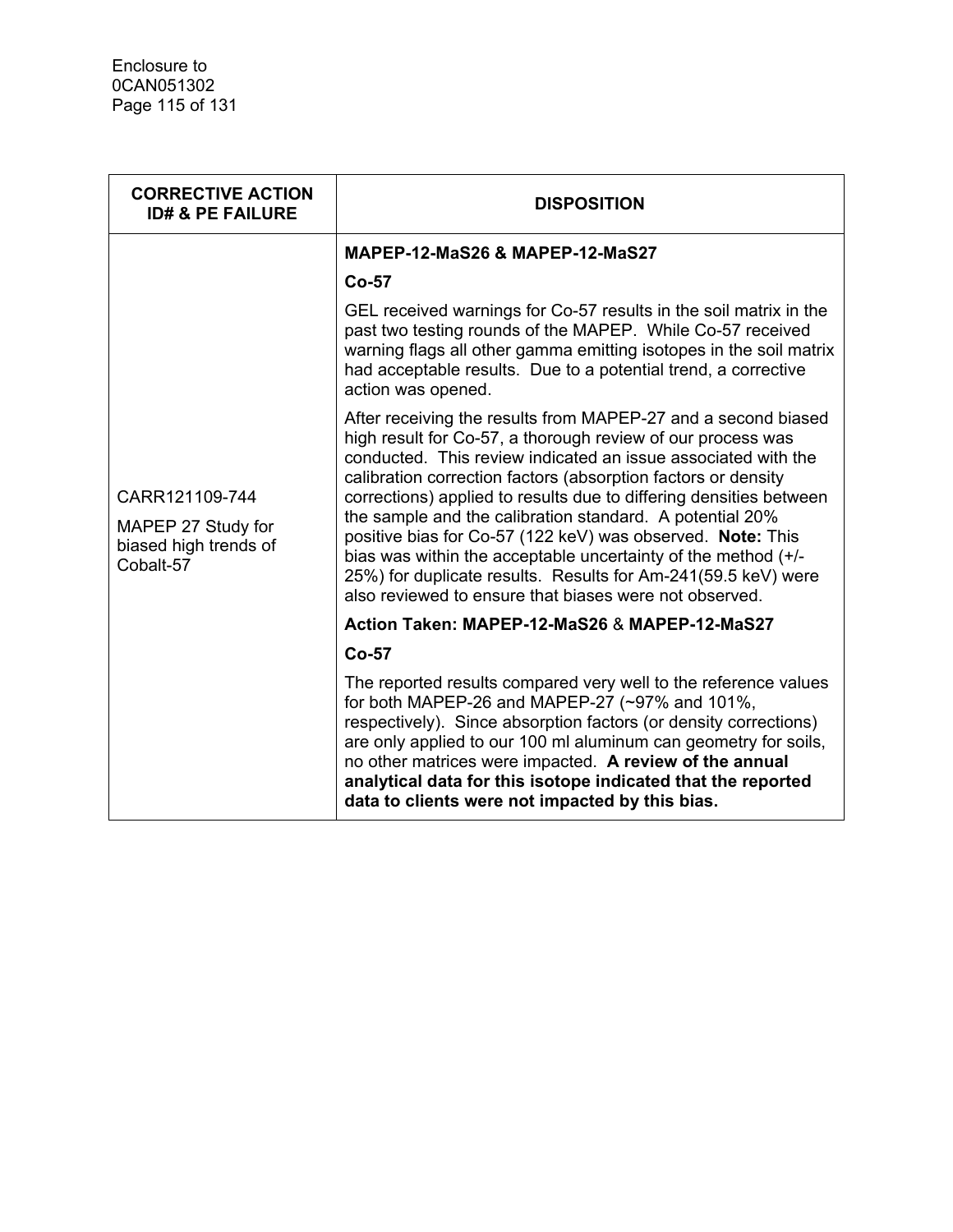Enclosure to 0CAN051302 Page 116 of 131

**STANFORD DOSIMETRY**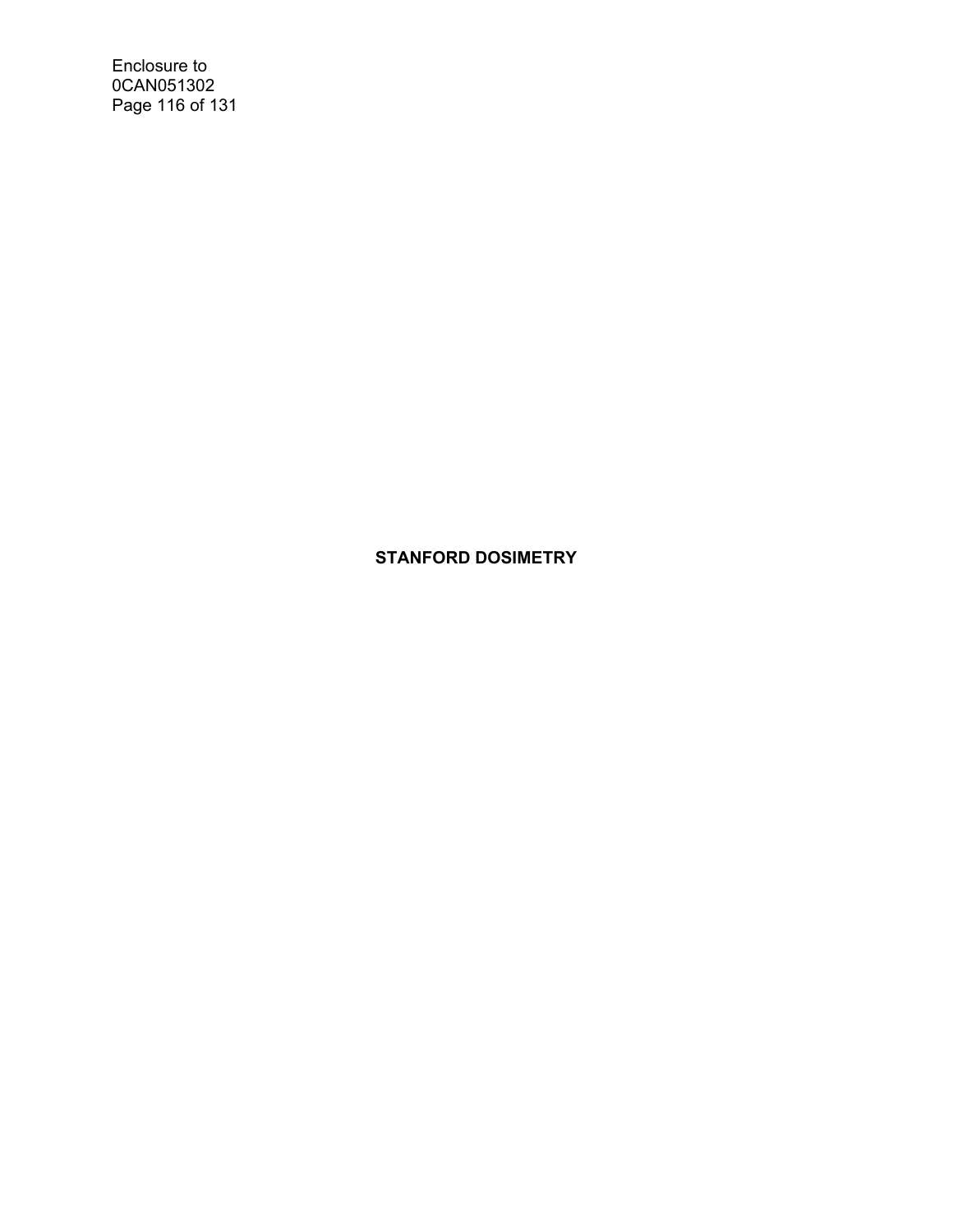# TABLE OF CONTENTS

| T.    | Α.<br>Β.              |                                                                   |  |
|-------|-----------------------|-------------------------------------------------------------------|--|
| II.   | Α.<br><b>B.</b><br>C. | Reporting of Environmental Dosimetry Results to EDC Customers 121 |  |
| III.  | Α.<br><b>B.</b>       | DATA SUMMARY FOR ISSUANCE PERIOD JANUARY-DECEMBER 2012 121        |  |
| IV.   |                       |                                                                   |  |
| V.    | А.<br><b>B.</b>       |                                                                   |  |
| VI.   |                       | PROCEDURES AND MANUALS REVISED DURING JANUARY - DECEMBER 2012 122 |  |
| VII.  |                       |                                                                   |  |
| VIII. |                       |                                                                   |  |

# TABLES

| Table 1           | Percentage of Individual Analyses Which Passed EDC Internal Criteria, |  |
|-------------------|-----------------------------------------------------------------------|--|
| Table 2           |                                                                       |  |
| Table 3           |                                                                       |  |
| <b>APPENDIX A</b> | DOSIMETRY QUALITY CONTROL TRENDING GRAPHS  125                        |  |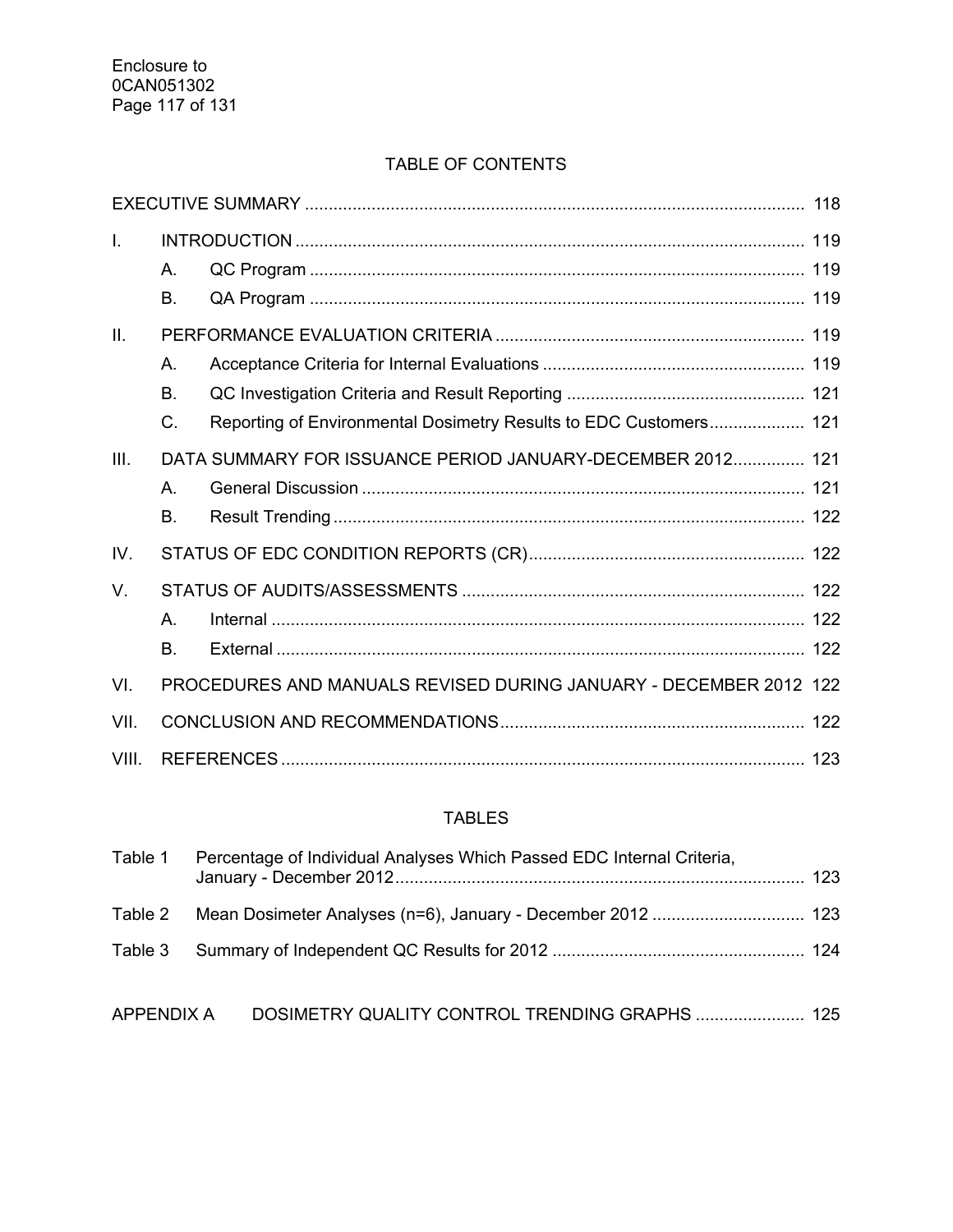Enclosure to 0CAN051302 Page 118 of 131

### **EXECUTIVE SUMMARY**

Routine quality control (QC) testing was performed for dosimeters issued by the Environmental Dosimetry Company (EDC).

During this annual period, 100% (72/72) of the individual dosimeters, evaluated against the EDC internal performance acceptance criteria (high-energy photons only), met the criterion for accuracy and 100% (72/72) met the criterion for precision (Table 1). In addition, 100% (12/12) of the dosimeter sets evaluated against the internal tolerance limits met EDC acceptance criteria (Table 2) and 100% (6/6) of independent testing passed the performance criteria (Table 3). Trending graphs, which evaluate performance statistic for high-energy photon irradiations and co-located stations are given in Appendix A.

Two assessments were performed in 2012, one internal and one external. All findings were closed out in September of 2012.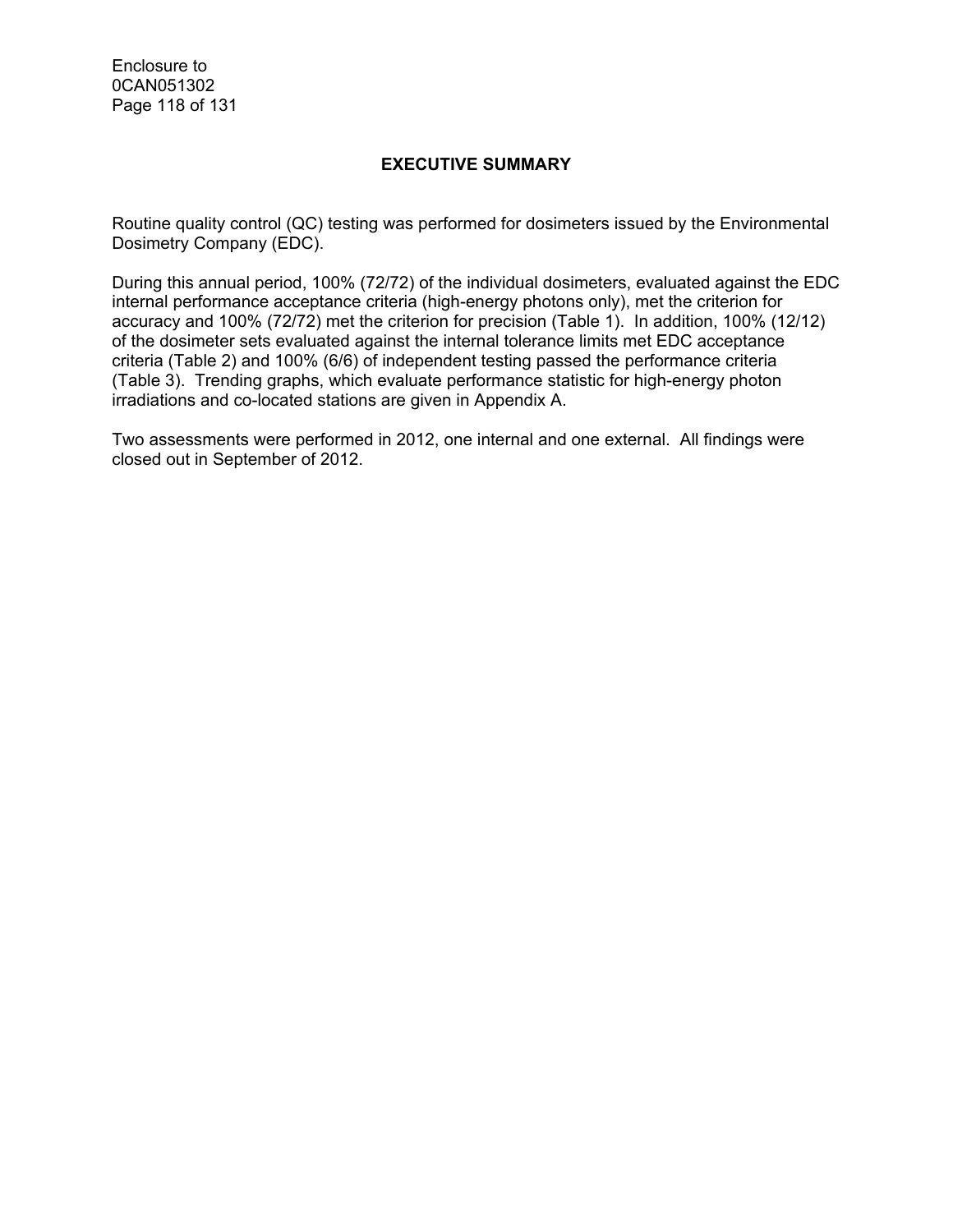### I. INTRODUCTION

The TLD systems at the Environmental Dosimetry Company (EDC) are calibrated and operated to ensure consistent and accurate evaluation of TLDs. The quality of the dosimetric results reported to EDC clients is ensured by in-house performance testing and independent performance testing by EDC clients, and both internal and client directed program assessments.

The purpose of the dosimetry quality assurance program is to provide performance documentation of the routine processing of EDC dosimeters. Performance testing provides a statistical measure of the bias and precision of dosimetry processing against a reliable standard, which in turn points out any trends or performance changes. Two programs are used:

#### A. QC Program

Dosimetry quality control tests are performed on EDC Panasonic 814 Environmental dosimeters. These tests include: (1) the in-house testing program coordinated by the EDC QA Officer and (2) independent test perform by EDC clients. In-house test are performed using six pairs of 814 dosimeters, a pair is reported as an individual result and six pairs are reported as the mean result. Results of these tests are described in this report.

Excluded from this report are instrumentation checks. Although instrumentation checks represent an important aspect of the quality assurance program, they are not included as process checks in this report. Instrumentation checks represent between 5-10% of the TLDs processed.

B. QA Program

An internal assessment of dosimetry activities is conducted annually by the Quality Assurance Officer (Reference 4). The purpose of the assessment is to review procedures, results, materials or components to identify opportunities to improve or enhance processes and/or services.

#### II. PERFORMANCE EVALUATION CRITERIA

- A. Acceptance Criteria for Internal Evaluations
	- 1. Bias

For each dosimeter tested, the measure of bias is the percent deviation of the reported result relative to the delivered exposure. The percent deviation relative to the delivered exposure is calculated as follows:

> $(H_1' - H_1)$  $\frac{H_1 - H_1}{H_1}$ 100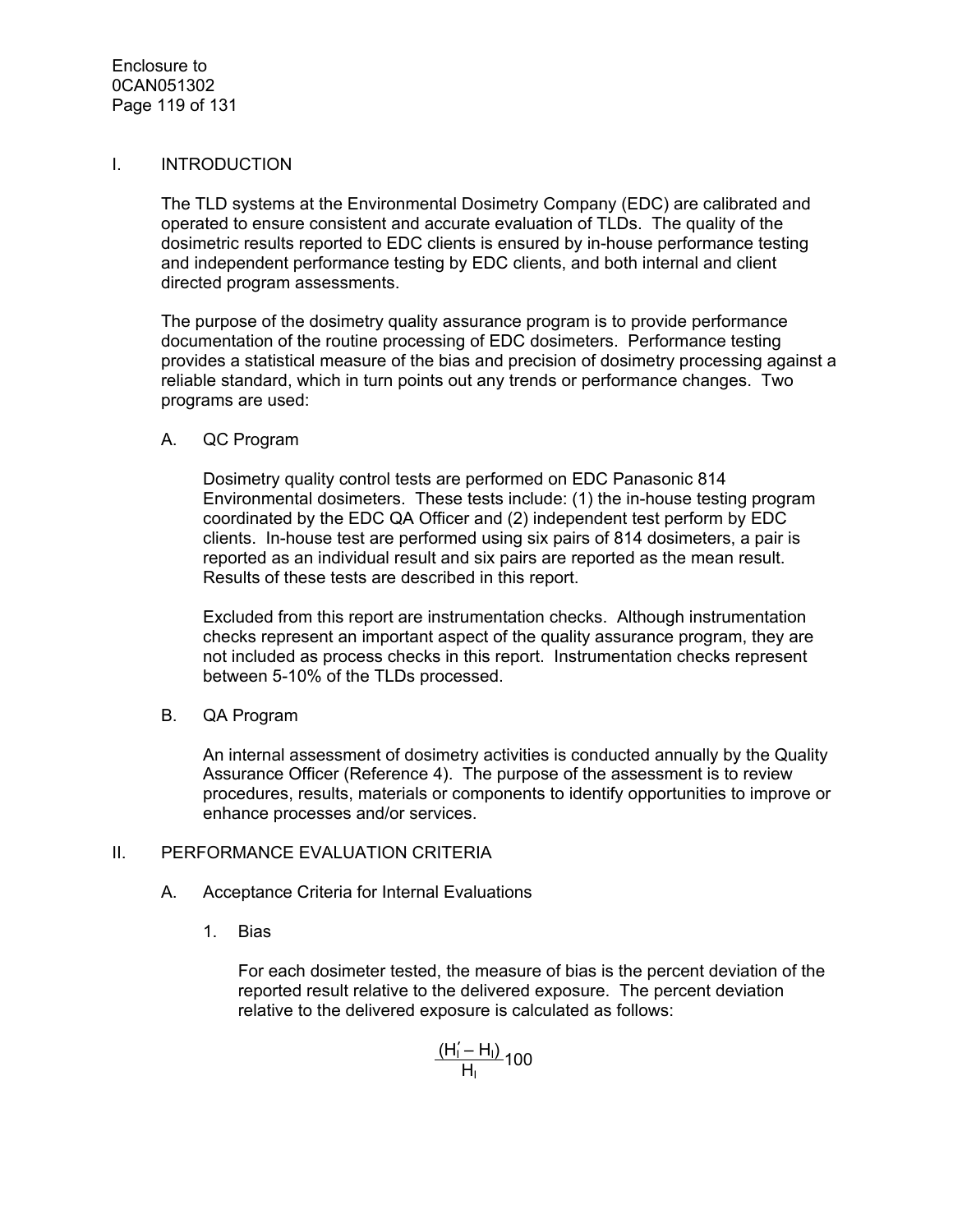where:

- $H_1' =$  the corresponding reported exposure for the  $i<sup>th</sup>$  dosimeter (i.e., the reported exposure)
- $H<sub>1</sub>$  = the exposure delivered to the i<sup>th</sup> irradiated dosimeter (i.e., the delivered exposure)
- 2. Mean Bias

For each group of test dosimeters, the mean bias is the average percent deviation of the reported result relative to the delivered exposure. The mean percent deviation relative to the delivered exposure is calculated as follows:

$$
\Sigma\left(\begin{array}{c}\frac{(H_1'-H_1)}{H_1}\end{array}\right)100\left(\begin{array}{c}\frac{1}{n}\end{array}\right)
$$

where:

- $H_1$  = the corresponding reported exposure for the  $i<sup>th</sup>$  dosimeter (i.e., the reported exposure)
- $H<sub>1</sub>$  = the exposure delivered to the i<sup>th</sup> irradiated dosimeter (i.e., the delivered exposure)
- $n =$  the number of dosimeters in the test group
- 3. Precision

For a group of test dosimeters irradiated to a given exposure, the measure of precision is the percent deviation of individual results relative to the mean reported exposure. At least two values are required for the determination of precision. The measure of precision for the  $i<sup>th</sup>$  dosimeter is:

$$
\left(\frac{\left(H_i^{\prime}-\overline{H}\right)}{\overline{H}}\right)100
$$

where:

 $H_1$  = the corresponding reported exposure for the  $i<sup>th</sup>$  dosimeter (i.e., the reported exposure)

$$
\overline{H} = \text{the mean reported exposure; i.e., } \overline{H} = \sum H_i' \left(\frac{1}{n}\right)
$$

 $n =$  the number of dosimeters in the test group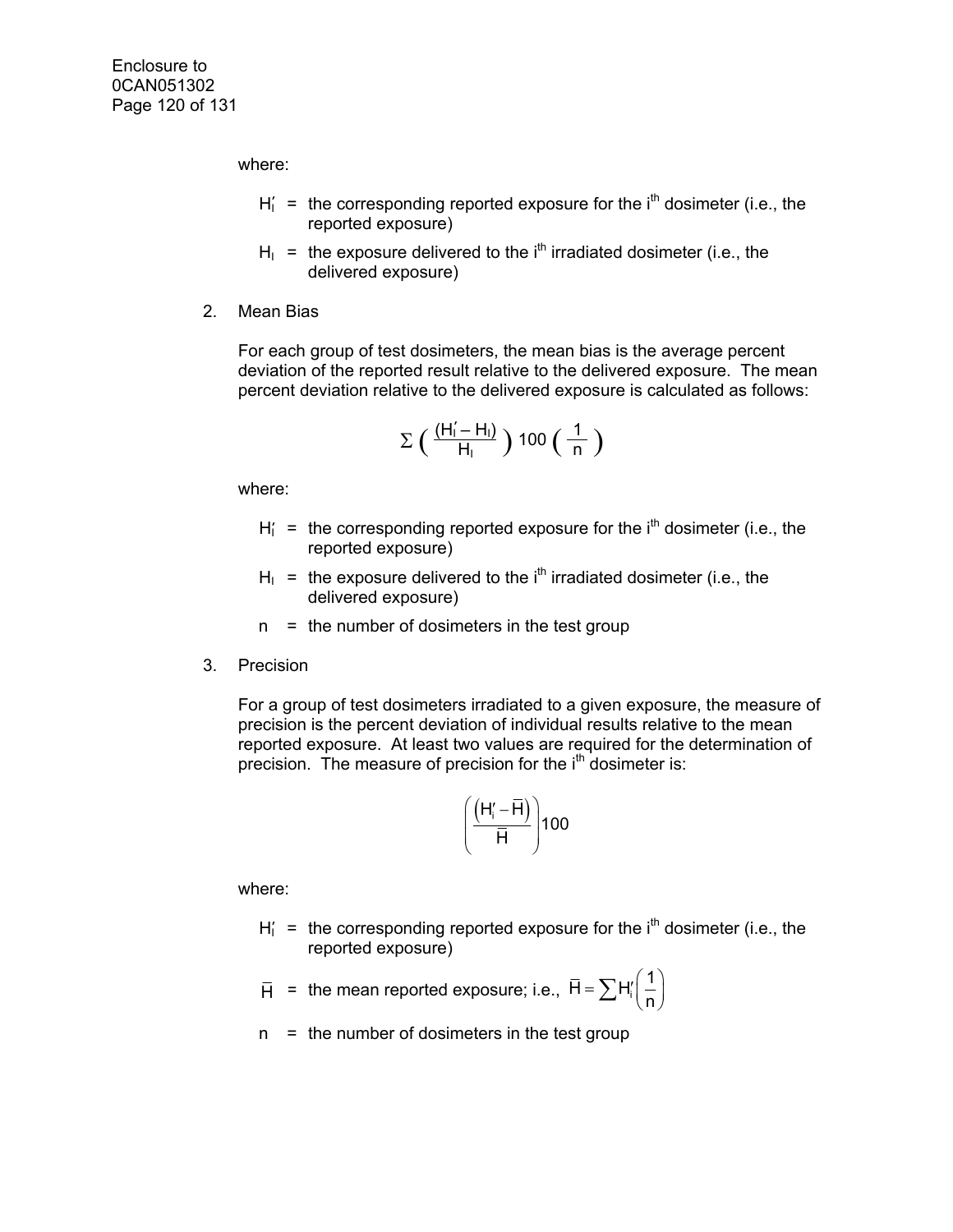4. EDC Internal Tolerance Limits

All evaluation criteria are taken from the "EDC Quality System Manual," (Reference 2). These criteria are only applied to individual test dosimeters irradiated with high-energy photons (Cs-137) and are as follows for Panasonic Environmental dosimeters:  $\pm$  15% for bias and  $\pm$  12.8% for precision.

B. QC Investigation Criteria and Result Reporting

EDC Quality System Manual (Reference 2) specifies when an investigation is required due to a QC analysis that has failed the EDC bias criteria. The criteria are as follows:

- 1. No investigation is necessary when an individual QC result falls outside the QC performance criteria for accuracy.
- 2. Investigations are initiated when the mean of a QC processing batch is outside the performance criterion for bias.
- C. Reporting of Environmental Dosimetry Results to EDC Customers
	- 1. All results are to be reported in a timely fashion.
	- 2. If the QA Officer determines that an investigation is required for a process, the results shall be issued as normal. If the QC results, prompting the investigation, have a mean bias from the known of greater than  $\pm$  20%, the results shall be issued with a note indicating that they may be updated in the future, pending resolution of a QA issue.

#### III. DATA SUMMARY FOR ISSUANCE PERIOD JANUARY-DECEMBER 2012

#### A. General Discussion

Results of performance tests conducted are summarized and discussed in the following sections. Summaries of the performance tests for the reporting period are given in Tables 1 through 3 and Appendix A – Figures 1 through 4.

Table 1 provides a summary of individual dosimeter results evaluated against the EDC internal acceptance criteria for high-energy photons only. During this period, 100% (72/72) of the individual dosimeters, evaluated against these criteria met the tolerance limits for accuracy and 100% (72/72) met the criterion for precision. A graphical interpretation is provided in Appendix A – Figures 1 and 2.

Table 2 provides the Bias + Standard deviation results for each group ( $N = 6$ ) of dosimeters evaluated against the internal tolerance criteria. Overall, 100% (12/12) of the dosimeter sets evaluated against the internal tolerance performance criteria met these criteria. A graphical interpretation is provided in Appendix A – Figures 3.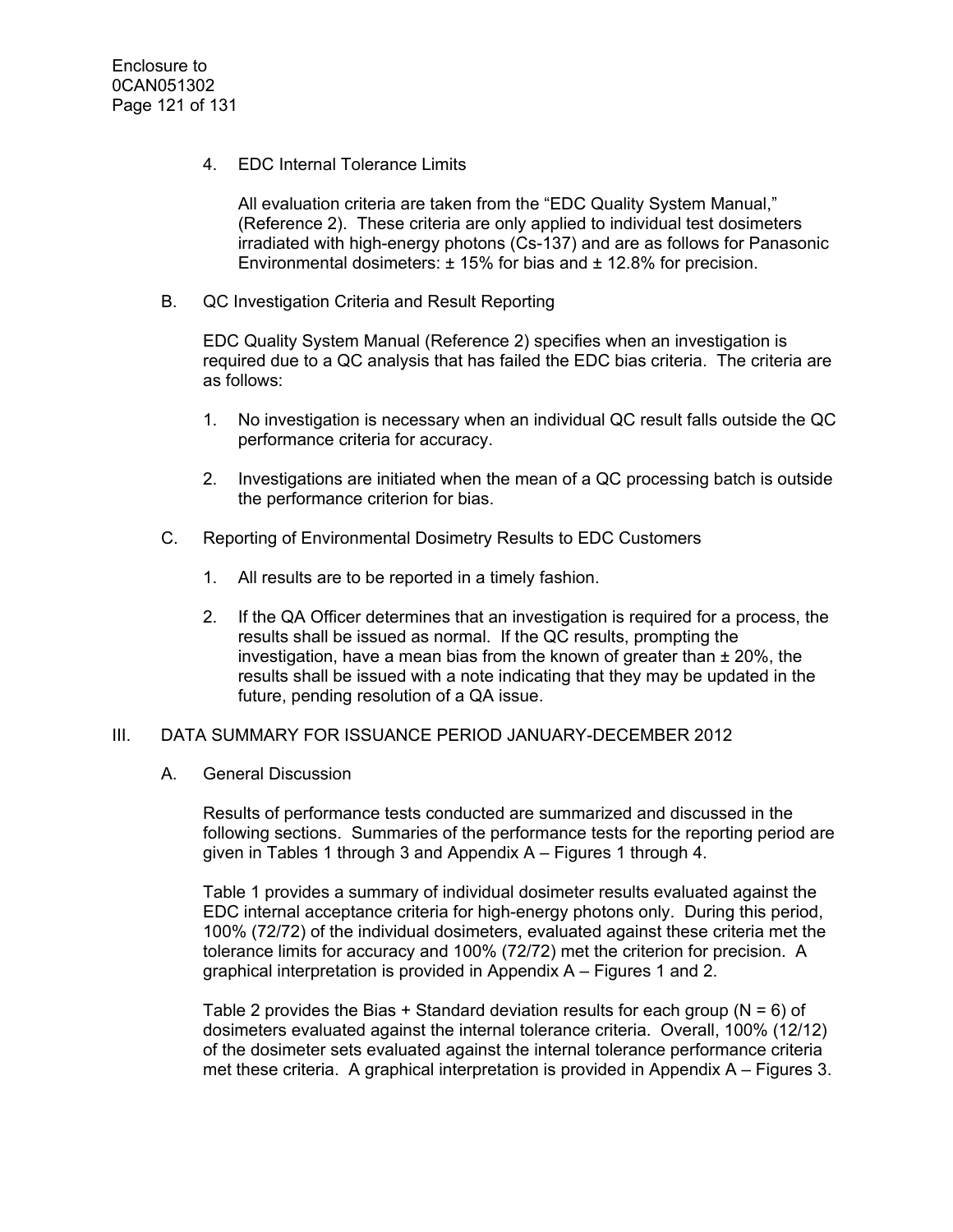Table 3 presents the independent blind spike results for dosimeters processed during this annual period. All results passed the performance acceptance criterion. Appendix A – Figure 4 is a graphical interpretation of Seabrook Station blind co-located station results.

#### B. Result Trending

One of the main benefits of performing quality control tests on a routine basis is to identify trends or performance changes. The results of the Panasonic environmental dosimeter performance tests are presented in Appendix A. The results are evaluated against each of the performance criteria listed in Section II, namely: individual dosimeter accuracy, individual dosimeter precision, and mean bias.

All of the results presented in Appendix A are plotted sequentially by processing date.

#### IV. STATUS OF EDC CONDITION REPORTS (CR)

During this annual period, one EDC Condition Report was issued. CR 1-2012 was issued to document the findings from the DTE Energy Audit 12-006.

#### V. STATUS OF AUDITS/ASSESSMENTS

A. Internal

EDC Internal Quality Assurance Assessment was conducted during the fourth quarter 2012. There were not any findings as a result of this assessment.

B. External

The DTE Energy Audit 12-006 was conducted on June 5, 2012. Two findings were issued as a result of this audit. The EDC responded to these findings and they were closed on September 6, 2012.

#### VI. PROCEDURES AND MANUALS REVISED DURING JANUARY - DECEMBER 2012

Manual 1 was revised on August 1, 2012.

Procedure 700 was revised on August 31, 2012.

Procedure 750 was revised on February 15, 2012.

### VII. CONCLUSION AND RECOMMENDATIONS

The quality control evaluations continue to indicate the dosimetry processing programs at the EDC satisfy the criteria specified in the Quality System Manual. The EDC demonstrated the ability to meet all applicable acceptance criteria.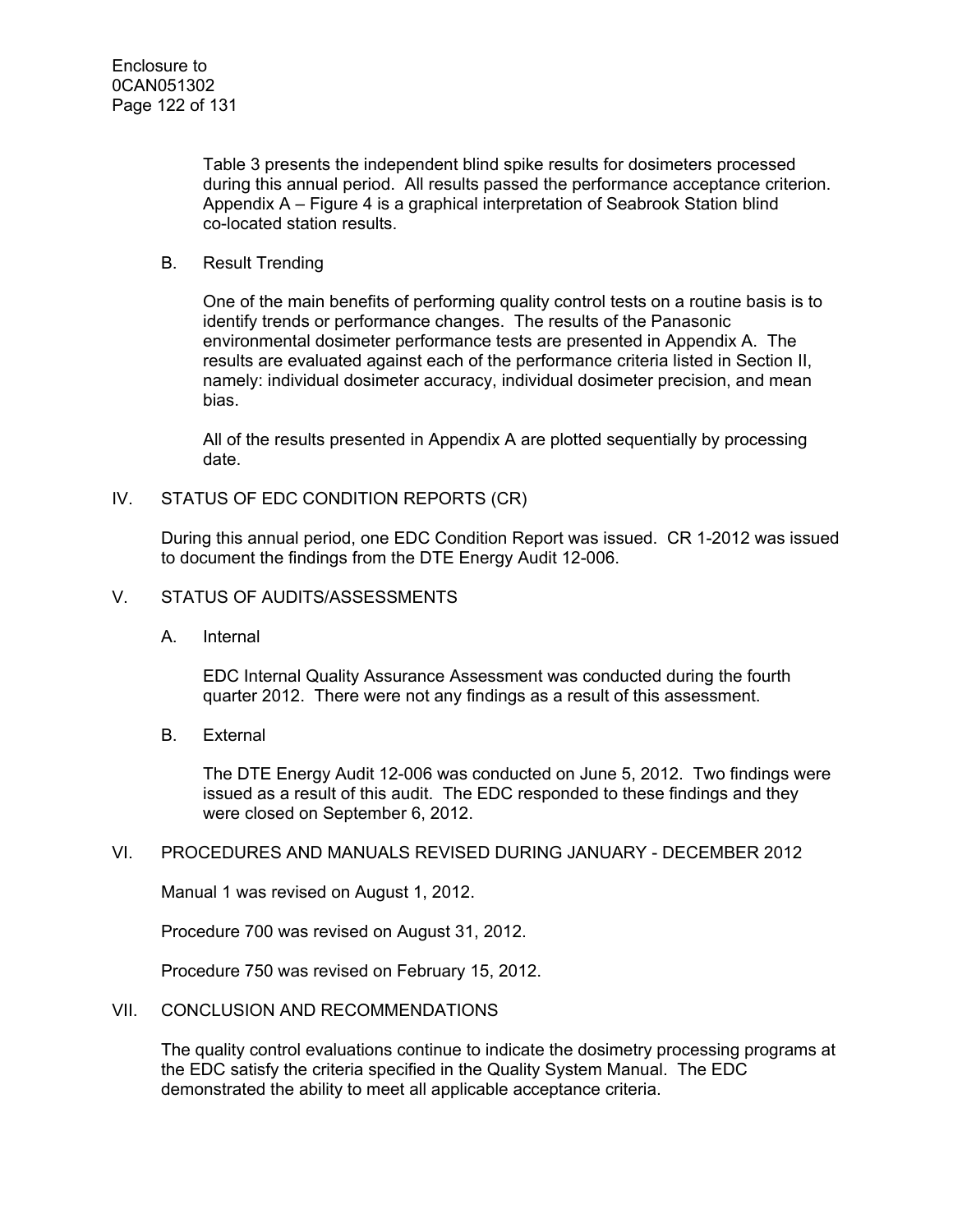## VIII. REFERENCES

- 1. EDC Quality Control and Audit Assessment Schedule, 2012.
- 2. EDC Manual 1, Quality System Manual, Rev. 3, August 1, 2012.

#### **TABLE 1**

#### **PERCENTAGE OF INDIVIDUAL DOSIMETERS THAT PASSED EDC INTERNAL CRITERIA JANUARY – DECEMBER 2012(1), (2)**

| <b>Dosimeter Type</b>          | <b>Number</b><br><b>Tested</b> | % Passed Bias Criteria | % Passed Precision<br><b>Criteria</b> |  |
|--------------------------------|--------------------------------|------------------------|---------------------------------------|--|
| <b>Panasonic Environmental</b> | 72                             | 100                    | 100                                   |  |

 $(1)$  This table summarizes results of tests conducted by EDC.

 $(2)$  Environmental dosimeter results are free in air.

### **TABLE 2**

#### **MEAN DOSIMETER ANALYSES (N = 6) JANUARY – DECEMBER 2012(1), (2)**

| <b>Process Date</b> | Mean Bias % | <b>Standard</b><br>Deviation % | <b>Tolerance</b><br>Limit $± 15%$ |  |
|---------------------|-------------|--------------------------------|-----------------------------------|--|
| 4/18/2012           | 7.7         | 1.7                            | Pass                              |  |
| 4/21/2012           | 11.6        | 1.4                            | Pass                              |  |
| 5/1/2012            | 1.1         | 1.4                            | Pass                              |  |
| 6/5/2012            | $-0.5$      | 1.3                            | Pass                              |  |
| 7/19/2012           | 2.3         | 1.6                            | Pass                              |  |
| 7/23/2012           | $-4.0$      | 0.8                            | Pass                              |  |
| 11/1/2012           | 2.5         | 2.2                            | Pass                              |  |
| 11/4/2012           | 1.5         | 0.9                            | Pass                              |  |
| 11/26/2012          | $-2.3$      | 2.6                            | Pass                              |  |
| 1/23/2013           | $-3.2$      | 1.1                            | Pass                              |  |
| 1/28/2013           | 4.4         | 1.3                            | Pass                              |  |
| 2/2/2013            | $-0.1$      | 1.2                            | Pass                              |  |

 $(1)$  This table summarizes results of tests conducted by EDC for TLDs issued in 2012.

 $(2)$  Environmental dosimeter results are free in air.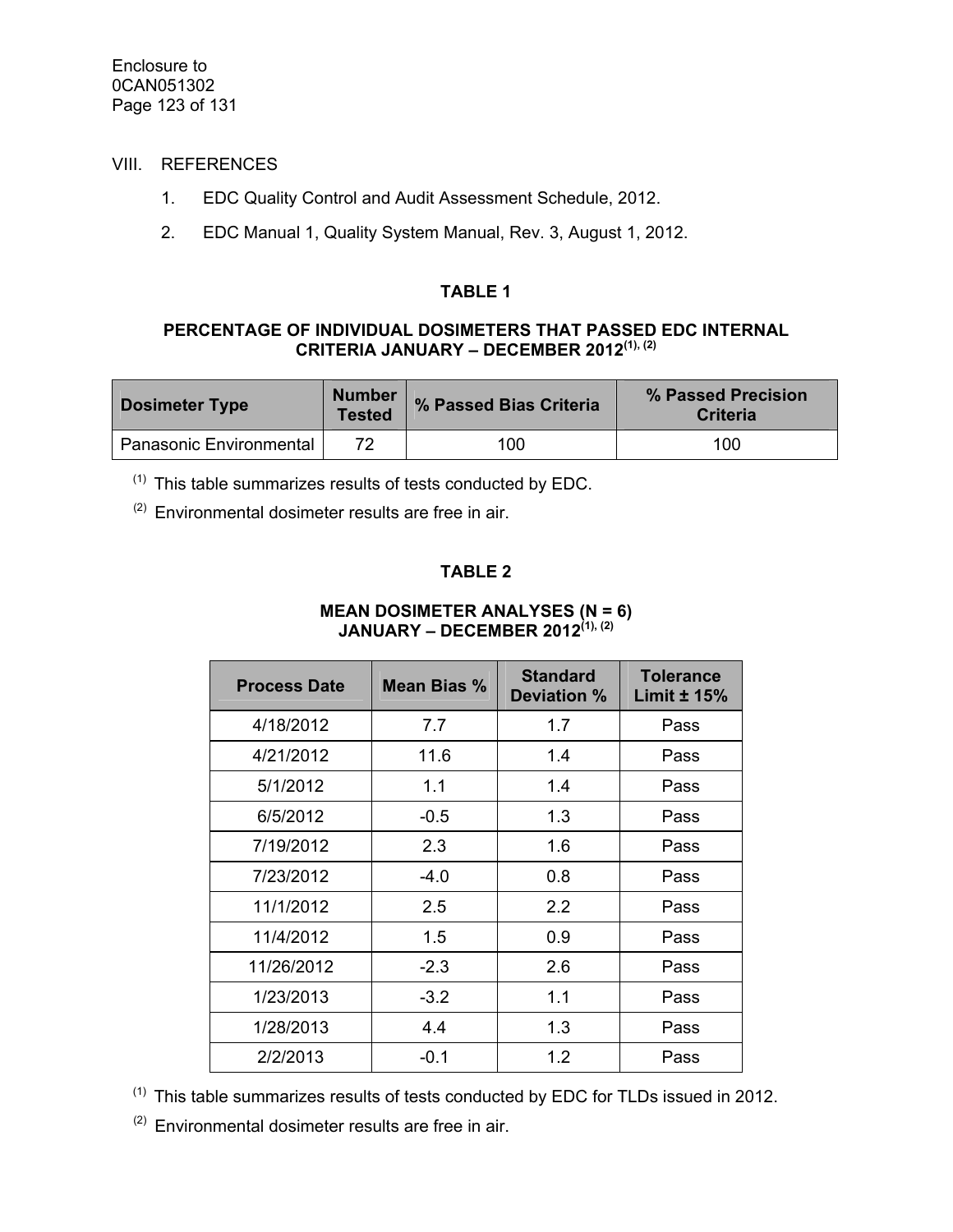## **TABLE 3**

#### **SUMMARY OF INDEPENDENT DOSIMETER TESTING JANUARY – DECEMBER 2012(1), (2)**

| <b>Issuance Period</b>   | <b>Client</b> | Mean Bias % | <b>Standard</b><br>Deviation % | Pass / Fail |
|--------------------------|---------------|-------------|--------------------------------|-------------|
| $1st$ Qtr.2012           | Millstone     | $-10.4$     | 2.6                            | Pass        |
| $2nd$ Qtr.2012           | Millstone     | $-4.7$      | 1.6                            | Pass        |
| $2nd$ Qtr.2012           | Seabrook      | $-0.8$      | 1.5                            | Pass        |
| 3rd Qtr. 2012            | Millstone     | $-13.9$     | 2.6                            | Pass        |
| 4 <sup>th</sup> Qtr.2012 | Millstone     | 4.3         | 1.5                            | Pass        |
| $4^{th}$ Qtr.2012        | Seabrook      | $-5.2$      | 1.3                            | Pass        |

 $(1)$  Performance criteria are  $\pm$  30%.

 $(2)$  Blind spike irradiations using Cs-137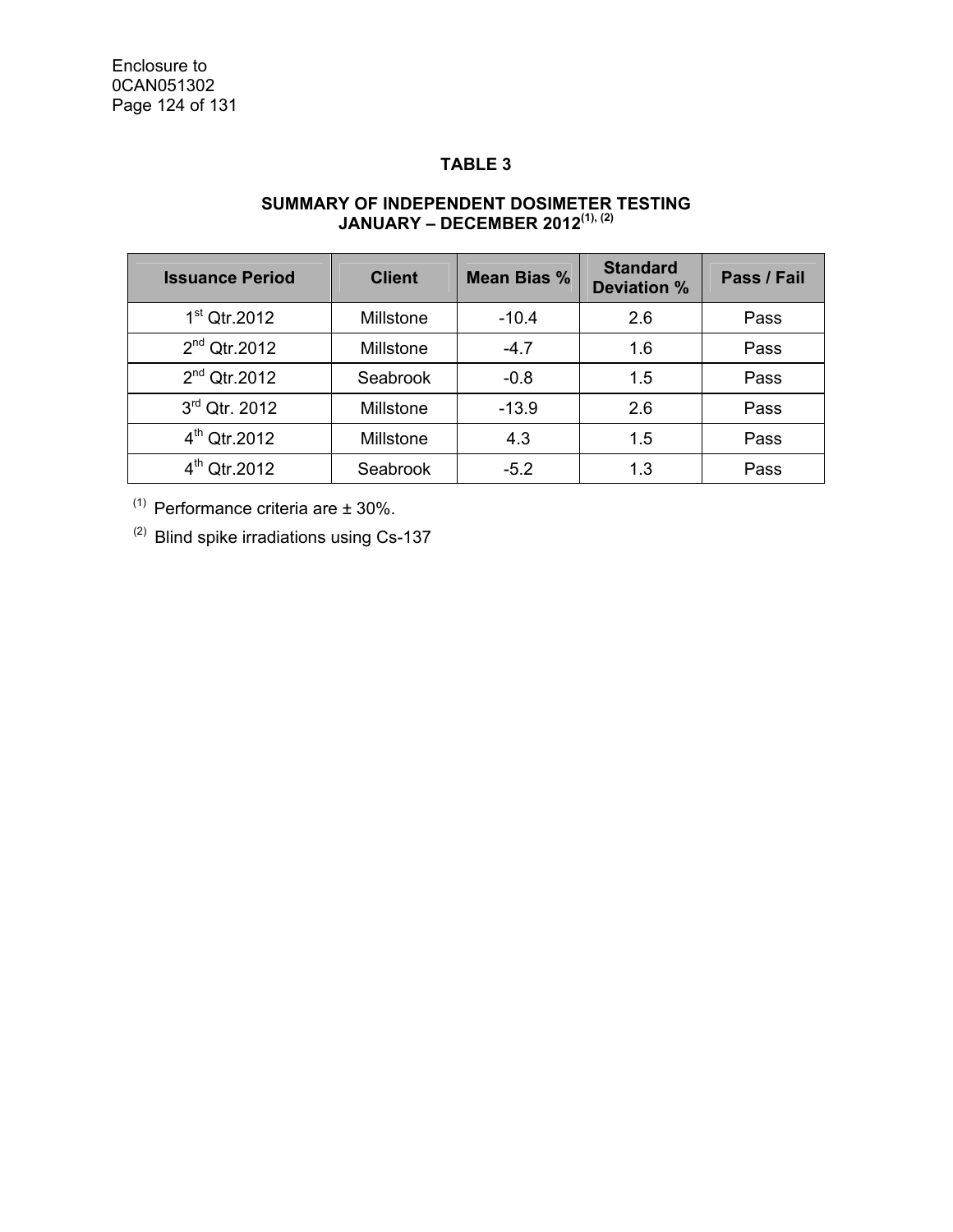Enclosure to 0CAN051302 Page 125 of 131

APPENDIX A

DOSIMETRY QUALITY CONTROL TRENDING GRAPHS

ISSUE PERIOD JANAURY - DECEMBER 2012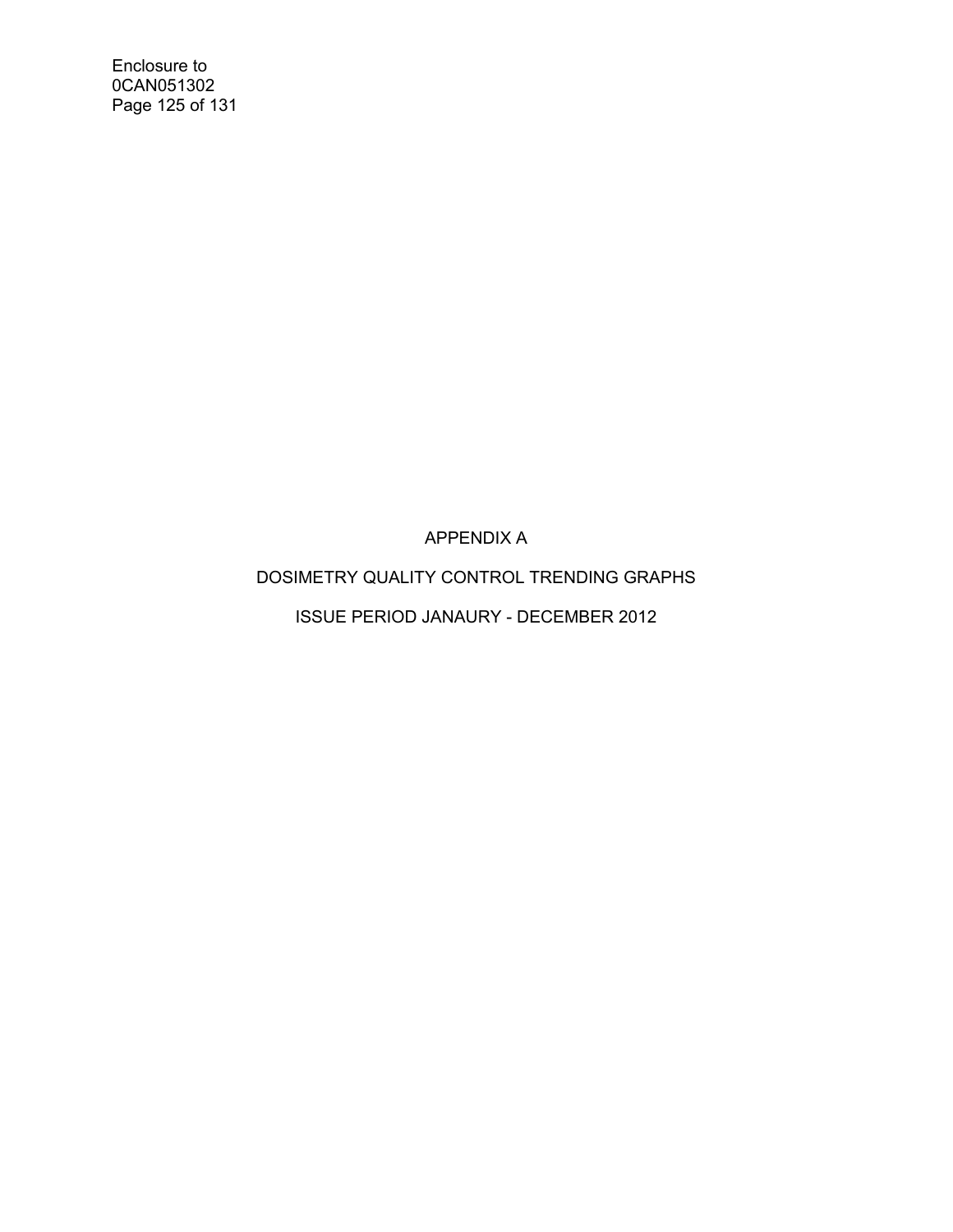# **FIGURE 1**



### **INDIVIDUAL ACCURACY ENVIRONMENTAL**

PROCESSING DATE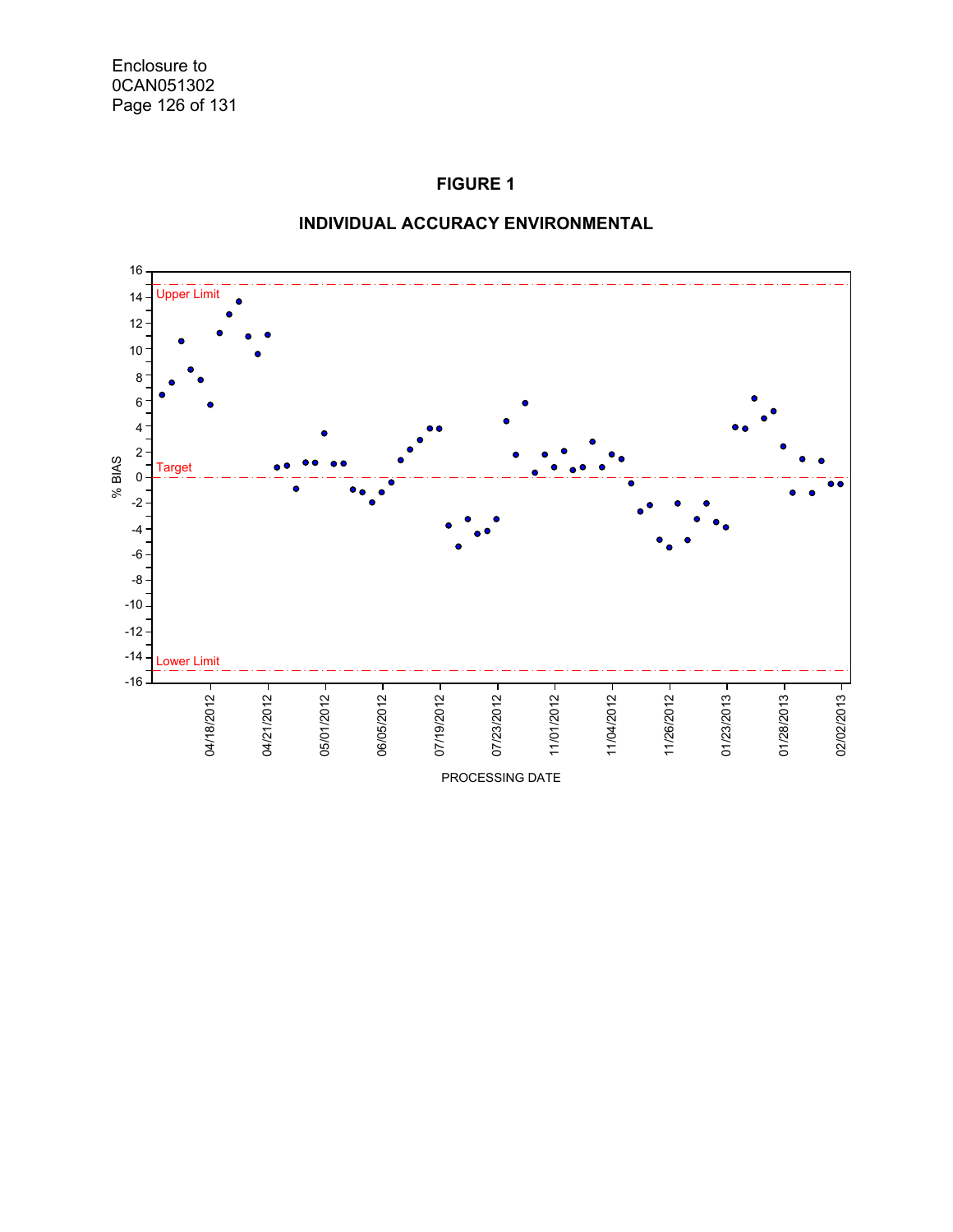



## **INDIVIDUAL PRECISION ENVIRONMENTAL**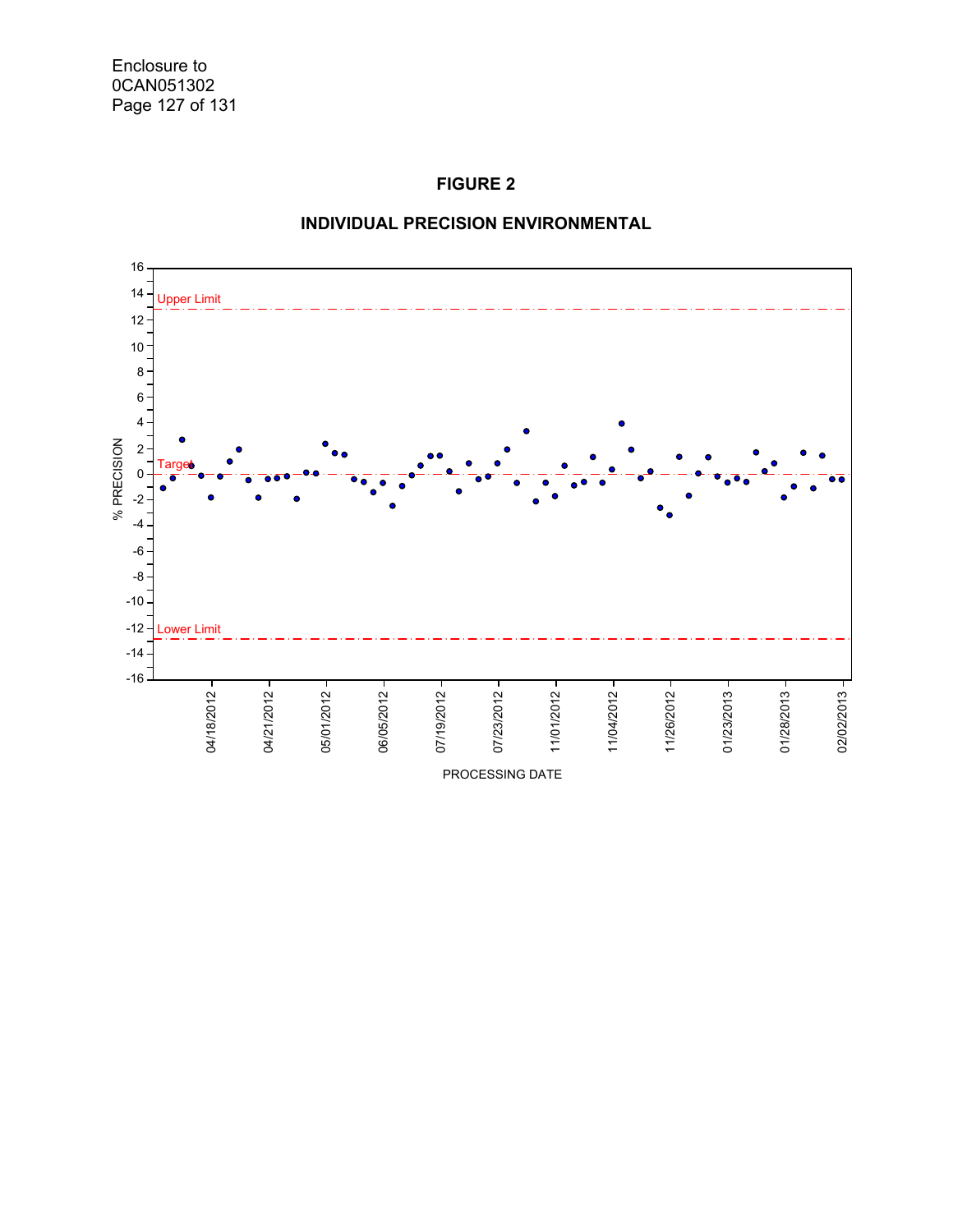# **FIGURE 3**



### **MEAN ACCURACY ENVIRONMENTAL**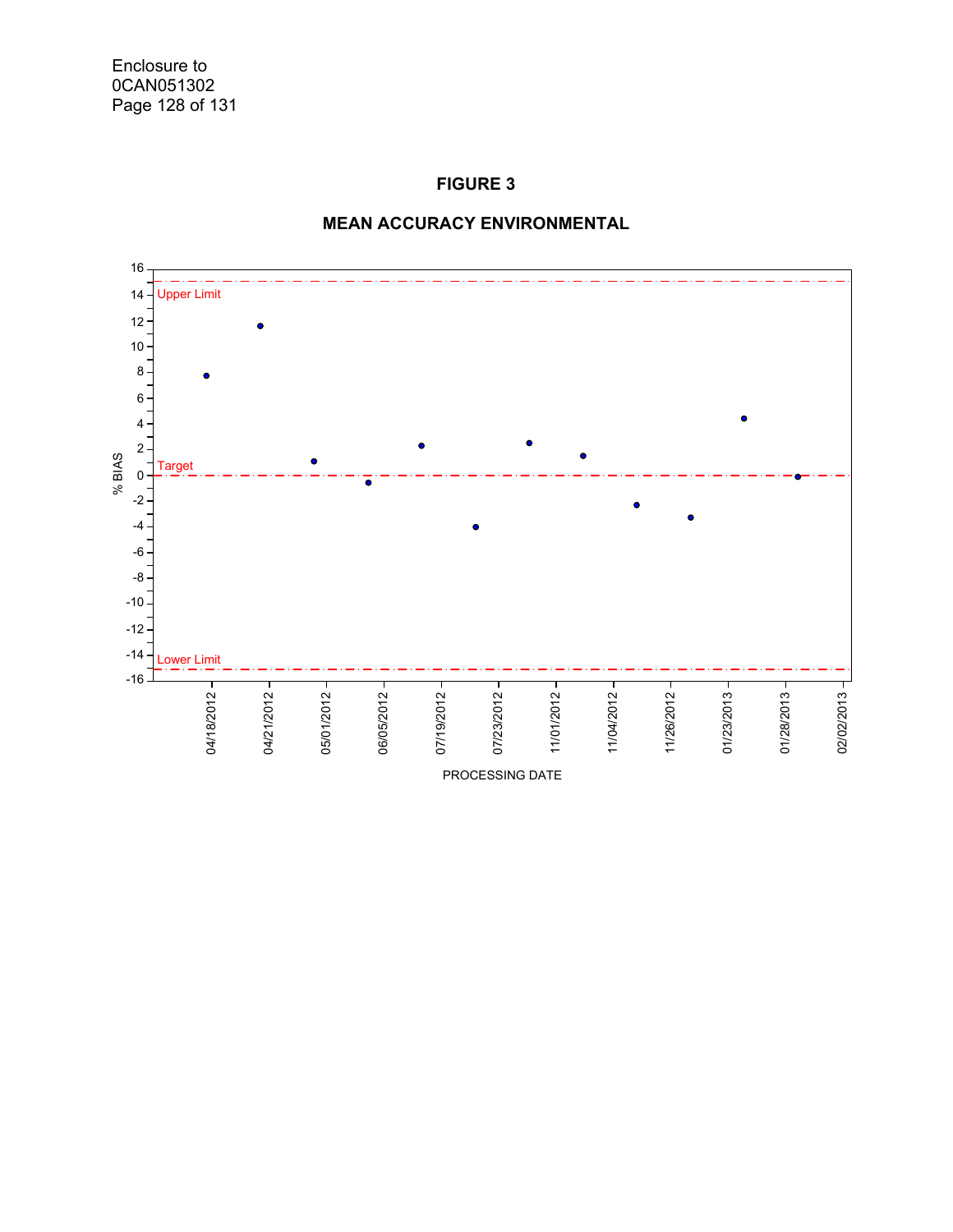### **FIGURE 4**



### **SEABROOK STATION CO-LOCATED ACCURACY**

EXPECTED FIELD EXPOSURE (mr/STD. QUARTER)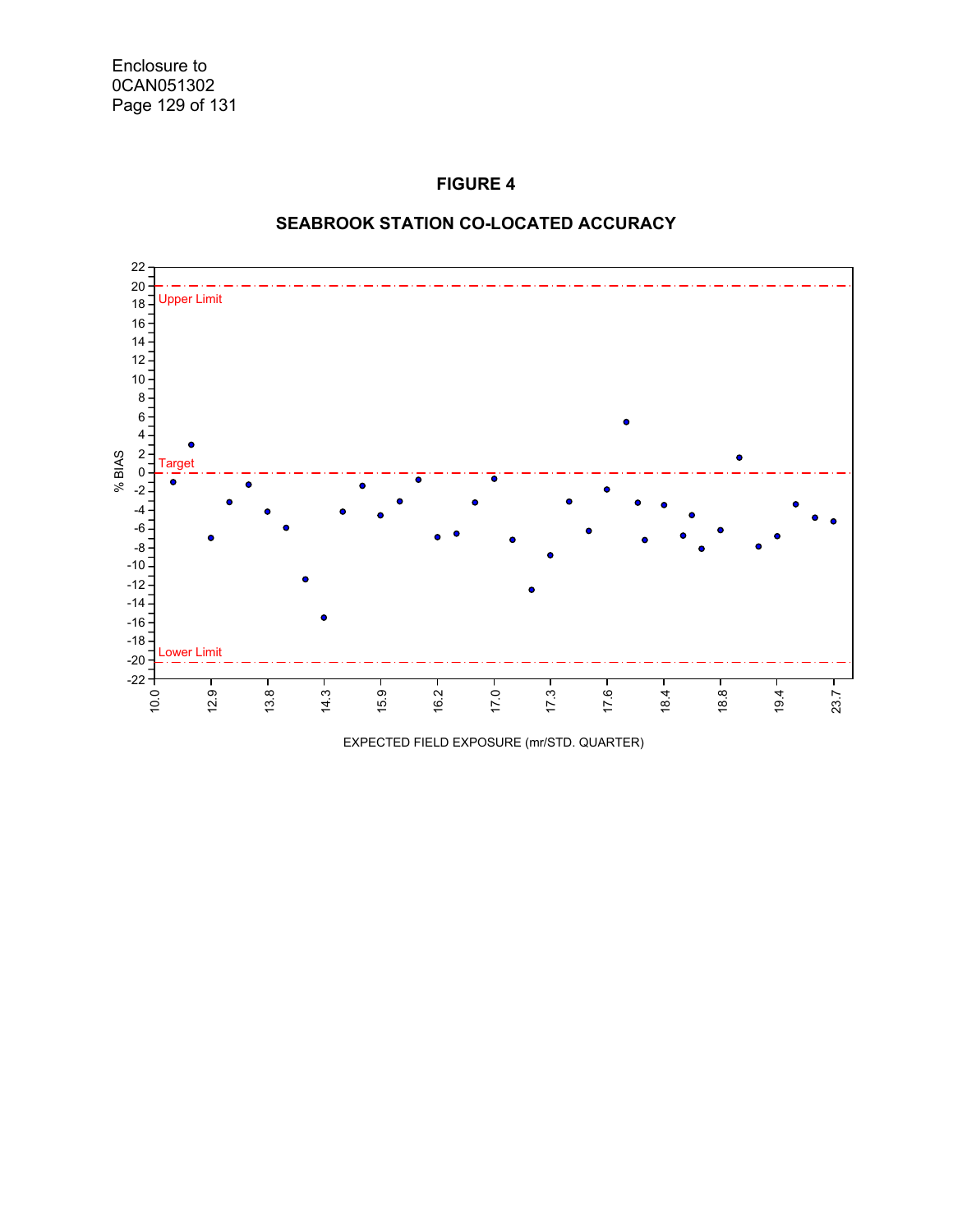Enclosure to 0CAN051302 Page 130 of 131

**Annual Radiological Environmental Operating Report for 2012** 

# **ATTACHMENT 3**

**SEDIMENT DOSE CALCULATIONS**